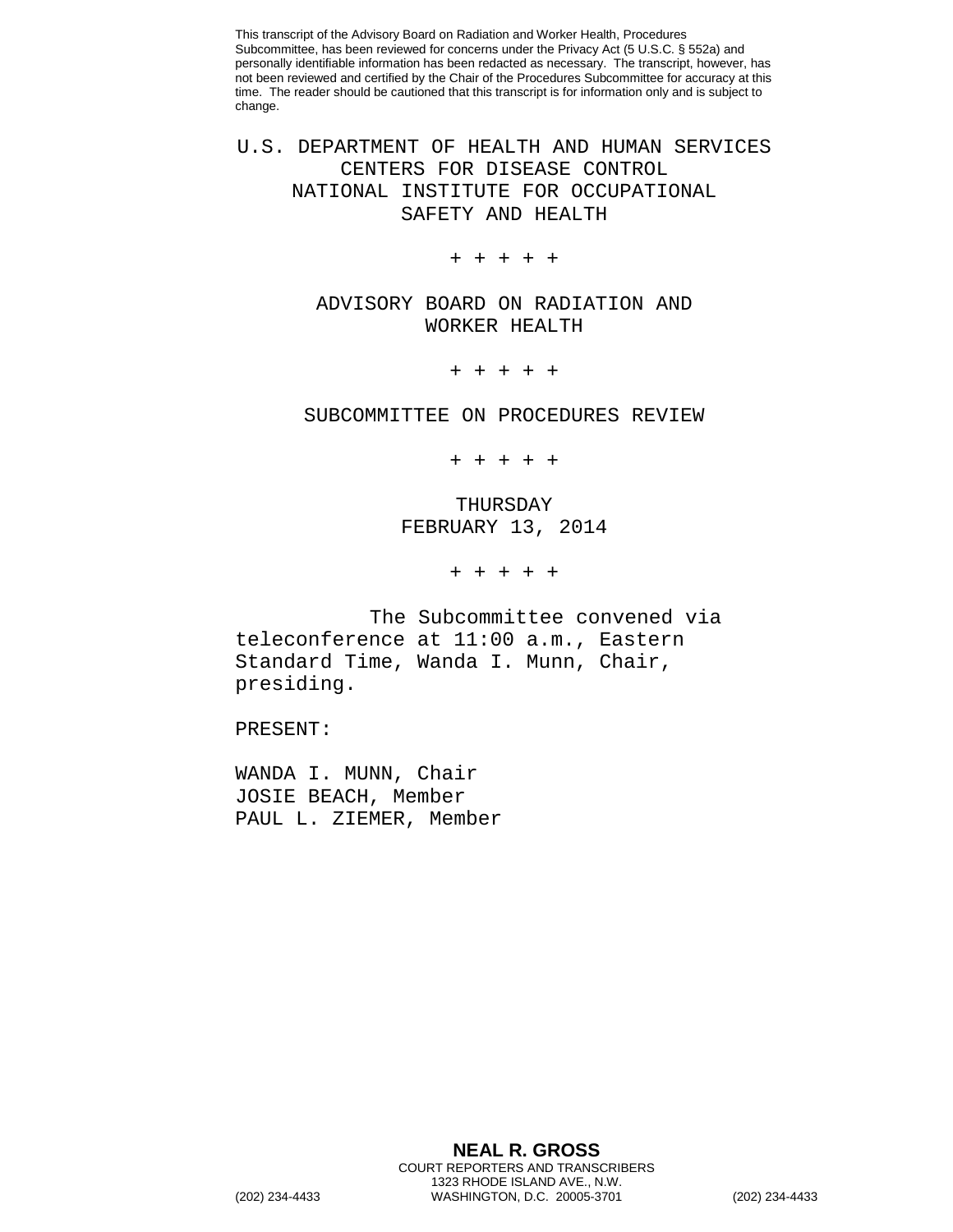ALSO PRESENT:

TED KATZ, Designated Federal Official NANCY ADAMS, NIOSH Contractor MATT ARNO, ORAU Team HANS BEHLING, SC&A KATHY BEHLING, SC&A LIZ BRACKETT, ORAU Team RON BUCHANAN, SC&A ROBERT BURNS, ORAU Team DeKEELY HARTSFIELD, HHS STU HINNEFELD, DCAS TOM LaBONE, ORAU Team LORI MARION-MOSS, DCAS STEPHEN MARSCHKE, SC&A JOHN MAURO, SC&A JAMES NETON, DCAS STEVE OSTROW, SC&A SCOTT SIEBERT, ORAU Team MATTHEW SMITH, ORAU Team JOHN STIVER, SC&A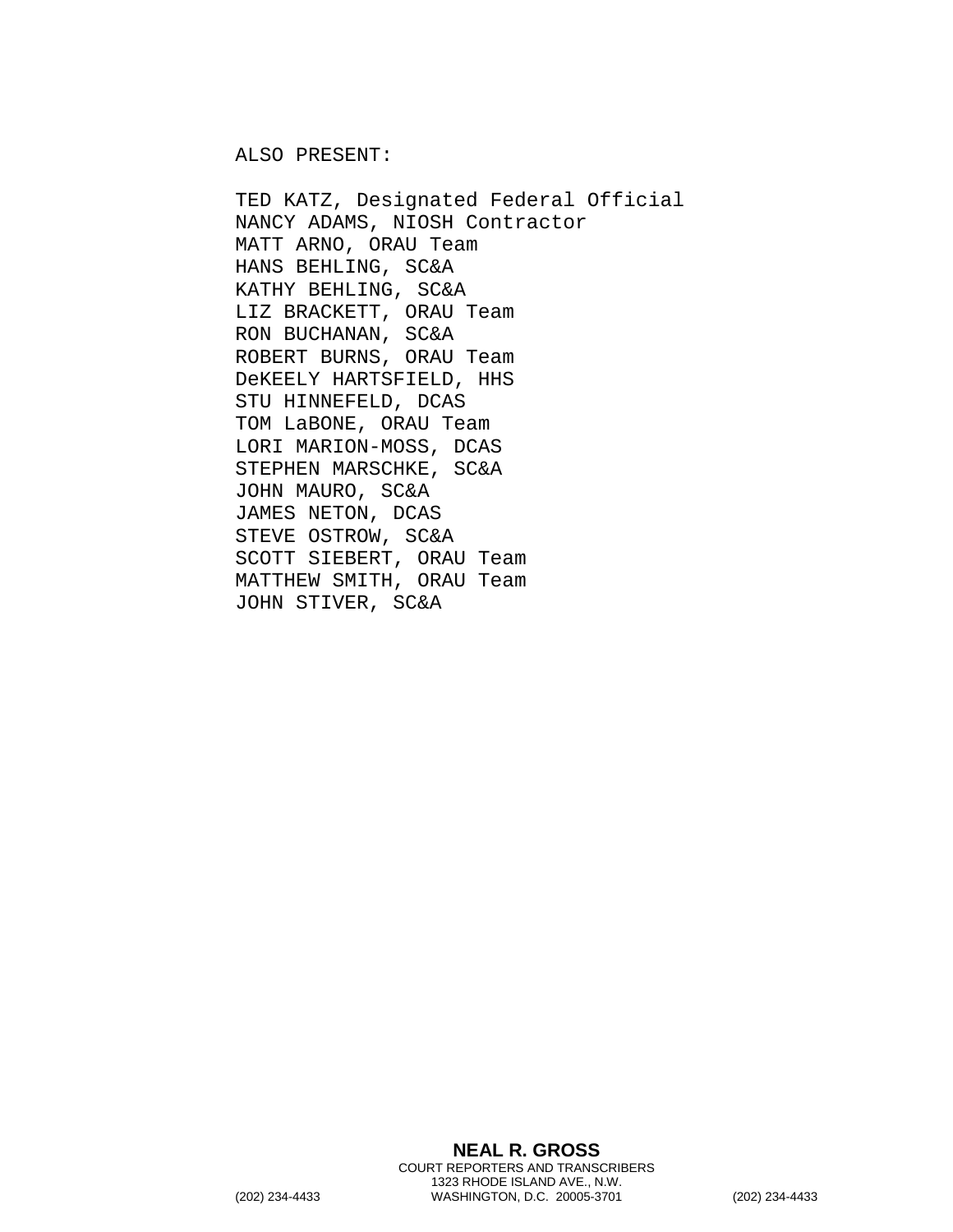This transcript of the Advisory Board on Radiation and Worker Health, Procedures Subcommittee, has been reviewed for concerns under the Privacy Act (5 U.S.C. § 552a) and personally identifiable information has been redacted as necessary. The transcript, however, has not been reviewed and certified by the Chair of the Procedures Subcommittee for accuracy at this time. The reader should be cautioned that this transcript is for information only and is subject to change.

T-A-B-L-E O-F C-O-N-T-E-N-T-S

Welcome and Roll Call ..................... 4 Status of BRS - Any changes or additions .. 5 Localized skin exposures White Paper  $f\text{allow-up}\dots\dots\dots\dots\dots\dots\dots\dots\dots\dots\ 22$ PER-31 - Report on Review ................. 58 PER-30 - Selection of two cases - status . 55 Response to PER-14 Findings 1, 3, 14 ..... 59 Verify wording of IG-1 new Finding 25; status of others ........................... 88 PER-20 Finding 4 - check BRS status; 5 & 6 response ................................ 101 OTIB-83 - Findings Report ............... 115 OTIB-34 Rev 1 status ..................... 144 PER-11 responses,  $3$  and  $5$  ................. 181 Status - PER-33, 25, and 38 - no Findings entered? ................................ 193 PER-37 status of Ames WG? ............... 197 OTIB-54 - 10 Findings response .......... 209 Administrative detail-upcoming PER status and PER-37 ................................. 234 Administrative detail-Next meeting ...... 266 Adjourn ................................. 269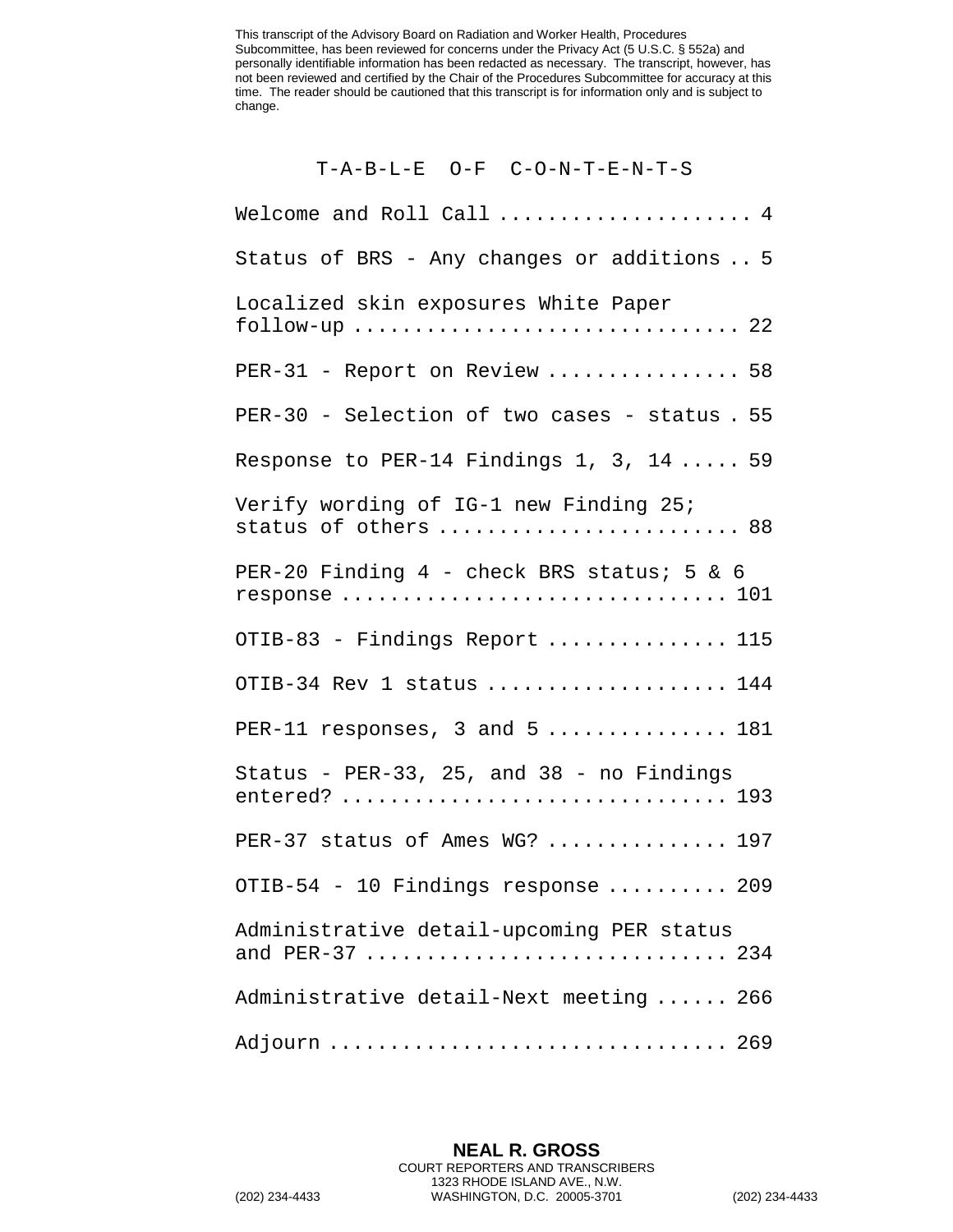P-R-O-C-E-E-D-I-N-G-S

(11:01 a.m.)

MR. KATZ: So, Advisory Board on Radiation and Worker Health Procedures Review Subcommittee, and let's get started. The agenda for the meeting is online on the NIOSH website under the Board's section of the DCAS website for today.

And some of the items are also posted there, although last I looked several of the documents for SC&A review and response to it and one of the TIBs is not there yet.

So not everything is there, but most of it. Let's do roll call. We'll forego the conflict of interest and just go roll call of Board Members.

(Roll Call)

MR. KATZ: Okay then, Wanda, it's your agenda.

CHAIR MUNN: Did I hear Steve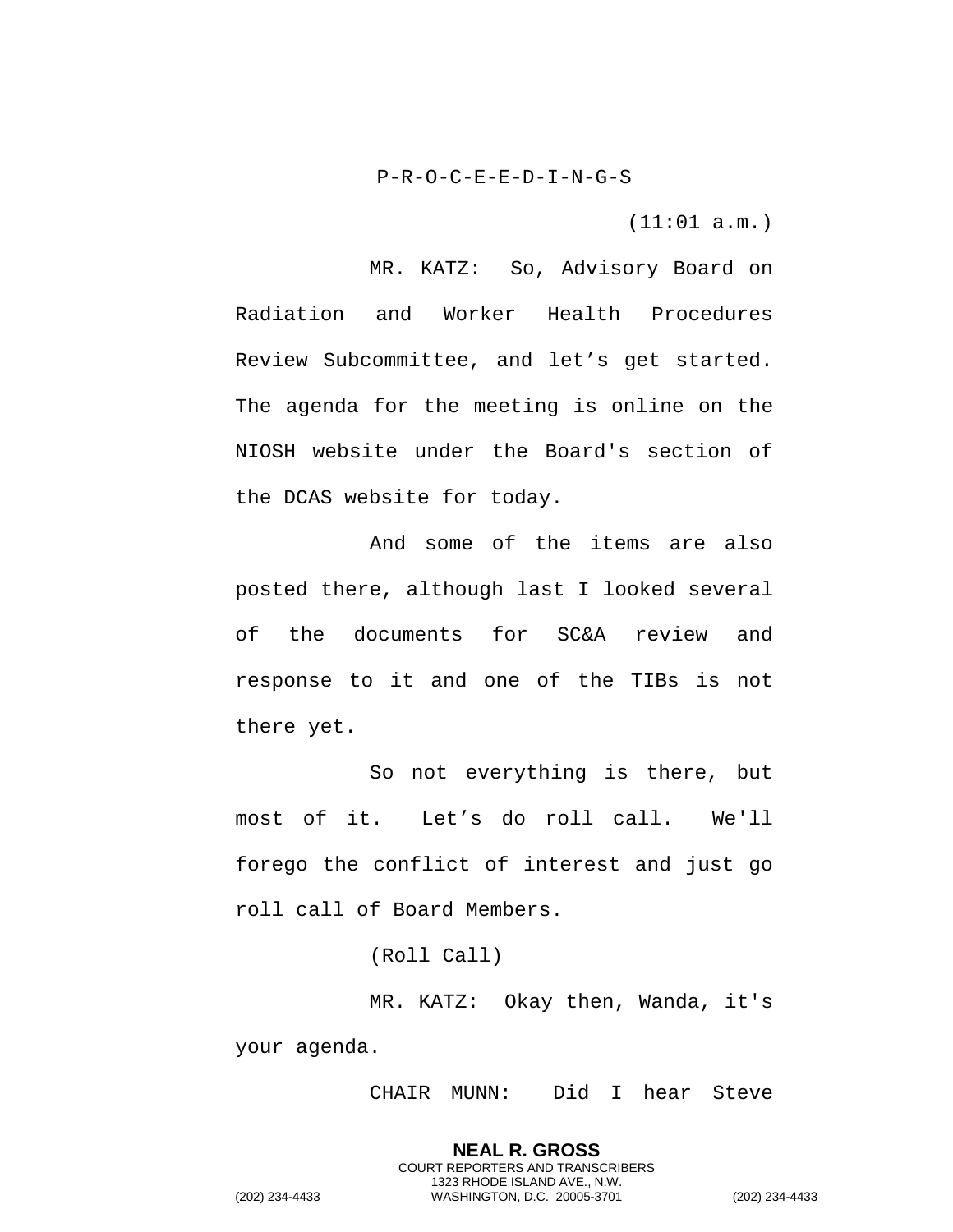Marschke or not?

MR. KATZ: He didn't sign in. John, are you expecting Steve?

MR. STIVER: Yes, I am. Let me give him a call and see if there's a problem here.

MR. KATZ: Okay, thanks.

CHAIR MUNN: Yes, I appreciate that because I have assumed that he may, perhaps John's prepared to talk about the BRS, but I had assumed Steve and Lori would do that.

MR. MARSCHKE: I'm here.

MEMBER ZIEMER: He is signed in on Live Meeting.

MR. MARSCHKE: I'm here.

CHAIR MUNN: Oh, good. Okay, that's good.

MR. MARSCHKE: It took me awhile to sign in on Live Meeting.

CHAIR MUNN: Yes, well I'm, my computer keeps kicking me, my government

> **NEAL R. GROSS** COURT REPORTERS AND TRANSCRIBERS 1323 RHODE ISLAND AVE., N.W.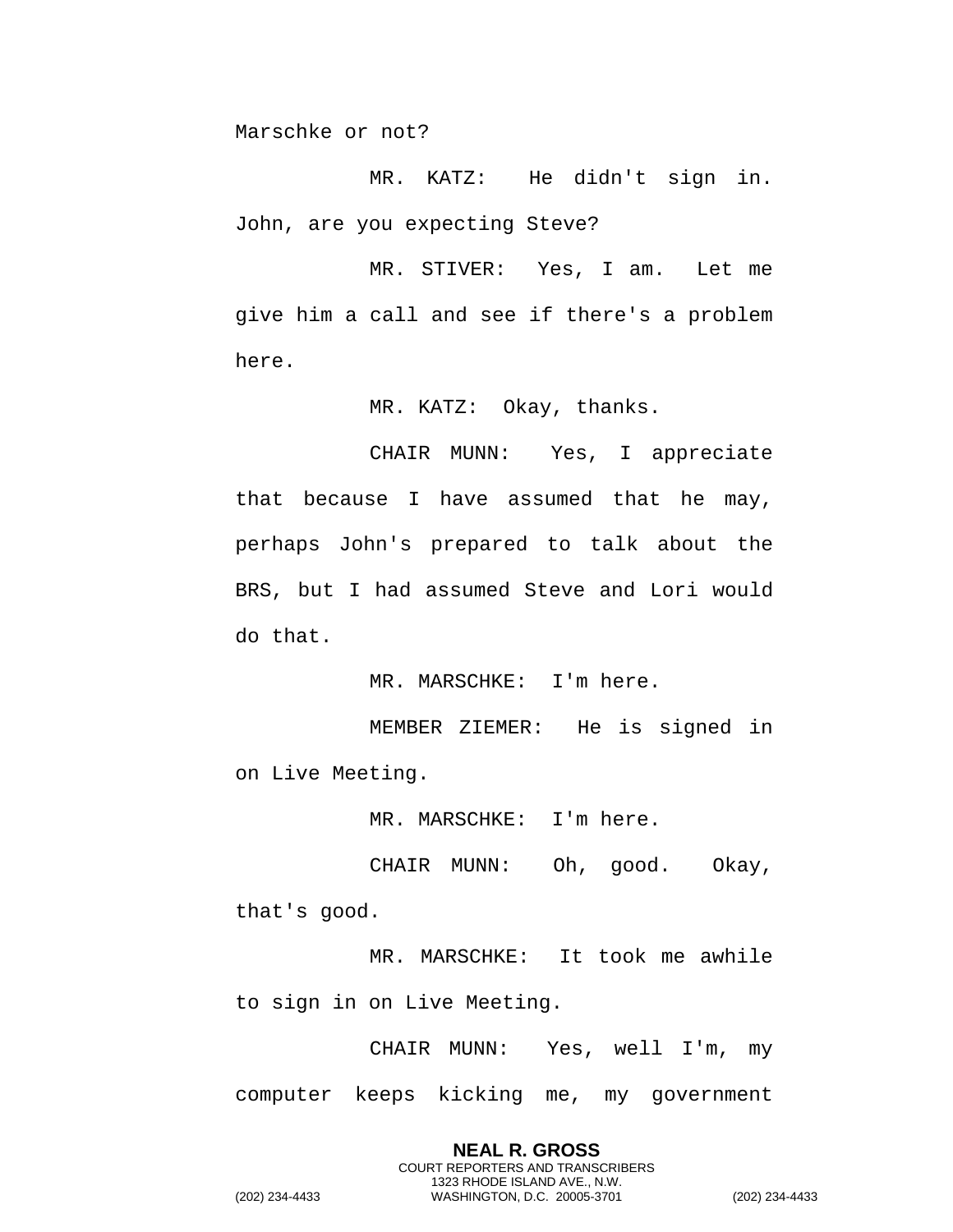laptop is kicking me on and off of Live Meeting, so I'm having to get back in again.

There is only one minor change in the draft agenda that's been brought to my attention that did not appear on the agenda that was published and that is shifting of the first two items after lunch in order.

That shouldn't be any problem for anyone. If it is please speak now and we'll see what we can do about that conflict. Otherwise, does anyone else have any corrections or changes to the agenda?

If not then we have several things that we need to be aware of with respect to the Board Review System and we have input from both NIOSH and from SC&A.

In that regard who would like to lead us off in that?

MR. HINNEFELD: This is Stu and I'll start the meeting by saying that we had a server crash overnight and our guys have been working since 7:00 this morning to

> **NEAL R. GROSS** COURT REPORTERS AND TRANSCRIBERS 1323 RHODE ISLAND AVE., N.W.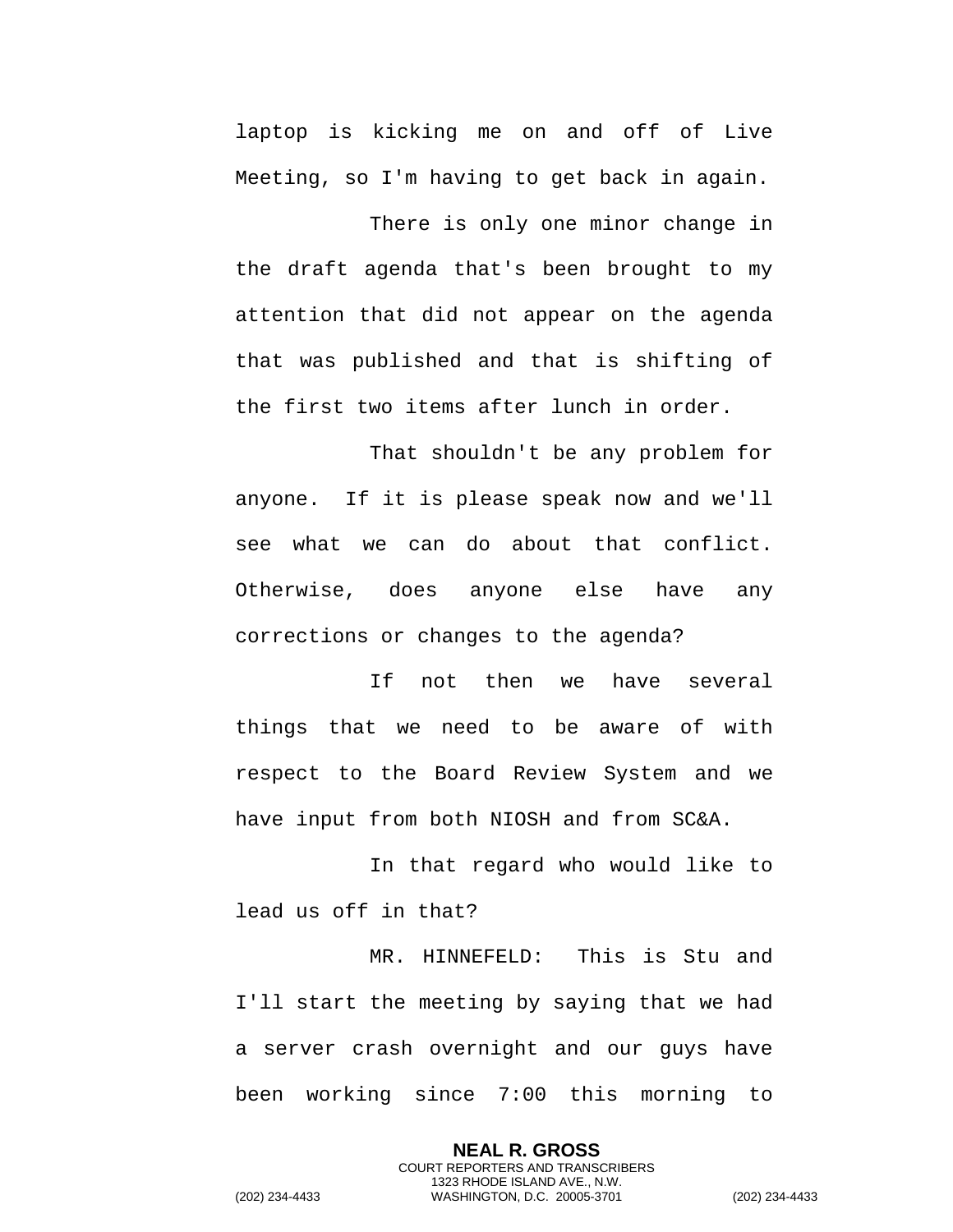restore it, and that is the server that hosts the Board Review System as well as many of our activities, our applications here.

And so it's not available and it won't be available until this afternoon at the earliest. It may not be available all day.

CHAIR MUNN: Well we'll keep our fingers crossed and hope that it gets there. Since we don't have that, do we have, can we perhaps at least discuss very briefly or at least go through the changes that were made since we last saw the review system online?

We have, Lori and Steve both sent us a couple of notations about changes that had been made. If we need to touch base with those I think we should probably do so now.

Steve, would you like to give us a verbal rundown of what you've provided for us in print?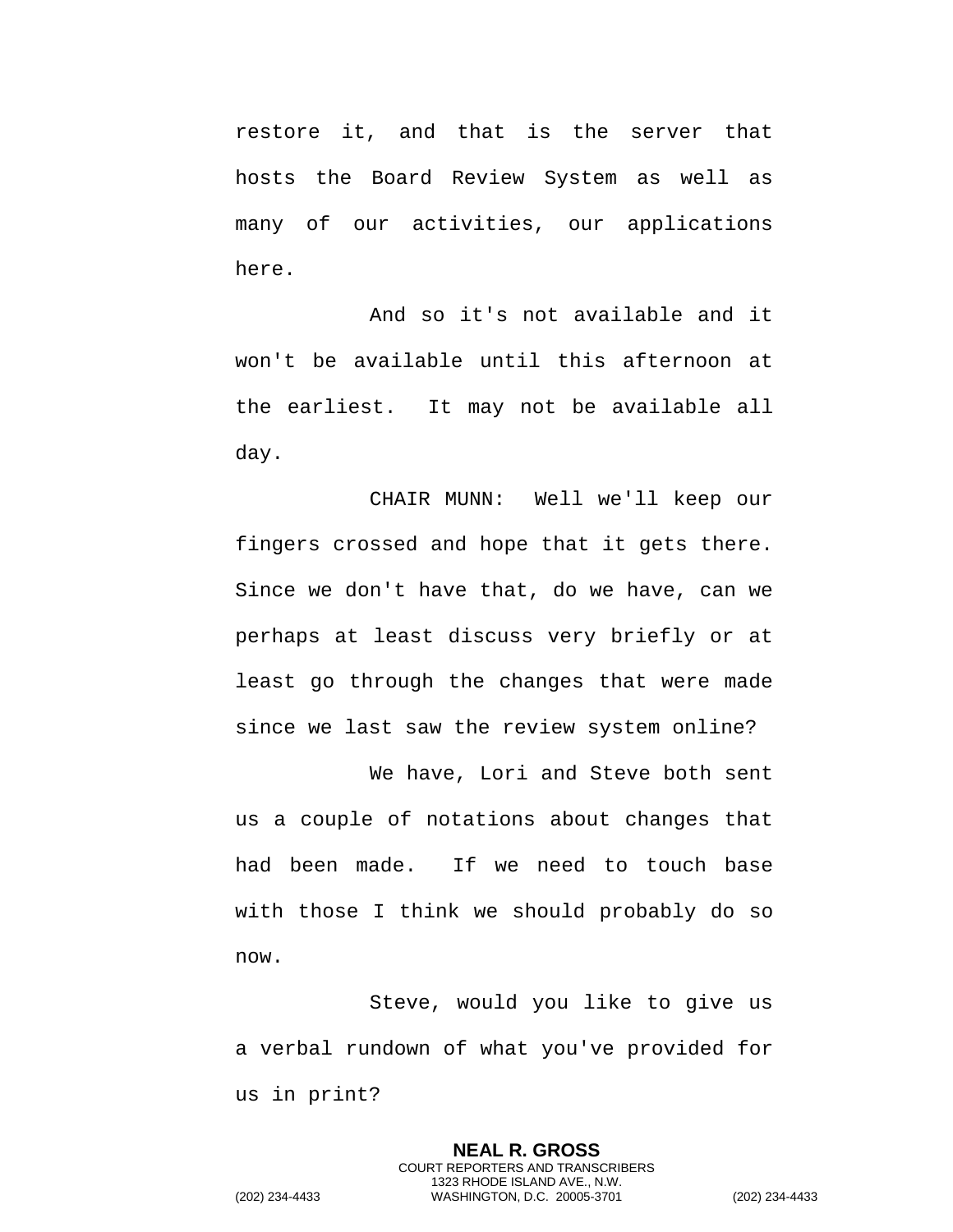MR. MARSCHKE: Yes, I can. Mostly the reason I gave it to you this time as opposed to other times was because we had a lot of action items from the last meeting that were BRS related and I just wanted to go through, for my own, make sure that I got everything that, you know, that I committed to doing that I have done and I think I've done that.

So that's the main reason why I went through all this documentation this time.

CHAIR MUNN: Well it's appreciated because you're right, we did leave you an awful lot of things to be done offline, so we appreciate it. Thanks.

MR. MARSCHKE: Okay. The first two, OTIB-83 review and OTIB-34 review, those were not part of the last, those were not issues, the SC&A review of those two documents were not issued before the last meeting.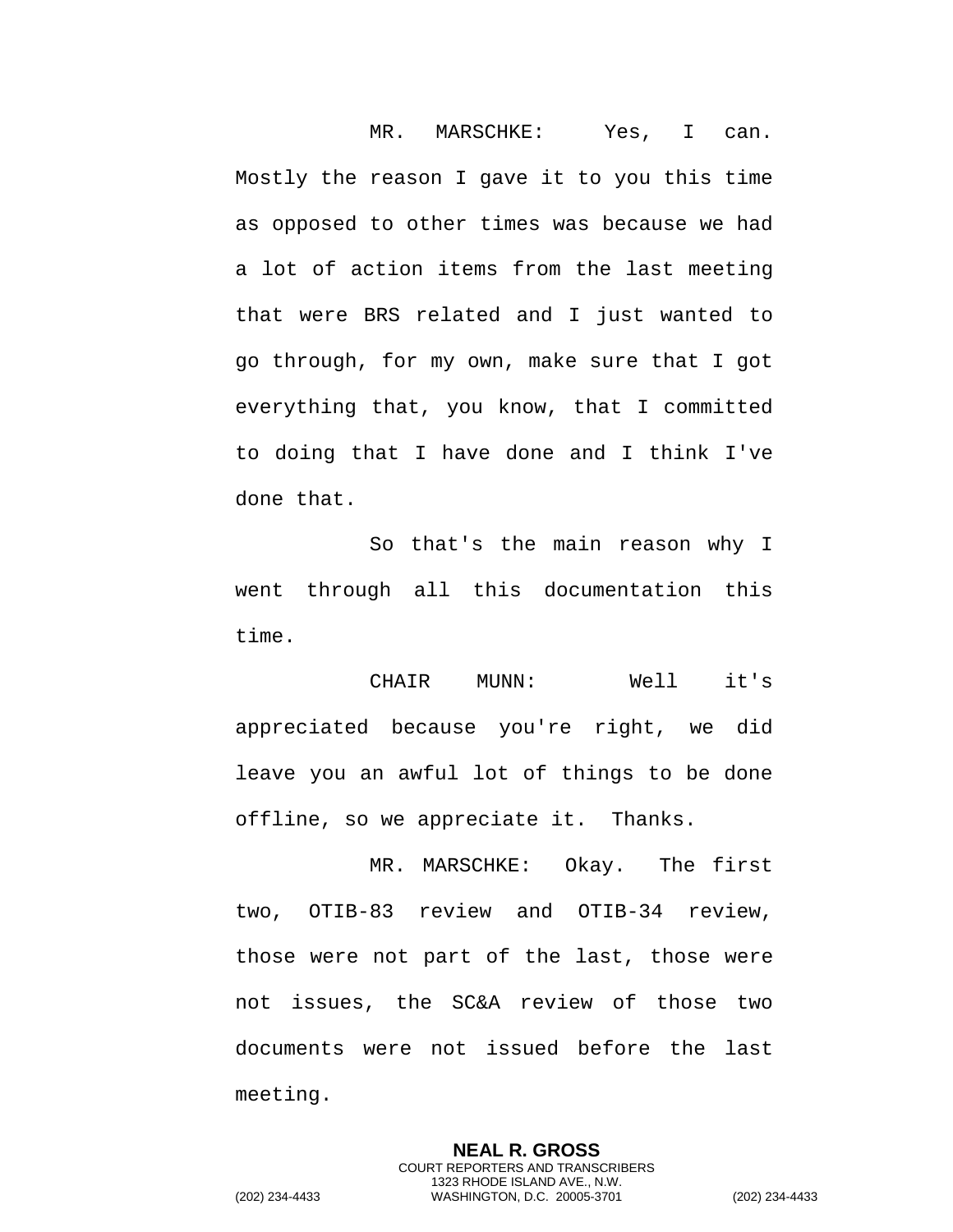So what happened was after the last meeting, I think it was either later in November or in December, those two documents were, the review of those two documents were issued by SC&A and I think it was just yesterday I got around to entering the findings into the BRS for those.

In 83 we had 14 Findings and in 34 we had four new Findings on Revision 1, 83 was a new review of a, or review of a new document, it was the first time we reviewed it. Thirty-four was a focus review and we had previously reviewed Revision 0 and now we're reviewing Revision 1.

And we had four new Findings on Revision 1 and we had a recommendation to close one of the Findings that was leftover from Revision 0.

So those were kind of like the new things that didn't come out. Most of the other stuff that's in here came out of commitments that were made at the previous

> **NEAL R. GROSS** COURT REPORTERS AND TRANSCRIBERS 1323 RHODE ISLAND AVE., N.W.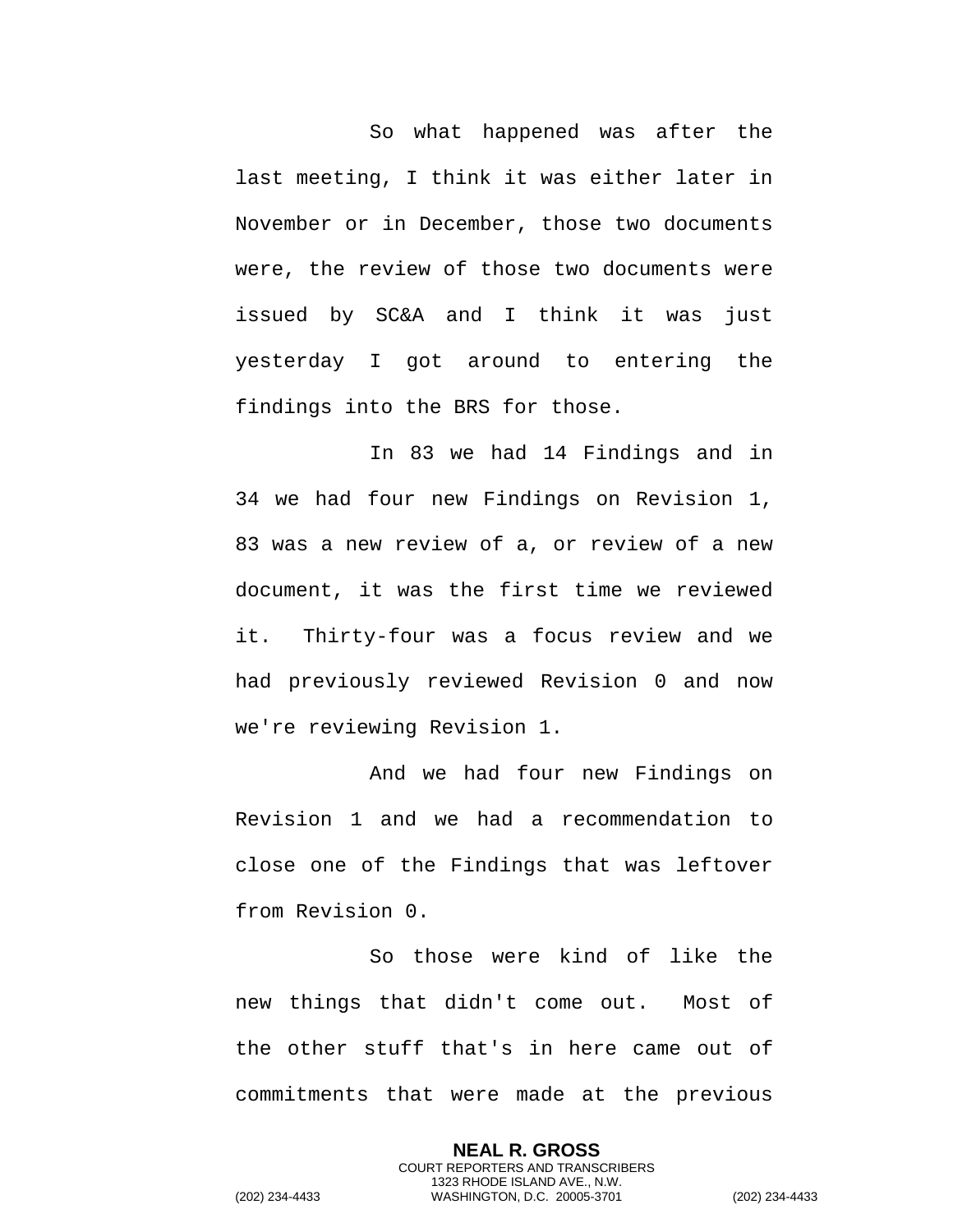meeting.

The next one is OTIB-54. We did two things on OTIB-54. I think it was, again, later in November of last year, after the last meeting, Steve Ostrow sent around a memo to Wanda and the Subcommittee saying that all the remaining open, or non-closed Findings that were associated with Revision 0 were now moot because of Revision 1 and we recommend that they all be closed.

So we added that, I think there was nine closed revisions, zero Findings, and we added Steve's recommendation that they be closed to the BRS. And then we did add the review of Revision 1, resulted in ten new Findings and so we added those ten new Findings to the BRS.

Now we come down to the next one which was IG-01, which during the last meeting there, I guess there was a Finding that came up during the Dose Reconstruction Committee during the dose reconstruction

> **NEAL R. GROSS** COURT REPORTERS AND TRANSCRIBERS 1323 RHODE ISLAND AVE., N.W.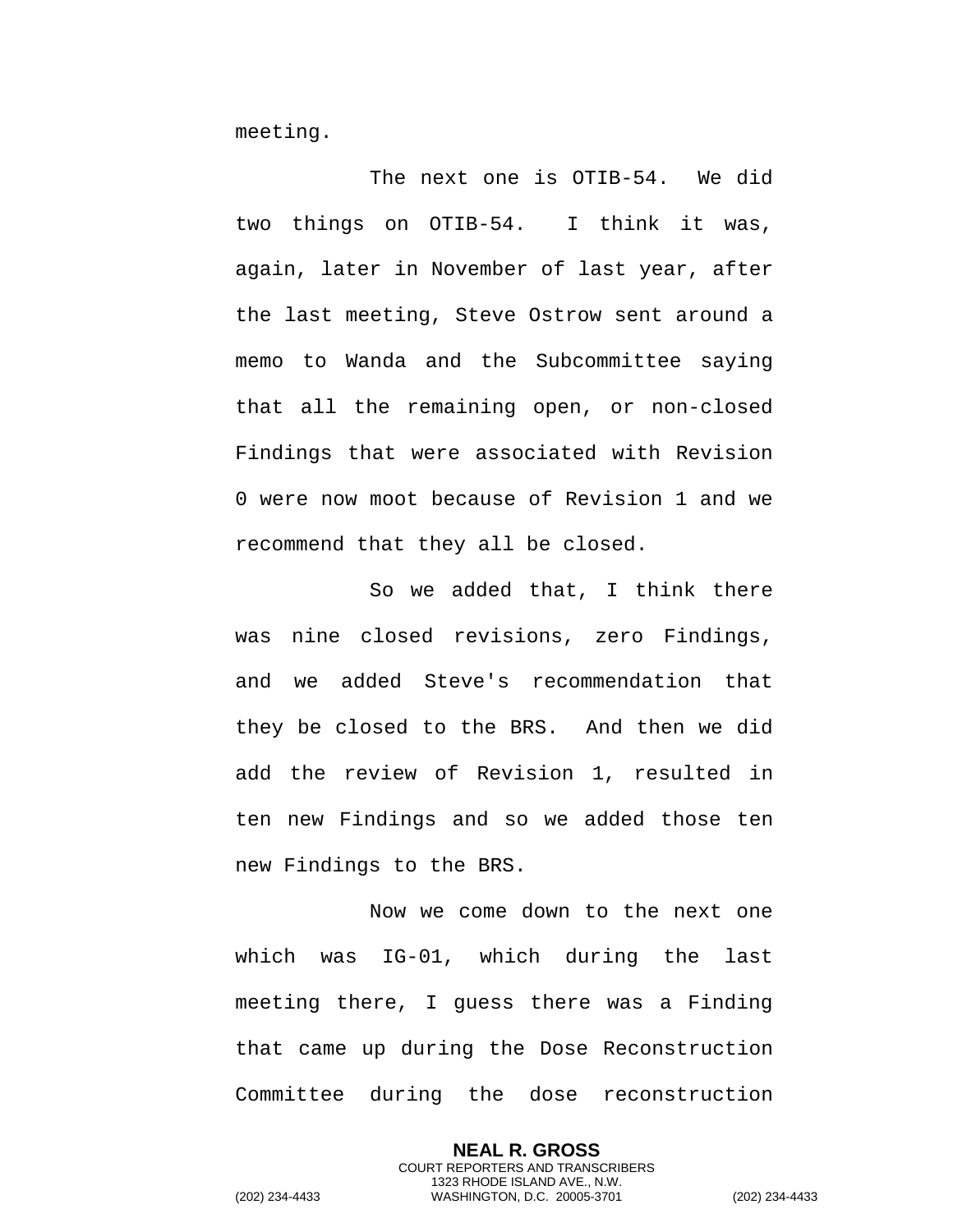reviews and I guess it was DR Finding 195.1 and the Reconstruction Subcommittee felt that this was, should be sent over to the Procedures Subcommittee and we thought the appropriate location of it was in IG-01.

So what I've done, what we did, or we agreed to do last time, was to add a new Finding to IG-01, which is now Finding 25, and so we have added Finding 25 to IG-01.

The next item is the, one of the overarching issues, I guess SC&A and John Mauro has been bringing this up, it says about the skin exposure findings or skin exposure pathway, and there are three of those Findings.

NIOSH has added, gave us the capability to, they set up overarching Item Number 9 and then I went in and added the three Findings for the, that had been posed by SC&A, John Mauro, under overarching Issue Number 9.

> **NEAL R. GROSS** COURT REPORTERS AND TRANSCRIBERS 1323 RHODE ISLAND AVE., N.W.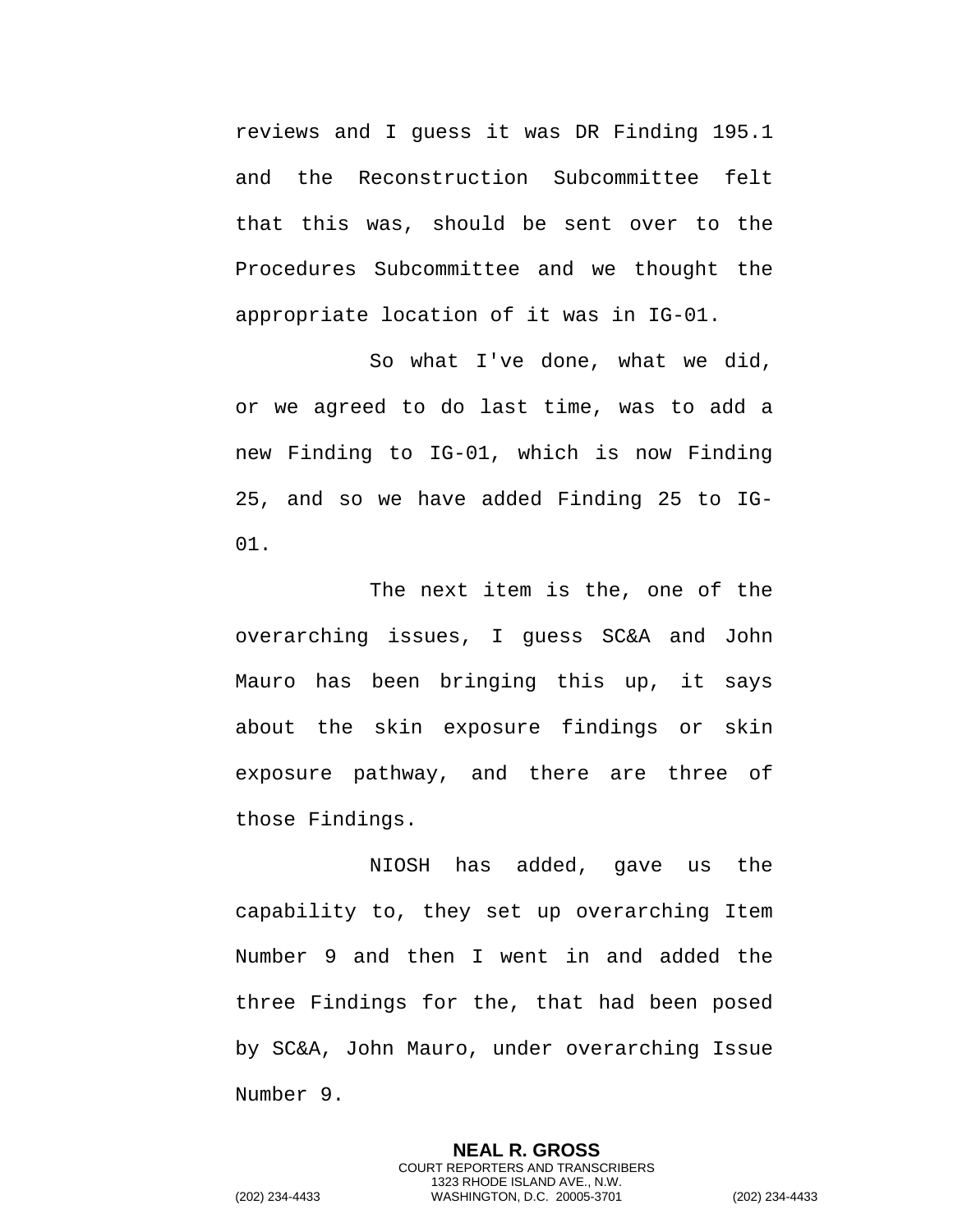I did make a note that these are more concerns than they are Findings. I think Jim Neton expressed that at the last meeting and so when I have a Finding number I do identify it as being a concern, so that's something there.

CHAIR MUNN: I think that's appropriate and I think it's important that we make sure that distinction is called out in our final commentary, yes.

MR. MARSCHKE: The next three, PER-25, 33, and 38, we talked about these three PERs in some detail during the last meeting.

SC&A gave their reviews of these three PERs at the November 7th meeting and basically during, the SC&A reviews really didn't come up with any Findings.

And so what we had agreed to do at the last meeting was enter a Finding of no Findings and so that's what I have done with these three PERs, that's 25, 33, and

> **NEAL R. GROSS** COURT REPORTERS AND TRANSCRIBERS 1323 RHODE ISLAND AVE., N.W.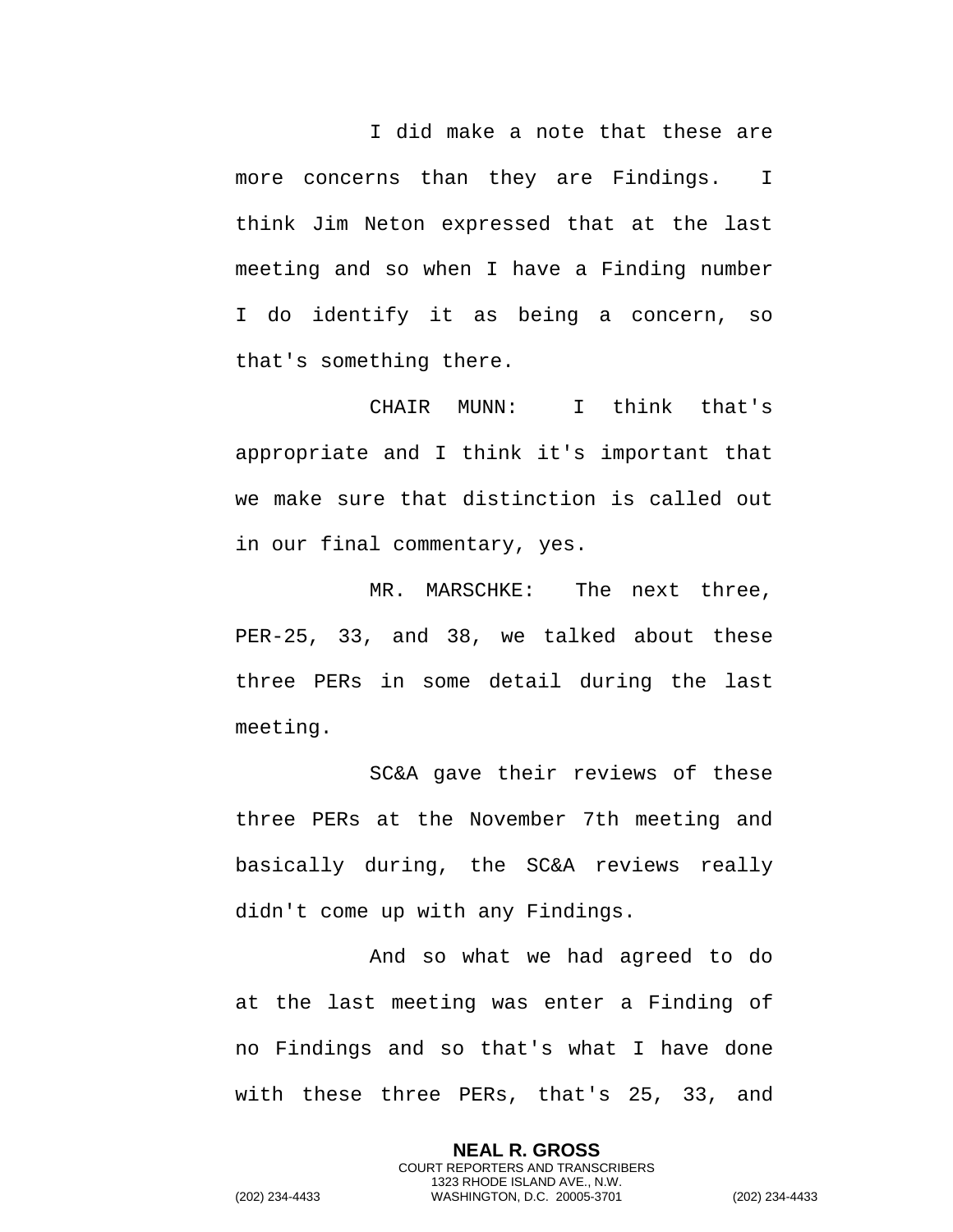Now 25 we have gone on to

basically, we did an audit of one of the cases, which is the Subtask 4, and during the Subtask 4 case audit we did come up with one Finding, and so that has also been added to PER-25.

The last thing we had was PER-20. We did enter three Findings. They were Findings 4, 5, and 6, have been entered into the BRS.

Finding 4 was entered and it was closed at the last meeting and what we've done is we've entered the rationale, I guess was primarily given by Stu at the last meeting and when we went to the transcript and took a, you know, copied and pasted some of the information that is provided in the transcript, or some of the rationale for closing the Finding 4 that was provided in the transcript by Stu.

And so we have that -- rationale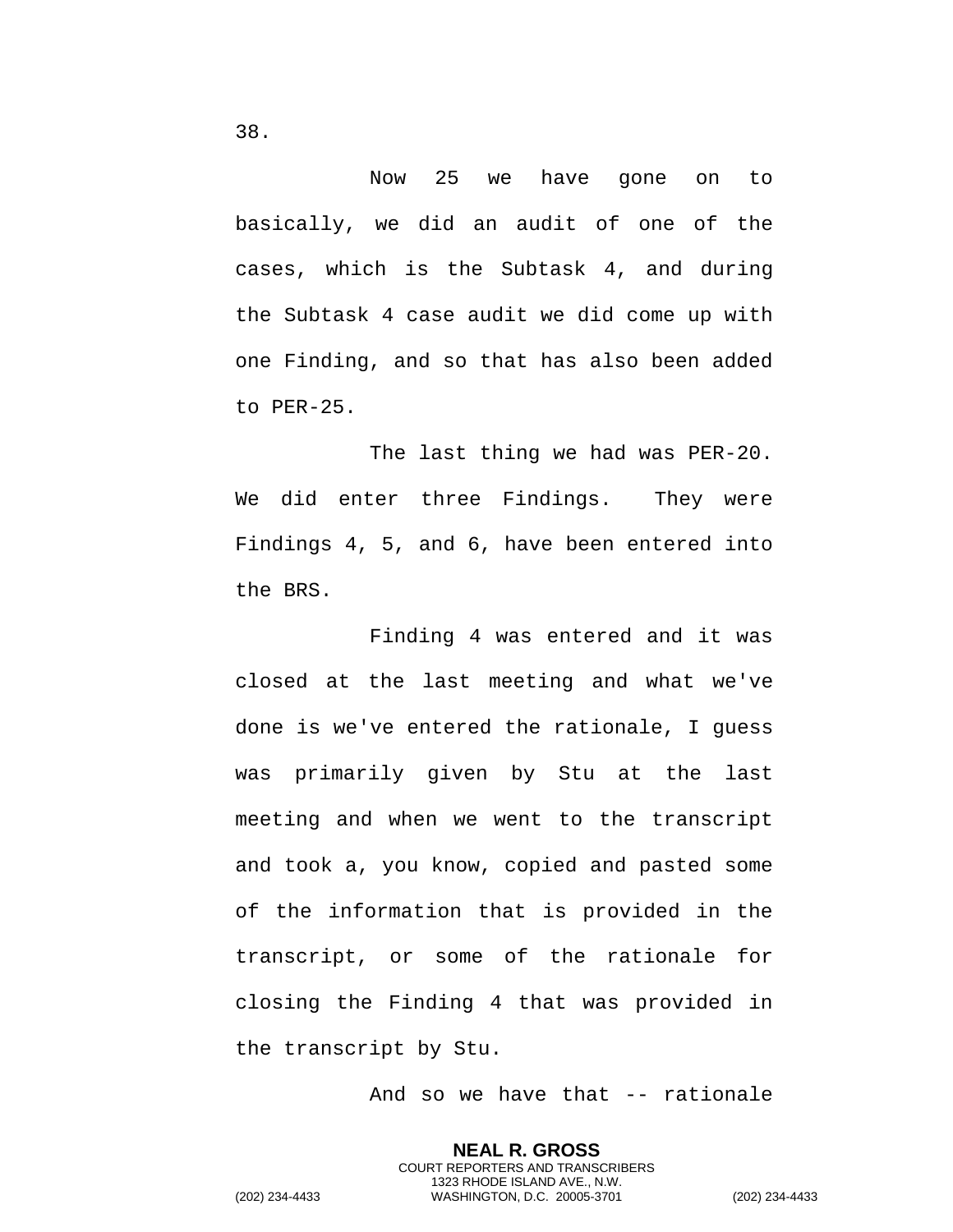has now been captured in the BRS. And so those are all the updates and changes that we made, that SC&A has made to the BRS since the last meeting.

CHAIR MUNN: Thank you very much, Steve, I sure appreciate it. Sorry we can't look at those in real time because a couple of them I think we'd like to see very much, but perhaps we can keep our fingers crossed that sometime this afternoon we can get the system up. If it's up then we can check it.

Not having verified these one by one in the transcript my vague memory and scanty notes from last time indicated to me that these were covered, all of the notations that I had made. I hope that's correct. Thanks again.

MR. MARSCHKE: You're welcome.

CHAIR MUNN: And, Lori? Or someone at NIOSH --

MS. MARION-MOSS: I'm here.

CHAIR MUNN: Oh, good, okay. I

**NEAL R. GROSS** COURT REPORTERS AND TRANSCRIBERS 1323 RHODE ISLAND AVE., N.W. (202) 234-4433 WASHINGTON, D.C. 20005-3701 (202) 234-4433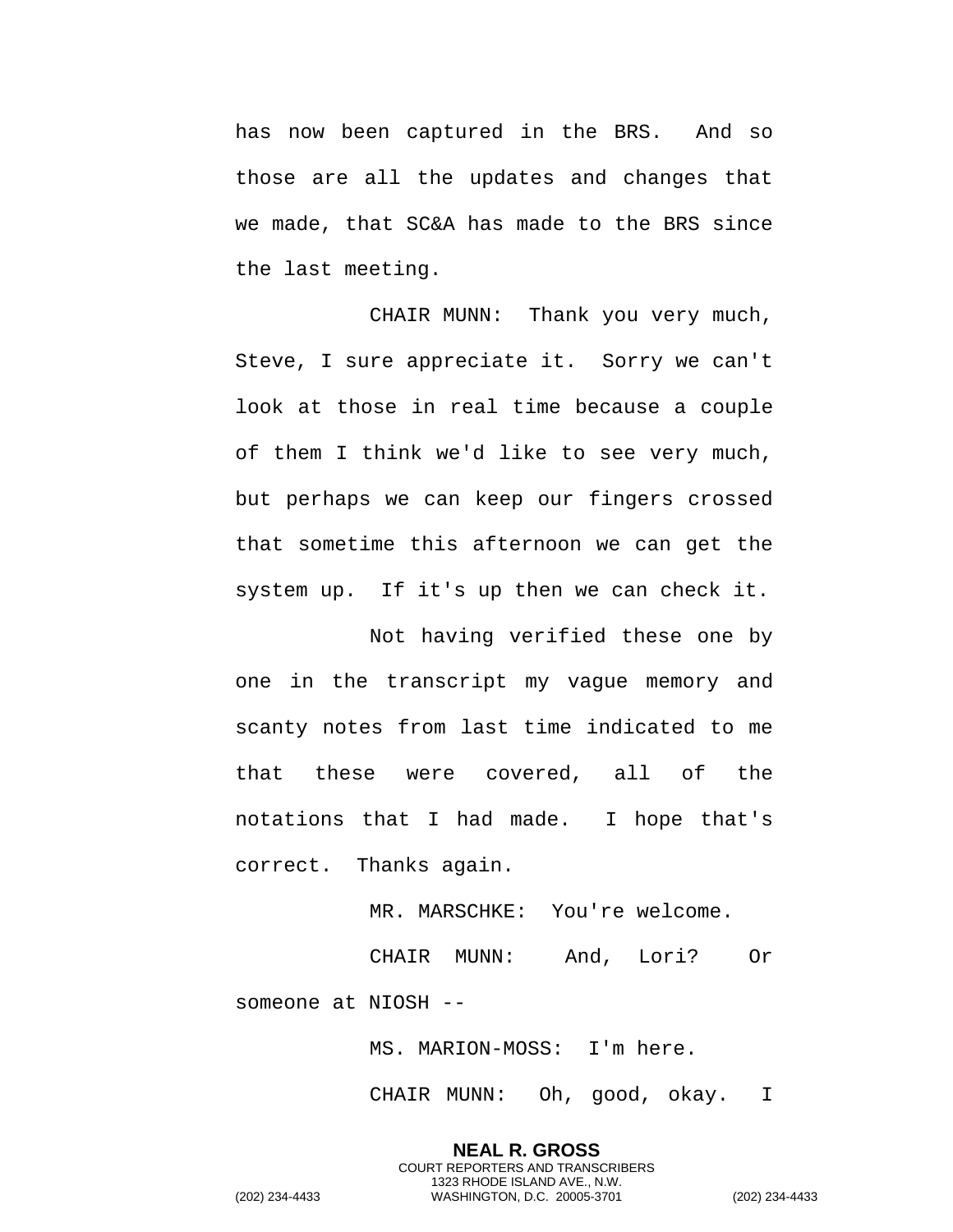didn't know for sure. I thought I had heard you before.

MS. MARION-MOSS: Yes. First of all I'd like to thank Steve, thank you for your patience with getting the BRS, getting the Findings and responses in, letting me know what you guys were experiencing over there in terms of working with the system. I appreciate your patience.

MR. MARSCHKE: No problem.

MS. MARION-MOSS: Okay, just basically to reiterate what Steve discussed in his presentation here, we were able to go in and actually add an item, and overarching item, for the localized skin issue.

And basically what we did was we've used John Mauro's memo as the document. So you'll see once you go in and actually get to the overarching section of the BRS you can click on the title of the overarching issue and you will find John Mauro's memo.

**NEAL R. GROSS** COURT REPORTERS AND TRANSCRIBERS 1323 RHODE ISLAND AVE., N.W. (202) 234-4433 WASHINGTON, D.C. 20005-3701 (202) 234-4433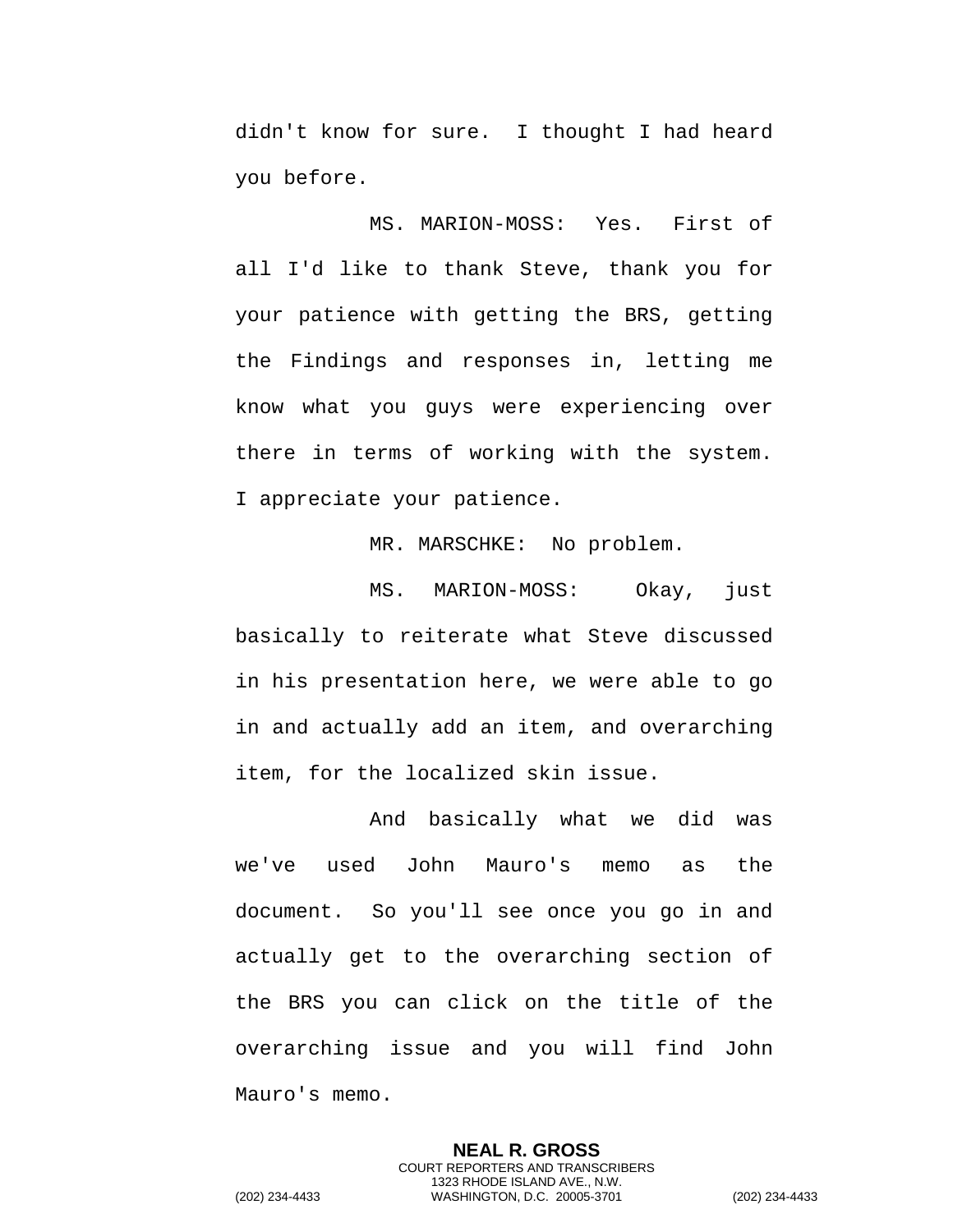And from there, like Steve mentioned, he has listed the concerns. So we do have that in the BRS as you instructed us to work toward, Wanda.

In addition to that we actually provided responses to OTIB-34, which I believe that's the internal coworker for X-10. We were able to provide responses to that, to SC&A's review for Findings 1 through 3 relative to Revision 1.

CHAIR MUNN: Thank you.

MS. MARION-MOSS: Pardon me?

CHAIR MUNN: I was just muttering approval, sorry.

MS. MARION-MOSS: And for Finding 4 we, I've uploaded to BRS to indicate that we need additional time to do further investigation for that particular Finding.

Relative to OTIB-54, we actually went in, provided responses to the ten Findings that were wrote up against Revision 1 of that document, so we did upload

> **NEAL R. GROSS** COURT REPORTERS AND TRANSCRIBERS 1323 RHODE ISLAND AVE., N.W.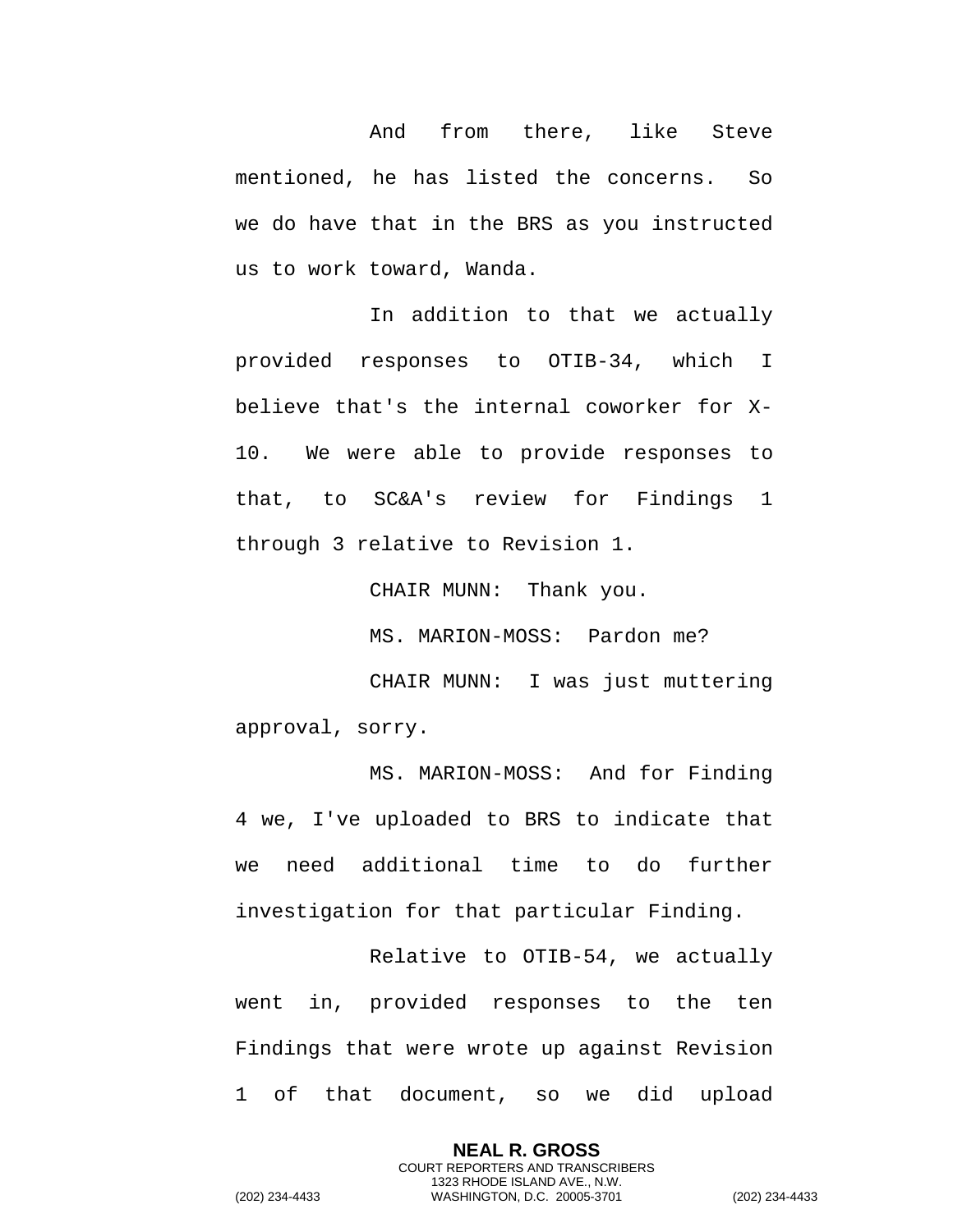responses.

We actually went in for PER-14, which is the construction tradeworker PER, we provided a response to Finding 14, which is relative to the Subtask 4 Finding for that particular PER.

We do have responses to Findings 1 and 3, but they were based off of Hans's memo that he wrote in his efforts to review the current responses that are in the BRS for Findings 1 and 3.

But because Hans's memo had not been added to the BRS we did not provide a response, but we do have that information that can be discussed if need be.

Relative to PER-11, we had an action item to respond to Findings 3 and 5, to get an update, and I actually went in and updated those Findings to indicate that we need additional time as well to prepare a response.

CHAIR MUNN: All right.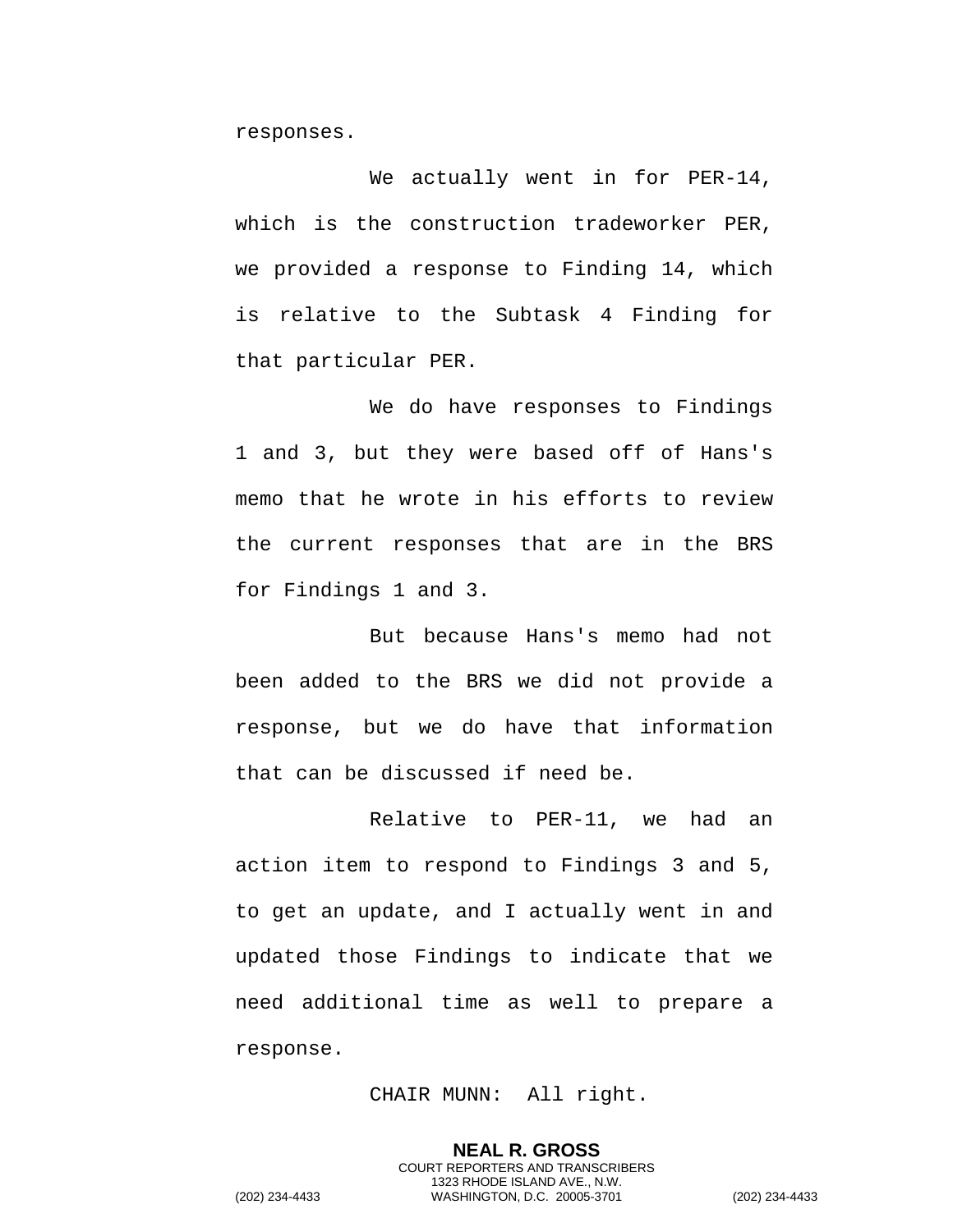MS. MARION-MOSS: I didn't get the opportunity to add to our list that we do have a response for PER-25 for the one Finding that was issued here recently.

So right now, Wanda, those are the changes that have been made since the last meeting.

CHAIR MUNN: That's great. So when we come to PER-25 on our agenda we'll have something to respond to, right?

MS. MARION-MOSS: Right.

CHAIR MUNN: Good. All right. I appreciate that, Lori?

MEMBER ZIEMER: Wanda?

CHAIR MUNN: Yes?

MEMBER ZIEMER: Question here, Ziemer speaking. So Lori just mentioned that on PER-11 that NIOSH needs additional time. I noticed that on the agenda that's one of the agenda items, so does that mean we will not have anything to discuss on that afternoon item, PER-11?

> **NEAL R. GROSS** COURT REPORTERS AND TRANSCRIBERS 1323 RHODE ISLAND AVE., N.W.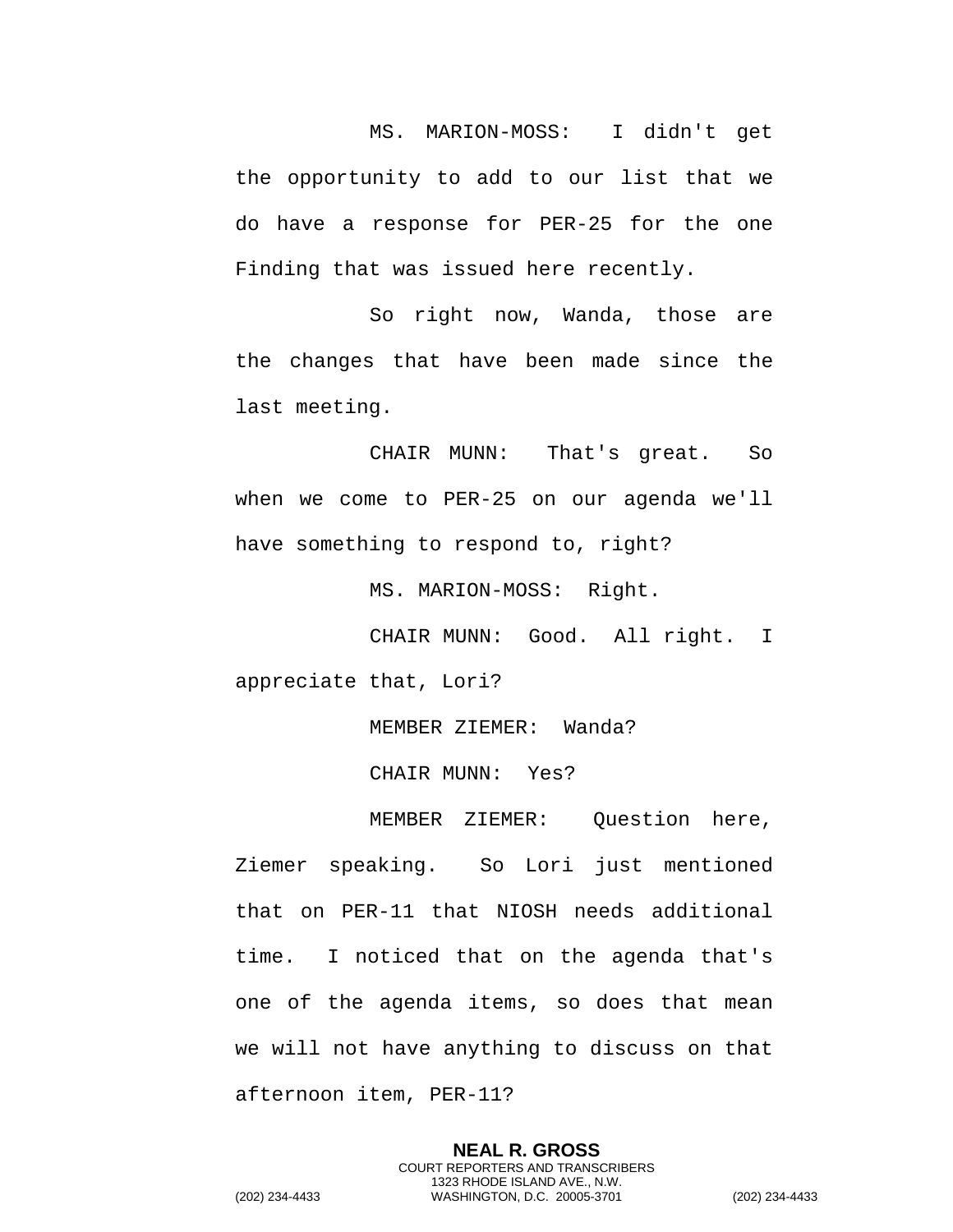CHAIR MUNN: It sounds that way. Are we hearing that right, Stu?

MR. HINNEFELD: I think I'll leave that to Lori. Lori, is that --

MS. MARION-MOSS: Yes, that's correct.

CHAIR MUNN: Okay. So we essentially won't have any time committed to PER-11 tonight, this afternoon.

MS. MARION-MOSS: Correct.

MEMBER ZIEMER: And then on PER-14, are those responses going to show up on Live Meeting or will we be able to consider them this morning?

CHAIR MUNN: I don't think. I think that depends on whether or not we're going to have the BRS up, isn't that correct? If we don't have that up then, unless someone has them in printed form that can control the screen for us?

Actually I can't get back into the meeting right now, personally, on my

> **NEAL R. GROSS** COURT REPORTERS AND TRANSCRIBERS 1323 RHODE ISLAND AVE., N.W.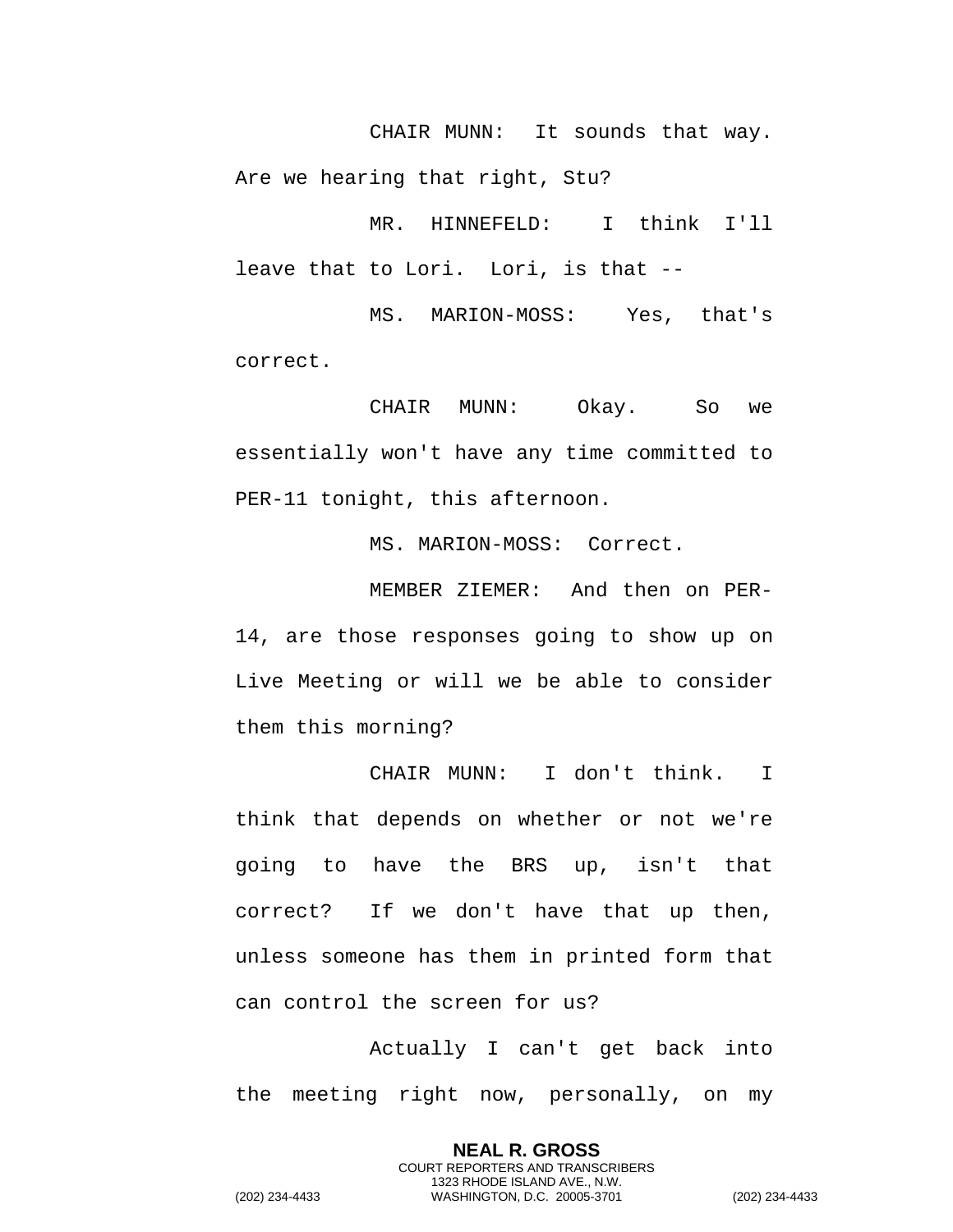screen. I don't know what that's about.

MEMBER ZIEMER: Well I guess we face that when we get to that point, it's coming soon though.

CHAIR MUNN: Yes, it will come up on us very quickly. I guess I might call upon folks who are the originators, or at least the most immediate handlers of the new responses and comments.

If you have them in some format other than, some printed format that is amenable to being used in Live Meeting so that we all can see them, assuming Live Meeting's working for us.

MS. MARION-MOSS: Wanda, this is Lori. Since I received word that the system was down I'm working right now to put together a PowerPoint for our responses that we've done, hopefully I can use those.

CHAIR MUNN: That would be most helpful, Lori, yes. Thank you very much. We'll just, I don't know whether we have any

> **NEAL R. GROSS** COURT REPORTERS AND TRANSCRIBERS 1323 RHODE ISLAND AVE., N.W.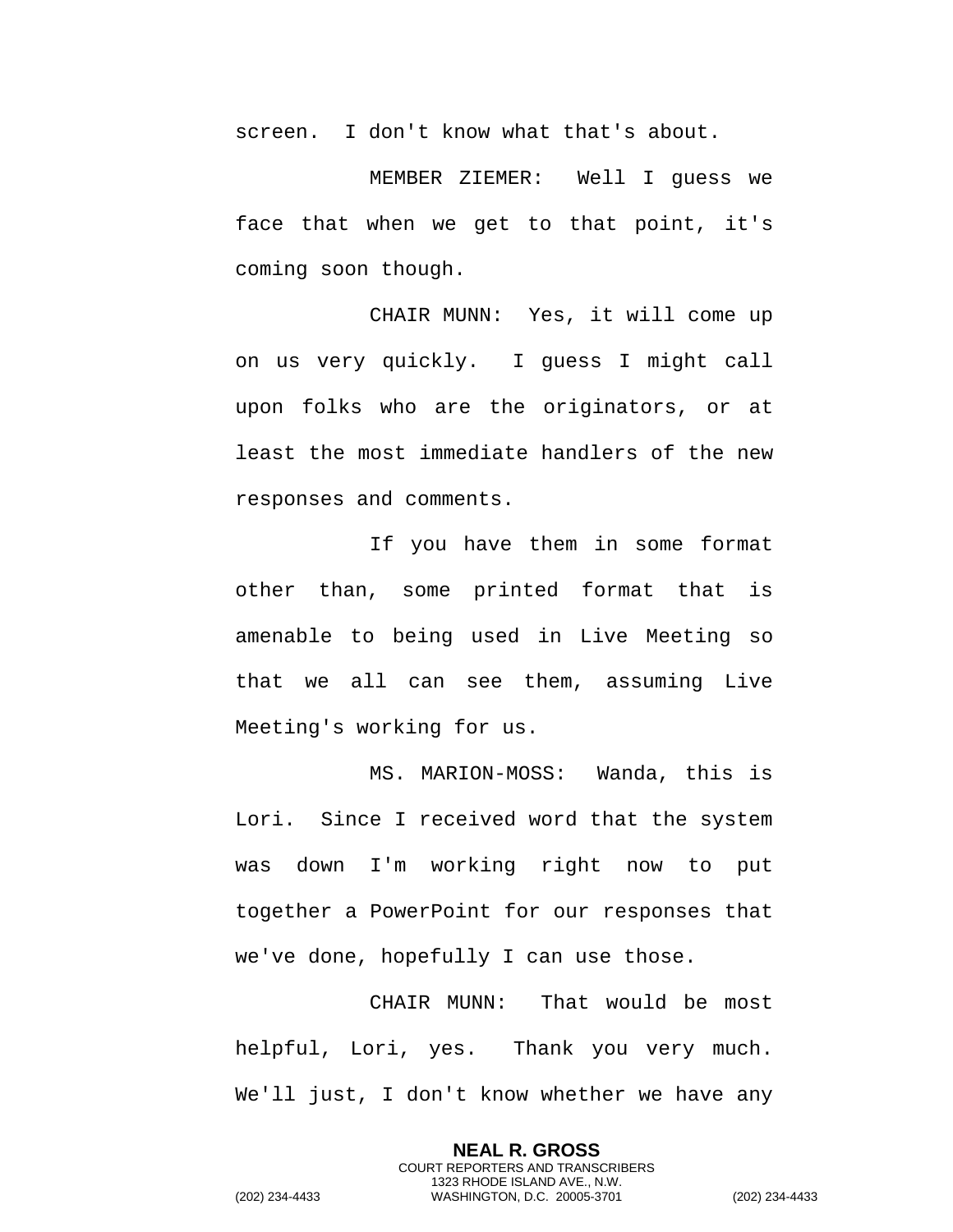written items from SC&A which we will have in a format other than just on the BRS or not.

We'll keep our fingers crossed and hope that it works well.

MR. MARSCHKE: Wanda, a couple of things. I do have for the skin exposures, the first one up here, I do have the John Mauro memo which we can put on the Live Meeting.

And I also have for OTIB-83, I have the reports where we can basically look at the, you know, we have the Findings as they are listed in the report itself that we prepared.

And, similarly, I guess, well OTIB-83, Joyce prepared that report, and OTIB-34, we also have the report that Hans prepared so we can put that up on Live Meeting, so those we can look at.

CHAIR MUNN: Good.

MR. MARSCHKE: And as far as

**NEAL R. GROSS** COURT REPORTERS AND TRANSCRIBERS 1323 RHODE ISLAND AVE., N.W.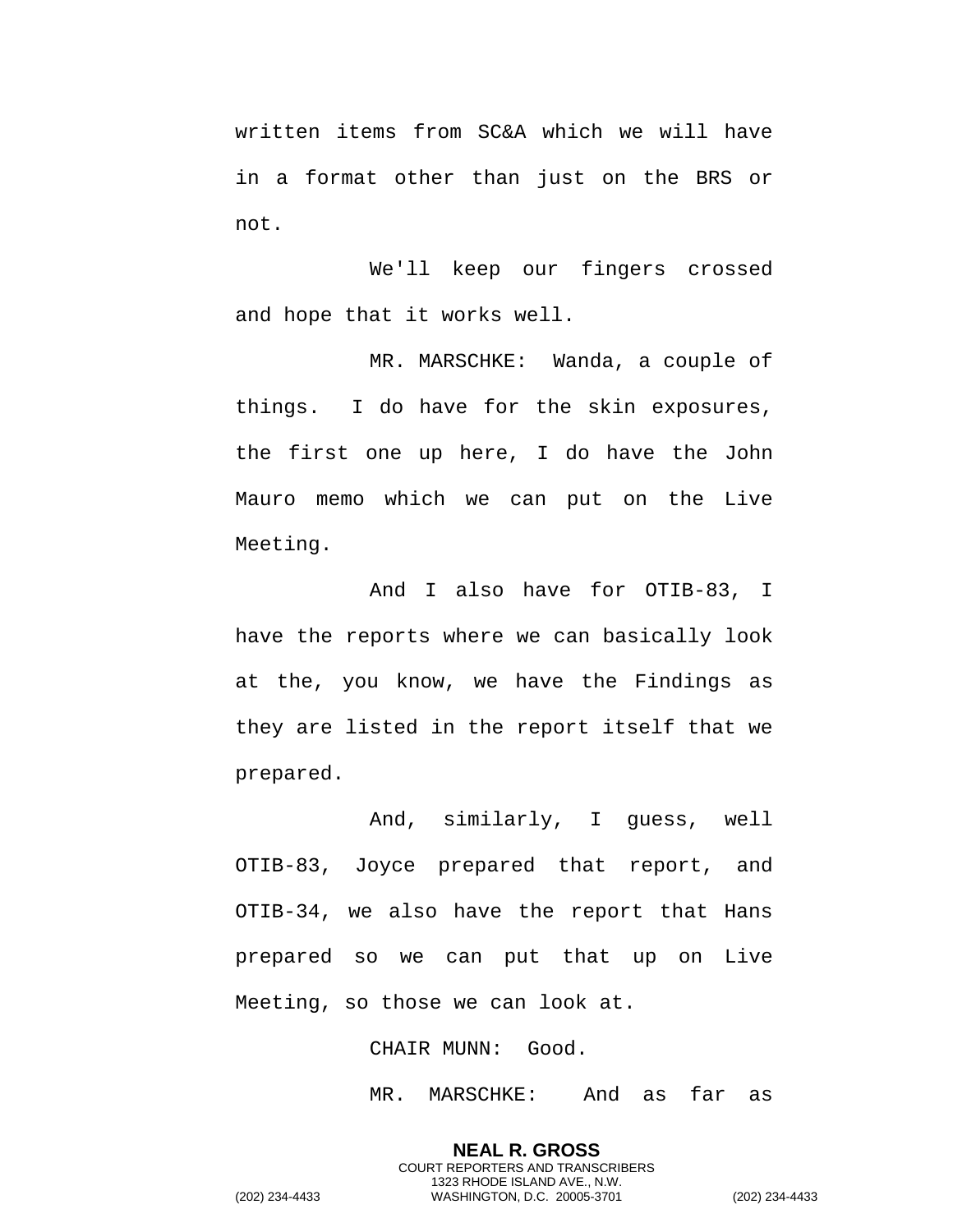OTIB-54 goes, it so happens I printed out all of the Findings, including the NIOSH responses yesterday for my own purposes.

CHAIR MUNN: Oh, what serendipity.

MR. MARSCHKE: And it's not very elegant, but, I mean, we can put that up. It includes the SC&A findings and the NIOSH responses for the ten that are in question.

CHAIR MUNN: Well elegant is secondary, legible is primary, so that's great. Thanks, Steve.

COURT REPORTER: This is the Court Reporter. Could the previous speaker please identify himself?

MR. MARSCHKE: Steve Marschke.

COURT REPORTER: Thank you.

MEMBER ZIEMER: Wanda, this is Ziemer again. I think the other document that Steve just mentioned, we already have I think all of those. The memo responses from John and the other documents from Hans

> **NEAL R. GROSS** COURT REPORTERS AND TRANSCRIBERS 1323 RHODE ISLAND AVE., N.W.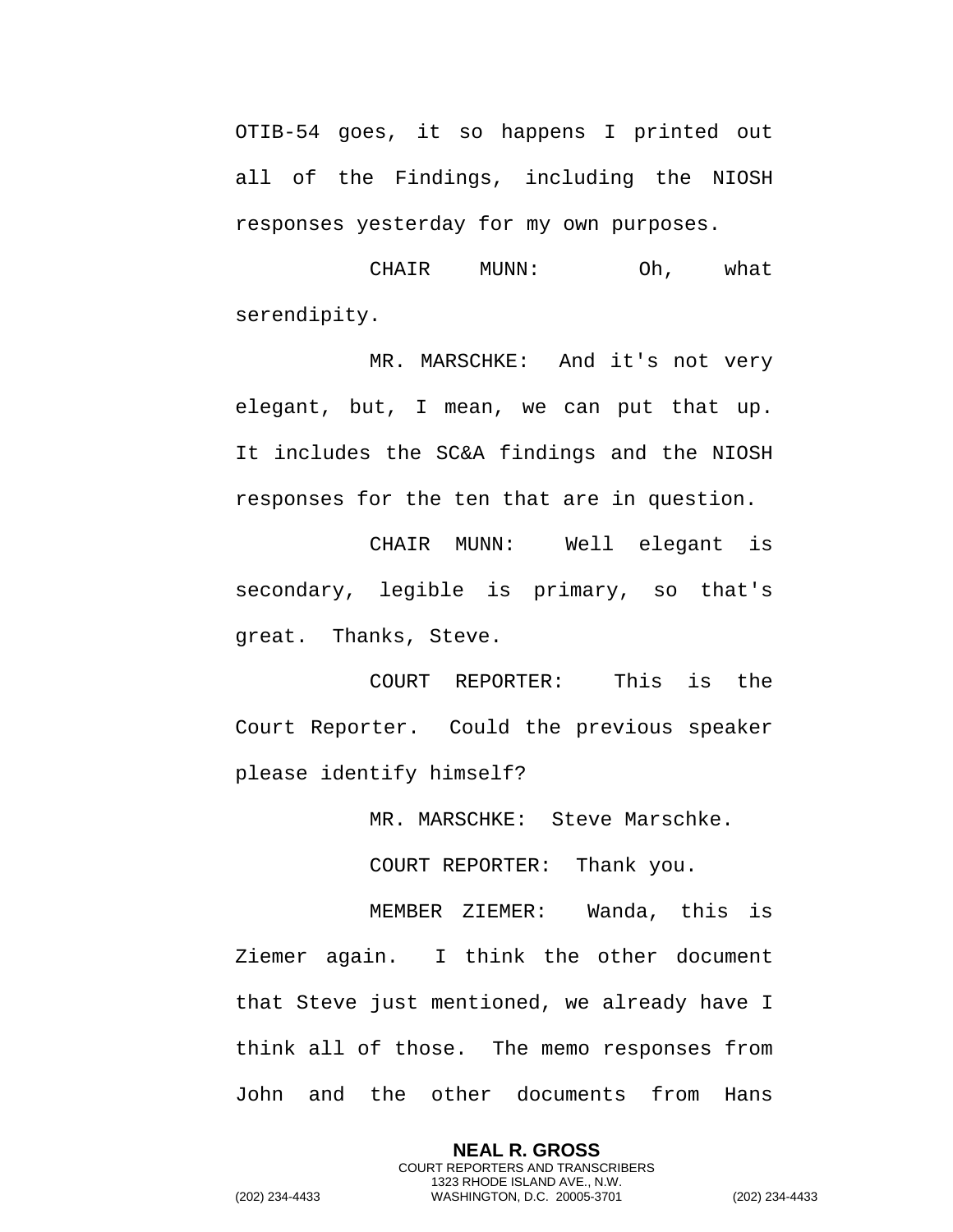Behling and Ron Buchanan, we have all of those I believe.

CHAIR MUNN: Yes, we all have them, but whether or not we have them out in front of us is something else again. So, yes, that's good to know. Thank you all.

We were going to hear from SC&A on the localized skin exposures follow up, is that correct?

DR. MAURO: This is John. I'm prepared to discuss that if that's what you'd like. I am not looking at Live Meeting, but, you know, I could speak conceptually about the issues, and I guess Jim is there to respond?

CHAIR MUNN: I assume so. Jim or Stu?

DR. MAURO: Or Stu, yes. Should I begin?

CHAIR MUNN: Yes, would you please, John. Thank you.

DR. MAURO: Okay. And, Steve, I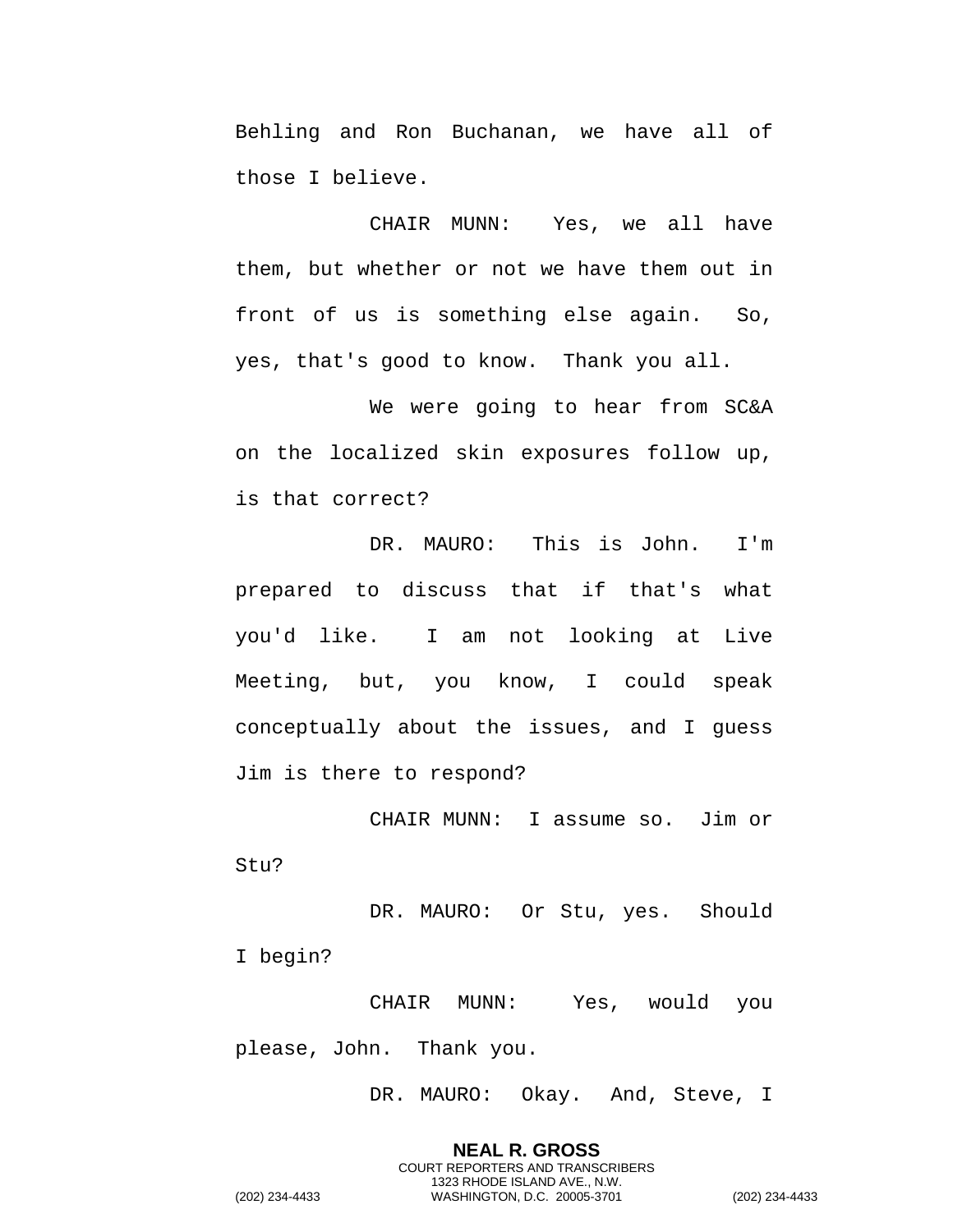guess you have, you may have to help me a little because I don't have Live Meeting and I don't have my report. I guess I could open my report and look at that. I'd have to go run that down.

But I seem to recall the basics of it, and as I'm speaking, Steve, if you could sort of steer me, make sure I'm moving in the right direction that might be helpful and help me not go over things that we've already gone over and closed out.

I'm speaking from memory because I didn't prepare that too long ago. So I'll just kick this off and then we'll make sure I stay on track.

MEMBER ZIEMER: John or Wanda?

DR. MAURO: Yes?

MEMBER ZIEMER: Ziemer again here. I think his paper is showing on Live Meeting now, but whoever has put it up could you reduce it from 130 percent to 100 because it's bigger than the screen?

> **NEAL R. GROSS** COURT REPORTERS AND TRANSCRIBERS 1323 RHODE ISLAND AVE., N.W.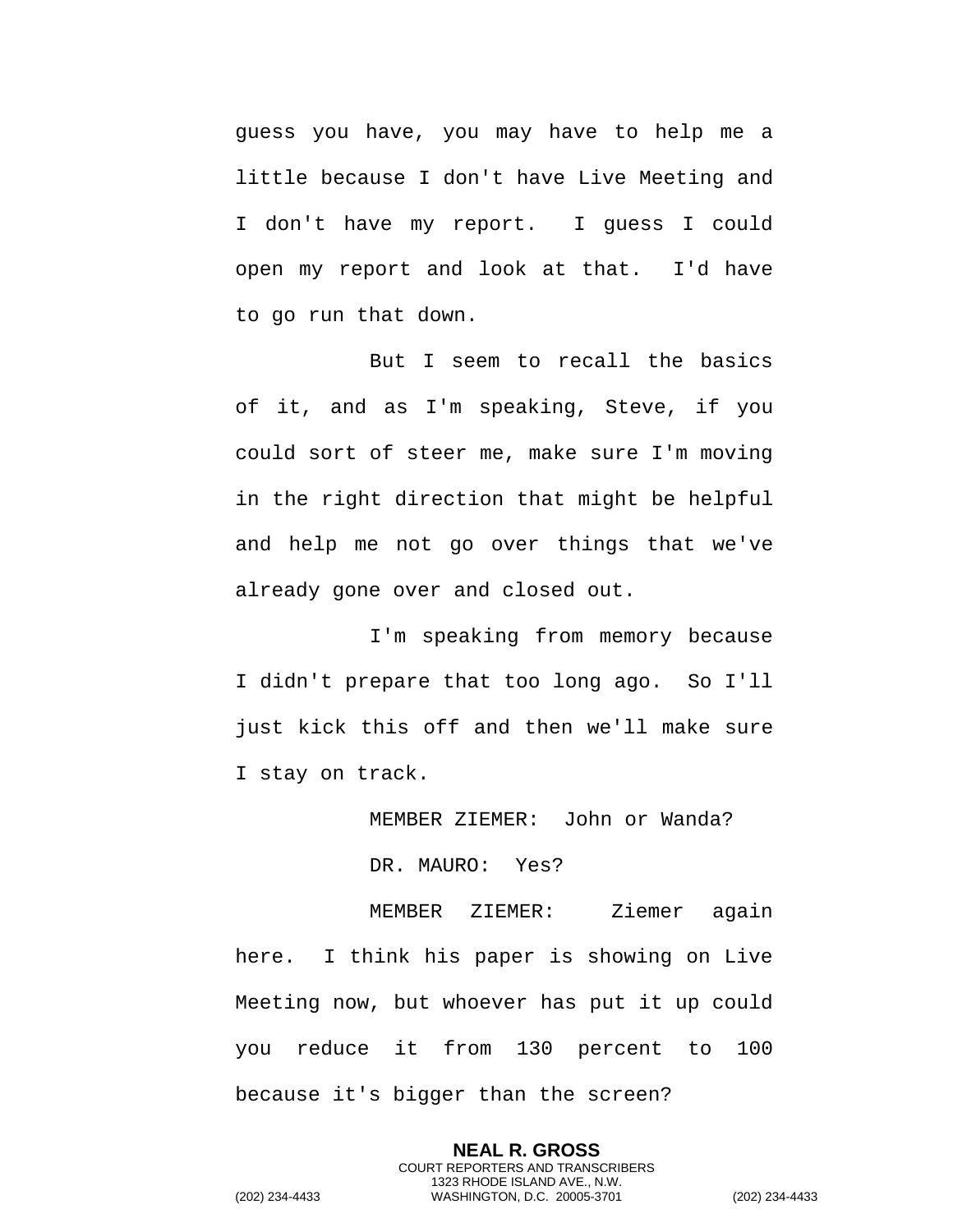MR. MARSCHKE: Okay. This is Steve.

CHAIR MUNN: While we're struggling with not being able to, some of us, I personally am having trouble getting back onto Live Meeting. I was kicked off for some reason and now it tells me that that domain is not available to me.

But, yes, I hope that's been, has the size been accommodated now so that it's legible for people?

MR. MARSCHKE: Yes.

MEMBER ZIEMER: Yes, it looks better now.

CHAIR MUNN: Okay, that's good, because I can't see it. All right, fine. Go ahead, please.

DR. MAURO: Okay. I guess I'll pick it up as best I can, and as I said, Steve, help me out a little bit as I go forward.

CHAIR MUNN: Thanks, John.

**NEAL R. GROSS** COURT REPORTERS AND TRANSCRIBERS 1323 RHODE ISLAND AVE., N.W.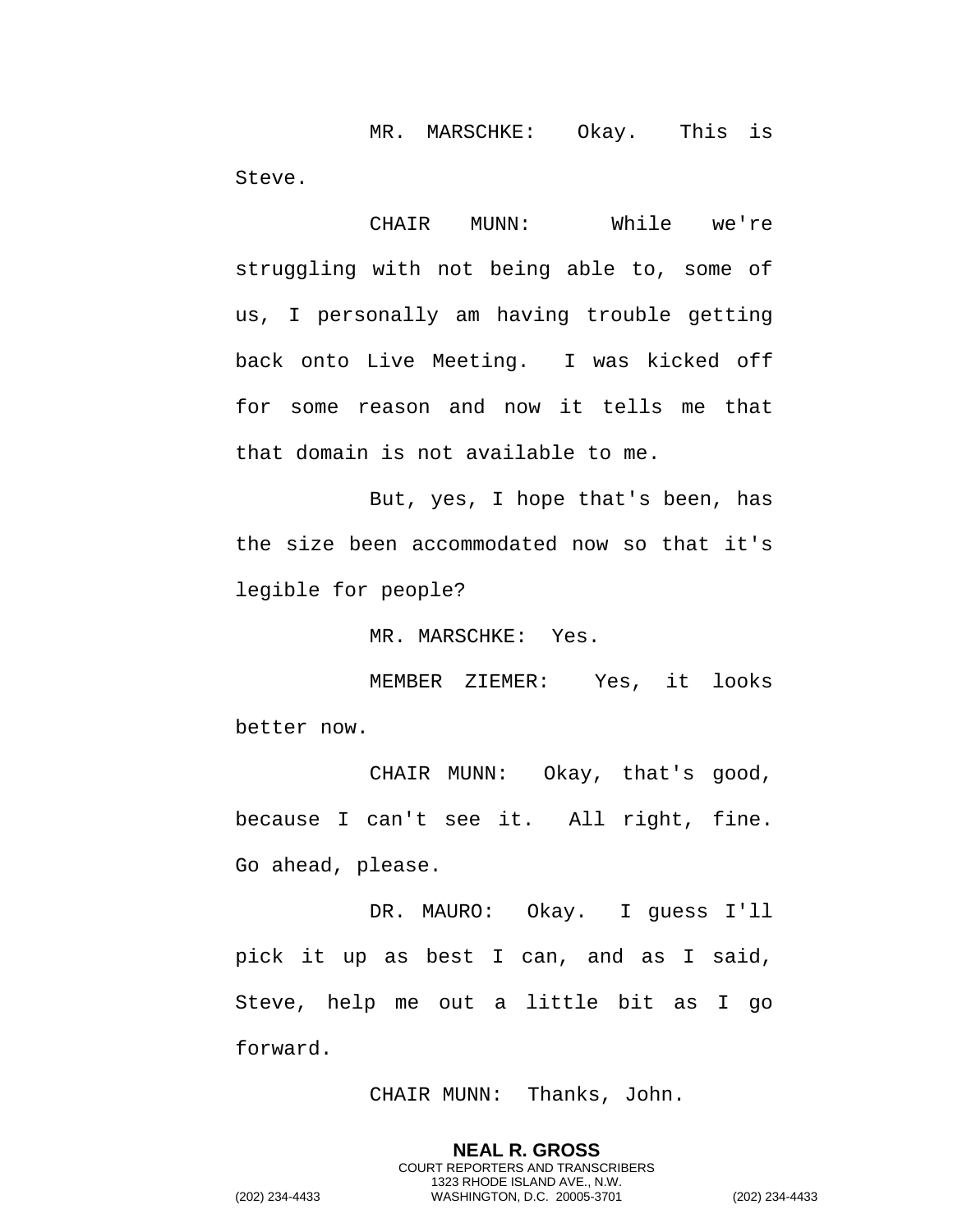DR. MAURO: The skin dose has some history as you know, and it really came down to three issues, conceptually, and as we're speaking I think they should map back onto the material you're looking at.

The first has to do with the fine dust. Historically it was not standard practice for NIOSH to calculate the dose of the skin because fine airborne particulates might have settled on peoples skin and clothing.

I believe it has been agreed, and we have recommended closeout of issues related to that particular exposure scenario. I think that it's agreed that NIOSH will be, under the circumstances when it's plausible, for there to be airborne dust, fine dust of uranium oxide settling out on skin.

There is a protocol that we've all reviewed and we all agree with. That is a good way to do it and it includes the

> **NEAL R. GROSS** COURT REPORTERS AND TRANSCRIBERS 1323 RHODE ISLAND AVE., N.W.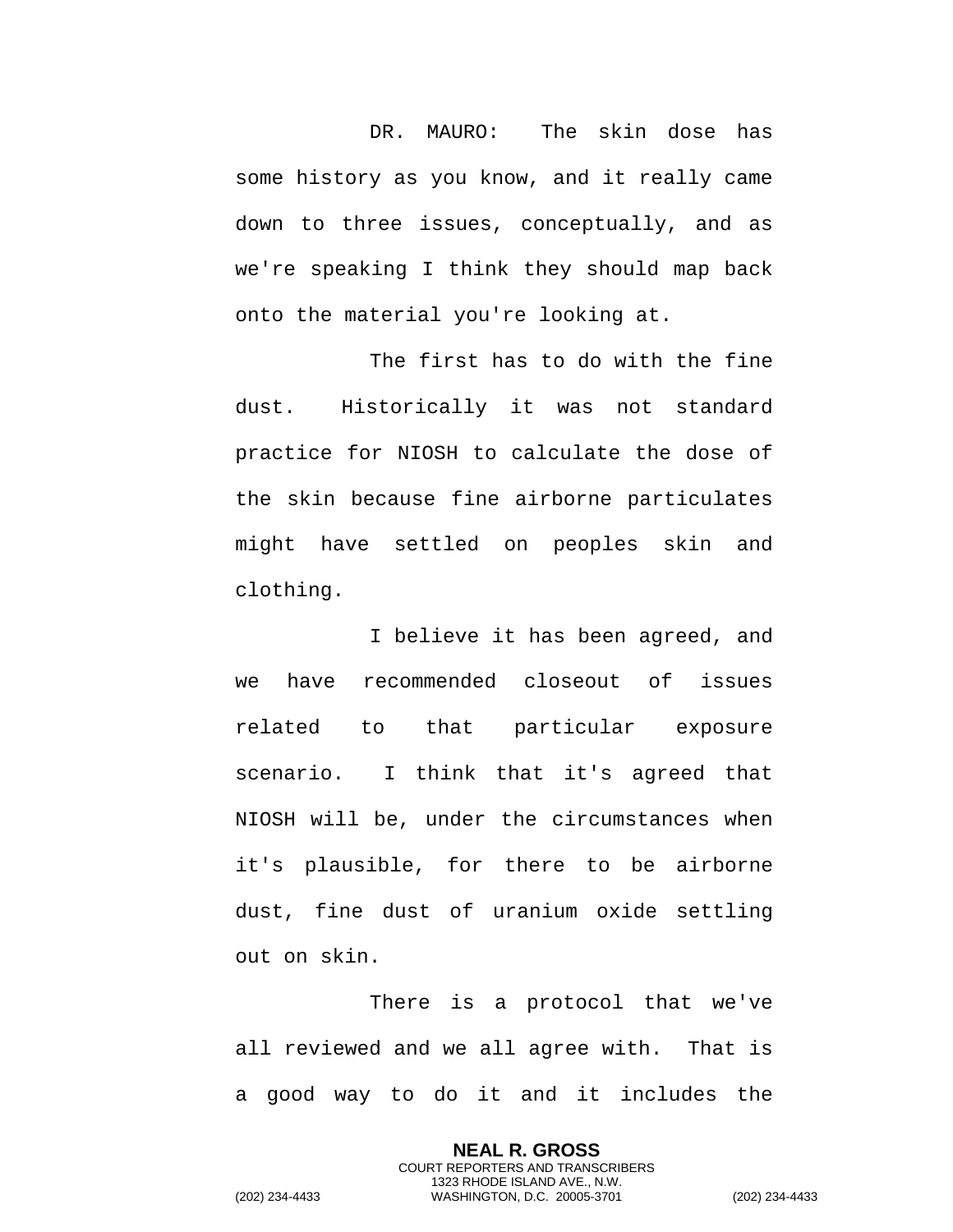deposition directly on skin where there's no attenuation by clothing and also provisions for attenuation by clothing.

So I think that aspect of the skin dose scenario for airborne uranium dust and the beta exposure to skin, it has been resolved, but there are a couple of areas for discussion, and maybe that's the commentary that I believe Steve is referring to.

And we are generally, what we have here is, you know, once the dust settles on skin and you calculate the dose, the way it's going to be as I understand is that you calculate the deposition, the accumulation, you get a certain number of becquerels per centimeter squared, and you calculate the dose to the skin over an 8 hour period during the work time, as in the accumulation, and then the person showers and it goes away.

Then you go back to work the next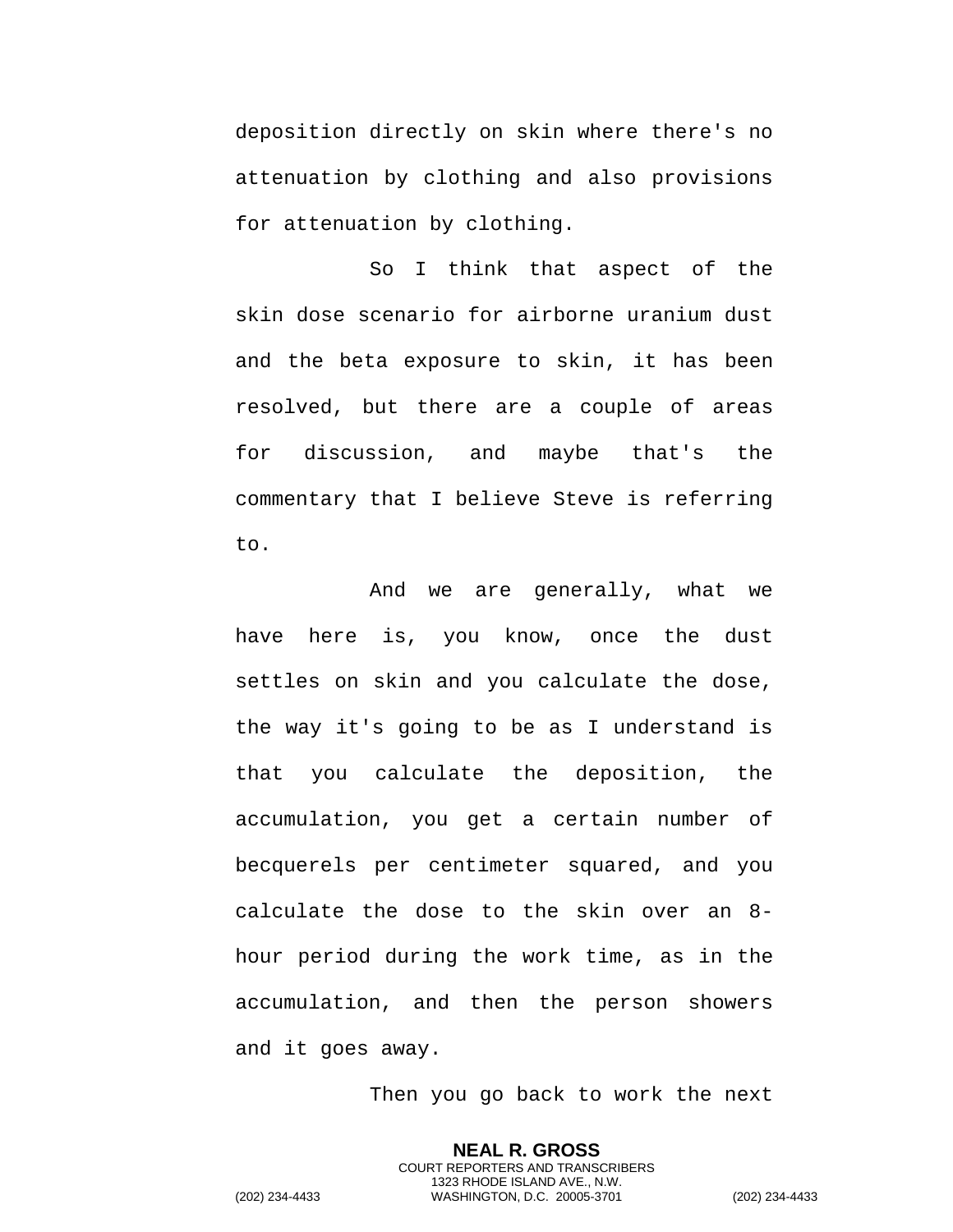day and you're staring all the cleaning again. And the only thing that we raise, and Hans was talking about this is that, you know, there was some discussion made I believe by Stu and Jim that well, our experience, SC&A's experience is mainly, well heavily at least in my case, with regard to Marshall Islands, and the material didn't come off so easy, you know, especially in the hair and things like that.

But as in NIOSH's experience no, it comes off pretty good, because in one case we're dealing with fresh fallout or aged fallout and the other case is dealing with uranium.

And so I think one of the items that was sort of left of concern that I guess we were hoping to hear a little bit more about is justification for why yes, at the end of the day the guy, we certainly agree the guy's going to take a shower and change his clothes and, you know, and if

> **NEAL R. GROSS** COURT REPORTERS AND TRANSCRIBERS 1323 RHODE ISLAND AVE., N.W.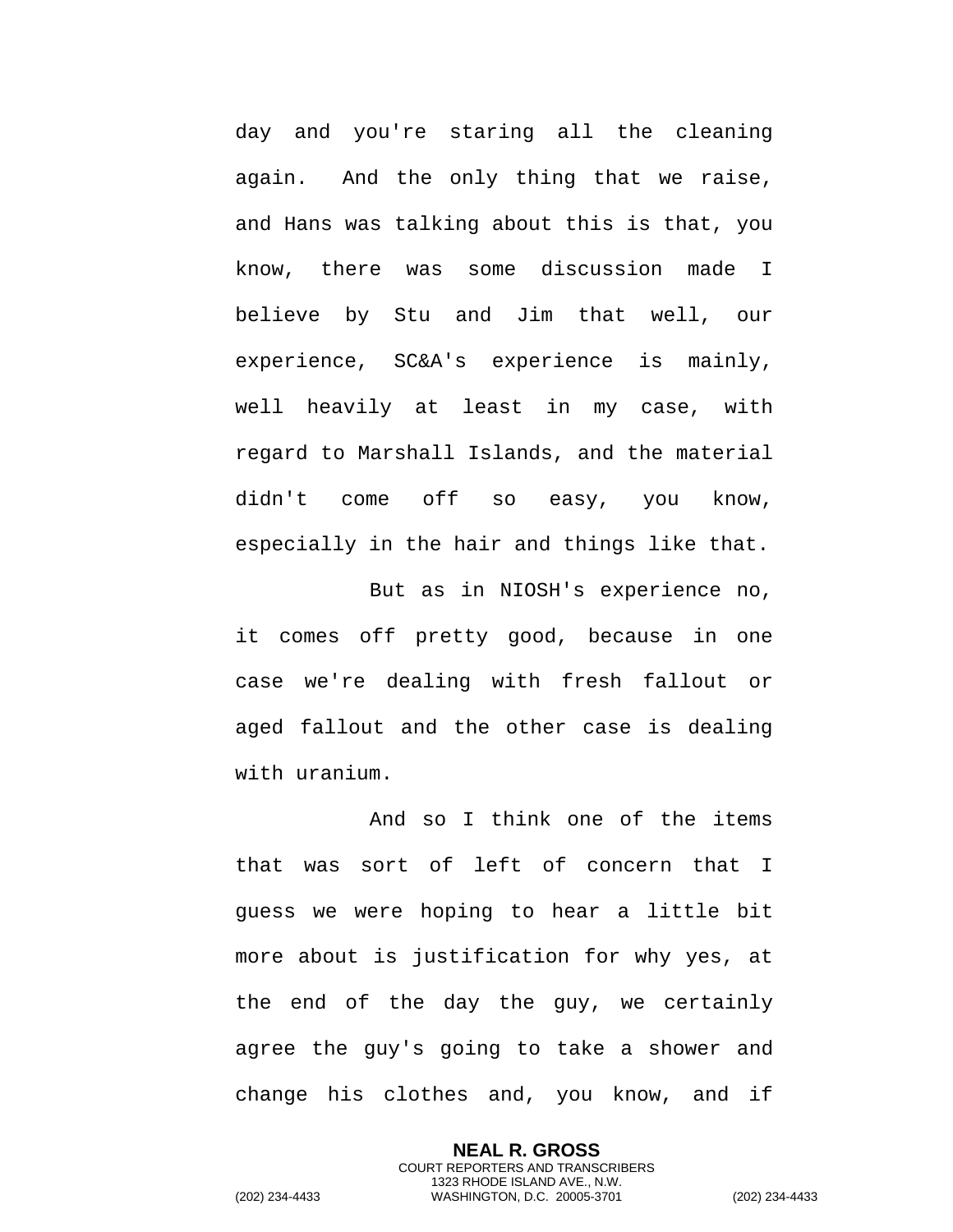there's some type of evidence that it goes away that'll be great.

By the way, Steve, am I on track so far?

MR. MARSCHKE: Yes, that's correct.

DR. MAURO: Okay, good. And now I now, at this point maybe I could turn it back over to Stu. Have you folks looked at that particular area of concern?

MR. HINNEFELD: Well Jim's looked at it a little bit and there's not a lot of documentation of that because, you know, people were surveyed and were, after a shower.

When they are surveying discard after showers, people surveying were clean and, you know, nobody thought to write up a, and I don't know of any studies that were written up along that effect or if someone was found to be contaminated and you washed them with, you know, soap and water, that

> **NEAL R. GROSS** COURT REPORTERS AND TRANSCRIBERS 1323 RHODE ISLAND AVE., N.W.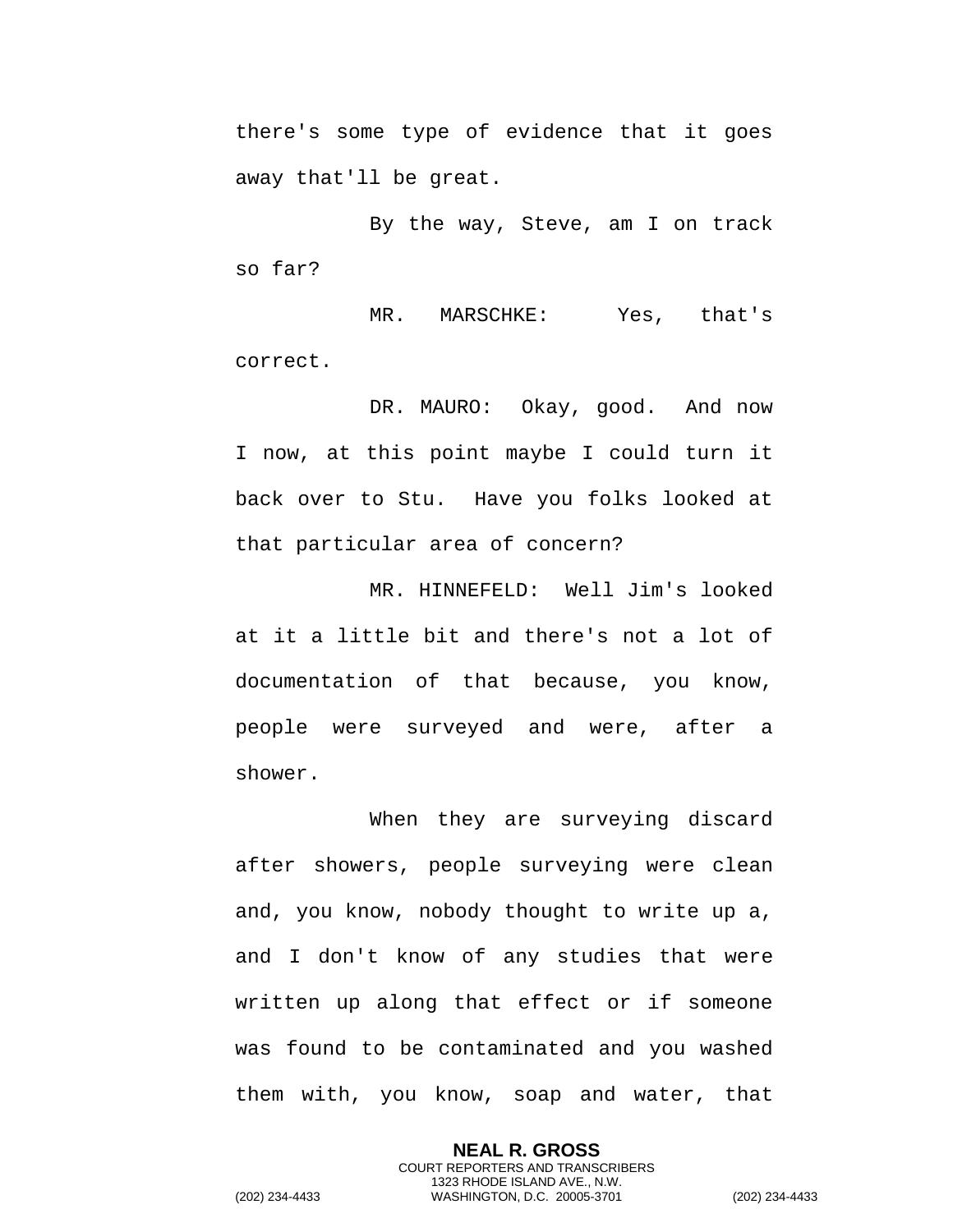you'd clean it up and you were done.

So I don't know of any particular studies were written up that would document that.

DR. MAURO: Well, you know, in a way it's sort of a common sense argument. The only reason we brought it up was that, and the same story you just told, when they did that with Marshall Islanders they couldn't get the stuff off, especially out of the hair.

MR. HINNEFELD: Yes, I understand that.

DR. MAURO: And that was like a, maybe that was a, you know, and that's the only reason we brought it up. I am not the, you know, if there are records that show yes, the de-con works and we can't detect anything after a couple of washings then maybe that's all we really need with regard to skin.

That was the only reason we

**NEAL R. GROSS** COURT REPORTERS AND TRANSCRIBERS 1323 RHODE ISLAND AVE., N.W.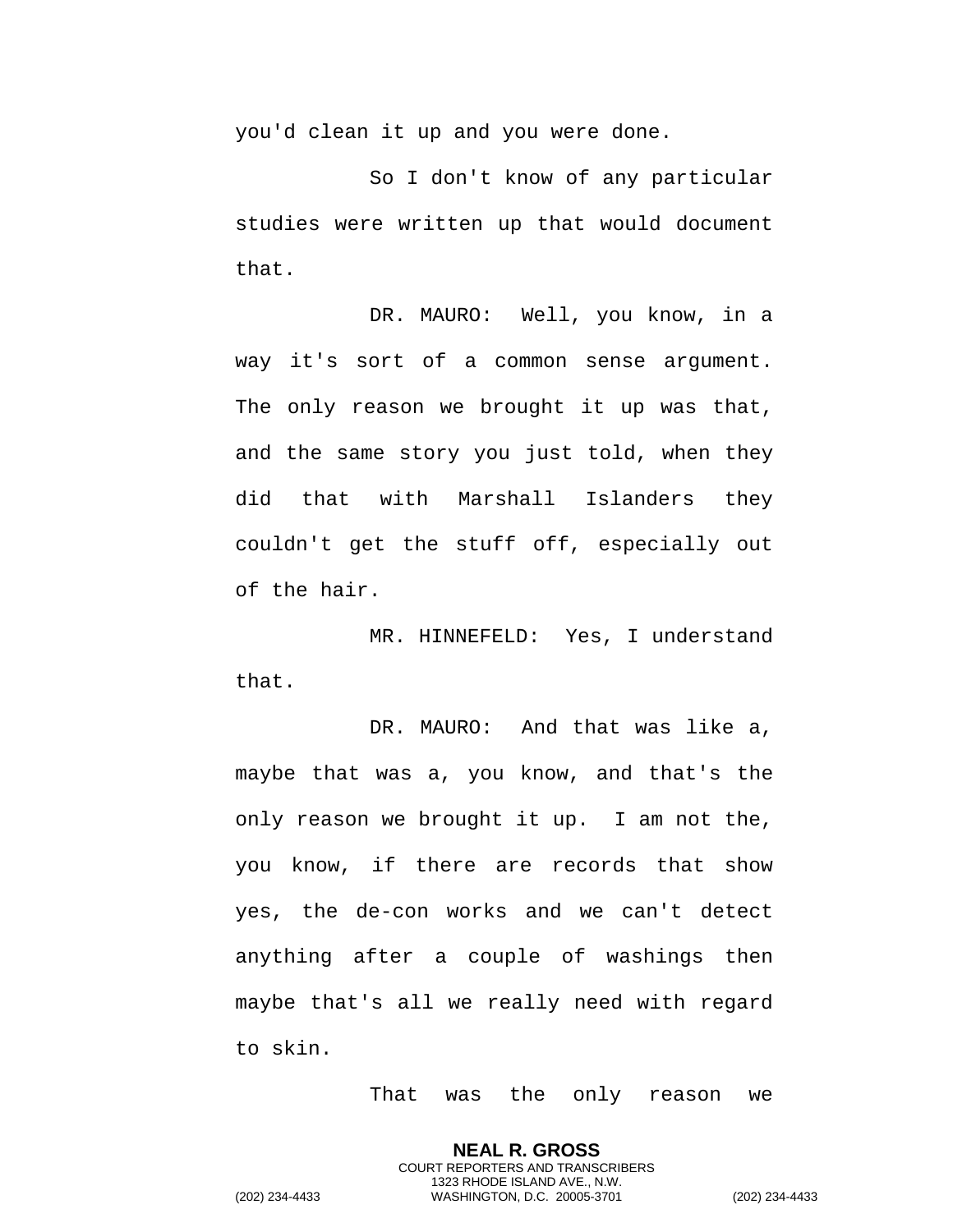brought it up.

DR. H. BEHLING: Well, John -- This is Hans.

DR. MAURO: Sure, go ahead.

DR. H. BEHLING: I'm not so sure I'm quick to dismiss it. My experience goes beyond the Marshall Island issue, but having spent multiple years at the Three Mile Island facility, and we did have these decontamination events on a routine basis, and anytime a person is perspiring heavily, and there are often times involving the people who are left out in inside contamination, but there's always exposed tissue, and hair, and facial areas that are frequently contaminated.

And basically my experience is that it is a very real effort to decontaminate and that is a focused decontamination. We're not talking about a casual shower where a guy goes in, grabs his bar of soap without having any knowledge

> **NEAL R. GROSS** COURT REPORTERS AND TRANSCRIBERS 1323 RHODE ISLAND AVE., N.W.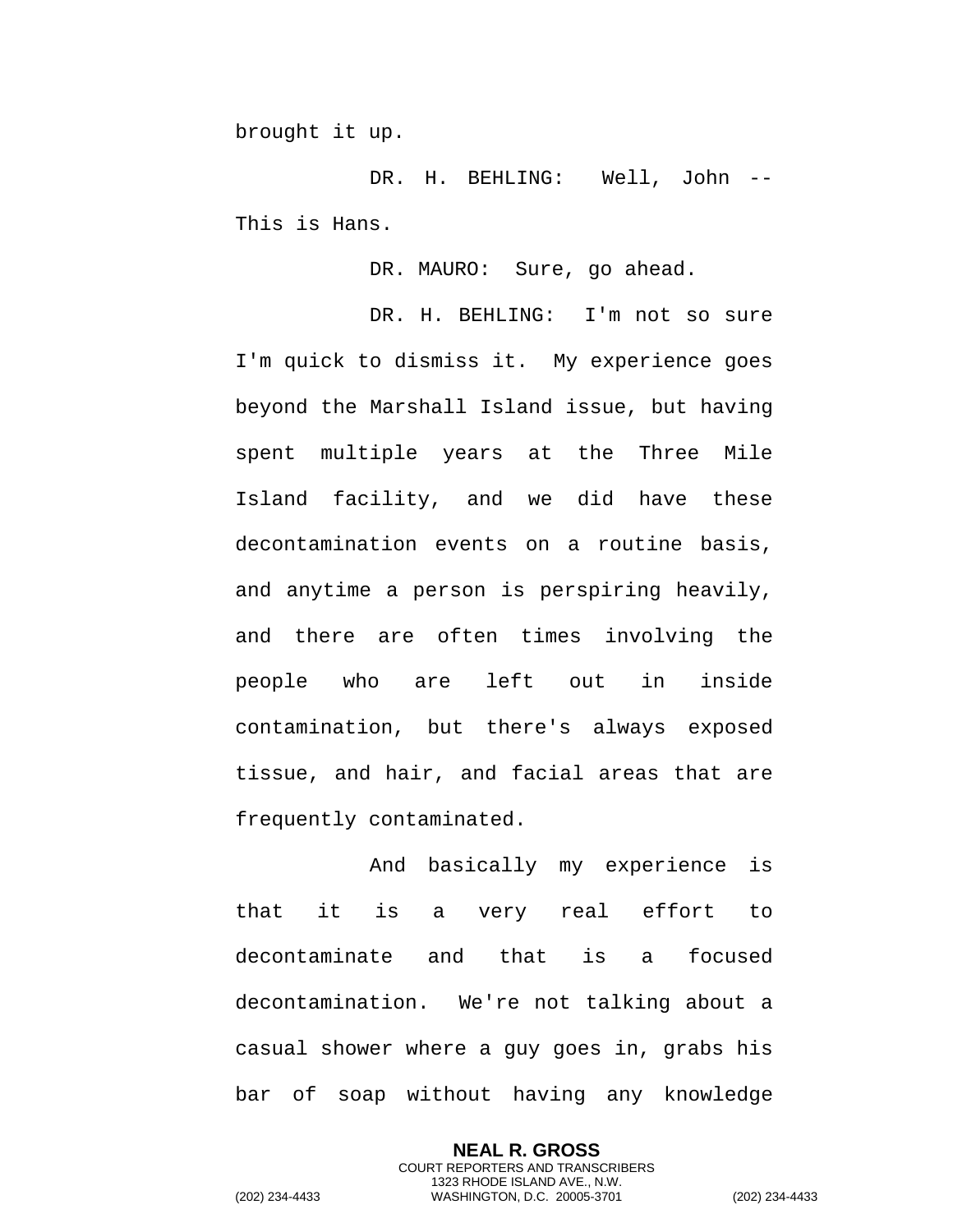that he might be removing some of the contamination he came home with.

Even when that issue is a focused issue, where a guy walks through a contamination or a frisker and finds out that he is contaminated. A focused attempt, meaning that you're scrubbing that area where there is an obvious sign of contamination.

It's not easy to decontaminate it, and so I will differ with you on the issue that a casual shower will take care of the problem because not --

DR. MAURO: Yes, and let me add, and, Hans, I think you sort of refreshed my memory, too. We're talking about a scenario where, we're going back, with the genesis of all this, of course, as you know, is that you have old AWE scenarios where there was a lot of airborne dust generated.

And the first, and it's not that the person was detected that has

> **NEAL R. GROSS** COURT REPORTERS AND TRANSCRIBERS 1323 RHODE ISLAND AVE., N.W.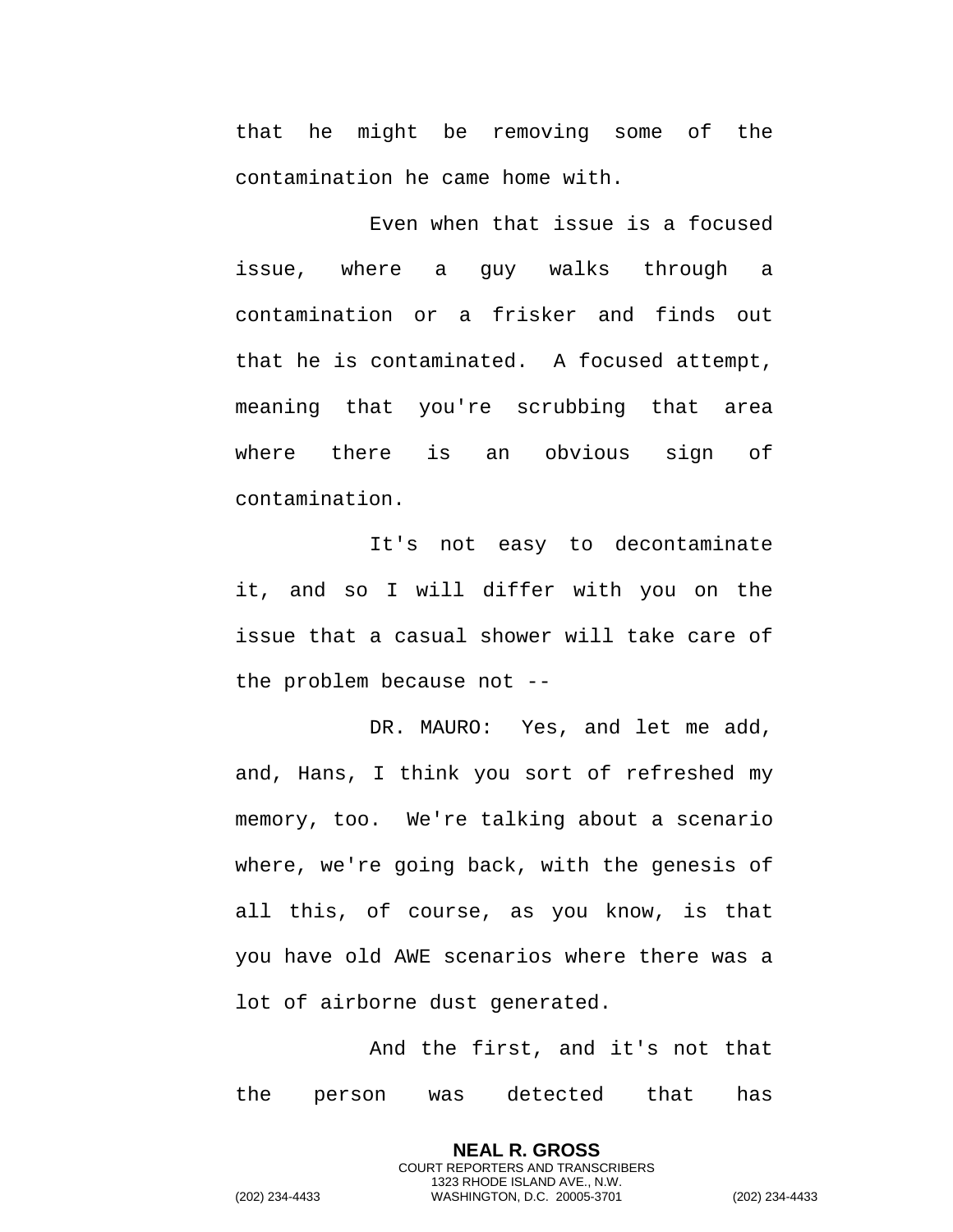contamination and they sent him off to a shower and they scrubbed him the way Hans just described, now this is more along the lines of listen, the guy probably did get some surface contamination because of all of the dust and dust loadings that we're, of course, all familiar with, probably did, you know, accumulate some on his clothing and his skin.

But then, of course, he would shower at some point along the way, whether at work or at home, but not a concerted effort to decontaminate. It would just be the normal showering.

And I guess that's a little different, Stu, than the idea that well, when we saw, when you saw contamination at Fernald, for example, you know, we would go in and de-con the guy and he didn't leave until we cleaned him up. So it's a little bit different scenario.

DR. H. BEHLING: And also the

**NEAL R. GROSS** COURT REPORTERS AND TRANSCRIBERS 1323 RHODE ISLAND AVE., N.W.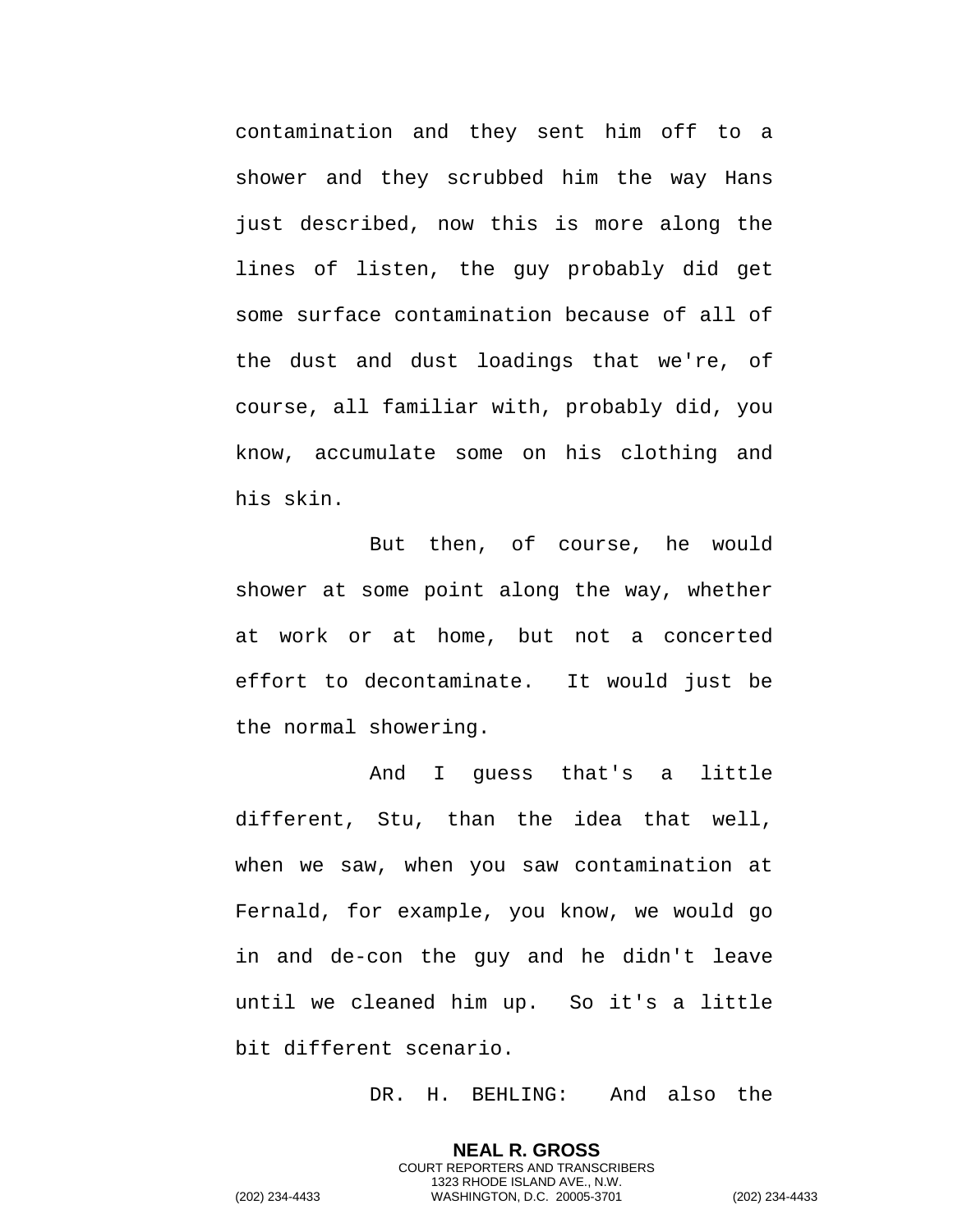other issue is clothing, John. We know for a fact, even in our own laundry system that we had at Three Mile Island, where people would obviously come out of the contaminated area and disrobe and remove their anti-Cs.

And we had a laundry and we had, obviously, monitored after the anti-Cs were properly washed and actively tried to decontaminate and we always realized we had to actually monitor those clothing.

So that a very intense washing, and now let's also go back to the timeframe. We're talking about back in the late '40s and '50s that we're talking about when washing machines were the old-style thing that had a wringer to it and, again, you know, people didn't necessarily wash their clothing every 24 hours, so they showed up at work with brand new clothing that had been previously washed.

People would probably routinely, because, I think it'd be the case, wear the

> **NEAL R. GROSS** COURT REPORTERS AND TRANSCRIBERS 1323 RHODE ISLAND AVE., N.W.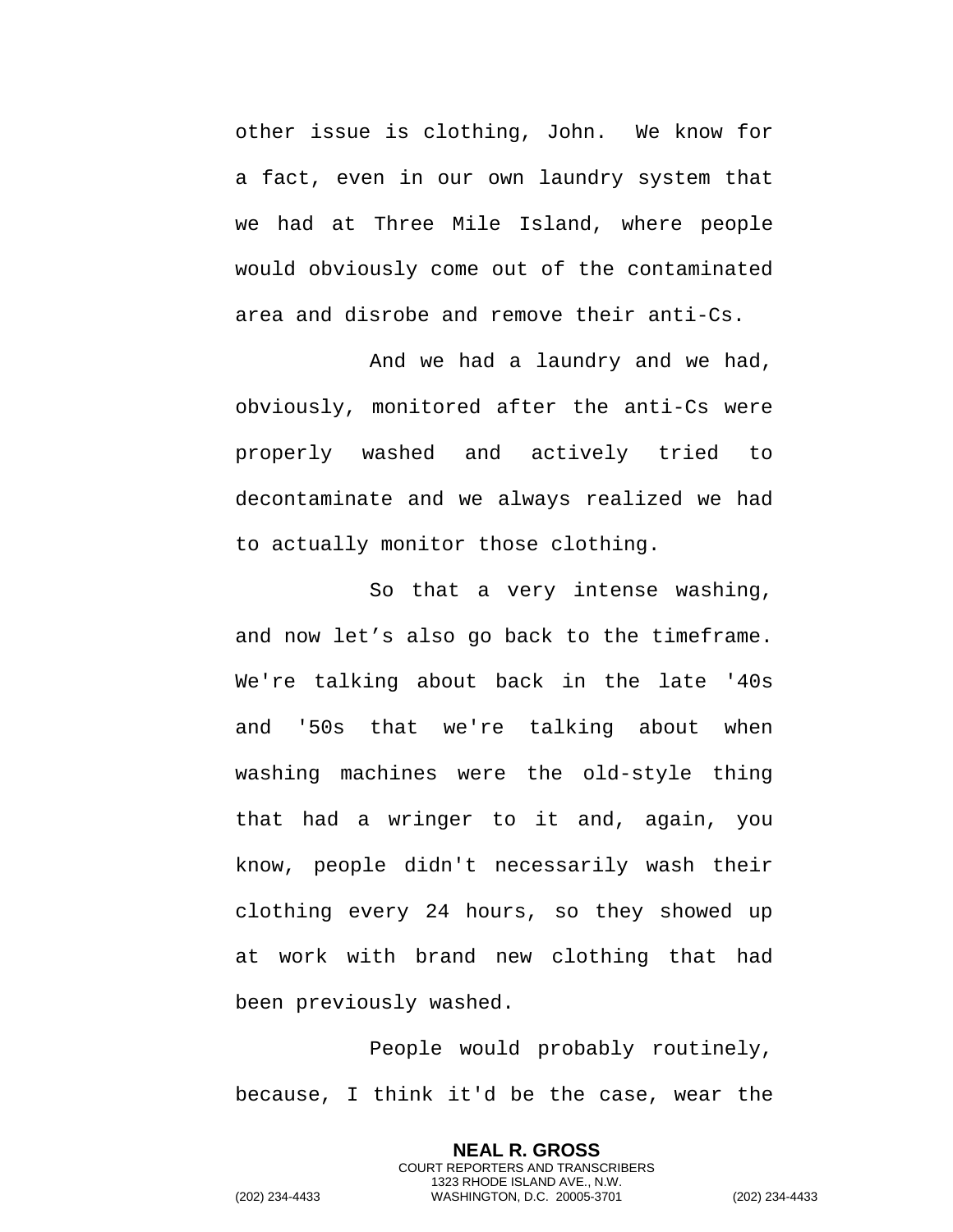clothing from Monday through Friday without even attempting to wash it and let alone assume that every washing removes all of the contamination.

So those are the issues that I think that I had raised on behalf of this whole issue.

DR. MAURO: And one last statement I'd like to make for perspective, the reason we're making a bit of a fuss over this is these skin exposures are probably, and the way in which in they're done, are probably the only way in which a site that has an SEC where you have workers that aren't covered, includes the skin folks with skin cancers.

And I guess we're looking to make sure that everything's, that we bend over backwards to make sure we give them every millirem we can and not, you know, to be as claim to favorable as possible and I think you can see why.

> **NEAL R. GROSS** COURT REPORTERS AND TRANSCRIBERS 1323 RHODE ISLAND AVE., N.W.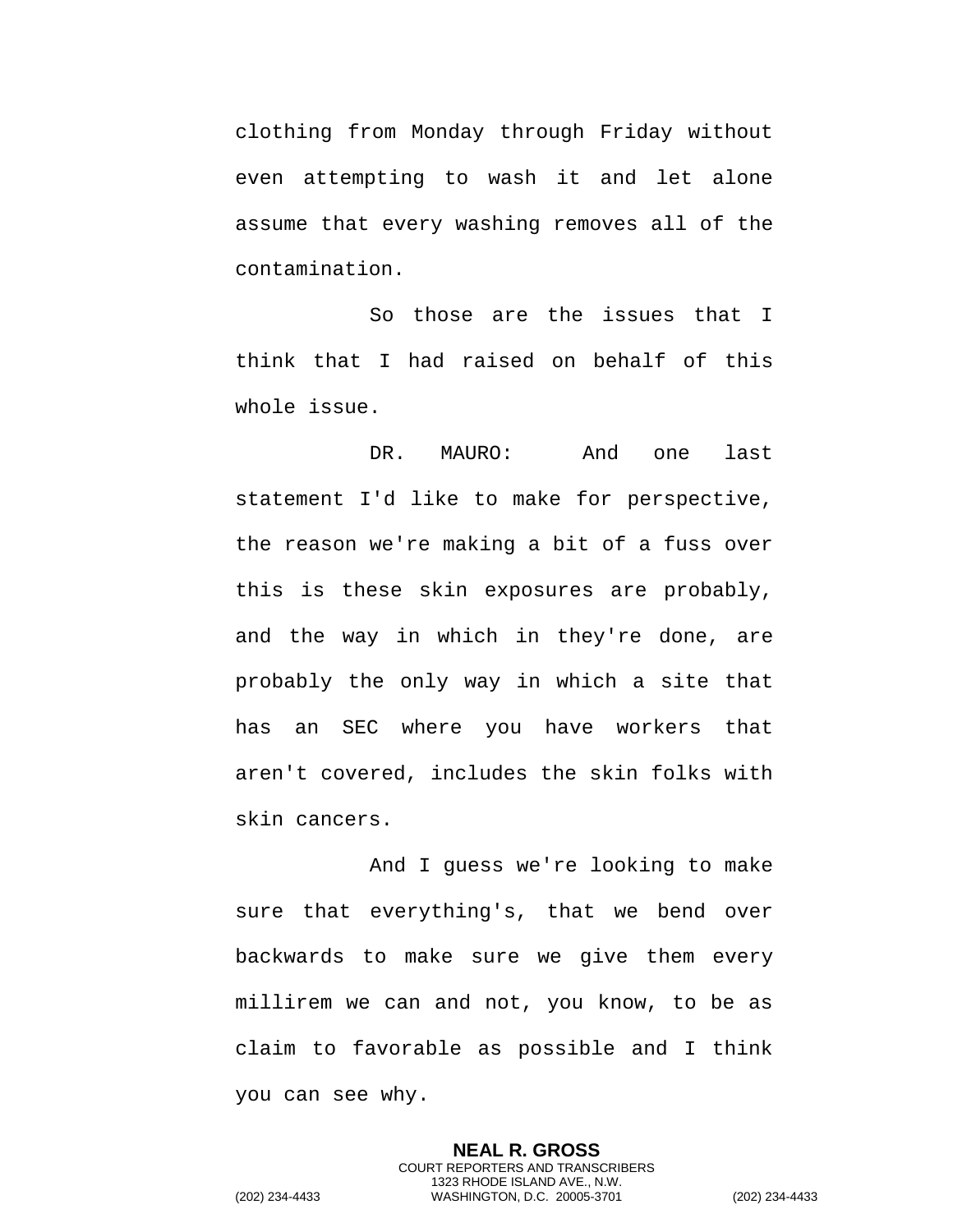And this may be a difficult thing to come to grips with, I agree, I mean how do you come to grips with this? But therein lies our concern.

MR. HINNEFELD: Well I know Jim's done some, quite a lot more thinking about this than I have and he might have some more comments he wants to make.

I think we want to be a little careful when we start thinking it's our job to bend over backwards to give people in an SEC Class who don't have SEC cancers as much dose as possible.

The regulation and the preamble of regulation, it just says that, you know, if it's in response to a question about the proposed rules is what are you going to do about these people who aren't, don't have SEC cancers, but who are in the SEC area and you can't reconstruct their dose.

You determine that dose is infeasible. And we said well, we'll

> **NEAL R. GROSS** COURT REPORTERS AND TRANSCRIBERS 1323 RHODE ISLAND AVE., N.W.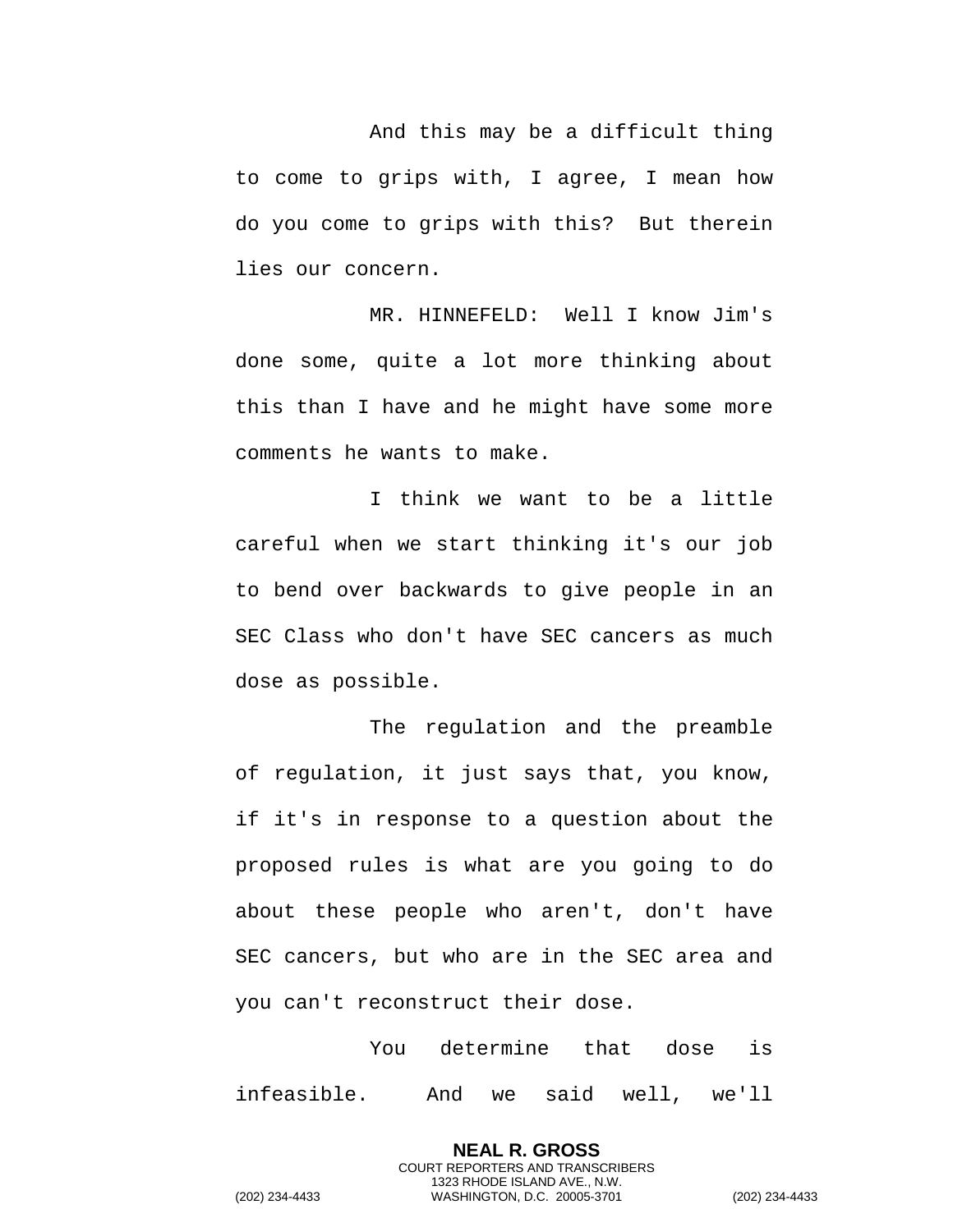reconstruct what we can.

DR. MAURO: Yes.

MR. HINNEFELD: And so I think when we said that we didn't go out of our way to say well, we'll do it, you know, we said if there's something that reconstructable we'll reconstruct it.

DR. MAURO: Yes.

MR. HINNEFELD: So while I'm not necessarily arguing against what you said, I think we need to guard against that mindset that we're, it's our responsibility to do as much as we can.

We should reconstruct, you know, what we're able to reconstruct in a reasonable fashion.

DR. MAURO: Yes, fair enough. Fair enough.

DR. NETON: This is Jim. I have looked at this a little more and I have a couple thoughts on this. The first thing is we need to be careful as to how we're

> **NEAL R. GROSS** COURT REPORTERS AND TRANSCRIBERS 1323 RHODE ISLAND AVE., N.W.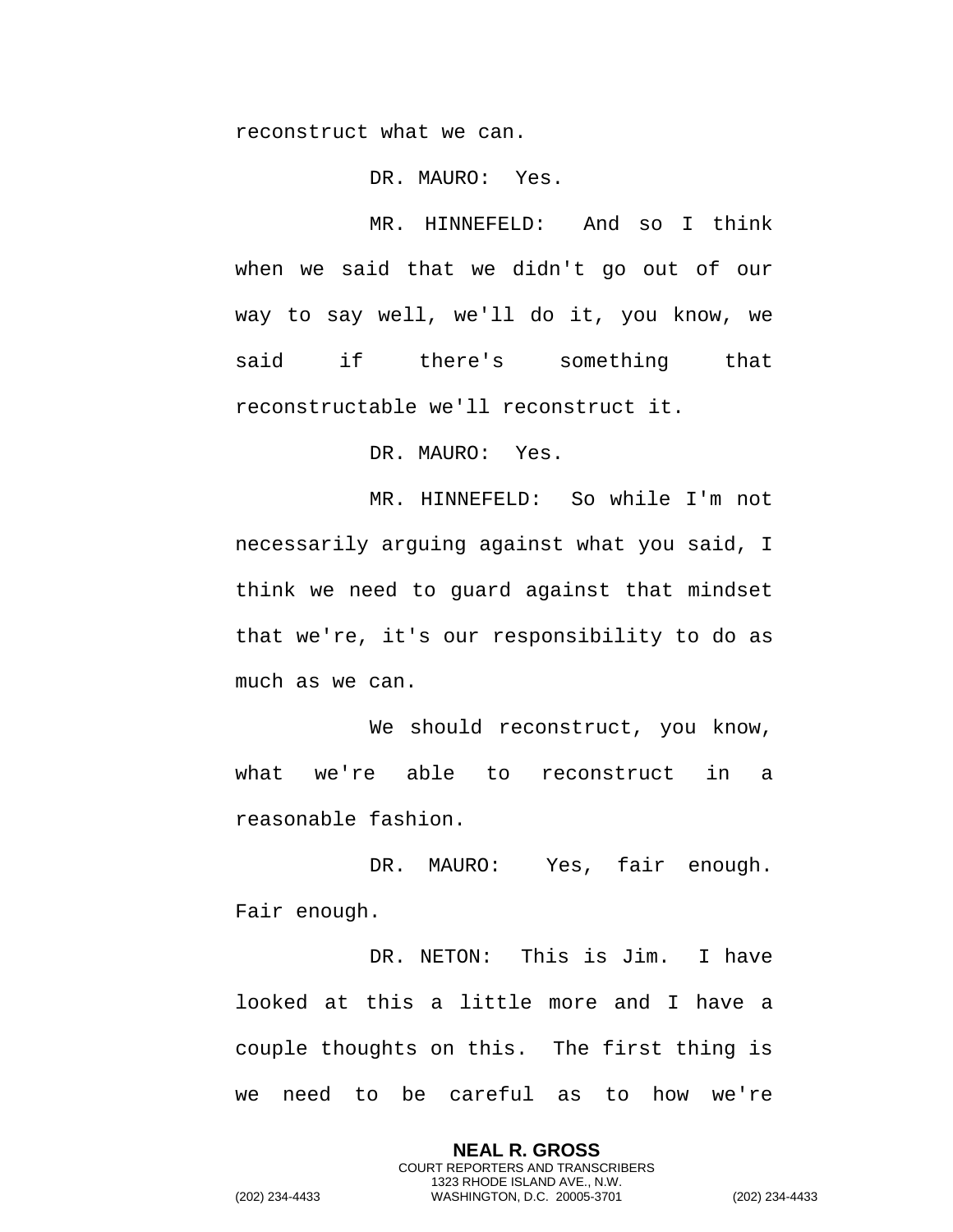reconstructing the dose.

If we're using TBD-6000 for example, it's a very generous exposure model. In fact we're assigning 25 rem skin dose to hands and arms of workers on an annual basis and something, a little less than that, at a foot distance.

The point where we're assuming a 20 mR per hour exposure to all skin for the whole entire duration of the year. I think, no, 10 mR per hour. These are pretty generous exposure numbers.

I mean the first one assumes that a person's in direct contact with the uranium 50 percent of the time. So I think I, right now it seems to me that TBD-6000, which covers a large number of sites that don't have personnel monitoring, I think that it's adequate.

I think it's built in there, maybe not intentionally built in there, but I think it's a bounding exposure scenario.

> **NEAL R. GROSS** COURT REPORTERS AND TRANSCRIBERS 1323 RHODE ISLAND AVE., N.W.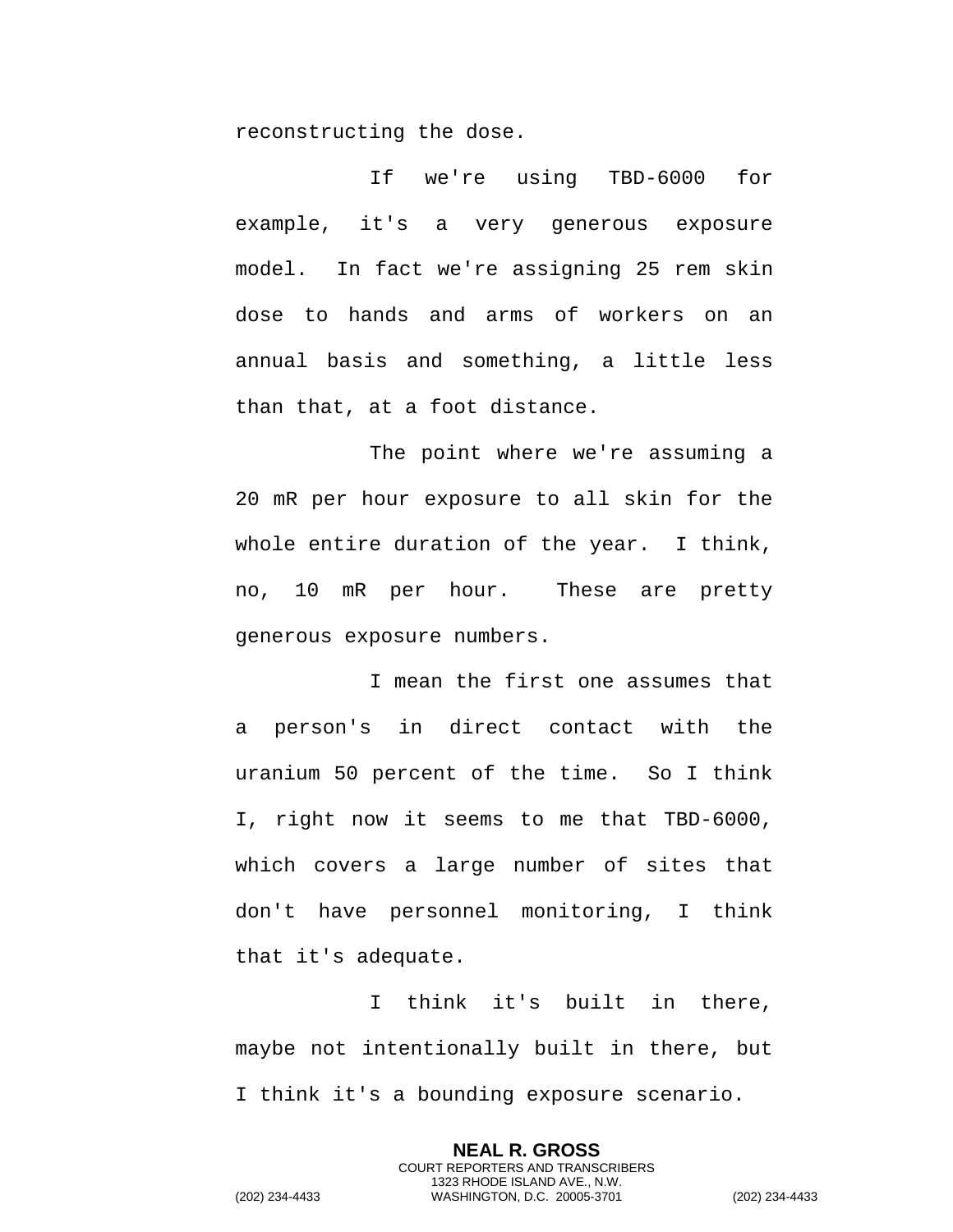DR. MAURO: Yes, Jim, let me say this. I have to, without jumping the gun for the decision-making process, I understand what you're saying and TBD-6000, especially this 50 percent, contact, I mean when you think in terms of it, contact is to a uranium slab is a lot worse than a fine dust that might accumulate and I could, intuitively and heuristically, your argument is very sound regarding TBD-6000.

I guess my, our commentary went more toward the film badge readings, you know.

DR. NETON: Exactly, and that's where we have to do some work yet. I've looked at the film badge readings and they're, as you can imagine, they're variable depending on the site.

One thing, I'll take some exception to Hans's concern is that I think when you're dealing with low specific activity material like uranium where your

> **NEAL R. GROSS** COURT REPORTERS AND TRANSCRIBERS 1323 RHODE ISLAND AVE., N.W.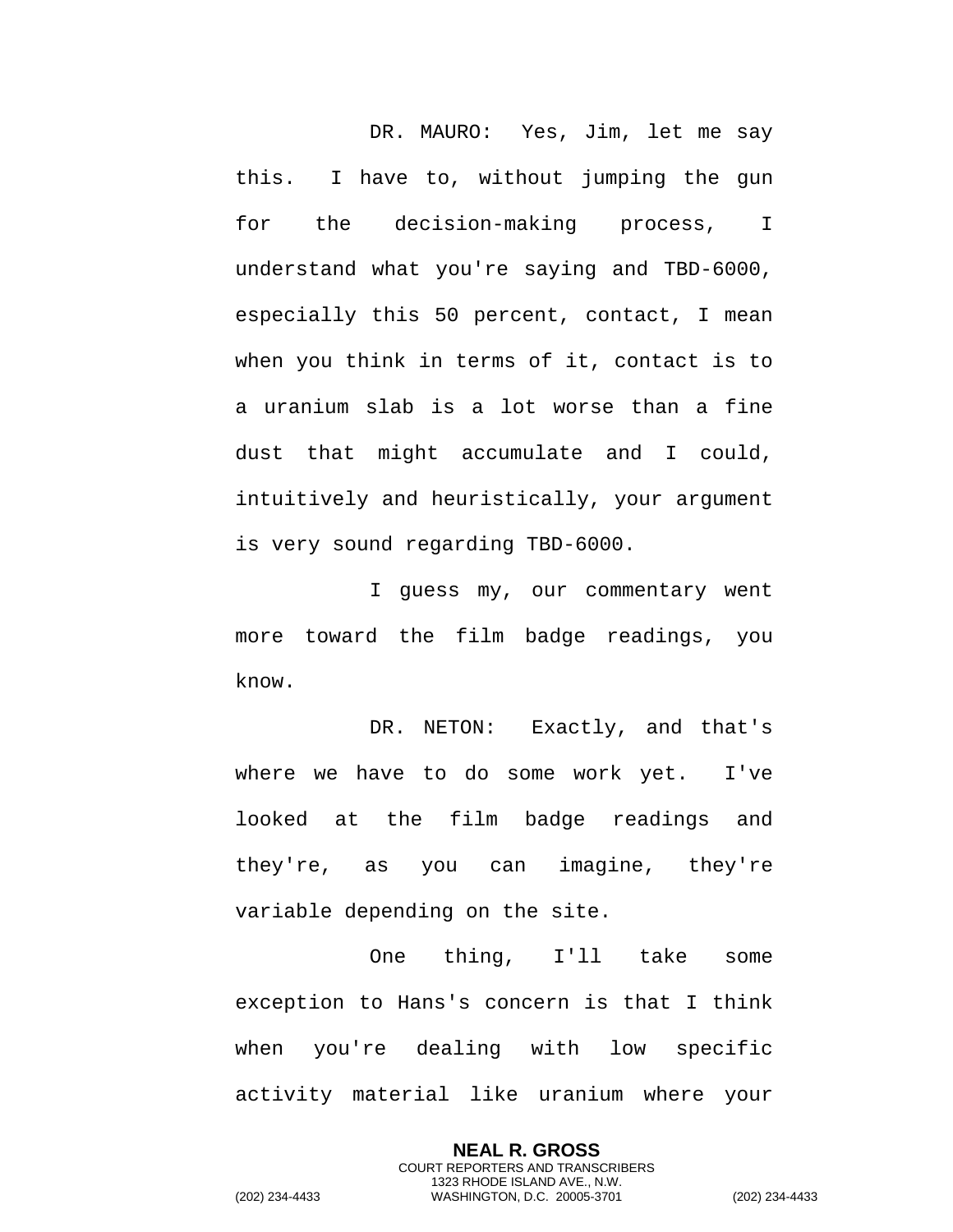measuring in terms of milligrams, I think the washing and cleaning is a lot more efficacious than the very high specific activity things like you would see in a power plant, fission activation products.

I think there's a big difference between those two types of exposures. So I don't think it is as tenaciously bound to the skin and clothing as Hans's experience has been.

Nonetheless, I do think that there is some room for addressing strict contamination levels. And aside from the deposition model I've done some research and there are some data out there related to clothing contamination and some skin contamination I've been looking at.

And I'm working towards maybe putting together a more unified approach here recognizing though that it would have to be graded some how in relation to the amount of material and contamination that

**NEAL R. GROSS** COURT REPORTERS AND TRANSCRIBERS 1323 RHODE ISLAND AVE., N.W. (202) 234-4433 WASHINGTON, D.C. 20005-3701 (202) 234-4433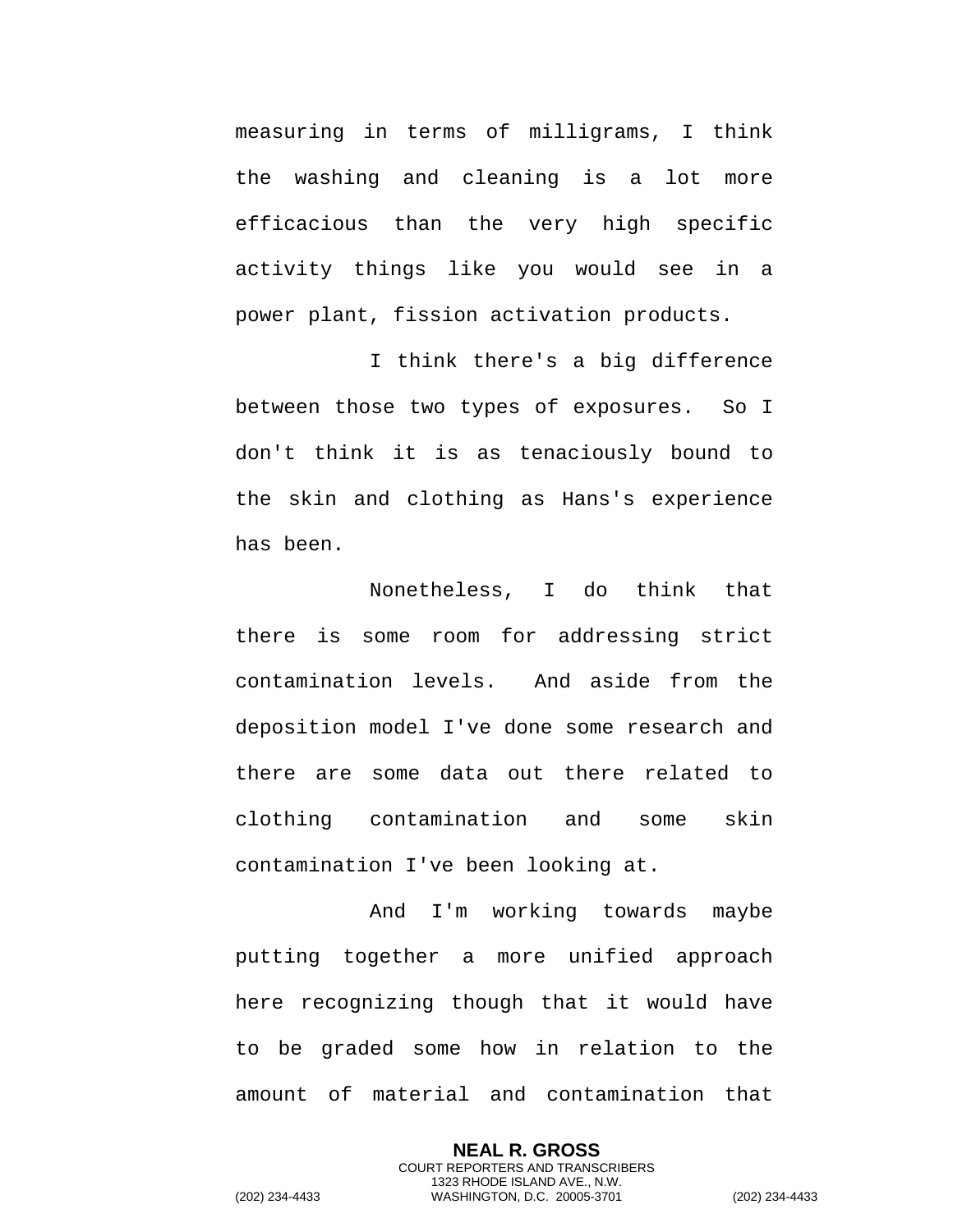was present at the site.

I'm somewhat reluctant to develop a universal value and apply it to all these sites, because, as you know, some of these AWEs processed a few rods, some did a lot more work.

So we need to be careful how we assign these, but I'm working towards that and, you know, we'll have something to address this in the near term. That's all I really have to say on that.

CHAIR MUNN: How near term do you think is near term, Jim? Should we continue to carry this for next time?

DR. NETON: Oh, yes. Yes, absolutely. This is going to be a little while on. I think this is, as John acknowledged, it's a fairly thorny issue and it's hard because there aren't a lot of data and in fact you're almost developing scenarios and you want to make sure that the scenario you develop has some basis in

> **NEAL R. GROSS** COURT REPORTERS AND TRANSCRIBERS 1323 RHODE ISLAND AVE., N.W.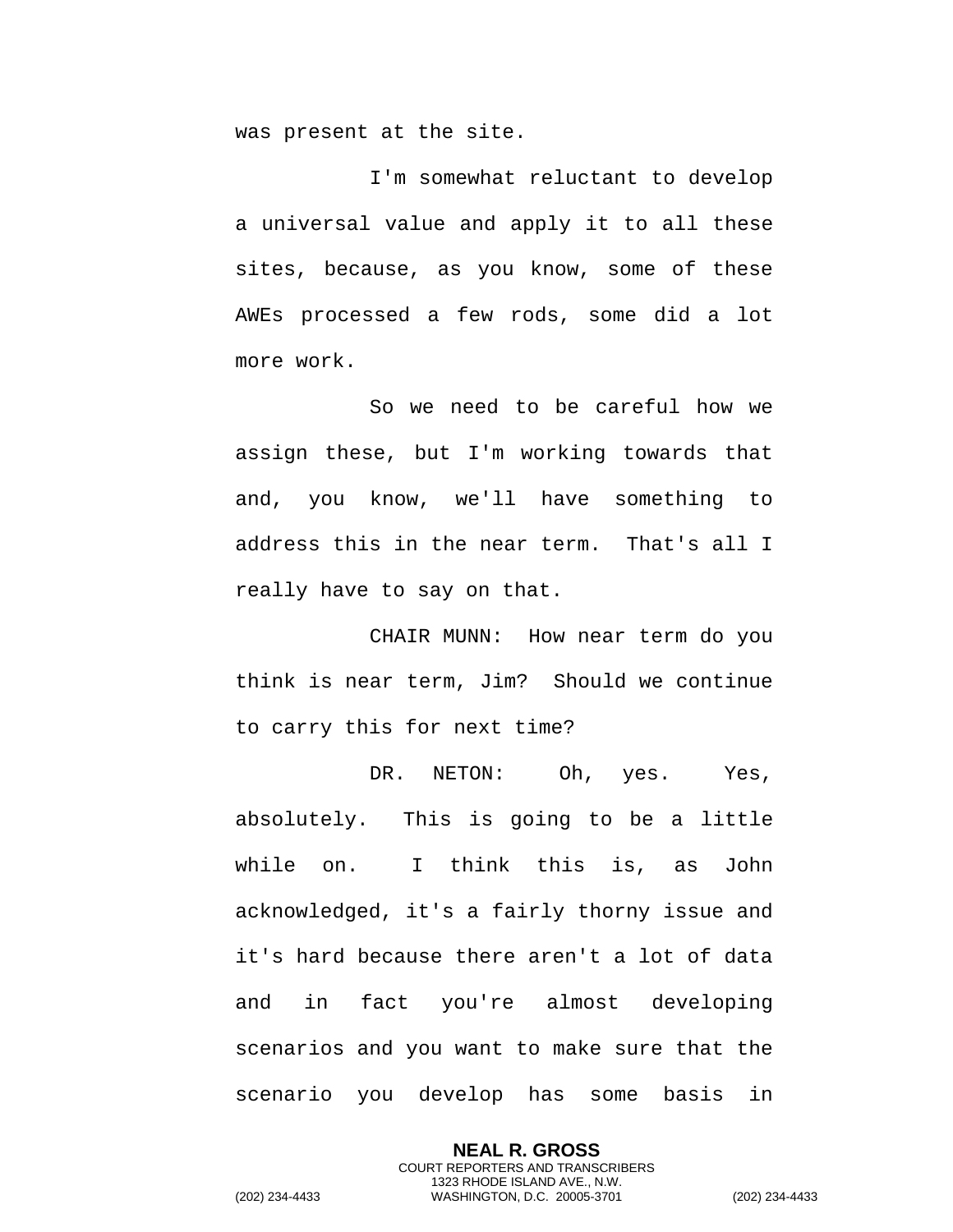reality not, you know, just to throw a high number or something because these people are not in the SEC.

I think that's inappropriate as Stu suggested. So, it's going to take a little while, but we're working on it.

CHAIR MUNN: All right, good. Thank you. We'll continue to carry it and further the discussion next time.

MEMBER ZIEMER: Question.

CHAIR MUNN: Yes?

MEMBER ZIEMER: This is Ziemer, and I'll ask Jim and John both, so what we just talked about with the fine particles, is the answer basically the same for the flakes the same, Jim, do you have the same idea that you'll cover both of these issues and  $--$ 

DR. NETON: Well with the flakes it's a slightly different issue and the concept of --

MEMBER ZIEMER: That's what I'm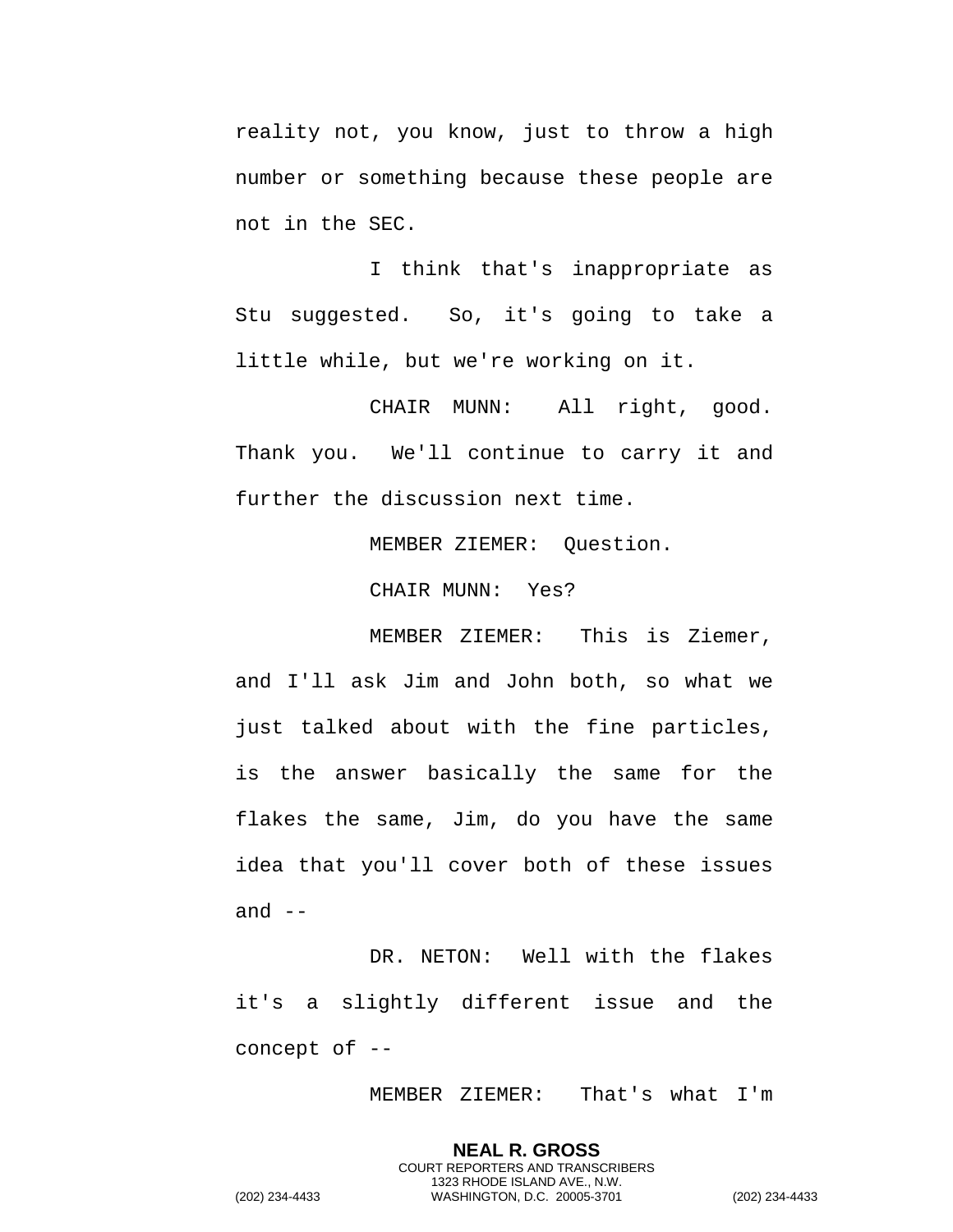asking.

DR. NETON: It would have a much more dose, you know, per deposition and I've looked into that a bit and it turns out there is some data available.

Julian Apostoaei and David Kocher actually did some work for DTRA where they generated a lot of work on skin dose for the DTRA people.

And there's some data out there that indicates that the larger particles have a much shorter residence time on skin than fine particles and, in fact, there's some other data in HASL-58 I've been looking at that talks about how, you know, the large particles just don't stick around very long.

So I'm looking into that and we're going to address that as a separate issue though because it is in a separate category in my opinion.

MEMBER ZIEMER: Yes, agreed, but you're looking at both of them is what I was

> **NEAL R. GROSS** COURT REPORTERS AND TRANSCRIBERS 1323 RHODE ISLAND AVE., N.W.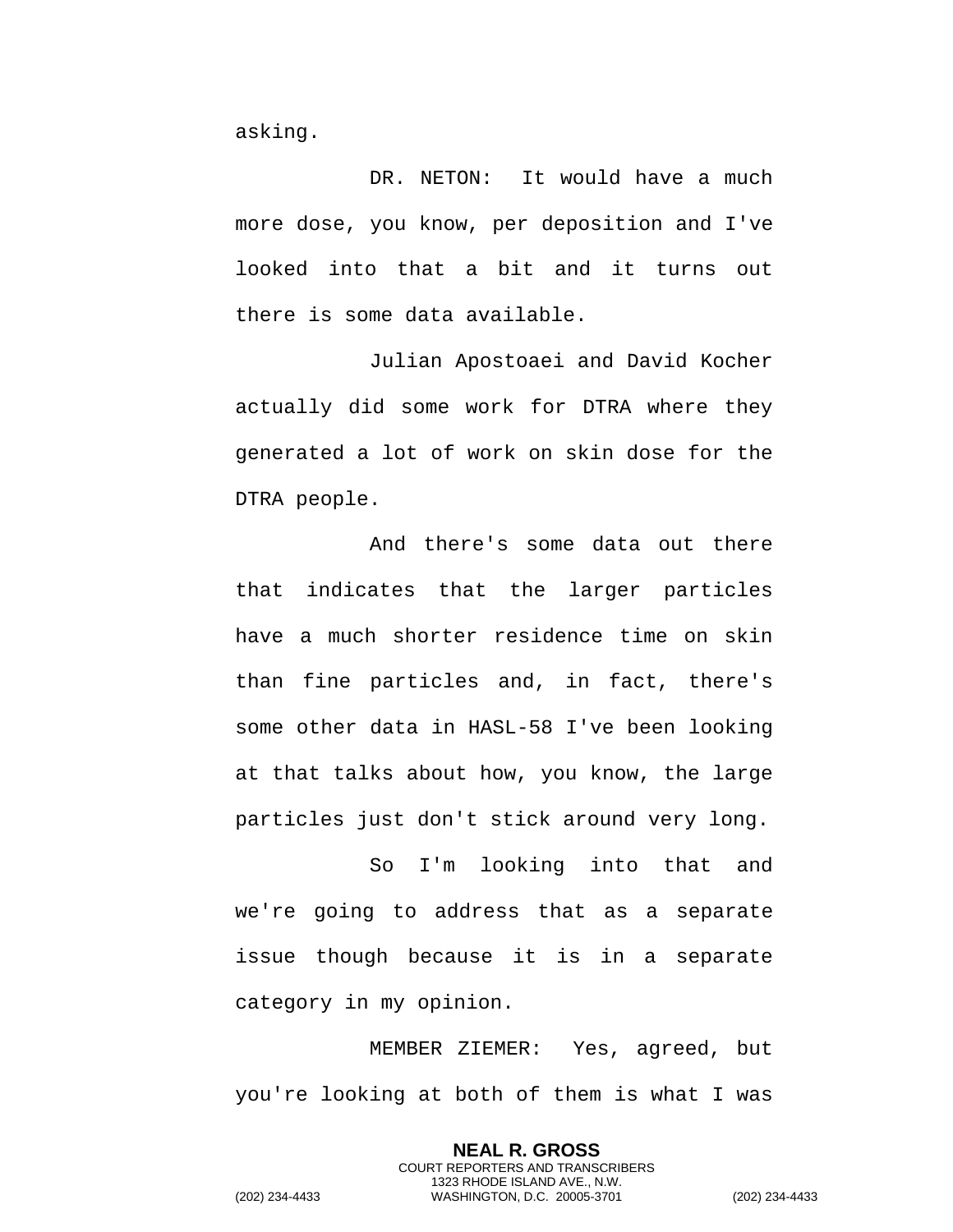getting at, so both parts of it have to be extended then?

DR. NETON: Right, correct.

DR. MAURO: Paul, there is a sort of a brain teaser issue that I also brought up that's related to the subject we just talked about and I think Jim will know exactly what I'm referring to.

Let's say you get to the point where we agree yes, there are circumstances where fine, well particles, larger particles of uranium, that is a plausible scenario, remember one of the things we talked about, one of the issues was really was it plausible that you could get these large flakes.

And I think that issue is still before us, whether or not, I think there was a, the sentiment went both ways. Some folks felt that well, you know, like snowflakes falling from the sky landing on your skin, whether or not that's a plausible scenario.

> **NEAL R. GROSS** COURT REPORTERS AND TRANSCRIBERS 1323 RHODE ISLAND AVE., N.W.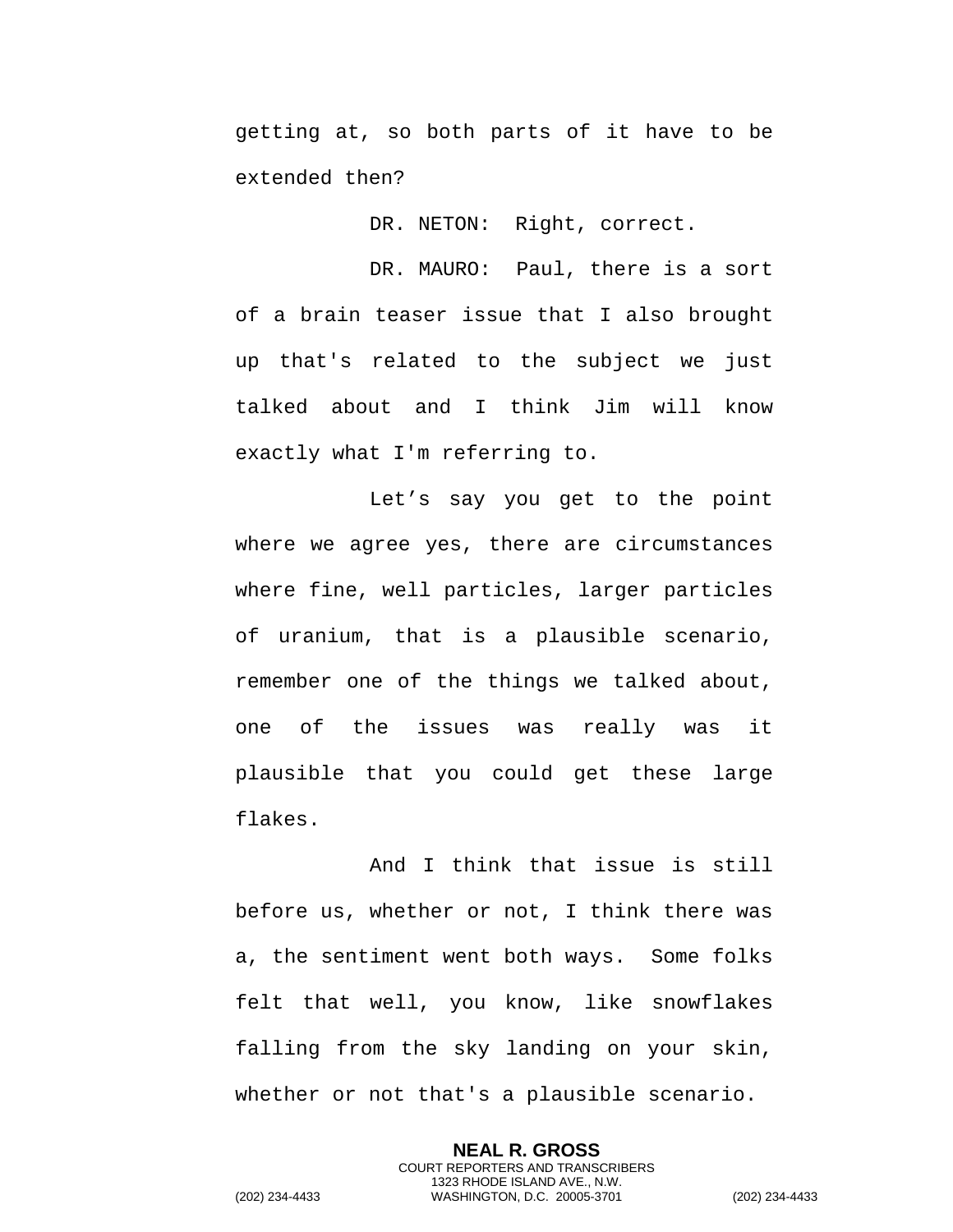And if it is, let's say just for, I'm not sure where we are on that because there was some sense that, you know, maybe it does occur, but Jim just pointed out well, if it does, you know, it's not going to hang around that long, I mean that that would be important.

So wherever that ends up, that's going to fall out on the process it sounds like that Jim's working on, the degree to which it might occur and if it does occur, you know, really how long does a particle, and this will be a large part, millimeters, you know, in that order as opposed to microns.

The first subject was five micron particles settling as invisible dust virtually on skin. Now we're talking about micron, not micron, but millimeter sized particles falling on the skin.

And when you start to get into that range, that size, the theoretical dose

> **NEAL R. GROSS** COURT REPORTERS AND TRANSCRIBERS 1323 RHODE ISLAND AVE., N.W.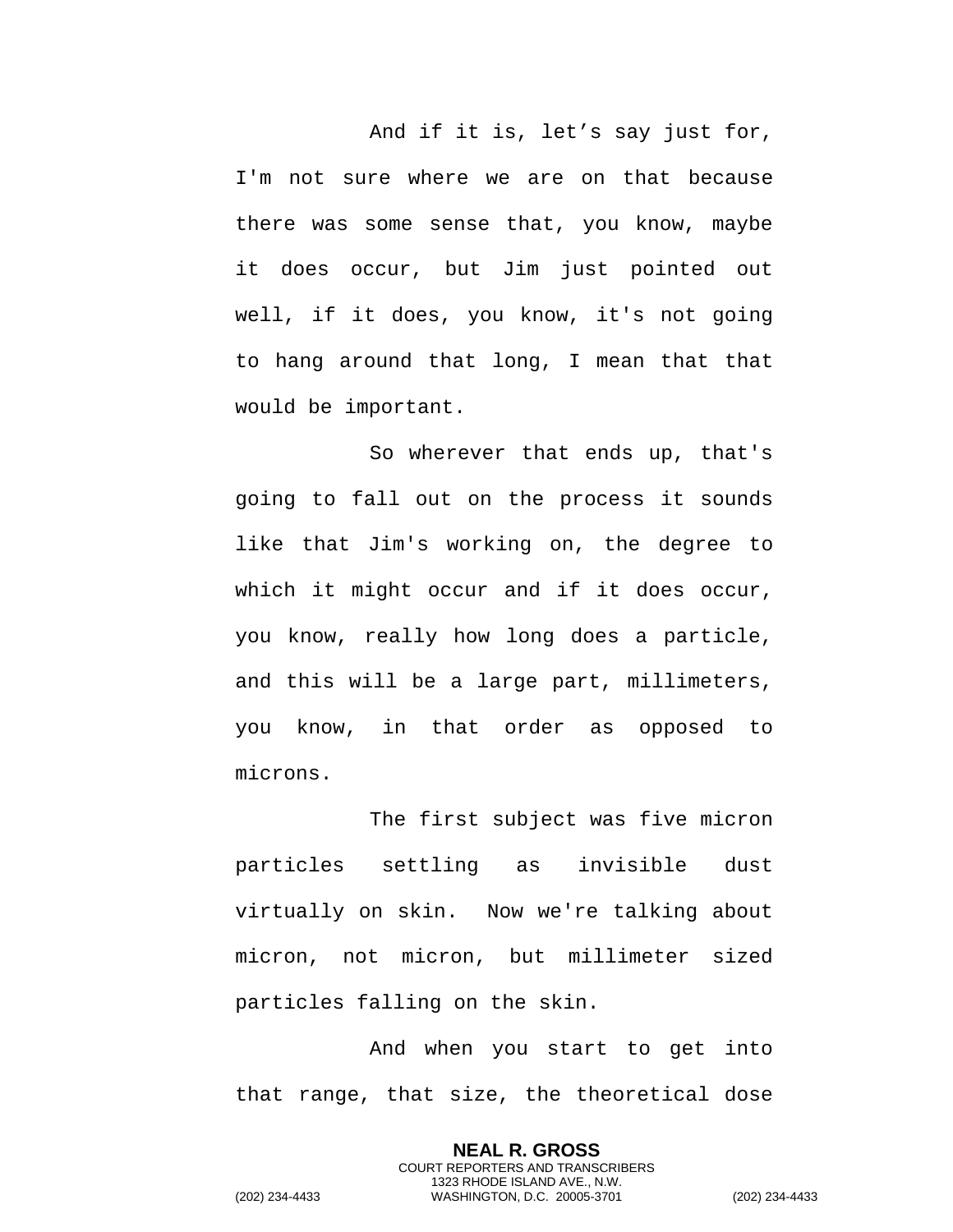underneath the particle to the skin could be as high as, you know, a couple of hundred millirem per hour.

So all of a sudden it's not insignificant, but it's only underneath the skin where the particle fell. And here's where the brain teaser comes in that I think I'm comfortable with and I think Jim has explained it to me in a way that makes sense to me.

And that is when you do a PoC, and you have skin dose, let's say we have a record of skin dose from an open window film badge and it says certain number of millirem, you know, from the darkening of the film badge.

Well that's treated as if the whole body was uniformly exposed to this beta field, the beta radiation, from at a distance. So it's a whole body deal, all of the skin, and when you do a Probability of Causation what you're saying is well, you

> **NEAL R. GROSS** COURT REPORTERS AND TRANSCRIBERS 1323 RHODE ISLAND AVE., N.W.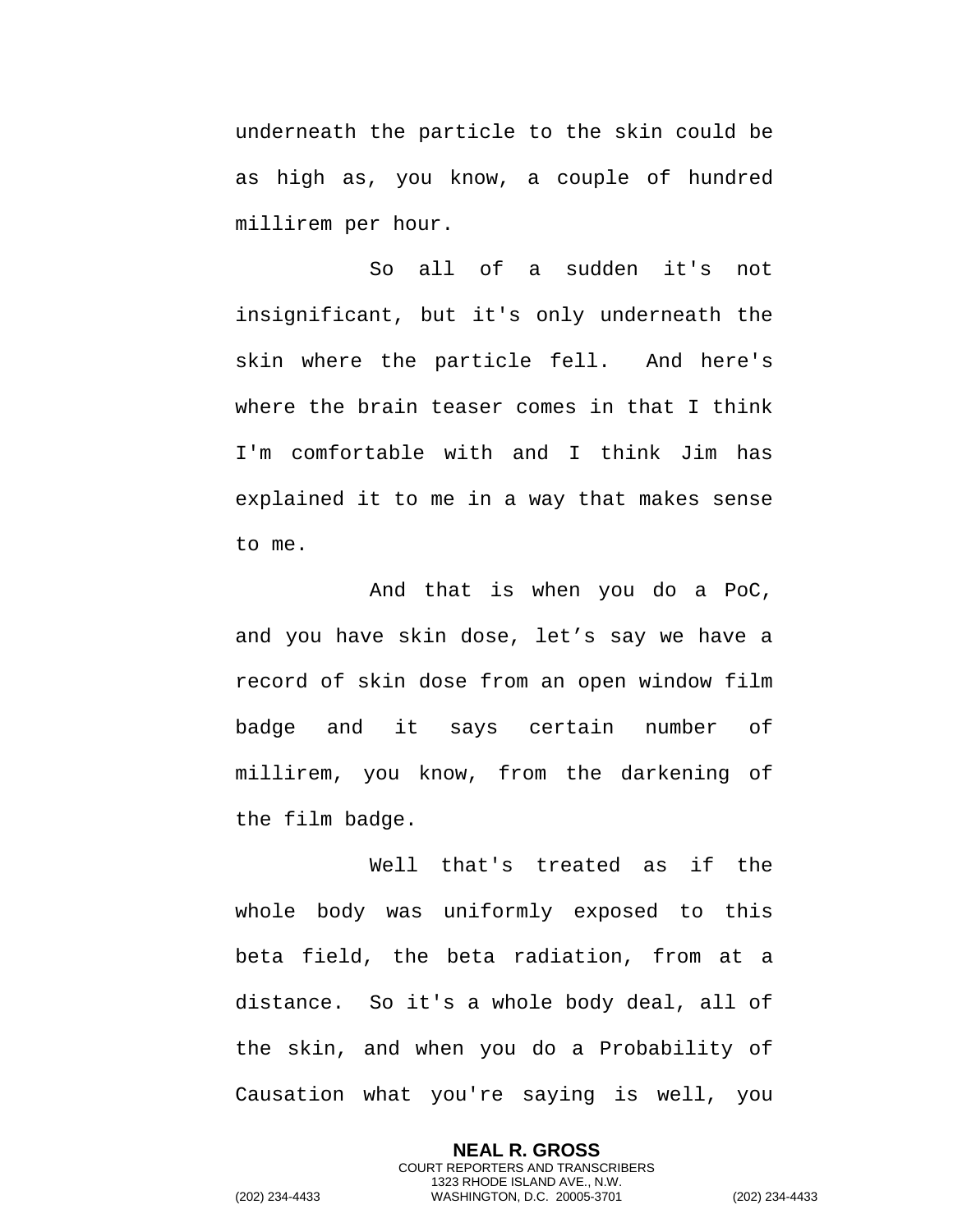need to know what the baseline is.

Well if the person didn't get the exposure, what's a person's normal background risk of getting a cancer anyway. And, again, that's a whole body deal. So in a way everything is working real well.

That is the exposure scenario, you're basically incrementally increasing the amount of entire body skin exposure over and above, in such a way that you're, you know, you're looking at your excess relative risk within the context of IREP.

But now we're talking about something a little different. We're talking about a little particle, maybe a few millimeters that falls on the skin, and I was struggling with the idea that well, you would dilute that dose, now there's, whatever that, let's say it's 230 millirem per hour underneath the particle, this little tiny dot on the skin.

Well if you're going to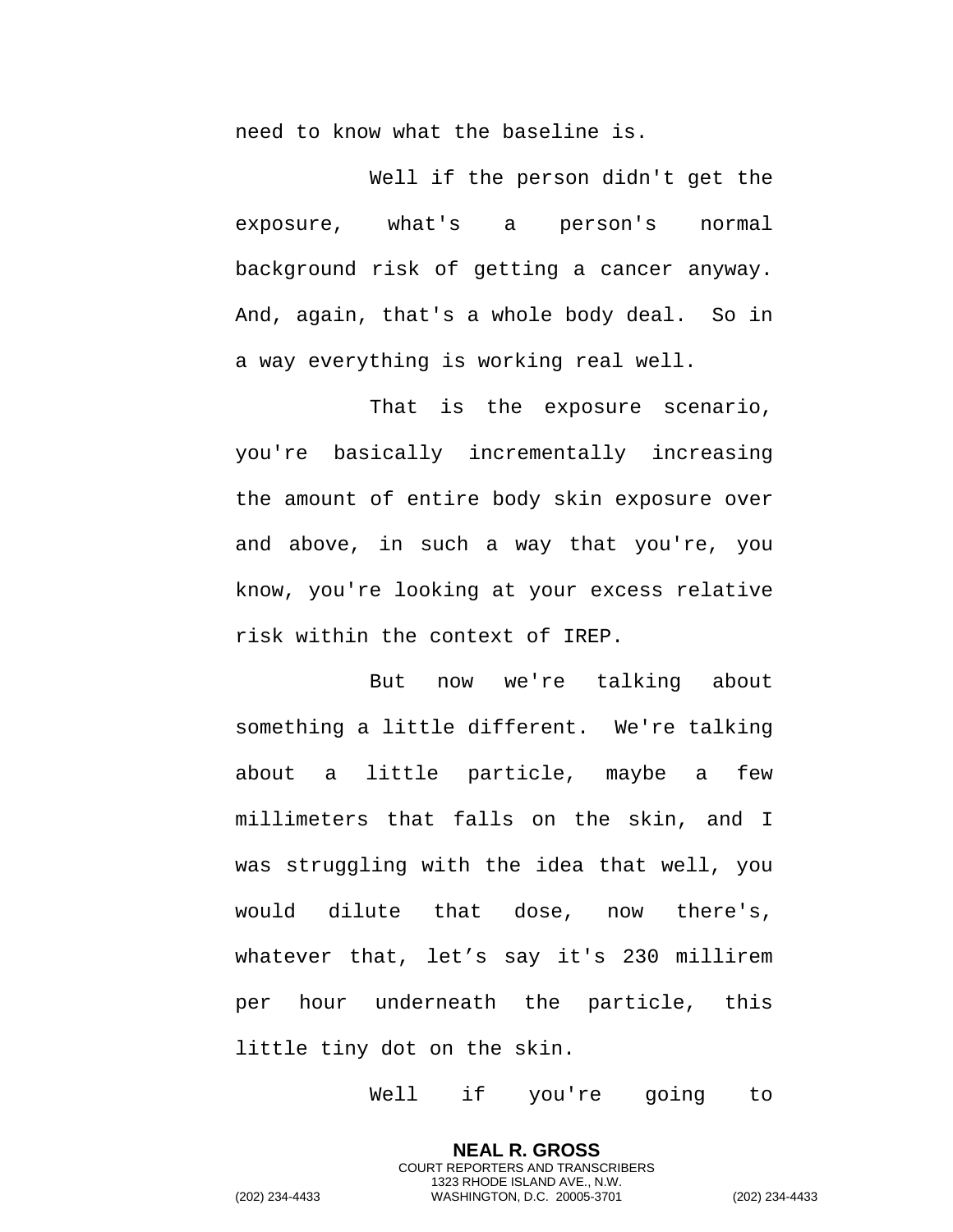calculate, let's say you agree that's a scenario that could occur and now let's say, you know, it happens only one hour, that's it, you know, so you get 230 millirem per hour, you got one hour's worth and it's gone.

I'm just making this up so we can sort of visualize it. And then so you say all right, we're going to throw that in as part of the PoC calculation. I say I'm able to withhold the presence of what are you going to throw in?

Do you take the 230 and then you dilute it over the entire body, because remember the baseline risk that you're working from is the whole body skin.

So you take that little, that dose to the localized skin and dilute it over the, I forget how many thousands of square centimeters the body skin is, and Jim explained to me no, and I think it's important that what I'm about to say that

> **NEAL R. GROSS** COURT REPORTERS AND TRANSCRIBERS 1323 RHODE ISLAND AVE., N.W.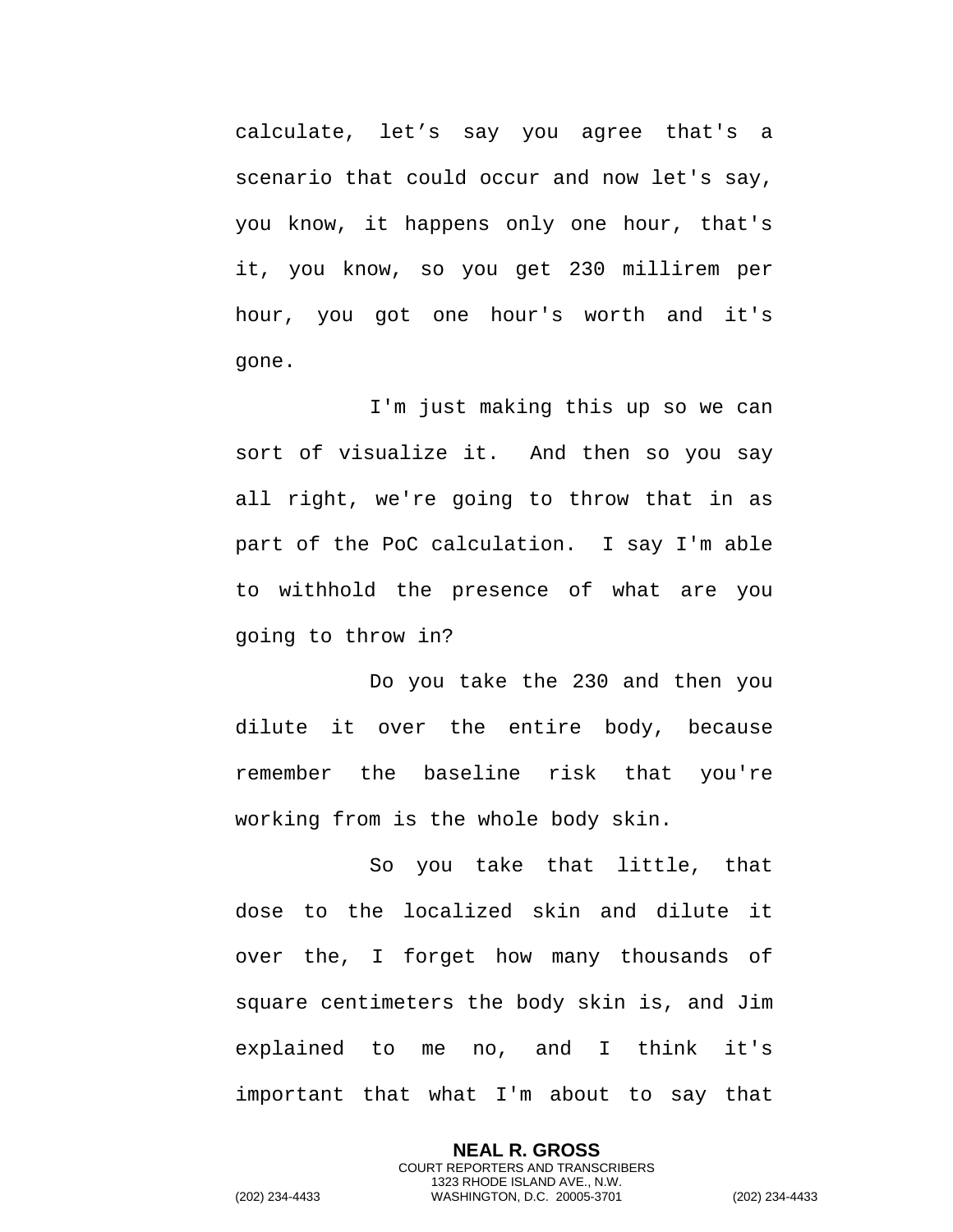there is general agreement that I got it right.

I think I do and Jim certainly, correct me if I got it wrong and then, because I think this is important, the way of thinking about it.

Just know the way to deal with this problem is, and I believe this, the general agreement at SC&A is that if we have a person that we know was contaminated on the neck, on the ear, because he was, he had to go through some decontamination process and it's on his record, so we got legitimate reason to believe yes, this guy was in fact contaminated because it says so, and his CATI and on his record and they had to decontaminate him, and it was on the head and face, or neck or ear, or whatever.

And we also have that boomph, this guy happens to have a skin cancer on the face, head, neck, ear, whatever. Well then what happens is when you run IREP you

> **NEAL R. GROSS** COURT REPORTERS AND TRANSCRIBERS 1323 RHODE ISLAND AVE., N.W.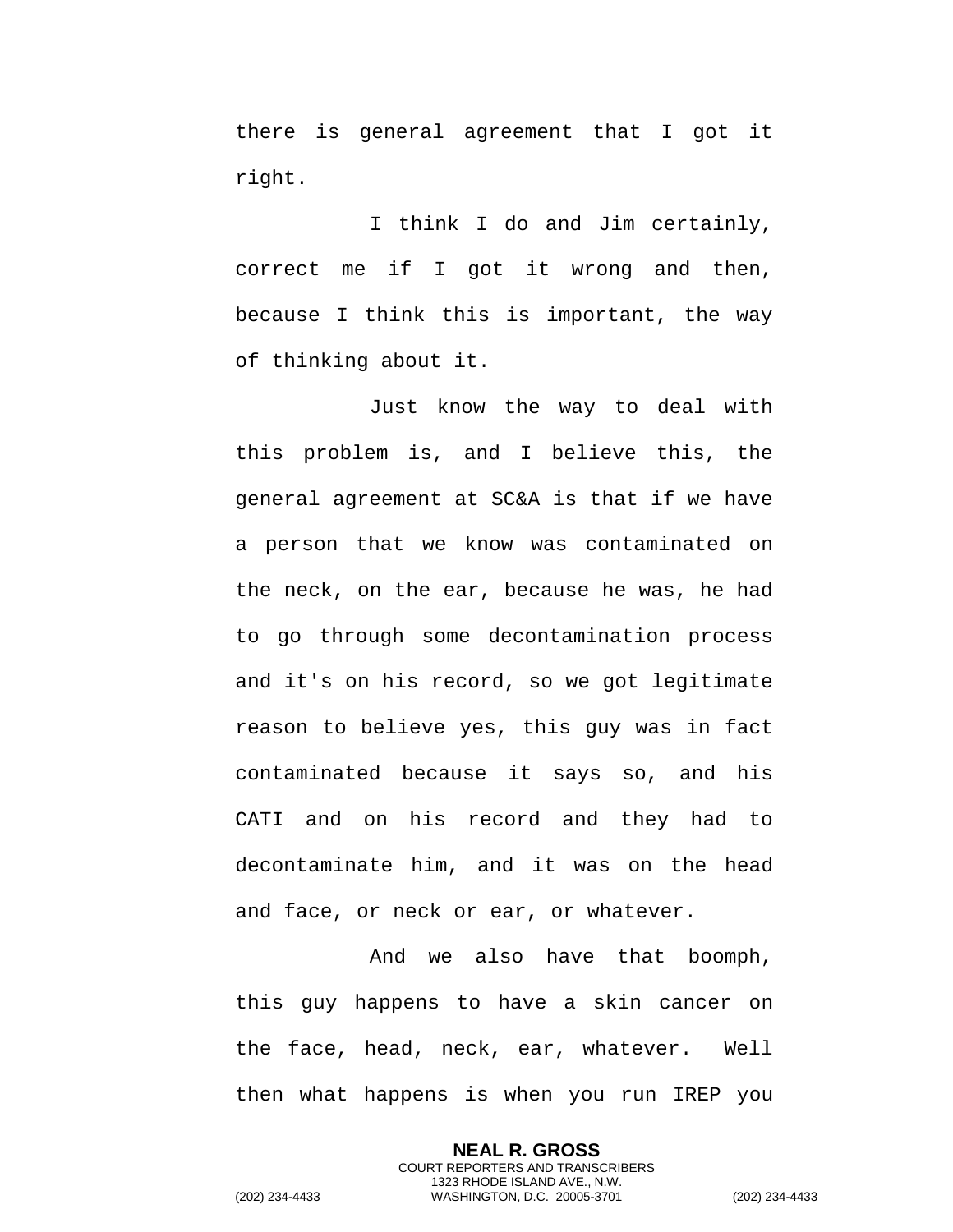put in, let's say we assume that the localized dose from that incident is 240 millirem right under the spot.

Well that's the number you put in when you run IREP, you don't dilute it, and because, in effect, for all intents and purposes and here's where the brain teaser comes in, it might as well have been on his whole body, I mean the flake that fell, because effectively it's working out the same way.

Because you do know that that's where he got his cancer and it's a very good chance that the cancer occurred underneath that flake and if that's the case then that's how you run IREP.

Now if you don't believe that scenario occurred, that is there's no evidence that the person did experience these large flake falling where they had to decontaminate, then that scenario doesn't happen.

> **NEAL R. GROSS** COURT REPORTERS AND TRANSCRIBERS 1323 RHODE ISLAND AVE., N.W.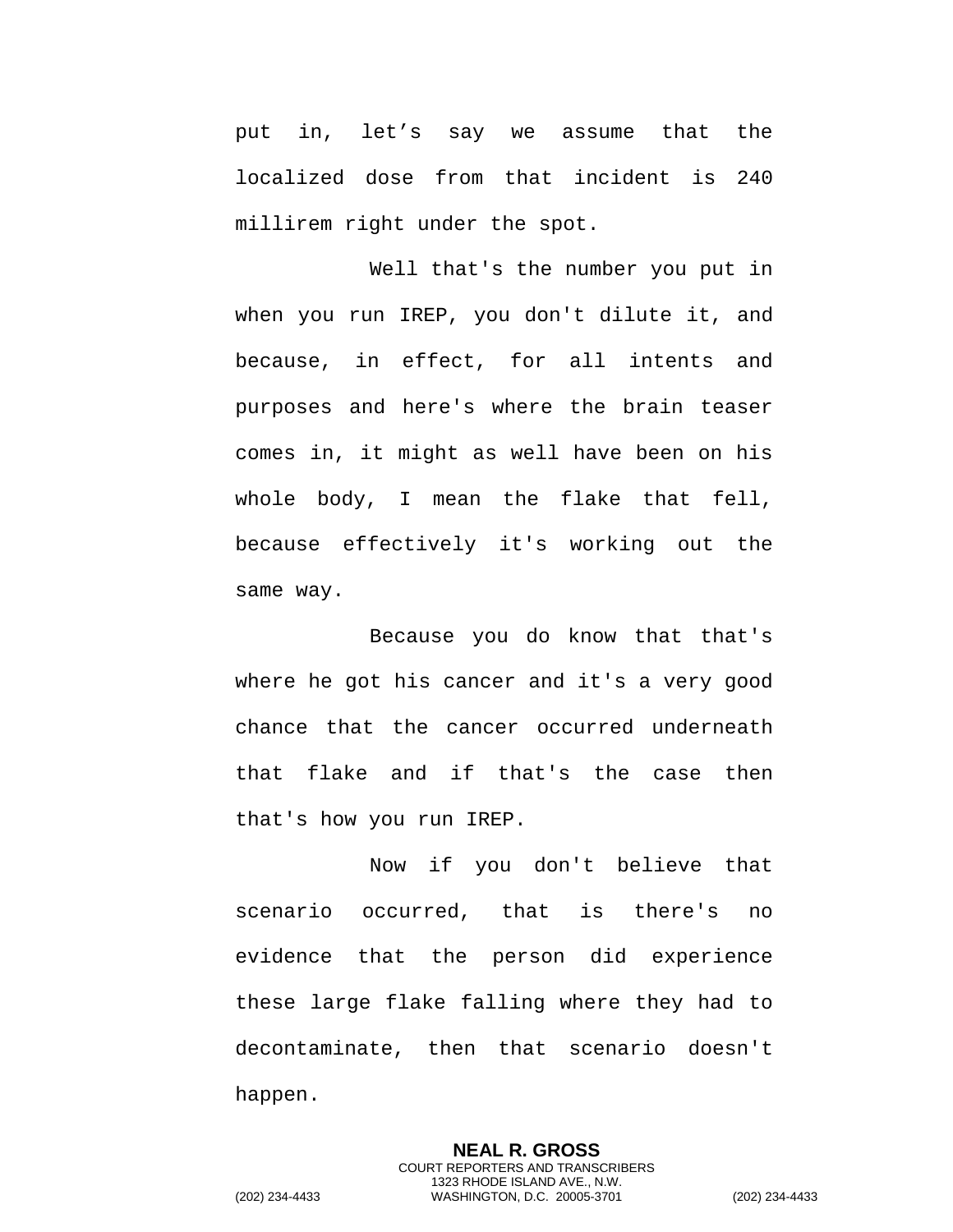In other words it's not considered to be a plausible one. You don't just automatically assume some guy that happened to work at Bethlehem Steel or Simonds Saw or one of these other old-time AWEs, did in fact have, let's say he had a skin cancer on the neck, and a lot of these folks do.

Unless there's something in the record that shows that yes, we've detected it, we had to remove it, that scenario is not going to be applied.

And my sense, and we didn't talk about it too much at SC&A, but I think it's important we talk about it now, is that we agree that you're not going to just automatically assume everybody that worked Simonds Saw or Bethlehem Steel or any of these old-time places where there was a considerable amount of dust, all of them got one of these flakes, and we delivered, we calculate that dose, no.

> **NEAL R. GROSS** COURT REPORTERS AND TRANSCRIBERS 1323 RHODE ISLAND AVE., N.W.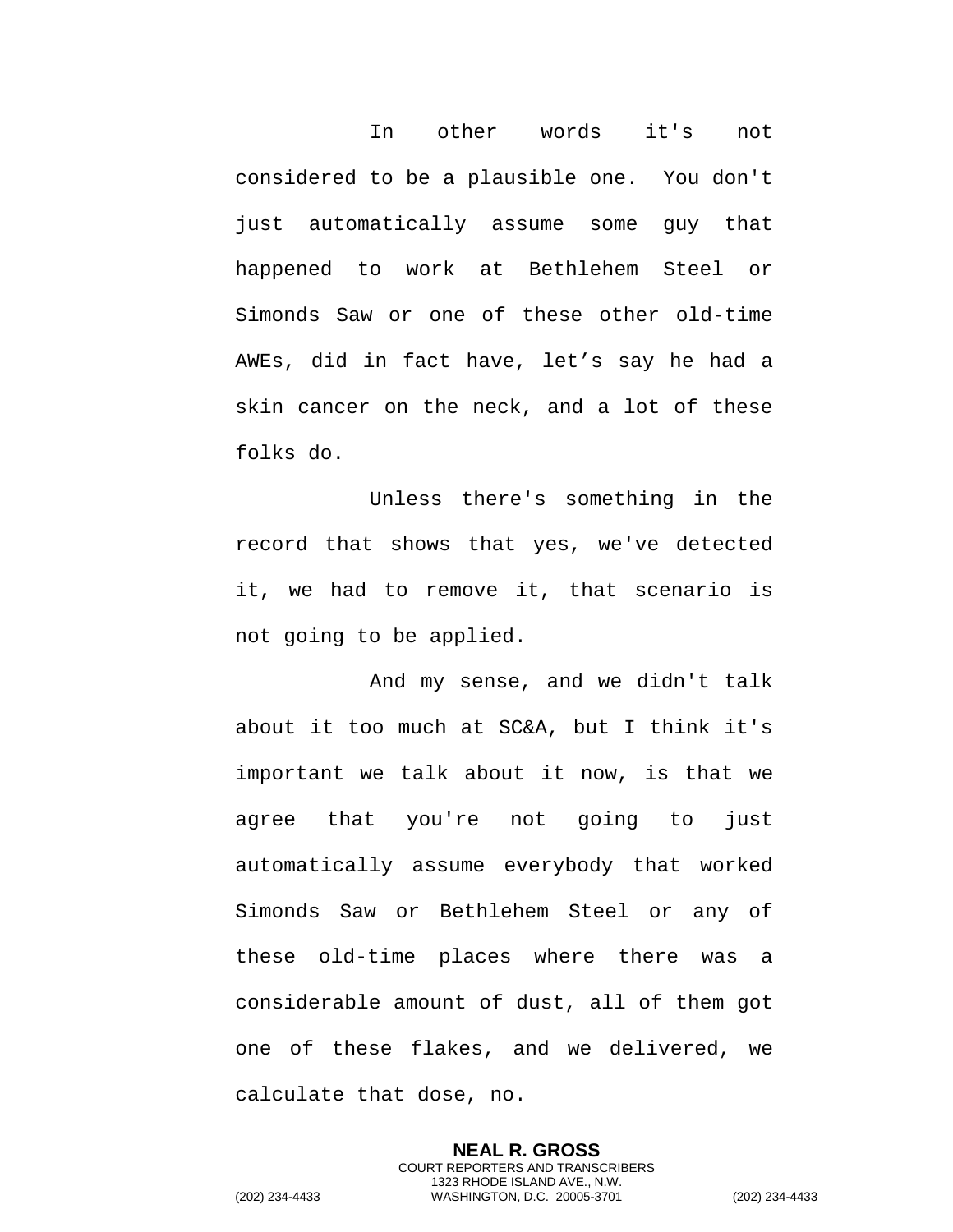My sense is that we have to strike a balance of reasonableness here and you only do that when there is some evidence that the person was in fact, did in fact experience such a flake type exposure based on his records.

That's my sense and this might be the very first time where we actually talked about it, you know, from cradle to grave, so to speak, the whole story, and my sense is if that's the way NIOSH plans to do, to approach this problem I'm okay with it.

DR. NETON: Yeah, John, this is Jim. I mean you got it exactly right, that's what we do and that's the process that's actually outlined in TIB-17.

If you know it was there, if you know the contamination is there and a skin cancer happened there then you use the dose exactly as you calculated it and if it, it's a result of the fact that the baseline incidence is proportional, you know.

> **NEAL R. GROSS** COURT REPORTERS AND TRANSCRIBERS 1323 RHODE ISLAND AVE., N.W.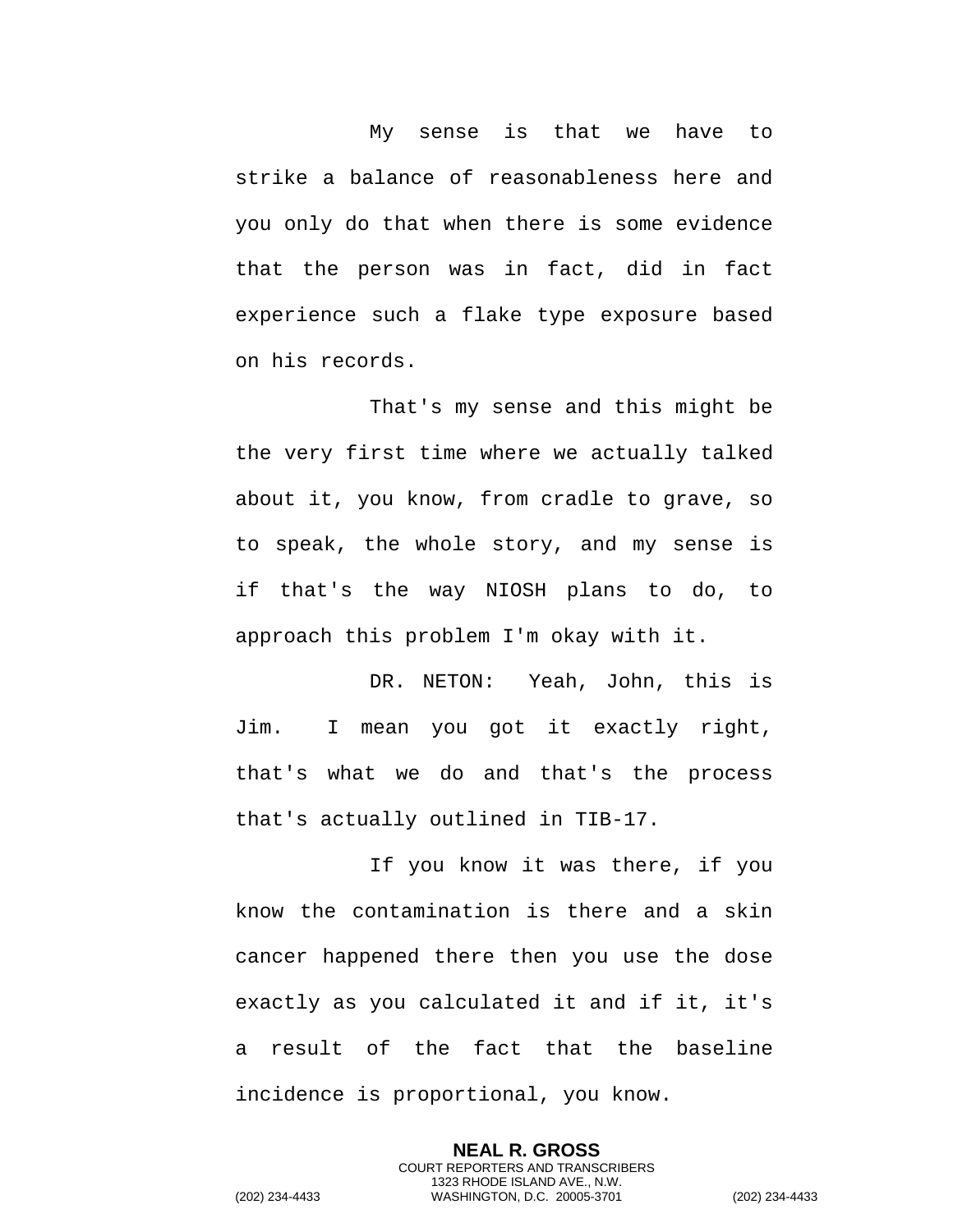Your baseline incidence is dependent upon the size of the area, so they kind of canceled out in the calculation. I actually went and requested SENES to review this logic and I've got a report that I'll load into the, as our response into the database, and they agree with us that this is appropriate to do.

With one caveat, which is interesting, and there's nothing we can really do about it and I think we talked about this at the last meeting that the baseline incidence of cancer is uniform throughout over the body and, in fact, it's probably not.

We have no, and SENES could not come up with any data, of any good data to address that issue. For example, the baseline incidence of cancer is typically higher when you, for the areas of the skin that are routinely exposed to sunlight.

DR. MAURO: Yes.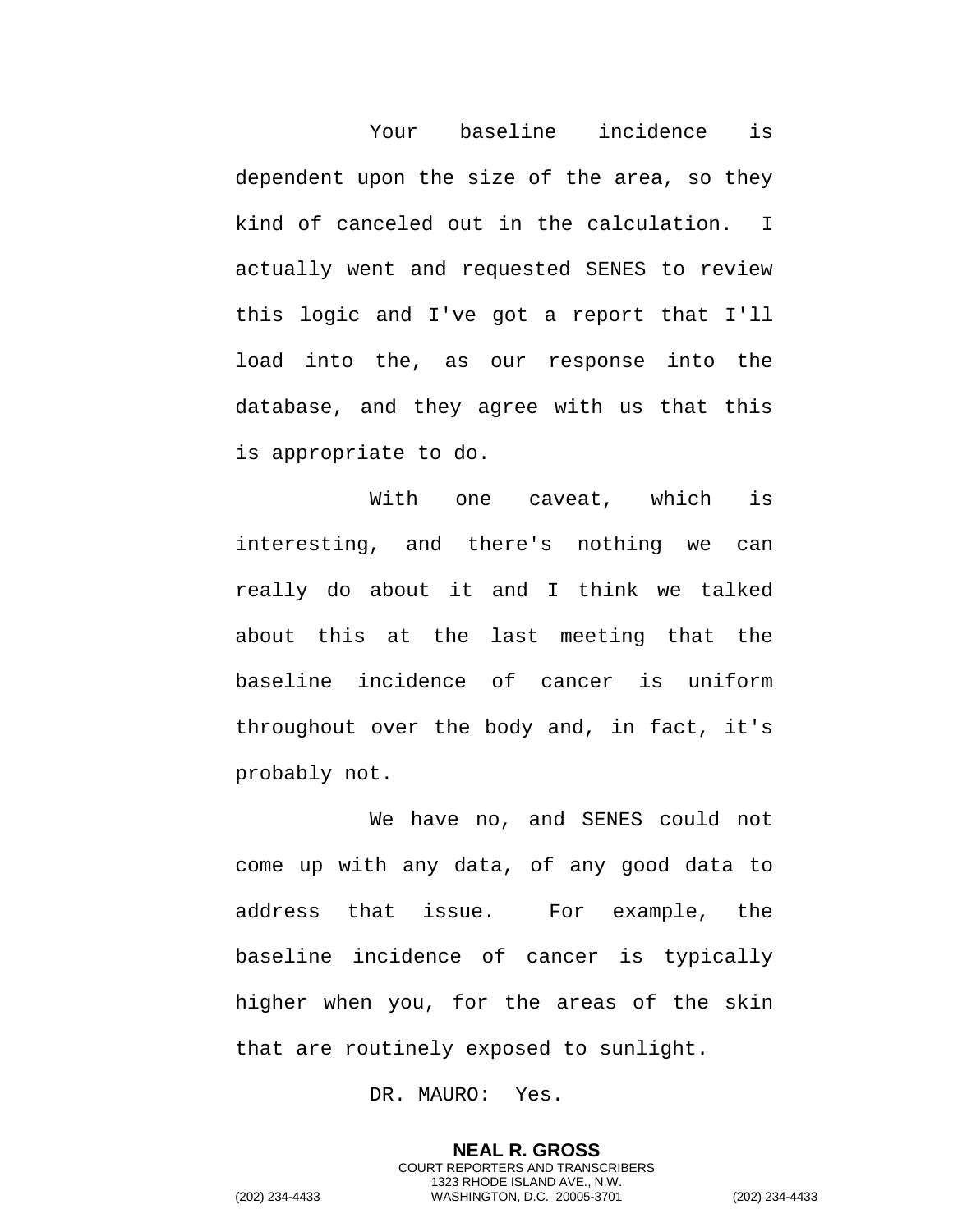DR. NETON: So, you know, your hands and your neck and your face and such. It's probably lower in areas that aren't exposed to sunlight, but there are no good data for us to use to adjust those models so we are, we have to assume at this point that the baseline incidence of skin cancer is uniform over the body.

DR. MAURO: Right.

DR. NETON: That's the only caveat.

DR. MAURO: Yes, and there's nothing that can be done about that, I understand. I was aware of that when I was looking into this and I was reading IREP and thinking about it, to parse it out. It's a fundamental structural change, now you've come out to the skin problem for this IREP and I don't know if you have the wherewithal that you'd even be able to do that if you wanted to.

DR. NETON: Well SENES looked at

**NEAL R. GROSS** COURT REPORTERS AND TRANSCRIBERS 1323 RHODE ISLAND AVE., N.W.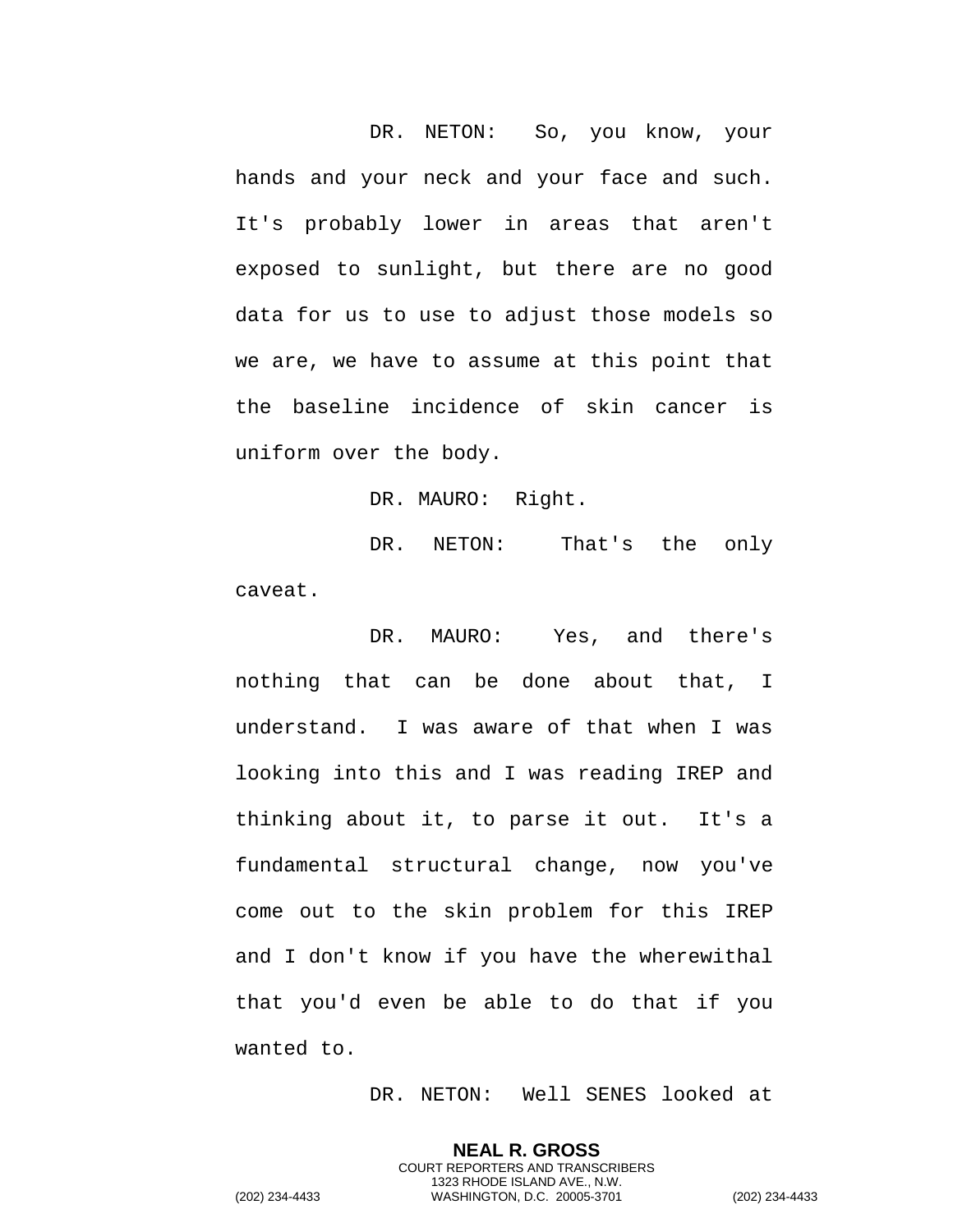it and they say that at this time we can't, you know, there don't seem to be enough data, but, you know, we'll continue to look at it.

At some point if the data become available we can start to refine the model, but right now it's not possible.

DR. MAURO: Okay.

DR. NETON: That's it.

MR. HINNEFELD: This is Stu Hinnefeld, if I can just interrupt here. I got an email from our server guys that the server's back up, so I opened another, a new window in Explorer and found it, the applications, and it did open for me.

So if you, I think we, Steve, should be able to get on BRS to show us all, but what you want to do is be careful when you close or you might close yourself out of Live Meeting, so open an additional window in Outlook or whatever you use and then you can go to our applications page and pick BRS

**NEAL R. GROSS** COURT REPORTERS AND TRANSCRIBERS 1323 RHODE ISLAND AVE., N.W. (202) 234-4433 WASHINGTON, D.C. 20005-3701 (202) 234-4433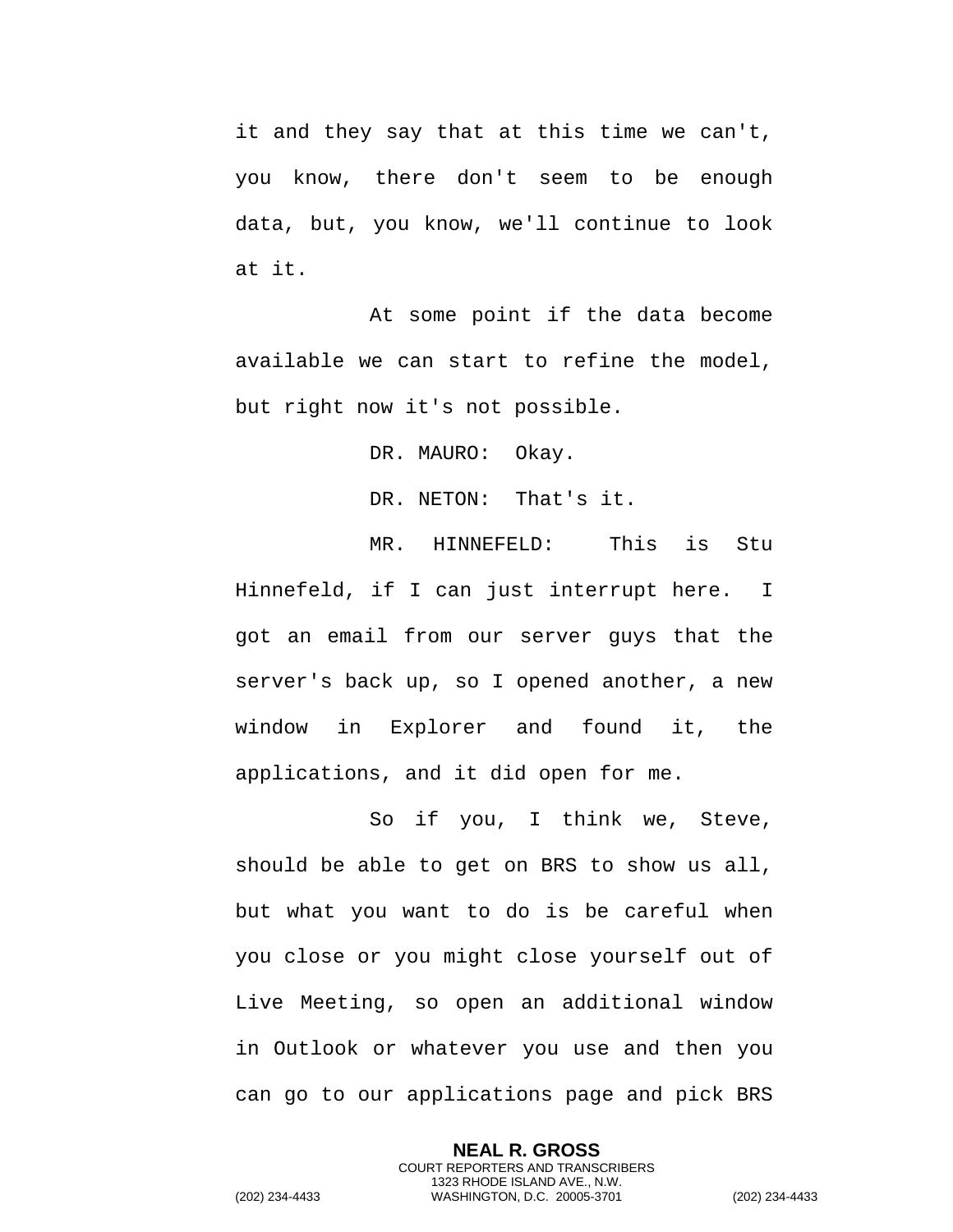the way you normally would.

CHAIR MUNN: Okay, that's good, because your Chair is trying to get back on on my private computer and in all sense I'm having all kinds of difficult with the CDC one.

We'll just see what we can do and it's great to have it back up. For those who have it there that's wonderful.

MR. HINNEFELD: Yes, Steve has it on the screen and it's showing it on Live Meeting, so anybody on Live Meeting can see it now.

CHAIR MUNN: That's great. I'll continue to try to get on one way or the other. Do we have anything else to say with respect to PER-31? If not then let's move on to PER-30 and notes from John Stiver regarding PER-30.

And I think that we'll go ahead and start with that. NIOSH, I have you charted as being the status maker on this.

> **NEAL R. GROSS** COURT REPORTERS AND TRANSCRIBERS 1323 RHODE ISLAND AVE., N.W.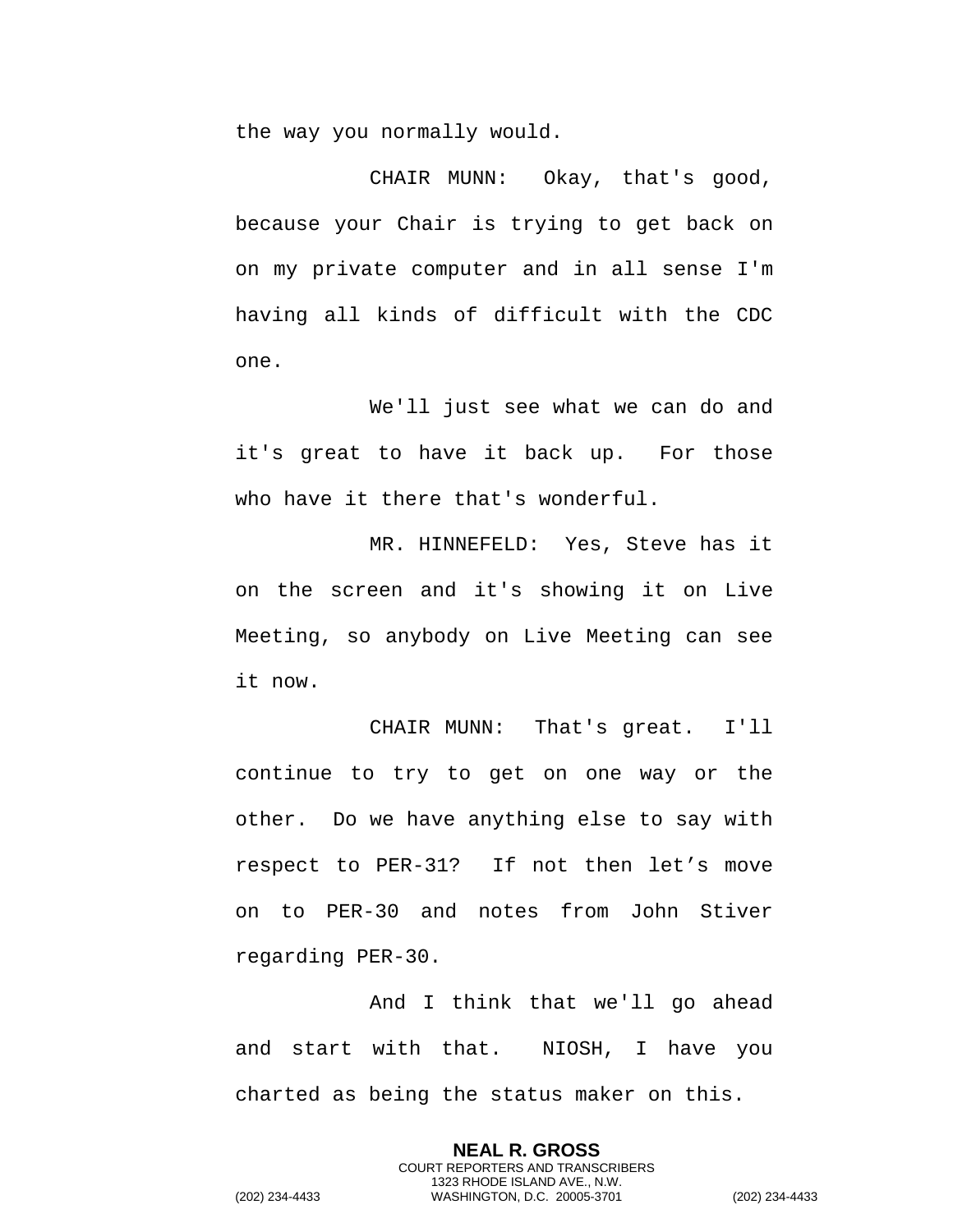MS. MARION-MOSS: Hi, Wanda, this is Lori. If I recall, PER-30 is Savannah River and I believe we were addressing case selection?

CHAIR MUNN: No, Subtask 4 was the topic I believe.

MS. MARION-MOSS: And I believe there was an email traffic where there was some discussion where I informed Ron that there was no case existing that met all four criteria that was spelled out in the PER.

CHAIR MUNN: Oh, okay. Well I had a note from Ron earlier today saying that he was going to be on. I don't remember if I heard him. Ron? Is Ron on?

DR. BUCHANAN: Yes, I'm here. Yes, Wanda, on PER-30 the question was we had selected two cases would meet the criteria that we could review for Subtask 4. However, Wanda, you had mentioned that since the TBD Revision 1 was used, it came out several weeks after Revision 0 was

> **NEAL R. GROSS** COURT REPORTERS AND TRANSCRIBERS 1323 RHODE ISLAND AVE., N.W.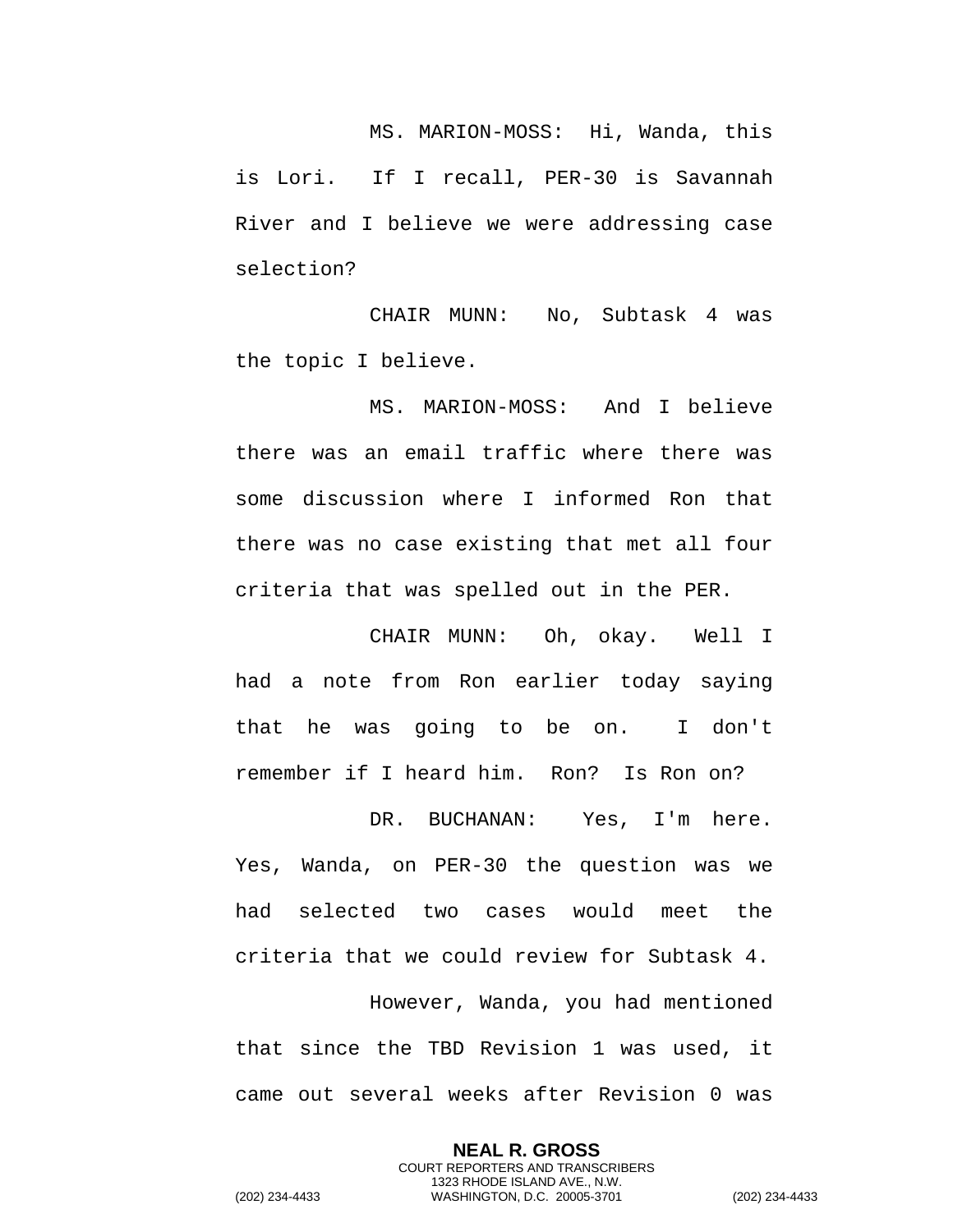issued, and so the cases were all based on using Revision 01.

CHAIR MUNN: Right.

DR. BUCHANAN: Should we go ahead and go through the formality of auditing these two cases, and so that was delayed. We had the cases selected and I was ready to work on them, but we delayed that until the Work Group decided whether we wanted to go through the formality of that or not.

CHAIR MUNN: And perhaps that's the reason I had expected a, I don't know what further discussion we can have other than what we had last time.

I guess my only question would be if whether we had a possibility to consider that in the meantime and whether there are any new thoughts in that regard?

It seems logical that we should work from Rev 1 since anything we do with the prior Revision is going to require a second look anyway. Is there any negative

> **NEAL R. GROSS** COURT REPORTERS AND TRANSCRIBERS 1323 RHODE ISLAND AVE., N.W.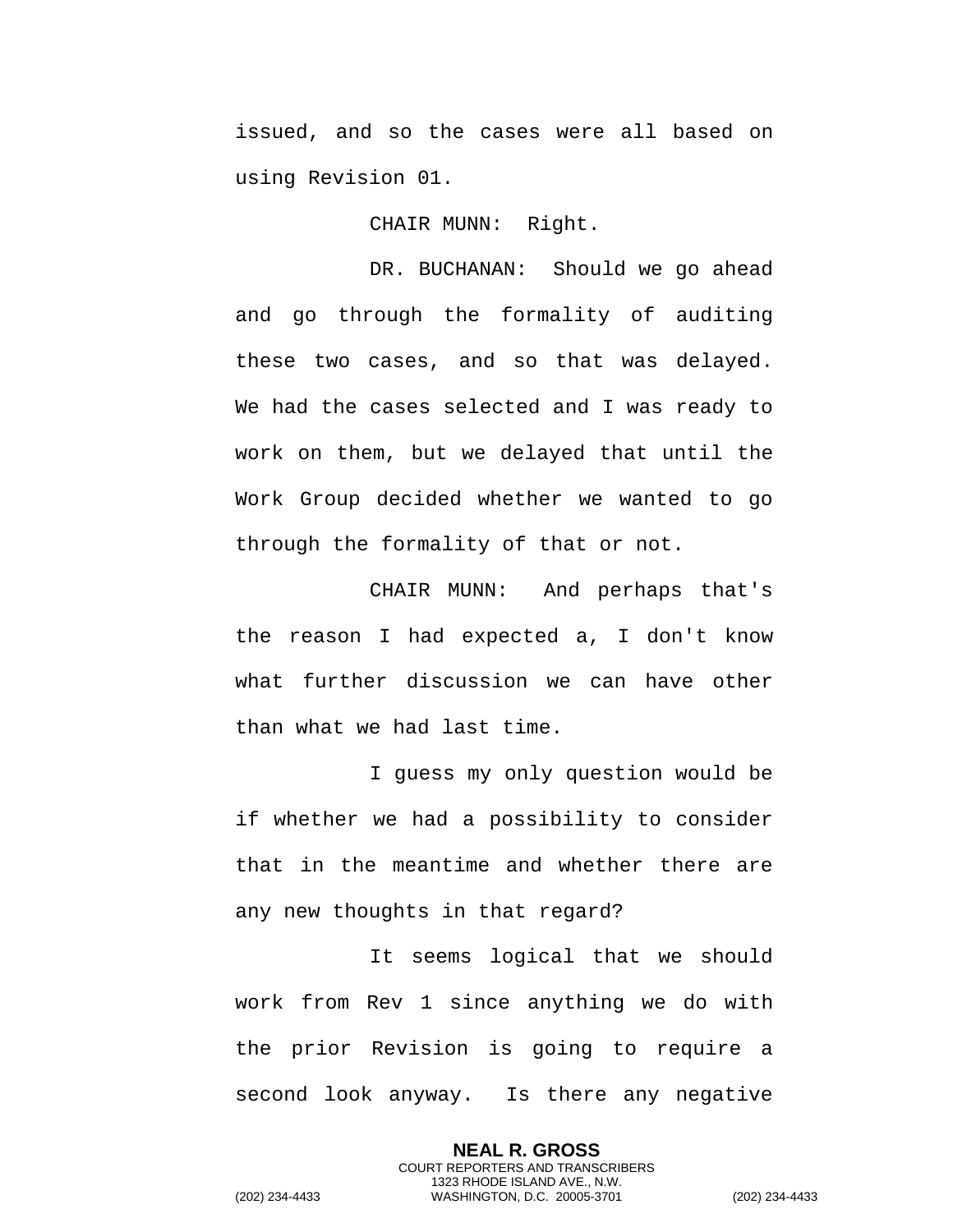thinking about that position? Josie?

MEMBER BEACH: No, I don't have any negatives there. That sounds reasonable, Wanda.

CHAIR MUNN: Rev 1, Paul, what are your thoughts?

MEMBER ZIEMER: Yes, I'm okay on that.

CHAIR MUNN: Then it appears to me that we have consensus among the Board Members anyway that the logical thing is to begin with Rev 1.

DR. BUCHANAN: Okay. So if NIOSH will send the two case numbers and the associated material I will review those and do Subtask 4 for those.

CHAIR MUNN: Okay.

MEMBER BEACH: Sure.

CHAIR MUNN: Action NIOSH, send the case numbers and we'll have a look at those next time hopefully.

DR. BUCHANAN: Yes, and this Ron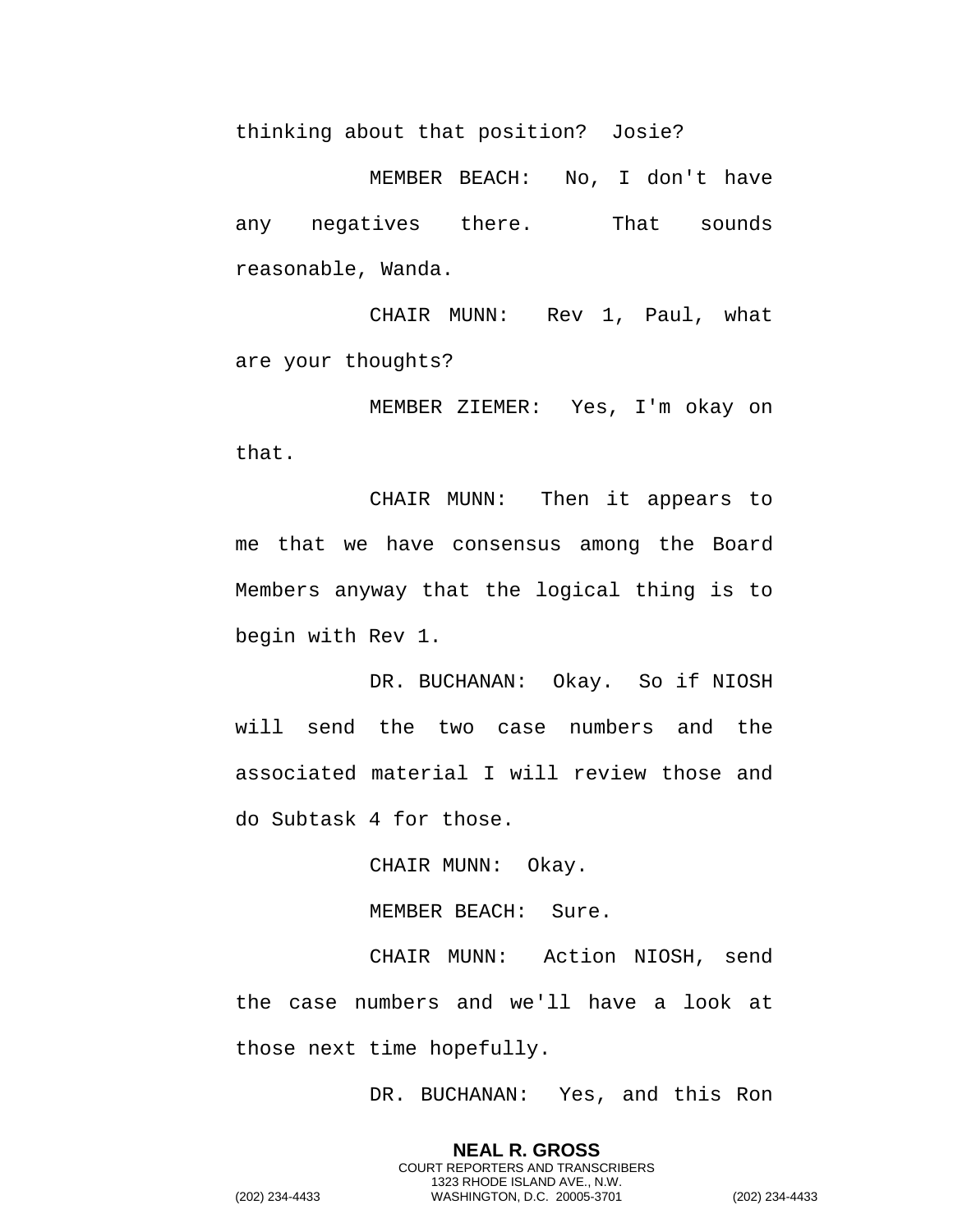again. We skipped the PER-31 I think on Y-12. NIOSH is going to have some information on thorium test counts, isn't that right?

CHAIR MUNN: I hope so.

DR. BUCHANAN: That was supposed to take place before PER-30. Did we get it? Did I miss something?

MR. HINNEFELD: Yes, I think we said earlier, Lori, didn't we, that we don't have anything ready for that yet?

MS. MARION-MOSS: Yes, we don't. We don't have anything. I didn't list that on my list.

DR. BUCHANAN: You don't, okay. All right.

MS. MARION-MOSS: But we need further time to investigate a path for it there.

CHAIR MUNN: Yes, that was the last word that I had.

DR. BUCHANAN: Okay. I missed that, sorry.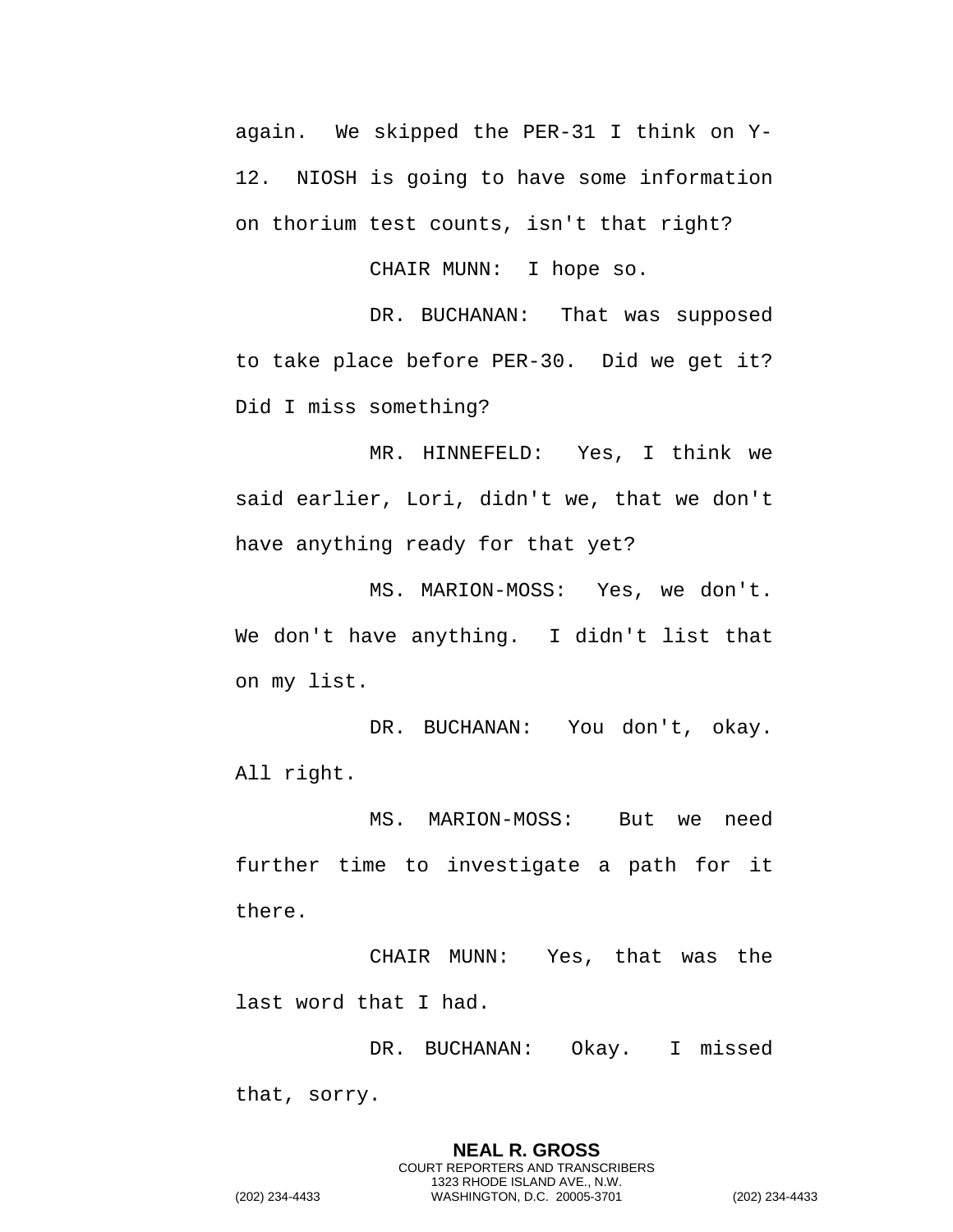CHAIR MUNN: Okay. Next time for 31 as well I believe. Then that brings us to PER-14 and the three Findings that were outstanding there. I believe it's NIOSH's ball.

MR. SMITH: Well this is Matt Smith with ORAU Team and I'll be happy to talk to this one. I'll also share that I'm having issues with getting on the Live Meeting myself due to the security setting,  $SO - -$ 

CHAIR MUNN: If it's not one thing it's another. Sorry about that, Matt.

MR. SMITH: Yes. I'll go ahead and read what was put in, I'm not sure what's up on the screen right now, but I'll just go ahead and read the submission.

Basically I'll just preface this by saying the response is basically the same. "The Rocky Flats data was analyzed by adjusting for employment periods of less than one year for both the construction

> **NEAL R. GROSS** COURT REPORTERS AND TRANSCRIBERS 1323 RHODE ISLAND AVE., N.W.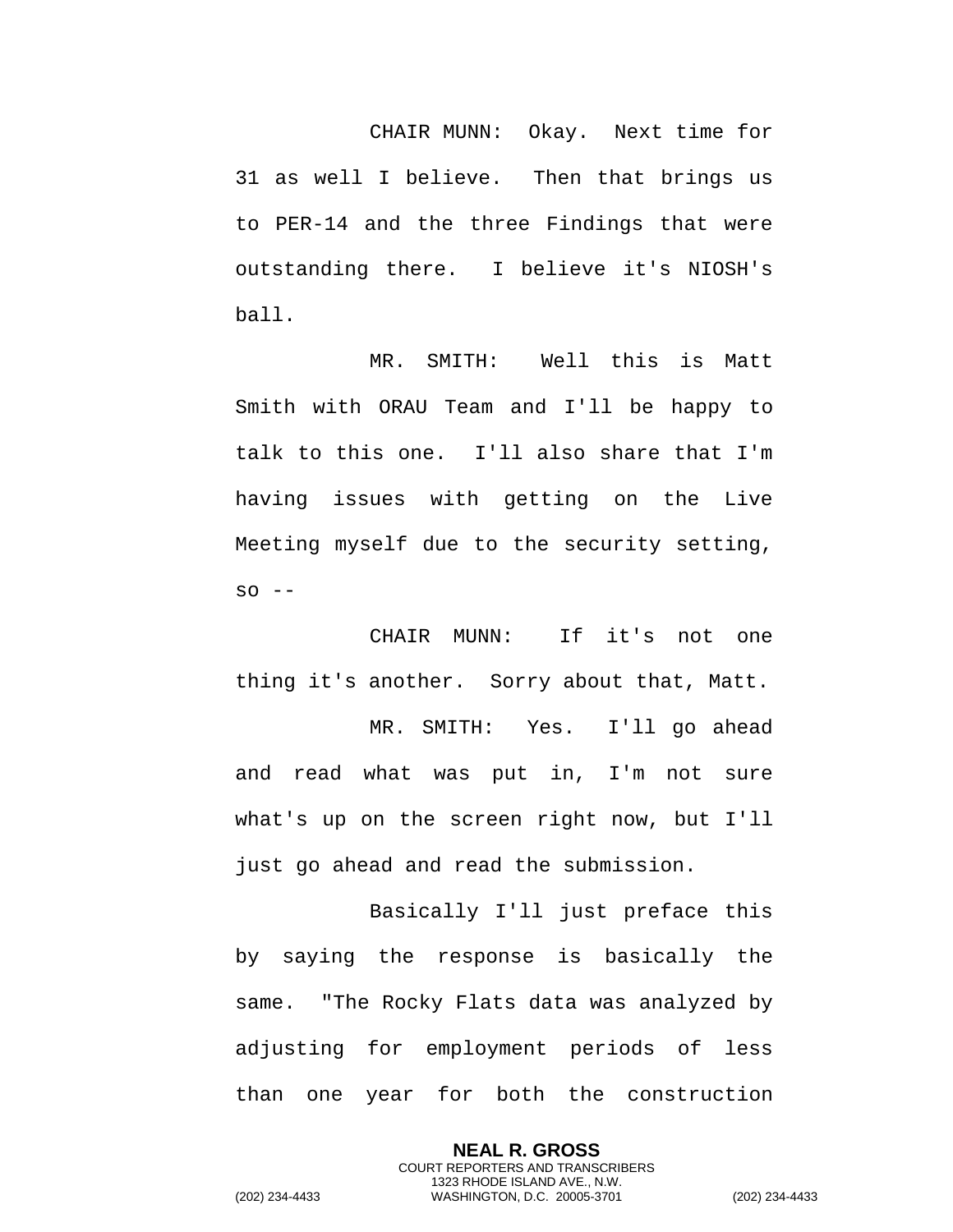trade workers and the all-monitored worker groups."

"The partial year employment data reviewed in the SC&A memo was specifically used in Column AA of the respective yearly data sheets," so I'll stop right there for a minute and just note that in the SC&A memo they took a look at the partial year data.

If you jump into the Excel file that's attached to this finding, and just for the purposes of showing something, if you go to the year 1977, in other words the datasheet in the workbook for 1977, in Column L you will see the fraction of year employed data that's also shown in the SC&A memo.

What happens with that data, it's further used in Column AA, and I think we mentioned this last time that we then take the dose for this construction worker and adjust it based on the fact that they worked only nine-tenths of the year or seven-tenths

> **NEAL R. GROSS** COURT REPORTERS AND TRANSCRIBERS 1323 RHODE ISLAND AVE., N.W.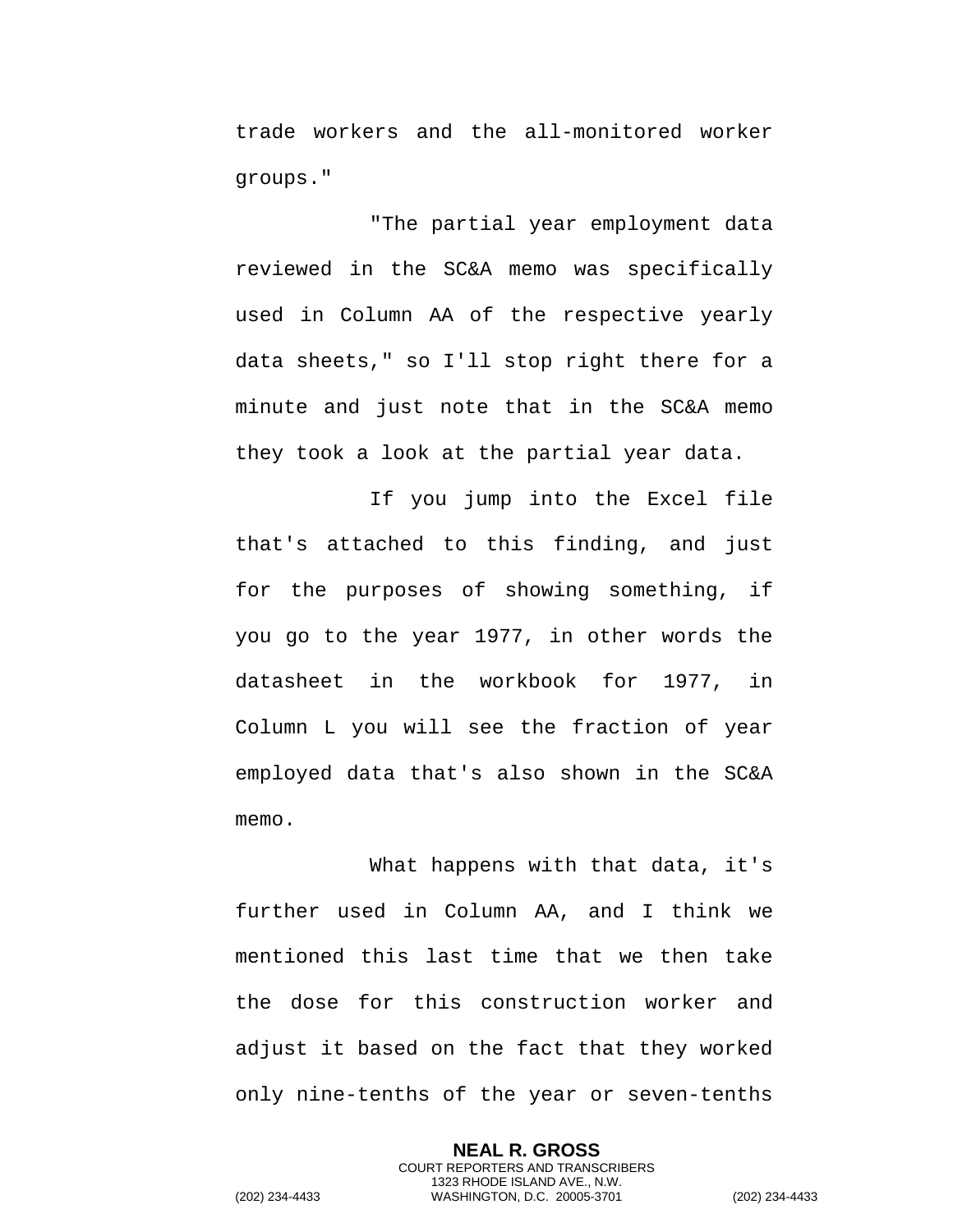of the year and prorate that so that we can compare it to the all-monitored worker data, which was also prorated.

The data for all the workers was originally analyzed for OTIB-58 and then the contents of OTIB-58 were then just absorbed into the Rocky Flats TBD, but the data is the same.

So the comparison of these two groups at Rocky Flats, both adjusted for partial year exposures, illustrated that the overall recommended construction trade worker factor of 1.4 was claimant-favorable.

And, again, what we're saying there is of all the different sites that were looked at Rocky Flats was one where both the construction trade workers and the all-monitored worker population, we have the ability to adjust for partial year exposure and we did that.

And the results reflect the same trend that we saw with the other sites in

> **NEAL R. GROSS** COURT REPORTERS AND TRANSCRIBERS 1323 RHODE ISLAND AVE., N.W.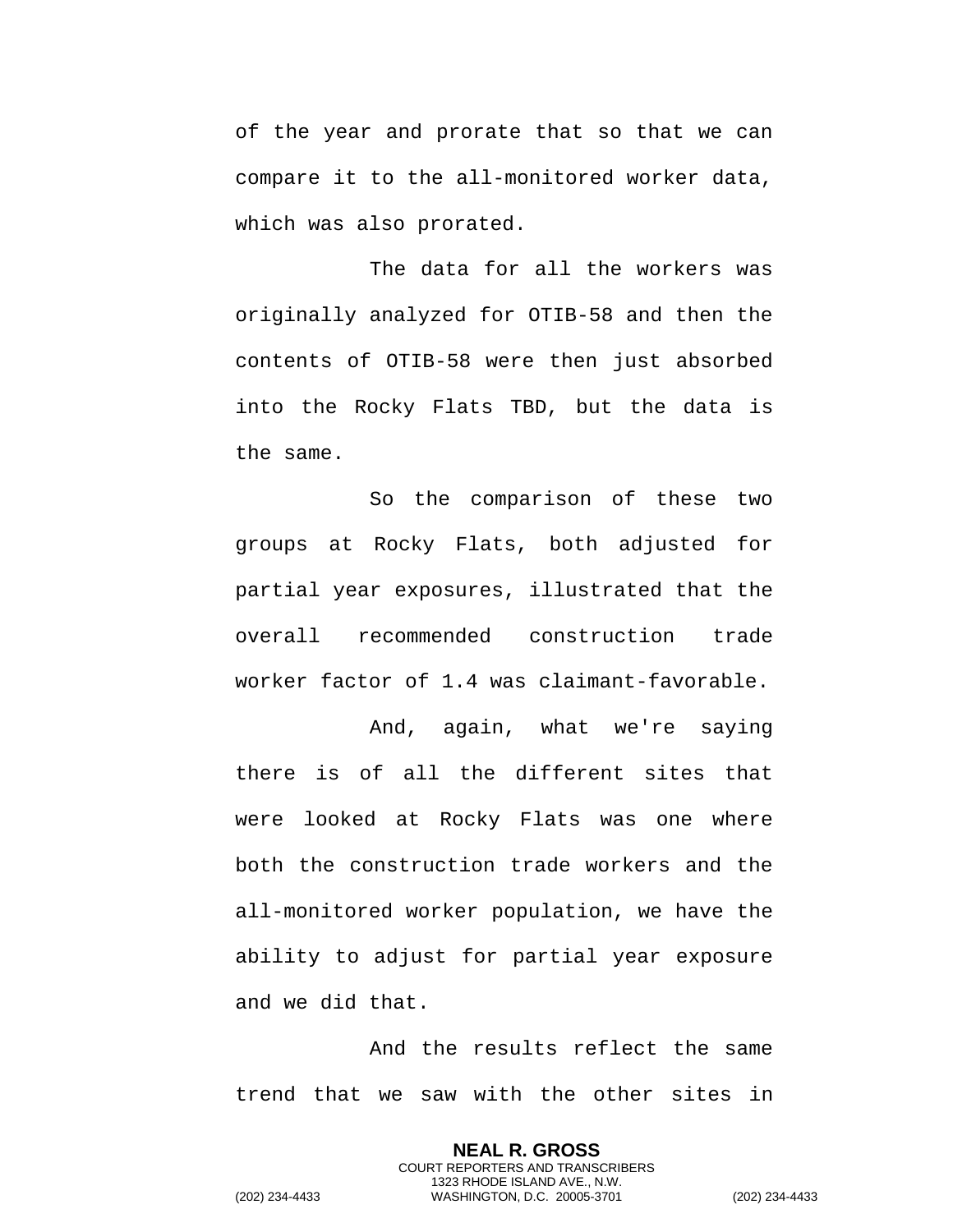that a factor of 1.4 is bounding as a factor to use for construction trade workers as an adjustment.

We certainly weren't arguing that there wasn't potential for a partial year of working, the argument here is that Rocky Flats took that into account and we showed with Rocky Flats that 1.4 is certainly a bounding factor. Any questions?

DR. H. BEHLING: Yes. I get that, I'm not sure I've seen that data. What I did in my memo was to simply assess the fraction of year that construction trade workers were actually monitored.

MR. SMITH: True.

DR. H. BEHLING: And like I said in my memo I identified the year as 1970, which for 1970 does in fact show that construction trade workers were actually employed there for 90.8 percent of the time, meaning that you could easily conclude that that was very similar to all-monitored

> **NEAL R. GROSS** COURT REPORTERS AND TRANSCRIBERS 1323 RHODE ISLAND AVE., N.W.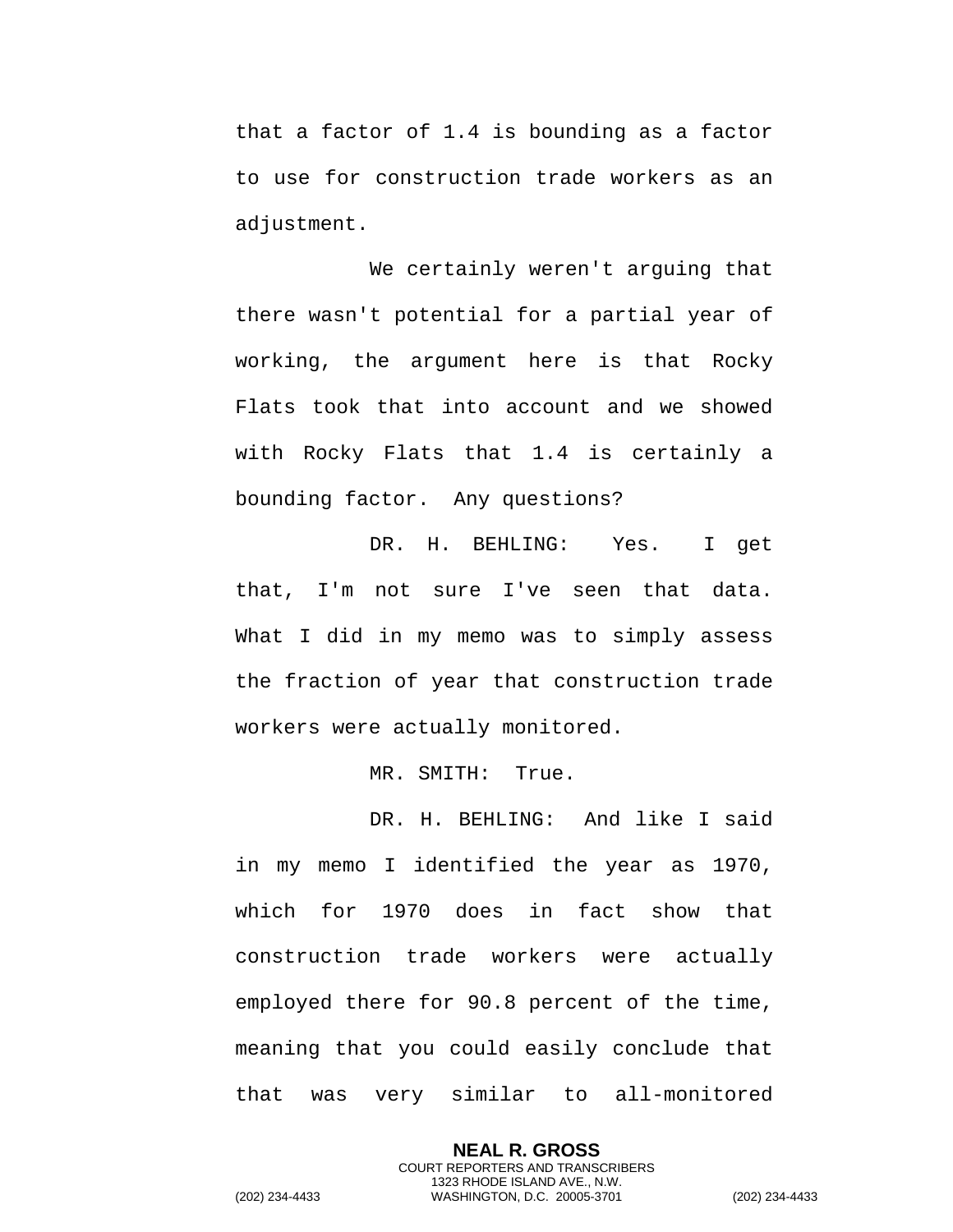workers, in-house workers.

But for the years, and I only did it for years '77 and '78, the percentage of fraction of time that construction trade workers were employed were obviously much reduced, especially when you realize that those particular years, in addition to the fraction, the number of construction trade workers skyrocketed.

For 1970 there were only 60 construction trade workers employed for that year. For the 1977 there were 665, so that it's much like a situation in the utility where you have an outage where you bring in huge numbers of people, but they're not there for the whole year unlike in-house employees who would be there for, essentially, the entire year.

And the same thing I observed for 1978. Again, for 1978 the total number of construction trade workers were 855, and there the weighted average employment for

> **NEAL R. GROSS** COURT REPORTERS AND TRANSCRIBERS 1323 RHODE ISLAND AVE., N.W.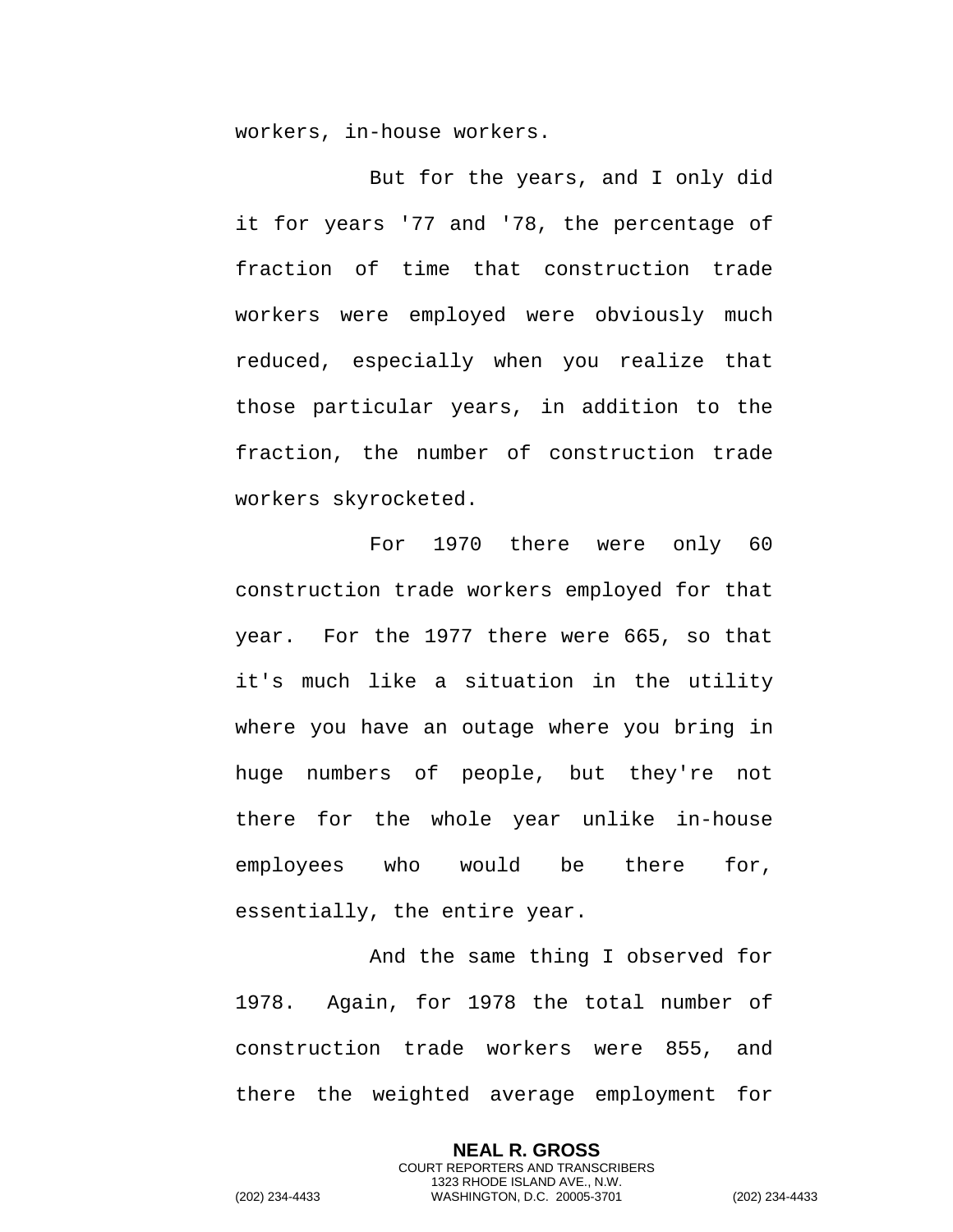those individuals was less than 50 percent, or 47.4 percent.

Now I did not do the same thing for all-monitored workers to know what fraction of the year they were. I just assumed that they would've been oddly more likely to be there for most of the year if not all the year for all-monitored workers.

Unless, of course, and this is one of the other issues that I had some criticism about, for some of that variation that was in PER-14, or OTIB-52, the construction trade workers were included in the all-monitored workers, which in itself becomes a liability when you have a huge number of construction trade workers flowing into all-monitored work, they were not segregated.

So, as I said, I did not assess the fraction of year for all-monitored workers for 1977 and '78, so I really don't know what that fraction would've been, but

> **NEAL R. GROSS** COURT REPORTERS AND TRANSCRIBERS 1323 RHODE ISLAND AVE., N.W.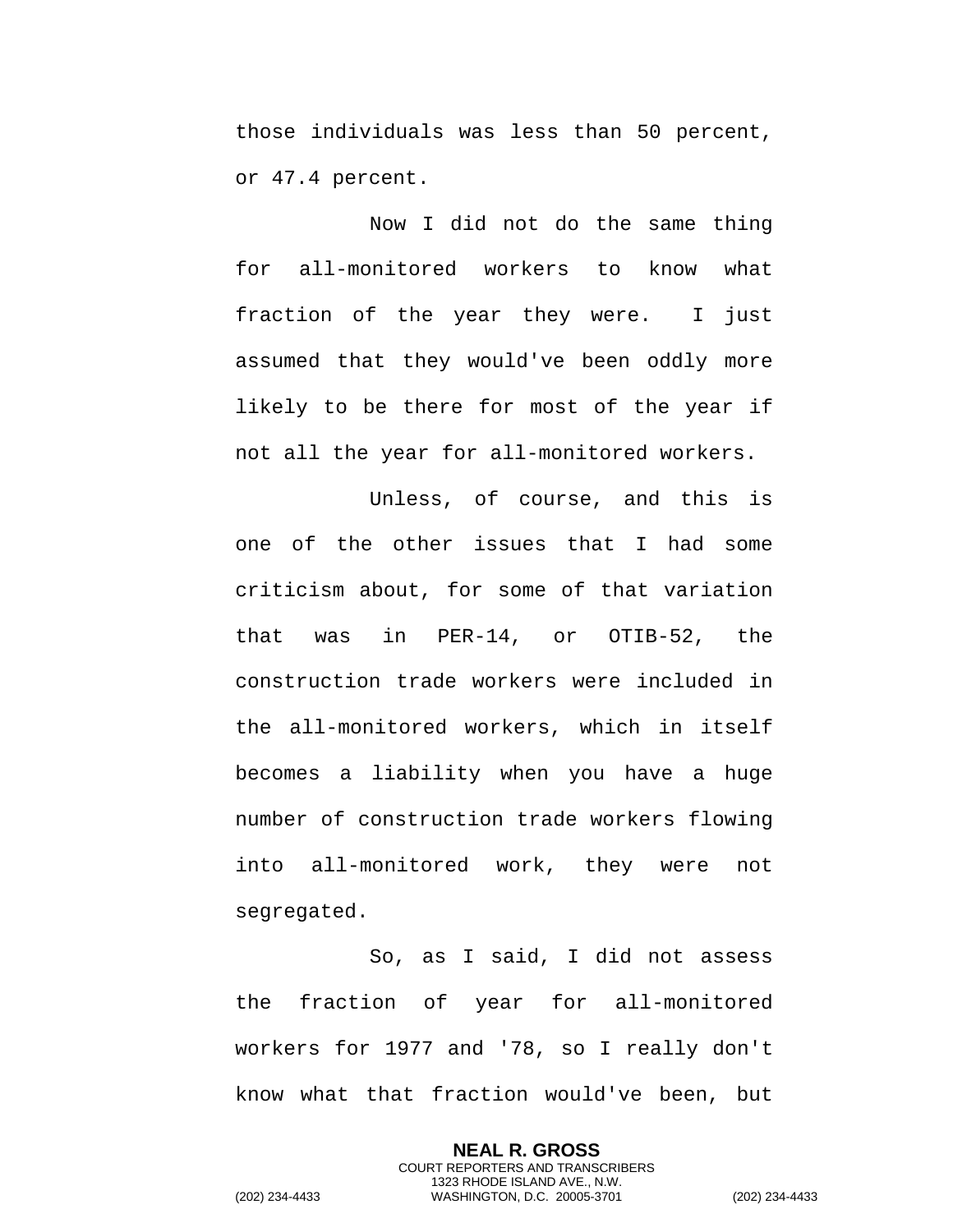you're telling me that they're identical to the construction trade workers, is that correct?

MR. SMITH: Identical in the sense that both sets of data have been prorated and we pointed this out last time that if you scan over to Column AA of any of the yearly worksheets in this Rocky Flats workbook you'll see that on an individual worker basis their prorated time for the year is taken into account.

So if they didn't work the whole year their dose gets boosted up. The prorating that occurred for all-monitored workers is probably described in the text that carried forward to the Rocky Flats workbook when OTIB-58 was removed.

The bottom line here is what we're saying is we're comparing likewise populations in terms of how they were treated with respect to prorating in terms of partial year exposure.

**NEAL R. GROSS** COURT REPORTERS AND TRANSCRIBERS 1323 RHODE ISLAND AVE., N.W. (202) 234-4433 WASHINGTON, D.C. 20005-3701 (202) 234-4433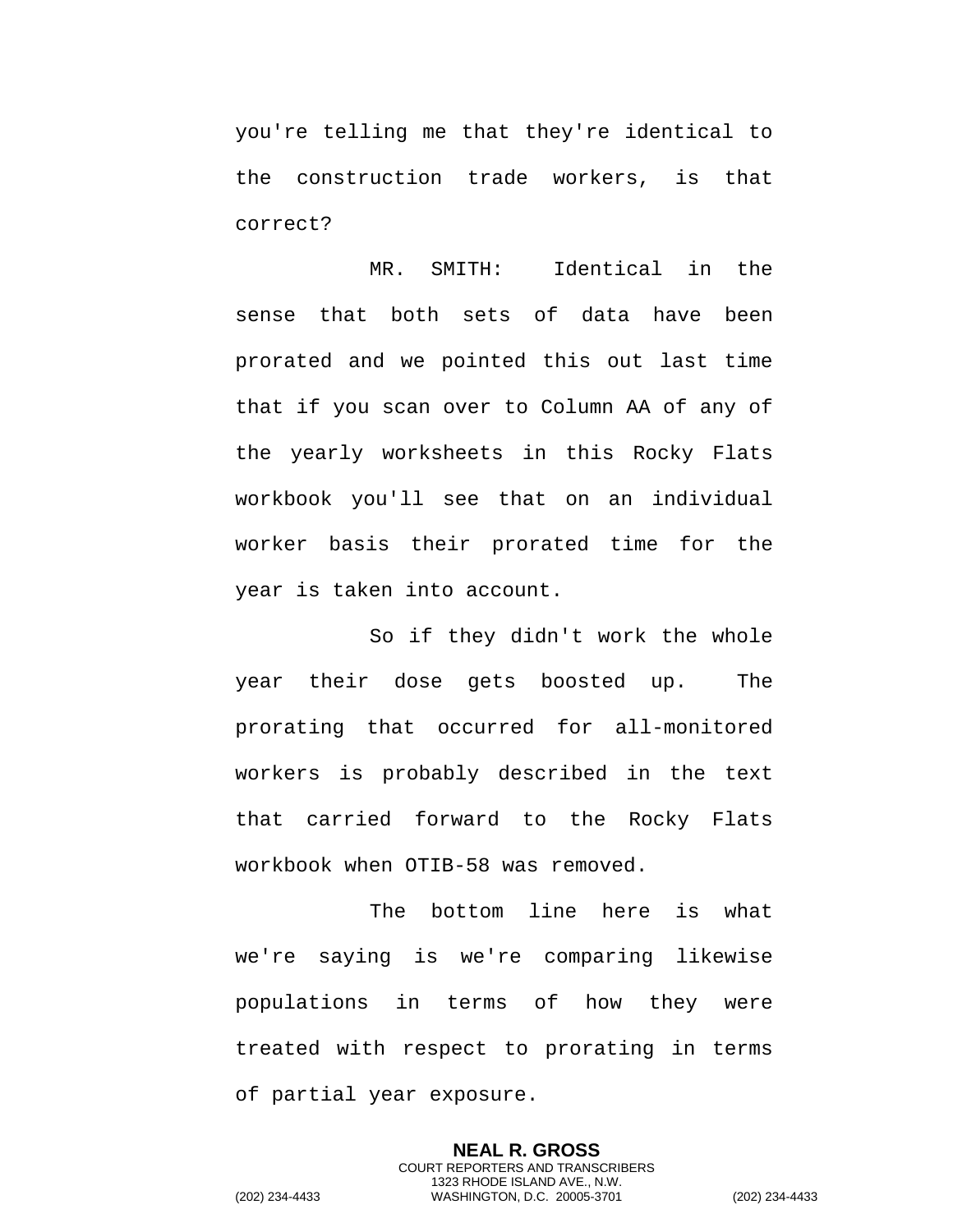And certainly even among the allmonitored workers there were folks that didn't work a complete year and those adjustments were made. And when we do a coworker study we certainly try to do that at all times when the data is available.

If we have the beginning and ending date for the dosimetry periods we certainly take that into account and prorate it in order to normalize things to what would it have been for the year.

Again, the point here is that we looked at the construction workers, prorated that in order to compare it to all-monitored workers who were also prorated, and we saw this same trend with respect to 1.4 being a bounding value with respect to the trade workers.

DR. H. BEHLING: I guess I'm really not sure what, I was not privy to what you've done here, but it's just, to me, it's not intuitive that all-monitored

> **NEAL R. GROSS** COURT REPORTERS AND TRANSCRIBERS 1323 RHODE ISLAND AVE., N.W.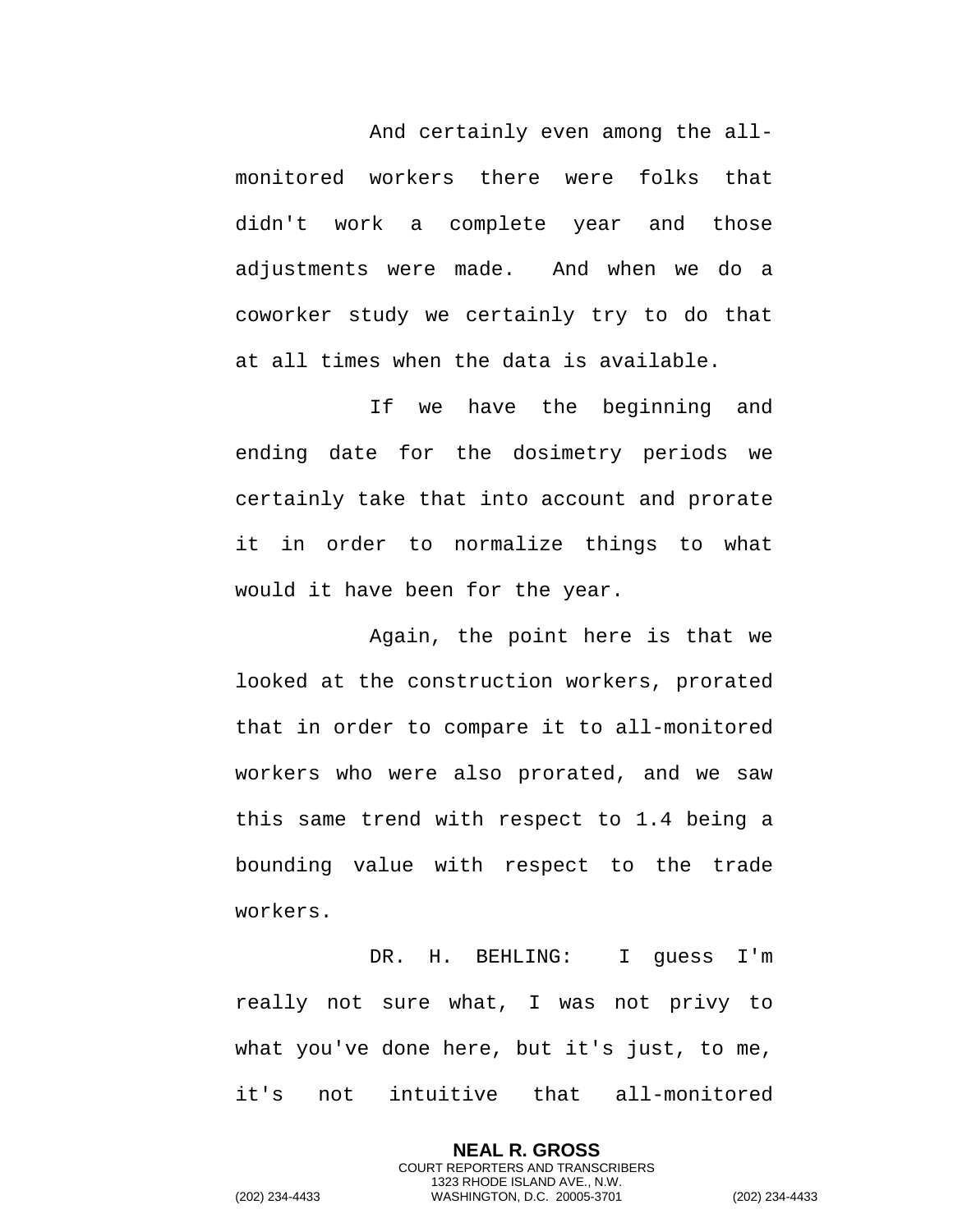workers have the same amount of employment periods as construction trade workers.

DR. NETON: Hans, that's not relevant.

MR. SMITH: That's not what we're saying. We're saying we've adjusted for it on an individual basis in fact.

DR. NETON: Annualize the doses, Hans, to annual employment. If a guy worked a month he's going to get 12 months' worth of exposure and then they annualize them all and then you can compare annual exposure to annual exposure between the two populations.

MR. SMITH: I don't know if it's possible to bring the Excel file up onto the Live Meeting screen?

MR. MARSCHKE: Isn't it on there?

MR. HINNEFELD: It's on there.

MR. SMITH: Okay. Go ahead and just choose 1977 as an example.

MR. MARSCHKE: It's up there. This is Steve Marschke.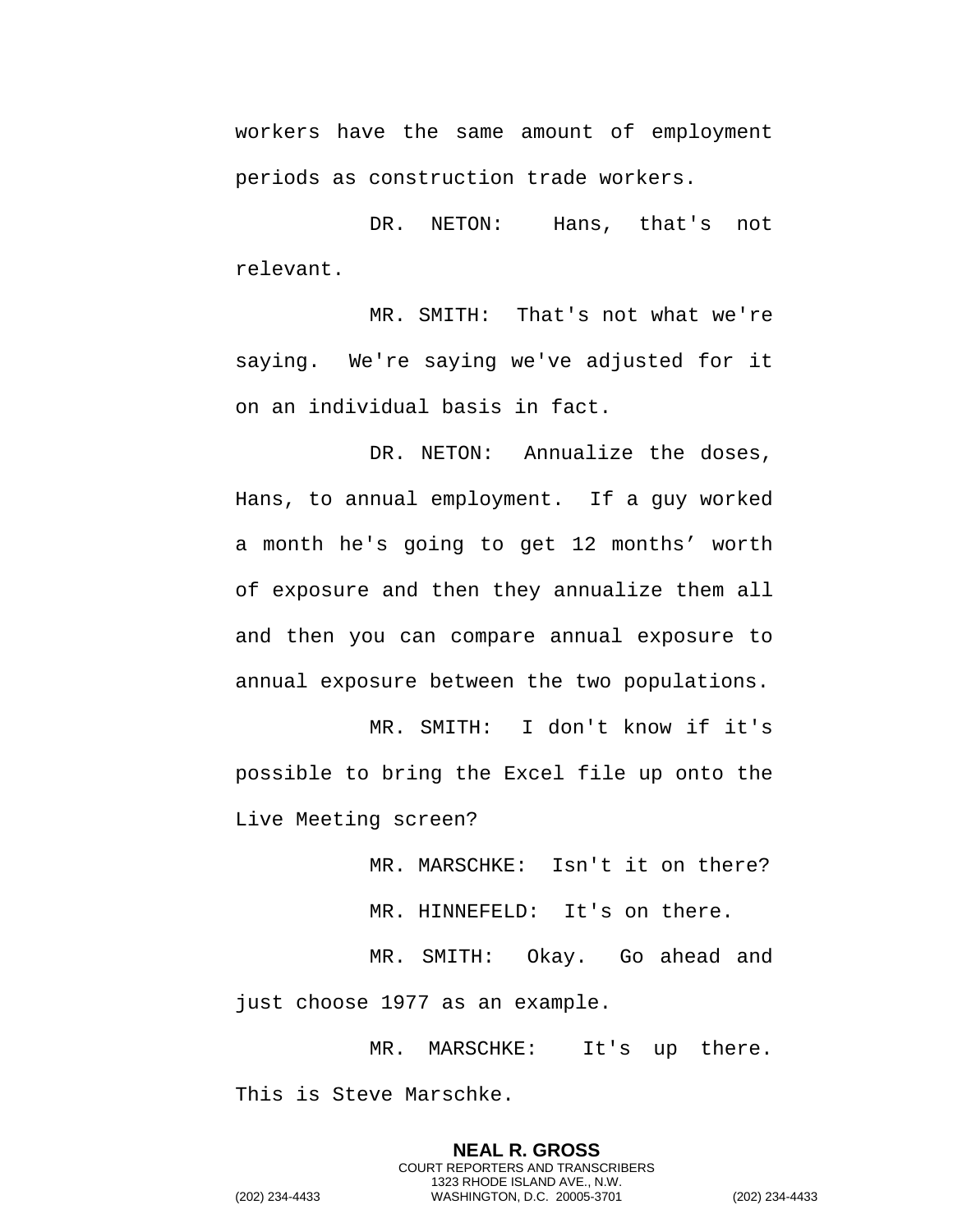MR. SMITH: All right. And just take a look, scan it so it's showing Column L and you'll see the fractional numbers, you know, for those workers there.

And as we look at Hans's memo you'll see that he's, you know, done a good summary of how many people fell into the category of having a fraction of year of 0.9178.

Where does that fraction of a year get used? If you would scan over to Column AA and just click on any one of those cells in Column AA and you'll see at the very end of the formula bar there that we're taking a value from cells, I'm sorry, Column 3 for any particular role, which is the dose that was recorded, and we're dividing it by the value for that row in Column L.

In other words, the fraction of the year that they worked. This was the same process used for the all-monitored workers for Rocky Flats.

> **NEAL R. GROSS** COURT REPORTERS AND TRANSCRIBERS 1323 RHODE ISLAND AVE., N.W.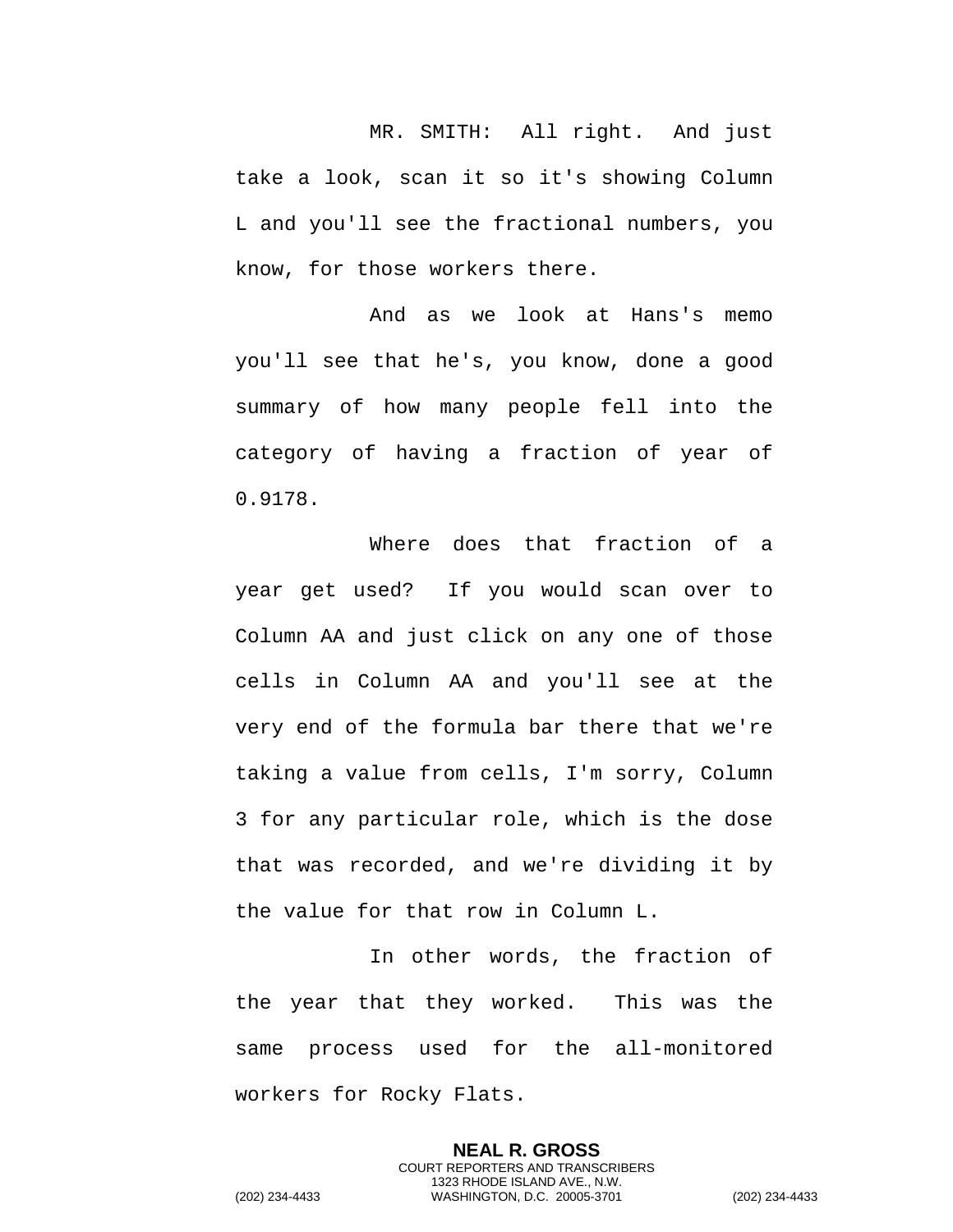So, again, we're prorating the dose in the same way for both populations. That wasn't always possible for all the different data sets looked at in OTIB-52, but we've, it was possible for Rocky Flats.

The results again from Rocky Flats were in line with what we saw with everybody else.

DR. H. BEHLING: Okay. I'm going to have to look at it, but at this point if that was done then I guess 1.4 seems to be appropriate.

I was just under the impression that when we looked at all-monitored workers that it really represented people who were mostly monitored 12 months out of the year, meaning that they would have a yearly dose that truly represents a full year as opposed to a partial year.

MR. SMITH: Well, fortunately with Rocky Flats we were able, like I said, again, to adjust it per the actual

> **NEAL R. GROSS** COURT REPORTERS AND TRANSCRIBERS 1323 RHODE ISLAND AVE., N.W.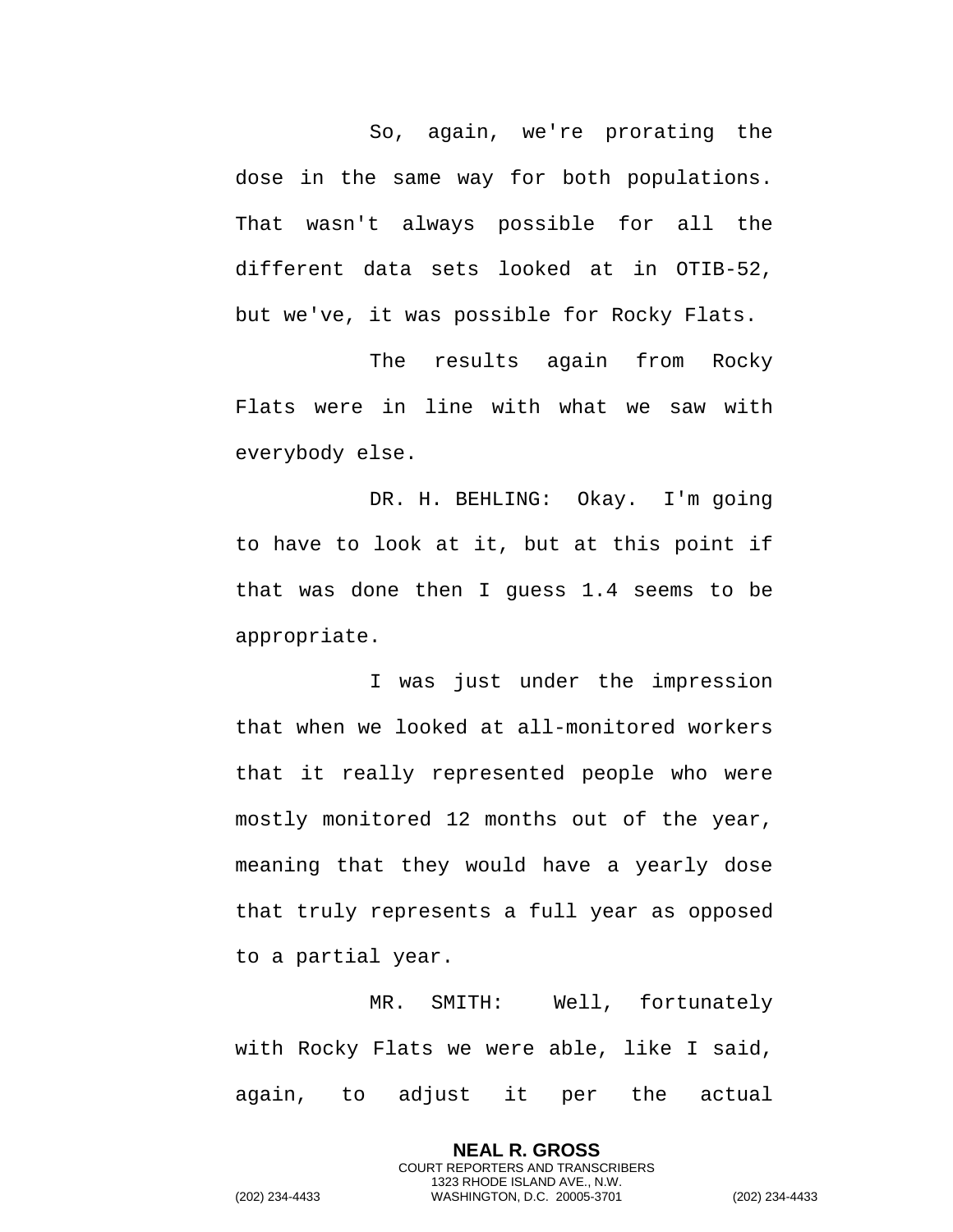employee's time on dosimetry.

MS. K. BEHLING: This is Kathy Behling, if I could interrupt for just one second. Can someone send me a link for Live Meeting because I didn't get that link?

I am on the BRS right now and we are looking at the same information as Matt's talking about, but I would appreciate being able to get on BRS, or get on Live Meeting, I'm sorry.

DR. BUCHANAN: This is Ron Buchanan, same here. I didn't get an invitation to join the meeting.

MR. HINNEFELD: This is Stu. I can do that.

MS. K. BEHLING: Thank you.

DR. BUCHANAN: Thanks.

CHAIR MUNN: Yes, thank you, Stu.

DR. H. BEHLING: And I guess I do have a quick question here with regard to, and I'm talking about OTIB-52 and you had in OTIB-52 a Figure 5-2 as well as Table 5-1.

> **NEAL R. GROSS** COURT REPORTERS AND TRANSCRIBERS 1323 RHODE ISLAND AVE., N.W.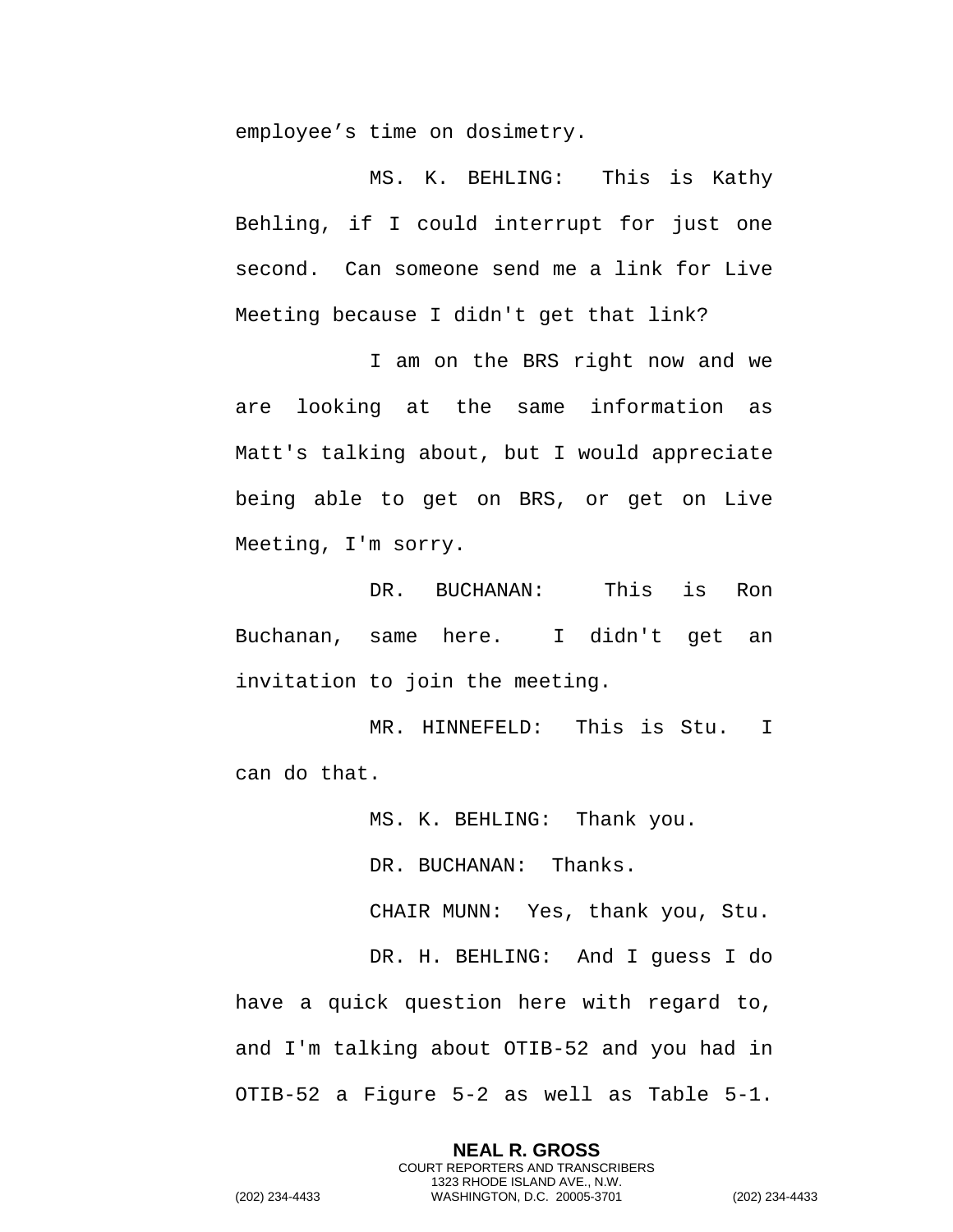Are those data normalized?

MR. SMITH: I don't have OTIB-52 up in front of me. Are they -- if those are tables and graphs --

DR. H. BEHLING: Yes.

MR. SMITH: -- for Rocky Flats the answer would be yes, normalized --

DR. H. BEHLING: Actually this is for Savannah River Site.

MR. SMITH: For Savannah River Site I, at this point, couldn't speak to if those are normalized to one year or not.

DR. H. BEHLING: I mean those are yearly dates obviously starting for Savannah River Site in 1963 through 1997 and you have two curves, one involves construction trade workers and the other were all-monitored workers, and I just assumed that those were data that represent yearly exposures to both of those groups.

And also in Table 5-1 again these were tabulated numbers for construction

> **NEAL R. GROSS** COURT REPORTERS AND TRANSCRIBERS 1323 RHODE ISLAND AVE., N.W.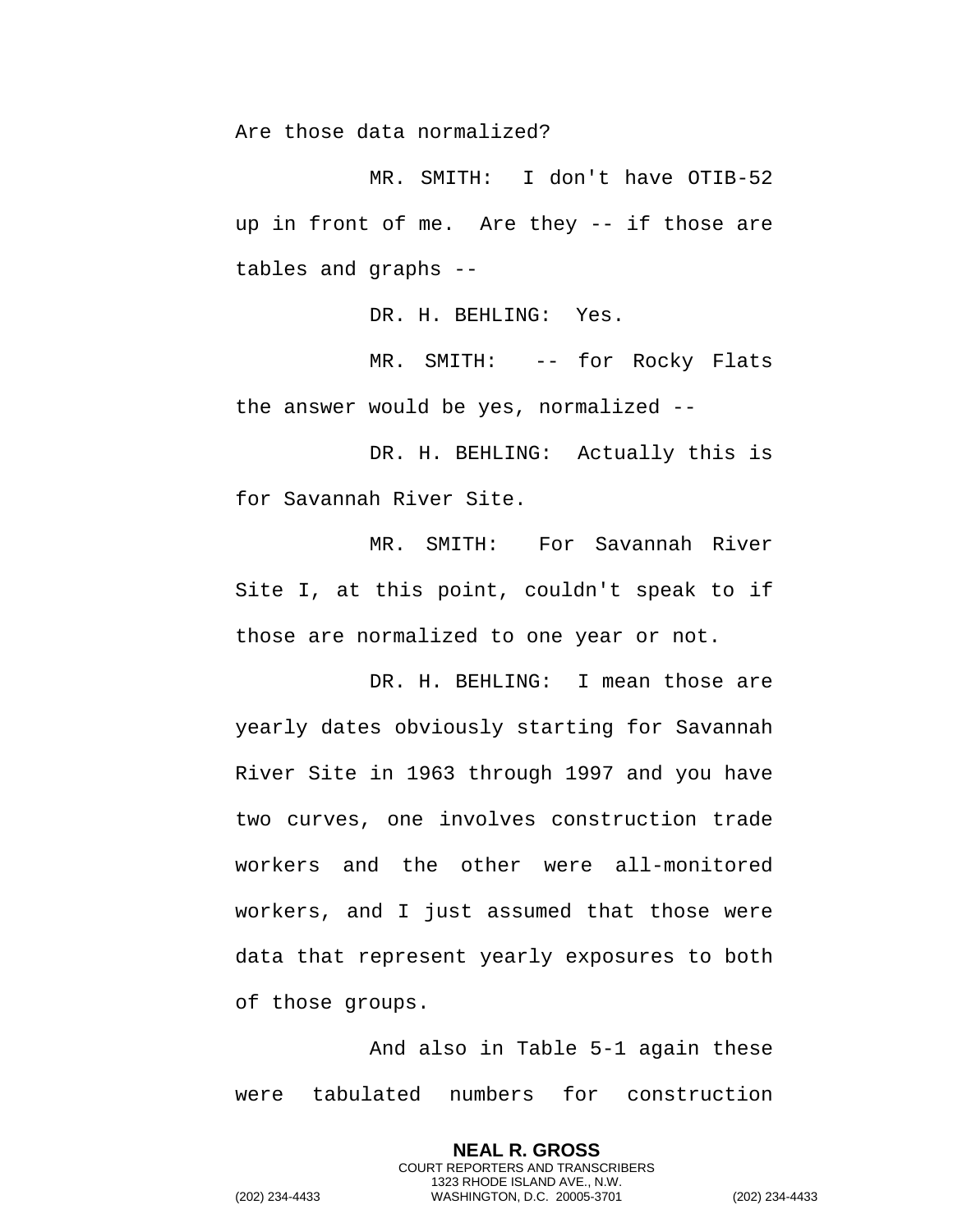trade workers and all-monitored workers on a yearly basis and I just came to the conclusion that they were probably not normalized with the assumption that construction trade workers were there for the same time period, 12 months out of the year, as all-monitored.

MR. SMITH: I'm a little bit off the top of my head on this for Savannah River coworker data, in other words the data that was published in the coworker OTIB --

DR. H. BEHLING: Yes.

MR. SMITH: -- those would have been prorated and normalized to an annual exposure. For the construction trade worker I am not sure that we had begin and end dates for the dosimetry.

I know we did have it for Rocky Flats and that's why I used that as a comparison, it was kind of the keystone to see if it was making sense.

And also, more work has been done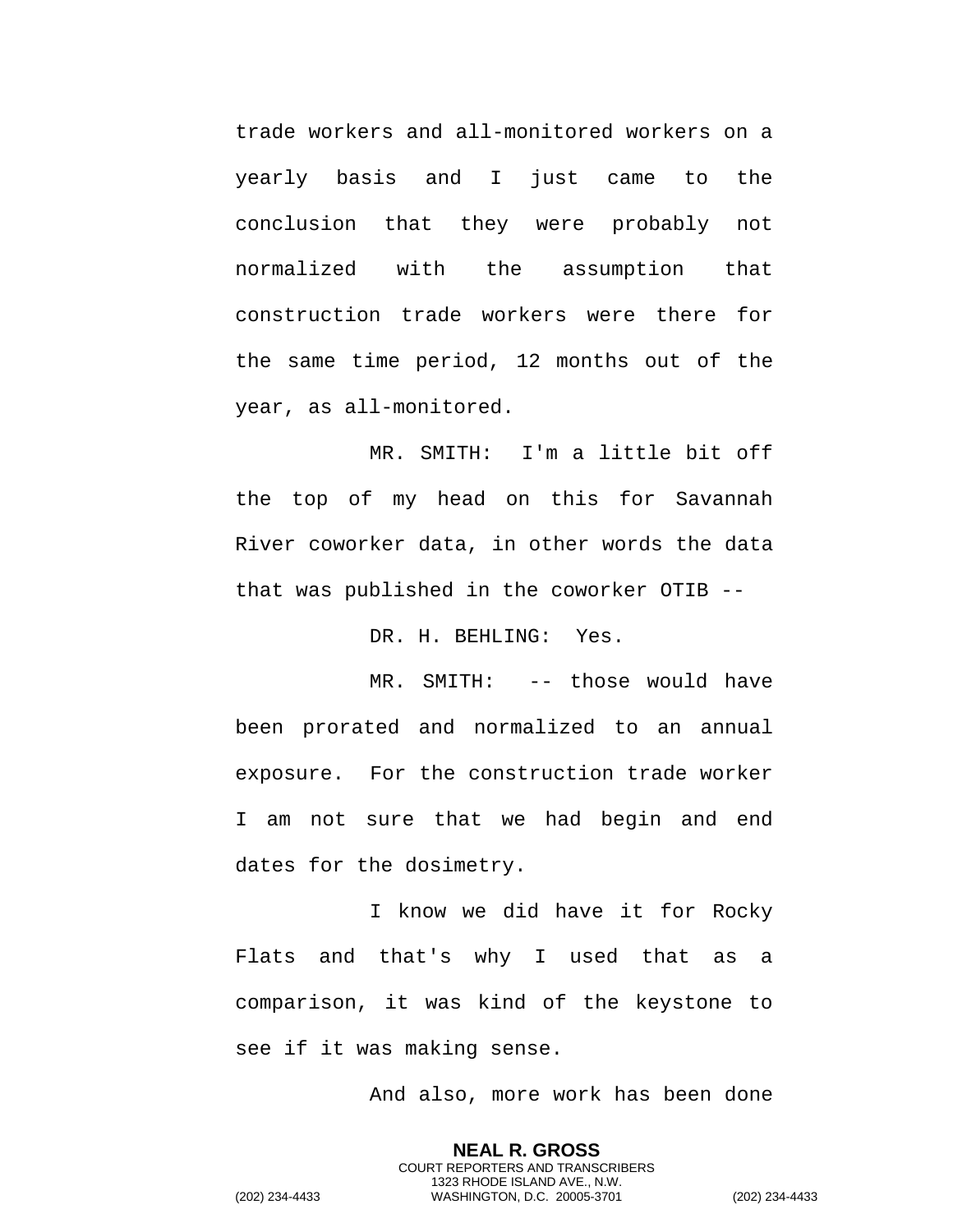with Savannah River in terms of construction trade worker population and that data's being looked at right now.

But the quick answer would be yes for all-monitored workers, yes, in terms of being prorated to an annual exposure.

DR. H. BEHLING: Yes. I guess what I would, before I fully concur or concede to the issue, I would like to look at the data just to be sure that I'm not giving away the farm here.

And as I said I would've agreed with the data if, for instance, one can start out with the assumption that these two groups are comparable in terms of employment period.

MR. SMITH: And I think we've shown that for Rocky Flats.

DR. H. BEHLING: Pardon? MR. SMITH: I believe we've shown that for Rocky Flats.

DR. H. BEHLING: Okay, for Rocky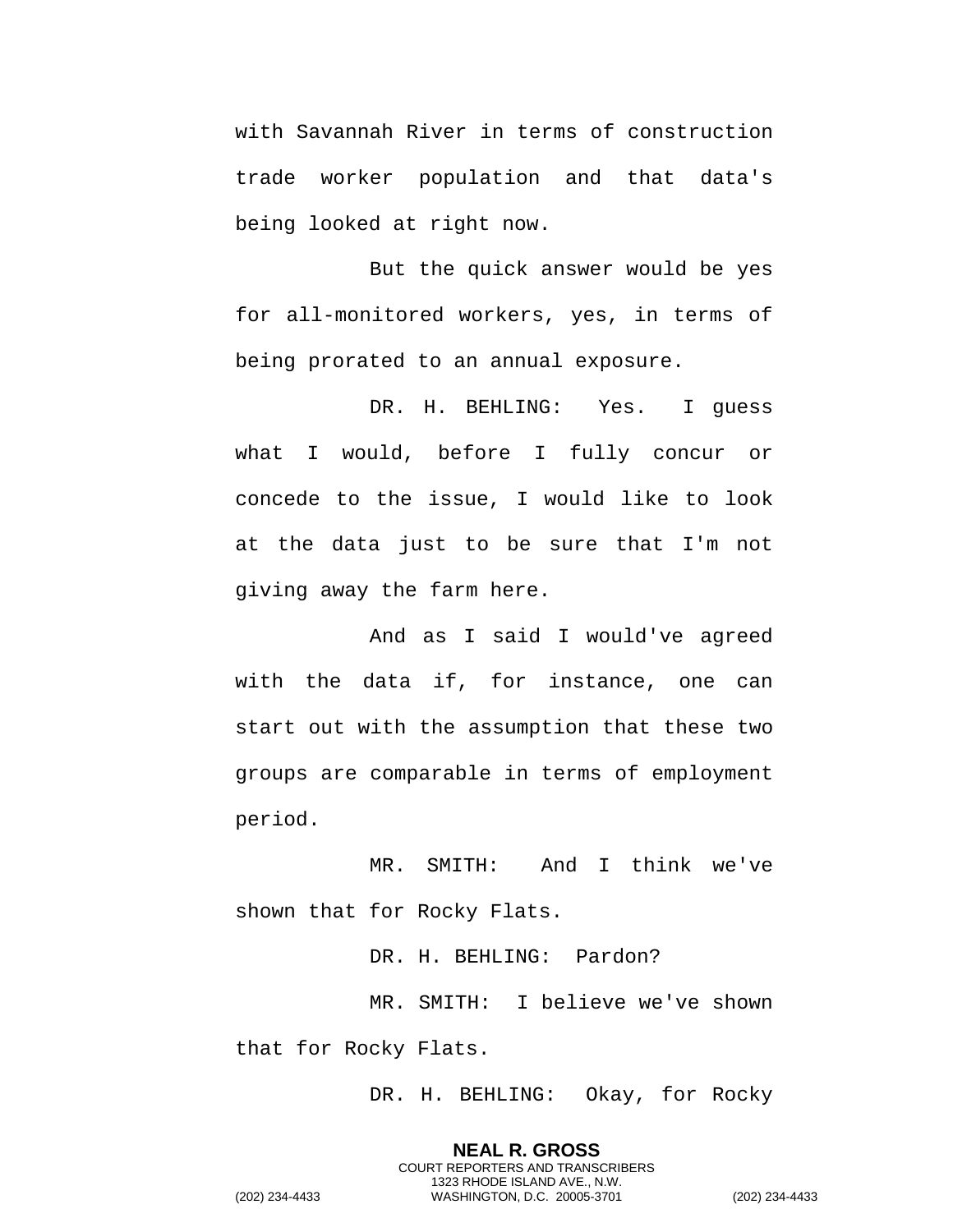Flats.

MR. SMITH: We may not always have the begin and end date data for dosimetry for the other construction trade worker subgroups at the other sites that were analyzed in OTIB-52.

But given that Rocky Flats, again, has a pretty long history to it in terms of things going on through the history of the site and as you noted in the groups of construction trade workers going up and down, it seemed like a pretty good test of whether or not the prorating on the impactful issue with respect to the 1.4 factor, 1.4 seems like a very favorable bounding number.

DR. H. BEHLING: Okay. Well let's let it go. I want to take a look at the data, which as I said I didn't really have access to at the time I wrote my memo and depending on some time that I'll spend on this I will get back to you and let you

> **NEAL R. GROSS** COURT REPORTERS AND TRANSCRIBERS 1323 RHODE ISLAND AVE., N.W.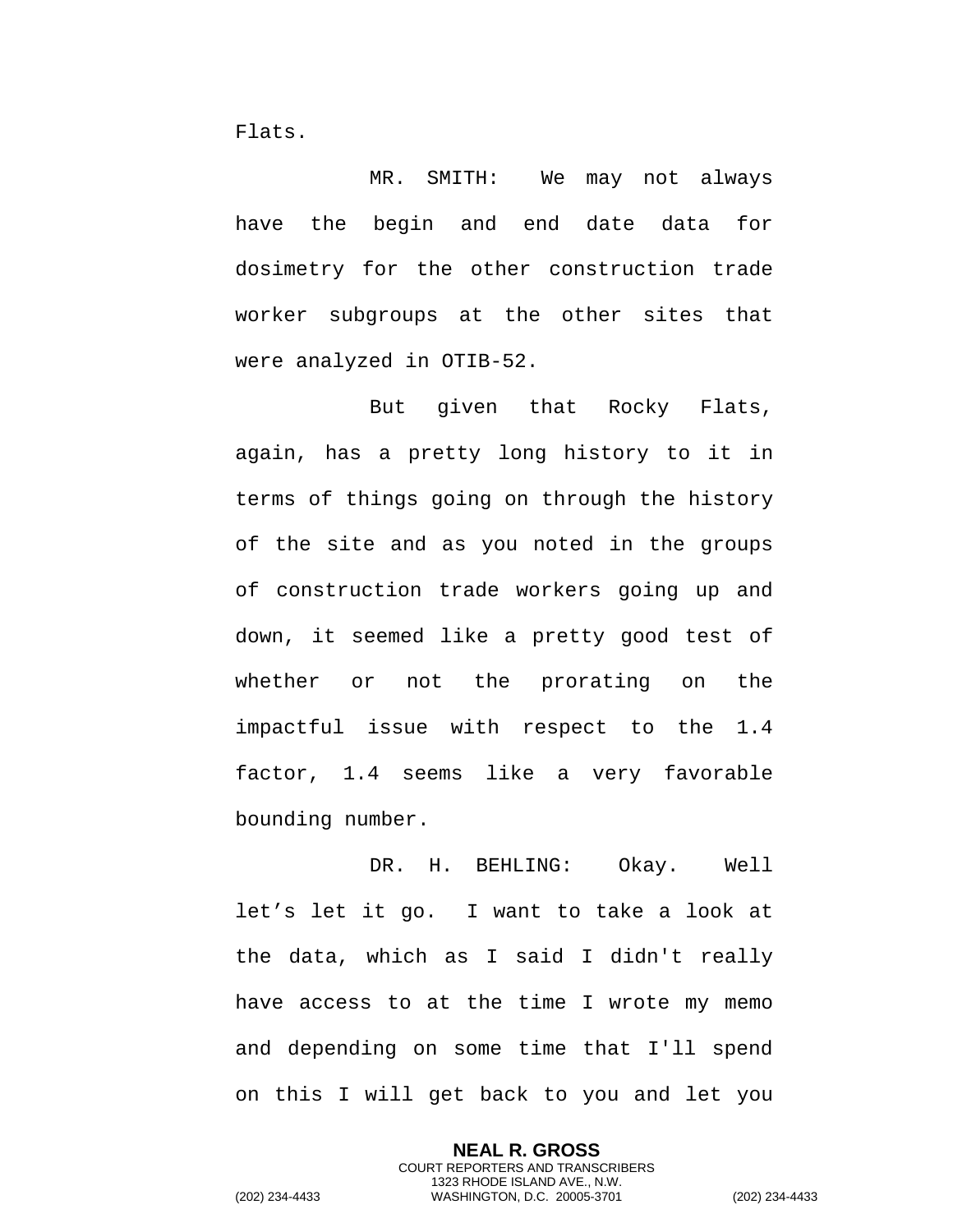know whether I concur with it.

MEMBER BEACH: Wanda, this is Josie. I think it's appropriate to give Hans that time to look at that response.

CHAIR MUNN: I can see no reason why not. We can address this next time if that's what's required. Is there any objection to that?

MEMBER ZIEMER: No, it's fine with me. It appears that we're okay on this, but just to make sure that SC&A is comfortable with it then why not.

CHAIR MUNN: Very good. We'll expect SC&A to report to us next time on PER-4 factor. Response, all right. Next, that was, we were on Finding, I'm sorry, working blind without the Live Meeting is a little difficult.

MEMBER BEACH: Finding 1, Wanda. CHAIR MUNN: That was Finding 1 was it not?

MEMBER BEACH: Yes.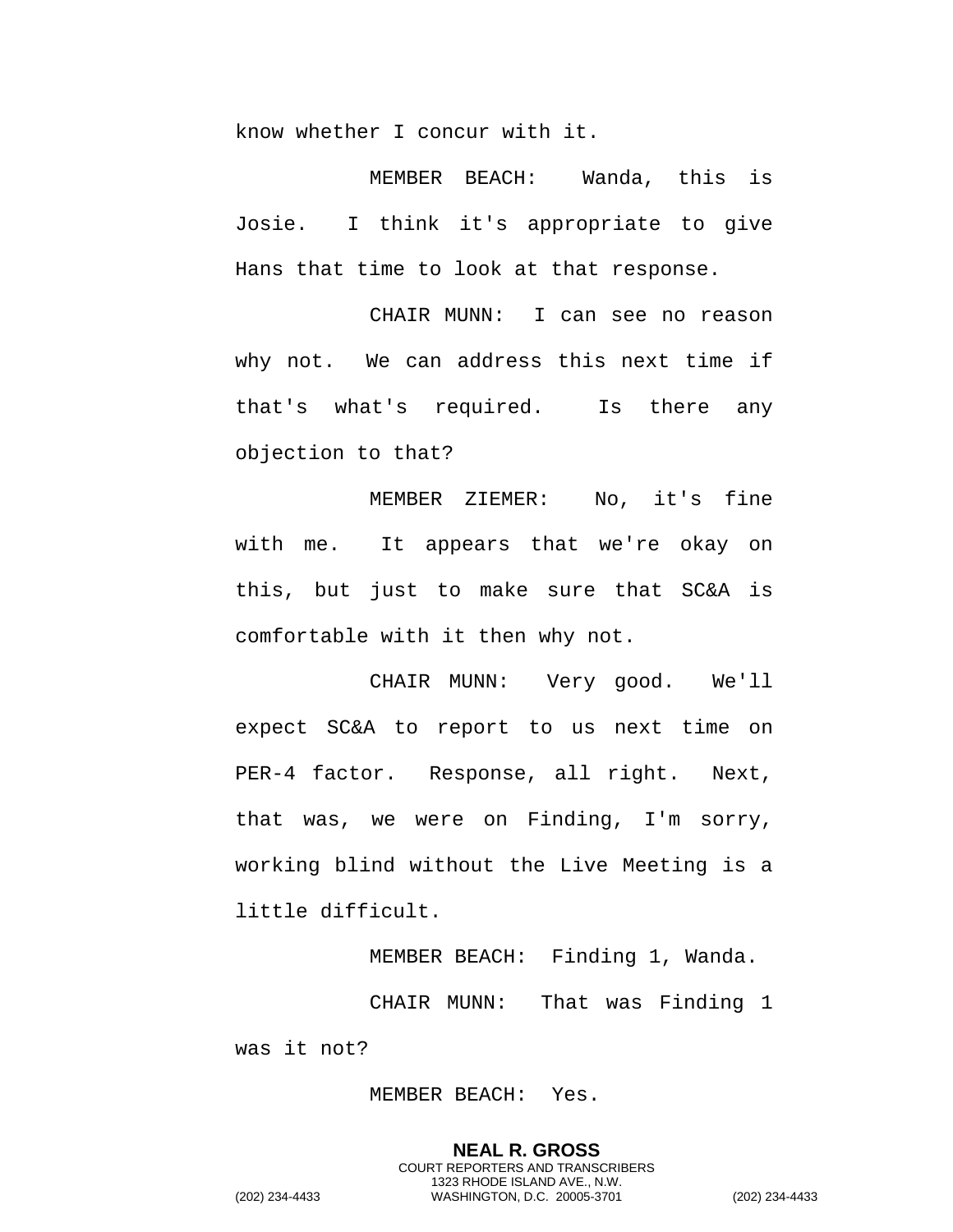CHAIR MUNN: And so we are now ready to move to Finding 3?

DR. H. BEHLING: That's identical, Wanda, so whatever applies to 1 applies to 3, it's just a --

CHAIR MUNN: I'm sorry I can't quite hear you.

DR. H. BEHLING: Finding Number 3 is identical to Finding 1. It's basically just the --

CHAIR MUNN: So essentially we've just covered the same material?

> DR. H. BEHLING: Yes. CHAIR MUNN: Finding 14? DR. H. BEHLING: There wasn't any

14.

CHAIR MUNN: No?

DR. H. BEHLING: No.

CHAIR MUNN: There was a notation that I had to myself and I didn't check it. That's my fault.

DR. H. BEHLING: No, there were -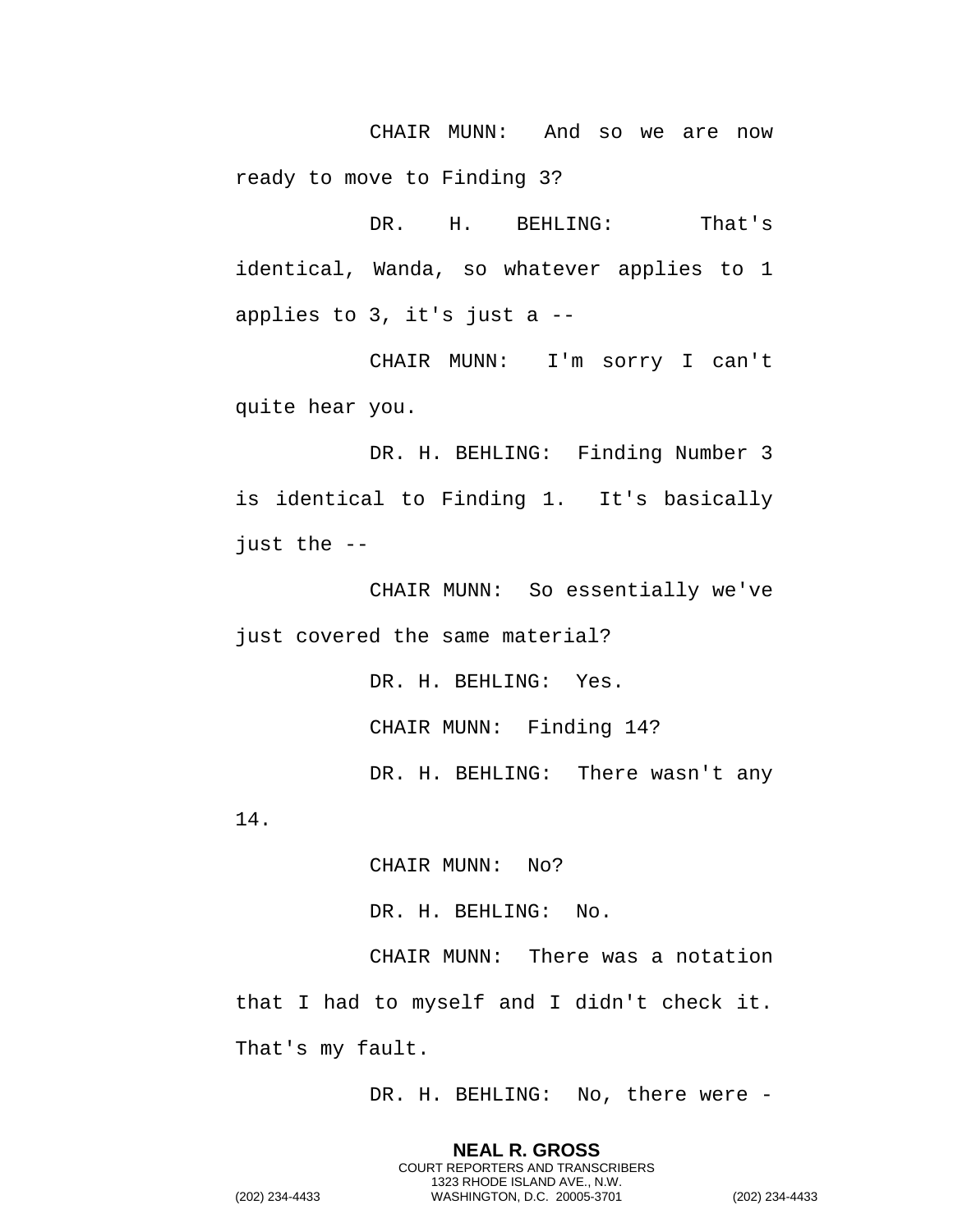MR. MARSCHKE: This is Steve Marschke. There's a Finding 14.

CHAIR MUNN: I think there's a Finding 14 and I think a response to it was entered by NIOSH just this last period. Am I incorrect?

MS. MARION-MOSS: You're correct. The response we put in Scott can lead you through this response.

CHAIR MUNN: Very good.

MR. SIEBERT: Scott Siebert, I'll be happy to walk through it. It's a relatively lengthy response if you open up the attachment, but I can just walk you through it.

The background is, unfortunately I was not on the last call in November, I was in Africa. Sorry, we could've probably gotten this cleared up back then.

MS. MARION-MOSS: Steve, that's not the attachment. We should be further

> **NEAL R. GROSS** COURT REPORTERS AND TRANSCRIBERS 1323 RHODE ISLAND AVE., N.W.

(202) 234-4433 WASHINGTON, D.C. 20005-3701 (202) 234-4433

-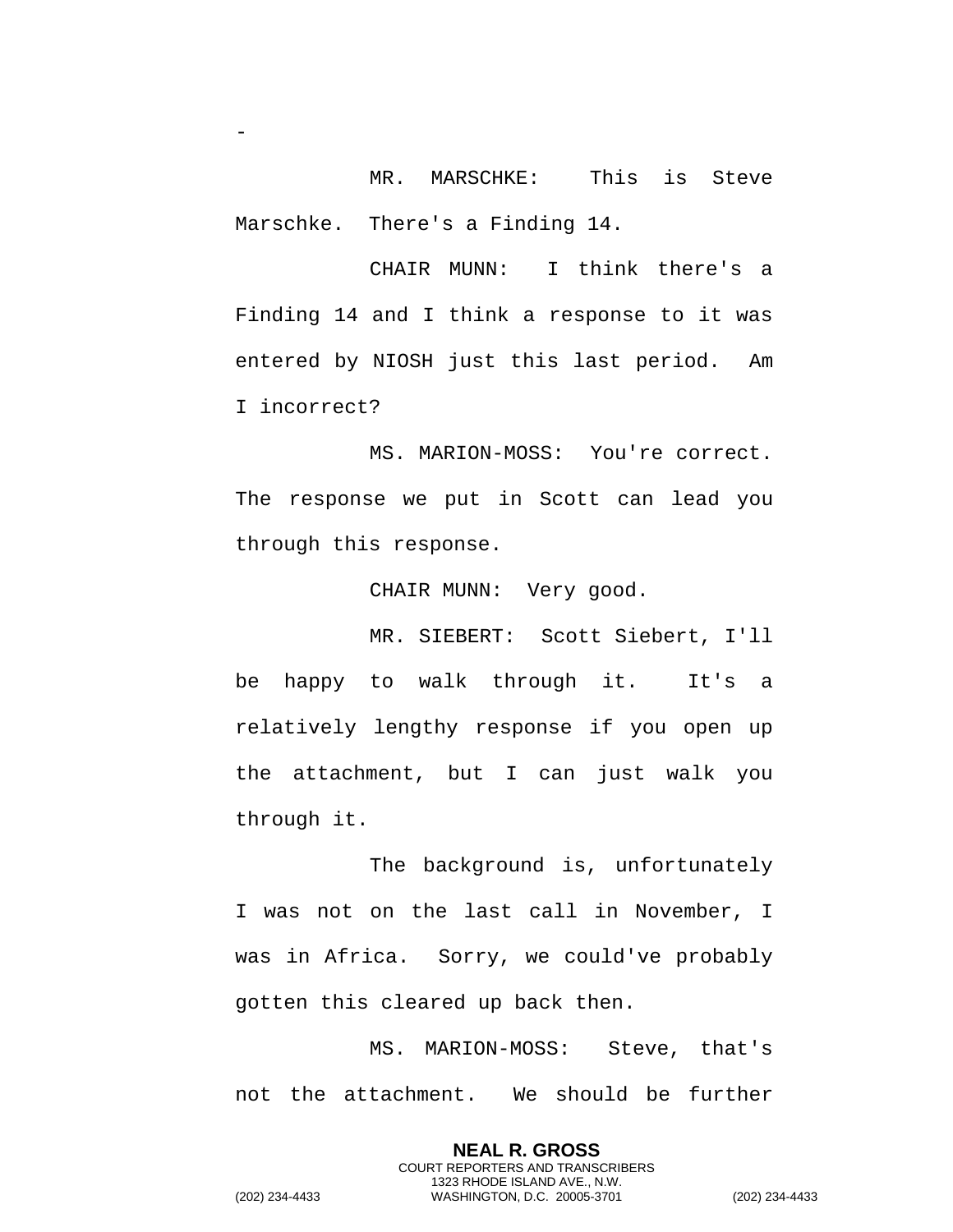down in the BRS with Scott's --

MR. MARSCHKE: Oh, there it is.

MR. SIEBERT: Thanks, Lori.

MS. MARION-MOSS: Yes.

MR. SIEBERT: Wait for that to come up. Okay. And basically issue, we all agreed at the last call that the Finding itself and the issue has been resolved.

We agreed with the fact that the DCF not being applied to the coworker for a short amount of time. The question that came up at the last meeting was a question of quality assurance of how can we ensure this didn't affect other claims.

Was it the dose reconstructor's fault? Was it a tool issue? So I've gone back and dug a little further into all that information and here's what I found.

The first portion of it is the fact that at that time, this is for LANL, the LANL external tool did not have the coworker, external coworker values directly

> **NEAL R. GROSS** COURT REPORTERS AND TRANSCRIBERS 1323 RHODE ISLAND AVE., N.W.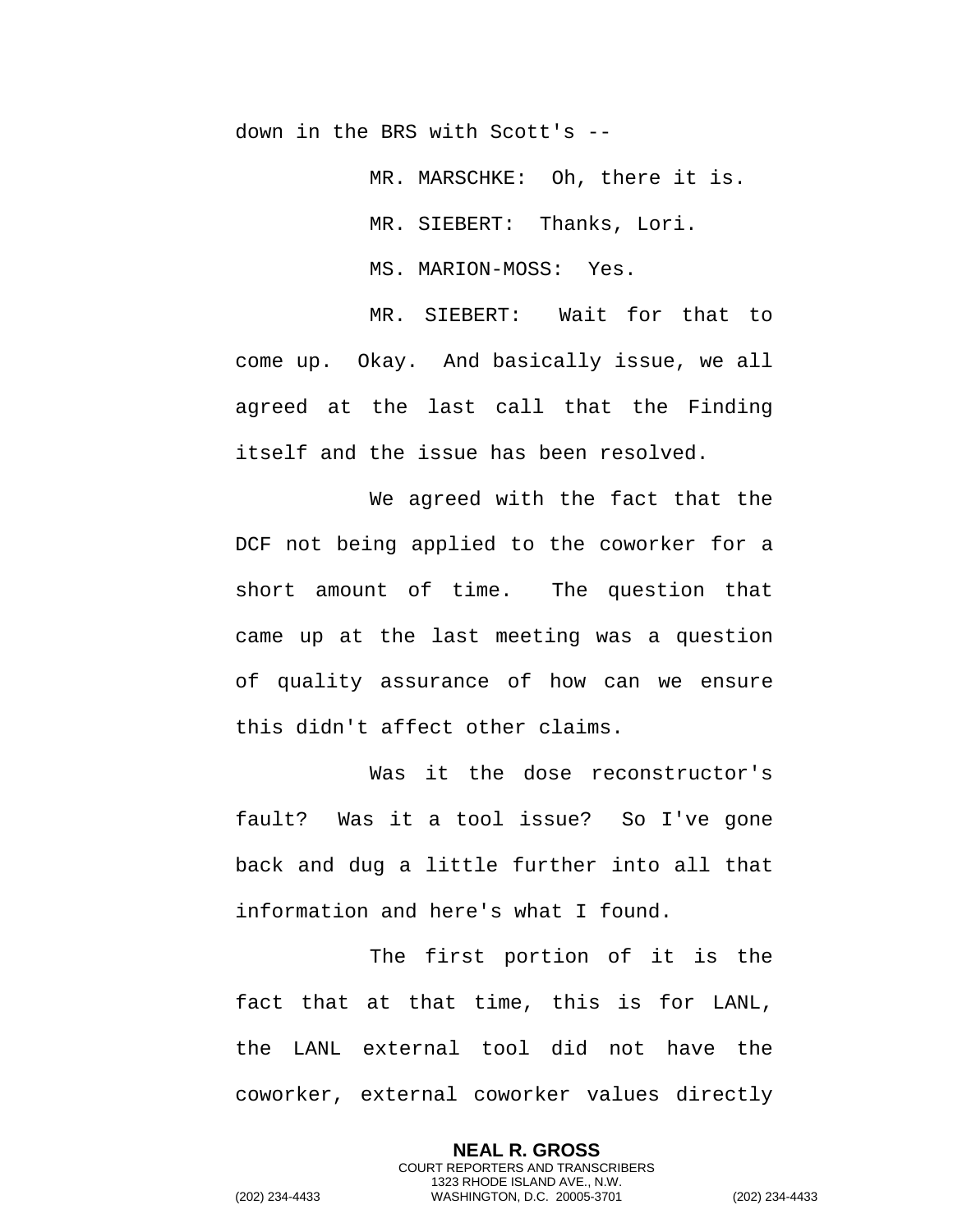in the tool at that time so the dose reconstructor had to do the calculations off to the side.

That's since been updated. Most of our tools with verified and approved coworker studies now include dose so the dose reconstructor can just pull it right up in the tools, but at that time it did not.

Looking at it, since the tool wasn't used to pull in the information that obviously was not a tool issue, so from a systemic point of view we at least know it was not a tool issue for that, which was good to know. So that's the first portion of it.

The next question was the dose reconstructor themself, is this an issue that the dose reconstructor may have been making this same mistake other places, in other words a training issue of some sort.

I went back and pulled all the dose reconstructions that were done by this

> **NEAL R. GROSS** COURT REPORTERS AND TRANSCRIBERS 1323 RHODE ISLAND AVE., N.W.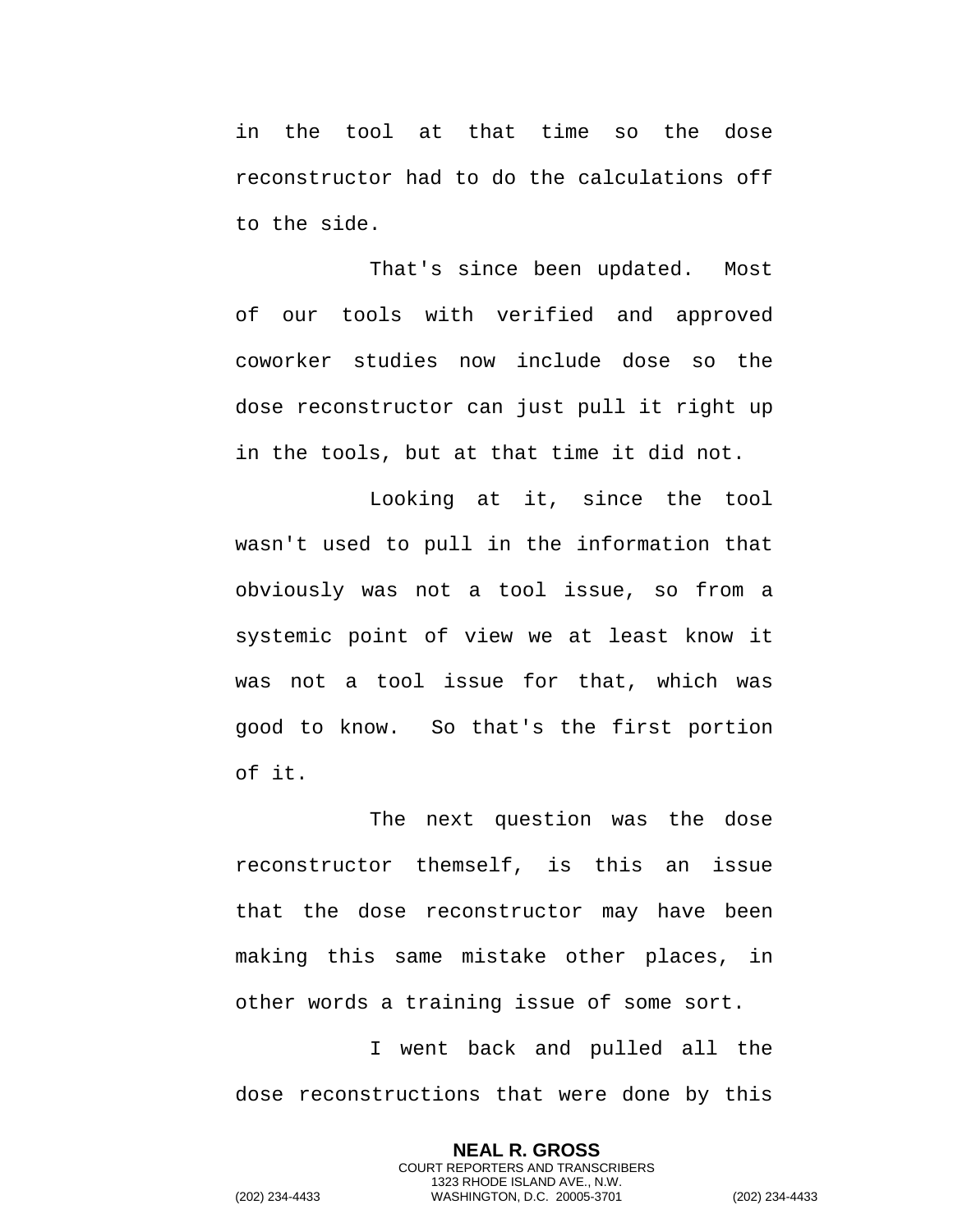DR, there were eight of them, one of them was obviously this claim that generated the response, six of them were done around the same timeframe in 2008, one was in 2006 and one was in 2010.

Five of the claims used the same external organ, which is the bladder, and that's important because the bladder is one of the few where the DCF is greater than one.

So if it had been left out on other organs it would've been claimed in favorable, still an error, but it would've been claimed in favorable.

So luckily there were a bunch of them that I could look at, yet the bladder was the organ of interest to determine if this was an issue. For most of them, six out of eight, there was no coworker used.

The person was fully monitored, but there was one additional, one left over other than this single one that started the

> **NEAL R. GROSS** COURT REPORTERS AND TRANSCRIBERS 1323 RHODE ISLAND AVE., N.W.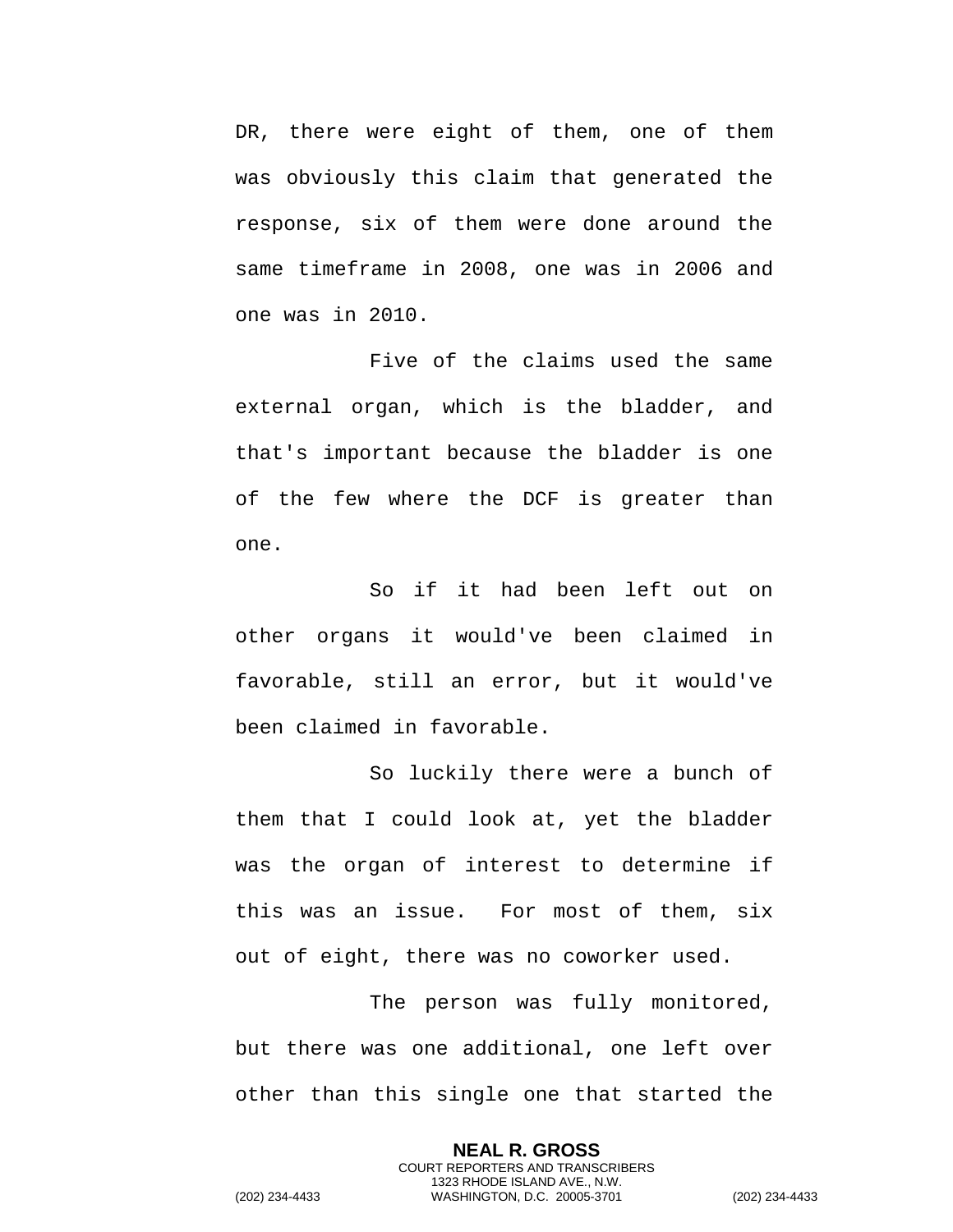Findings, so there was something that I could compare to.

In that case there was a longer period of time where coworker was needed, so what the dose reconstructor did, and it was about a month after the first claim was done, they put those coworker values into the tool itself along with later monitoring they had and allowed the tool to apply the dose conversion factors themselves.

So after looking at all of the LANL claims that this individual did it doesn't seem to be a repeatable issue for not applying the dose conversion factors for the dose reconstructor.

The final point was looking into peer review. That was the final QA question that we talked about at the last one. So I also pulled for the peer reviewer all the claims that that individual had peer reviewed.

Interestingly enough they also

**NEAL R. GROSS** COURT REPORTERS AND TRANSCRIBERS 1323 RHODE ISLAND AVE., N.W.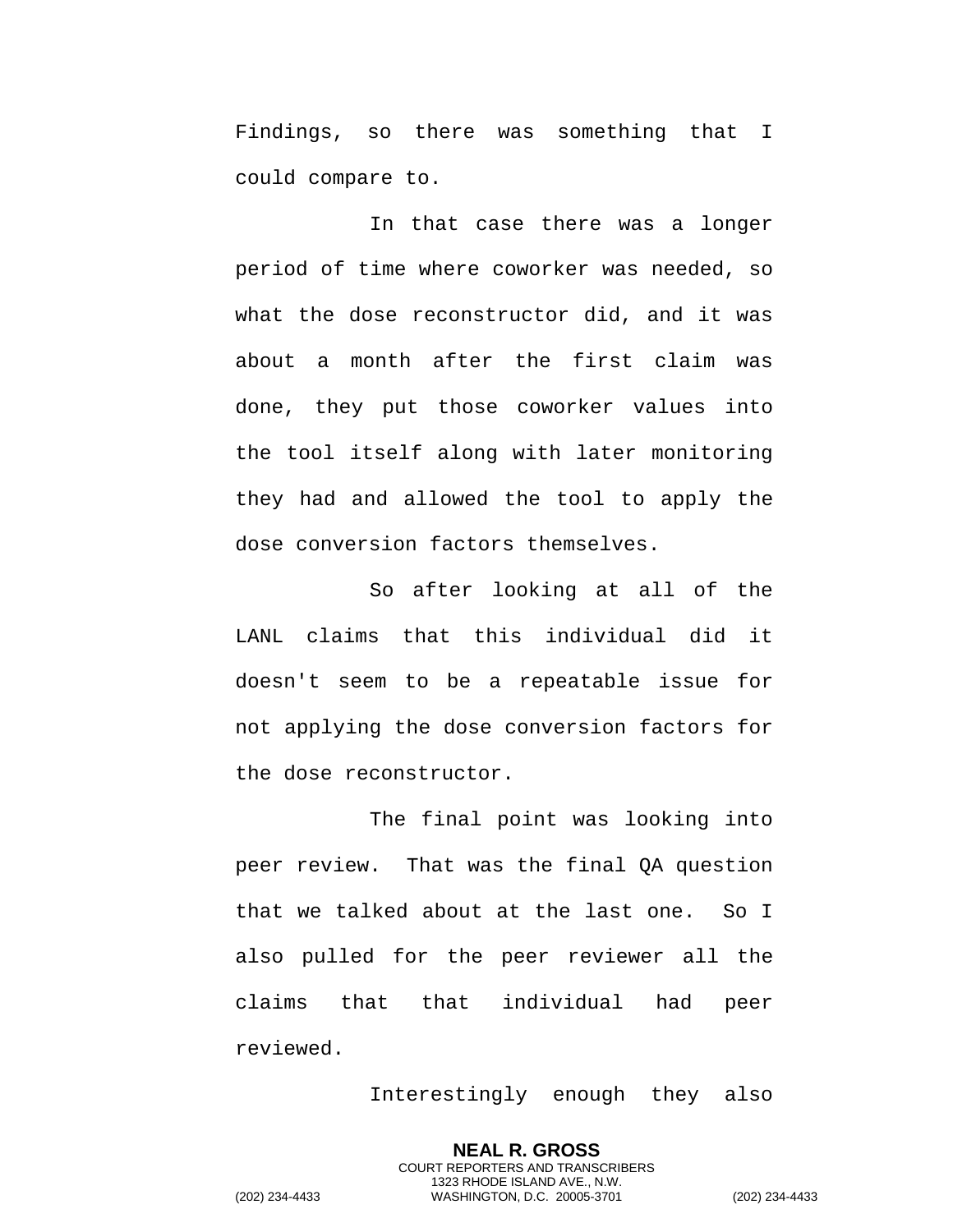peer reviewed the one that I just talked about where they took the tool, the information and put it into the tool as well, so they not only reviewed the one that had the error but they also reviewed the one that was done correctly as well.

I also looked at any other peer reviews that that individual did for LANL during that same year, there were 17 of them, and I looked through all of them and everything was done appropriately for all 17 of those as well.

So I think the bottom line is, with a lot of digging to ensure, it seems it was a one off issue where the dose reconstructor did not apply it in a spreadsheet off to the side and the peer reviewer didn't catch it.

## CHAIR MUNN: Any comments? MS. K. BEHLING: This is Kathy Behling. This, I have to say I wasn't quite prepared for this. Rose actually did this

**NEAL R. GROSS** COURT REPORTERS AND TRANSCRIBERS 1323 RHODE ISLAND AVE., N.W.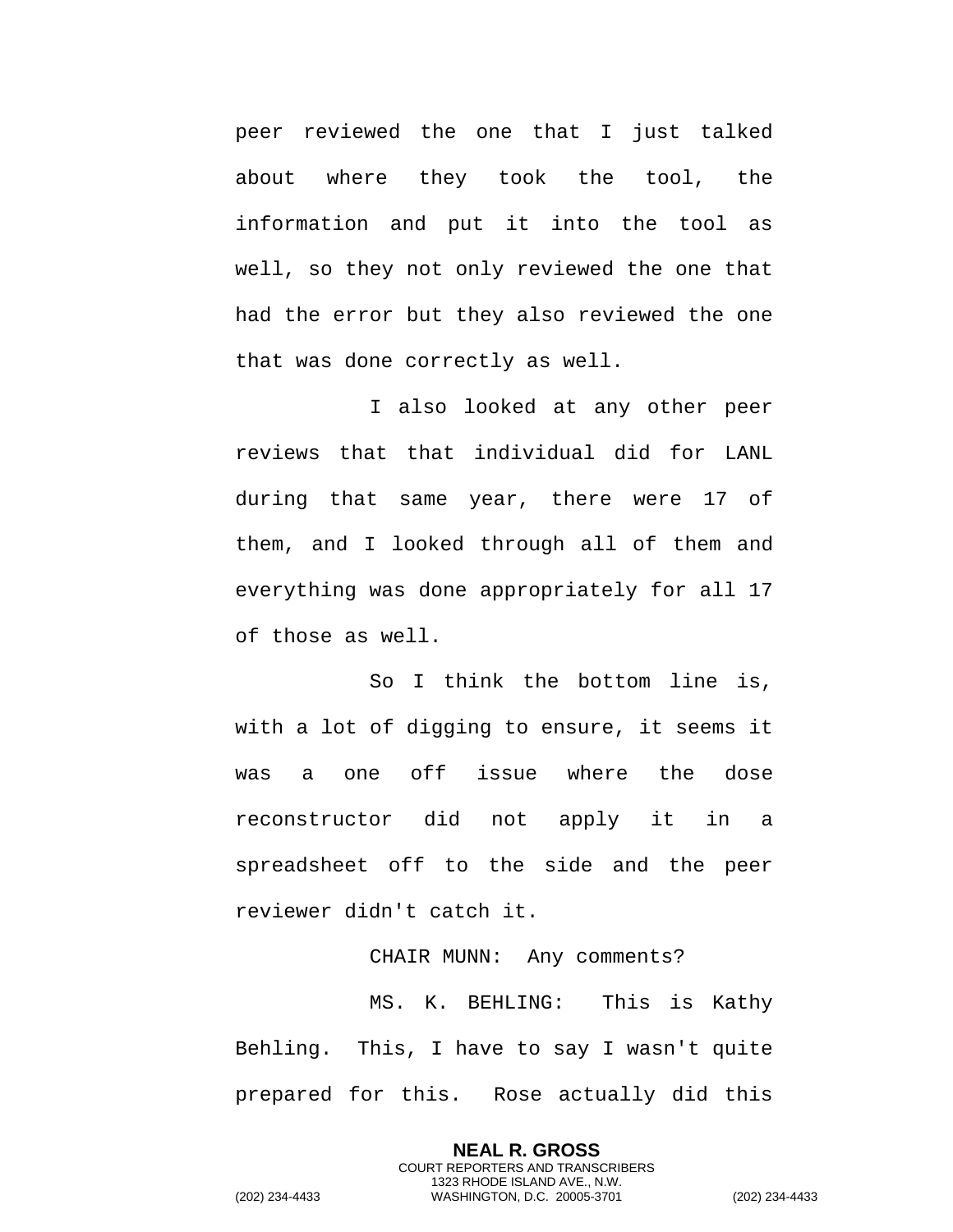portion of the review, the Subtask 4, and she's not with us this morning.

CHAIR MUNN: You're sounding very distant to me, Kathy.

MS. K. BEHLING: Okay. I'm sorry. Is that any better?

CHAIR MUNN: Much better here.

MS. K. BEHLING: Okay. I'll start over. Like I said I did this review and Rose actually did the Subtask 4 report. I reviewed her work. Everything that Scott's saying sounds reasonable.

I'm just hoping that maybe we could look at his response a little bit closer. I didn't have time to do that and perhaps Rose and I can look that over, but it sounds reasonable but, again, could we just get a little bit of time to read through the report that they're showing on the Live Meeting?

CHAIR MUNN: Any problem with that from anyone?

> **NEAL R. GROSS** COURT REPORTERS AND TRANSCRIBERS 1323 RHODE ISLAND AVE., N.W.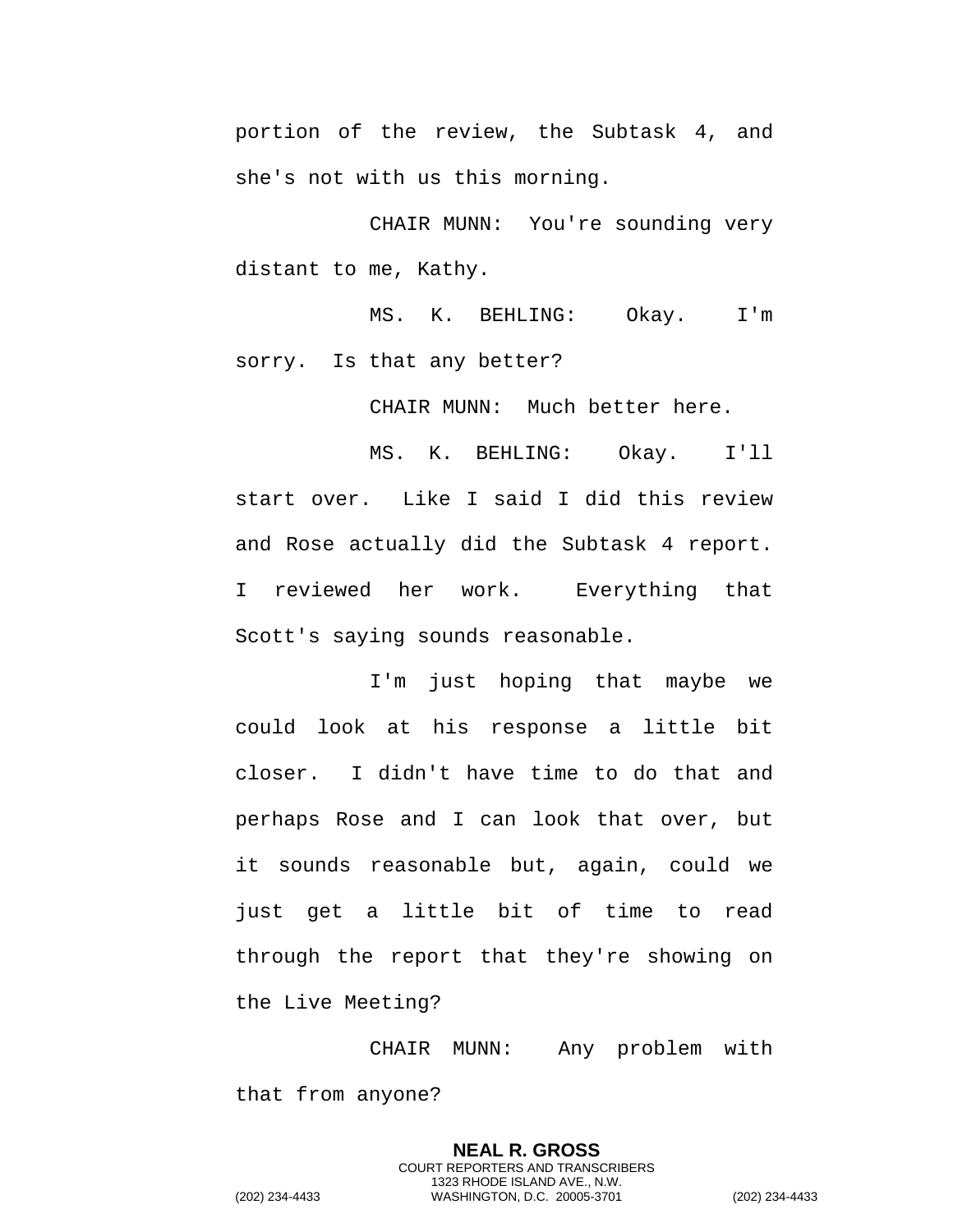MEMBER BEACH: No.

MEMBER ZIEMER: That seems reasonable to me.

CHAIR MUNN: All right. Then we'll address that Item 14 next time when Kathy's had an opportunity to look at it, right?

> MS. K. BEHLING: Yes. Thank you. CHAIR MUNN: Very good.

MEMBER BEACH: Wanda, this is Josie. I also noted from our last meeting that Finding 17, that NIOSH and SC&A needed to do some review on that Finding. Unfortunately I can't pull it up so I was wondering if Steve could look at that one?

CHAIR MUNN: I can't. I'm not on Live Meeting and --

MEMBER BEACH: No, no, I said Steve, Steve's on.

CHAIR MUNN: I can't get on my CDC computer, but --

MEMBER BEACH: And that one was

**NEAL R. GROSS** COURT REPORTERS AND TRANSCRIBERS 1323 RHODE ISLAND AVE., N.W. (202) 234-4433 WASHINGTON, D.C. 20005-3701 (202) 234-4433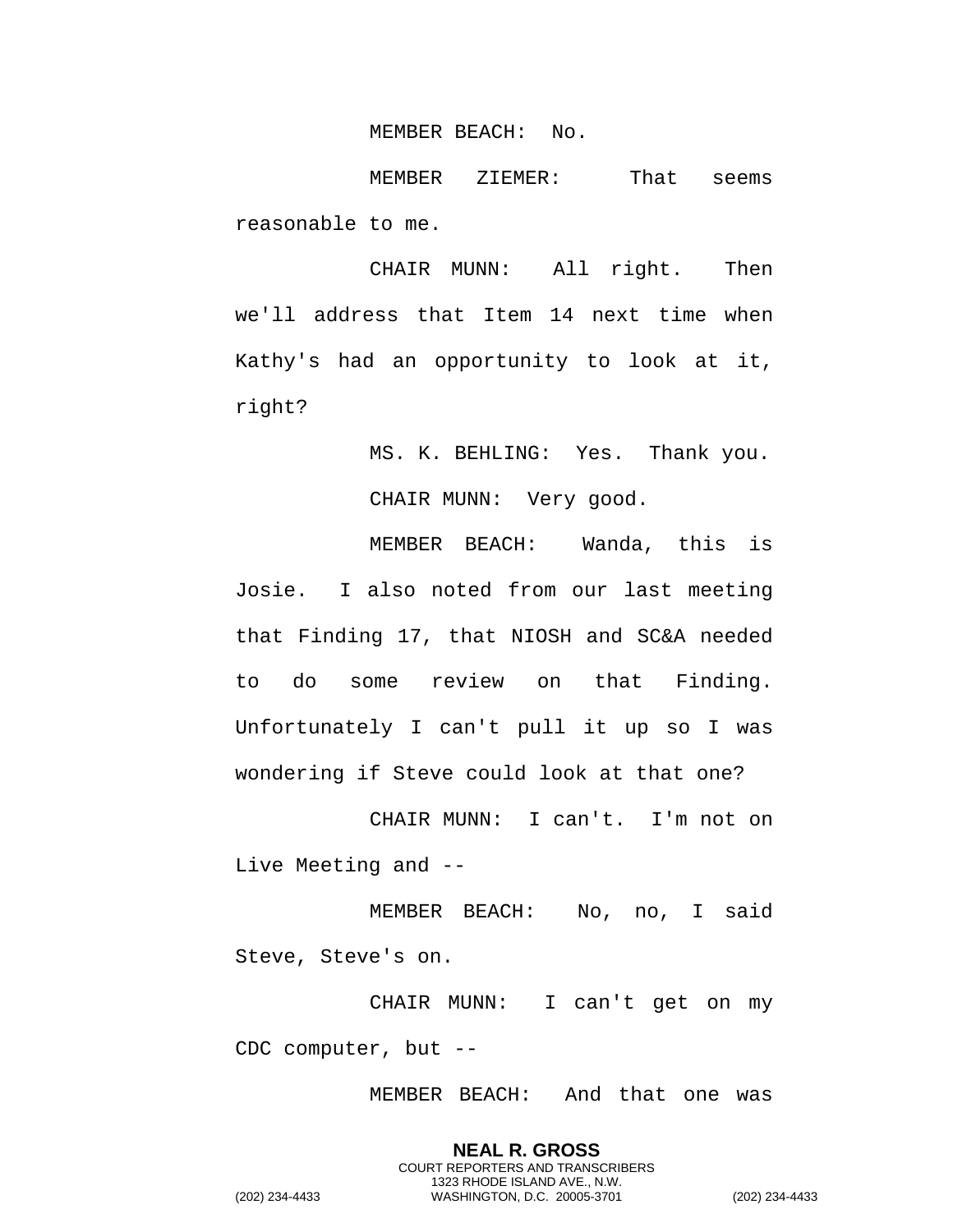closed. It looks like it was closed, I'm not sure why I noted that, so thank you.

CHAIR MUNN: Can someone verify for us, someone who has access to the BRS, it is closed?

MEMBER BEACH: Yes, it --

MS. MARION-MOSS: Yes, Wanda, it is closed. We just --

CHAIR MUNN: Okay. Okay, very good. So informative note, but wrong. I do that quite frequently, Josie.

MS. MARION-MOSS: Wanda, this is Lori.

CHAIR MUNN: Yes, Lori?

MS. MARION-MOSS: Kathy, I would like to remind you and the Committee that with Finding 14 that that was a particular issue that John Mauro asked that we look, it was a QA issue associated with leaving off the DCF for this particular LANL claim.

So that might be why it doesn't ring a bell to you as well, but John did ask

> **NEAL R. GROSS** COURT REPORTERS AND TRANSCRIBERS 1323 RHODE ISLAND AVE., N.W.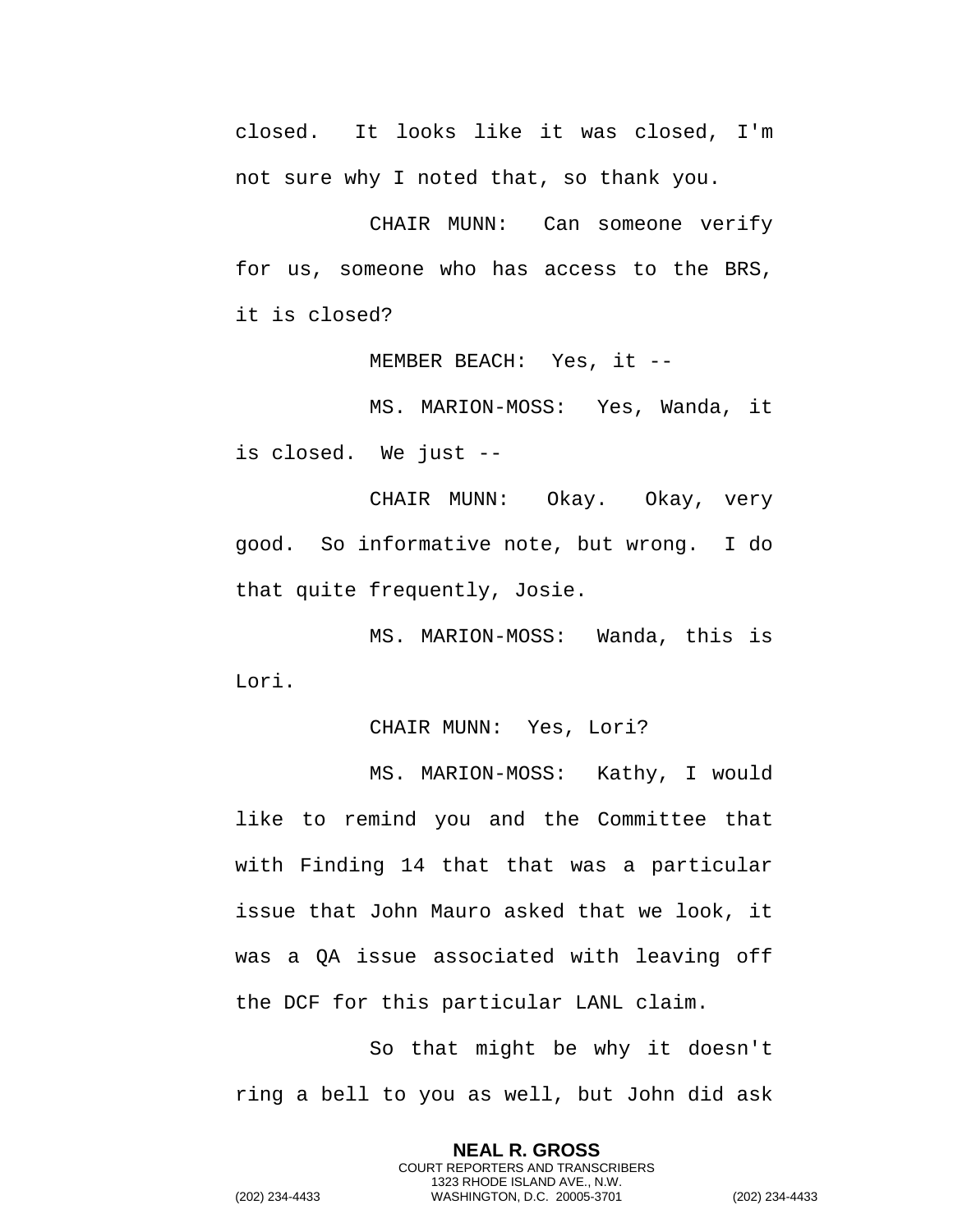that we go and take a look at some of the claims that were performed by the particular  $- -$ 

CHAIR MUNN: Yes, that same reviewer.

MS. MARION-MOSS: -- reviewers.

CHAIR MUNN: Yes.

MS. MARION-MOSS: So that might be why it doesn't ring a bell to you.

CHAIR MUNN: Which is what Scott tells us he did.

MS. K. BEHLING: Okay, very good. Thank you. And like I said, Scott's explanation seems very reasonable. I would guess, in fact I can get back to you after lunch if you'd like.

CHAIR MUNN: Yes. I think the key for this is it was a one off and so, yes, if it doesn't take more study than that then that would be great.

Anything that we can close out now is wonderful, Kathy. Thank you. I

> **NEAL R. GROSS** COURT REPORTERS AND TRANSCRIBERS 1323 RHODE ISLAND AVE., N.W.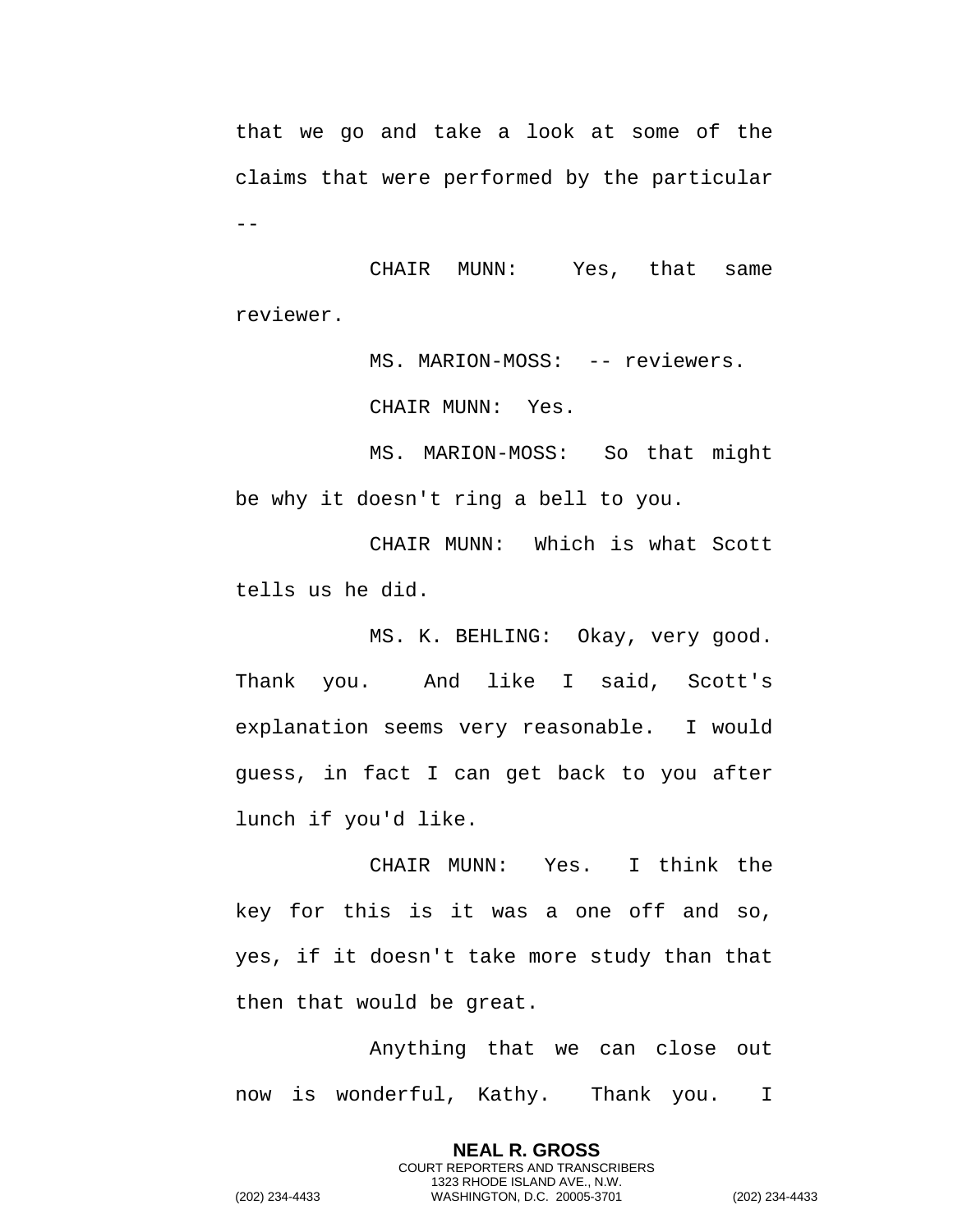appreciate your looking at that.

MS. K. BEHLING: Okay.

CHAIR MUNN: And lunch is not too very far away. So any further comments on PER-14?

DR. H. BEHLING: This is Hans again. I just wanted to apologize for when I said there was no Finding 14 because I was the person who reviewed PER-14 and mine stopped at Finding Number 6 and I wasn't aware that dose reconstructions had been audited and they were simply added to those Findings that starts with Number 7 and so forth, so I apologize for that comment.

CHAIR MUNN: No apology necessary, Hans. We want to be as thorough as we possibly can, better to look at it in extreme detail than to miss something, thanks.

Next item is IG-1, new Finding 25, the wording is it appropriate and the status of the other Findings? I have NIOSH

> **NEAL R. GROSS** COURT REPORTERS AND TRANSCRIBERS 1323 RHODE ISLAND AVE., N.W.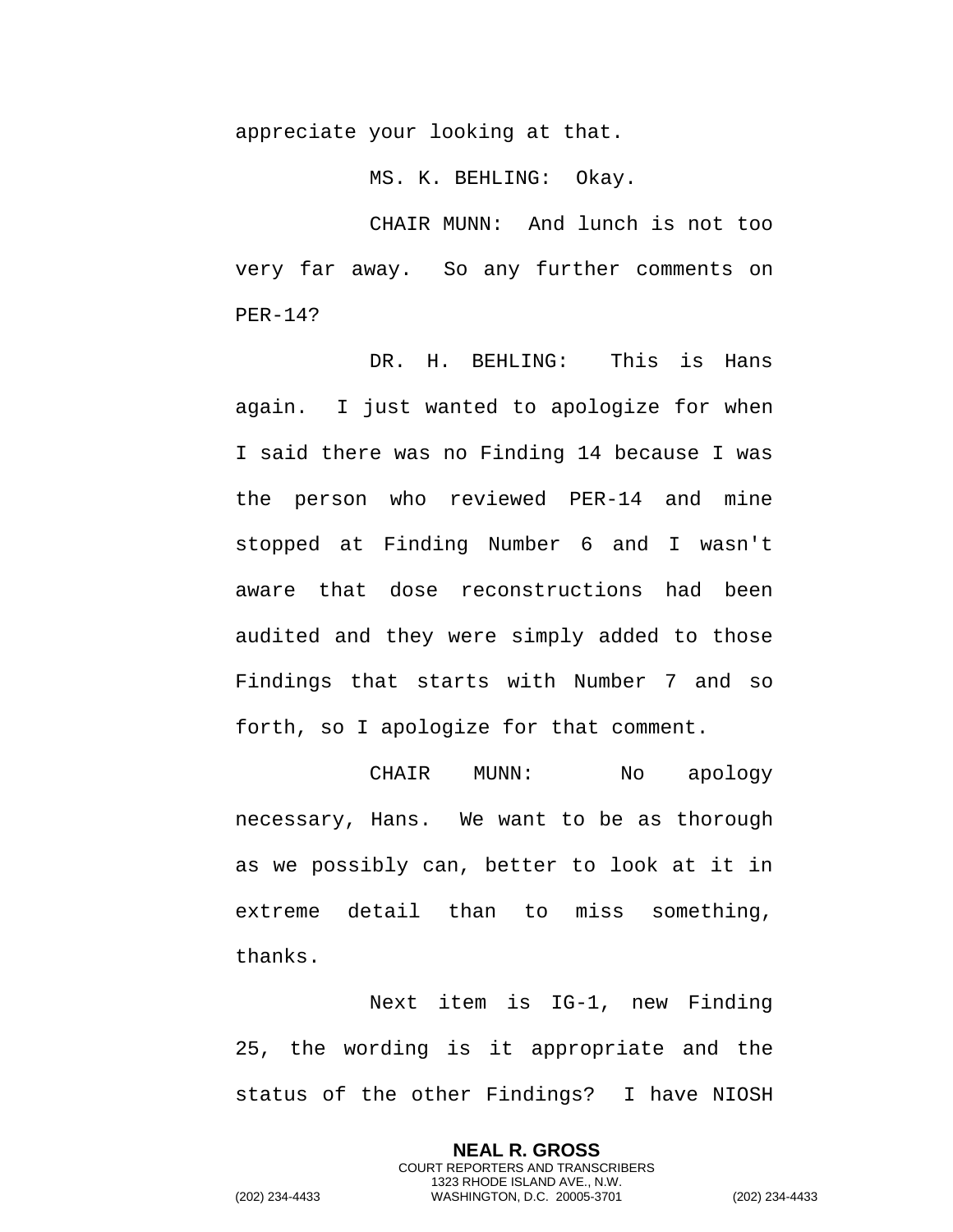as being responsible for that, am I correct? MR. MARSCHKE: I think I was, I put in the Finding. This is Steve Marschke.

CHAIR MUNN: Yes.

MR. MARSCHKE: I entered the Finding and I basically, and it's up on the Live Meeting now, which you can't see, Wanda.

CHAIR MUNN: No, I can't.

MR. MARSCHKE: But the other maybe, the other, what we did was we took from the transcript some of the words that you said and entered it into as the basis for the Finding.

And like I mentioned earlier today it's basically just a transfer of Finding 195.1 from the DR Subcommittee over to this Subcommittee.

CHAIR MUNN: For the sake of the few of us who are not on Live Meeting could you read it? It's not that lengthy is it, Steve?

> **NEAL R. GROSS** COURT REPORTERS AND TRANSCRIBERS 1323 RHODE ISLAND AVE., N.W.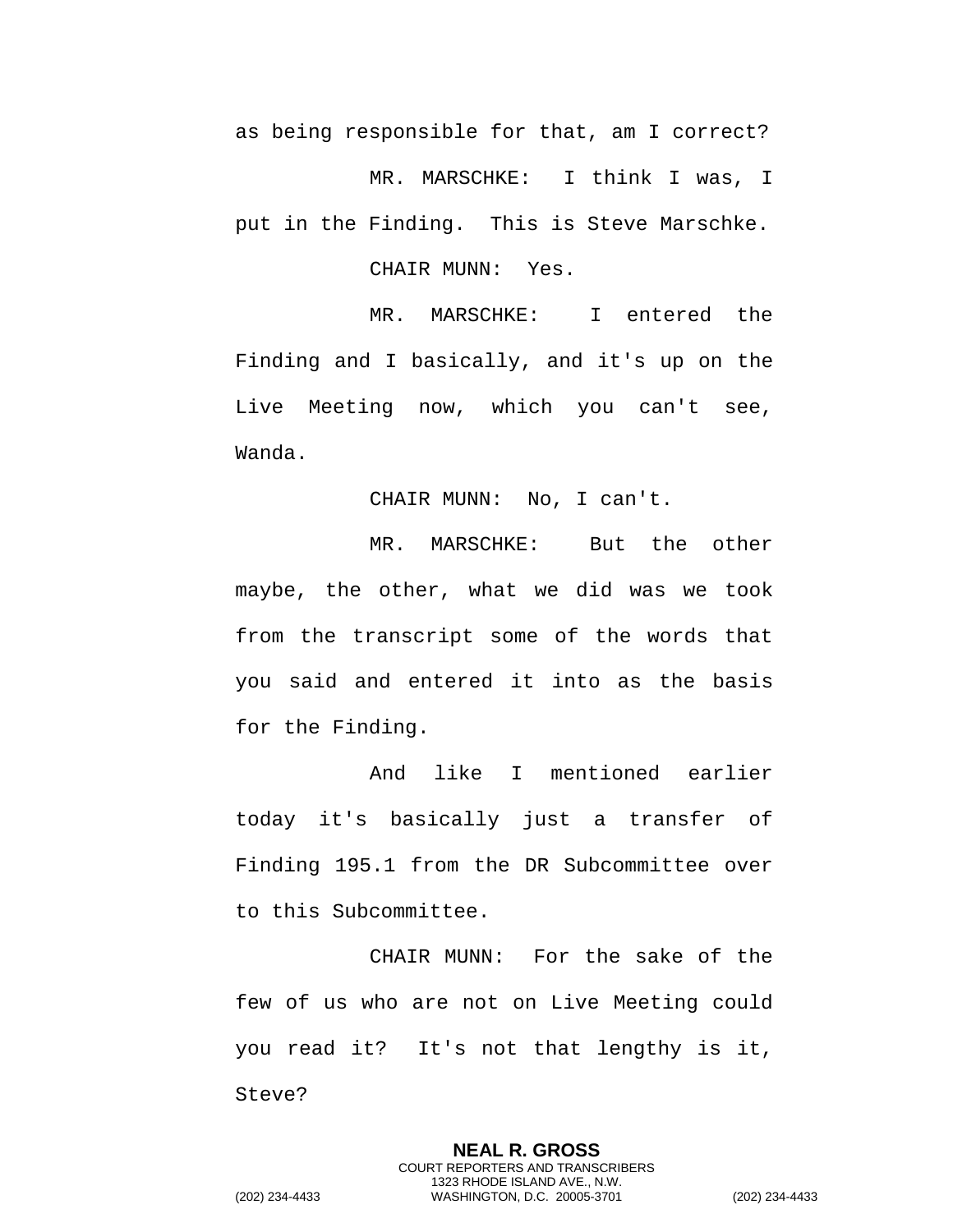MR. MARSCHKE: No, it's up on the screen. The DR has a, let's see, "the Dose Reconstruction Subcommittee transferred Finding 195.1 to the Procedures Review Subcommittee during the November 7, 2013, Procedures Review Subcommittee meeting."

"Chair Munn read the following into the record. And the original Finding," and then I put in brackets "Dose Reconstruction 195.1" read, "the rotational geometry organ dose conversion factors are higher than the anterior posterior geometry for the red bone marrow."

"And additional corrections are required when the dosimeter is worn on the chest. It is not clear if the anterior posterior rotational or isotopic geometry is the most applicable based on the employees duties and work location."

"However, since the reconstructed dose results in a compensable decision it was appropriate to apply the dose conversion

> **NEAL R. GROSS** COURT REPORTERS AND TRANSCRIBERS 1323 RHODE ISLAND AVE., N.W.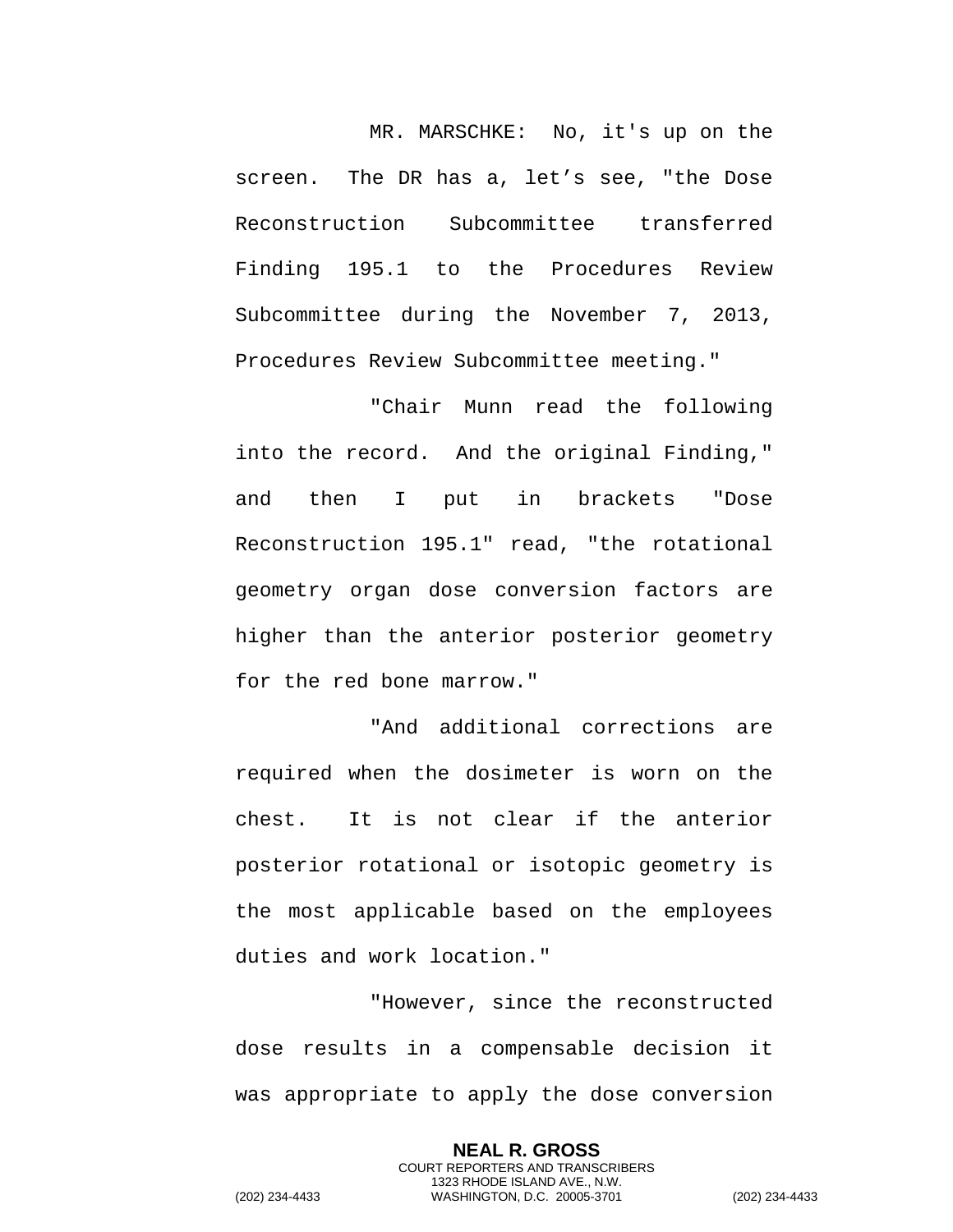factor that gives a lower dose."

"For this claim that is the dose conversion factor for anterior posterior exposure. The use of the anterior posterior dose conversion factor may have been inadvertent for this claim and its use as an underestimating assumption should have been noted in the report for clarity."

"And SC&A said they accepted NIOSH's response since the case was compensated, but the geometry issue was to be addressed again in other Findings."

"It was considered to be a QA issue saying NIOSH should have used a DCF that gives a higher dose even when underestimating and refers to Table 4.1(a) of IG-001, Rev 3 addressing this issue."

"NIOSH will consider whether a PER is needed and then in March of this year NIOSH agreed to review the situation and determine if a PER is required."

"In May, NIOSH to follow up on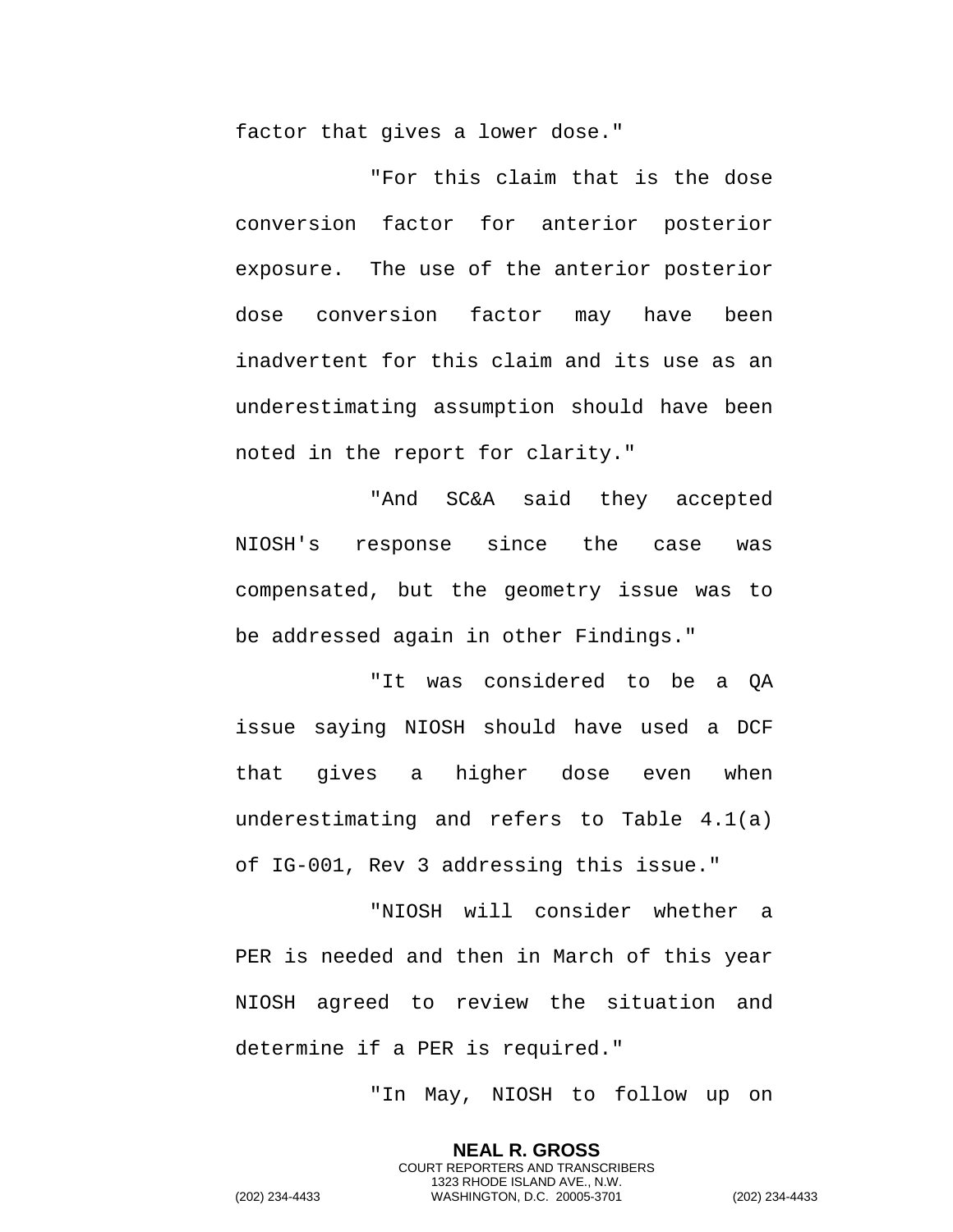whether they implemented Section 4.4 of IG-001, and in August, NIOSH to follow up in implementation transferred to Procedures Subcommittee to determine if IG-001, Section 4.4 is correctly worded."

And that's the end of the quote. And then it continues on, the Finding continues on. "Finding 195.1 was discussed in some detail during the Dose Reconstruction Subcommittee meeting of February 4, 2013, see transcript pages 228 through 236."

"During the November 7, 2013, Procedures Subcommittee meeting it was decided that DR Finding 195.1 should be incorporated into the BRS as Finding IG-001- 025 as an open item until we have some information from NIOSH to begin the process." And that's Page 170 of the November 7th transcript.

CHAIR MUNN: Thank you, Steve, and my apologies, my lack of having the data

> **NEAL R. GROSS** COURT REPORTERS AND TRANSCRIBERS 1323 RHODE ISLAND AVE., N.W.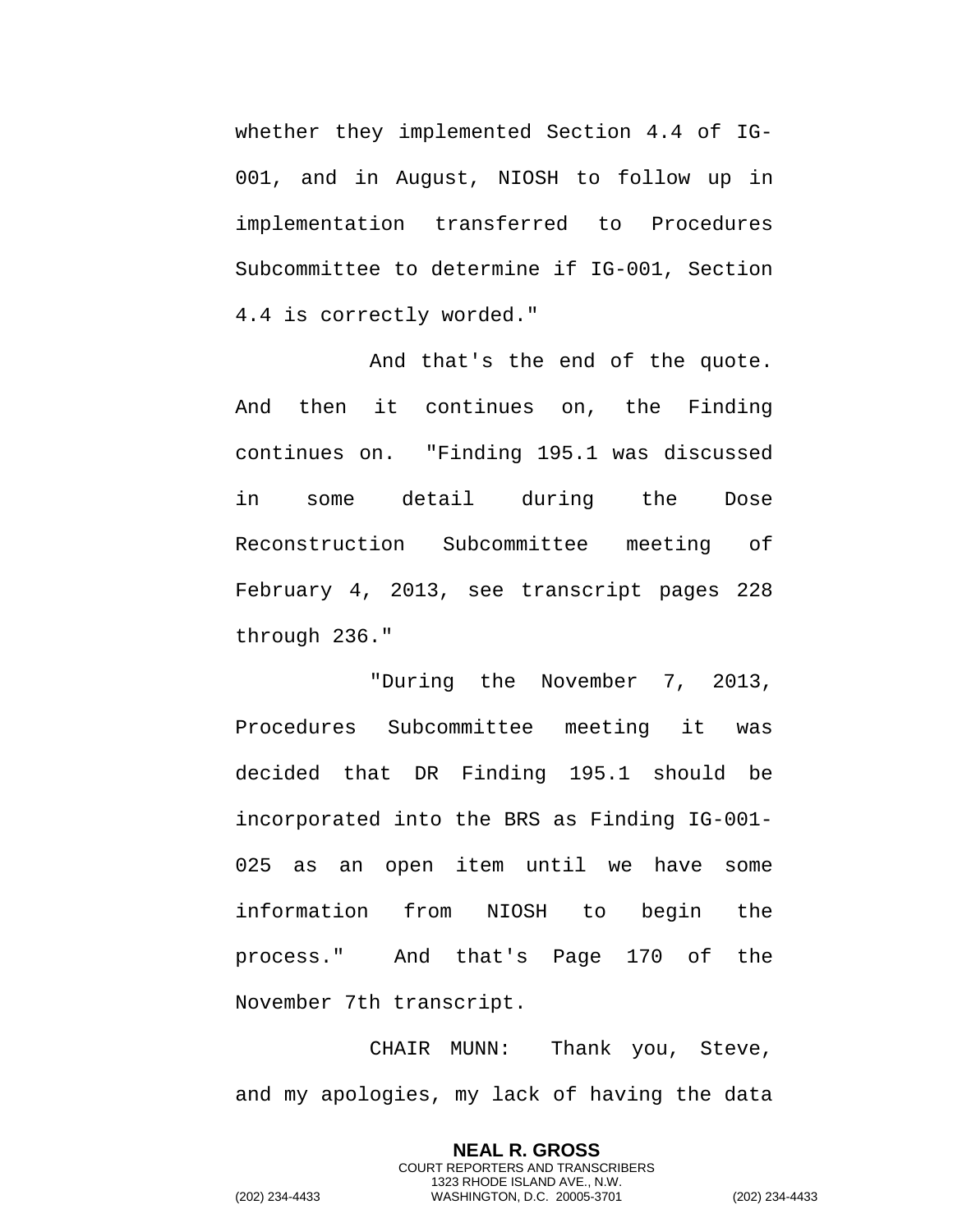in front of me made it necessary for you to read the same thing I read last time. I'm sorry about that.

But my note, therefore, impinges on what you just read, which was I was under the impression that we were going to get some response from NIOSH to that Finding. No, not this time?

MS. MARION-MOSS: Jim, do you have any?

CHAIR MUNN: We had said earlier that we might have a new response --

DR. NETON: The first, I think IG-1 has been revised, I believe.

CHAIR MUNN: I think so, too.

DR. NETON: I don't know why it's not been transferred over here for review because I know that we're doing dose reconstruction -- the wording was changed basically to indicate that the rotational was not the default or you'd have to, you would use AP as the default unless you felt

> **NEAL R. GROSS** COURT REPORTERS AND TRANSCRIBERS 1323 RHODE ISLAND AVE., N.W.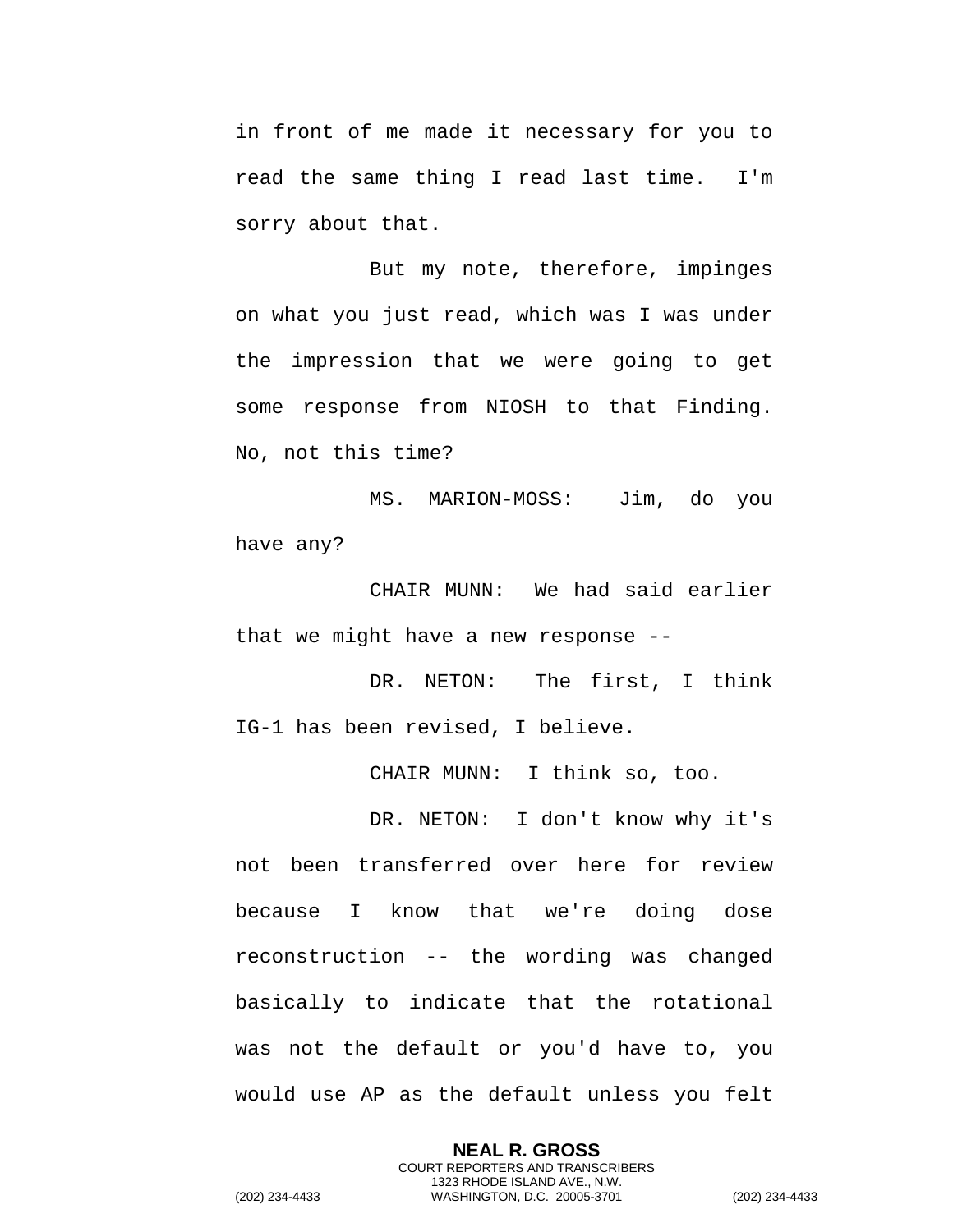otherwise there was indications that rotational should be used.

CHAIR MUNN: It was my, in my memory, which is not all that reliable I suppose, but nevertheless, I had thought IG-1 had at least three revisions, I thought the third revision was --

DR. NETON: Yes.

CHAIR MUNN: But in any case --

DR. NETON: Well, unfortunately, I don't know any more than that.

CHAIR MUNN: I'm quite sure it is, I'm sure it has been revised. So the question becomes, can we have a report from NIOSH next time?

DR. NETON: If it's been revised, sure.

CHAIR MUNN: Okay.

DR. NETON: But I think we can either way.

CHAIR MUNN: I'll say check revision and carry over. All right, very

**NEAL R. GROSS** COURT REPORTERS AND TRANSCRIBERS 1323 RHODE ISLAND AVE., N.W. (202) 234-4433 WASHINGTON, D.C. 20005-3701 (202) 234-4433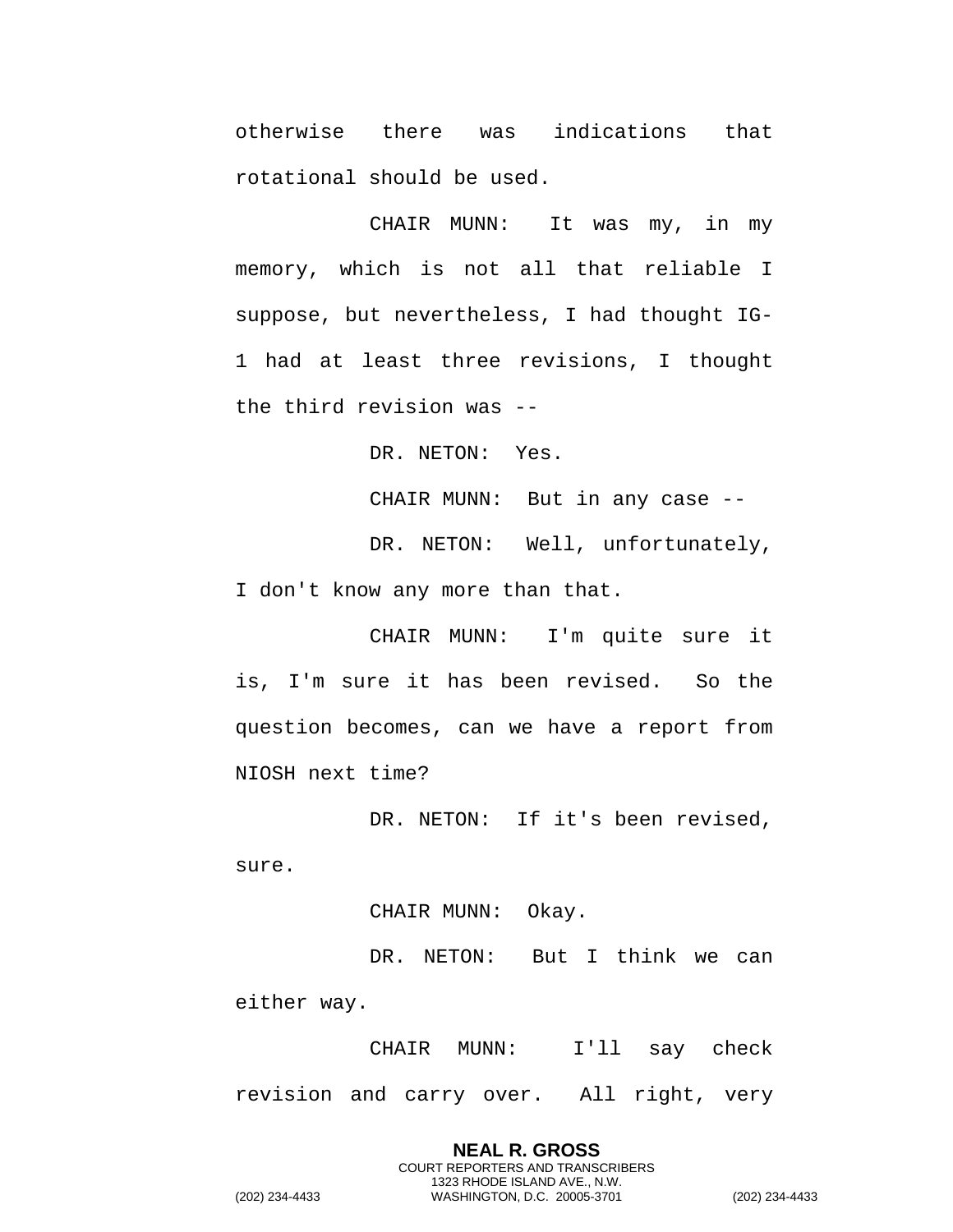good. We're about ten minutes early, but it's approaching lunchtime.

Is there any objection to our breaking for lunch now? If not, can we take exactly one hour and be back here?

DR. NETON: Wanda, this is Jim. I had a question.

CHAIR MUNN: Yes?

DR. NETON: At the beginning you indicated that we were going to swap a couple sessions --

CHAIR MUNN: Yes.

DR. NETON: Which were those? CHAIR MUNN: OTIB-83 and PER-20.

DR. NETON: Okay. I just got an email while we were talking that due to weather in other parts of the Country my conflict has been resolved. I'm available now at 1:45 if we want to keep the same schedule.

> CHAIR MUNN: All right. Let's -- DR. NETON: I was the only one

**NEAL R. GROSS** COURT REPORTERS AND TRANSCRIBERS 1323 RHODE ISLAND AVE., N.W.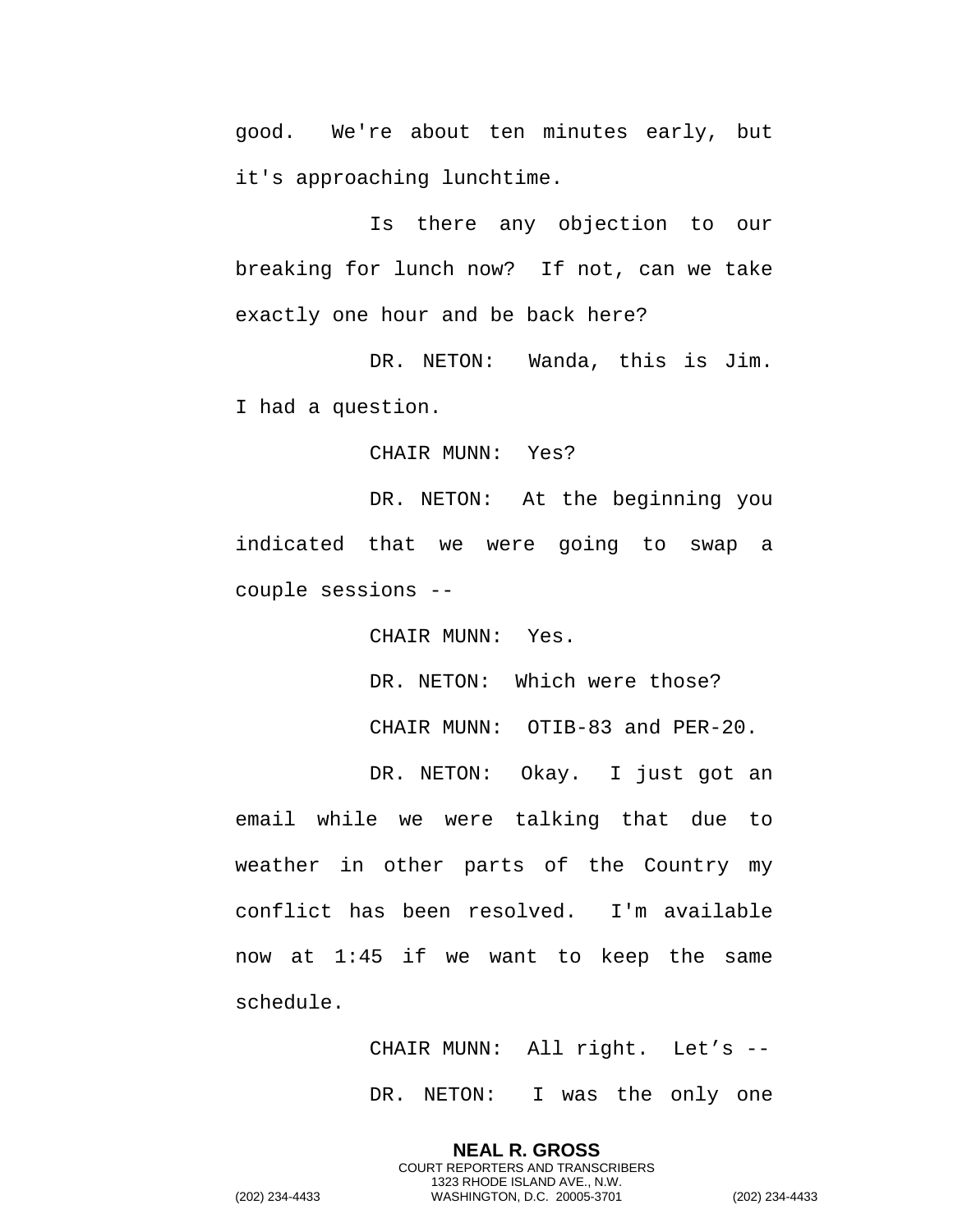causing that.

MS. MARION-MOSS: Oh, there's one other person, Jim. This is Lori.

DR. NETON: Okay.

MS. MARION-MOSS: So he can't make it in until 2:00 and that's LaBone.

DR. NETON: Okay, then let's just keep it that way because Tom is obviously, or Tom is definitely relevant for this discussion.

CHAIR MUNN: Very good. All right then we will address PER-20 an hour from now and following that we'll do --

MR. HINNEFELD: Just a minute. Jim, does Tom -- you talked to Tom and his power was off, does he expect to be able to get on today?

DR. NETON: I have not talked to him today, but Lori must have because --

MR. HINNEFELD: Lori, did you talk to him today or yesterday?

MS. MARION-MOSS: No, not today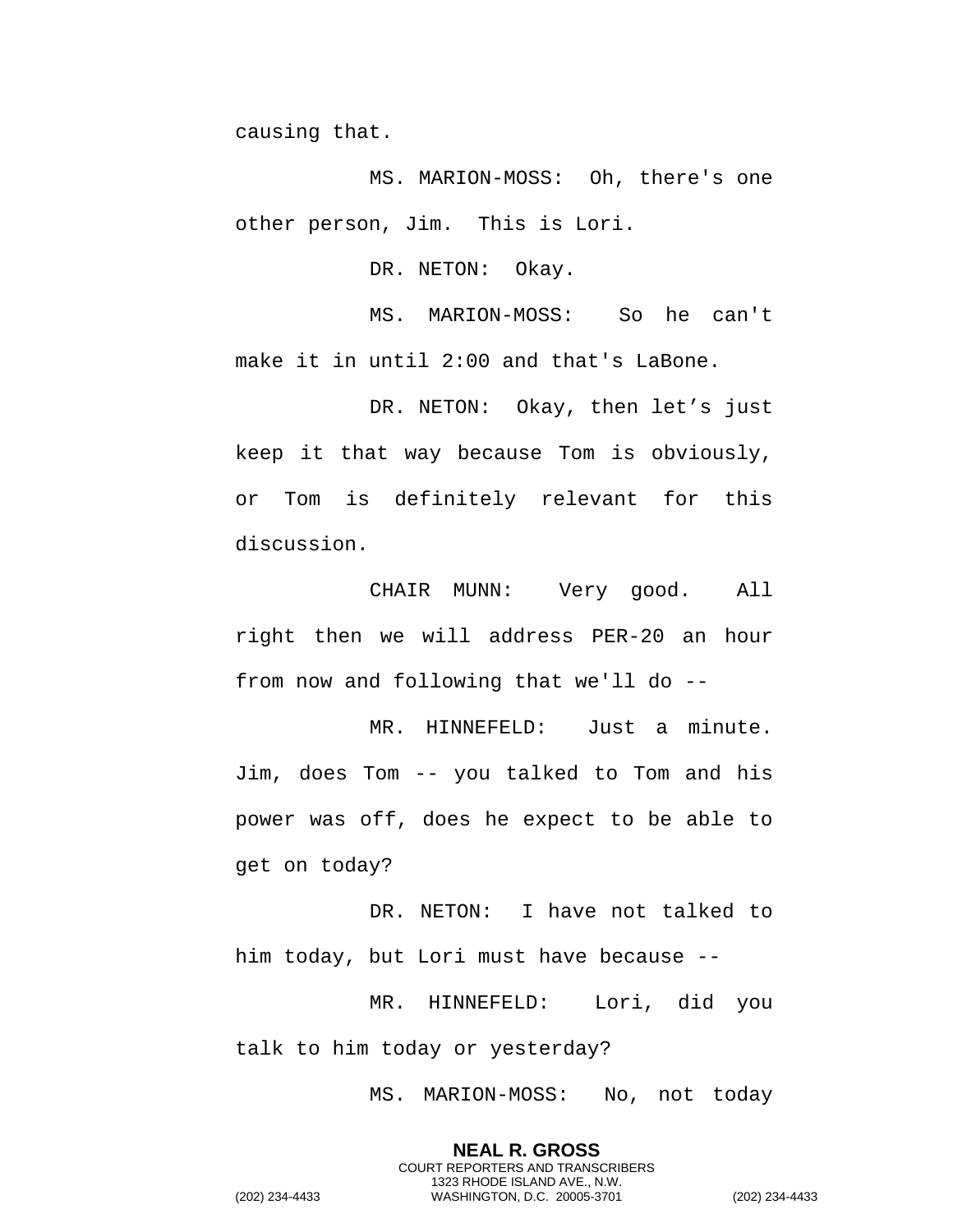or yesterday. Scott --

MR. HINNEFELD: Scott, do you have any, or anybody from ORAU have you heard anything about Tom's situation.

MS. BRACKETT: No. This is Liz Brackett. I'll try getting in touch with him to see what's going on.

MR. HINNEFELD: I was just concerned because Jim apparently talked to him yesterday and he was --

DR. NETON: I had an email conversation with him yesterday and his power was out at the time.

MS. BRACKETT: Right.

DR. NETON: That's all I know. That's the last I've heard from Tom.

MS. MARION-MOSS: Oh, okay.

DR. NETON: Okay.

CHAIR MUNN: Well we hope that's either been resolved or that there's a very powerful battery involved.

DR. NETON: Why don't we still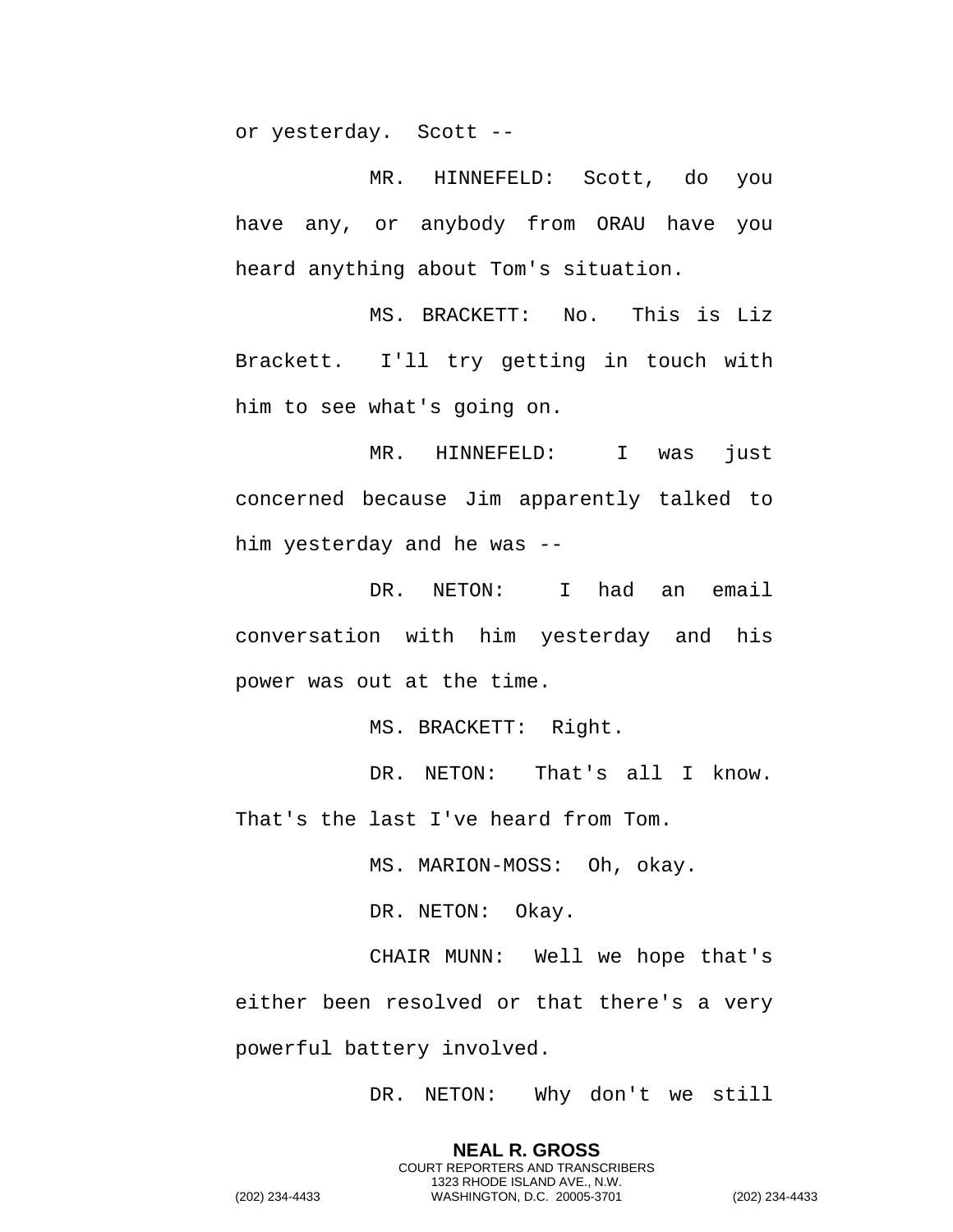leave it at 2:30 if it's not a problem to change that and if Tom's available fine, if not, you know, we'll proceed anyway.

CHAIR MUNN: All right. Very good. Then we'll see what the situation is when we come back.

DR. NETON: Okay.

CHAIR MUNN: And in the meantime I trust someone will attempt to contact Tom and see if he's going to be with us or not. That'll have some bearing on what do.

In any case, 20 minutes to the hour, is that correct? We'll see you 20 minutes to the next hour, all right? Thanks. Have a good lunch.

(Whereupon, the foregoing matter went off the record at 12:37 p.m. and went back on the record at 1:42 p.m.)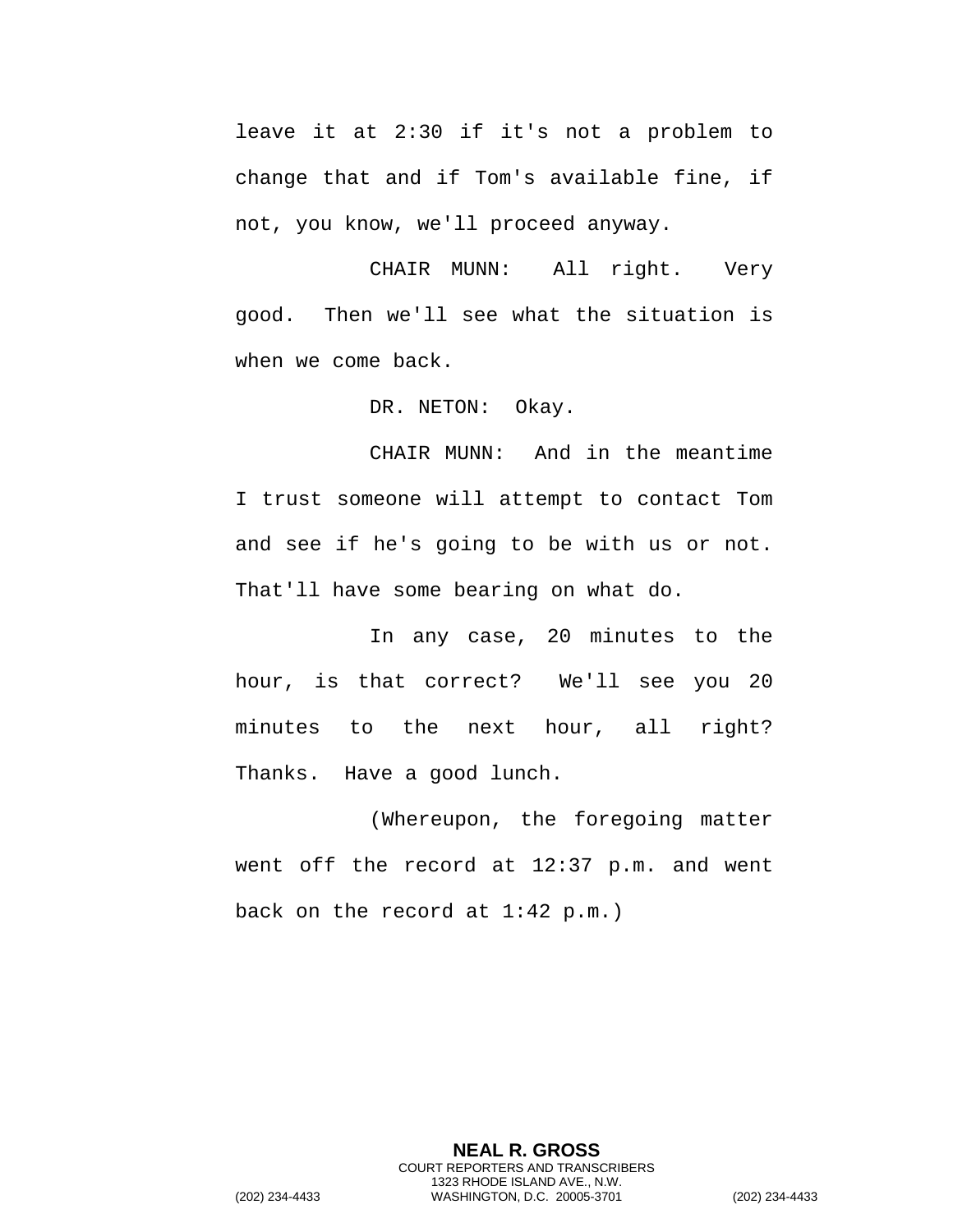CHAIR MUNN: Okay. Do we need to

**NEAL R. GROSS** COURT REPORTERS AND TRANSCRIBERS 1323 RHODE ISLAND AVE., N.W.

I'm on.

DR. NETON: This is Jim Neton,

findings report for SC&A?

have the folks we need for OTIB-83, the

CHAIR MUNN: Very good. Do we

(1:42 p.m.)

A-F-T-E-R-N-O-O-N S-E-S-S-I-O-N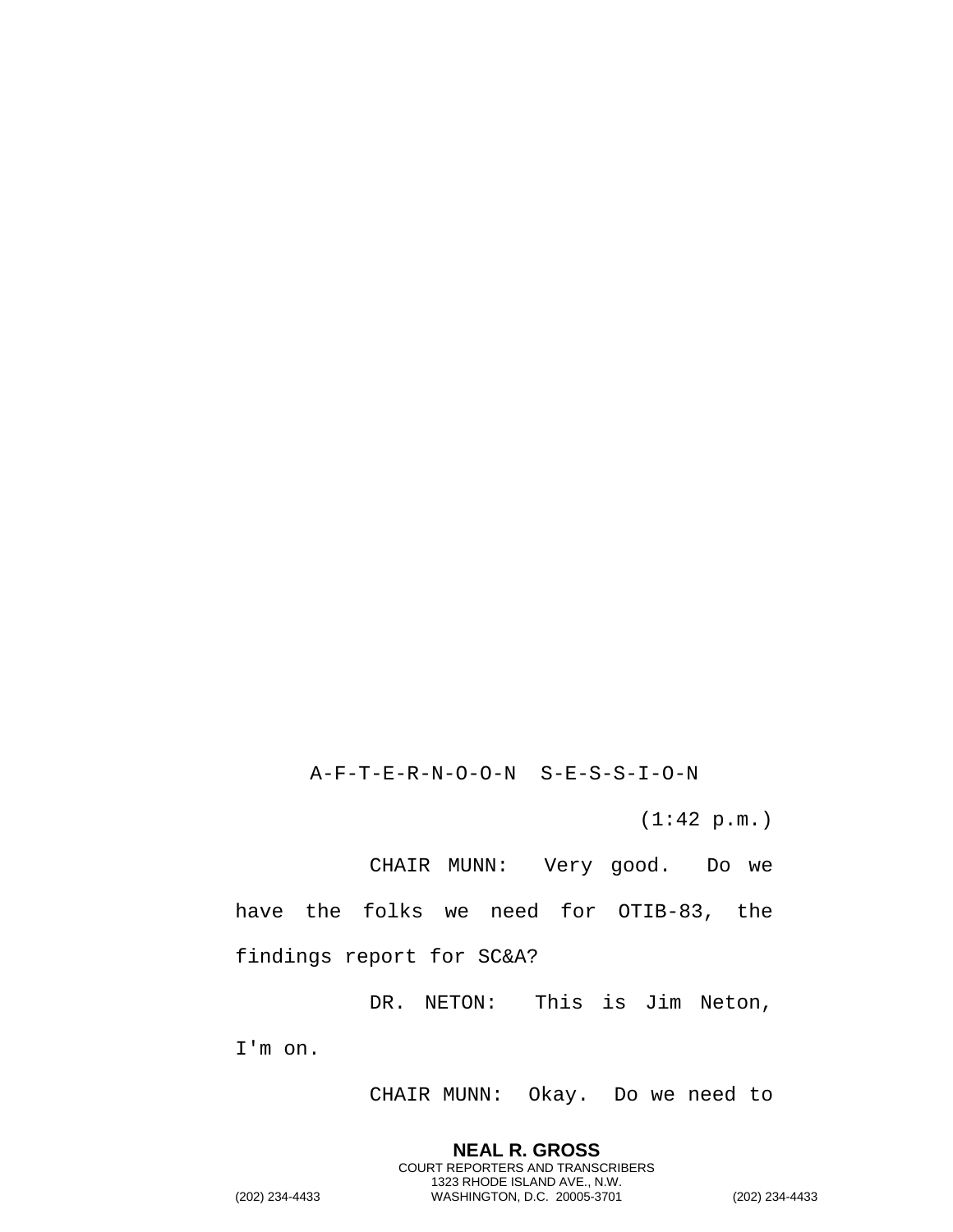start with PER-20? Or can we start with OTIB-83?

DR. NETON: I don't know. Tom LaBone was trying to get on. But I don't know if he's going to be here or not.

MS. BRACKETT: Yes, this is Liz Brackett. His power's still out. And it's also out at his office. But he did text me and said he would try to be on at 2 o'clock, because that's when you had said you wanted him.

CHAIR MUNN: Okay. That's very good. Then let's, then we need to start with OTIB-83, correct? I mean, PER-20.

MS. BRACKETT: Correct.

CHAIR MUNN: Right. All right.

DR. NETON: Wanda, this is Jim. Before we get started I want to correct something that we talked about earlier.

CHAIR MUNN: All right.

DR. NETON: It turns out that IG-001 has not been revised.

> **NEAL R. GROSS** COURT REPORTERS AND TRANSCRIBERS 1323 RHODE ISLAND AVE., N.W.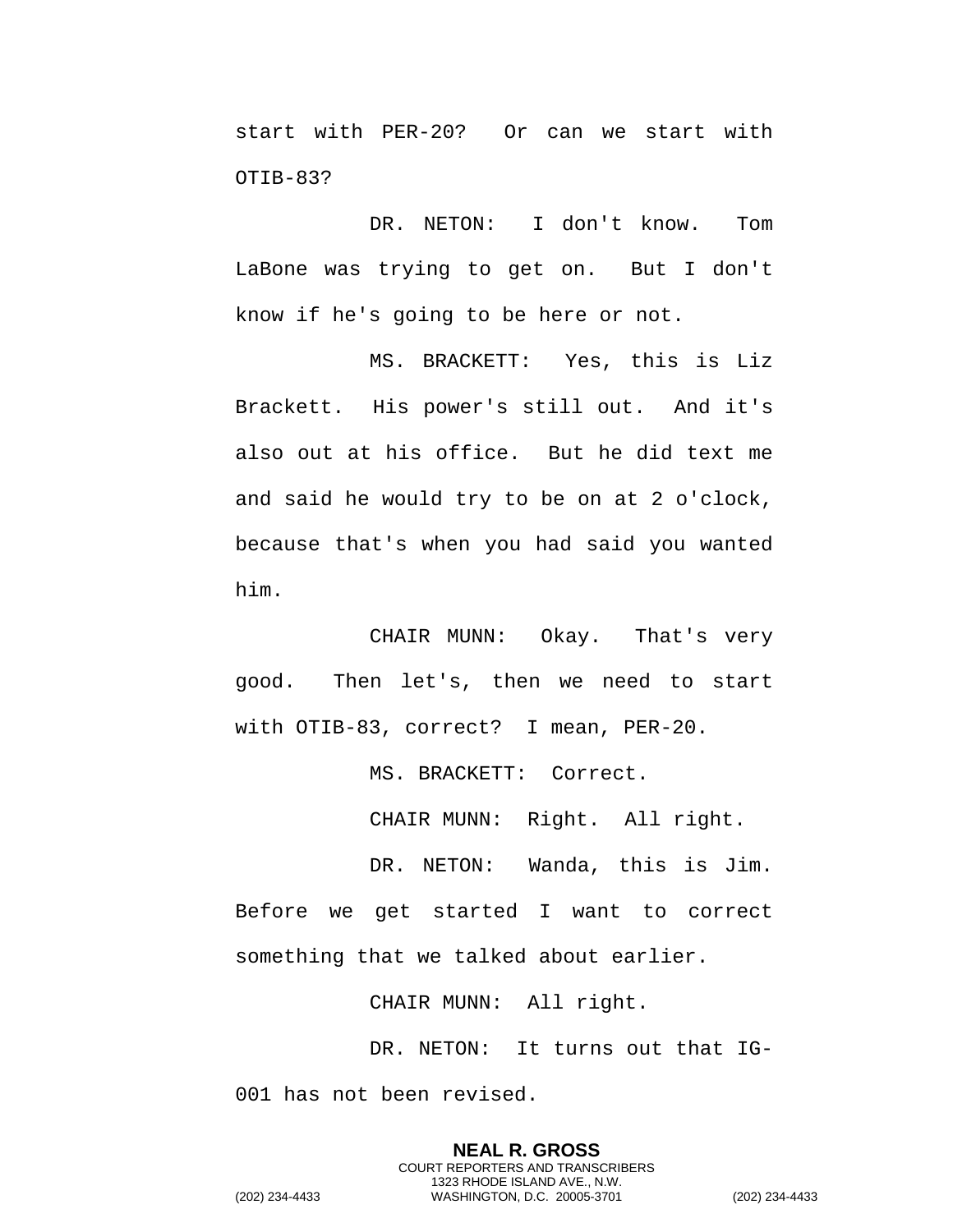## CHAIR MUNN: Oh, it hasn't?

DR. NETON: No. But, and the reason, and this is why I shouldn't talk without checking first. The reason was, I think there were some fixes put in place that would accomplish the same thing without revising the procedure, or the guide.

Because the guide really wasn't wrong. It was, we were not following the strict interpretation of the guide. And I think there's been some other fixes put in place.

And we'll note that in our response, and talk about it the next time. But I just wanted to let you know that IG-001 has not been revised.

CHAIR MUNN: I did not remember that resolution. I know we worked with IG-001 for a number of meetings.

DR. NETON: Right.

CHAIR MUNN: But, until you said that it was, I had in mind that we had made

> **NEAL R. GROSS** COURT REPORTERS AND TRANSCRIBERS 1323 RHODE ISLAND AVE., N.W.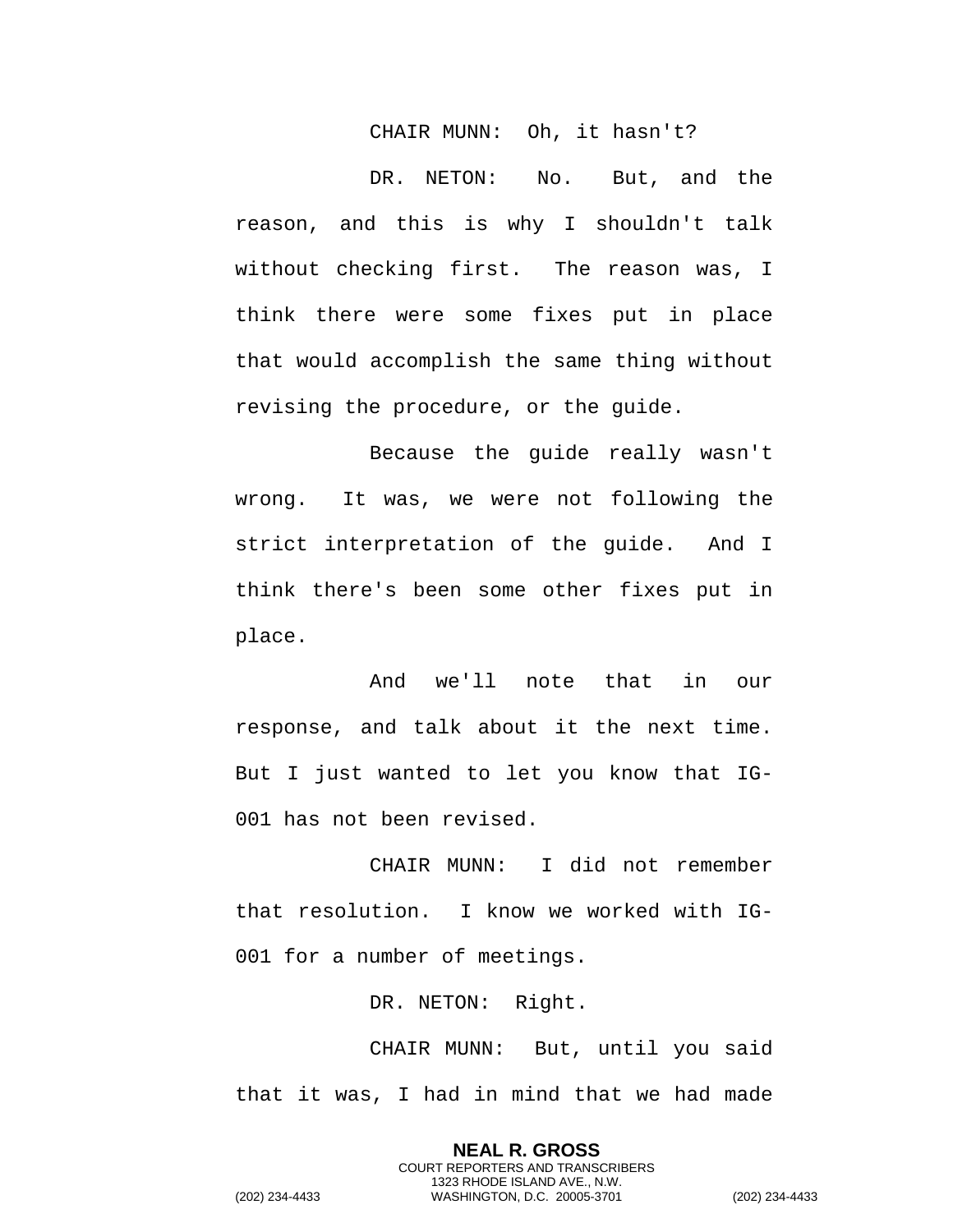revisions to the --

DR. NETON: There are reasons to revise IG-001, but you responded in --

CHAIR MUNN: Yes, yes. I remember now that we decided to close the findings, simply because they were cared for in another document.

DR. NETON: Right.

CHAIR MUNN: Yes. Thank you, Jim. I appreciate that very much.

DR. NETON: Okay.

CHAIR MUNN: Then who's taking the lead on PER-20?

MS. K. BEHLING: This is Kathy Behling. I can start with PER-20 if you'd like. But before we do that I want to make just a few other comments. Can you hear me all right?

CHAIR MUNN: You're very soft, Kathy. But I can hear you, barely.

MS. K. BEHLING: All right. First of all, you know, let me also add a

> **NEAL R. GROSS** COURT REPORTERS AND TRANSCRIBERS 1323 RHODE ISLAND AVE., N.W.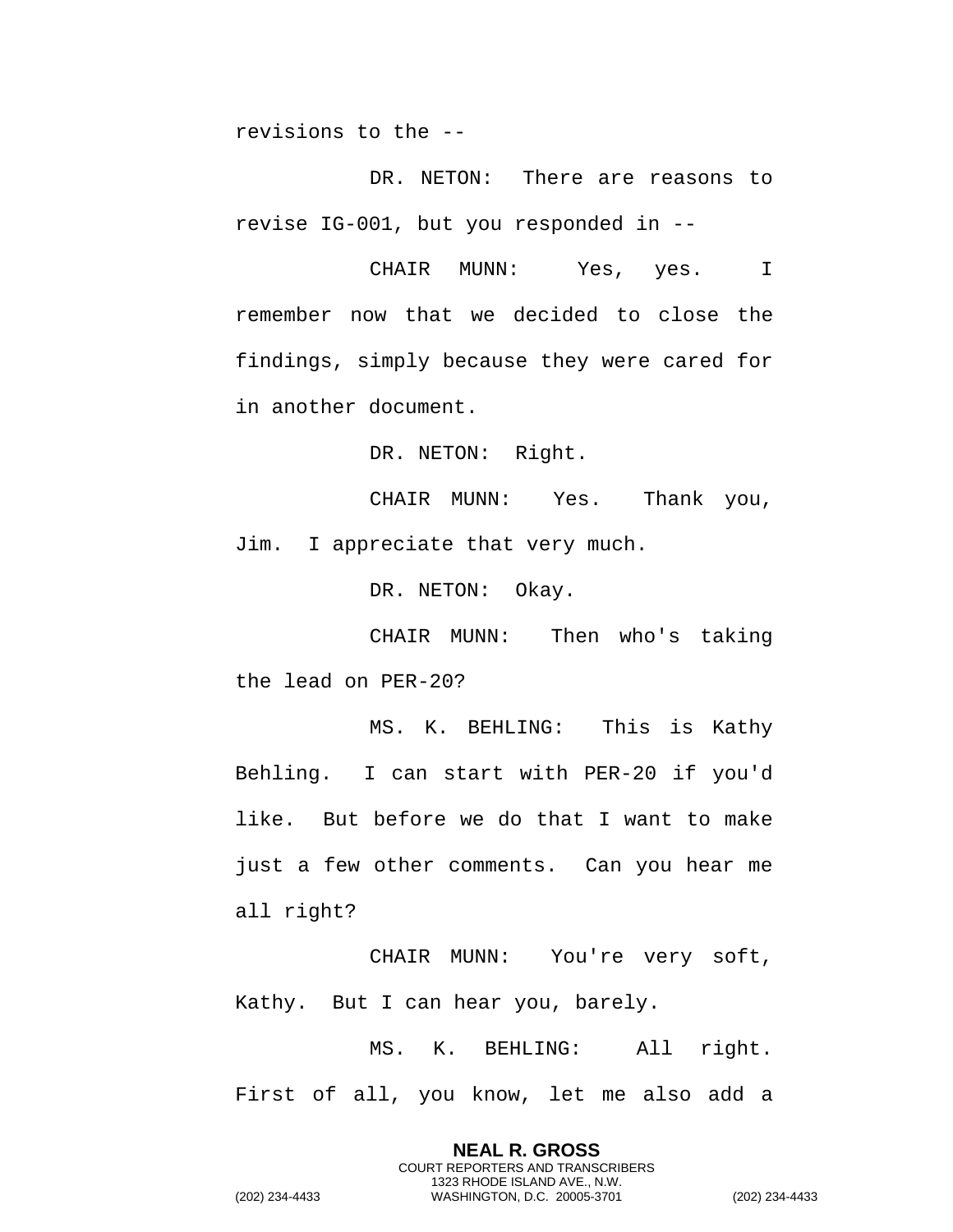comment that we've talked about so many times with the IG-001.

Again, one of the issues that we want to be sure of is, there's a table in there, as we've talked about, 4A I believe it is, that is not being used by the dose reconstructors. And we see it routinely in the dose reconstructions.

And one of the things we were wondering is if you needed to go back and perhaps to a PER for cases associated with bone marrow, bone surface, esophagus and lungs, since this guidance has been put into IG-001.

So just to be sure that NIOSH realizes all aspects to the IG-001 issue. And I think Stu's been part of all of this. And we've mentioned it many times.

But I think one of the questions we really have is whether a PER needs to be issued for previously completed cases. Now also, before lunch I was asked, I said, I

> **NEAL R. GROSS** COURT REPORTERS AND TRANSCRIBERS 1323 RHODE ISLAND AVE., N.W.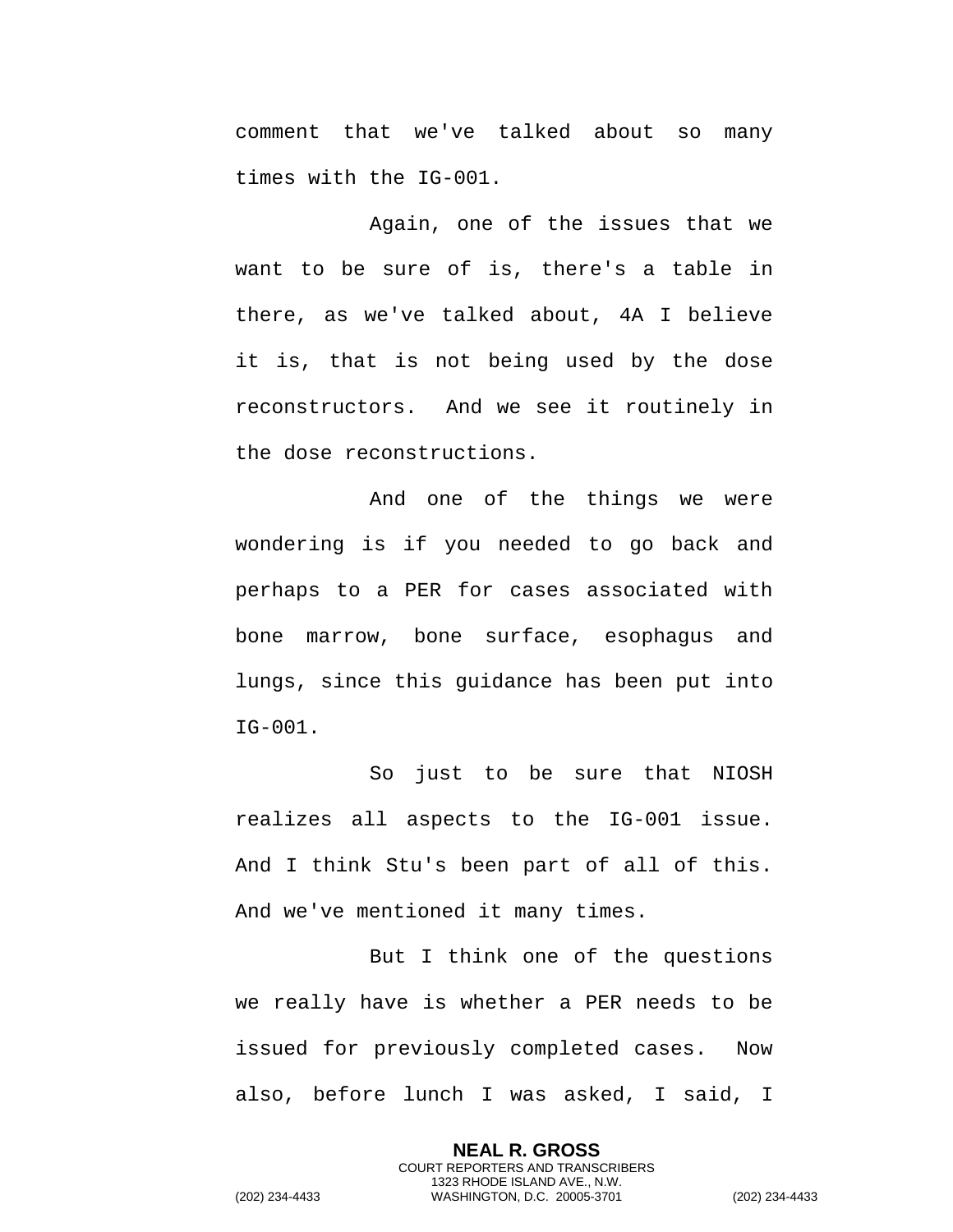promised I would look at Finding 14 for PER  $-$ 

## CHAIR MUNN: Right.

MS. K. BEHLING: PER-14, yes. And I did read through again Scott's write up. And as he usually does, he has done a very thorough job of going back and looking at all of the previous cases.

And not only did he look at the previous cases associated with LANL, he also looked at, he probably mentioned, I was sort of scrambling at the time, that he looked at the PER, the peer review process. And I think he's done a thorough job.

And I think what John Mauro's comment had to do with is, as he had mentioned, as Scott mentioned that we wanted to be sure that there was no tool issue, PER tool issue. And also that this didn't affect other cases.

And based on what Scott wrote up there I feel confident that that issue has

> **NEAL R. GROSS** COURT REPORTERS AND TRANSCRIBERS 1323 RHODE ISLAND AVE., N.W.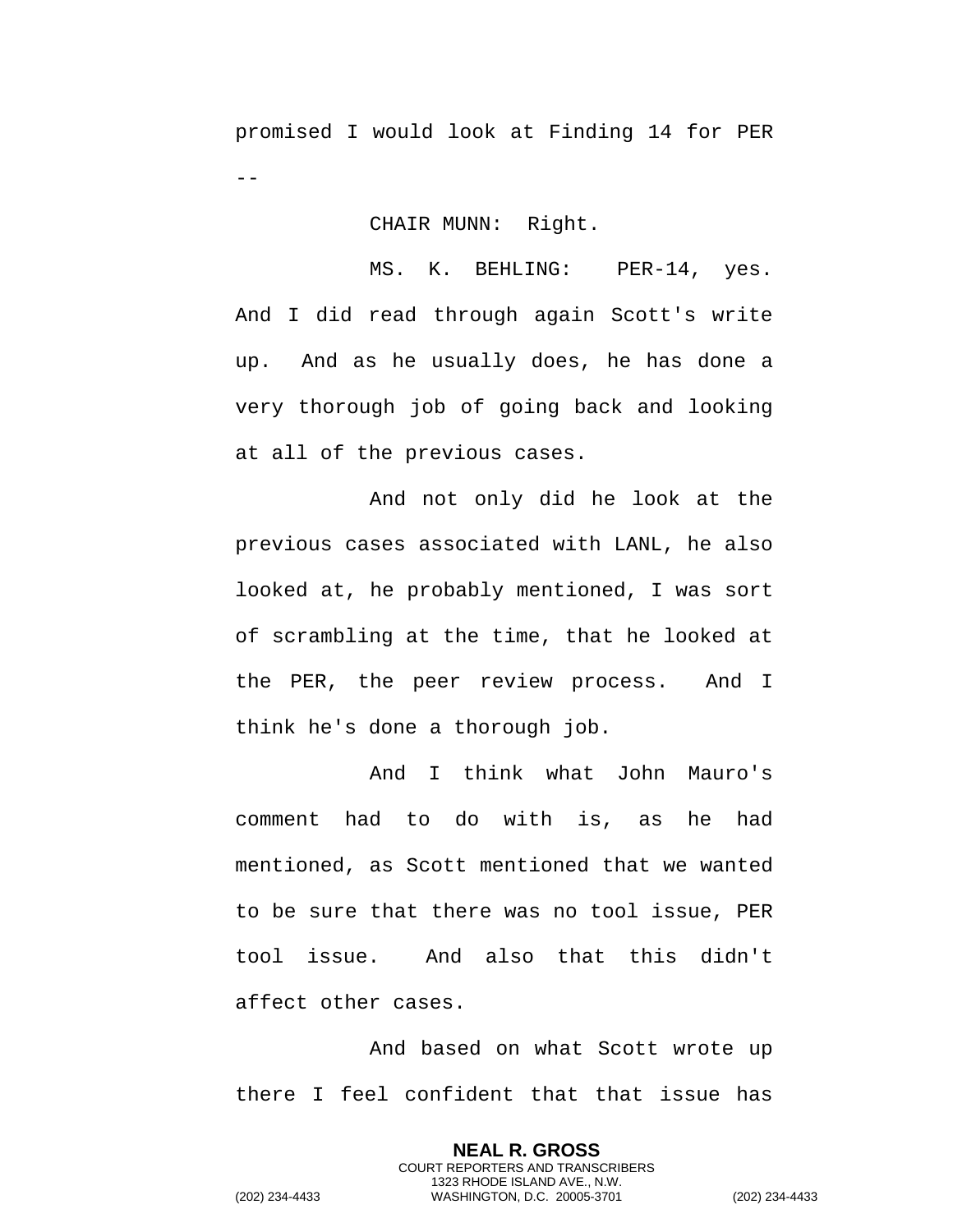been resolved and there is nothing else that needs to be done. And there were no other cases impacted. So I think we could, I would recommend we could close that finding.

CHAIR MUNN: Board Members, any comment or any concern with closing Item 14 on PER-14 at this time?

MEMBER ZIEMER: This is Ziemer. I have no problem with that. I think we had only delayed it so Kathy could review it. And if she's comfortable with it, I think we should close it.

CHAIR MUNN: Josie?

MEMBER BEACH: Yes, I agree with that also, Wanda.

CHAIR MUNN: Very good. Steve, can you close Finding 14 on PER-14? Indicate that the Subcommittee found that it was resolved and could be closed.

MS. K. BEHLING: And one more issue before I start with PER-20 is, Hans and I made this a working lunch. And we did

> **NEAL R. GROSS** COURT REPORTERS AND TRANSCRIBERS 1323 RHODE ISLAND AVE., N.W.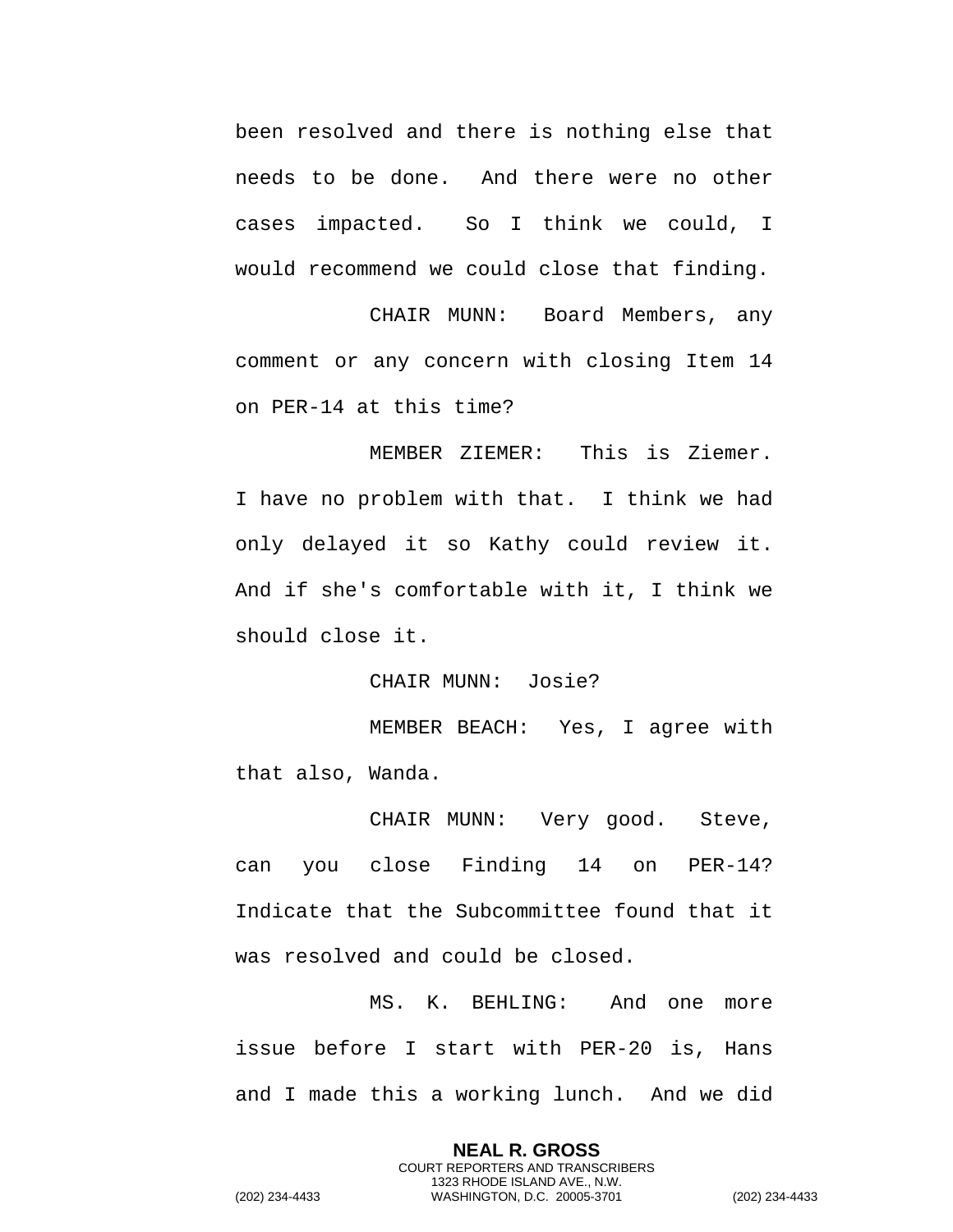look at the spreadsheet that Matt Smith had pointed out. And I'll let Hans --

DR. H. BEHLING: Yes. We looked at a sufficient number of all monitored working data. And we obviously concur now that those data have been standardized.

That takes into account the period and given year during which the person was monitored. And as far as I'm concerned, this issue should now be closed out.

CHAIR MUNN: Is that one finding or two?

DR. H. BEHLING: Well, it is Finding 1 and 3.

CHAIR MUNN: One and 3, is it

not?

DR. H. BEHLING: Yes. CHAIR MUNN: And so -- DR. H. BEHLING: I will say this, had that issue been acknowledged in the write up of PER-14 this would have never

> **NEAL R. GROSS** COURT REPORTERS AND TRANSCRIBERS 1323 RHODE ISLAND AVE., N.W.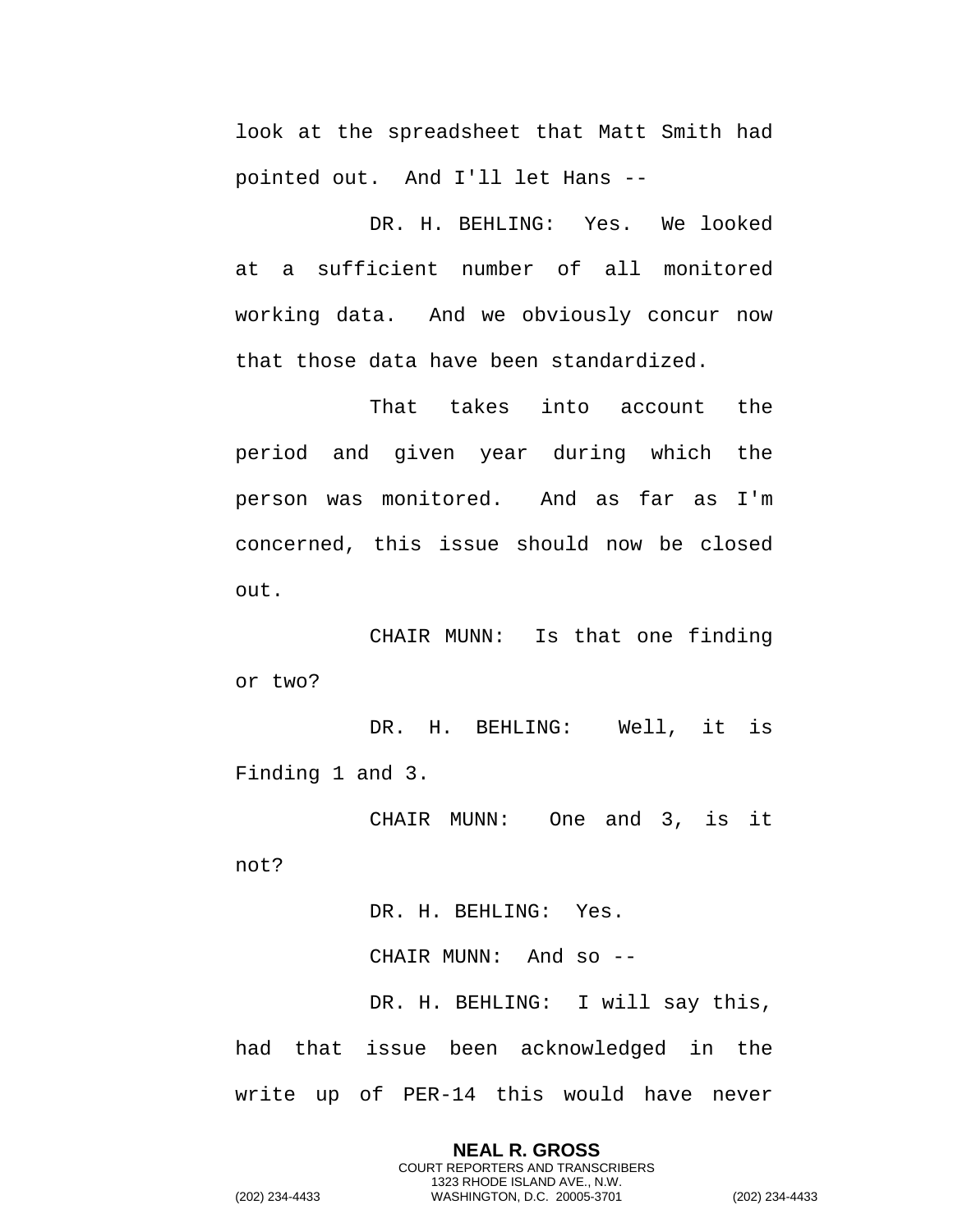come up. It was just my intuitive assumption that construction trade workers usually do not work a full year.

And under that circumstances my assumption was that data that had been presented in OTIB-52 were in fact just any old doses, without the standardization or normalization that would have been taken into account, both to be all monitors as well as construction trade workers, that their data would have had to been mobilized in order to make a fair comparison.

As it turns out, Matt obviously told us what to look for. And as far as I'm concerned that was done. So the issue goes away.

CHAIR MUNN: Understood. So I believe I'm hearing that SC&A is recommending all three of the currently outstanding findings on PER-14, that is Numbers 1, 3 and 14, can now be closed. Is that what I'm hearing, Hans?

**NEAL R. GROSS** COURT REPORTERS AND TRANSCRIBERS 1323 RHODE ISLAND AVE., N.W. (202) 234-4433 WASHINGTON, D.C. 20005-3701 (202) 234-4433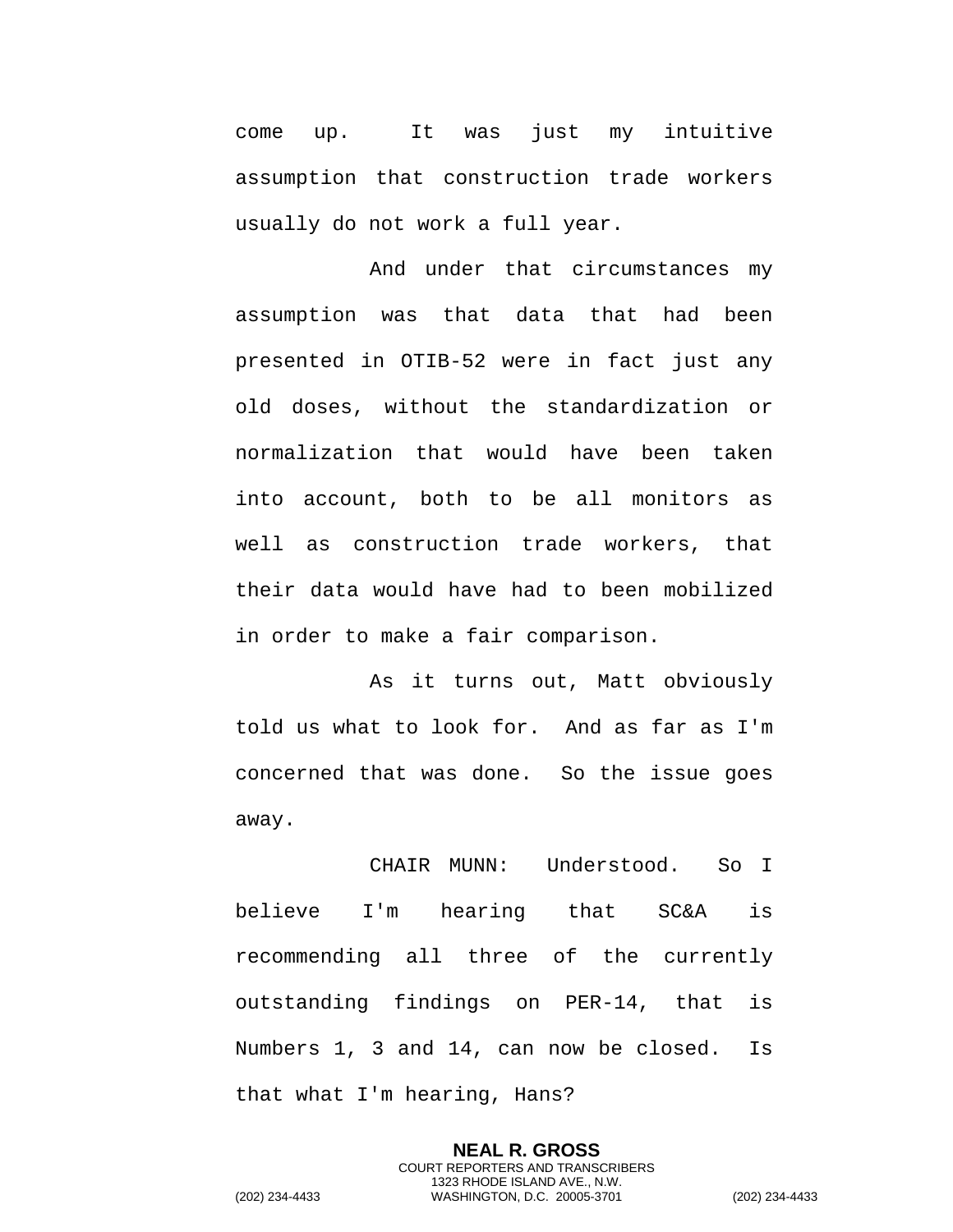DR. H. BEHLING: That's, you're hearing correctly.

CHAIR MUNN: All right. Very good. Steve, can we do that?

MR. MARSCHKE: Yes. Actually I was, actually I jumped the gun, Wanda, and I started closing it out.

CHAIR MUNN: Well, that's fine. That's just dandy. You're ahead of me. And that's a good place to be as far as I'm concerned. I can follow you. That's good. Any objection from Board Members? Josie?

MEMBER BEACH: No. I don't have any objections, Wanda.

CHAIR MUNN: Okay. Paul?

MEMBER ZIEMER: No. I agree.

CHAIR MUNN: All right. Then the statement should read in all three cases that SC&A is recommending, considers these issues resolved. And the Subcommittee concurs. Close them as of today. Thank you, Steve. Now, PER-20. I believe it's

> **NEAL R. GROSS** COURT REPORTERS AND TRANSCRIBERS 1323 RHODE ISLAND AVE., N.W.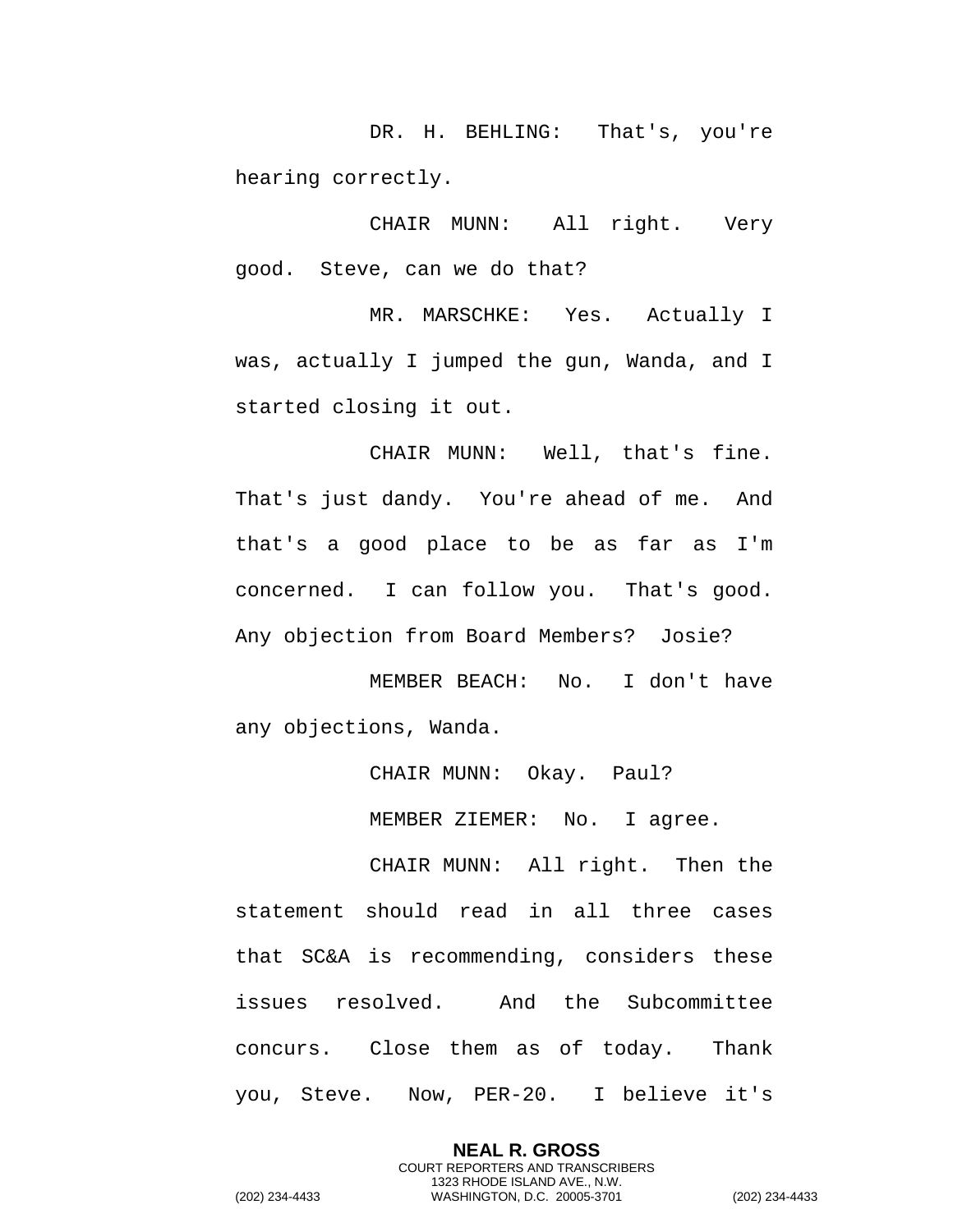yours, Kathy?

MS. K. BEHLING: Yes. Even though we have NIOSH written there, I think I can address these issues. We initially had four findings, I'm sorry, three findings associated with our case review for the Blockson TBD.

And just to give you a very brief background, the first finding, which was Finding Number 4, and as Steve mentioned earlier today we did close out. And that had to do with the fact that the cancer type was a stomach cancer.

And they used the inhalation pathway dose to calculate dose, rather than the ingestion pathway, which is specified in the Blockson TBD. And so Stu had indicated during our last meeting that they were able to go back and look at all the cases.

And they, in fact, I said, I guess found several other cases that were done improperly. The base, that had been

> **NEAL R. GROSS** COURT REPORTERS AND TRANSCRIBERS 1323 RHODE ISLAND AVE., N.W.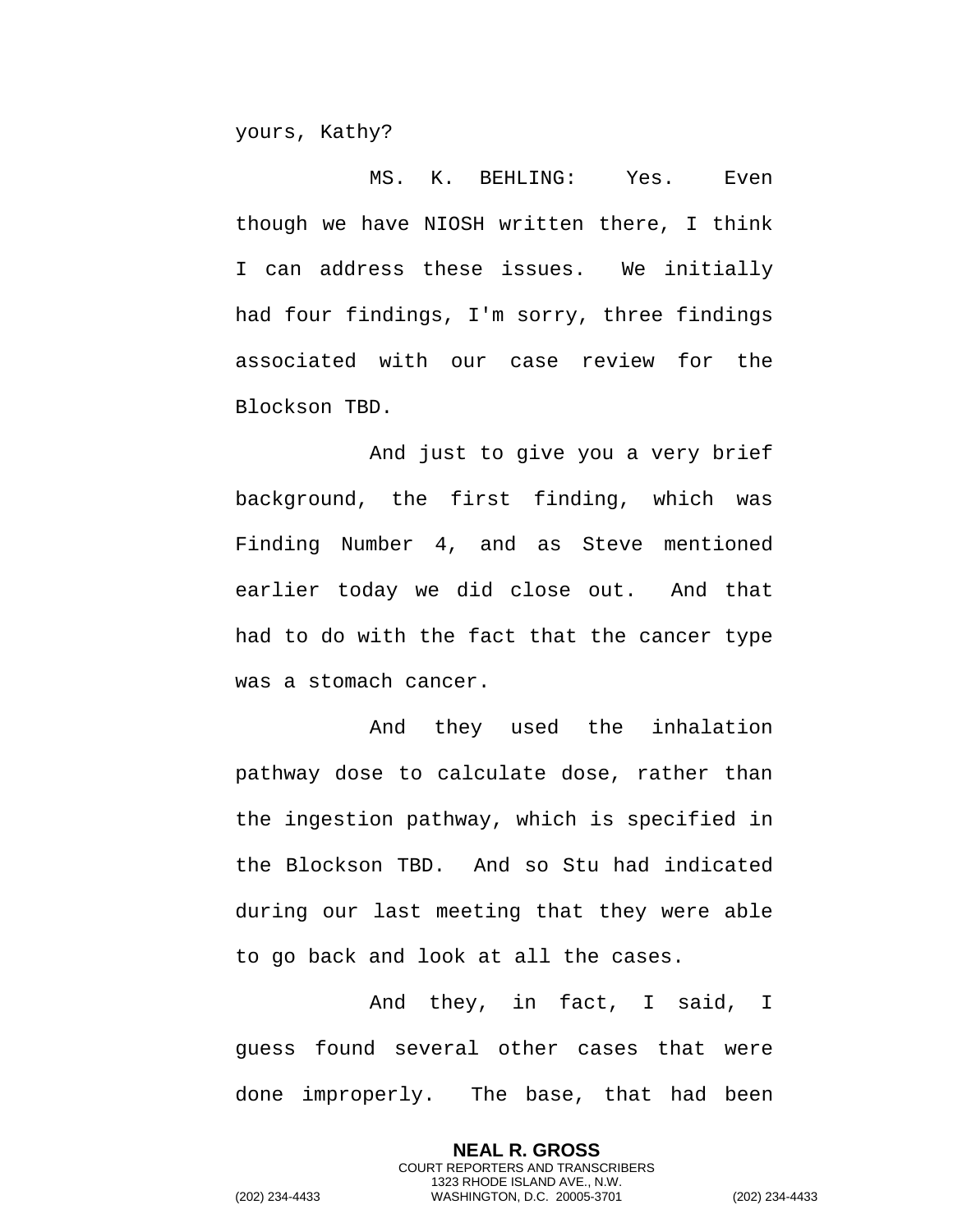corrected. So we closed this Finding 4.

CHAIR MUNN: Right.

MS. K. BEHLING: And in Finding 5, even though we realized that this -- I felt that this stomach cancer should have been calculated using the ingestion dose, we did go in and calculate the dose based on the inhalation pathway, as had been done.

And we realized that they only considered intakes from three of the radionuclides that are listed in the table. I guess it's at Table 4A and 12A on the Blockson TBD. So we were questioning why that had happened. And we realized there may be a problem with the inhalation tool.

And our Finding 6 also has to do with, we dug even deeper in that Building 55 inhalation tool, and realized that there were some DCFs that weren't included. And so since then Lori has sent me the updated, the revised Blockson Building 55 inhalation and ingestion tool.

> **NEAL R. GROSS** COURT REPORTERS AND TRANSCRIBERS 1323 RHODE ISLAND AVE., N.W.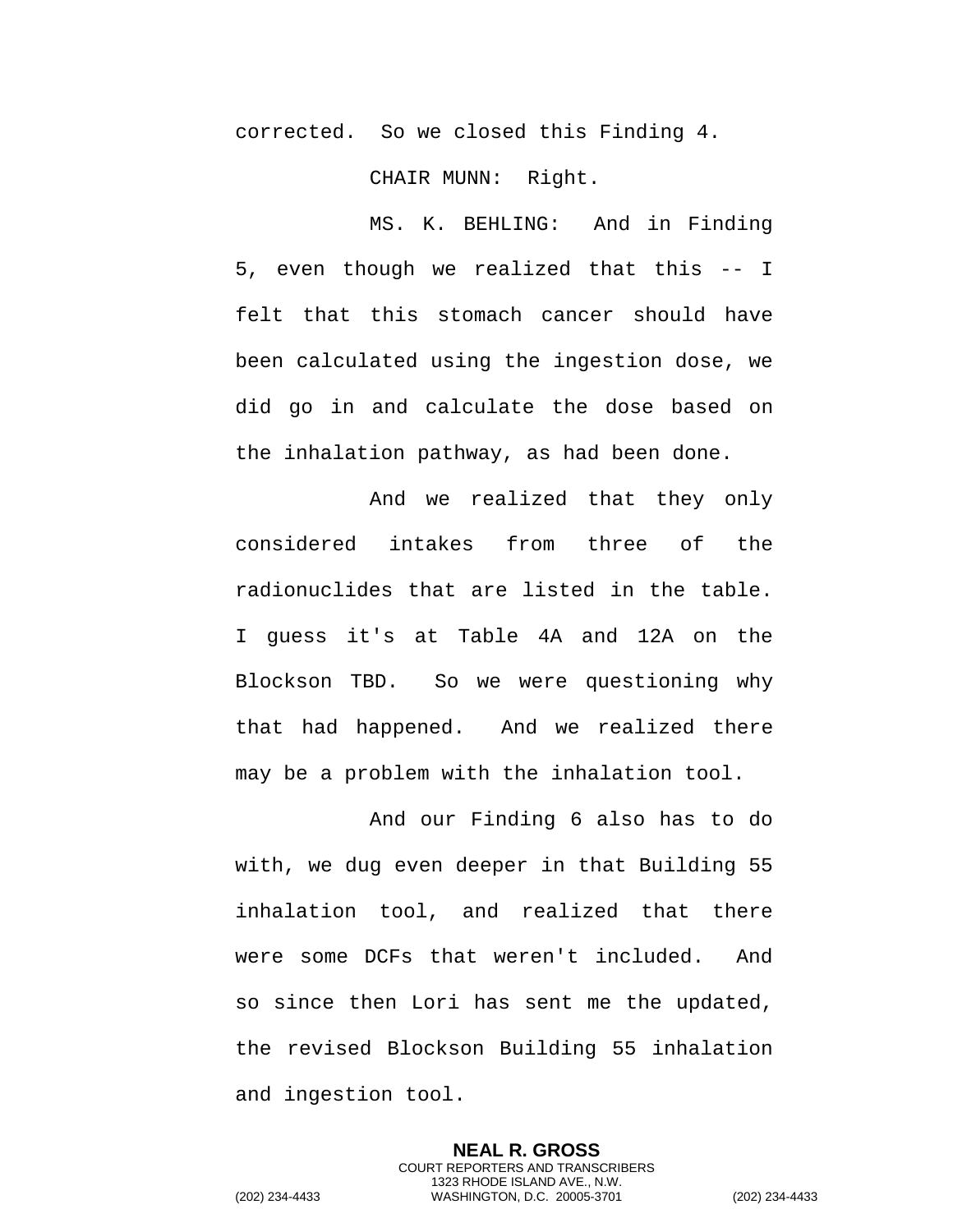In fact, during my review of this case I didn't even have access to that ingestion tool. I couldn't find it. And she did send me both of those, along with the tool instructions file.

And both Rose and myself went through the tool, looked at everything, compared it to the TBD, the Blockson TBD. And we feel that it is, it looks, it reflects what was stated in the Blockson TBD. So we don't have any issues with that, with the two new tools that we were sent.

The only thing I did take notice to is, in the instructions that were sent along with the tools it still does give, and let me see here. It gives in Table 1 of those instructions the dose reconstructor the option to use either the inhalation or ingestion for issues of the GI tract.

And that's inconsistent with what's stated in the TBD. So my only recommendation would be, is that that table

> **NEAL R. GROSS** COURT REPORTERS AND TRANSCRIBERS 1323 RHODE ISLAND AVE., N.W.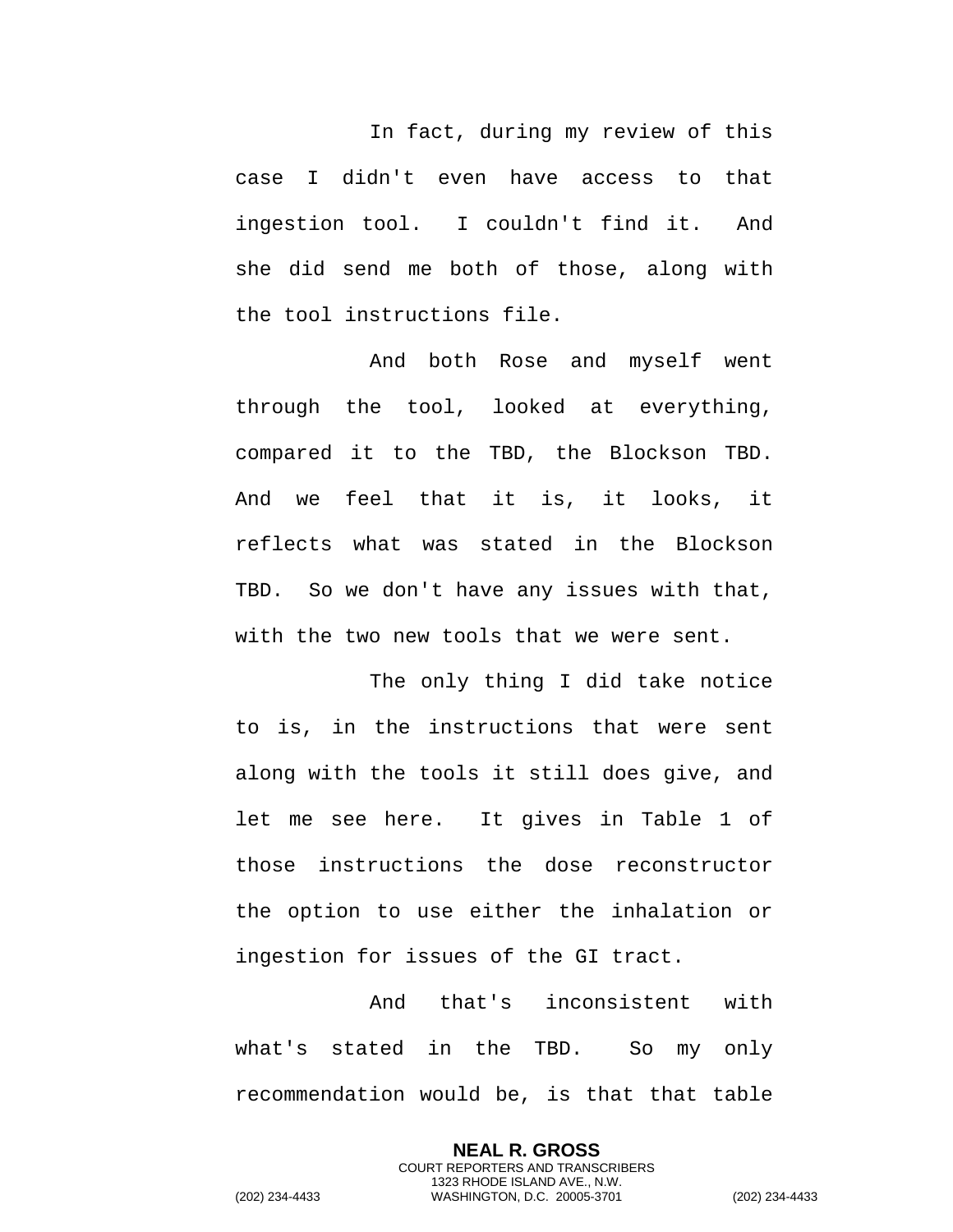be revised to instruct the dose reconstructors to only use ingestion for the GI tract issues. And otherwise, I think Finding 5 and Finding 6 can be closed.

And I believe that I can say, and maybe Stu or someone from NIOSH can confirm this. The fact that you did look back at all of the other cases under our initial Finding 4, I assume I can feel confident that there's no cases that were, that slipped through the cracks, that weren't looked at after this revision to the inhalation and ingestion tool was published.

Am I correct? Is it safe to say that all of the previous cases that were done were looked at, that were, that they used previous versions of the inhalation and ingestion tool?

> MS. MARION-MOSS: Correct. MS. K. BEHLING: Okay. MS. MARION-MOSS: This is Lori. MS. K. BEHLING: Okay. Thank

**NEAL R. GROSS** COURT REPORTERS AND TRANSCRIBERS 1323 RHODE ISLAND AVE., N.W.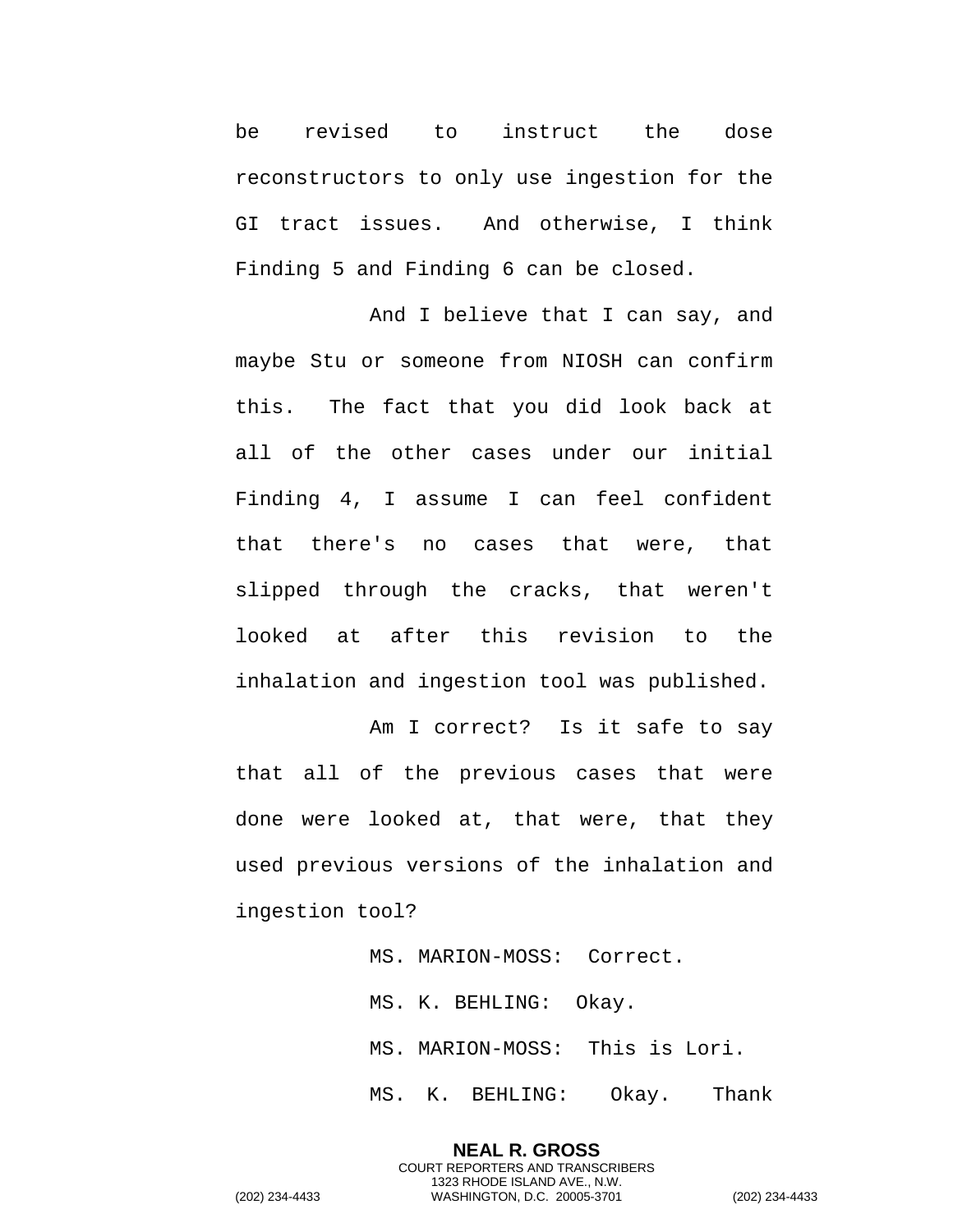you, Lori. With that being said then, I feel we, I'm suggesting that we can close Finding 5 and Finding 6. Because the tool does accurately reflect everything that the Blockson TBD indicates it should.

CHAIR MUNN: Does NIOSH have a response to the expectation of revision of this tool language?

MR. HINNEFELD: I guess I'm not familiar with the language. So we'll have to take a look and work it out. I would expect we would change it if it sounds the way that, if everything is as straightforward as it seems. Let us have a chance to go talk it around, see what it makes for --

CHAIR MUNN: Okay. So next time we will need only to check for your response to the wording change in the tool. And assuming that that's agreeable with you, we can then close Items 5 and 6 at our next meeting. Am I understanding that position

> **NEAL R. GROSS** COURT REPORTERS AND TRANSCRIBERS 1323 RHODE ISLAND AVE., N.W.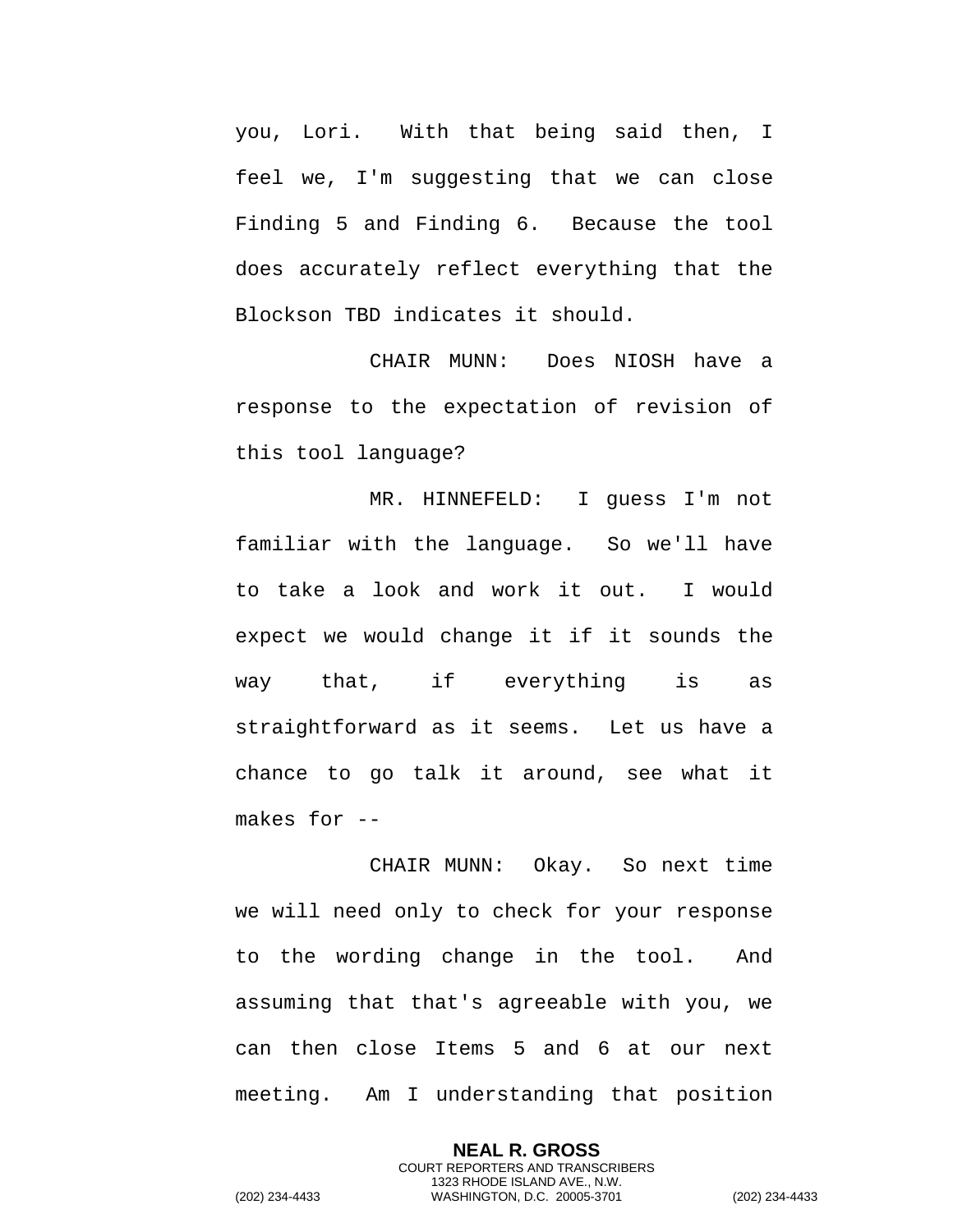correctly, Kathy?

MS. K. BEHLING: Yes. And what I was referring to is, there was a file called the Blockson Tool Instructions TBD Rev 3. And as I indicated, there's a Table 1 in there that to me was misleading, and is giving the dose reconstructor an option for inhalation or ingestion for the GI tract issues.

CHAIR MUNN: Okay. Use ingestion. Very good. So, closed. Any comment? Any questions?

MEMBER ZIEMER: This is Ziemer. I agree with that. It wouldn't occur to me, and I haven't seen the tool. But of course, in inhalation you do have some clearance through the GI tract directly, where there's nasal deposition and subsequent swallowing.

So I don't know if that's part of this. Or whether it's as clear cut as Kathy had indicated. And it's not, because I don't have any idea what the tool looks

> **NEAL R. GROSS** COURT REPORTERS AND TRANSCRIBERS 1323 RHODE ISLAND AVE., N.W.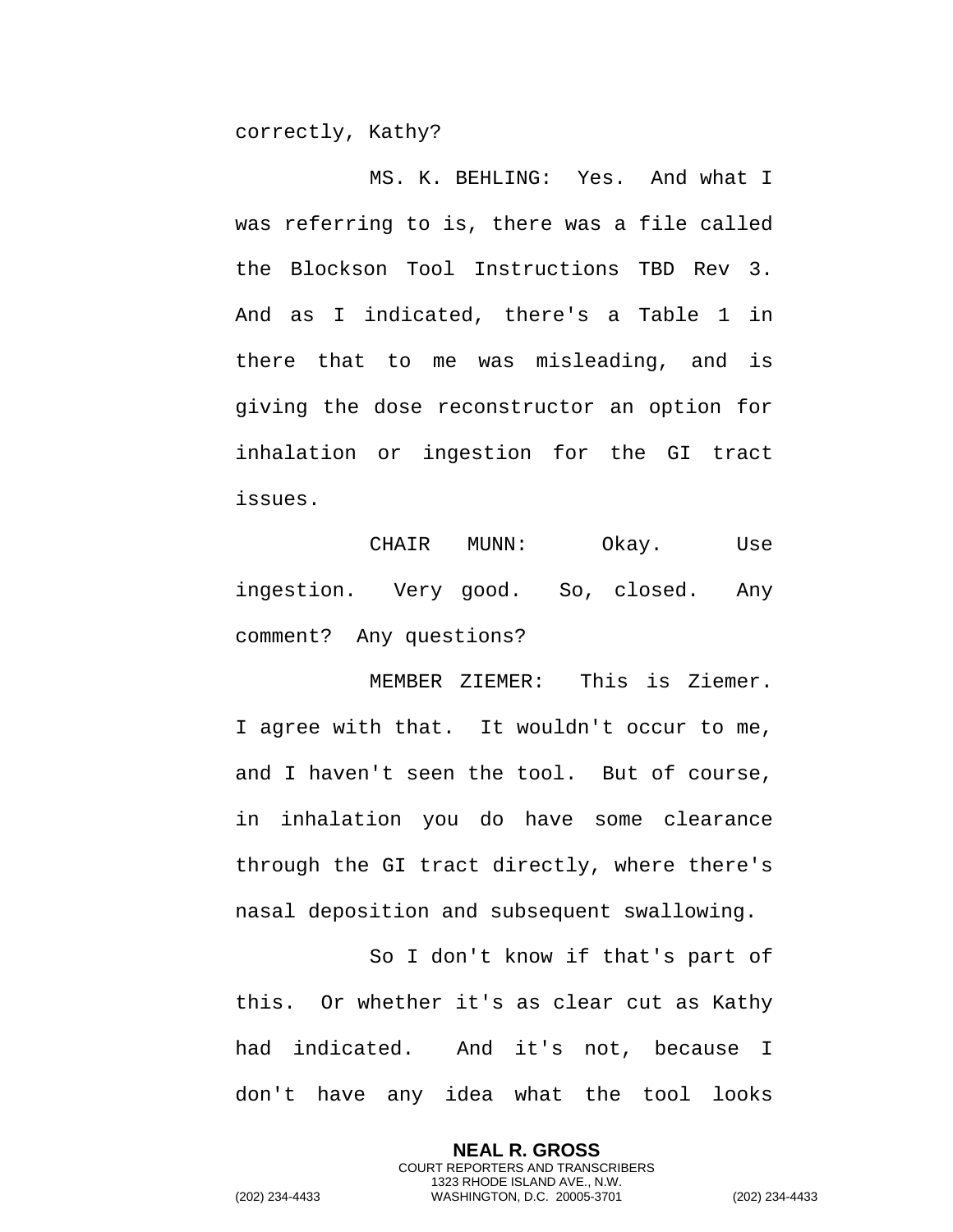like.

## CHAIR MUNN: No idea.

MR. HINNEFELD: Yes, Paul, that was why I hesitated. Because what should be done is the intake avenue that originally leads to the highest dose is the one you should choose. And so I think that's what should be done.

Of course in Blockson there's always this discussion too about was Class Y even feasible there. So I'm not, I don't know enough about it today to really say anything more definitive. But we'll look into it and see if there's a reasons why that  $--$ 

CHAIR MUNN: Hopefully, it will be a simple --

MR. HINNEFELD: -- should not be changed --

CHAIR MUNN: -- suggestion and

change.

MR. HINNEFELD: -- as the way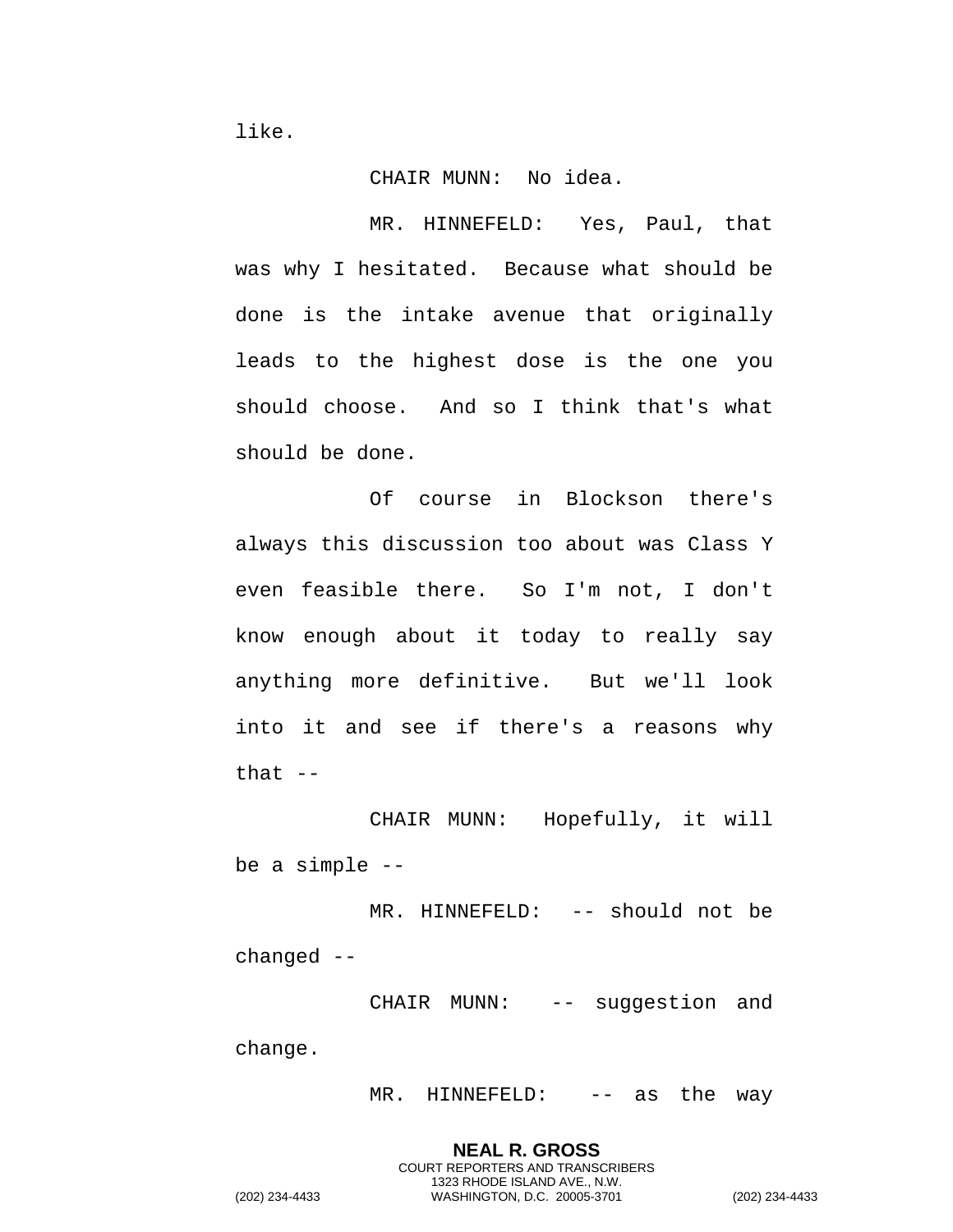Kathy described it.

CHAIR MUNN: Yes. Any other comments?

MEMBER BEACH: So this is Josie, Wanda. We're going to leave those open until the next meeting. And those can be verified. Is that okay?

CHAIR MUNN: Yes. The intent is leave 5 and 6 open, to verify what, NIOSH's response to the suggested wording change. If there's no concern about that then we will close them next time, both 5 and 6.

MEMBER BEACH: Thank you.

CHAIR MUNN: Item 4 is officially closed, yes. Any other comments with respect to PER-20? If not, it's almost 2 o'clock. Are we okay to begin OTIB-83? Has Tom joined us? Don't hear a response.

MR. ARNO: Well this is Matt Arno.

CHAIR MUNN: Do we need to wait further? Or are we --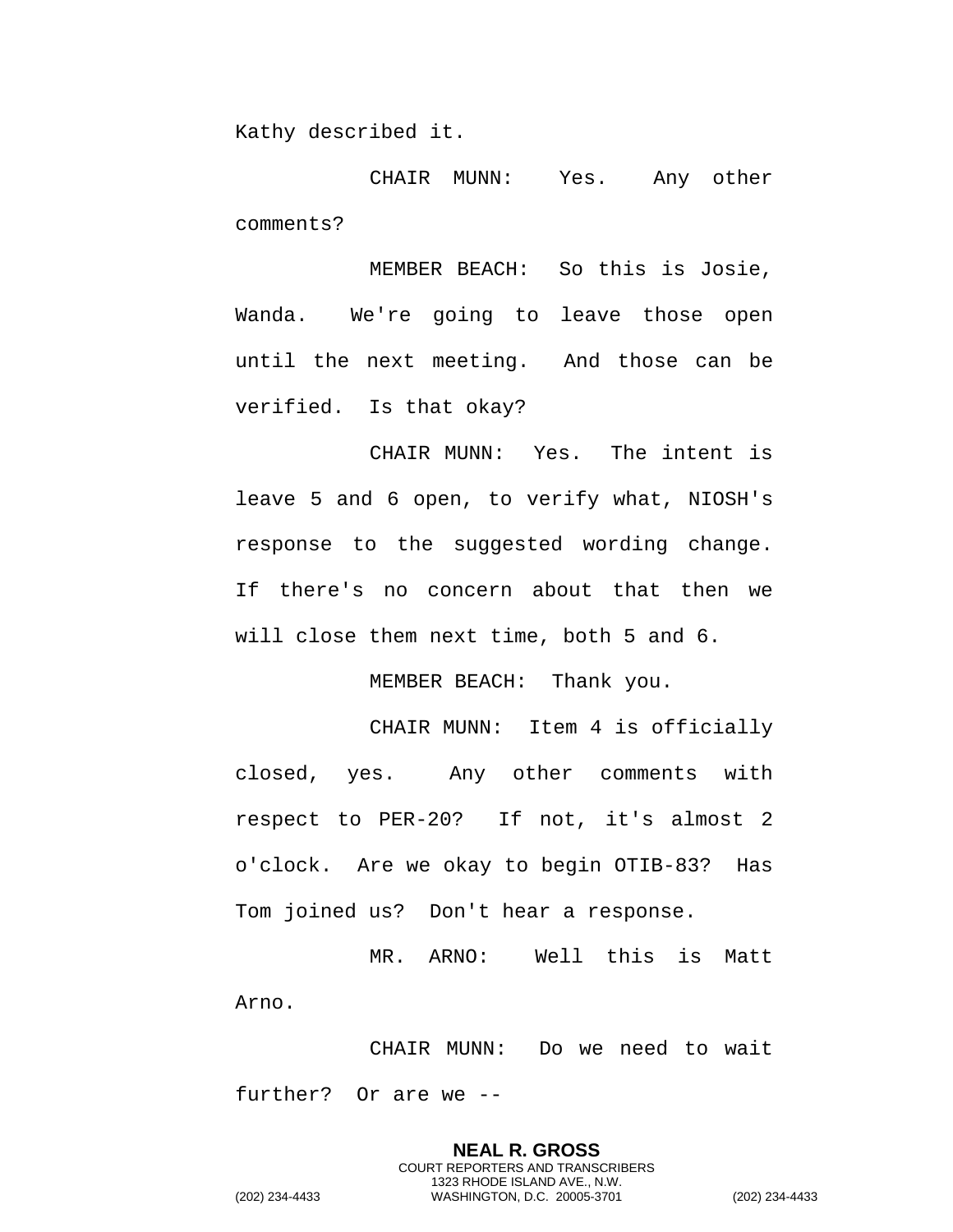MR. KATZ: I missed it if you guys were chatting before the start time. Did someone get a hold of Tom over lunch break?

MS. BRACKETT: Yes. This is Liz Brackett. I talked to him, and his power is still out. But he said that he thought he'd be able to call in at 2 o'clock.

MR. KATZ: Oh, okay. Okay, good. Thanks, Liz.

MS. BRACKETT: There's still a couple of minutes. I just texted him to see  $if --$ 

MR. LABONE: I'm here.

MS. BRACKETT: Okay.

CHAIR MUNN: Oh, very good. Talk about the nick of time. Sorry about your power, Tom.

MR. LABONE: Yes. You don't know what you're missing till it ain't there.

CHAIR MUNN: That makes it a little difficult, doesn't it?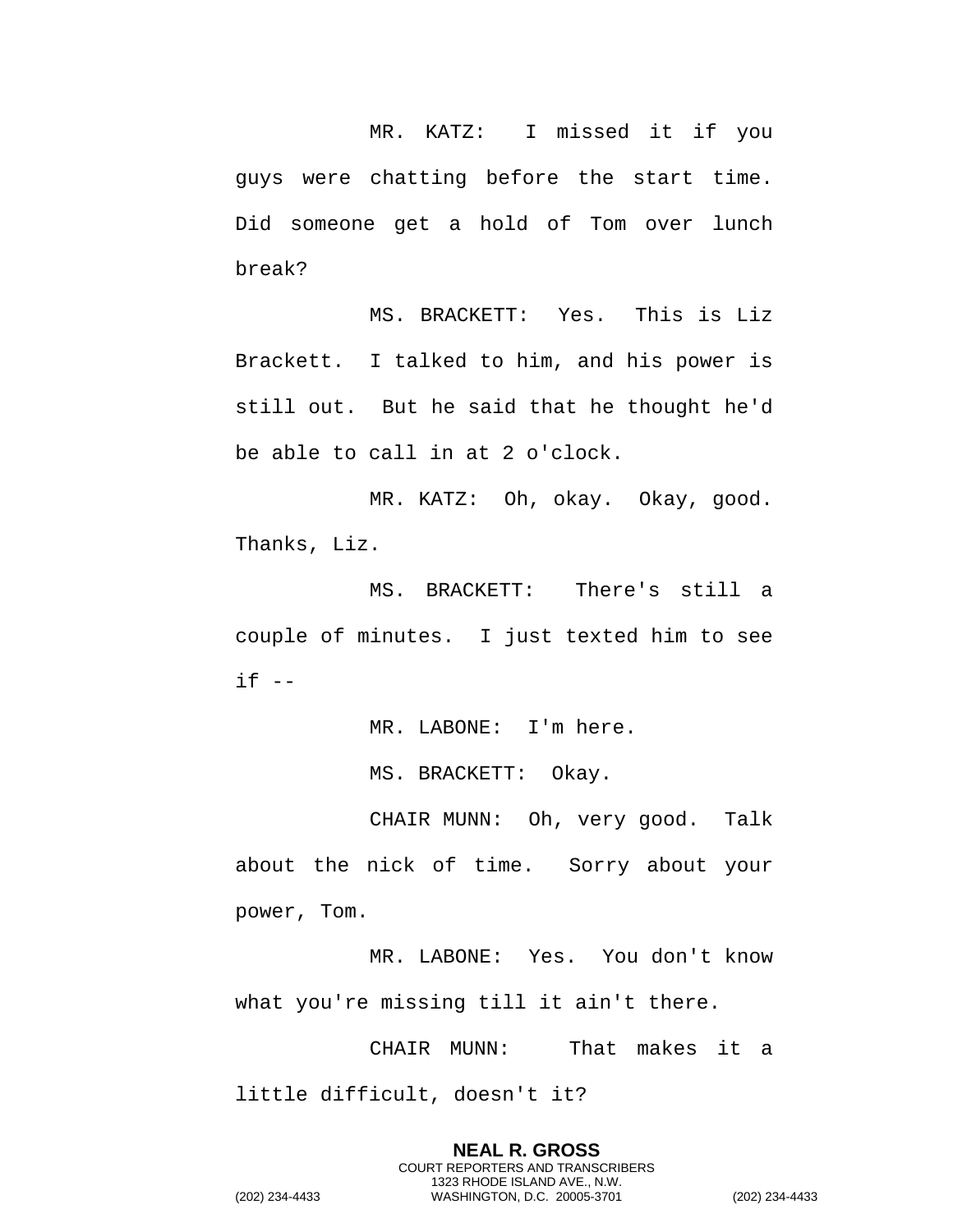MR. LABONE: Yes.

CHAIR MUNN: Are you on deck and ready to address OTIB-83?

DR. NETON: Wanda, this is Jim. I'm going to do the heavy lifting here. I'm just relying on Tom for some moral support.

CHAIR MUNN: Very good. All right. And, Jim, you have the floor.

DR. NETON: Well, I thought, this is a new item that's been added. And I didn't know whether SC&A would want to first go through and point out the issues that they've --

CHAIR MUNN: It might be expedient to do that.

DR. NETON: Well, there are a number of findings. Although in my mind it really comes down to a couple of issues. So either way, I mean, I'm --

CHAIR MUNN: How many findings did we have total?

> **NEAL R. GROSS** COURT REPORTERS AND TRANSCRIBERS 1323 RHODE ISLAND AVE., N.W.

MR. MARSCHKE: Wanda, this is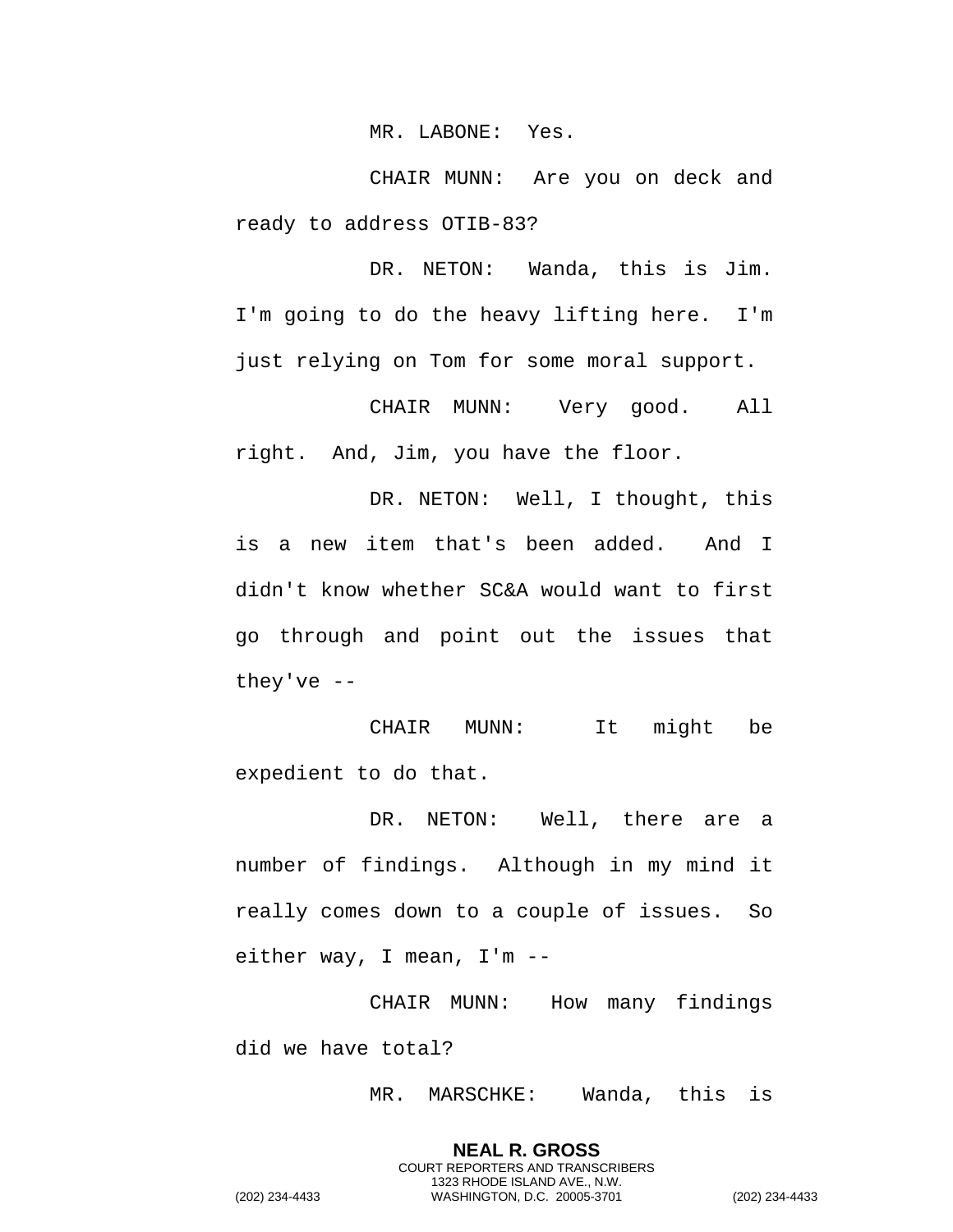Steve Marschke. There's 14 findings total. Actually, Joyce Lipsztein did the review. But Joyce is unable to be with us today. I don't believe she's with us. And so I was going to try and pinch hit for her.

CHAIR MUNN: Oh, that's great.

MR. MARSCHKE: But I'm not sure how, you know, I can't get into the level of detail that of course Joyce could if she was here. But I kind of agree with Jim that there are 14 issues. But it kind of boils down to a couple of really little points.

DR. NETON: Yes. And maybe I could just do that. And maybe SC&A can chime in if I'm not covering the main bases.

CHAIR MUNN: That would be wonderful. I'm pleased to report that I have been --

DR. NETON: It might speed things up.

CHAIR MUNN: -- successful in getting Live Meeting on a screen. Not the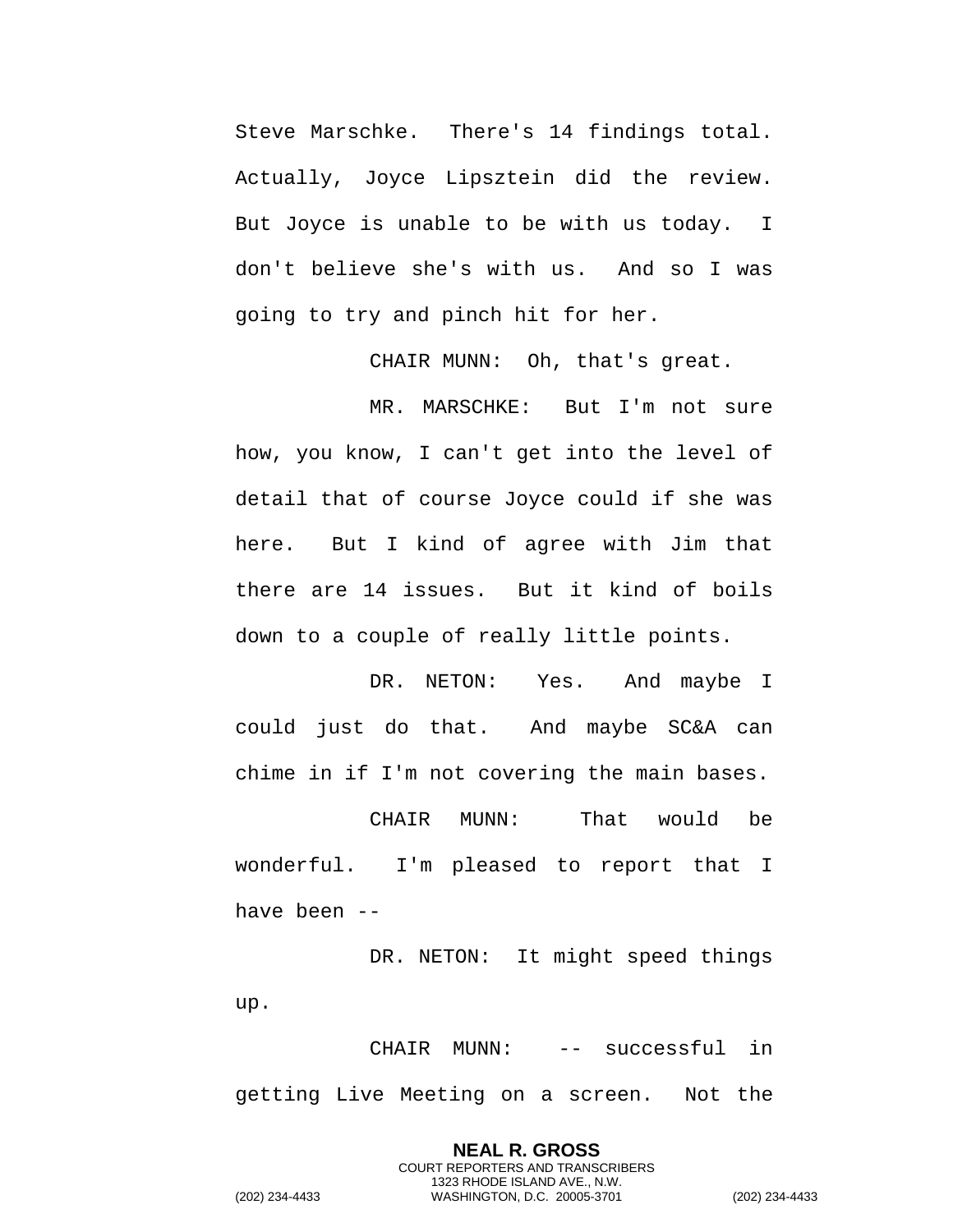screen I intended, but a screen. So if we can follow the findings point by point as you go through them, Jim, it would be very helpful. Thank you both. Go right ahead, Jim.

DR. NETON: I'll do them point by point. I didn't know that, well --

CHAIR MUNN: Well, no --

DR. NETON: See, I thought they were better.

CHAIR MUNN: I'm not instructing you to do so. I'm just asking Steve that we be able to see the finding as you're talking about them.

DR. NETON: Oh, all right.

CHAIR MUNN: That's all.

DR. NETON: Okay. Well, I can go through these. I mean, the first one is simple. It's the applicability of target audience is not well defined. And I think that's sort of a, not a cosmetic, but an administrative finding that we can address.

> **NEAL R. GROSS** COURT REPORTERS AND TRANSCRIBERS 1323 RHODE ISLAND AVE., N.W.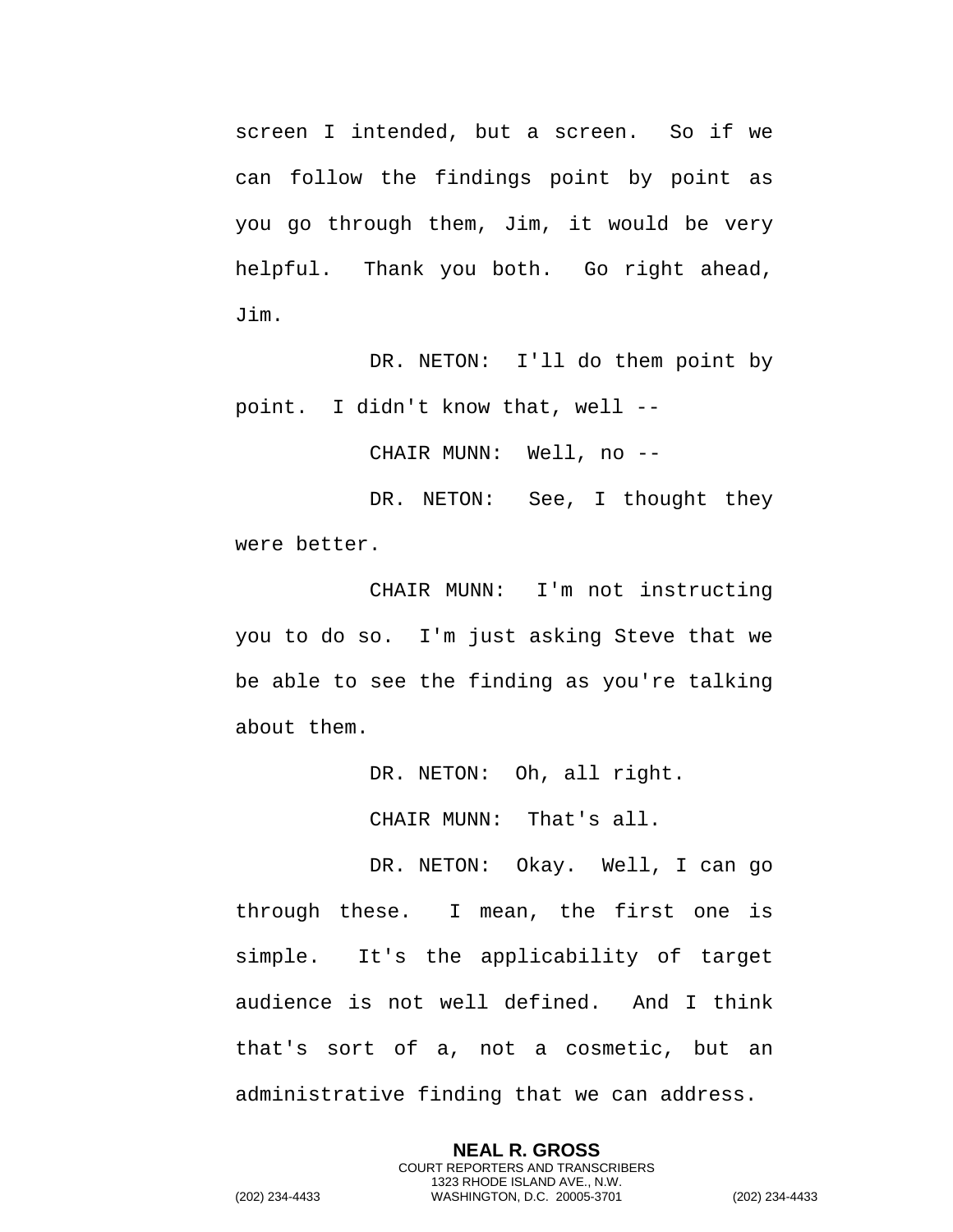And I think it is fairly clear. But that's not a big issue for us. And we'll be happy to address these administrative findings, you know, as appropriate.

The key ones though, when we get into Finding 2, which is this issue about not demonstrating that Type A plutonium would rarely be encountered in the workplace.

I'll start by refreshing people's memories that, or maybe not refreshing them, but letting you know that this TIB is actually a fallout, or a re-assemblage of the discussion that took place at the Mound Site Profile review. Mound worked with plutonium 238 to a large, to some degree. And there were various exposures there.

And SC&A correctly pointed out that plutonium 238 does not decay, has been demonstrated in certain instances to not behave according to typical clearance

> **NEAL R. GROSS** COURT REPORTERS AND TRANSCRIBERS 1323 RHODE ISLAND AVE., N.W.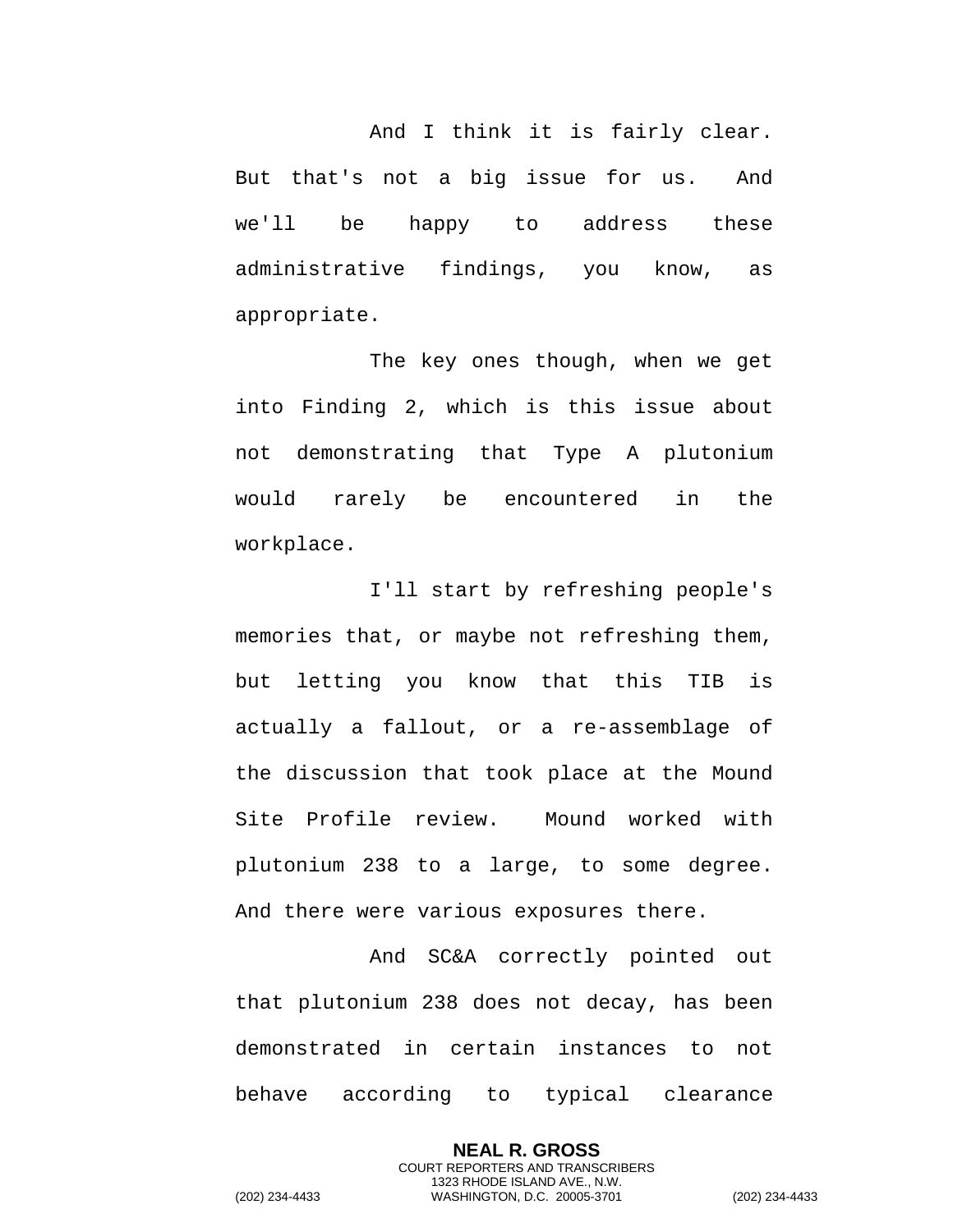classifications that are identified in ICRP-66.

There is a non-monotonically, or actually the exposure tends to increase, or the solubility increases over time after exposure. And then clear off with a monotonically decrease from the exposure, or clearance rate. And that has more, has something to do with the high specific activity of plutonium.

I won't get into specifics. But at any rate, NIOSH does acknowledge that there is a unique type of plutonium 238 clearance pattern at facilities like Mound. And that's what TIB-83 is intended to address.

The Type J plutonium that is referred to in this finding though, has really, to your knowledge, only been observed at Los Alamos. And in particular has to do with a clearance of a material known as a cermet.

> **NEAL R. GROSS** COURT REPORTERS AND TRANSCRIBERS 1323 RHODE ISLAND AVE., N.W.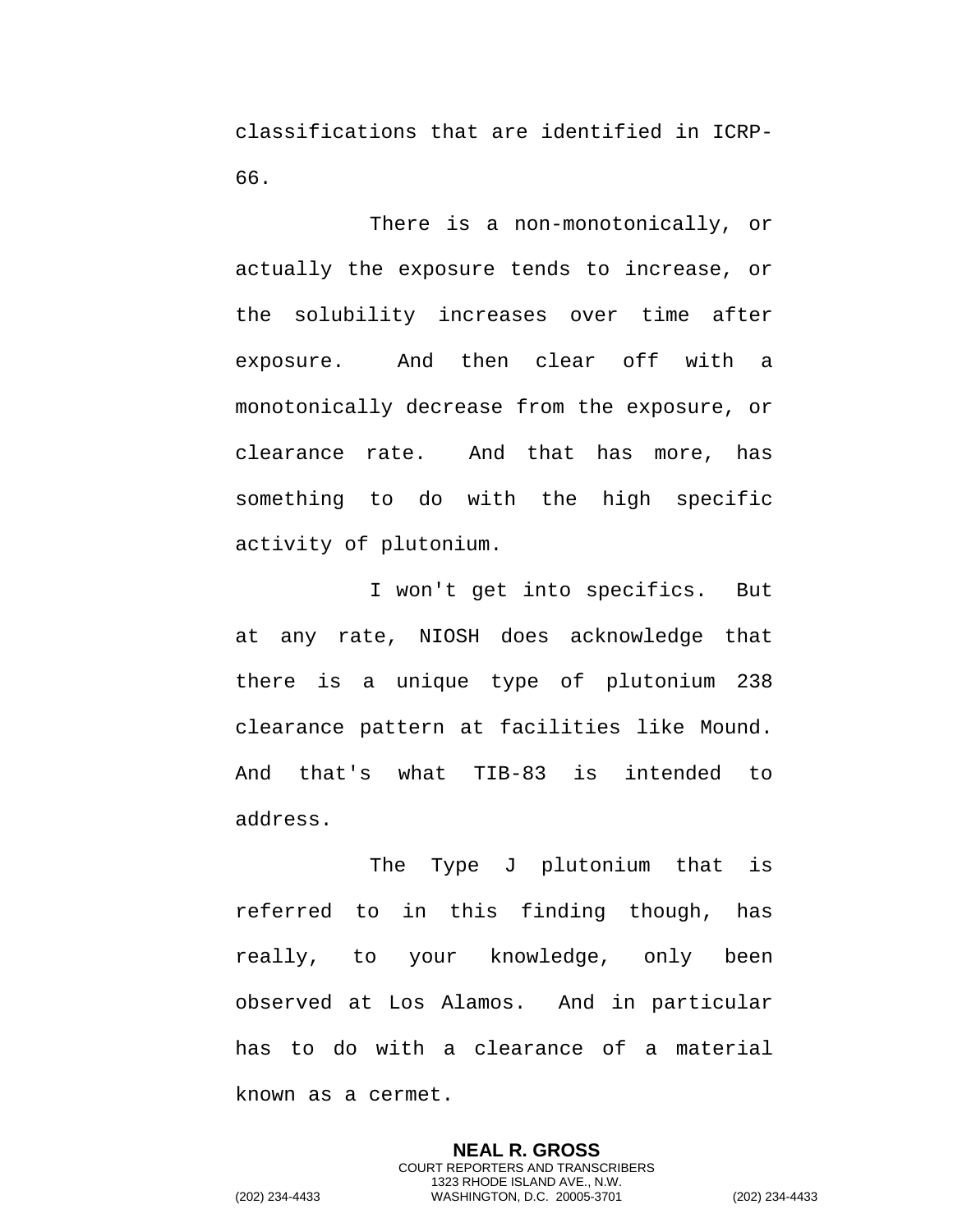It's a composite of plutonium. It was specifically made into this composite material. To my understanding it was to withstand burn up from the atmosphere. Because these plutonium 238 sources are used in, as power generators for satellites.

CHAIR MUNN: That explains my lack of understanding of Type J.

DR. NETON: Right. And so Type J is, when you incorporate plutonium into this ceramic matrix material it behaves quite differently than regular plutonium.

In fact, there was an incident that was observed at Los Alamos, that exhibited some fairly lengthy, a fairly protracted period of increasing solubility over time, and then it decreased.

And SC&A's comment here was, well, we didn't demonstrate that Type J actually occurred at Mound. And to our knowledge, even though we acknowledge that cermet type material was present at Mound,

> **NEAL R. GROSS** COURT REPORTERS AND TRANSCRIBERS 1323 RHODE ISLAND AVE., N.W.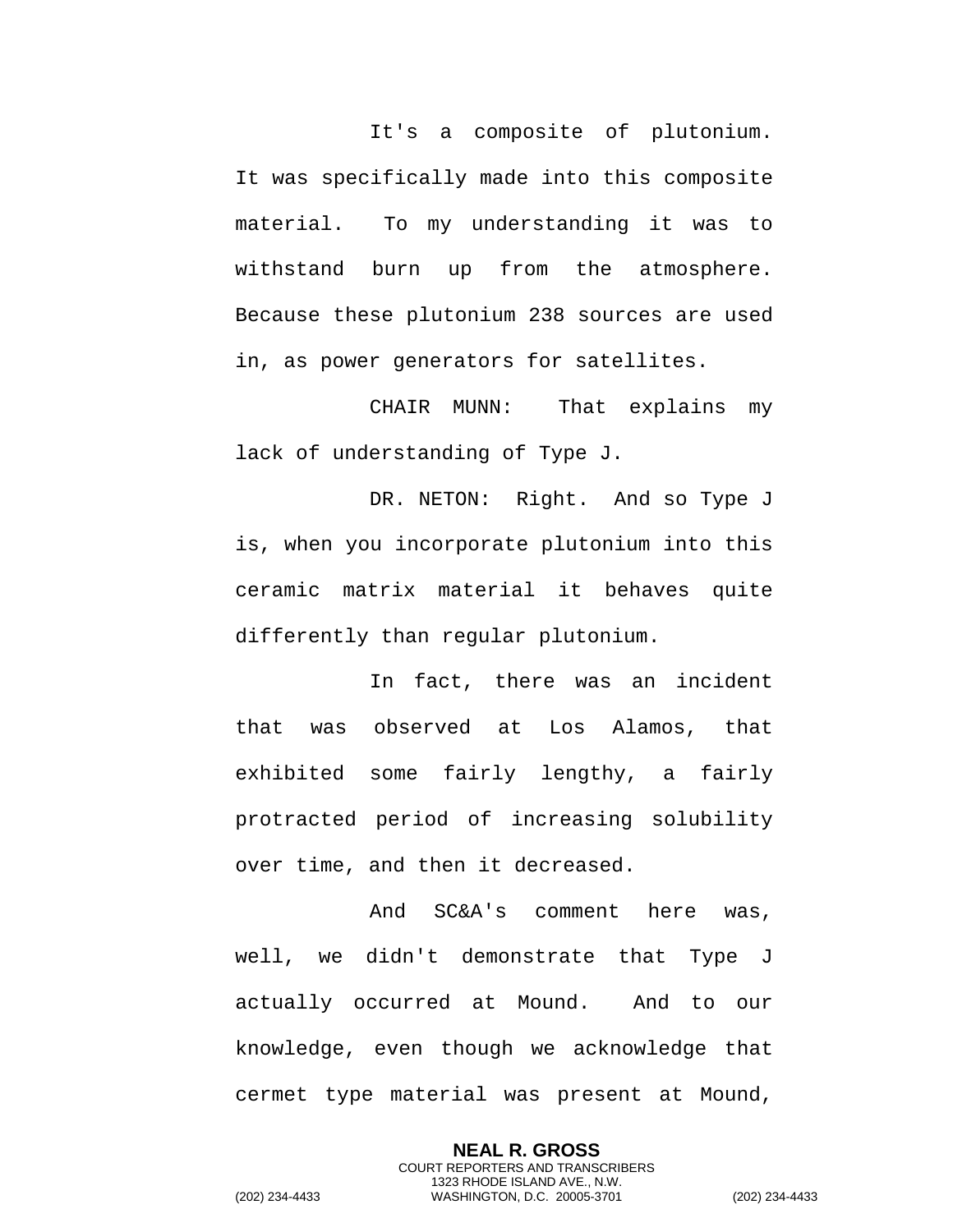we know of no instances where there were inhalation exposures.

The incident that happened at Los Alamos was under some very rigorous, or very violent type test procedures, to try to get the material to sort of simulate the reentry of a satellite in the atmosphere. And it ended up disintegrating the source.

And when they opened it up it exposed the workers. We're not aware of any situation like that, that happened at the Mound facility. That's more than likely going to be our re-statement of the issue at, for TIB-83.

I mean, we're happy to include it in dose reconstructions as appropriate. But it's not certainly going to be a default, which is sort of the implication of the finding.

CHAIR MUNN: Yes.

DR. NETON: This next finding is not on the screen right now.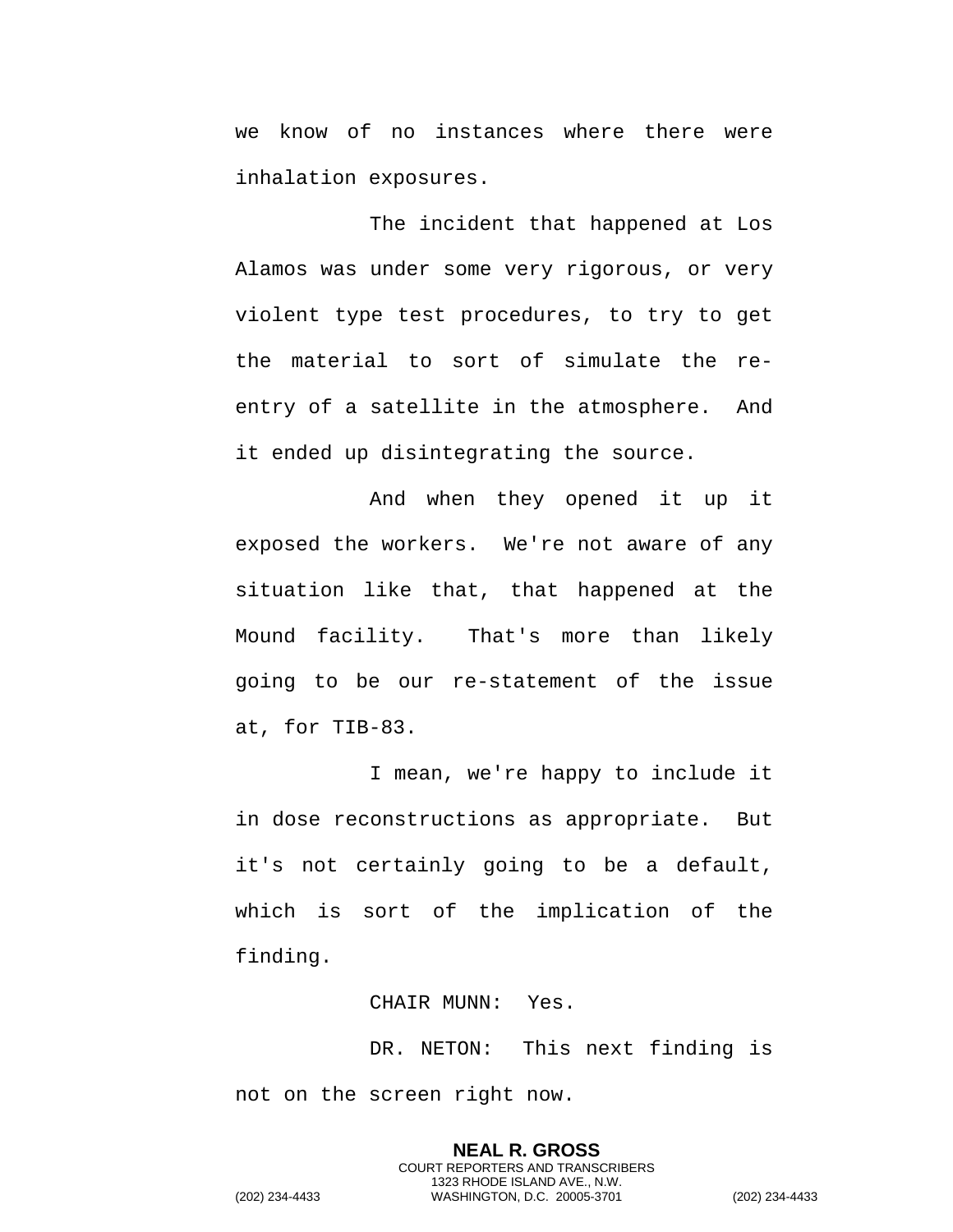MR. MARSCHKE: I messed up.

DR. NETON: I know you're trying to get a hold of some pictures for me.

MR. MARSCHKE: I was trying to get a hold of what we were writing.

DR. NETON: So that's Finding 2. Finding 3, it gets down to the issue of this, what we call Type L. NIOSH, Tom LaBone specifically and Lynn had modeled, developed a model for some plutonium exposures at Mound, based on a very discrete incident that occurred of exposure to plutonium dioxide.

And when they developed that model it was based on five individuals that were exposed, and followed over time with bioassay. And indeed, this model exhibited that type of behavior that I just talked about, which is a increase in solubility over time, to about 100, 150 days.

And then it decreased, an exponential type decrease, like you'd

> **NEAL R. GROSS** COURT REPORTERS AND TRANSCRIBERS 1323 RHODE ISLAND AVE., N.W.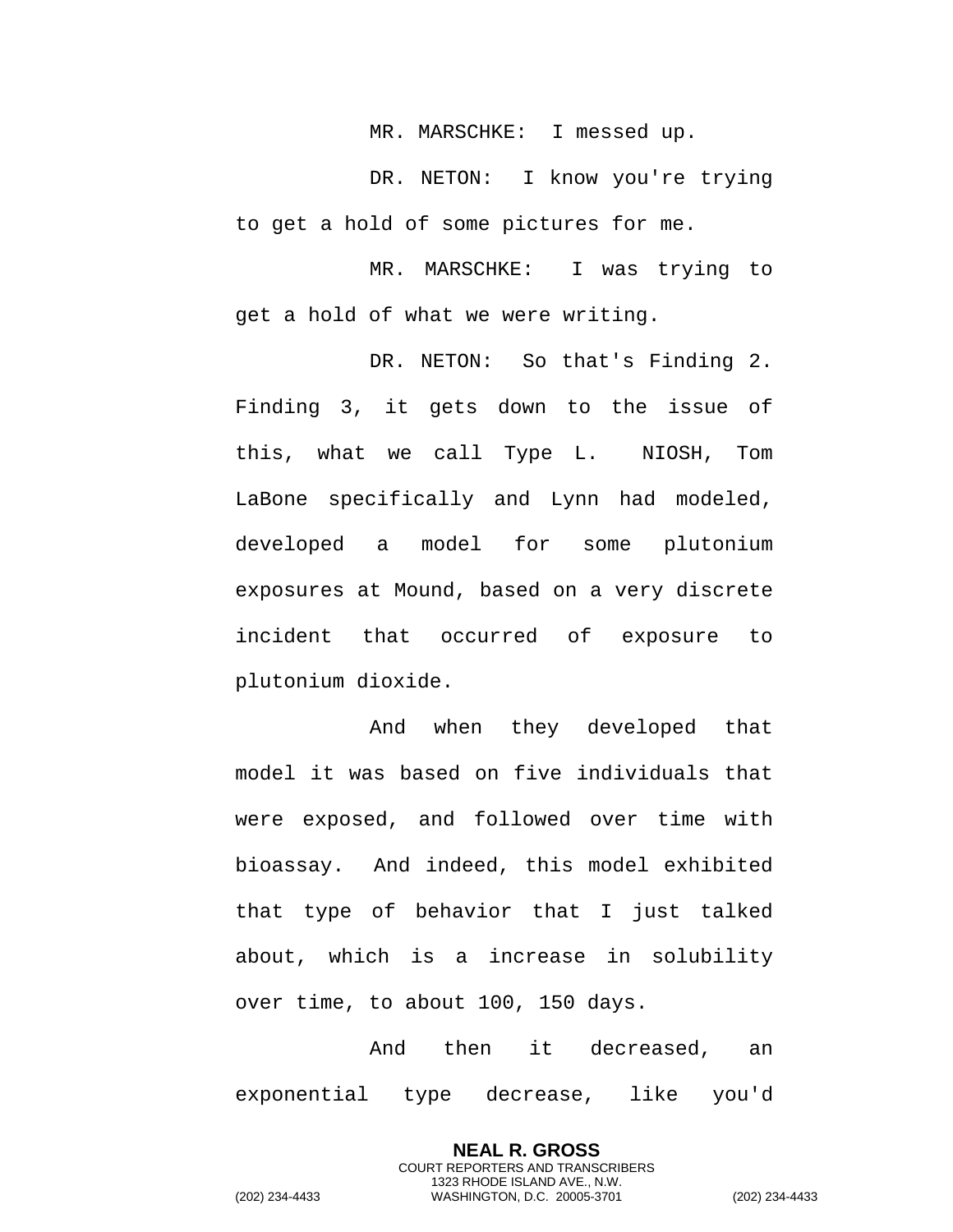observe for most materials. SC&A's issue with this model was that it was based on a single incident at Mound.

And it didn't cover the waterfront of all potential exposure scenarios that could have existed there. And evidence, graphs were presented of other cases that exhibited similar type clearance.

And in fact, they identified one particular case that appeared to have a longer clearance time than the five cases, or a longer buildup and then clearance. Sort of in between a Type L and Type J exposure.

It seemed to be the case that it basically indicated that the Type L model was not necessarily sufficiently claimantfavorable and conservative. We've looked at that particular case in some detail. And there's some issues with that.

Well, first of all I would, we have to understand that these models that

> **NEAL R. GROSS** COURT REPORTERS AND TRANSCRIBERS 1323 RHODE ISLAND AVE., N.W.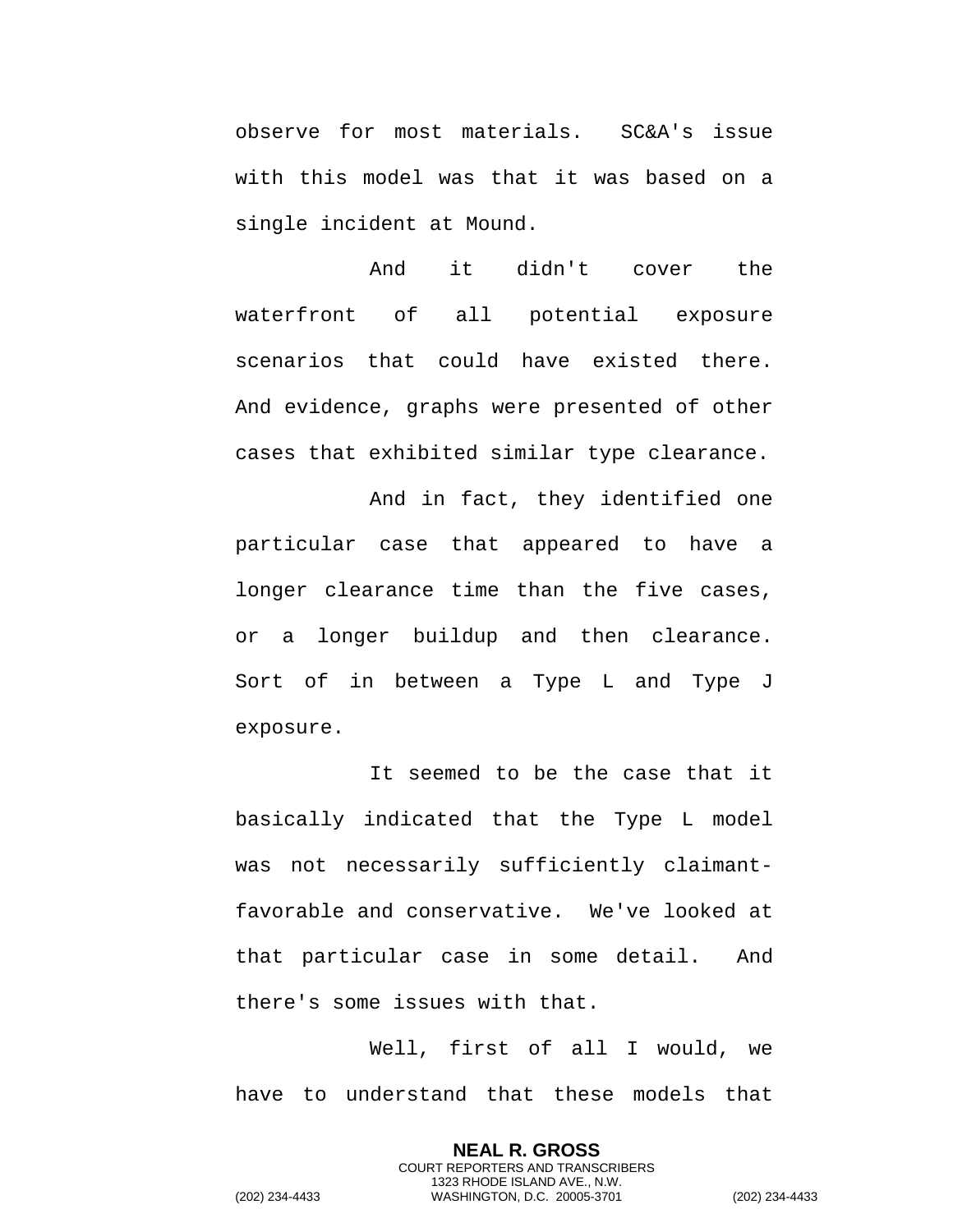are developed on individual cases have variability in and of themselves. And in fact, the five cases that were used to construct the Type L model had individual bio-variability.

And so, you know, that does happen. To pick one case sort of out of the pool and say, this one does not fit your model exactly, I think is not exactly a definitive finding that the model's inappropriate.

The other issue with the, and they don't call it a model, but the exposure clearance pattern that they observed, which they called I think Type L1 maybe, or something like that.

That worker was not taken out of the workplace for like over six, almost six months or more after his original exposure occurred. And you can't rule out in this particular case that there wasn't a chronic exposure scenario ongoing at the time.

> **NEAL R. GROSS** COURT REPORTERS AND TRANSCRIBERS 1323 RHODE ISLAND AVE., N.W.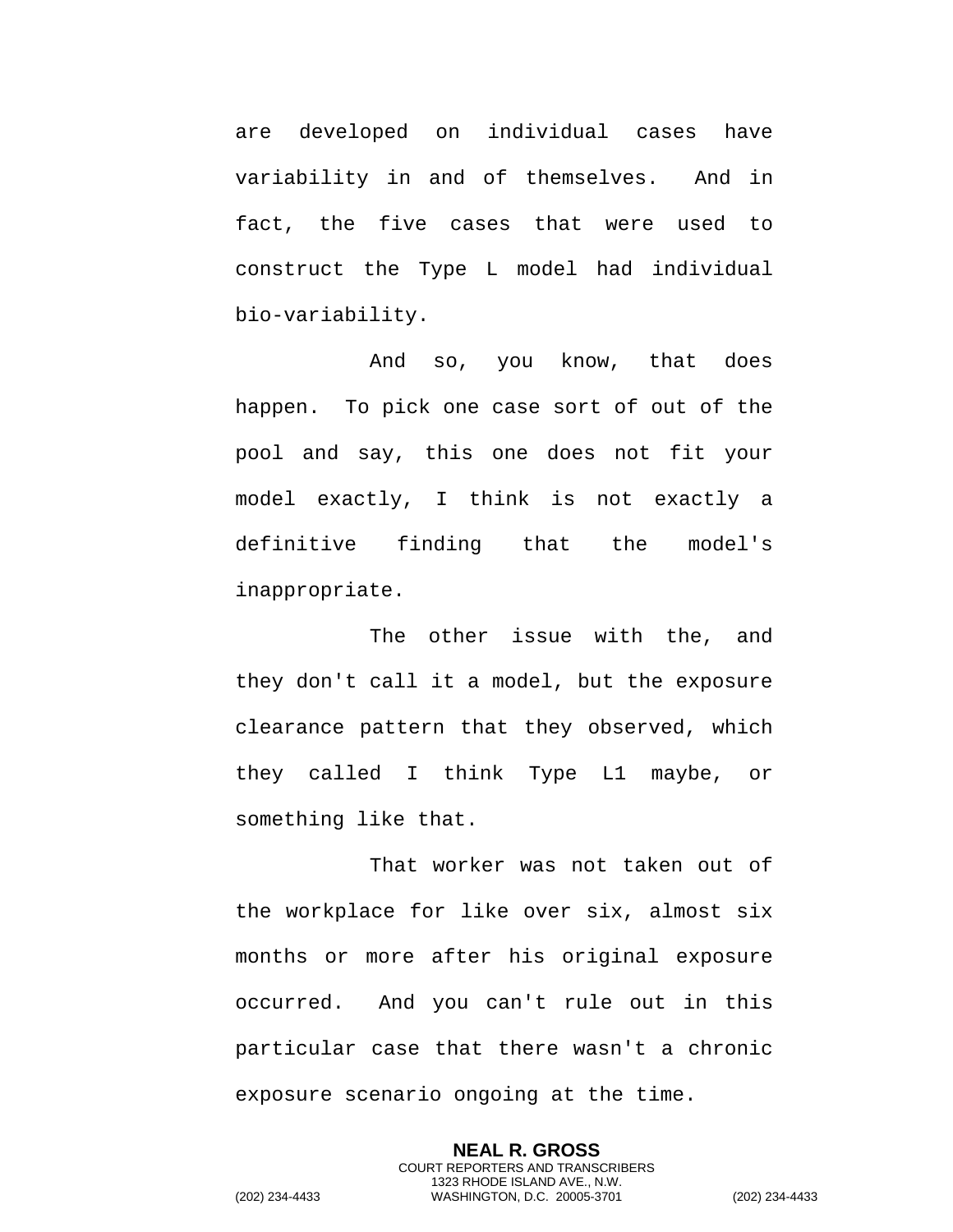So we're not comfortable with SC&A's assertion that that model demonstrates that the Type L model is not appropriate, and does not appropriately bound exposures. And we'll be working that up and describing our response in writing, you know, as we develop it. But that's sort of it in a nutshell at this point.

Finding 4 is very similar, did not demonstrate that Type L was commonly found in the workplace at Mound or any other facility. I'm not sure what the issue here is.

The TIB actually instructs the dose reconstructor to use Type L under certain circumstances where it was identified that Type L would be, would actually have a higher, increase the dose to the workers. So I'm not exactly sure where that finding is coming from.

MR. MARSCHKE: Jim, this is Steve again. I think some of it has to go back to

> **NEAL R. GROSS** COURT REPORTERS AND TRANSCRIBERS 1323 RHODE ISLAND AVE., N.W.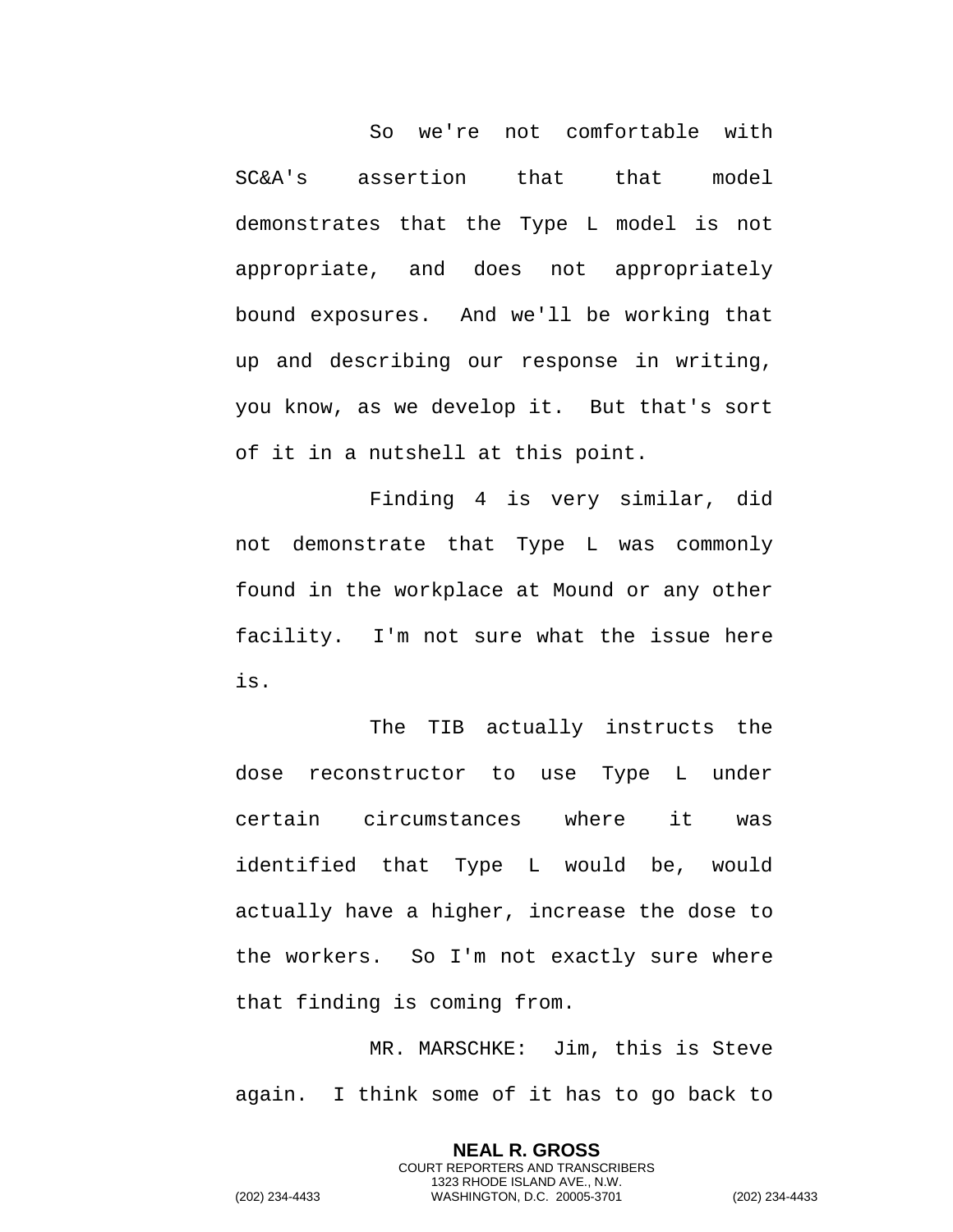the first finding where basically we said, you know, we didn't know exactly, identified who the audience, the target audience for this was.

If it's, we're looking for, if the target audience is just for dose reconstructors who are doing the Mound facility, then it's one thing.

The other thing is, but is this a generic OTIB, which is going to be applied to different types of facilities across the DOE, you know, landscape?

And, you know, if so, you know, we don't know that this, that's why we say that it's not demonstrated that this Type L is common across, you know, at other places, other than Mound. So I think that's what we're --

DR. NETON: We can address that. I understand what you're saying. It certainly was plutonium dioxide, this particular exposure case. And I would be

> **NEAL R. GROSS** COURT REPORTERS AND TRANSCRIBERS 1323 RHODE ISLAND AVE., N.W.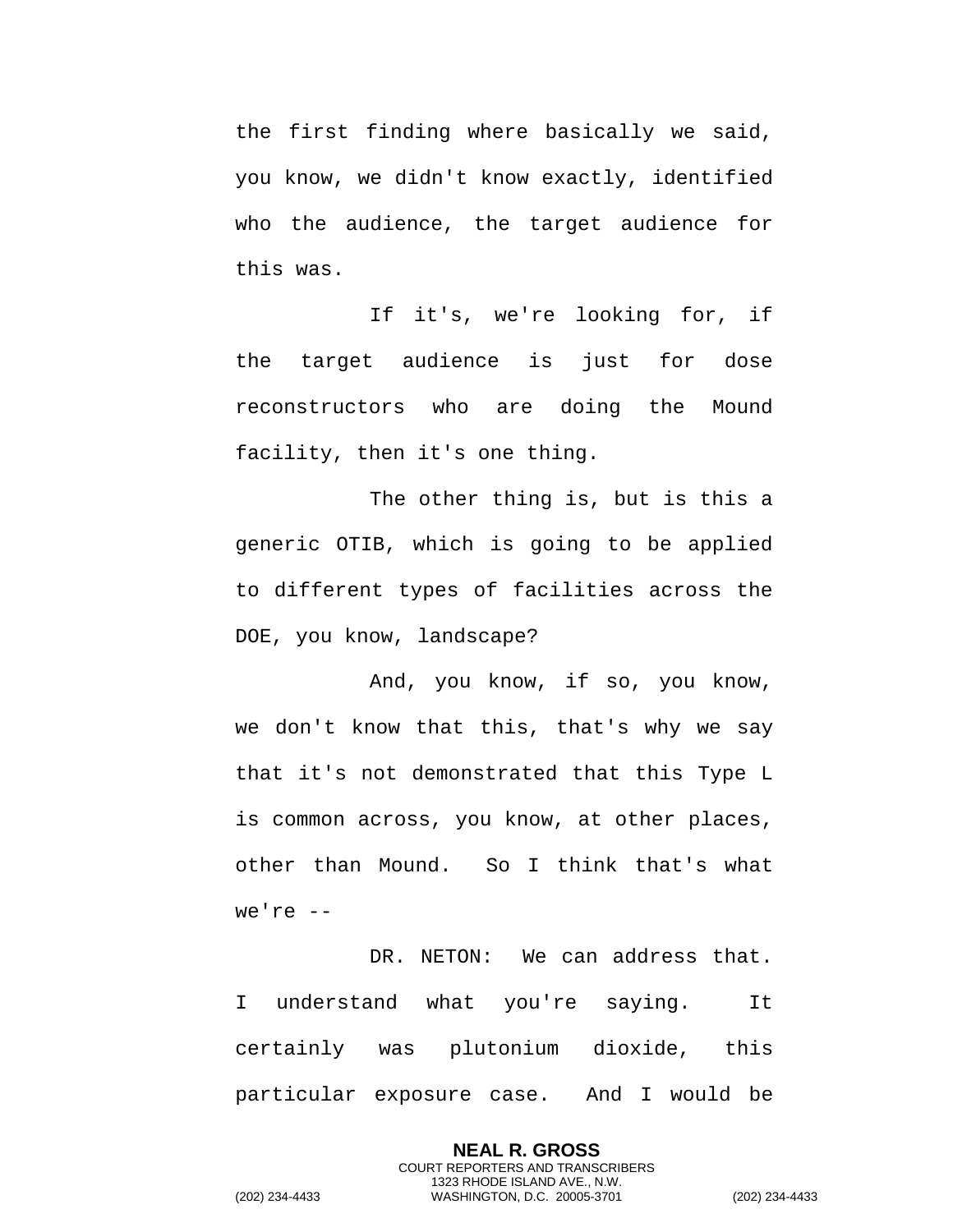surprised if it wasn't applicable to plutonium dioxide exposures. But understood. We'll make sure we address that issue.

CHAIR MUNN: Okay. You'll respond?

> DR. NETON: Yes, we'll respond. CHAIR MUNN: Good.

DR. NETON: This 5 is, NIOSH does not demonstrate exposures to Mound plutonium 238 that show non-monotonic absorption to the lungs may be well characterized. Again, at all times and at all areas. Again, this has to do with model development and how many cases you need, and what's appropriate.

And we're going to respond to that. I think, we feel like we have done that to, we've accomplished that. And we'll address that finding.

CHAIR MUNN: Okay.

DR. NETON: This Finding 6 is similar to what Steve just mentioned. Does

> **NEAL R. GROSS** COURT REPORTERS AND TRANSCRIBERS 1323 RHODE ISLAND AVE., N.W.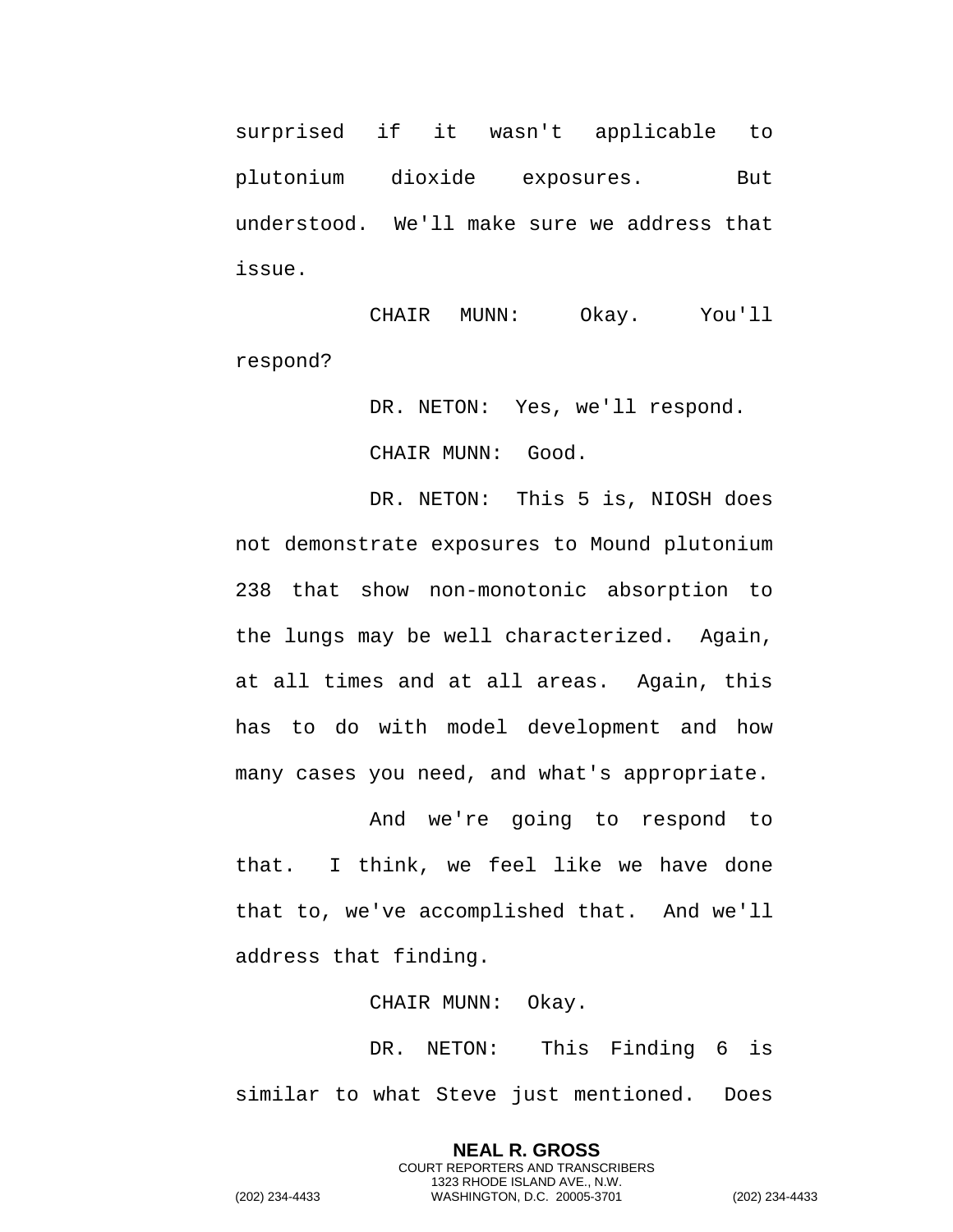not state whether the technical --

MR. MARSCHKE: Sorry.

DR. NETON: I don't know where to go. Yes, whether the technical calculations are derived or limiting this solution type, which the standard examples or similar calculations can be referred to other facilities. We'll have to address that, how  $-$ 

To me it's implied in 83 that it's at other facilities. But I would agree that we haven't done a good job describing a basis for its use in other facilities. So we'll address that issue.

NIOSH has not compared organ, this is Finding 7, organ doses from acute intakes of L with chronic intakes of Type M and S materials, plutonium 238 materials. I believe we've done that. I'm not sure why that's a finding.

I mean, there's a lot of work done in 83 to demonstrate under the chronic

> **NEAL R. GROSS** COURT REPORTERS AND TRANSCRIBERS 1323 RHODE ISLAND AVE., N.W.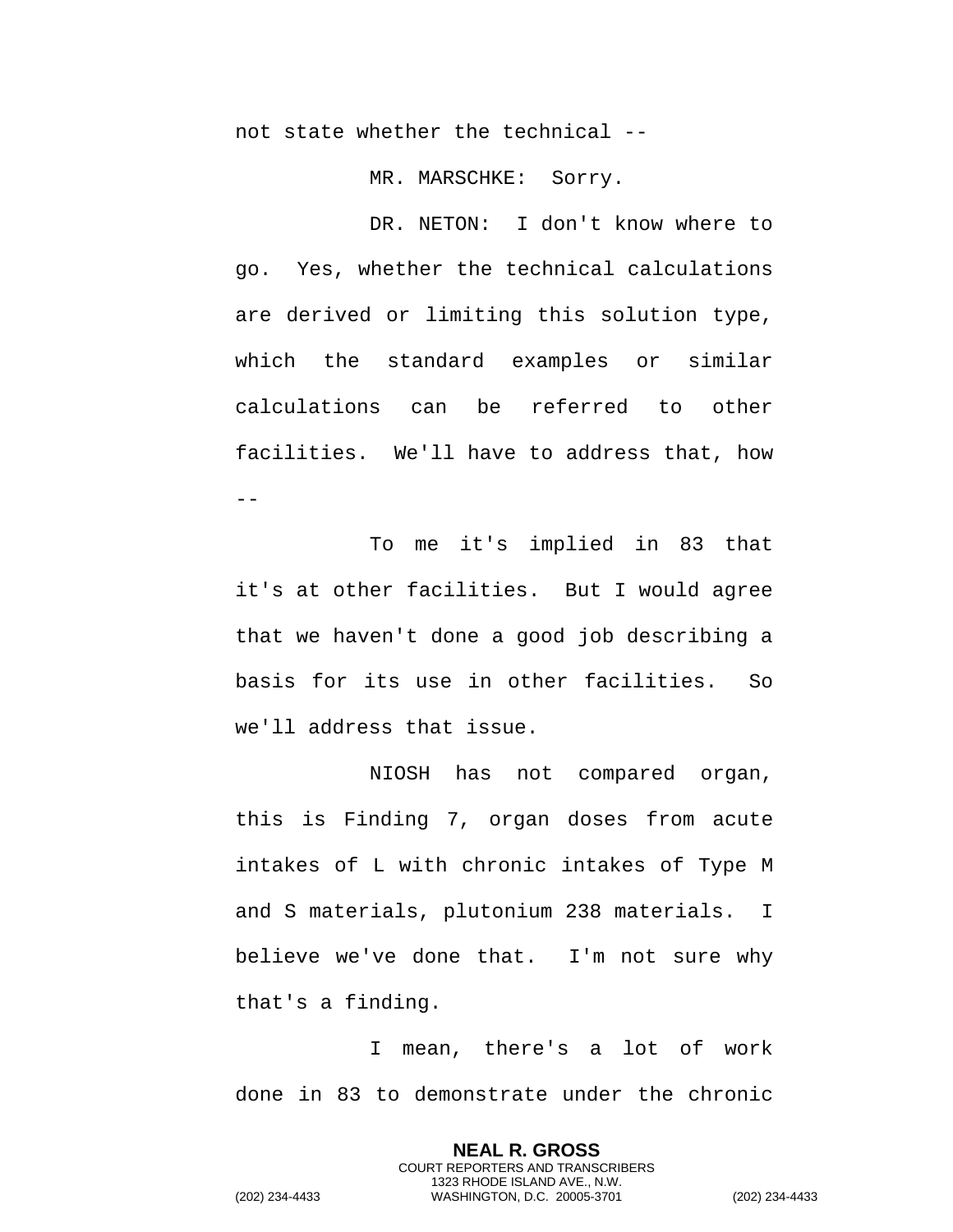and acute intake scenarios which was a limiting dose, based on an organ by organ basis. Should discuss limiting solution types for acute intakes of Type L versus chronic. Yes, again, I think, I would argue that we've done that.

MR. MARSCHKE: There is more -again, the findings themselves are kind of a synopsis of the bigger discussion which is in the report. So there may be more information in the report itself to help you better discern what the concern is, than  $just$  --

DR. NETON: I've read the report several times. I guess I'm just cutting it a little short here maybe. But we will certainly address the findings that are identified in the report, and in the context in which they were made.

Finding 8, in Section 4 we defined, NIOSH defined the parameters for Type L exposure amount, compared to the

> **NEAL R. GROSS** COURT REPORTERS AND TRANSCRIBERS 1323 RHODE ISLAND AVE., N.W.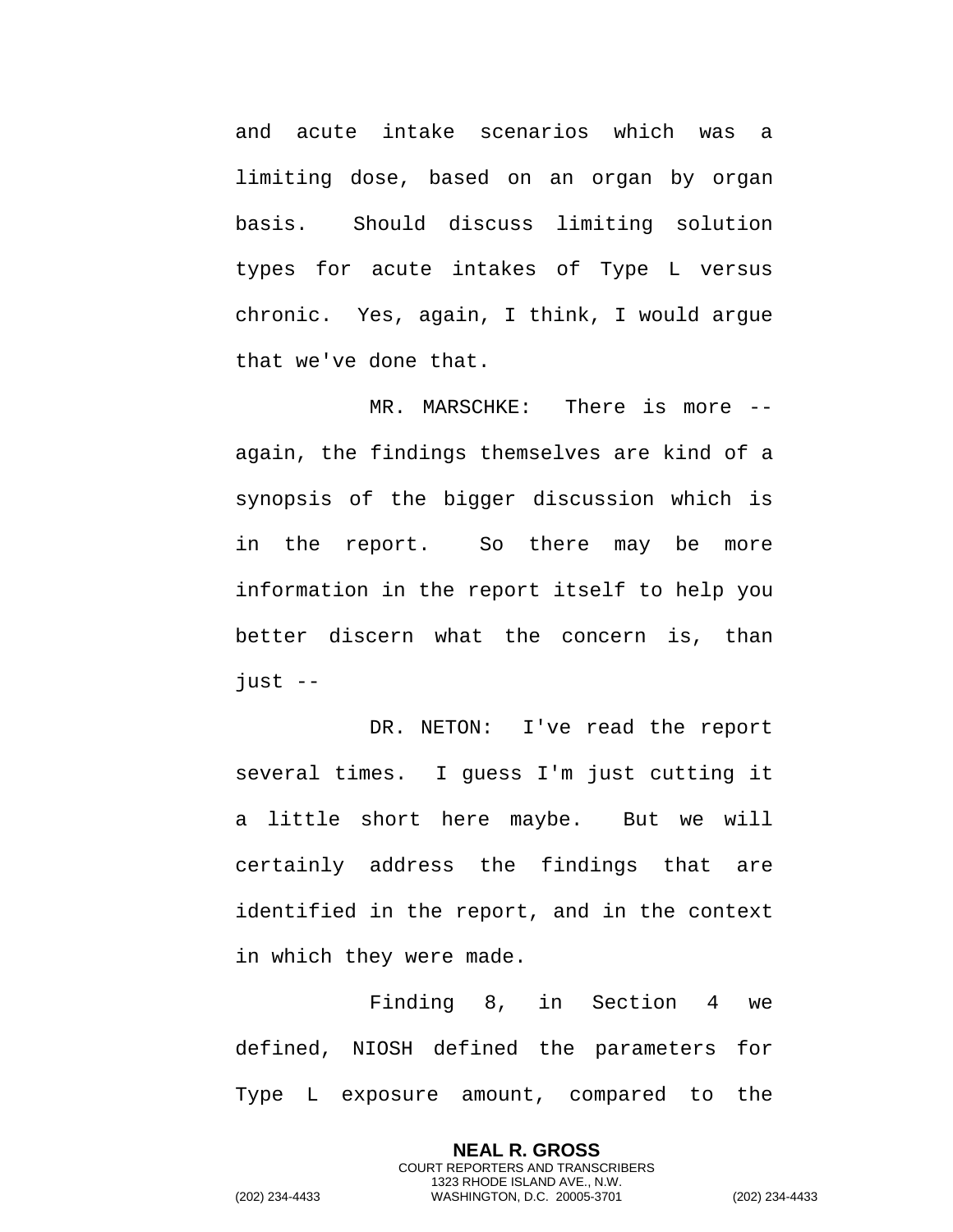solution curves with Type J and S, but does not demonstrate that Type L is typical of Mound exposures. Again, it's a similar type thing.

It gets to the point, well how do we know Type J didn't occur at Mound? And how do we know that the Type L model is adequately bounding. And again, that will, we'll have to discuss that and demonstrate that in our response.

Finding 9 is, the purpose of Section 4 is not well defined in relation to other exposures. At plutonium 238 they show non-monotonic behaviors at Mound and at other sites. Again, I'd have to go back again and rehash my memory on this.

But it seems to be a similar finding to the other ones. How do you know that Type L is representative of these other sites, other exposure scenarios?

And Finding 10, there is no guidance in the TIB, actually the Site

> **NEAL R. GROSS** COURT REPORTERS AND TRANSCRIBERS 1323 RHODE ISLAND AVE., N.W.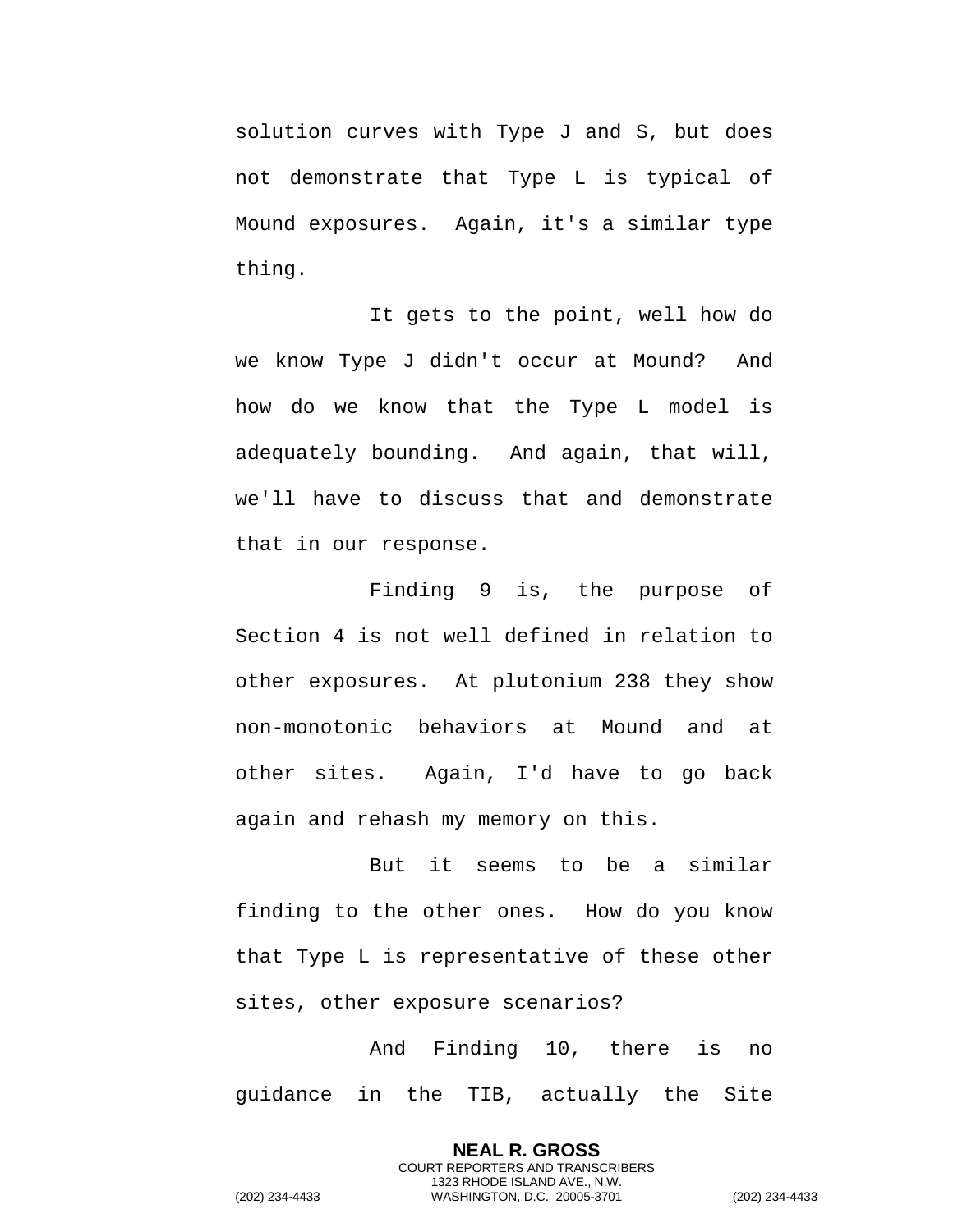Profile or TIB-83, on which areas of Mound and in which time period Tables 2-1 and 2-2 should be used. The lack of such guidance indicates the table should be used at all areas, at all times to interpret Mound --

Well that's true. That's how they're going to be used. It is not NIOSH's intent, either then -- if this was not NIOSH's intent, then it should be modified to specify when tables are to be used.

It's pretty specific in there, when the dose reconstructor is doing the dose reconstruction, that they would use the guidance in those tables.

MR. MARSCHKE: So really the answer is, basically it is for all areas and all times.

DR. NETON: It's for all plutonium intakes, yes.

MR. MARSCHKE: Yes.

CHAIR MUNN: I believe that's

what I heard.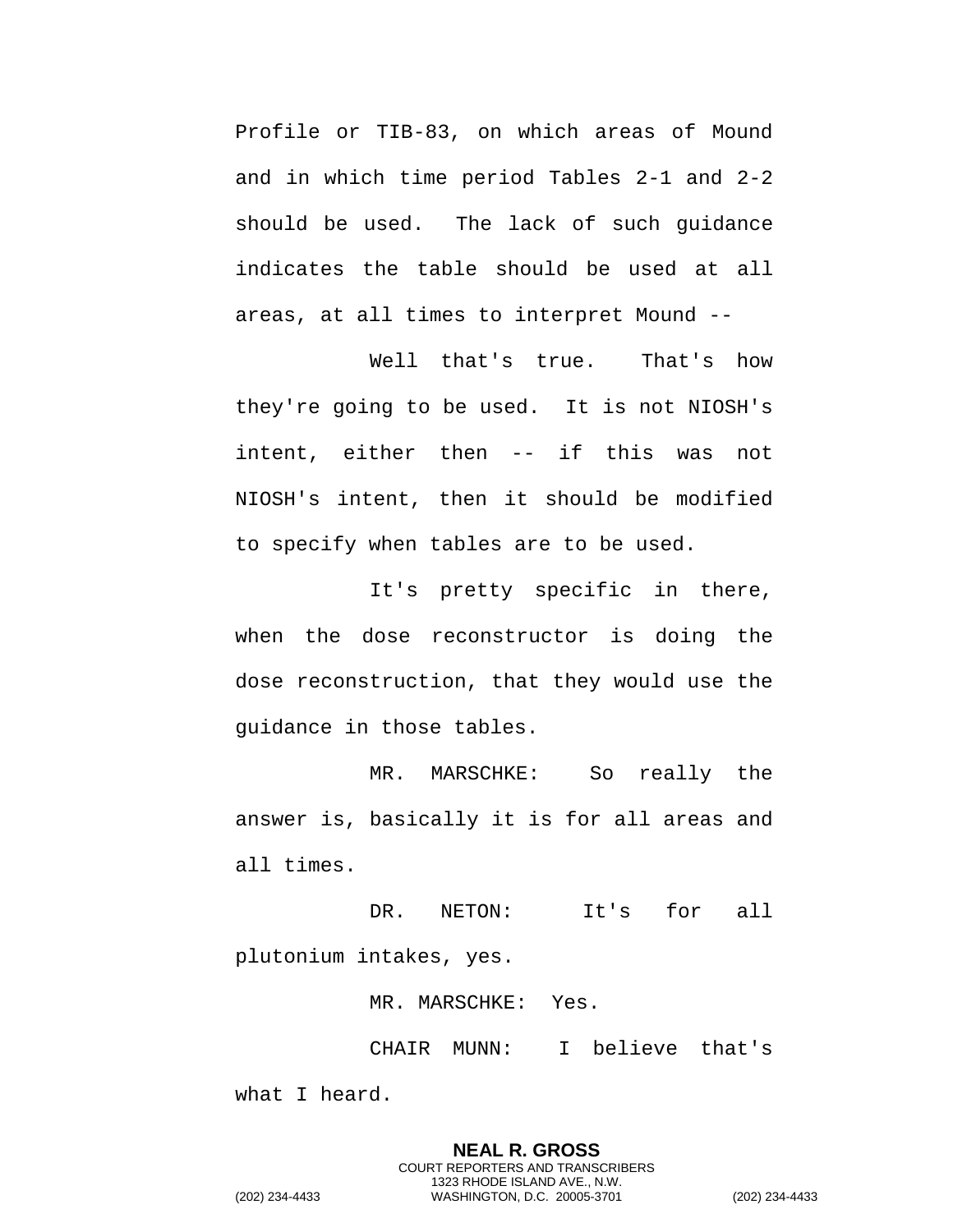MR. MARSCHKE: Yes.

CHAIR MUNN: So if that's the case, then it is NIOSH's intent. And I've seen the statement to that end will be a part of your responses to it.

DR. NETON: Well, I'll have to rephrase that. I mean, I guess I need to go back and make sure, at all areas and all times when these plutonium materials were being used at Mound. I mean, we certainly wouldn't use them if there was, if the profile indicates that they weren't on site.

CHAIR MUNN: Right.

DR. NETON: You know what I'm saying?

MR. MARSCHKE: Right.

CHAIR MUNN: Right.

DR. NETON: I'll give it that

caveat.

CHAIR MUNN: Okay.

DR. NETON: But as long as they were there, and they were working with this

**NEAL R. GROSS** COURT REPORTERS AND TRANSCRIBERS 1323 RHODE ISLAND AVE., N.W. (202) 234-4433 WASHINGTON, D.C. 20005-3701 (202) 234-4433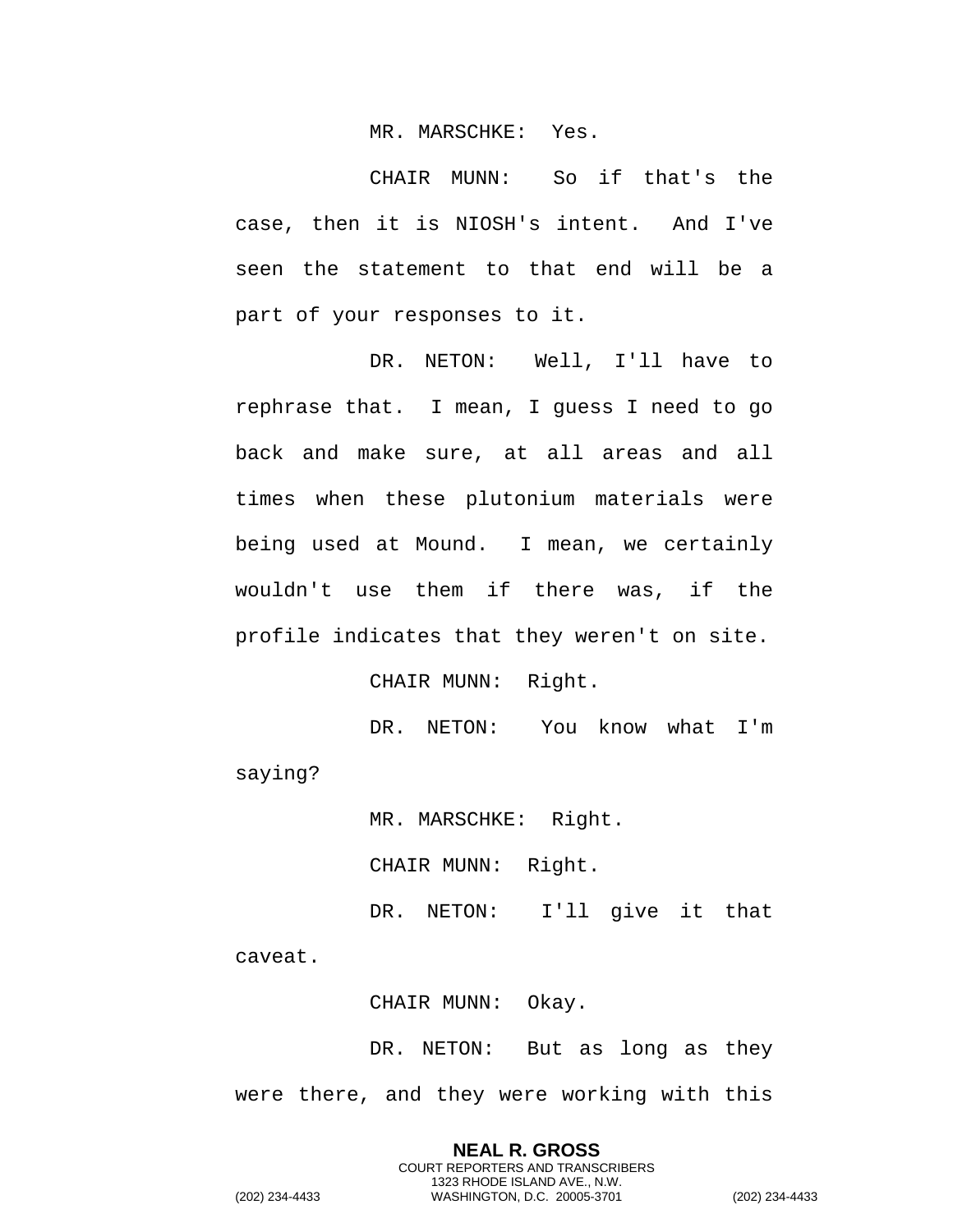material, it would be used. Okay, Finding 11, for sites other than Mound were nonmonotonic lung dissolution of plutonium is observed, plutonium 238. There is no assurance that the 238 at the site will correspond to Type L, plutonium 238.

Okay. This goes back to that same finding that we just talked about, which is, how do we know that this would apply to other sites, other sites than Mound. And again, we're going to have to address that in our response.

TIB-83 is difficult to follow and understand. The sections do not follow a natural order. NIOSH's Type J and Type L plutonium 238 compounds are only introduced in Section 4. And my screen just timed out. Bear with me here.

Type L compounds, plutonium 238 compounds are only under Section 4, although they're used in Section 1, 2 and 3. I acknowledge that it could undergo some

> **NEAL R. GROSS** COURT REPORTERS AND TRANSCRIBERS 1323 RHODE ISLAND AVE., N.W.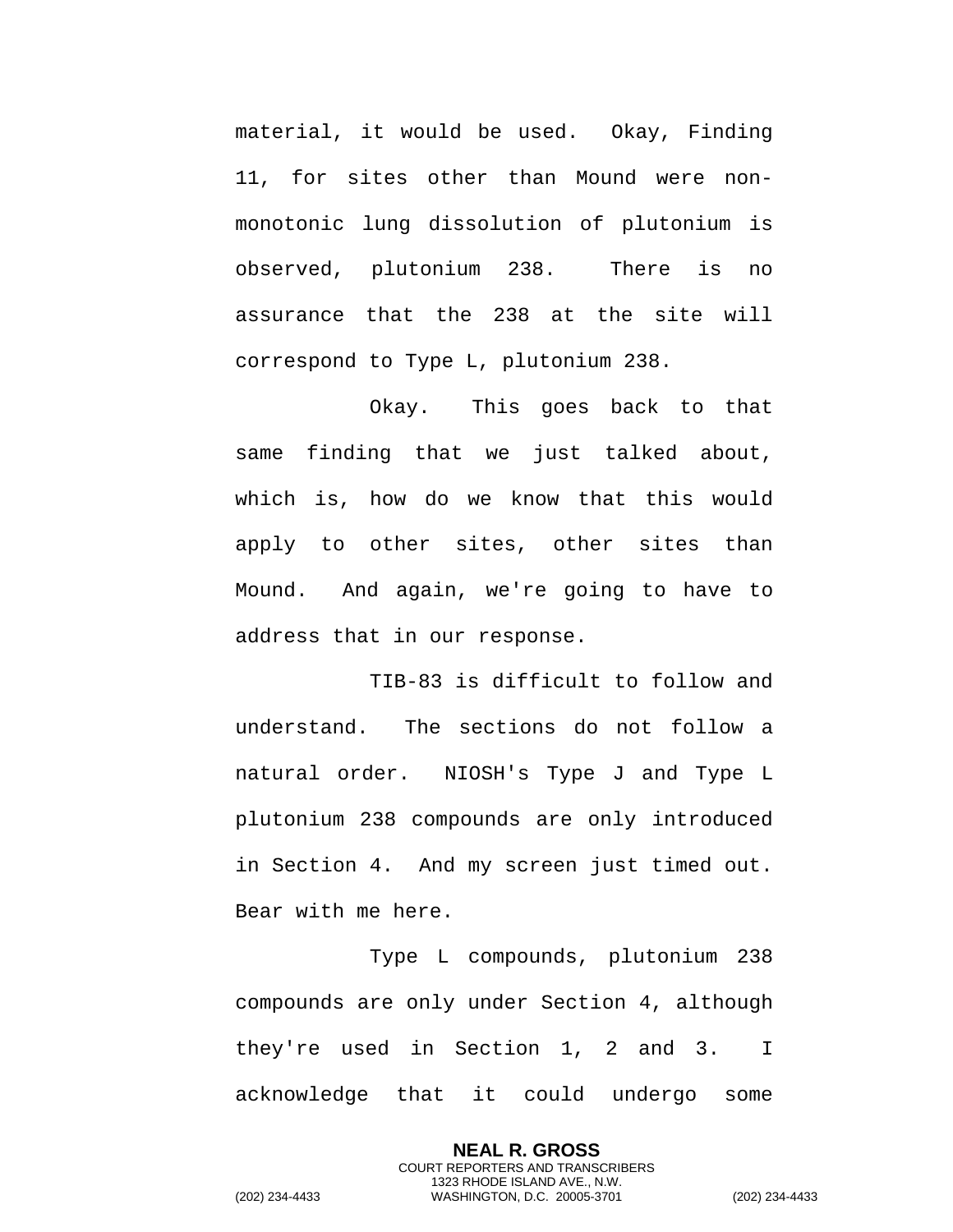better organization. And we'll take that under consideration as we're providing these responses.

And 13 is, TIB-38 is essentially the same document as the White Paper modeling intakes of plutonium 238 at Mound. That is true. ORAU TIB-83 is only clear for those that participated in discussion regarding Mound plutonium 238 exposures at Mound.

Again, the same, essentially the same finding as the one a couple of times ago, which is how do we know that this applies, this Type L material could apply at facilities other than Mound?

MR. MARSCHKE: No, this is not that. This is basically saying that the, this is more editorial I think, and the clarity of the way the document is written. It says --

DR. NETON: Oh, I see, yes, yes. It's only clear for those that participated.

> **NEAL R. GROSS** COURT REPORTERS AND TRANSCRIBERS 1323 RHODE ISLAND AVE., N.W.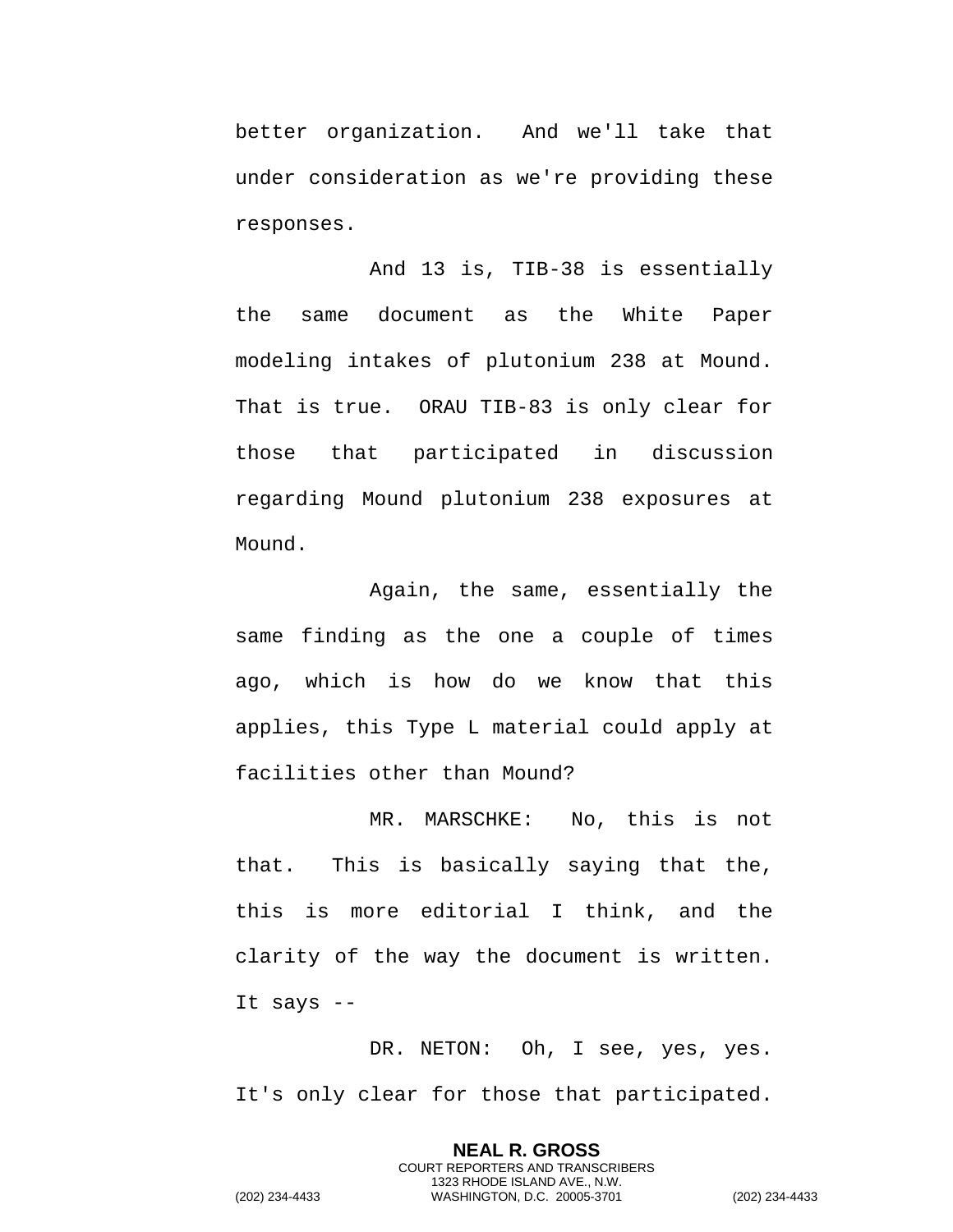Well, I'm not sure about that. That is an editorial comment. You're right.

CHAIR MUNN: That's not really a finding. That's an observation.

DR. NETON: I would call that an observation.

CHAIR MUNN: I would as well.

DR. NETON: I mean, I don't know how to address that other. We'll try to take that into consideration, and we'll respond. But I had really not thought this one out yet. But again, it's really not a technical issue.

CHAIR MUNN: Right.

DR. NETON: It's an administrative, editorial type issue.

MR. MARSCHKE: Okay.

DR. NETON: And then 14, the last one is, 83 does not discuss existence of other non-monotonic forms of plutonium at Mound. Nor present any research done. L is the only appropriate form of plutonium 238

> **NEAL R. GROSS** COURT REPORTERS AND TRANSCRIBERS 1323 RHODE ISLAND AVE., N.W.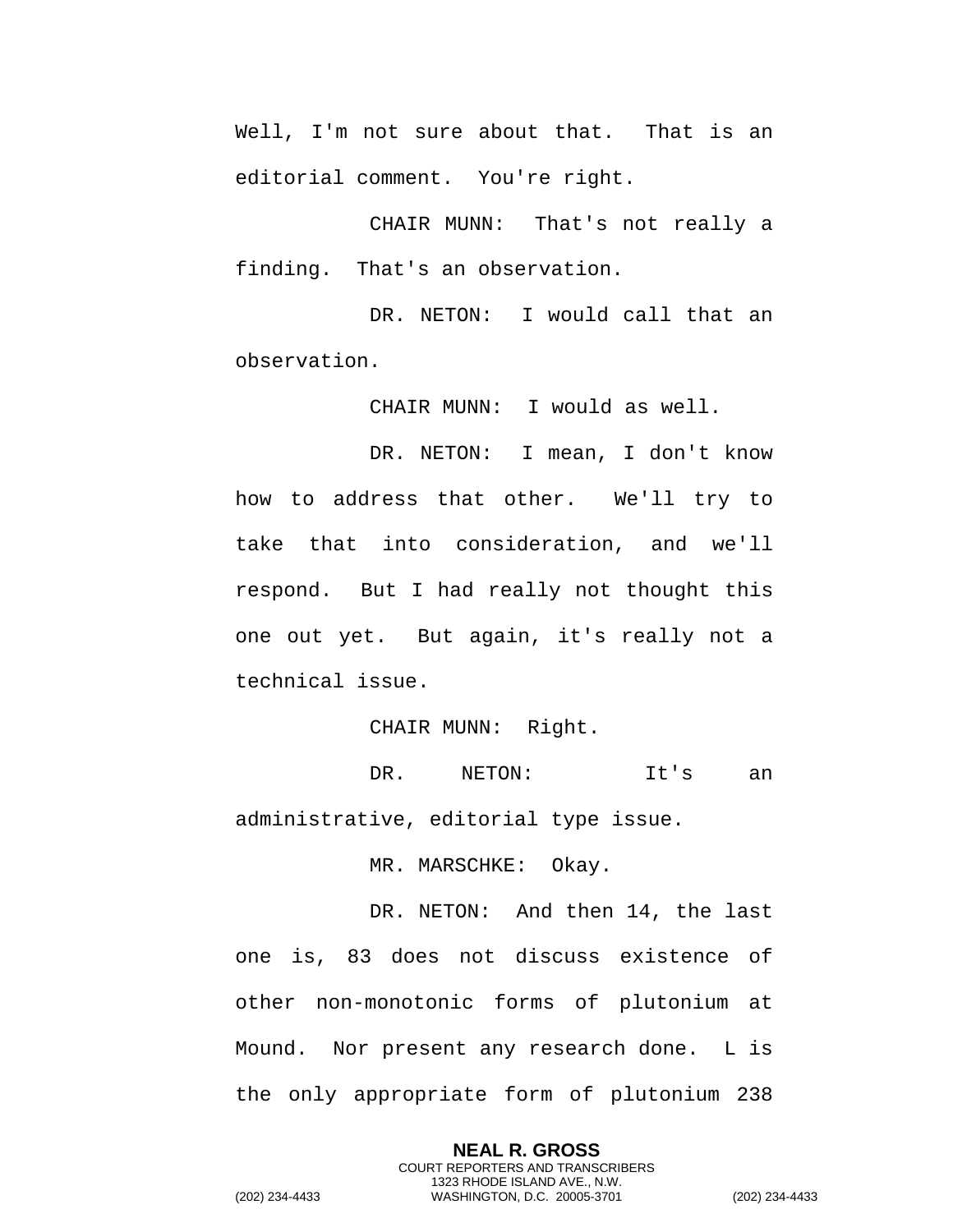to be included in the calculation.

Well, this kind of gets into that proving a negative issue that we run up against a lot. I think that the 83 does a pretty good job demonstrating in one of the sections, I forget which one it is, where it discusses the Los Alamos incident, why this is not a, not considered to be a reasonable type of incident that could have happened at the Mound facility.

And we'll just have to reiterate that, and maybe do a better job of convincing SC&A at least that these cermet materials that were handled in a such a manner at Los Alamos to generate airborne, did not occur that way at Mound.

I mean, cermets themselves are inert, not inert, but they're very hard to break apart by the nature of their design. So unless you go to great length to try to do that, like they did at Los Alamos, we don't see a reasonable exposure scenario for

> **NEAL R. GROSS** COURT REPORTERS AND TRANSCRIBERS 1323 RHODE ISLAND AVE., N.W.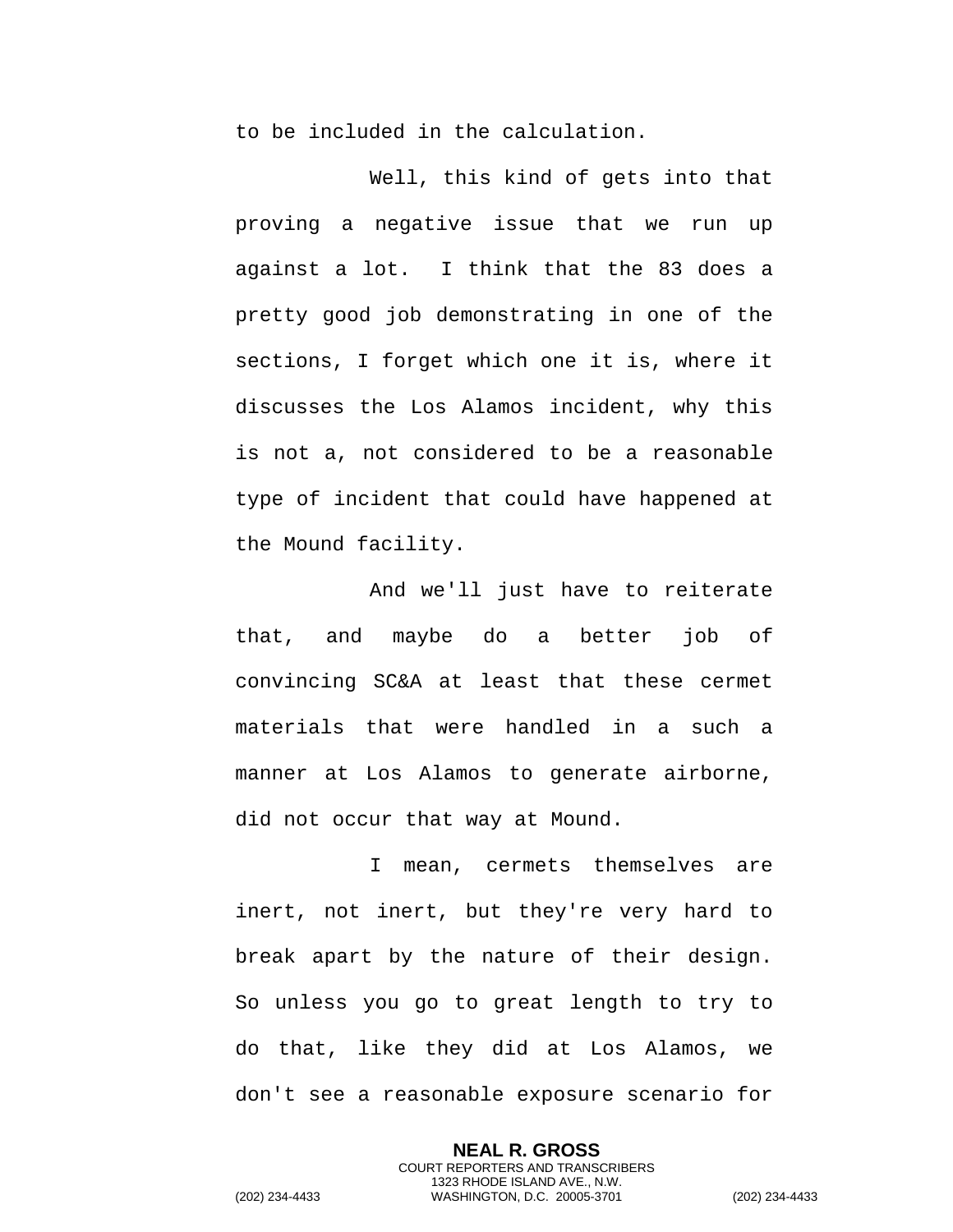this at the Mound facility.

Although, we're going to take a re-look at that, and make sure that that statement is true. I'm pretty sure it is. I've gone through a lot of documents. I've not seen any evidence that such a campaign, or such an experimental protocol was followed at Mound with these cermets. So we'll try to address that last one as well.

CHAIR MUNN: Okay.

DR. NETON: But that's it in a nutshell. These really boil down to this, you know, Type L, and its universal applicability to plutonium 238. And then the Type J and Y, that's not universally applicable across the site. To me those are the two huge issues that were identified here, that we need to deal with.

MR. MARSCHKE: I agree with Jim on that. I mean, I participated with Joyce on at least doing the review of this. John Stiver and myself were involved in reviewing

> **NEAL R. GROSS** COURT REPORTERS AND TRANSCRIBERS 1323 RHODE ISLAND AVE., N.W.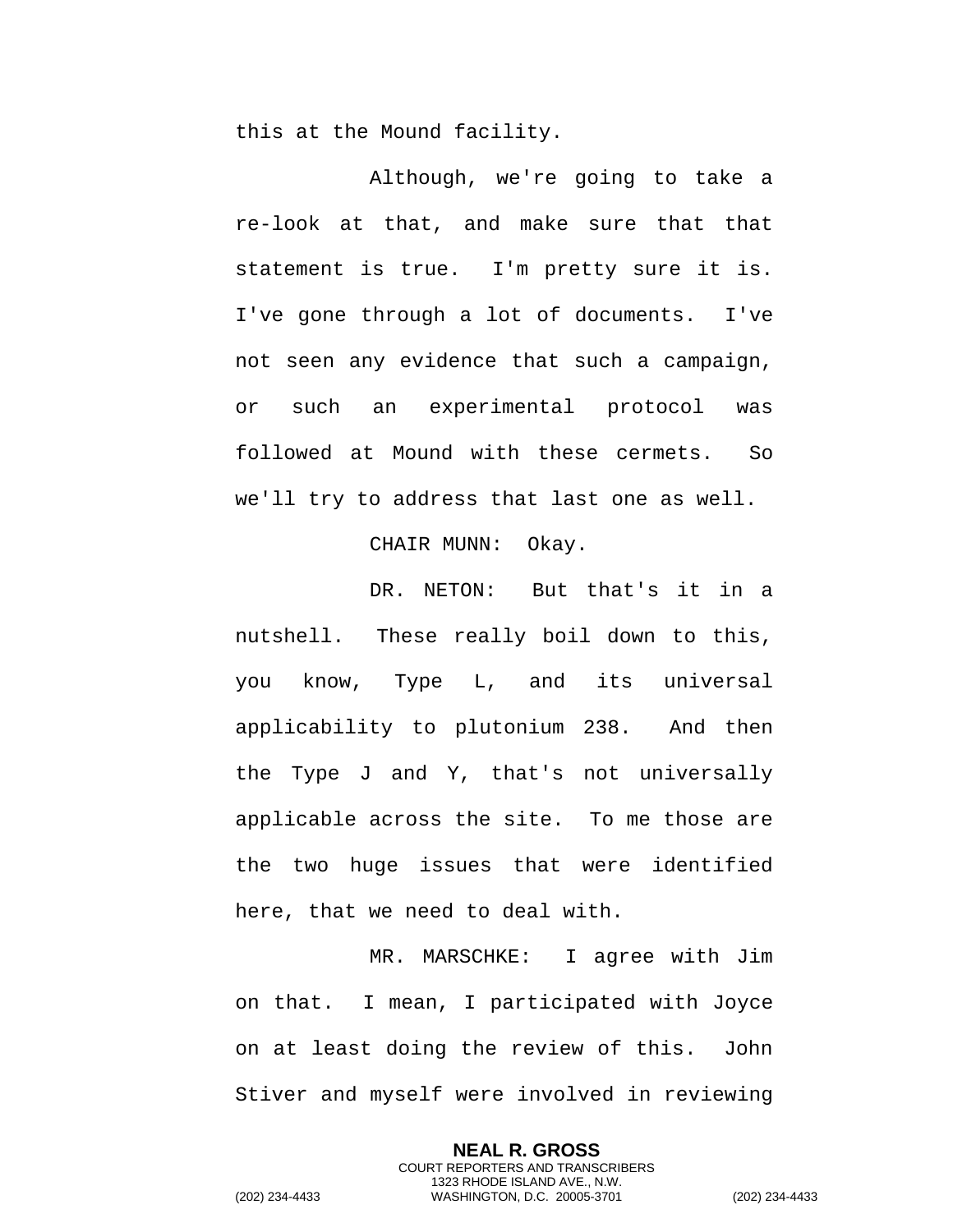this. And so I think -

But that's really the, I mean, my impression of this, of Joyce's concerns is very much the same as Jim's. Is the universality of Type L and, you know, at other facilities.

DR. NETON: Right. And, you know, we may actually respond in a couple of sections like that. And then point to the fact that this addresses these four or five findings, you know, or something like that. It will make it easier than just restating the same thing several times.

MR. MARSCHKE: Yes, I --

MR. STIVER: This is Stiver. I agree with Steve on this. Personally I didn't remember seeing anything in my review with Joyce about the destructive testing of the cermet material at Los Alamos. But certainly a good point to make that it may be  $--$ 

DR. NETON: That's covered in 83.

**NEAL R. GROSS** COURT REPORTERS AND TRANSCRIBERS 1323 RHODE ISLAND AVE., N.W.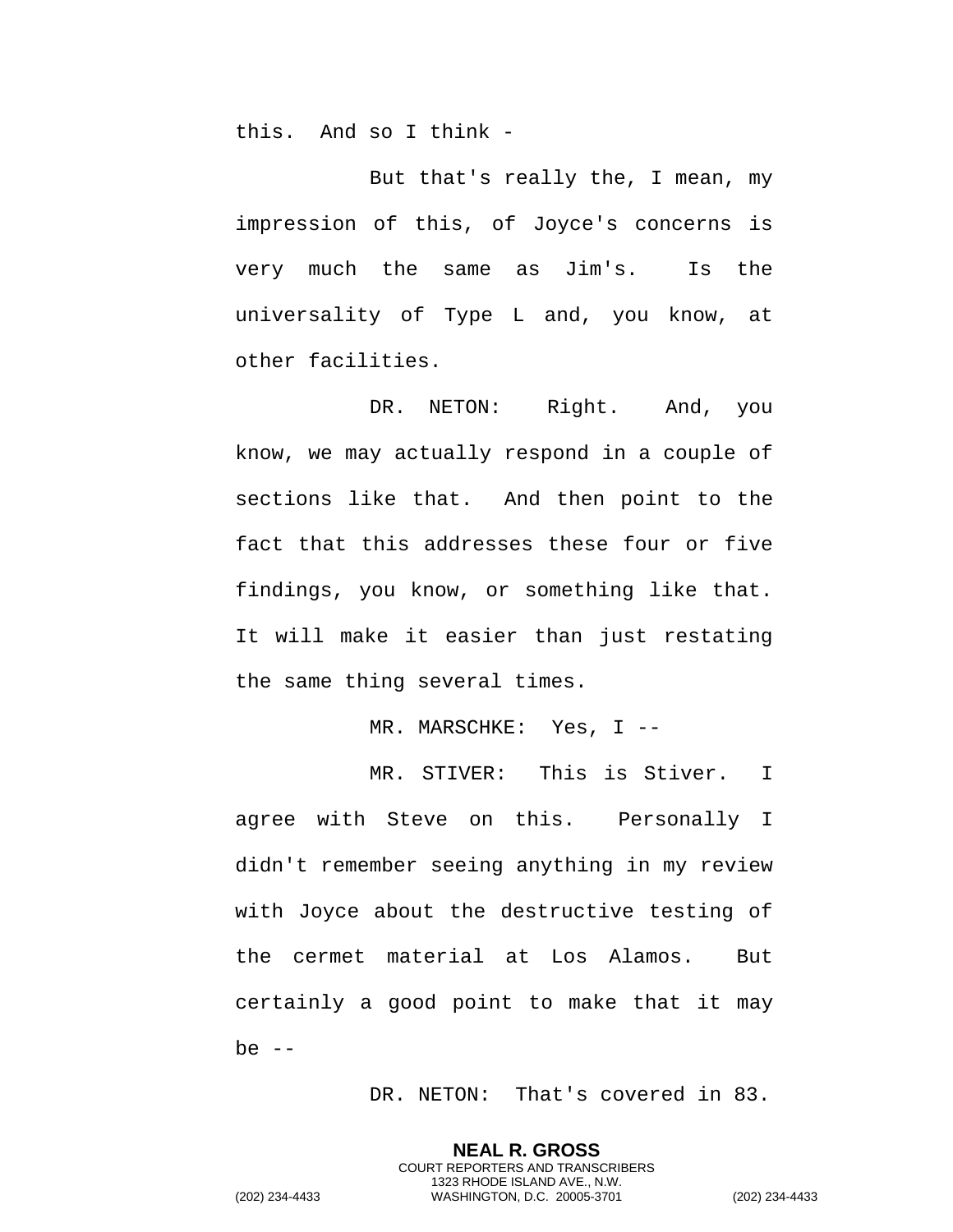MR. STIVER: Yes, yes. Okay. I have to go back to the review and refresh my memory on that.

DR. NETON: Okay. But, you know, we'll put together our responses, and get them on the database here. And, you know, It's just going to be a little while. It's going to take some time. It probably won't be the next Working Group Meeting, or Subcommittee meeting. But it won't be until the next, maybe couple of months, we'll have something out on this.

CHAIR MUNN: Okay. Well, no staff. And I think your stated approach with respect to perhaps responding in a block manner may be more advantageous than trying to address one at a time. It seems logical, given what we've seen today. All right. I don't believe that this has been seen by anyone other than NIOSH and SC&A, has it? I don't believe I've seen it.

MR. MARSCHKE: The, yes --

**NEAL R. GROSS** COURT REPORTERS AND TRANSCRIBERS 1323 RHODE ISLAND AVE., N.W. (202) 234-4433 WASHINGTON, D.C. 20005-3701 (202) 234-4433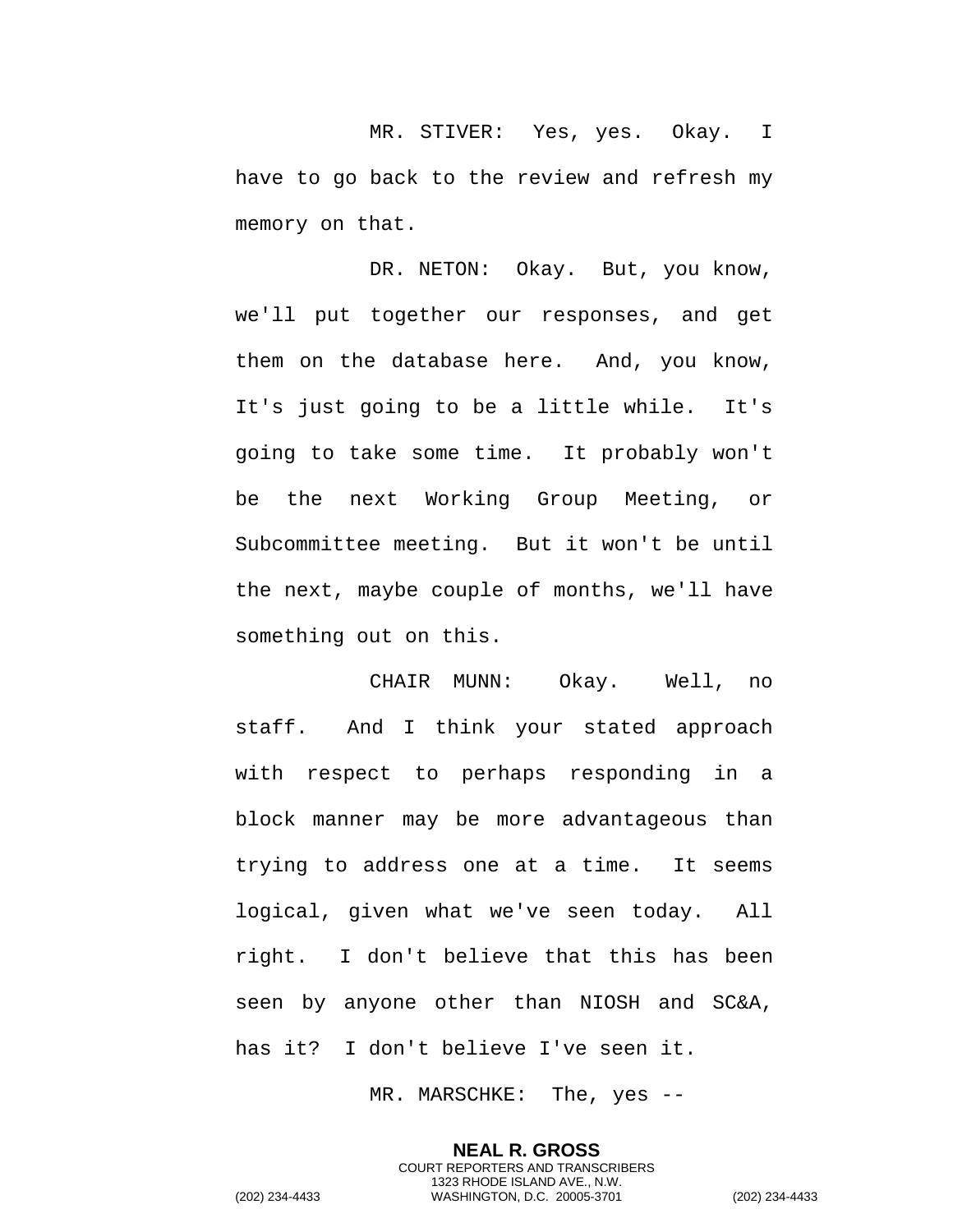CHAIR MUNN: Did that report go out to us?

MR. MARSCHKE: Yes, it went out.

MEMBER ZIEMER: Yes, we got the SC&A report fairly recently.

CHAIR MUNN: I must have somehow missed OTIB-83. I thought I --

MEMBER ZIEMER: Jim's comments were very helpful I think. So we have a pretty good idea of what the responses are going to look like. And I think they'll be satisfactory to both SC&A and to the Work Group. But we'll just have to wait until they come.

CHAIR MUNN: That's good.

DR. NETON: Yes. The review by SC&A was issued in December of 2013. So just a couple of months ago.

MR. MARSCHKE: Yes, I think it went out actually -- Yes, here it is on the -- If I recall it went out on the 24th.

> **NEAL R. GROSS** COURT REPORTERS AND TRANSCRIBERS 1323 RHODE ISLAND AVE., N.W.

DR. NETON: Right. During the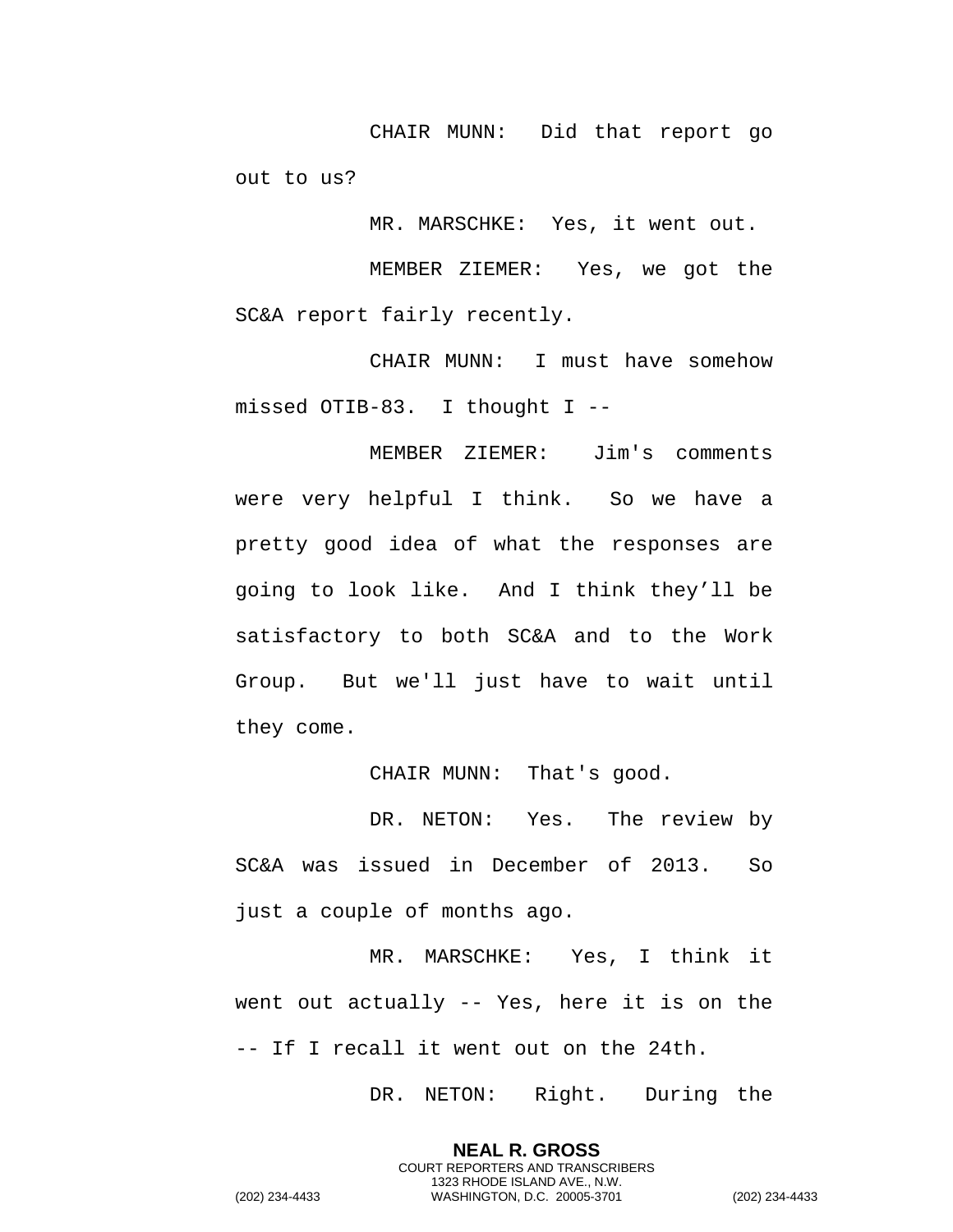end of, you know, almost during the holiday period.

CHAIR MUNN: All right.

MEMBER ZIEMER: Right, right. That's the date on mine, 12/24.

CHAIR MUNN: That may be what happened in my file.

MEMBER ZIEMER: Yes, you were thinking holiday, you were on holiday.

CHAIR MUNN: Yes, there it is. All right. Well, I'll pull that up and take a look at it myself. Thank you. And we'll anticipate the NIOSH report, not next time, but probably the meeting following that.

DR. NETON: I hope we'll have something.

CHAIR MUNN: Very good. We'll take that for the agenda at that time. And do we have any other comments, thoughts with respect to OTIB-83? If not, the only comment that occurs here is with respect to the finding that appears to be an

> **NEAL R. GROSS** COURT REPORTERS AND TRANSCRIBERS 1323 RHODE ISLAND AVE., N.W.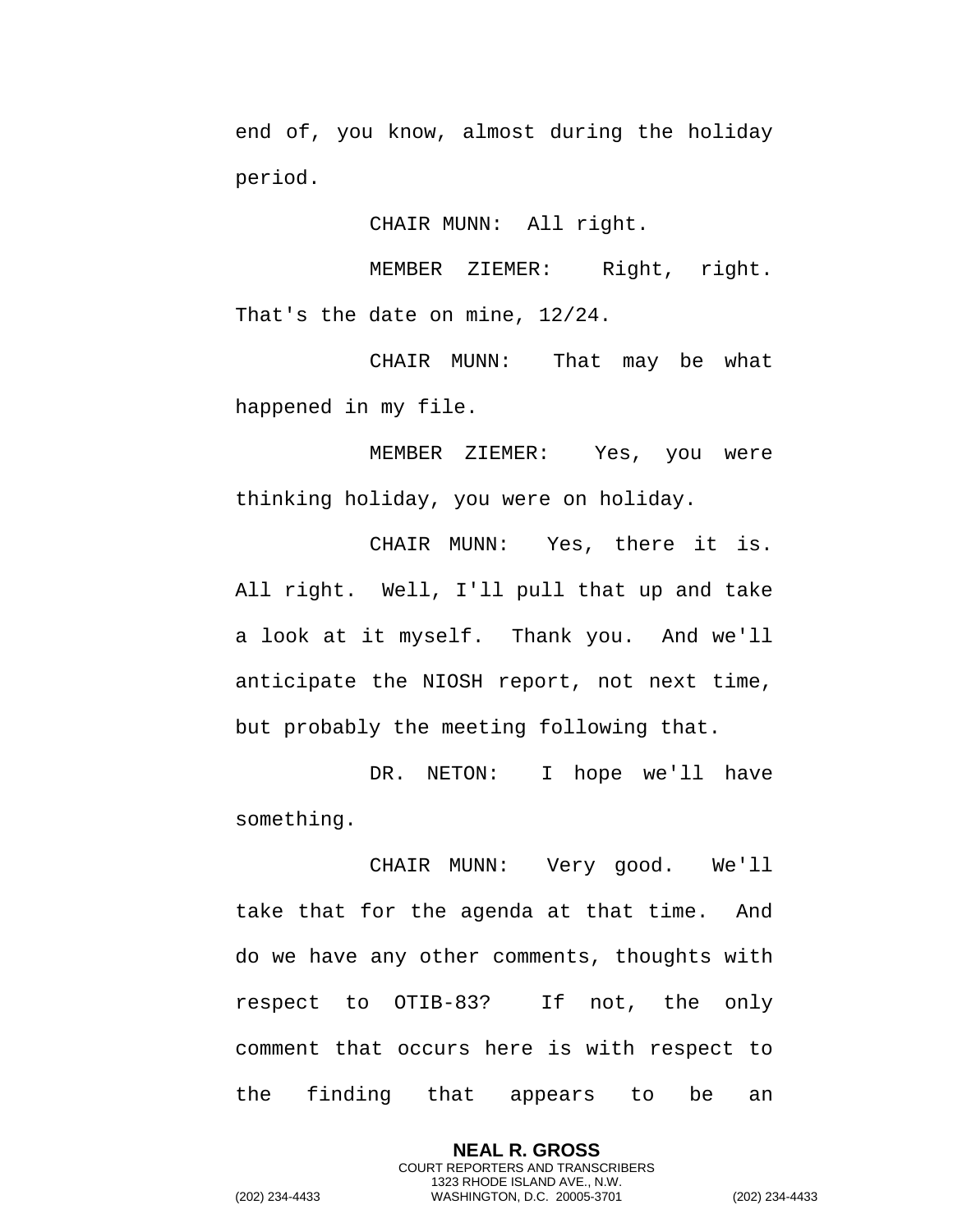observation rather than a finding.

I'm not sure we've encountered this particular situation before. We've encountered the other finding, the other situation where we've decided to keep track of observations, because of their impact on other aspects of what we were looking at for some particular document.

But I don't think we've come across an item before which was shown in the SC&A report as a finding, which is not by definition truly a finding, it's an observation.

I hope that when we address these findings for closure that we can agree to simply make that statement at the time of closure. And not have to beat that horse to death, particularly.

MR. MARSCHKE: Wanda --

CHAIR MUNN: I don't know how others feel about that. Yes.

MR. MARSCHKE: I added the word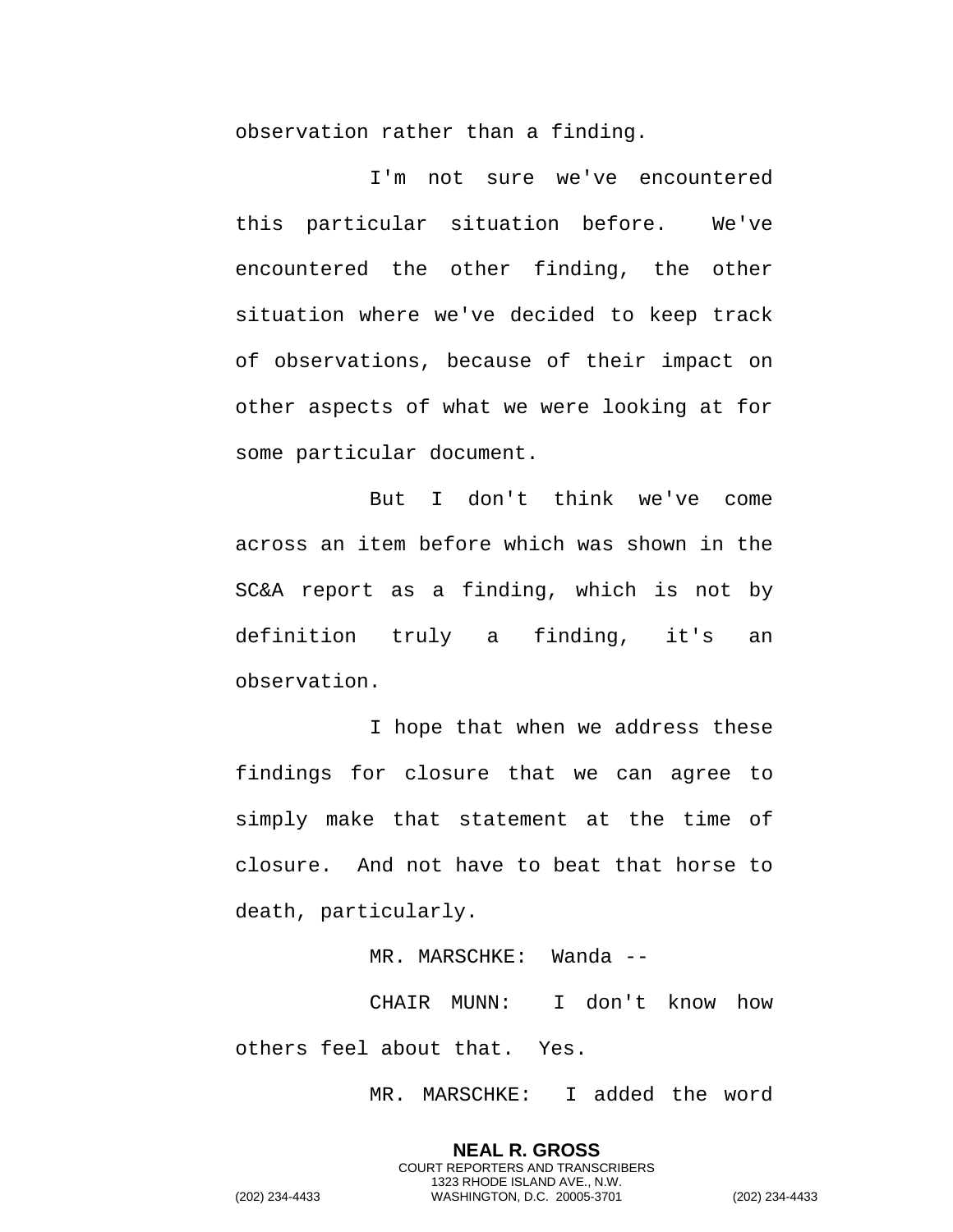observation after the OTIB-83-13 number. And what I will do is, you know, when we get off line here I will add a little bit of discussion that, you know, that you, that the Subcommittee has instructed us that this is really, that they consider this, as well as NIOSH considers this to be more of an observation than it is a finding.

CHAIR MUNN: Well, I think mine was the only voice that's been raised in that regard. We probably should hear from Josie and Paul before we make that --

MR. MARSCHKE: Okay.

CHAIR MUNN: -- concrete statement. Paul?

MEMBER ZIEMER: Well, I think it's probably an observation. I don't object to it being carried for the time being as a finding, just so we formalize what we're doing. But if everybody's agreeable to call it an observation now, that's fine.

> **NEAL R. GROSS** COURT REPORTERS AND TRANSCRIBERS 1323 RHODE ISLAND AVE., N.W.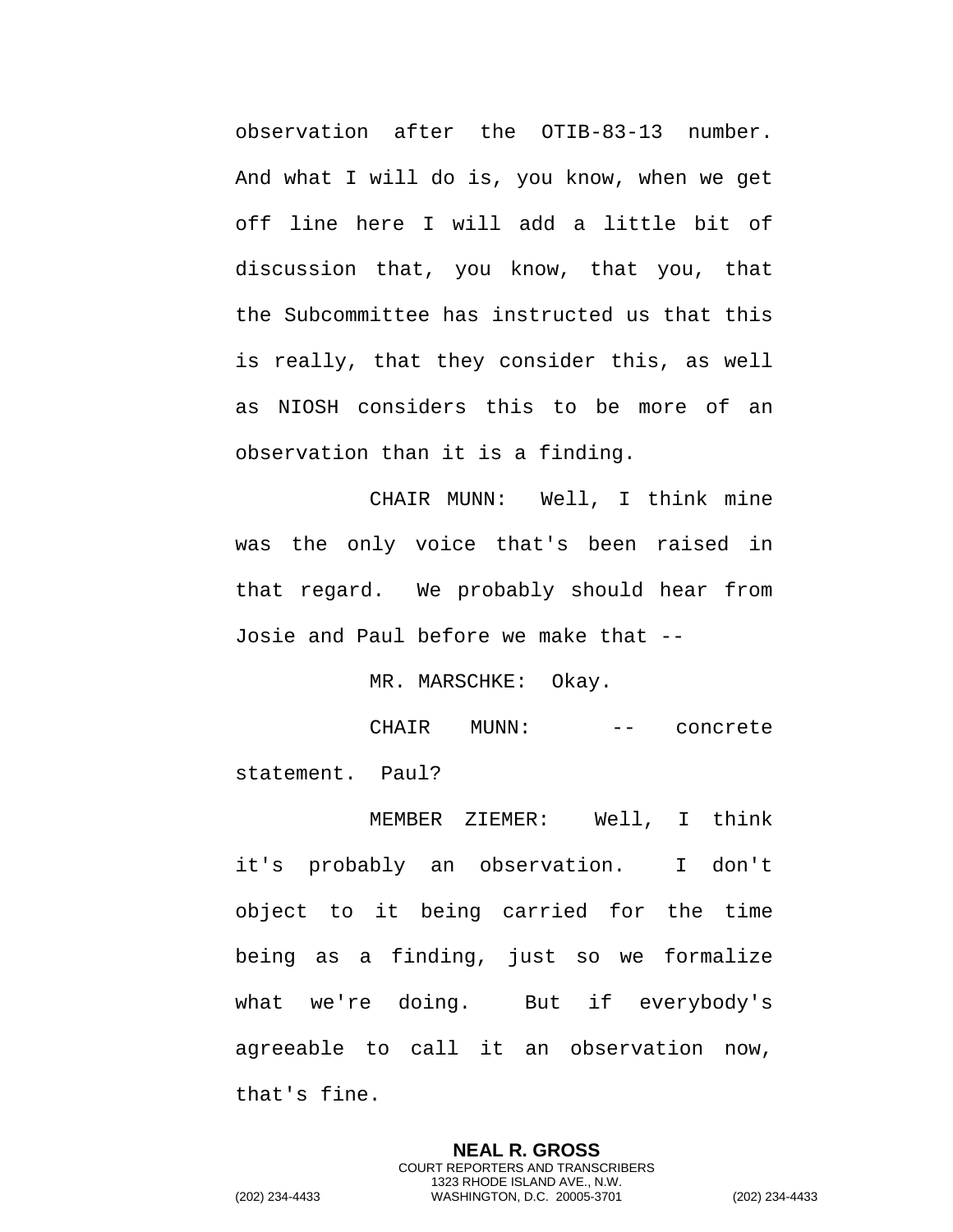CHAIR MUNN: It certainly seems so to me. Thank you, Paul. Josie?

MEMBER BEACH: I see no reason why we shouldn't leave it as a finding until we get NIOSH's report. But --

CHAIR MUNN: Fine. And at that time, Steve, we'll do exactly what you suggest here, hopefully. Thank you all. Now, can we move to OTIB-34?

DR. H. BEHLING: Yes, we can. I'm going to ask you, do you have my report that's dated November of 2013 available for the screen?

MR. MARSCHKE: Yes. We have the, hold on here.

DR. H. BEHLING: Yes. I'm just going to be referring to a bunch of pages, so that  $-$ 

MR. MARSCHKE: We have the report. And we also have the findings on the BRS.

> **NEAL R. GROSS** COURT REPORTERS AND TRANSCRIBERS 1323 RHODE ISLAND AVE., N.W.

DR. H. BEHLING: Okay. Okay, are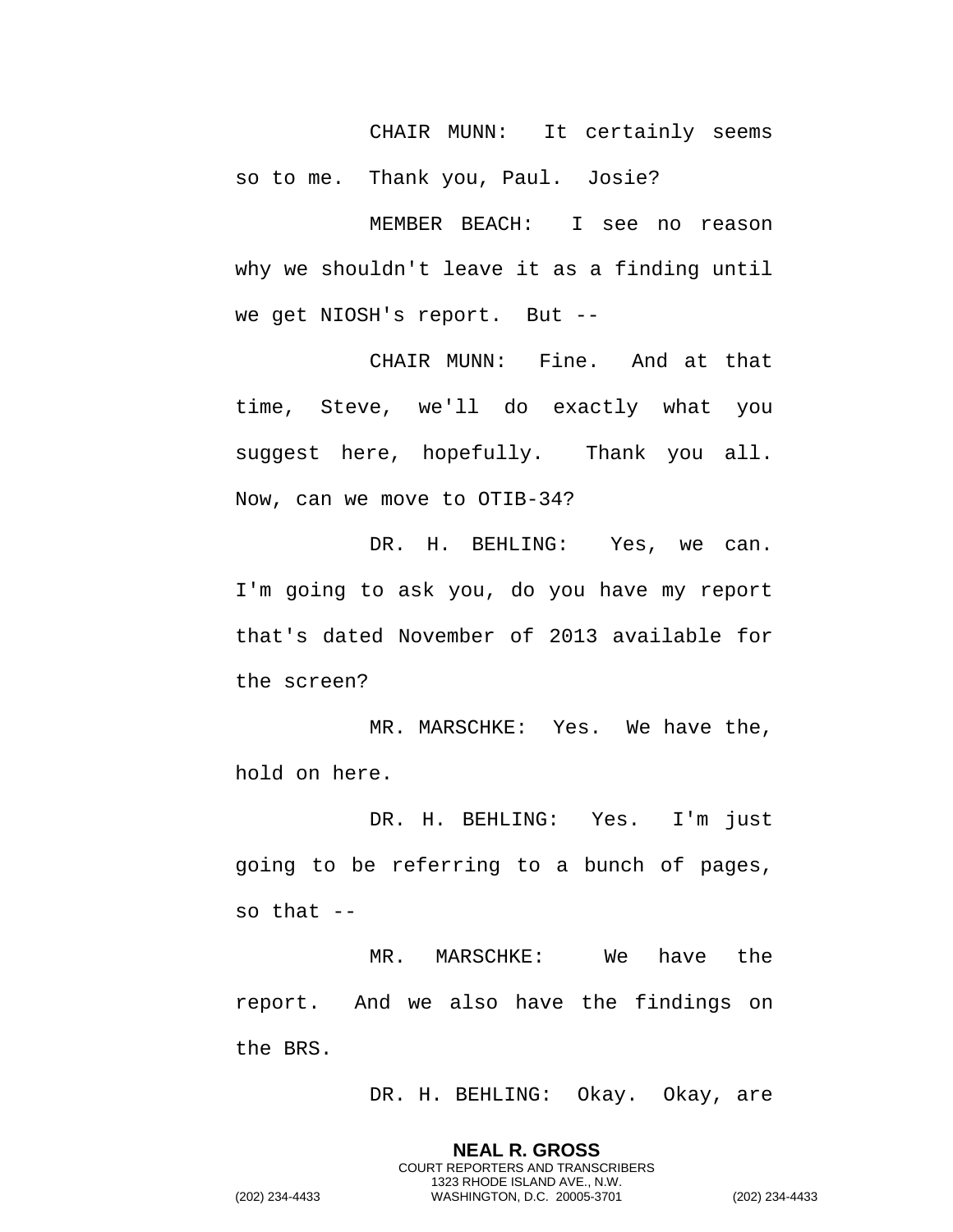you, can I start then?

MR. MARSCHKE: Yes.

CHAIR MUNN: Please do.

DR. H. BEHLING: Okay. Well, as Steve already mentioned earlier, this is a focus review of ORAU OTIB-34, with the title of "Internal Dosimetry Coworker Data for X-10". And this focus review of OTIB-34 essentially addresses those changes that were introduced under Revision 1.

And let me just briefly identify what the three revisions were. The first revision is that the intakes of plutonium 239 Type S, in Table 5-5, were revised and expanded to include bioassay data for all years.

And if you go to, Steve, if you go to Page 8 of the report you will see Table 1 and Table 2. And what Table 1 has was that in the original version of OTIB-34, they had by and large a single value for all years between 1951 and 1988. And only the

> **NEAL R. GROSS** COURT REPORTERS AND TRANSCRIBERS 1323 RHODE ISLAND AVE., N.W.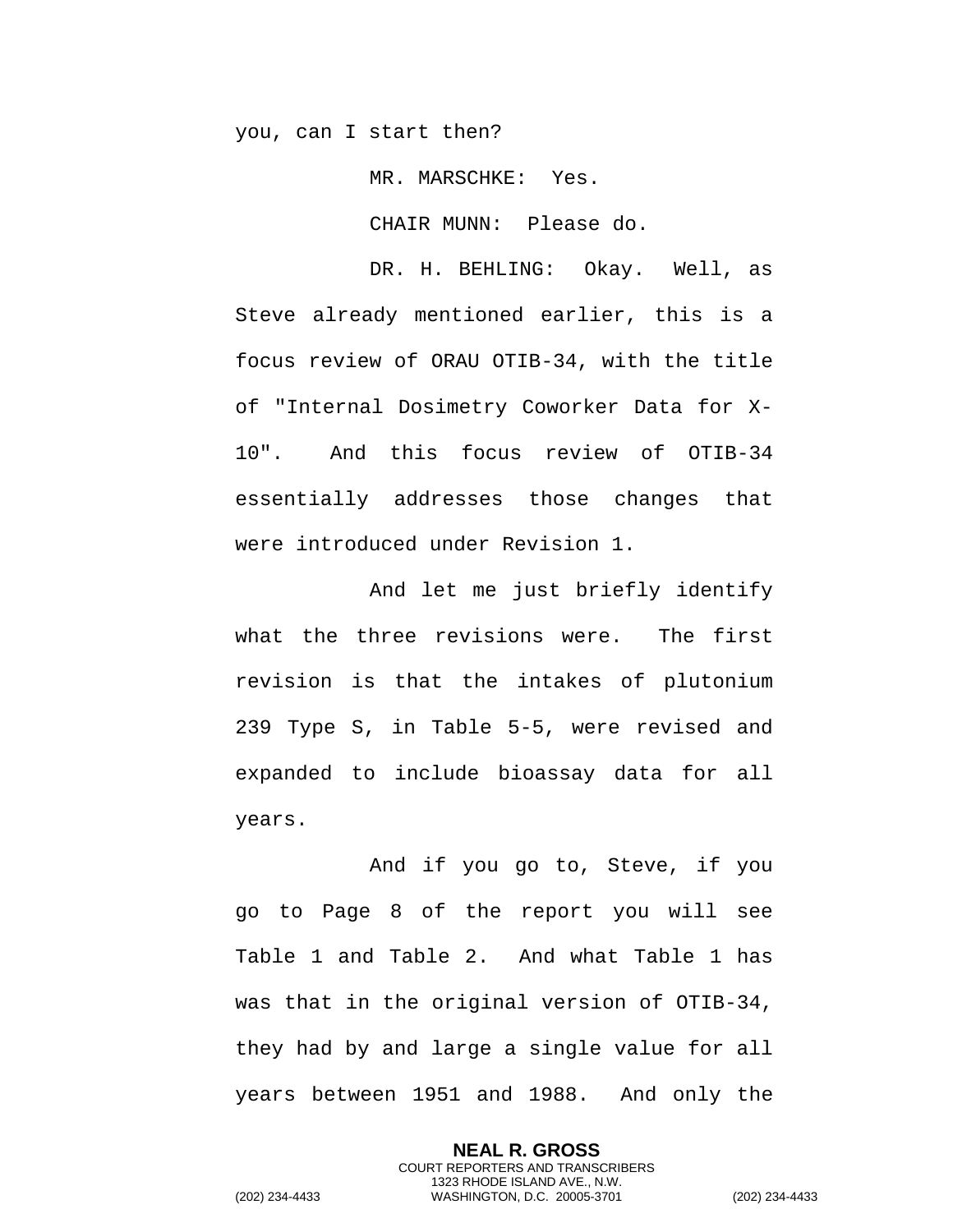50th percentile value of the GSD for dpms per day intake.

And of course that was one of the findings in our first audit of OTIB-34 under Revision 0. And what you see in Table 2 below, by now the revised values for the 50th percentile, as well as the 95th percentile that's used has also been included.

And you see, of course, the major difference for the years 1951 and '52. You go from 4.15 dpm per day to 1,489. You're talking about a 350 fold increase. For other years, obviously, you see in Table 2, the significant higher values that are defined as dpm per day for those years.

And obviously we have a total of five time periods from the first one. After '51, 52, you have '53, '59, and so on. So we by and large agreed with all the dose values. And we concur with the numbers.

But one of the things that I also

**NEAL R. GROSS** COURT REPORTERS AND TRANSCRIBERS 1323 RHODE ISLAND AVE., N.W.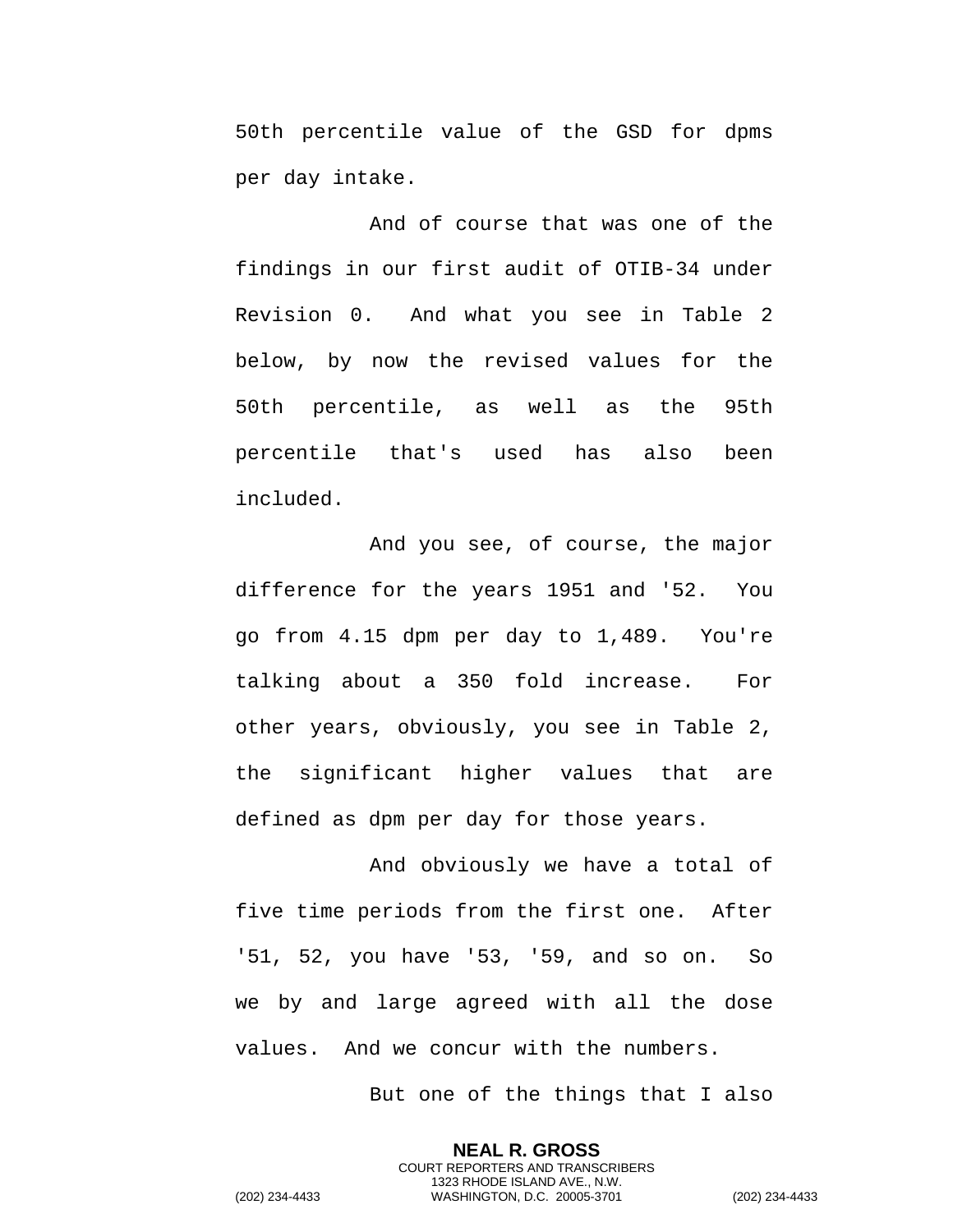looked at, in ORAU's TKBS-0012-5 we also, we don't expect, there's no reference to plutonium Type Super S. And if you look at the TKBS-0012-5 you find that  $-$  no, actually it's OCAS' PER-12 that identifies that X-10 should have also included Super Type S.

And so that was Finding Number 1. We agree with the changes in, from Table 1 to 2. But what we also realize is that the acknowledgment of plutonium Type Super S was not considered in OTIB-34 as part of the coworker model.

And of course, the inclusion of Super Type S would certainly increase the dose associated with any consideration that the plutonium might have been Super S. So that's Finding 1.

The second change that occurred in Revision 1 was the addition of the 95th percentile for all radionuclides. And on Page 10 of my write up you will see,

> **NEAL R. GROSS** COURT REPORTERS AND TRANSCRIBERS 1323 RHODE ISLAND AVE., N.W.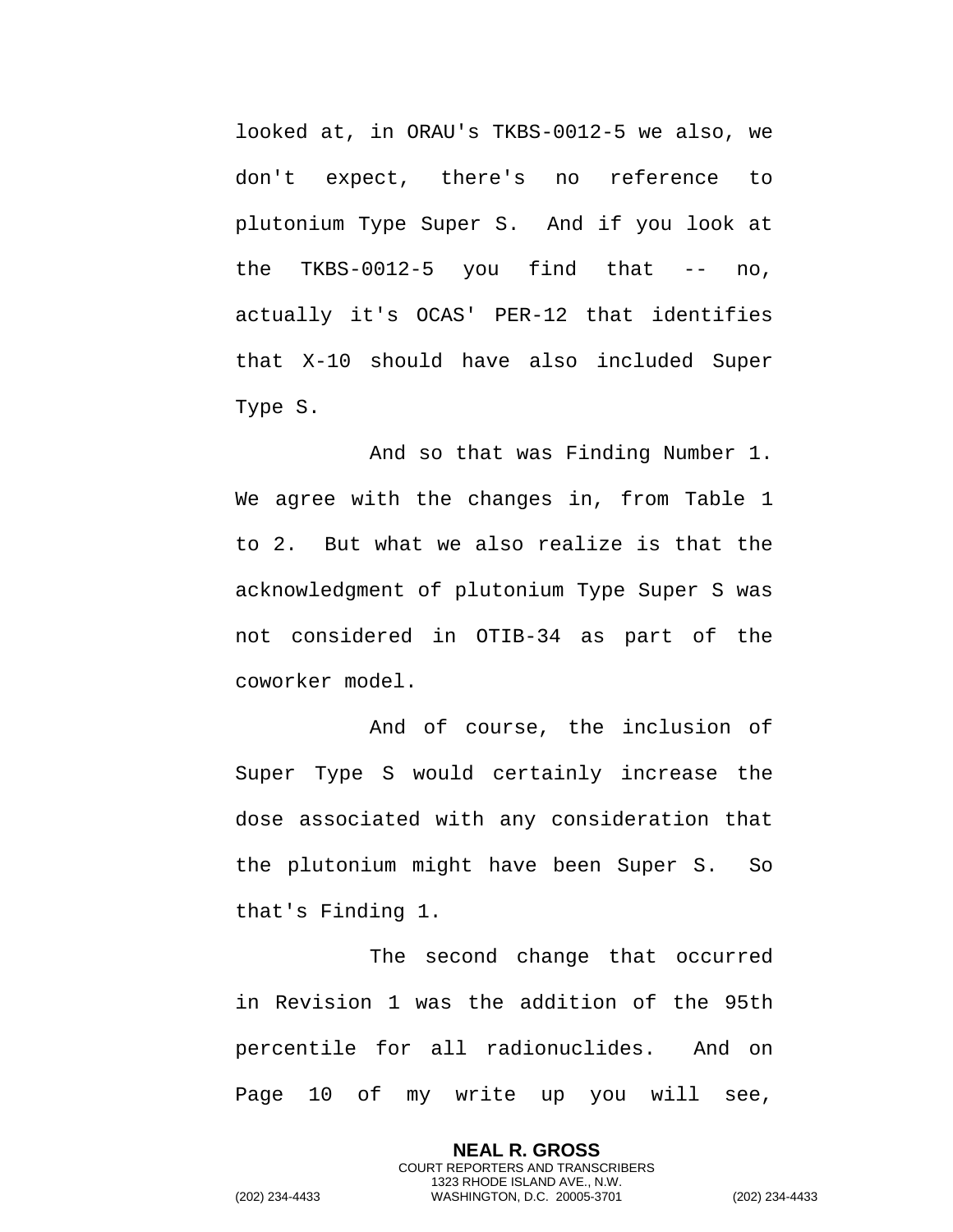obviously, how the 95th percentile is defined under Equation 4.

And what I did in review of all these tables, Table 5-1 through 5-6, I tried to identify the 50th percentile value with what the 95th percentile value was. And I was able to match every one of them, except in Table 5-5 that there were three out of six values that I would devise different, higher numbers, as you see in that particular table.

I don't have a number for that table. But it's on top of Page 11. You see the NIOSH data on the second column, and SC&A data. And for 1951 to '52, NIOSH has devised the value of 7,178 dpm per day. And according to my equations, and use of Equation 4, I came out with a value of 9,073.

And also, for the other two values mine turned out to be slightly higher than those that were identified by NIOSH.

> **NEAL R. GROSS** COURT REPORTERS AND TRANSCRIBERS 1323 RHODE ISLAND AVE., N.W.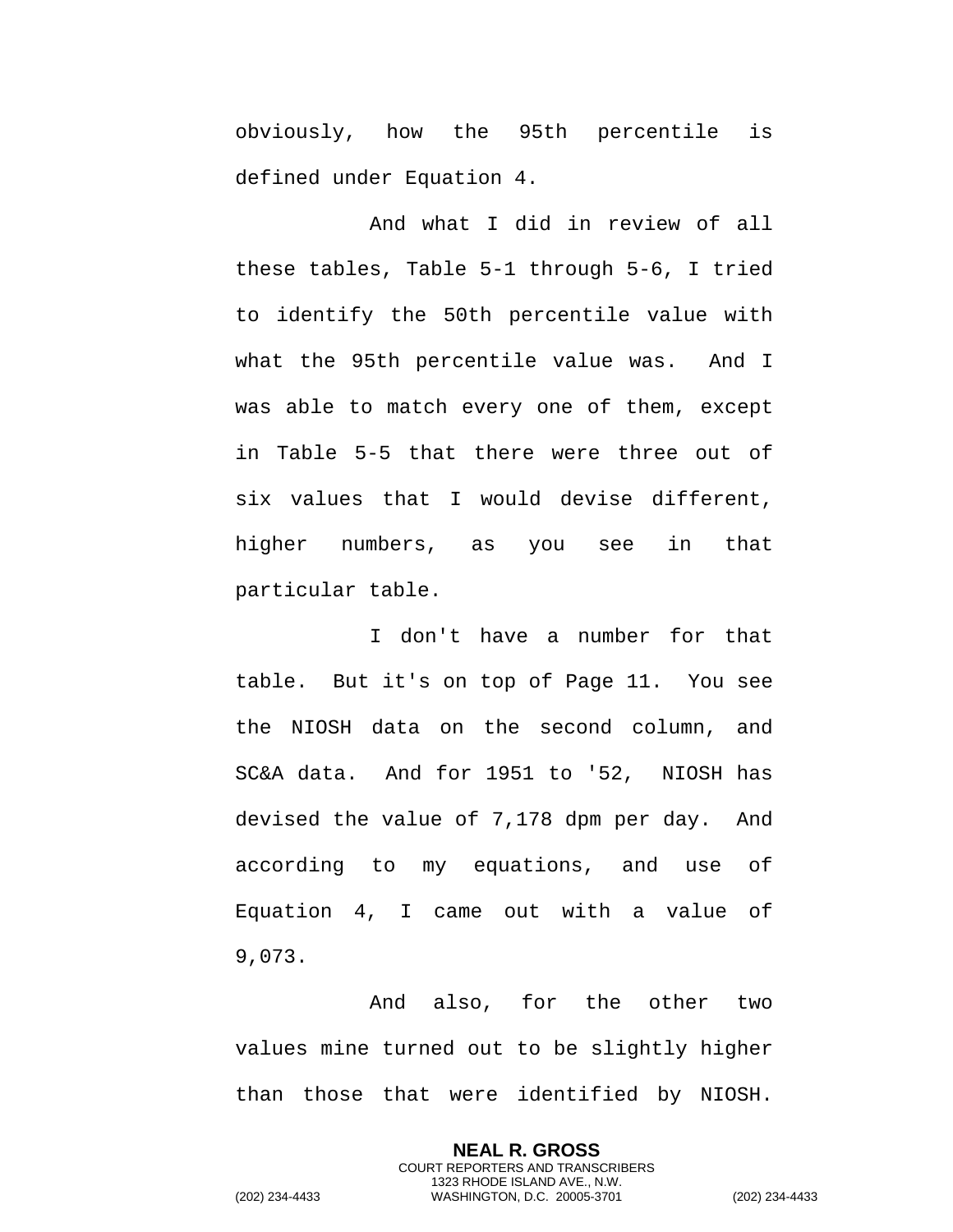And so that is Finding Number 2, that someone may want to look at those three numbers and see if they were in error, or if there's another explanation.

As I go on, mid page of Page 11, I stated the following, "Of greater concern to SC&A is why the 95th percentile values were added, since OTIB-34, Rev 1 offers no guidance for their use." And I'm not going to go through the entire citation that I quoted from other documents.

But it seems to me that when you have a 95th percentile value, that's usually reserved for the high exposure groups, such as operators, or anyone else who would be considered a maximally exposed individual.

And yet, when you read the quotation, as I stated here in OTIB-35, you see the following, "For each radionuclide the 50th and 95th percentile intakes and GSDs are provided in the tables." And then it says, "In most cases doses for the

> **NEAL R. GROSS** COURT REPORTERS AND TRANSCRIBERS 1323 RHODE ISLAND AVE., N.W.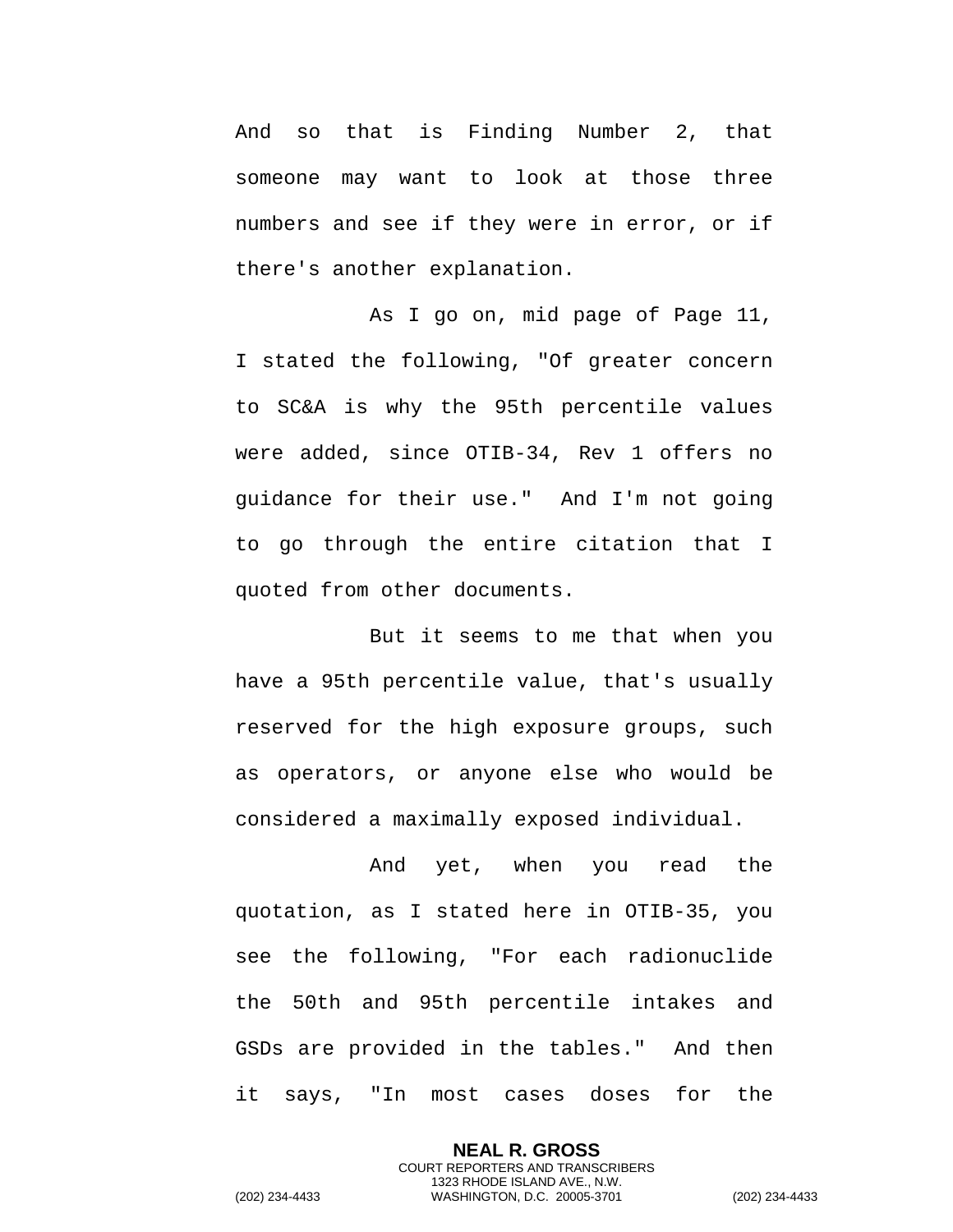individuals who were potentially exposed routinely should be calculated from the 50th percentile intake.

To me that phrase, individuals who were potentially exposed routinely. It's usually for other NIOSH documents, reserved for those individuals who are generally considered high end exposed individuals, who, under different circumstances, and different documents that NIOSH has published, are usually given the 84th or the 95th percentile value.

So the question is, how do you make that differentiation when the dose reconstructor looks at that and says, for most people who were potentially exposed routinely? That to me would suggest every day when they show up for work they may be exposed. That pretty much is a high end exposure person.

And in the absence of any official guidance, when does the person take

> **NEAL R. GROSS** COURT REPORTERS AND TRANSCRIBERS 1323 RHODE ISLAND AVE., N.W.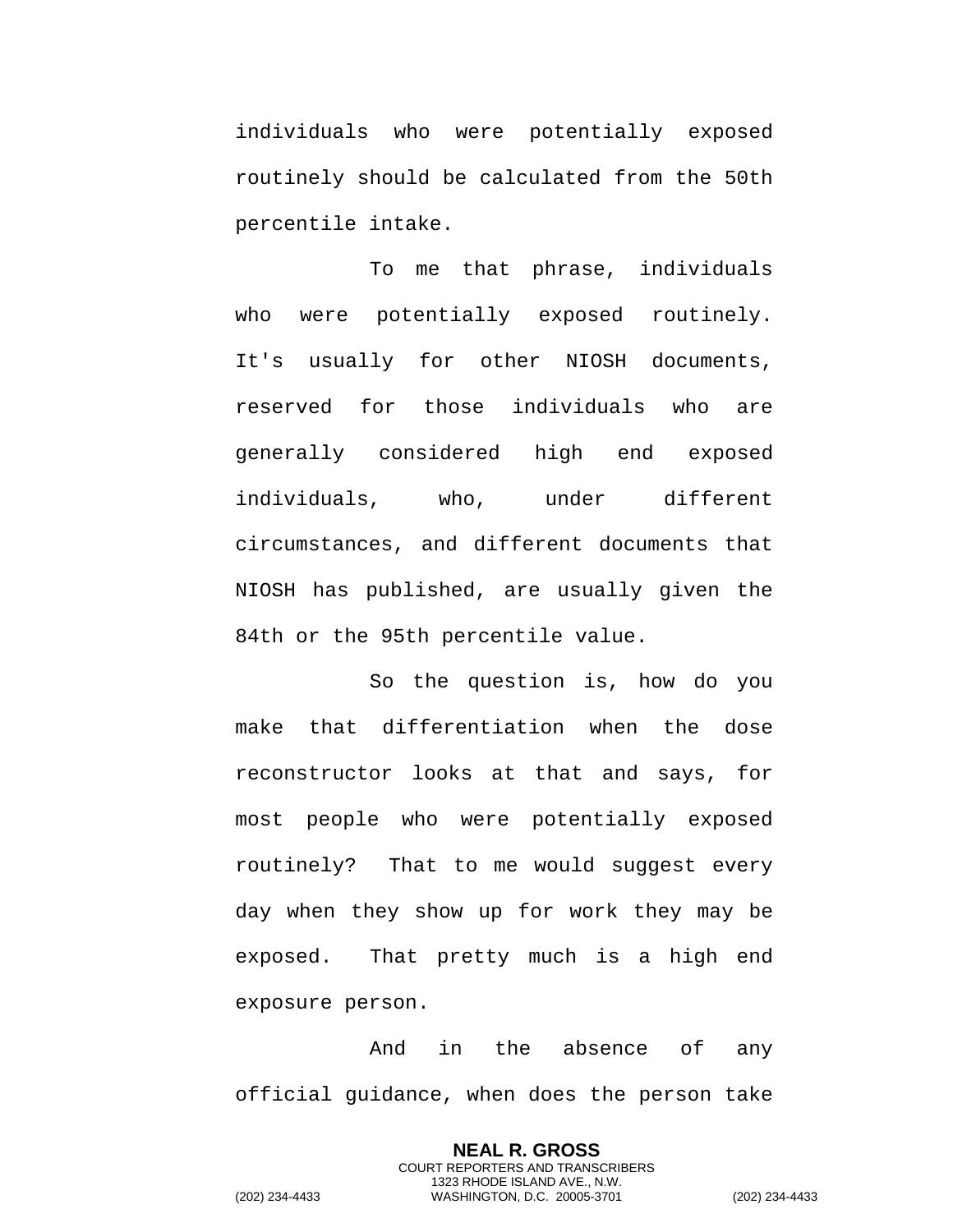the liberty to make a judgment call to say, do I give that individual the 50th and the 95th percentile? And I think it goes back to one of the issues that I've raised on a number of previous instances.

I'd like to see a very prescriptive process, so that the dose reconstructor is not necessarily tasked with a situation where he has to make a judgment call that may or may not be shared by other dose reconstructors who might end up encountering the same situation, and lets you use the 50th, while the other person may elect the 95th percentile.

And so, what it comes down to, I'll skip all of the additional information I've provided, and I'll go to Page 13. And so under Finding Number 3 I said, "For the X-10 internal coworker model, as well as other internal", because I quoted other internal models, "guidance for the assignment of 95th percentile intake values

> **NEAL R. GROSS** COURT REPORTERS AND TRANSCRIBERS 1323 RHODE ISLAND AVE., N.W.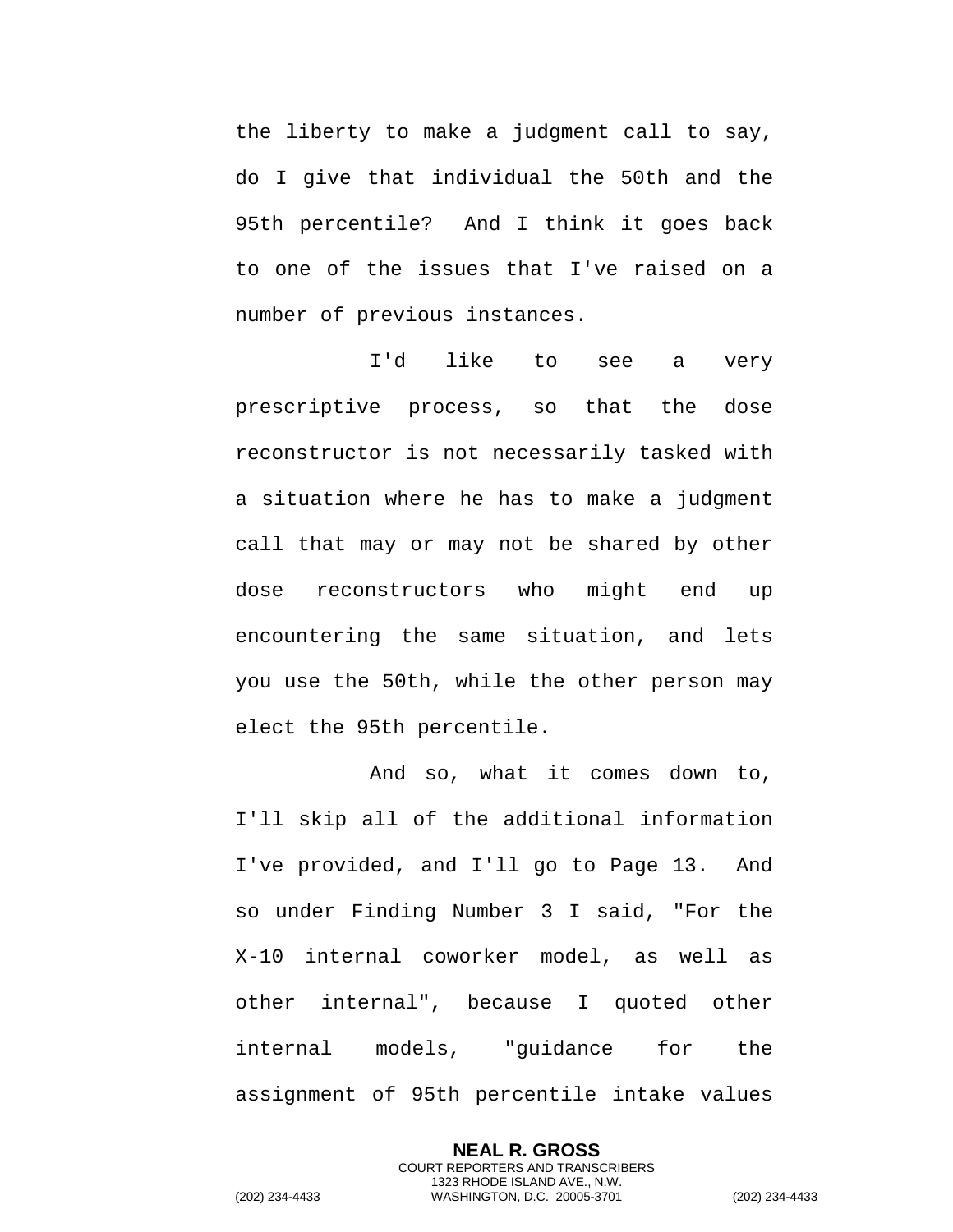to unmonitored workers is currently inadequate in this particular document, and possible in others."

Because I quoted other documents that said there may be unusual circumstance of it. But those are very, very subjective statements. And again, for consistency purposes I would like to see a more either defined or prescriptive approach as to when you use the 95th percentile, versus the 50th percentile. So that's Finding 3.

The third edition to this particular revision of OTIB-34 involves the expansion of statistical summary tables in Attachment A. And one of the things that -- I'm on Page 13 for those who are following me on the screen.

In Section 2 of OTIB-34 I quote the database that was cited there. Results are in units of disintegrations per dpm for 24 hours. And then it says, all results were assumed, and I underlined the word

> **NEAL R. GROSS** COURT REPORTERS AND TRANSCRIBERS 1323 RHODE ISLAND AVE., N.W.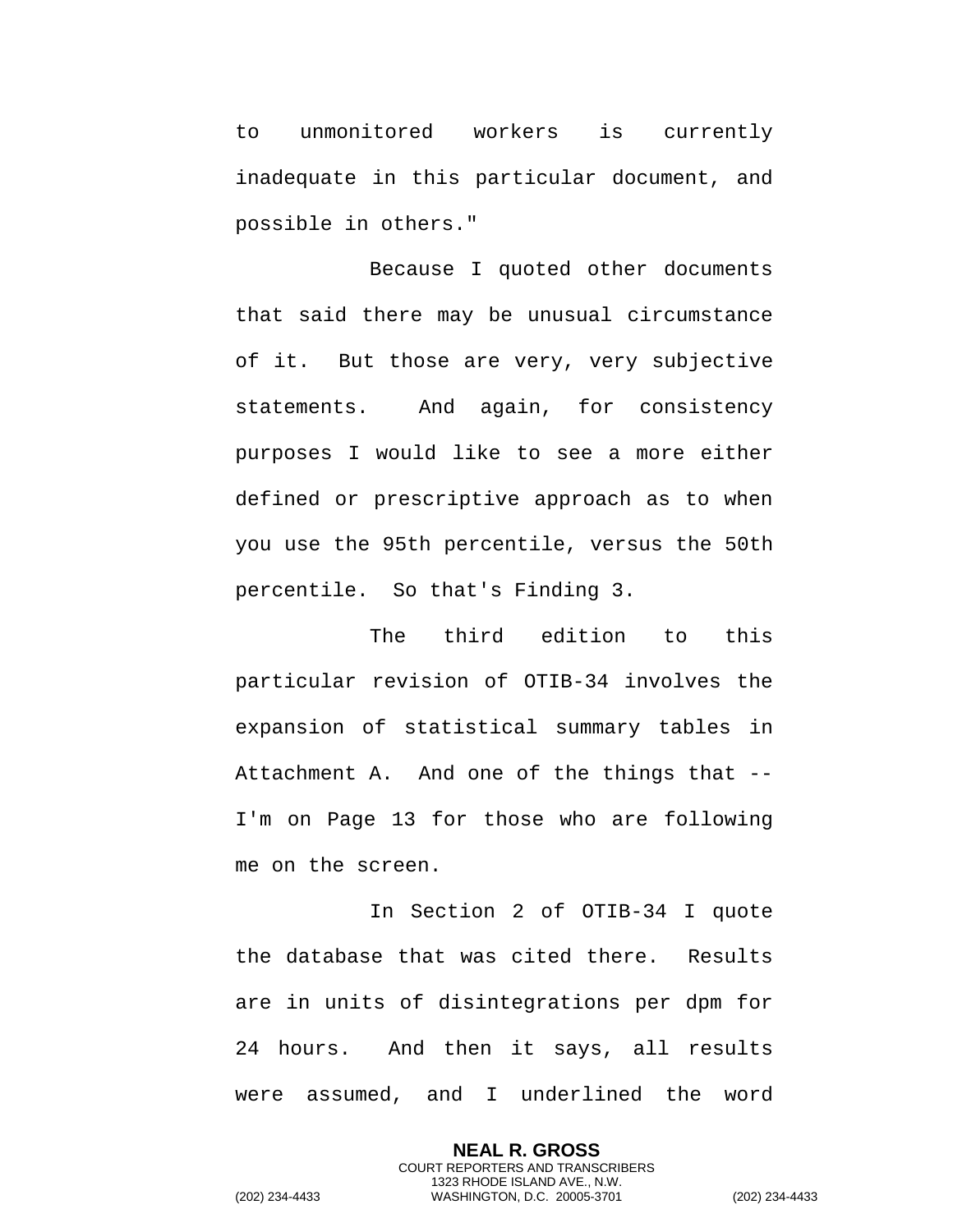assumed, to be representative of a full day, 24 hour urinary excretion.

When you look at Example 1, not Example, Exhibit 1, which I have enclosed on Page 16. So, Steve, if you can possibly identify Exhibit 1 on the screen? You will see obviously, a page here that has multiple columns of the, one, two, three, four, five, six -- Column Number 6 shows dpm per sample.

And then there's next to it also dpm per, I believe it's sample, but I'm not sure what SMGL stands for. And then in the very far right hand column you see dpm per 24. And I assume that's 24 hours.

And when you look at the numbers, the difference between dpm per sample and dpm per 24 is a factor of 10 difference. And so my question that I had, what were the original, these are obviously not original data that were obviously --

Exhibit 1 represents a compilation of all data by NIOSH. And I'm

> **NEAL R. GROSS** COURT REPORTERS AND TRANSCRIBERS 1323 RHODE ISLAND AVE., N.W.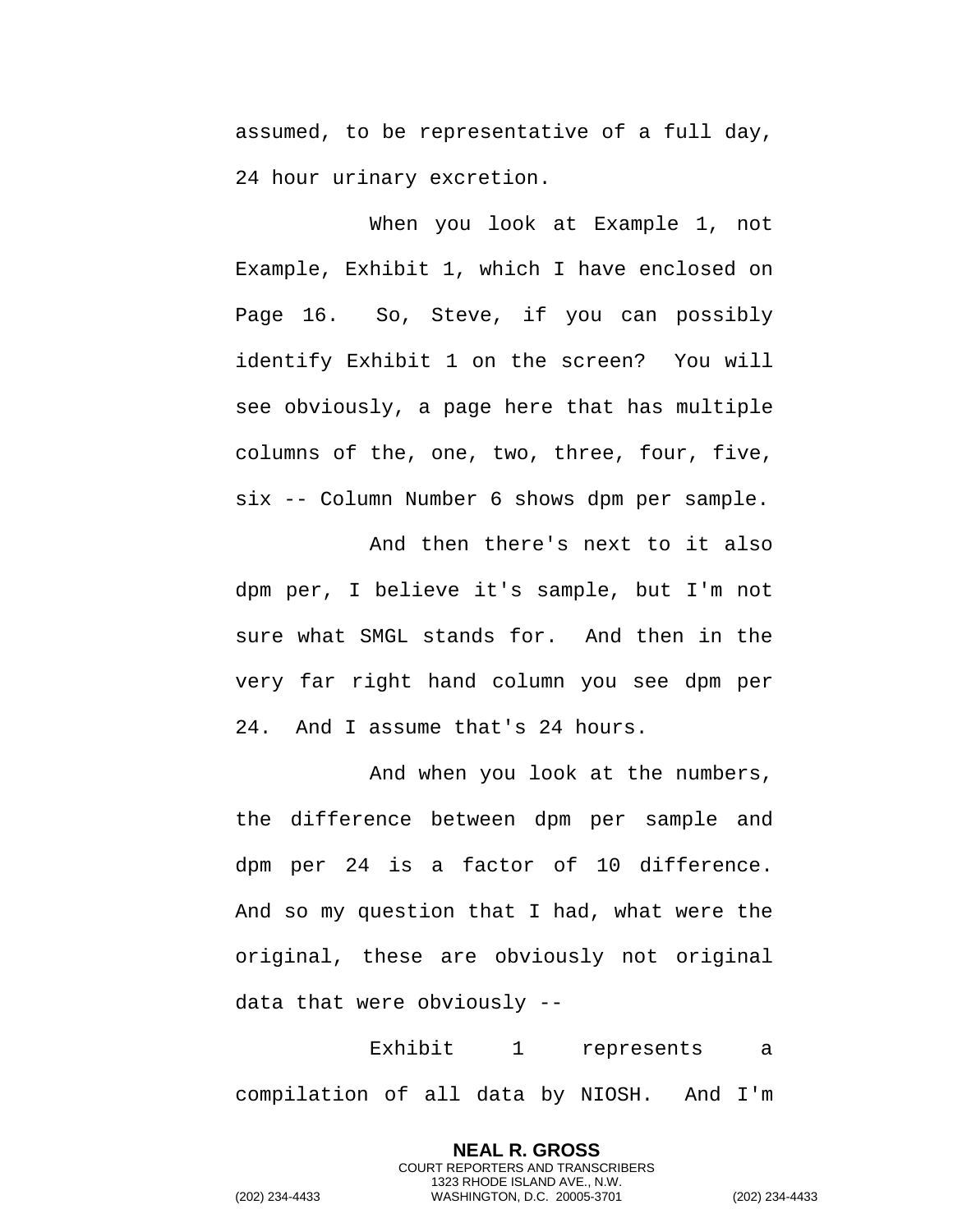starting to, or I wanted to sort of have a couple of open ended questions for NIOSH as to what these data in Exhibit 1 really represent?

If you assume that the dpm per sample and dpm per 24 hours, which vary by a factor of 10, which one of these data points was in fact the original data? And to what extent would you have both of them?

Because if you have a dpm per sample, a dpm per 24 hours, and they vary by a factor of 10, and you assume that a dpm per 24 hours represents 1,400 ml of urine per day excretion, then dpm per sample would presumably then represent a constant sample value of 140 ml for analysis.

And I was just questioning to what extent, when you use the word it was assumed, as I stated on Page 13, all samples were assumed to be representative of a full day, 24 hours, I'm not sure I know what that means.

> **NEAL R. GROSS** COURT REPORTERS AND TRANSCRIBERS 1323 RHODE ISLAND AVE., N.W.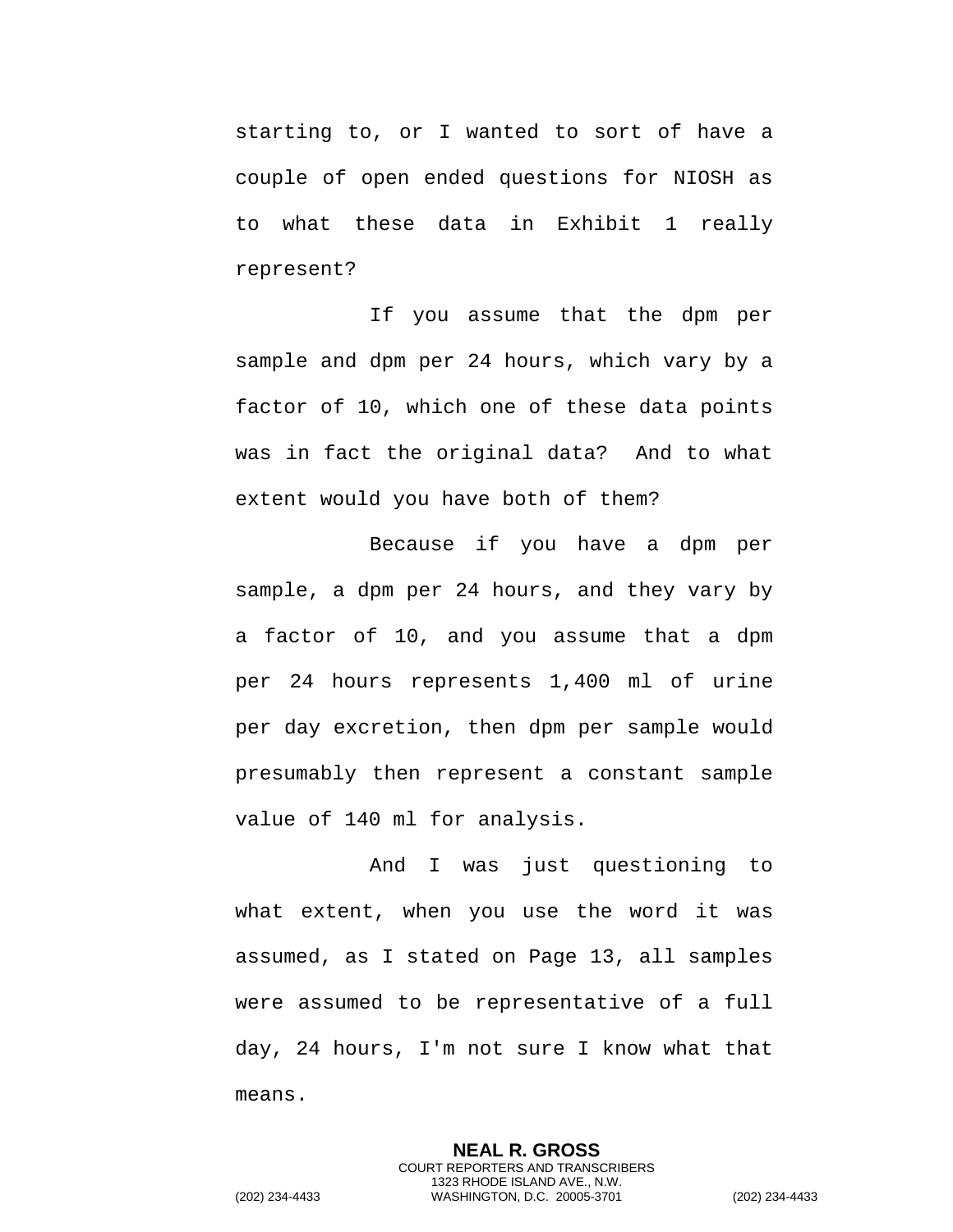And I'm asking NIOSH to offer some clarification as to what that statement represents. And also perhaps get some clarification on what the numbers in Exhibit 1 represent, when we talk about dpm per sample, and dpm per 24 hours.

And that basically defines my Finding Number 4, which is stated on Page 14. It says, "Pending answers to the aforementioned questions, NIOSH's assumption of when and how bioassay data is represented with full day, 24 hour units is subject to question."

Those, by and large, are my questions. If there is a clarification for what the data on Exhibit 1 shows, it might answer the finding.

MR. MARSCHKE: Hans, this is Steve.

DR. H. BEHLING: Yes.

MR. MARSCHKE: There's one other thing I think we should mention to the

**NEAL R. GROSS** COURT REPORTERS AND TRANSCRIBERS 1323 RHODE ISLAND AVE., N.W. (202) 234-4433 WASHINGTON, D.C. 20005-3701 (202) 234-4433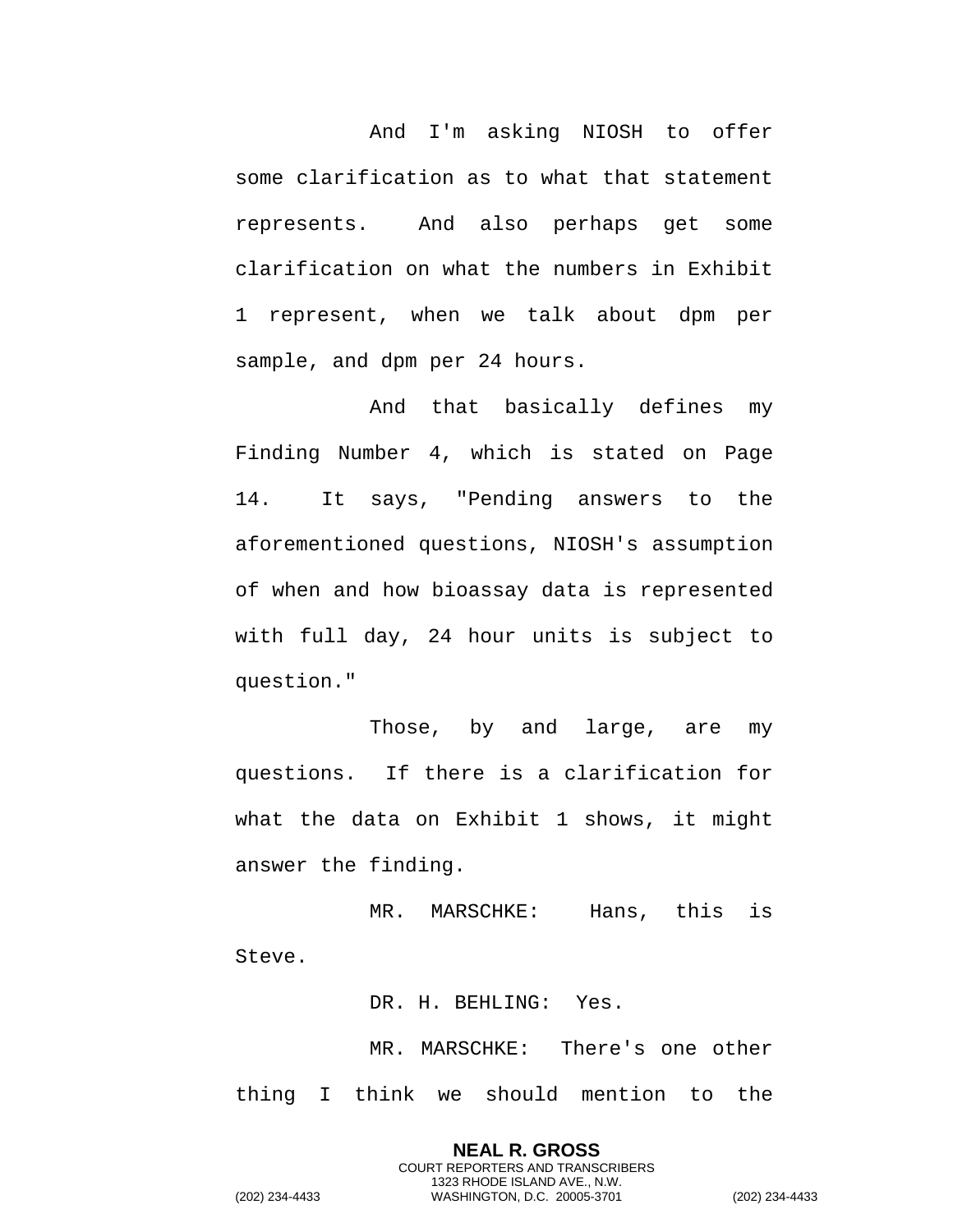Subcommittee, that you mentioned early on, when you talked about the Rev 0 findings.

And you made a recommendation back on Page 7 regarding Finding Number 3, which I think is probably based upon, you know, some of the stuff you just talked about. But basically you say, you make a recommendation that the Finding 3, the status be changed from in abeyance to closed.

DR. H. BEHLING: Let me see. Where are we, Steve, here?

MR. MARSCHKE: The top of Page 7.

DR. H. BEHLING: Top of Page 7, okay. Oh, yes, okay. I see it. Yes. I would assume, if everyone agrees, that the bioassay data that defines the change, as I have mentioned to you in Table 1 and 2 on Page 8, seem to obviously address that issue.

In other words, in Table 1 that was in Rev 0, they had a single dpm per day

> **NEAL R. GROSS** COURT REPORTERS AND TRANSCRIBERS 1323 RHODE ISLAND AVE., N.W.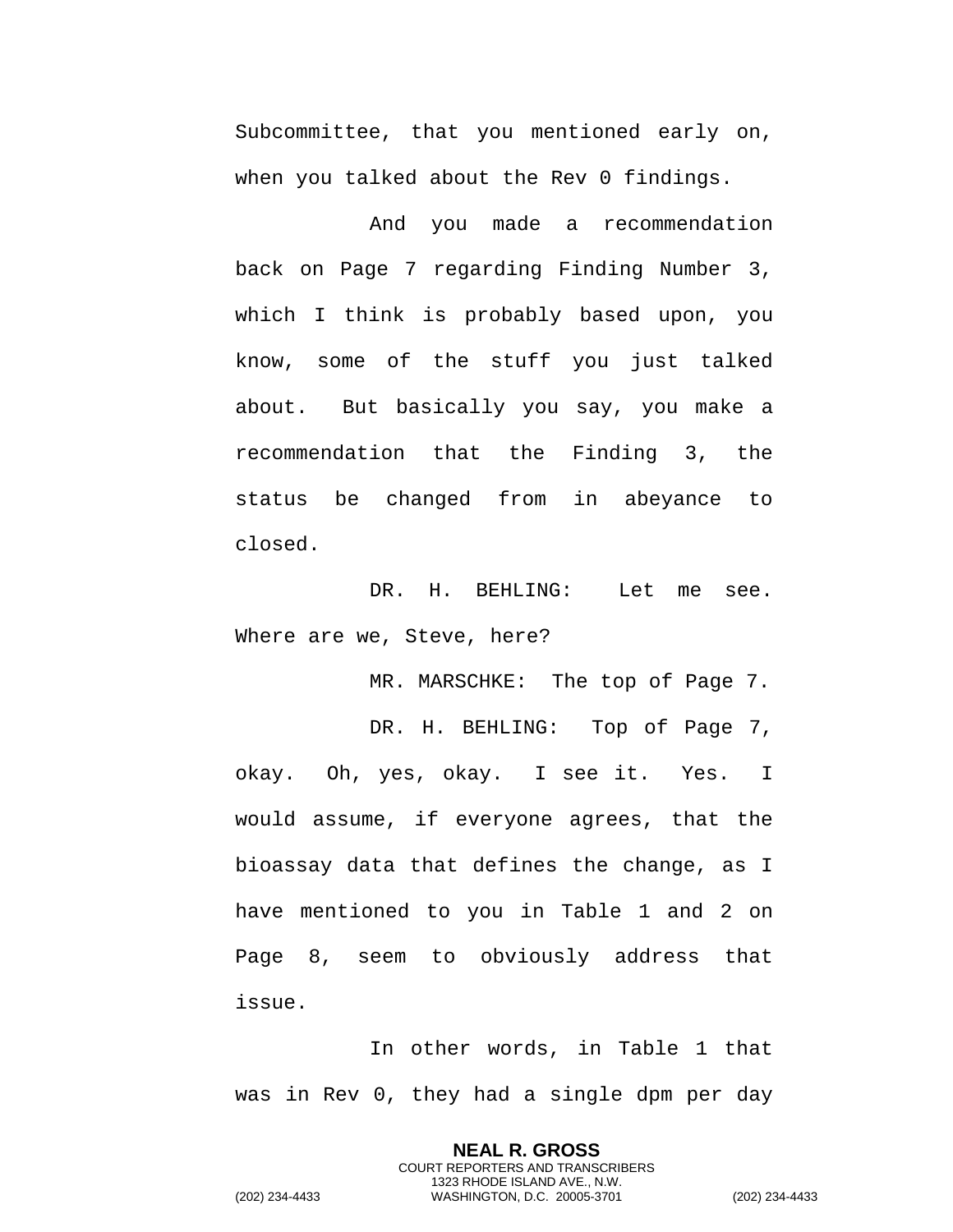value at the 50th percentile for years 1951 through 1988. And those were changed to a total of seven time, no six time frames as defined in Table 2.

And I just briefly had mentioned that that change involves a 350 fold increase for years '51, and clearly something like a 30 to 40 fold increase for other years.

So the issue that was identified in the first review, and is now, was in abeyance, should really be closed, given what I believe was the proper response to that finding. What it comes down to, Steve, is that Finding Number 3 was addressed as one of the changes that --

MR. MARSCHKE: Well, I agree with you, Hans. I just wanted to make sure that the  $--$ 

DR. H. BEHLING: Yes, yes.

**NEAL R. GROSS** COURT REPORTERS AND TRANSCRIBERS 1323 RHODE ISLAND AVE., N.W.

MR. MARSCHKE: That the Subcommittee is aware that we are now making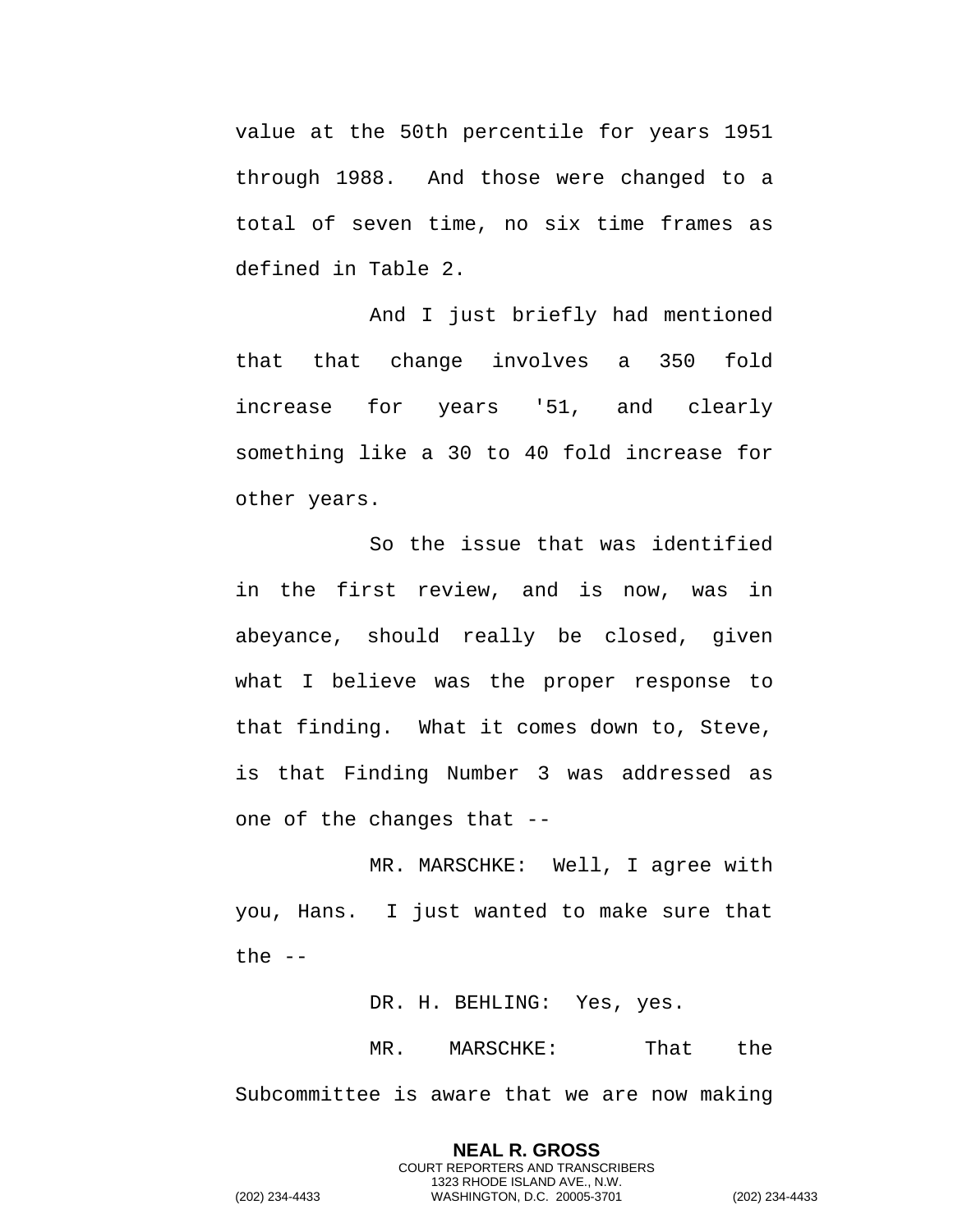the recommendation --

DR. H. BEHLING: Yes.

MR. MARSCHKE: -- to change the status of that one finding.

DR. H. BEHLING: Okay.

CHAIR MUNN: Thank you for getting the items up on the screen, Steve. I appreciate that. There's certainly no objection here to closing that item, that recommendation of SC&A. Josie?

MEMBER BEACH: I have no objection to that either, Wanda. Thank you.

CHAIR MUNN: Paul?

MEMBER ZIEMER: Yes, I agree that should be closed. They've provided what was needed there.

CHAIR MUNN: Very good. Steve, you can identify that the Subcommittee accepts SC&A's recommendation. The item is now closed.

DR. H. BEHLING: I'm not sure if we were waiting for a response from NIOSH on

> **NEAL R. GROSS** COURT REPORTERS AND TRANSCRIBERS 1323 RHODE ISLAND AVE., N.W.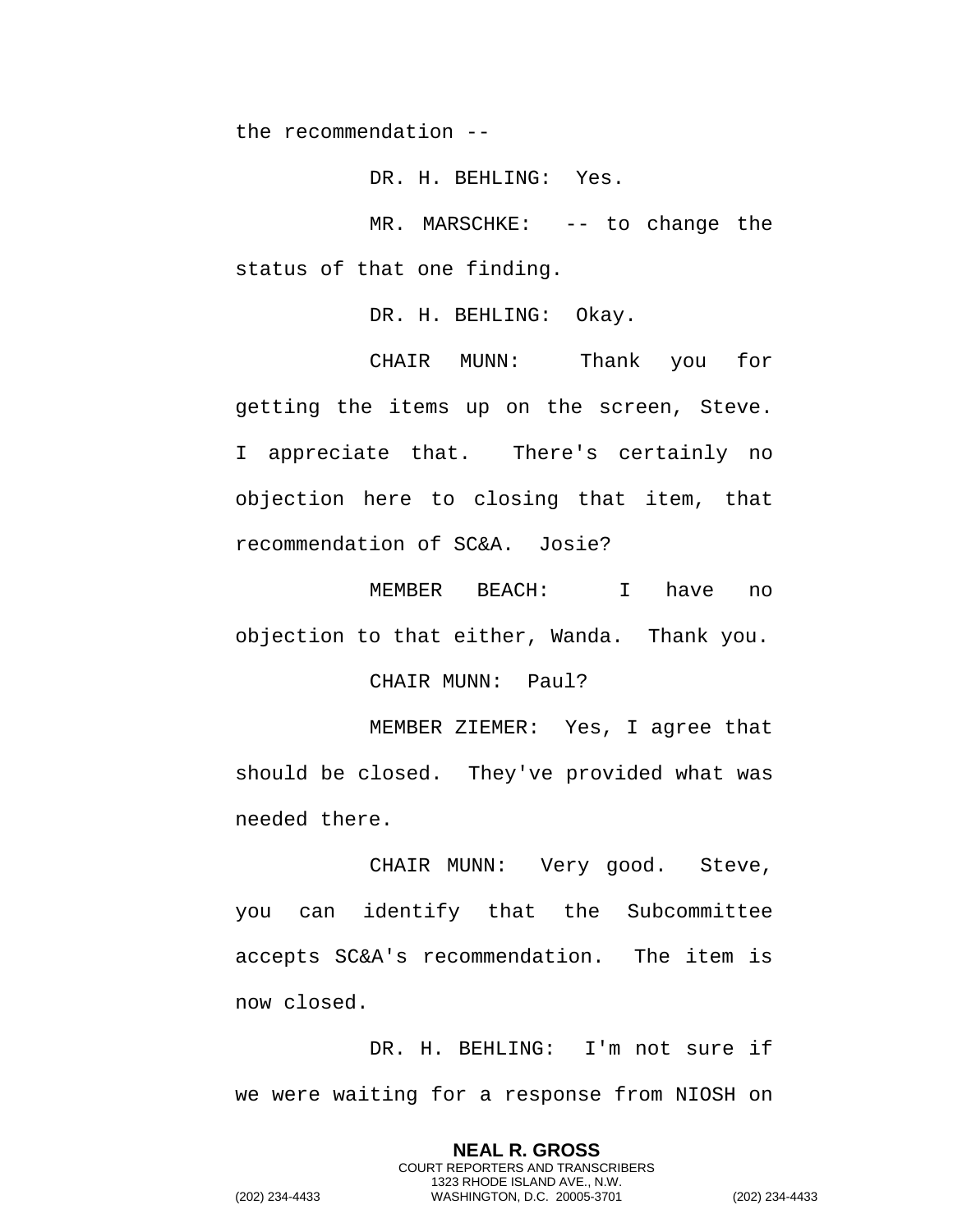some of the other findings.

CHAIR MUNN: No, I don't believe so. I think they will need some time to respond to those. I --

MS. MARION-MOSS: Wanda --

CHAIR MUNN: -- don't think I'm speaking out of turn. Yes.

MS. MARION-MOSS: We do have some responses to a couple of Hans' findings.

CHAIR MUNN: That's very good.

MS. MARION-MOSS: But before we do that I would like to ask Hans and/or maybe Steve, what's the status of Finding 2 in this document, for this document, for Rev 0? I see that NIOSH and/or at the time OCAS had provided a response to Finding Number 2 for Rev 0.

MR. MARSCHKE: I'm sorry, Lori, I was trying to, I've messed up things here. I'm trying to get this finding changed, and I changed it the wrong way. So now I'm trying to get it closed.

> **NEAL R. GROSS** COURT REPORTERS AND TRANSCRIBERS 1323 RHODE ISLAND AVE., N.W.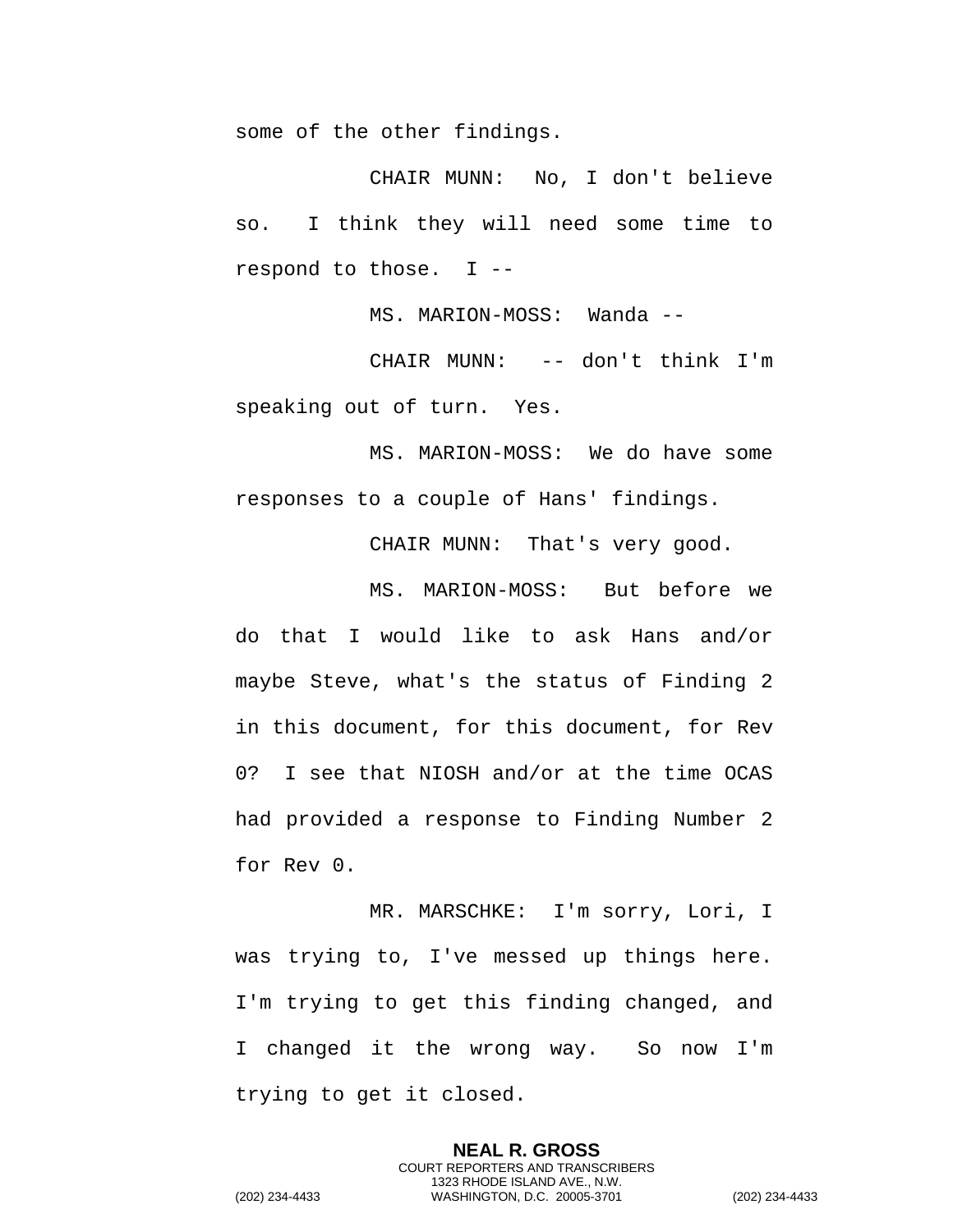CHAIR MUNN: All right. Let's have a two minute hiatus here, while Steve types, so that we can close this one item appropriately. And then we'll go on to the question that Lori's raised.

DR. H. BEHLING: Wanda, this is Hans. While we're waiting on Steve --

CHAIR MUNN: Yes.

DR. H. BEHLING: This is supposed to be a focus review. So I did not really choose to address the issues, other than Finding 3. Because it became one of the issues that was evaluated under the revised OTIB-34.

But I did not attempt to really deal with anything, other than to state, as we have just mentioned a few minutes ago, that the change in terms of the different time frames for the Type S intakes satisfies the Finding Number 3 that was identified in the first part.

But as far as the other findings,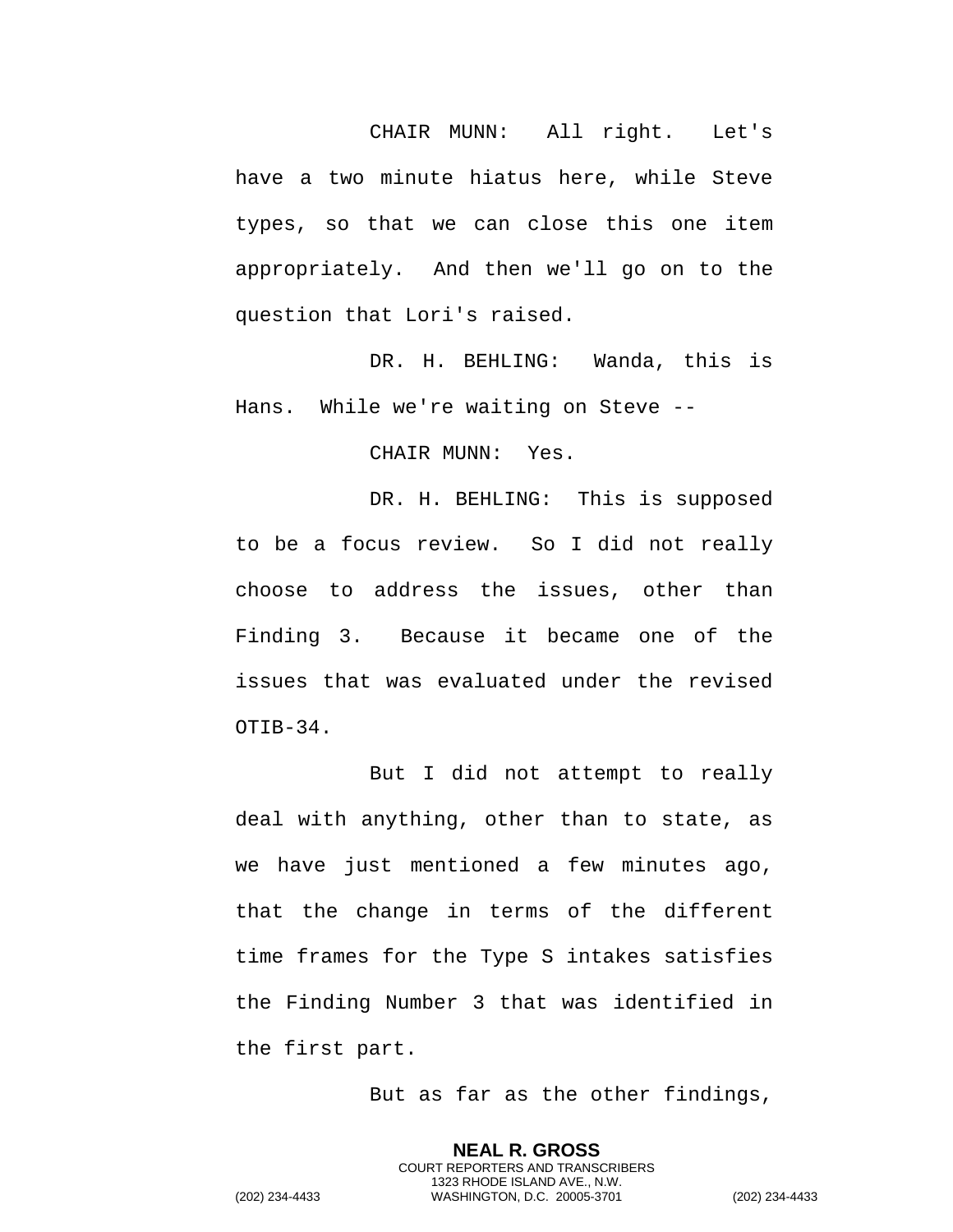I did not want to address it. Because as we were told, this is a focus review. And I was not going to address those things --

CHAIR MUNN: Right. Understand. Thank you, Hans. I think that's appropriate. And now Steve has finished his entry for us. And we'll go back to -- Lori, do you want to repeat your question for Steve?

MS. MARION-MOSS: Well, Hans basically answered my question with his comment he just made.

CHAIR MUNN: Okay.

MS. MARION-MOSS: That --

CHAIR MUNN: Just wanted to make sure that it was covered.

MS. MARION-MOSS: Yes. That this was predominantly a focus review for Rev 1.

CHAIR MUNN: Right.

MS. MARION-MOSS: So --

MR. MARSCHKE: Let me, I mean, it looks like the last entry into Finding

> **NEAL R. GROSS** COURT REPORTERS AND TRANSCRIBERS 1323 RHODE ISLAND AVE., N.W.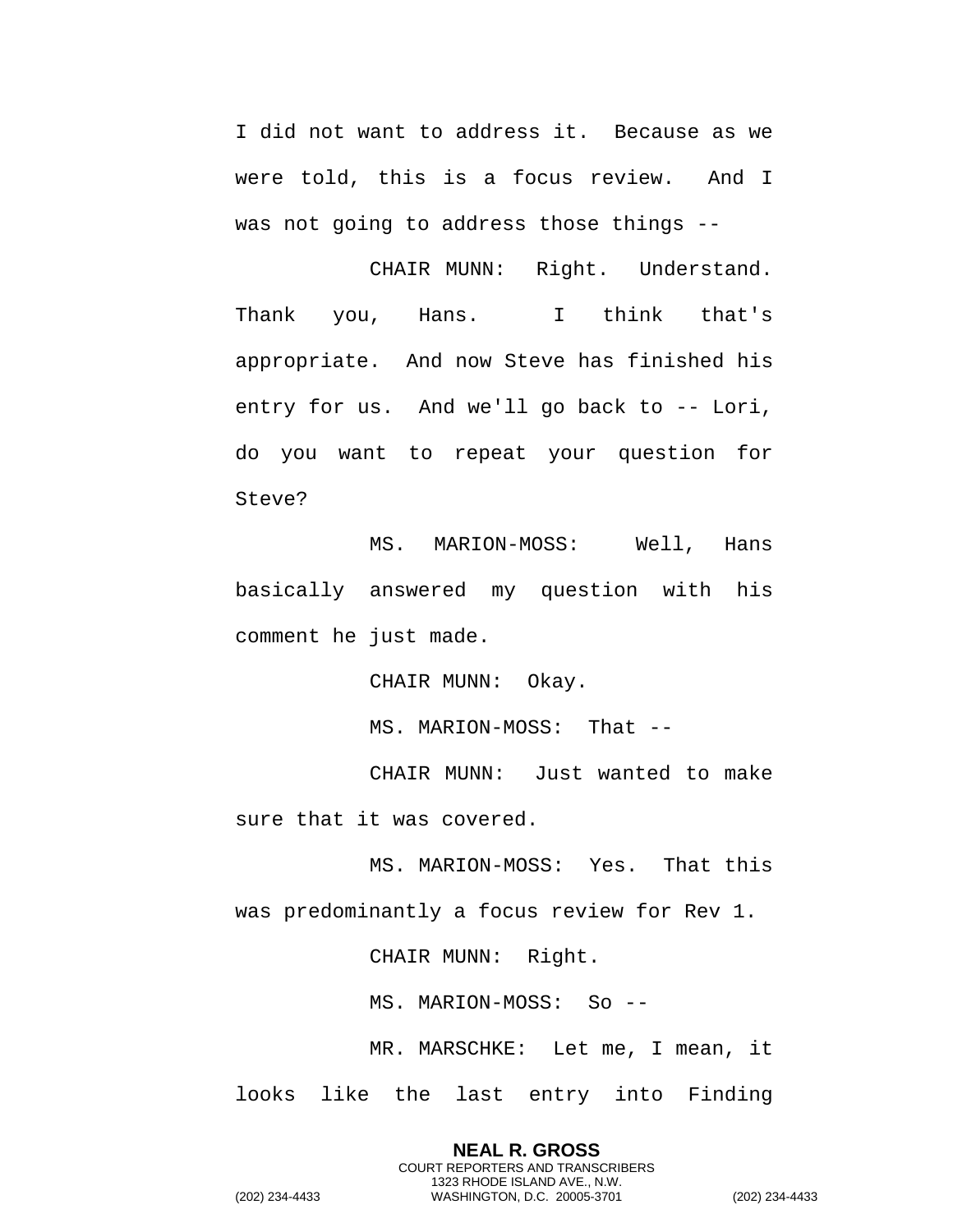Number 2 was a NIOSH entry. And so from that point of view it looks like Finding Number 2 is now in, should be in SC&A's court, I guess.

And we should probably evaluate the NIOSH response, and determine whether or not, and make a recommendation as to whether or not we accept it or not. The thing is, this has happened so long ago, in 2009, I'm not sure.

And the status, usually when we have a NIOSH response and we've talked about it at the meetings here, we usually change the status to in progress. And it's still showing it's open. So I'm not sure whether or not we've ever talked about the fact that NIOSH has provided us a response in here. And so I think --

CHAIR MUNN: It may be a clerical error that we're just now catching.

MR. MARSCHKE: It may be a clerical error that we're just now catching.

> **NEAL R. GROSS** COURT REPORTERS AND TRANSCRIBERS 1323 RHODE ISLAND AVE., N.W.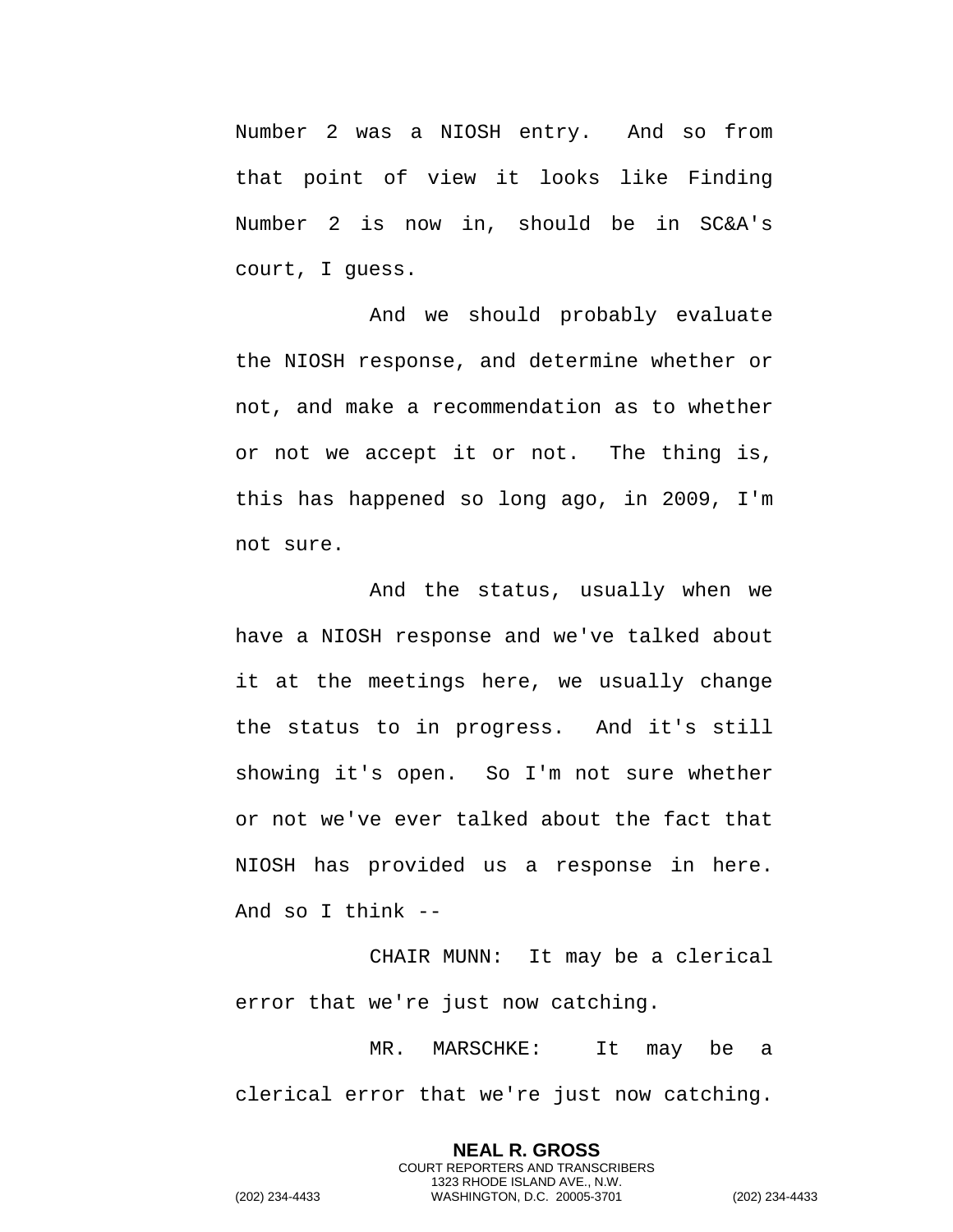But anyway, I think it's basically, SC&A should take a look at the NIOSH response here for Finding Number 2, which again, it wasn't -- And Hans is chartered to do that.

CHAIR MUNN: Correct.

MR. MARSCHKE: Basically, Hans was looking at the Rev 1 and seeing what the impact of Rev 1 had.

And probably the same thing is true for Finding Number 4. So again, we have a response here, again, in August of 2009 from NIOSH we have a response to the finding. It's in the BRS. I don't know if we've ever talked about it in meetings, or what.

But I think maybe we should, SC&A should take an action item to look at those two responses, and see whether or not -- or, I guess we could, I don't know if you want to do it on the fly today. Or if we just want to take our time and look at it kind of off line, and get back to what our

> **NEAL R. GROSS** COURT REPORTERS AND TRANSCRIBERS 1323 RHODE ISLAND AVE., N.W.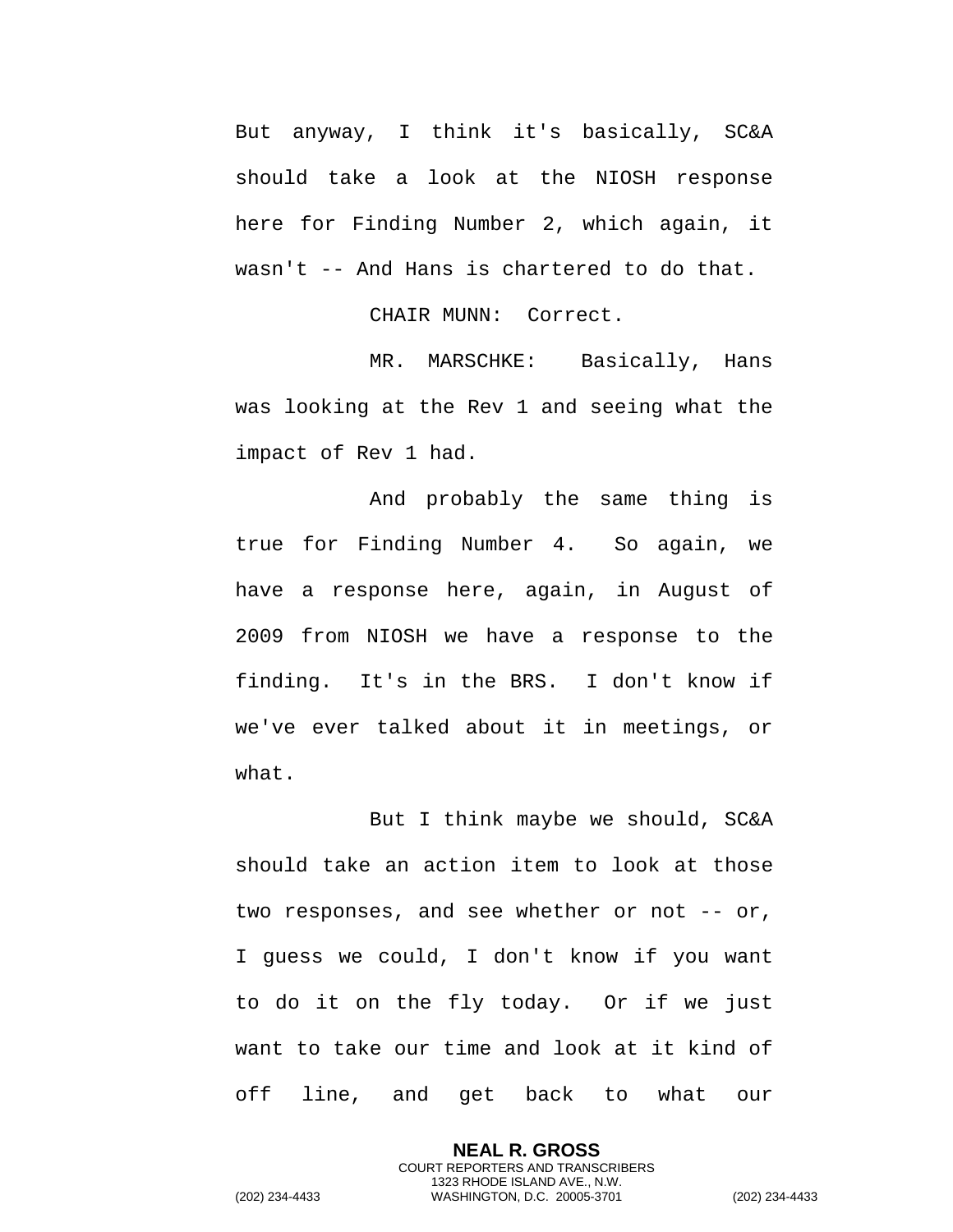recommendation is for the next meeting.

CHAIR MUNN: Because whatever has happened has been in a time frame which is outside our recent memories. It appears wise to take the action to look at it carefully, and ascertain that more than likely what has happened here is that we've failed to change a category appropriately, so that we sort of lost track of what was going on.

We would, it would be my request for SC&A to check both these items for their status, to make sure that it is in fact time, past time for us to be reviewing those on an up to date basis. Let's do our best to try to clear these if possible. And it would be beneficial for us if you take that action please, Steve.

MR. MARSCHKE: Okay.

CHAIR MUNN: We'll see what we can do to obtain a response for those two. And it will change the status as it should

> **NEAL R. GROSS** COURT REPORTERS AND TRANSCRIBERS 1323 RHODE ISLAND AVE., N.W.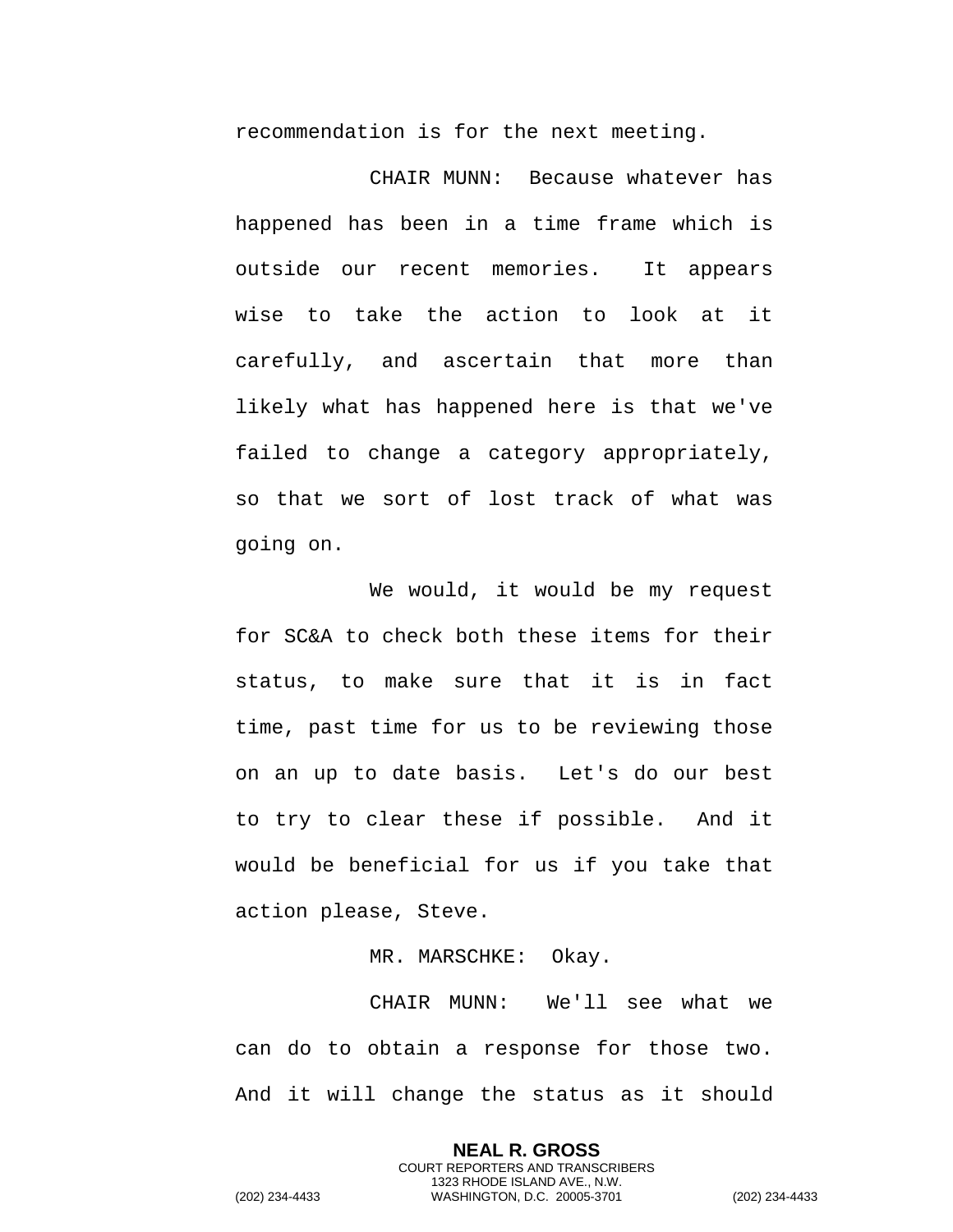be changed. Perhaps we can change this status today. That seems to be in order. Is there any objection to that?

MEMBER BEACH: None here, Wanda.

MEMBER ZIEMER: What is it? You want to change the status?

CHAIR MUNN: We're changing the status, because it's shown as open, and it already has a NIOSH response.

MEMBER ZIEMER: Oh, I see. Then change it to in progress.

CHAIR MUNN: Correct.

MEMBER ZIEMER: Yes, yes. Oh sure. That's fine.

CHAIR MUNN: And have SC&A check on it --

MEMBER ZIEMER: Right.

CHAIR MUNN: -- another time to see if they have a response available next time for Findings 2 and 9.

MR. MARSCHKE: Can you see the response on the --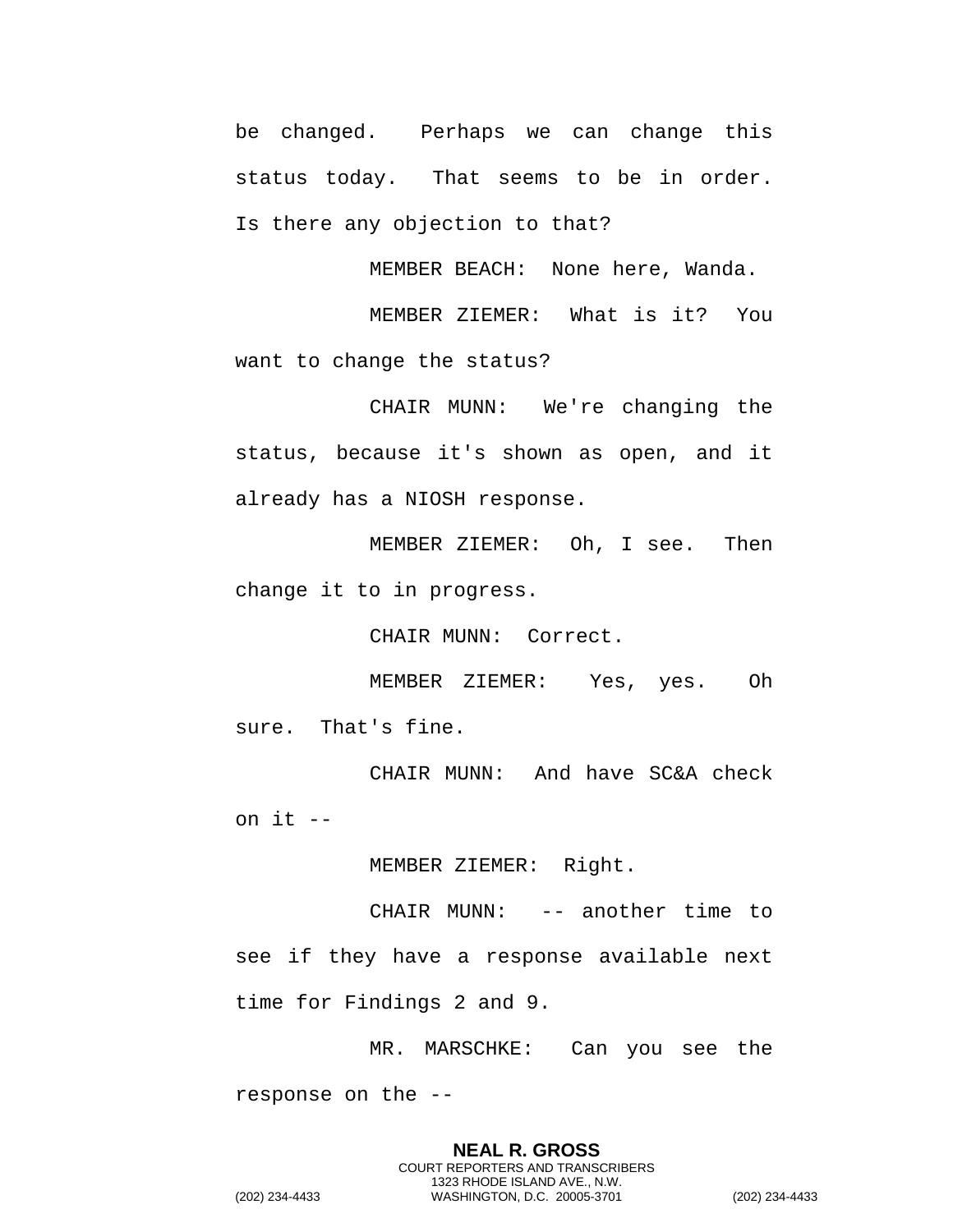CHAIR MUNN: Yes. It looks fine to me.

MR. MARSCHKE: -- screen?

CHAIR MUNN: Not hearing any objections.

MEMBER ZIEMER: No objections.

MR. KATZ: Well, is anyone having trouble listening, hearing?

CHAIR MUNN: I'm having trouble hearing Hans and Kathy. I don't know whether it's their line or mine. I'm hearing other people all right.

DR. H. BEHLING: Let me ask you now, can you hear me now, Wanda?

CHAIR MUNN: Yes, I can hear you now, Hans.

MR. KATZ: Okay, yes.

DR. H. BEHLING: I mean, I'll just have to speak louder.

CHAIR MUNN: These soft spoken people.

> **NEAL R. GROSS** COURT REPORTERS AND TRANSCRIBERS 1323 RHODE ISLAND AVE., N.W.

DR. H. BEHLING: No, I'm normally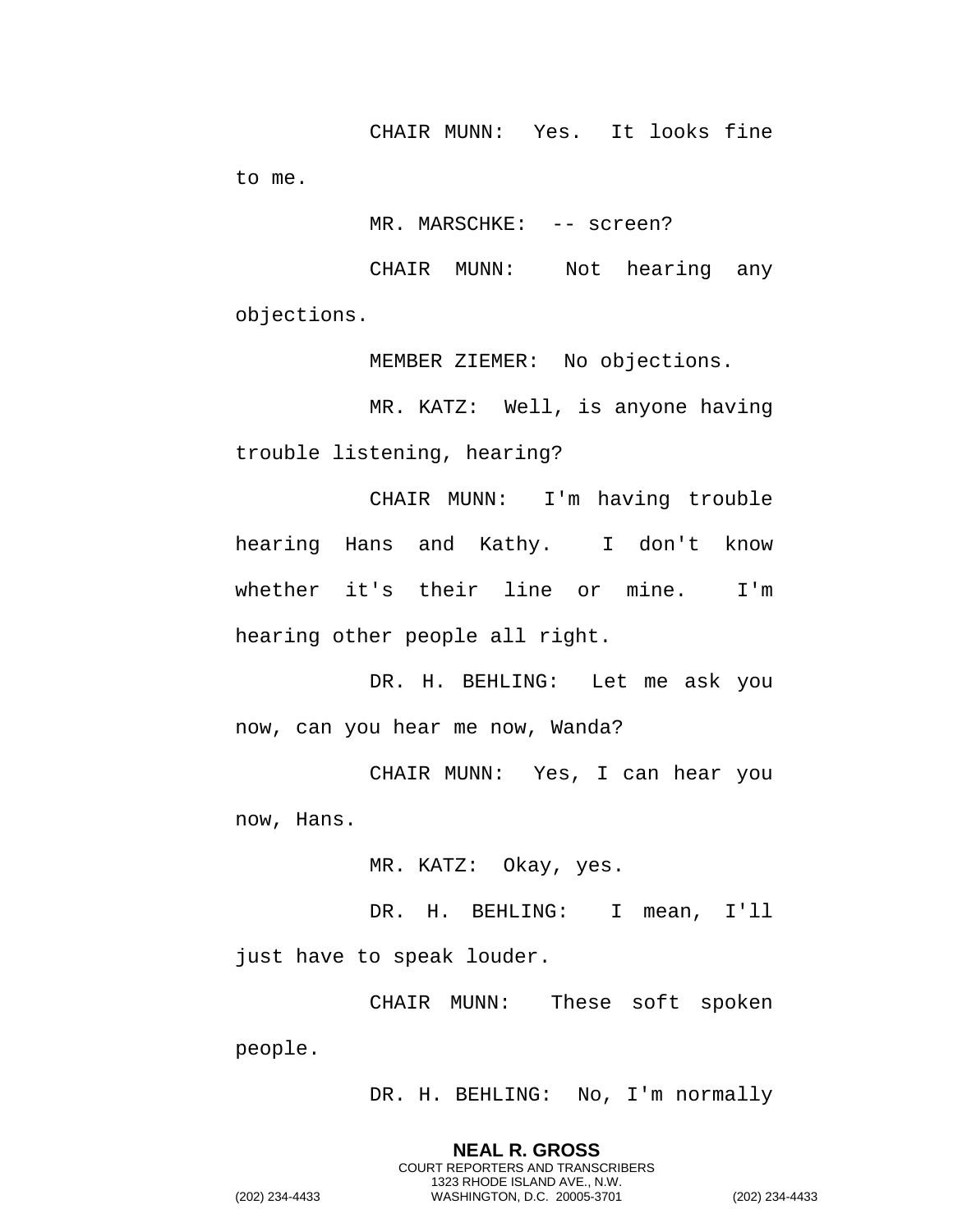not all that soft spoken, Wanda. I think you should talk to Kathy on that one.

CHAIR MUNN: All right, good. Do we have anything else that needs to be covered on OTIB-34 at this time?

DR. H. BEHLING: Well, I guess we were still thinking that Lori may have some responses to the other findings that I had. I'm not sure.

MS. MARION-MOSS: Yes. This is Lori. Thanks again for clearing the other issue up for me, Steve and Wanda. Finding Number 1 for Rev 1, we have Matt Arno on the line. Matt, are you there?

MR. ARNO: Yes, I am.

MS. MARION-MOSS: And he's going to facilitate our response.

CHAIR MUNN: Very good. Matt.

MR. ARNO: I guess with regard to Finding Number 1, since this review of Revision 1 there has been a Revision 2 of this document issued.

> **NEAL R. GROSS** COURT REPORTERS AND TRANSCRIBERS 1323 RHODE ISLAND AVE., N.W.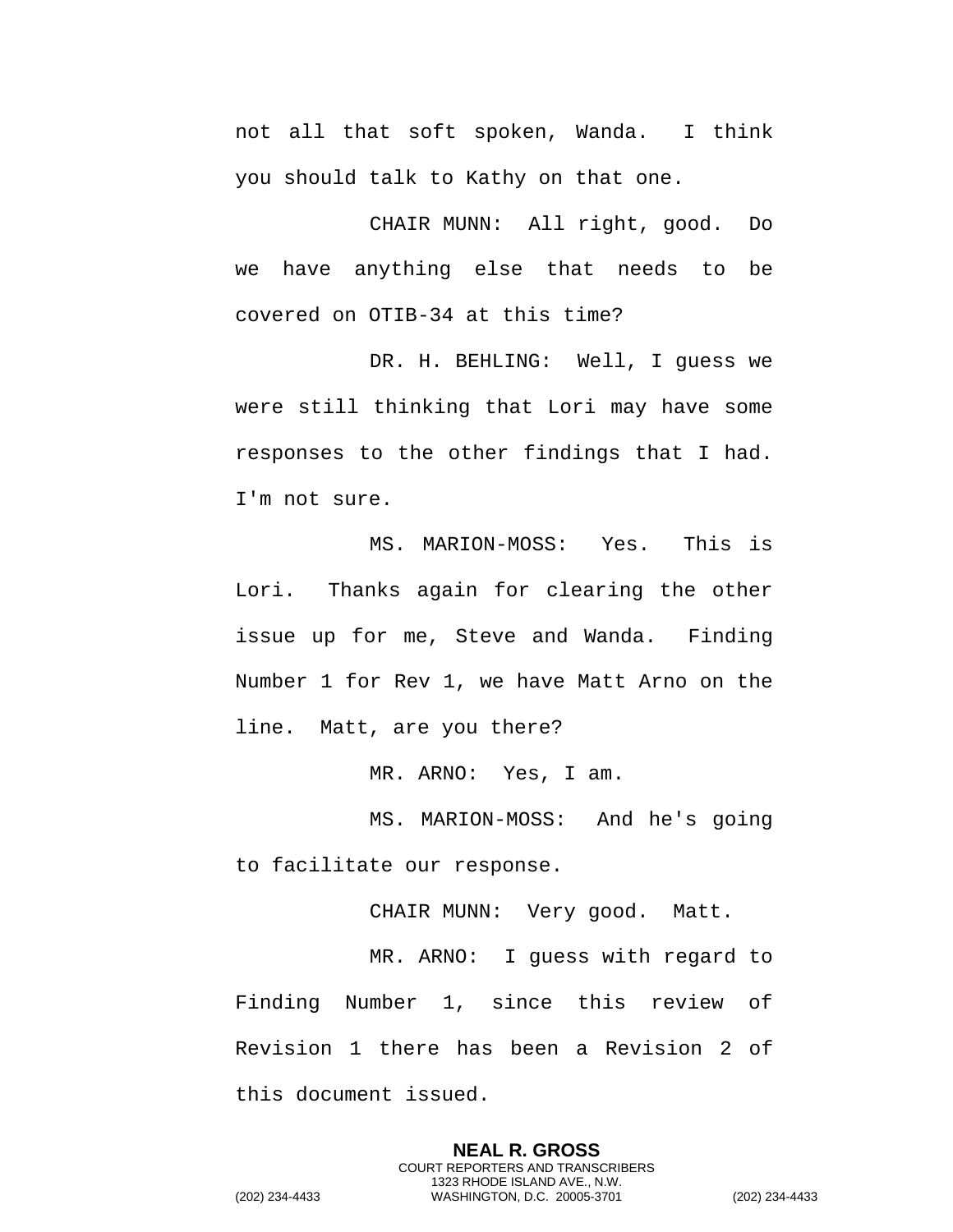And in the Revision 2 we did add some explanation and instruction to the dose reconstructors, that they do need to consider Type S solubility for plutonium. That is in Section 5.2 of Revision 2 of OTIB-34. I guess --

MR. MARSCHKE: We can get a copy, can we, is that up on the website that we can get a copy of Revision 2? I don't know that we have a copy of Revision 2.

MR. ARNO: That would be --

MR. MARSCHKE: And then we can basically, you know, just look at Section 5.2 and, you know, see what we think.

CHAIR MUNN: And that has all the answers --

MR. MARSCHKE: -- use by dose reconstructors --

CHAIR MUNN: Is it up? It is easily accessible?

MR. ARNO: I don't know what documents you all have access to. These are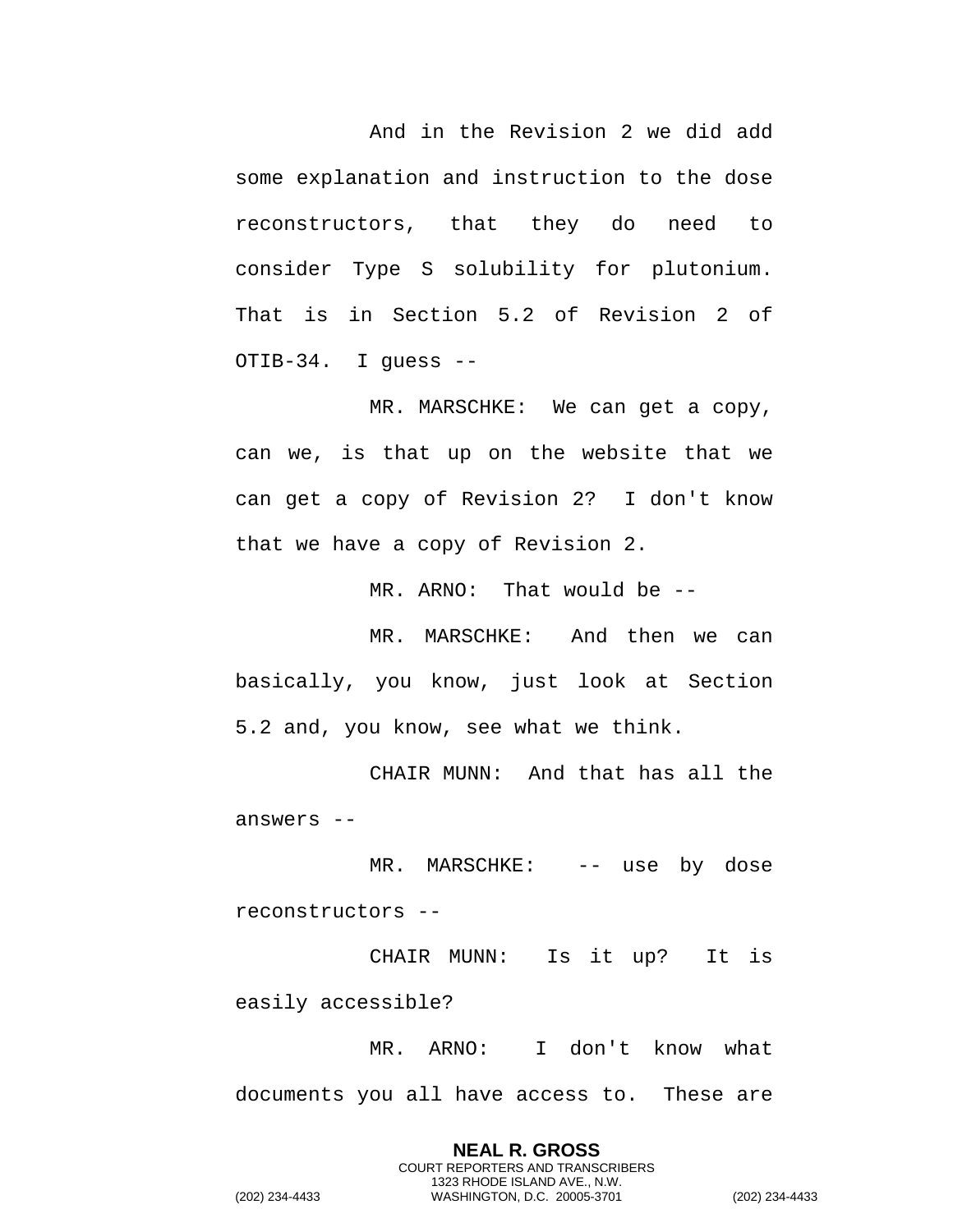accessible to the dose reconstructors.

MR. SIEBERT: This is Scott Siebert. Yes, it's up on the NIOSH website, Rev 2. I'm sorry --

MR. MARSCHKE: I see it. I see it. So we can get that and, I guess, you know, Hans can look at it and, you know, make a recommendation.

DR. H. BEHLING: Well, you know, I will look at it. But if it acknowledges that issue, then obviously we may resolved the issue here.

MR. ARNO: The language used is the same as the language that was used for OTIB-80 and 81. So it's standard language that you should have seen on, with other documents.

CHAIR MUNN: Well, it's nothing new that requires real analysis there.

MR. ARNO: No. It's just another statement to the dose reconstructor, don't forget Type Super S.

> **NEAL R. GROSS** COURT REPORTERS AND TRANSCRIBERS 1323 RHODE ISLAND AVE., N.W.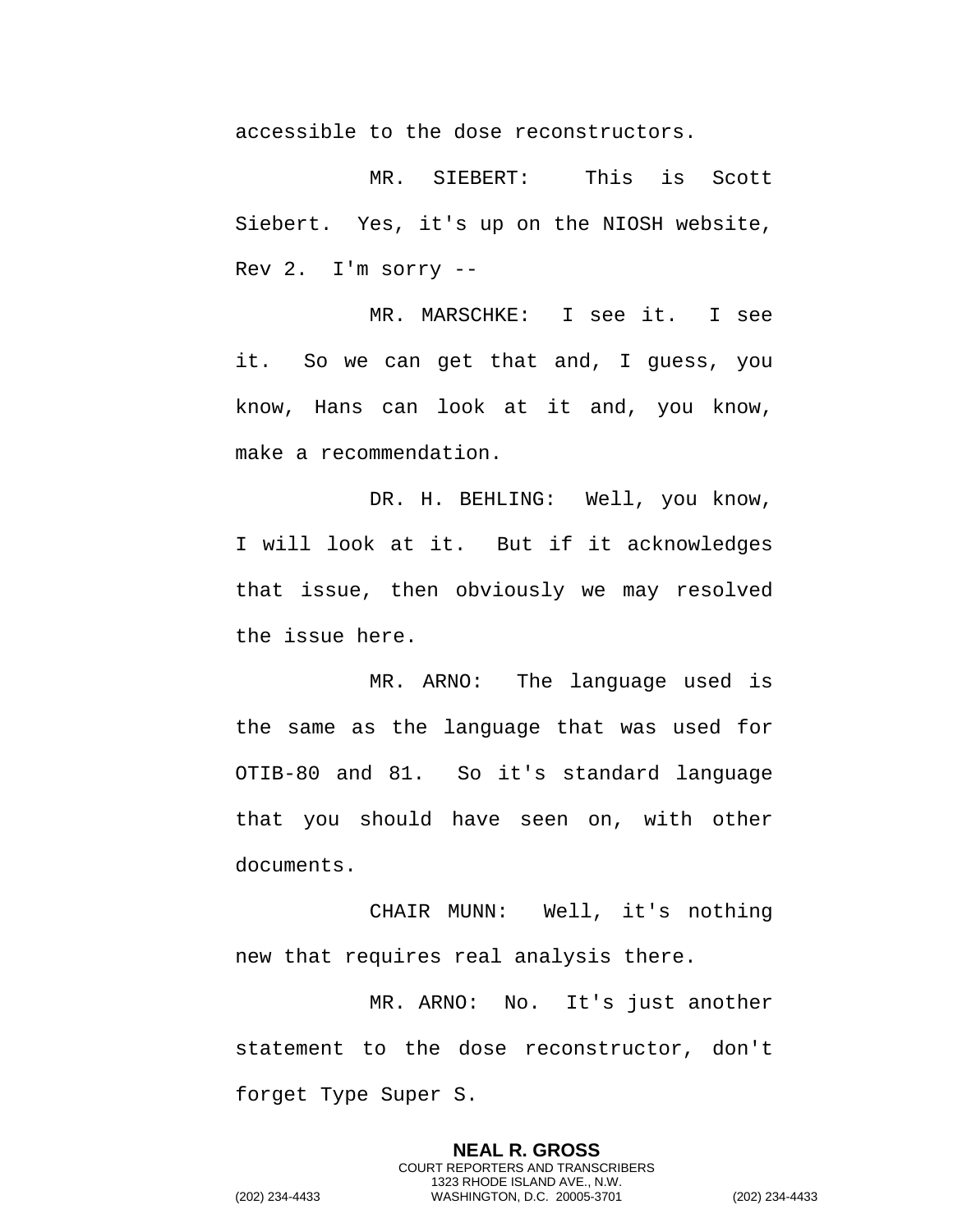CHAIR MUNN: Right. All right.

MR. ARNO: For Finding Number 2 Hans' observations were correct. What happened in that instance was that the 95th percentile values in Revision 1 were based on geometric standard deviations of less than three in those three particular instances.

In Revision 2 we recalculated those based upon a minimum geometric standard deviation of three. And our values agree with the values calculated by Hans. So, you know, subject to their review, that finding should be readily closable.

DR. H. BEHLING: Okay. And I guess finding, I was really struggling with the idea of whether or not to make Finding Number 3 a finding or a recommendation. And this is obviously something that has been on my mind for a while.

And I always feel badly for the dose reconstructor when he is put into that

> **NEAL R. GROSS** COURT REPORTERS AND TRANSCRIBERS 1323 RHODE ISLAND AVE., N.W.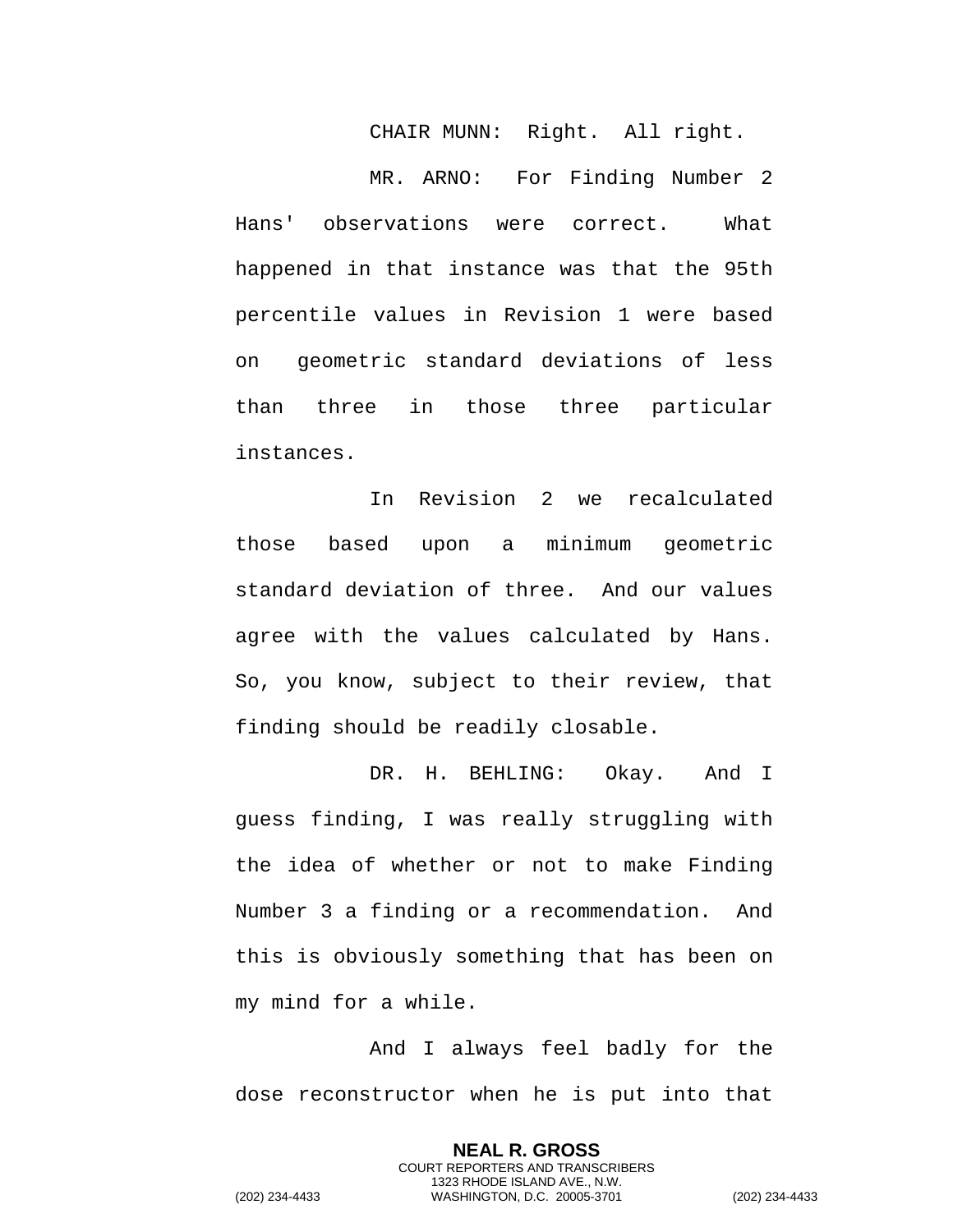uncomfortable position to make a judgment call as to which to use. And you can understand where the need for consistency is really imperative in dose reconstruction.

You don't want to, as I'd always pointed out, rely on a method that's flawed for getting a dose reconstruction that identifies a PoC value that may in fact be governed by a objective decision.

And so when I look at the issue here, and I quote on Page 11 a couple of instances where NIOSH has made reference to the use of the 95th percentile. But in a very subjective manner that really puts the onus on the dose reconstructor, that I believe should not be.

MR. ARNO: I guess, in addressing Finding Number 3 we have added additional guidance in Revision 2 on how the dose reconstructor should go about, or when they should assign the 95th percentile.

DR. H. BEHLING: Okay.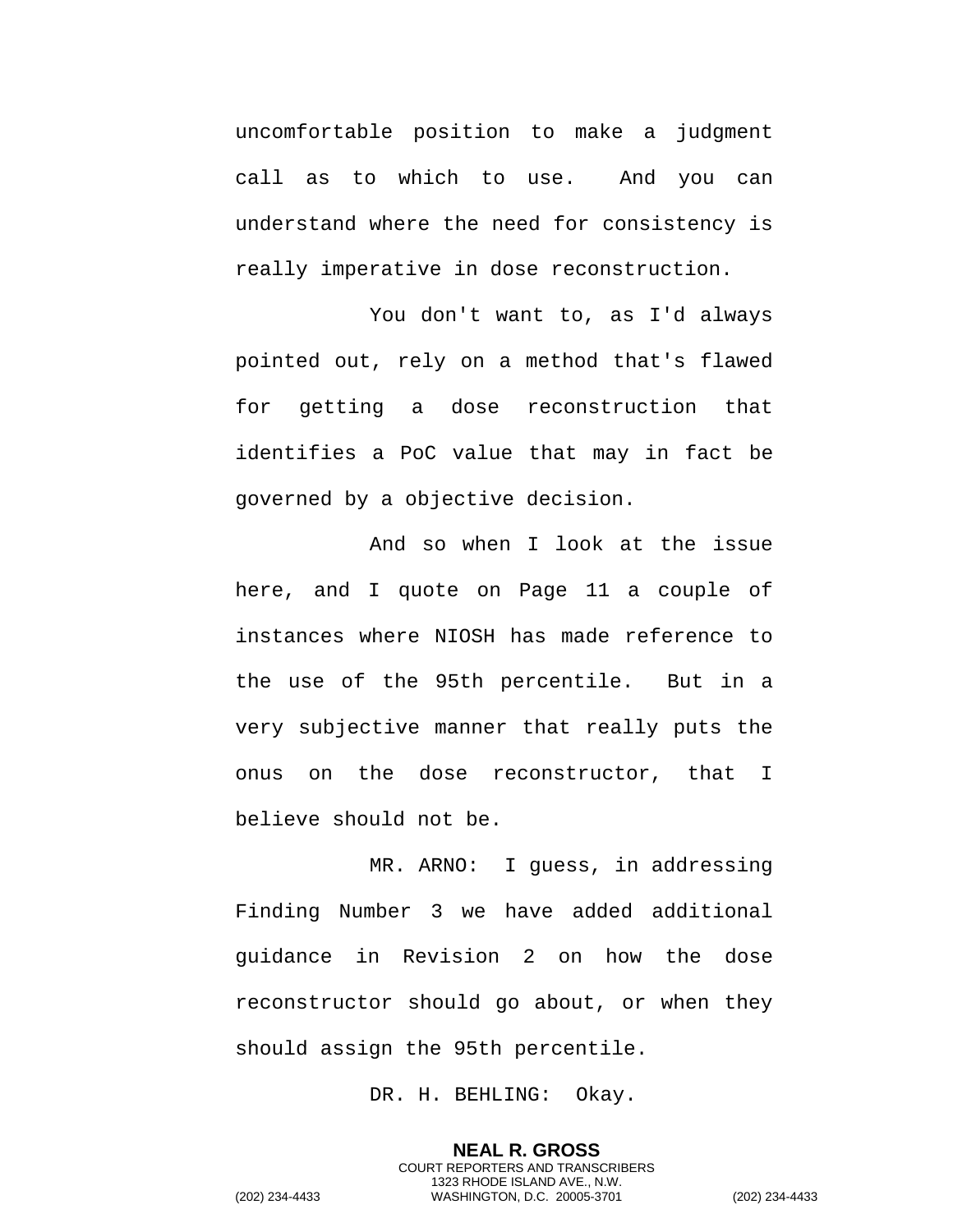MR. ARNO: The language we inserted was the language that is present in many of the other coworker studies. That language is still qualitative. And does still leave some of, most of the judgment up to the dose reconstructor, in terms of ensuring consistency and approach.

We do have to recall that it's not a single person making this judgment in a vacuum. The report is subject to a peer reviewer, and then also subject to review by a DCAS reviewer. So you have three people basically agreeing that, you know, the appropriate percentile has been assigned.

And the multiplicity of people at various levels within the dose reconstruction preparation process will also serve to increase the amount of consistency between individual dose reconstructions.

DR. H. BEHLING: Yes. One of the things that I just wanted to make aware of. When you look at coworker models that

> **NEAL R. GROSS** COURT REPORTERS AND TRANSCRIBERS 1323 RHODE ISLAND AVE., N.W.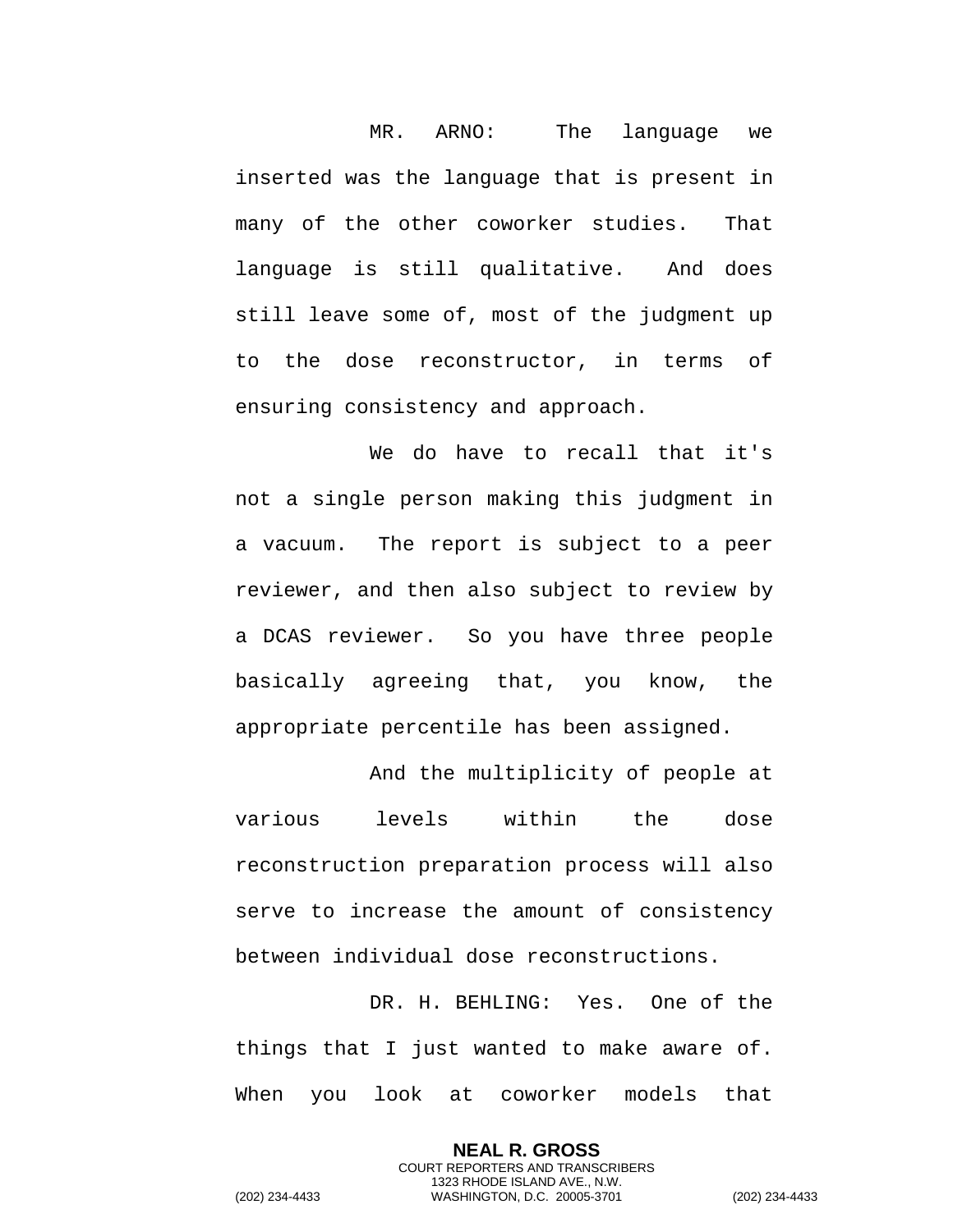involved external dose as opposed to internal, the use of when, you know, you read things, that a person who was potentially exposed routinely for external usually defaults to the very higher percentile value, other than the 50th. It's either the 84th or the 95th.

And I was just questioning why there would be a difference between internal and external coworker models, and the recommendation for the percentile value that should be assigned.

Because if you look at some of the other documents for external, you usually see a use of a higher percentile value for people who were routinely exposed.

MR. ARNO: There are a lot of differences between how the internal and external coworker studies are created. The external coworker studies are typically based upon a far larger number of workers, and far larger amounts of independent data

> **NEAL R. GROSS** COURT REPORTERS AND TRANSCRIBERS

1323 RHODE ISLAND AVE., N.W. (202) 234-4433 WASHINGTON, D.C. 20005-3701 (202) 234-4433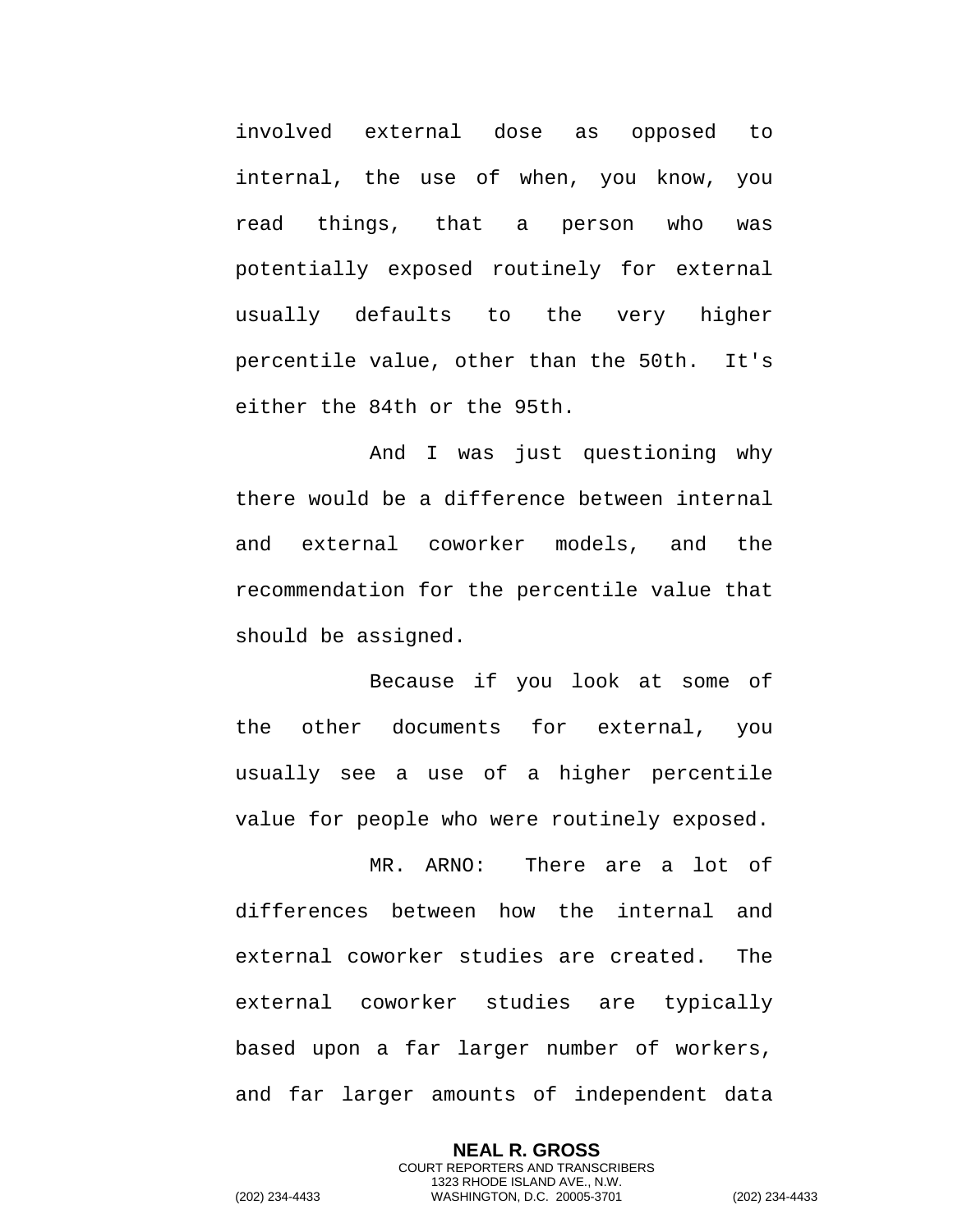for each of those workers. Each badge cycle being an independent data point.

And that does not apply to the internal coworker studies. And that same greater amount of data for the external allows them to do additional analysis in terms of looking at job descriptions, and things of that nature, to define the guidance a little bit better about 50th, 84th and 95th.

For internal dose estimates we don't have that data to break things down as finely. So we have established the 50th percentile, and then the 95th percentile, basically skipping over the 84th.

DR. H. BEHLING: Yes.

MR. ARNO: And where, perhaps an external study might assign the 84th, internal coworker study, we jumped to assigning the 95th percentile.

DR. H. BEHLING: On the other hand, when I recall, for instance, for the

> **NEAL R. GROSS** COURT REPORTERS AND TRANSCRIBERS 1323 RHODE ISLAND AVE., N.W.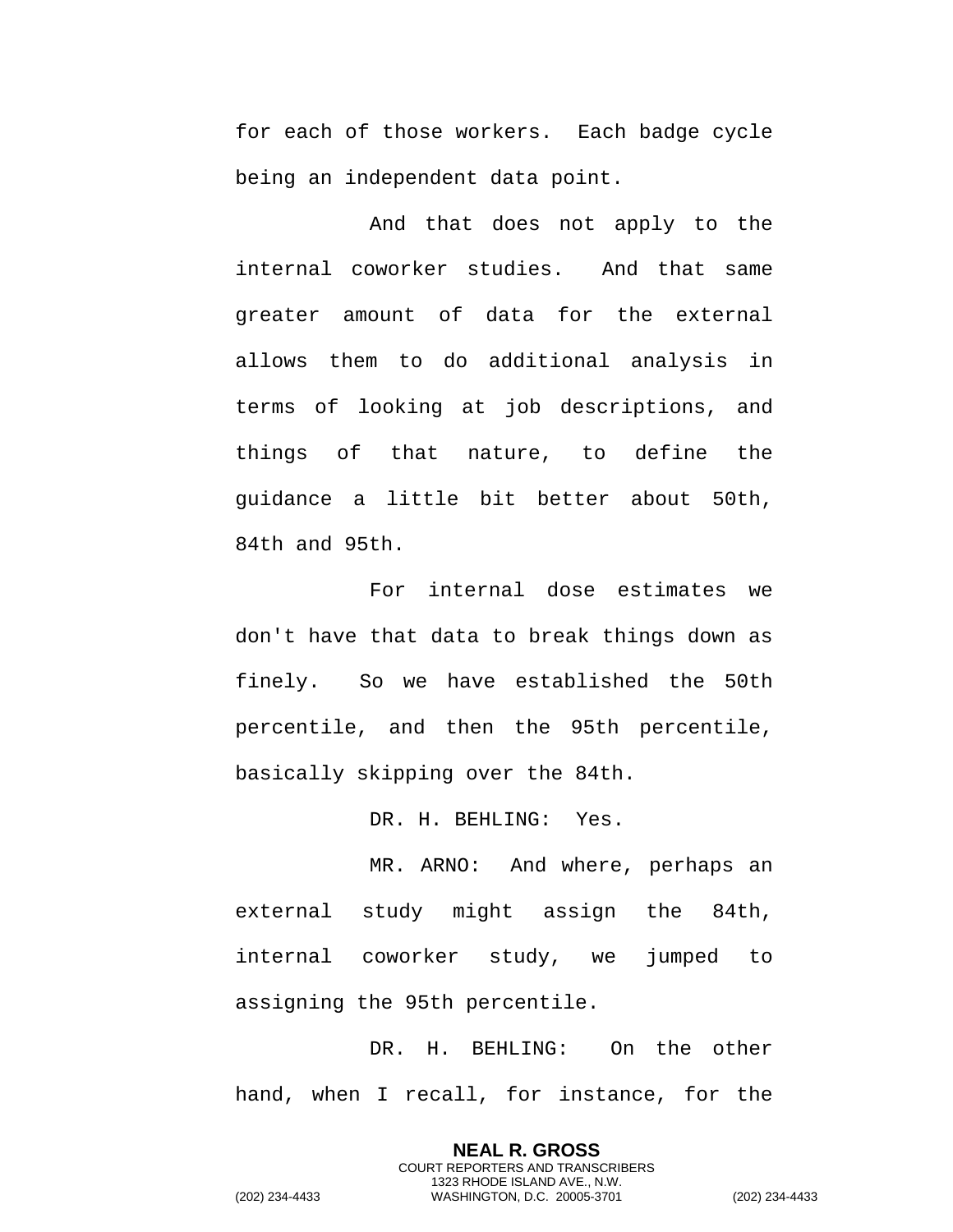Ames Site Profile, we do segregate or stratify exposures based on whether or not you're an operator, supervisor or some other assigned task.

And so the stratification does exist that it would allow you to say, well, what is your job function? And on that basis you assign the higher values for an operator as opposed to a supervisor, as opposed to a clerical type person. And that was my point here.

I said I would like to see a less subjective need for assigning the 95th percentile value that would eliminate some of the difficulty for dose reconstructors to make a decision based upon whatever he may have available to himself.

MS. K. BEHLING: He or she.

DR. H. BEHLING: He or she, okay.

CHAIR MUNN: Well, I can't hear that at all, whoever spoke.

DR. H. BEHLING: Oh, that was my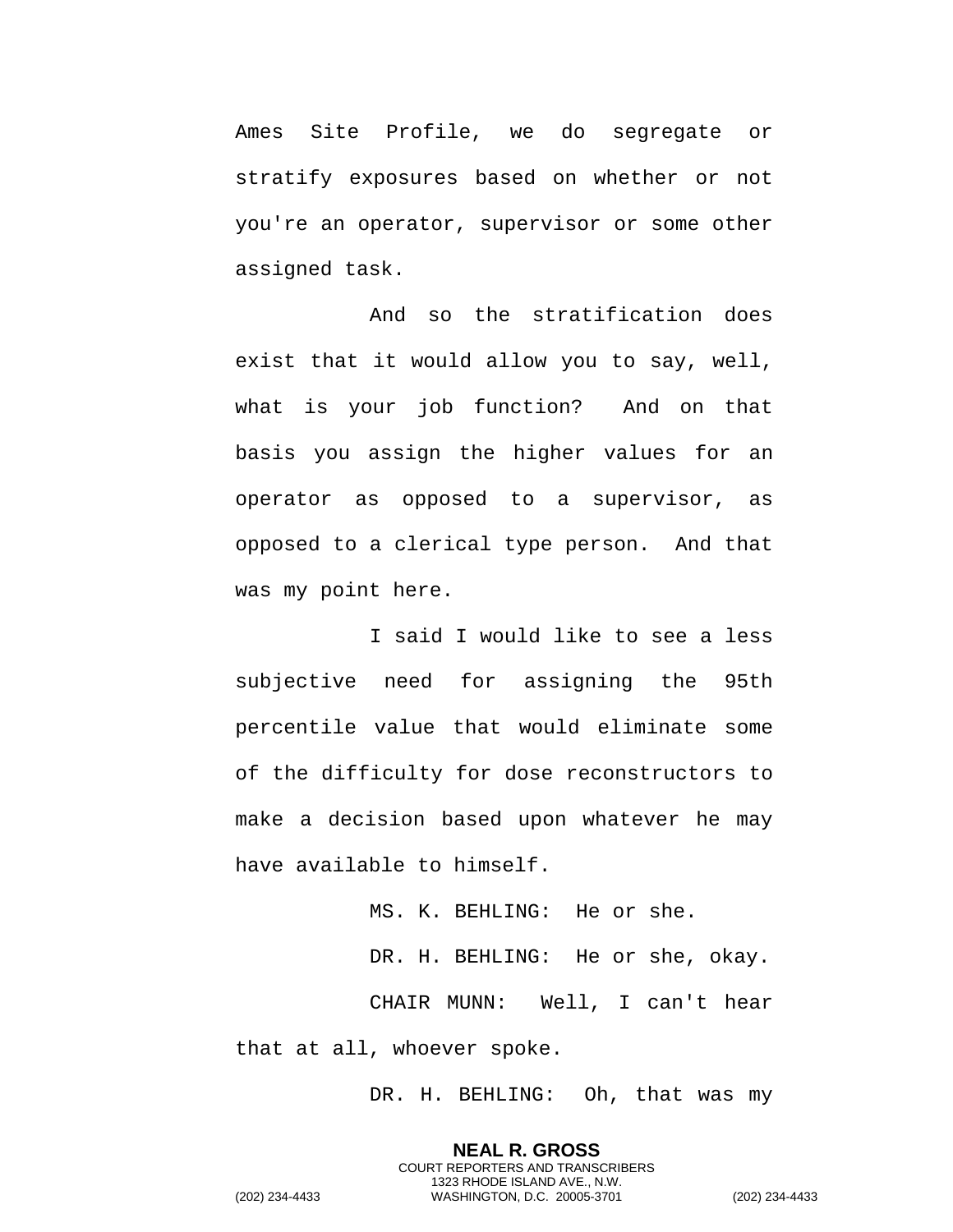wife correcting me.

CHAIR MUNN: Oh.

DR. H. BEHLING: Because dose reconstructors do involve --

MS. K. BEHLING: I said he or she. This is Kathy.

CHAIR MUNN: Thank you, Kathy.

MS. K. BEHLING: Referring to dose reconstructors as he.

CHAIR MUNN: Appreciate that.

DR. H. BEHLING: I'm just --

MR. SIEBERT: This is Scott Siebert.

DR. H. BEHLING: -- an old fashioned guy.

MR. SIEBERT: I want to make one slight clarification there. It's minor. But we don't use the 84th percentile to assign anything, either external or external.

That's only used for generating the GSDs in the internal dosimetry coworker

> **NEAL R. GROSS** COURT REPORTERS AND TRANSCRIBERS 1323 RHODE ISLAND AVE., N.W.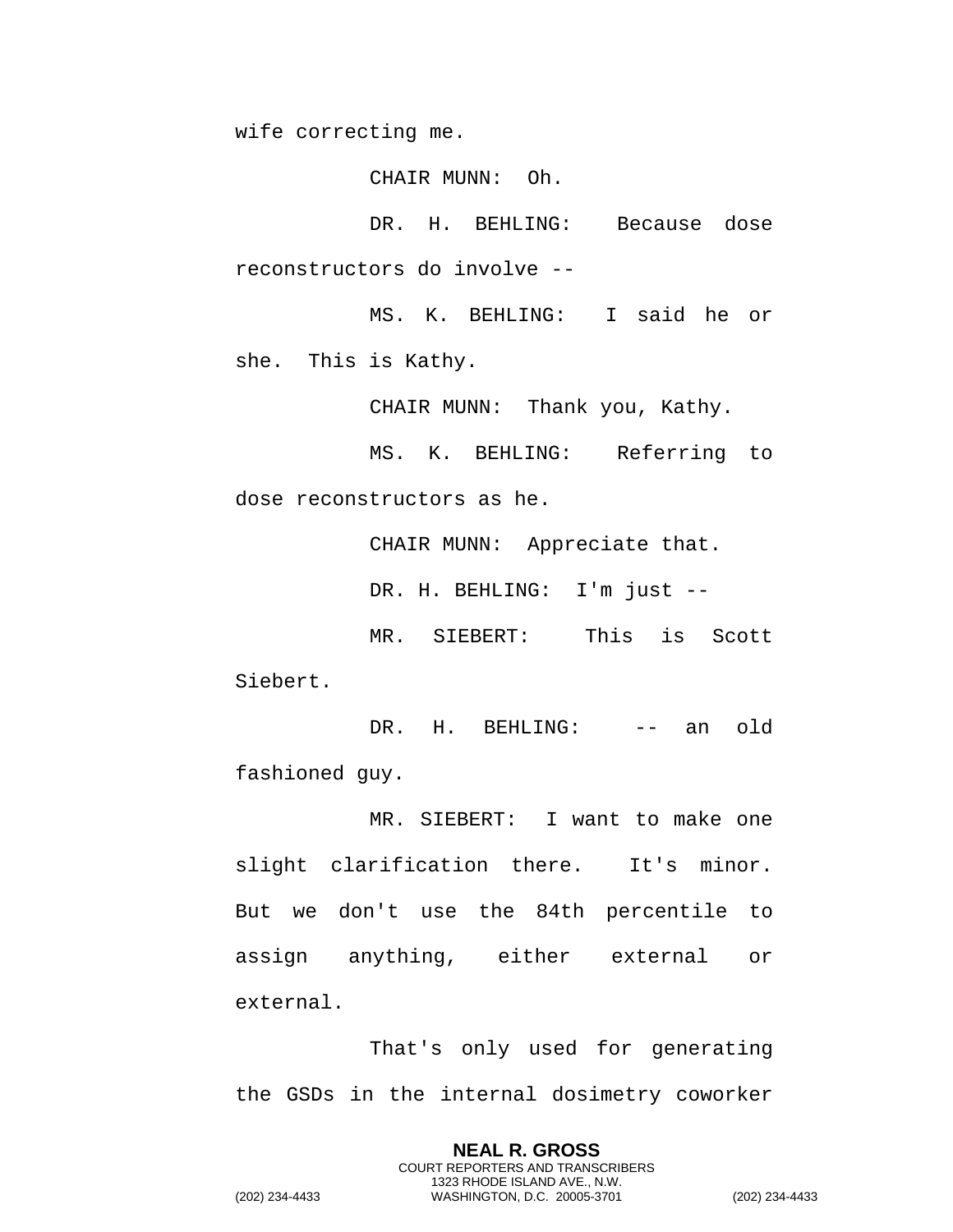study. So I just wanted to clarify that, since we were throwing it around.

DR. NETON: Thanks for clarifying, Scott. This is Jim. I was frantically looking through the documents to see where we ever did that. Thanks.

DR. H. BEHLING: Okay. I guess that leaves us with Finding Number 4, if there's any feedback on that issue about the 25 urinary excretion data.

MS. MARION-MOSS: At this point, after talking with some of our HPs, we would like to have the opportunity to look further in that, at the data for this particular site. So we would like to carry that one over, Wanda.

CHAIR MUNN: All right. Very good. You're carried over until next time on Rev 1, Finding 4. Okay, very good. Anything else on OTIB-34?

MEMBER ZIEMER: This is Ziemer. Just for clarification, are we carrying 3

> **NEAL R. GROSS** COURT REPORTERS AND TRANSCRIBERS 1323 RHODE ISLAND AVE., N.W.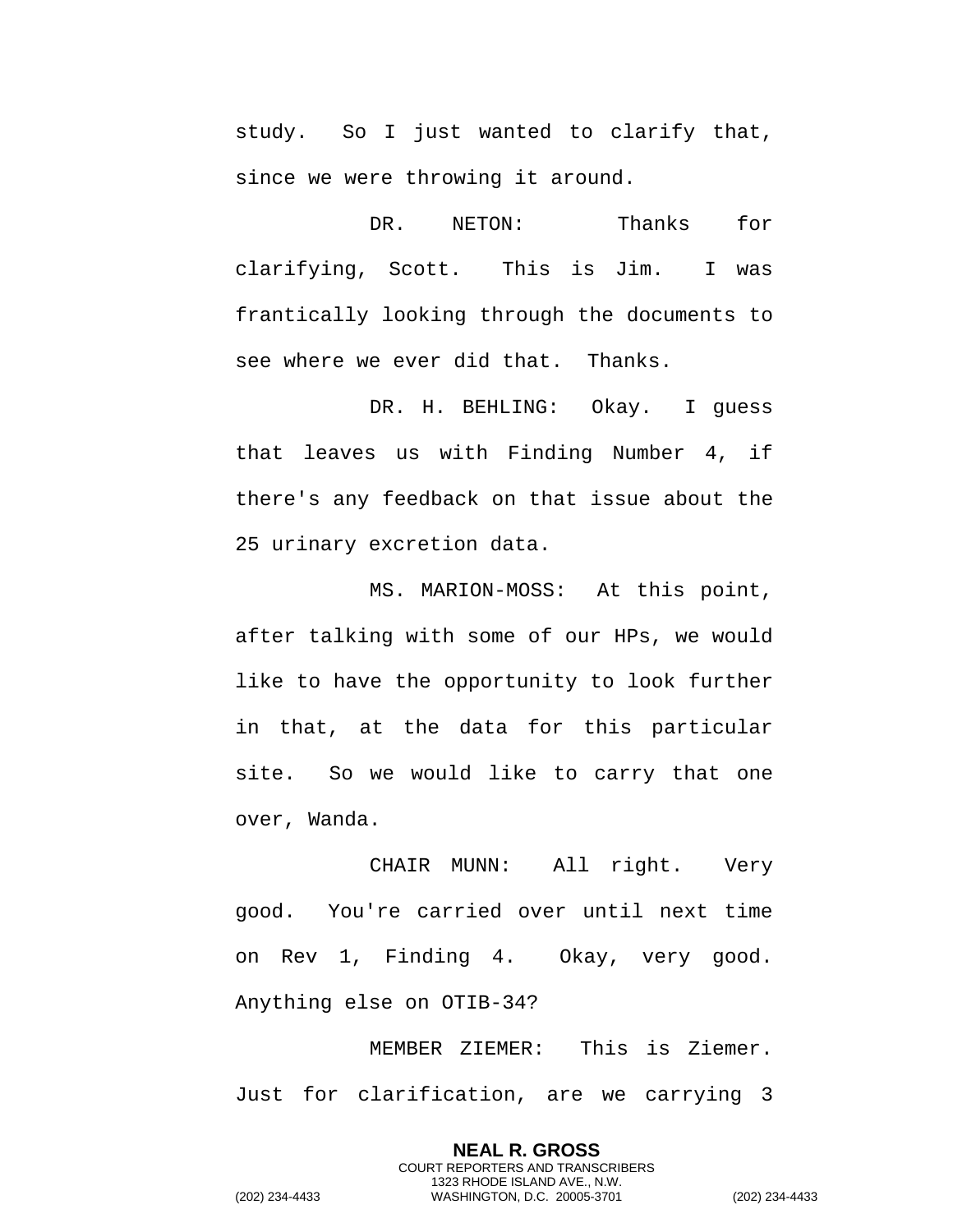over then, as well?

CHAIR MUNN: I believe --

MEMBER ZIEMER: I mean, it sounds like NIOSH believes that they have clarified the issue. I wasn't sure. Originally, I thought that Hans' question had to do with whether a higher exposure, or whether a regular sort of what we would call a high exposure person was in the 50th or 95th percentile.

But now it seems like the judgment has to do more with whether or not, or what their job actually is. Not whether it's a continually exposed versus a higher exposed, but what job description fits them in one of those groups. But it wasn't clear to me whether we've resolved Hans' question.

MR. ARNO: Well, there's been some additional guidance added. I guess there's a need for SC&A to look at that guidance and --

MEMBER ZIEMER: So that one's

**NEAL R. GROSS** COURT REPORTERS AND TRANSCRIBERS 1323 RHODE ISLAND AVE., N.W.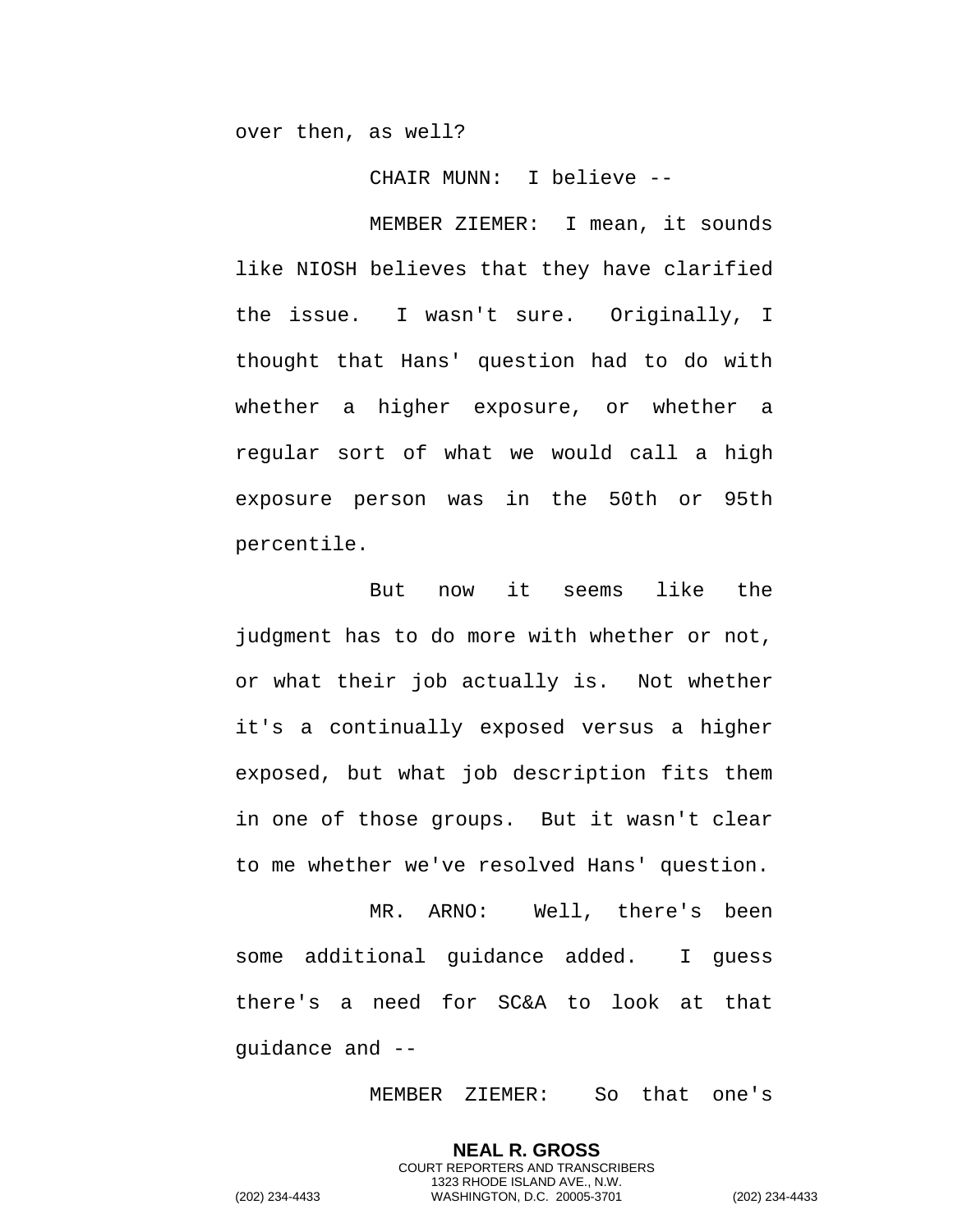still open then.

CHAIR MUNN: Well --MR. MARSCHKE: We can either -- CHAIR MUNN: -- I guess it's in progress.

MEMBER ZIEMER: In progress.

MR. MARSCHKE: Five, six and seven can either be left in, they should probably be changed to, all three of these, which NIOSH has responded to, five --

Well, Rev 1, Finding 1, 2 and 3, which I'm following, you know, they can, we can probably change the status of these to in progress. And basically, if that's, you know, if that's the desire of the Subcommittee.

CHAIR MUNN: Well, I think that's appropriate as long as you have an actual response. When the response is, we need more time, then that's a different thing. And it's still open. But any time we have a response that seems acceptable, then it's in

> **NEAL R. GROSS** COURT REPORTERS AND TRANSCRIBERS 1323 RHODE ISLAND AVE., N.W.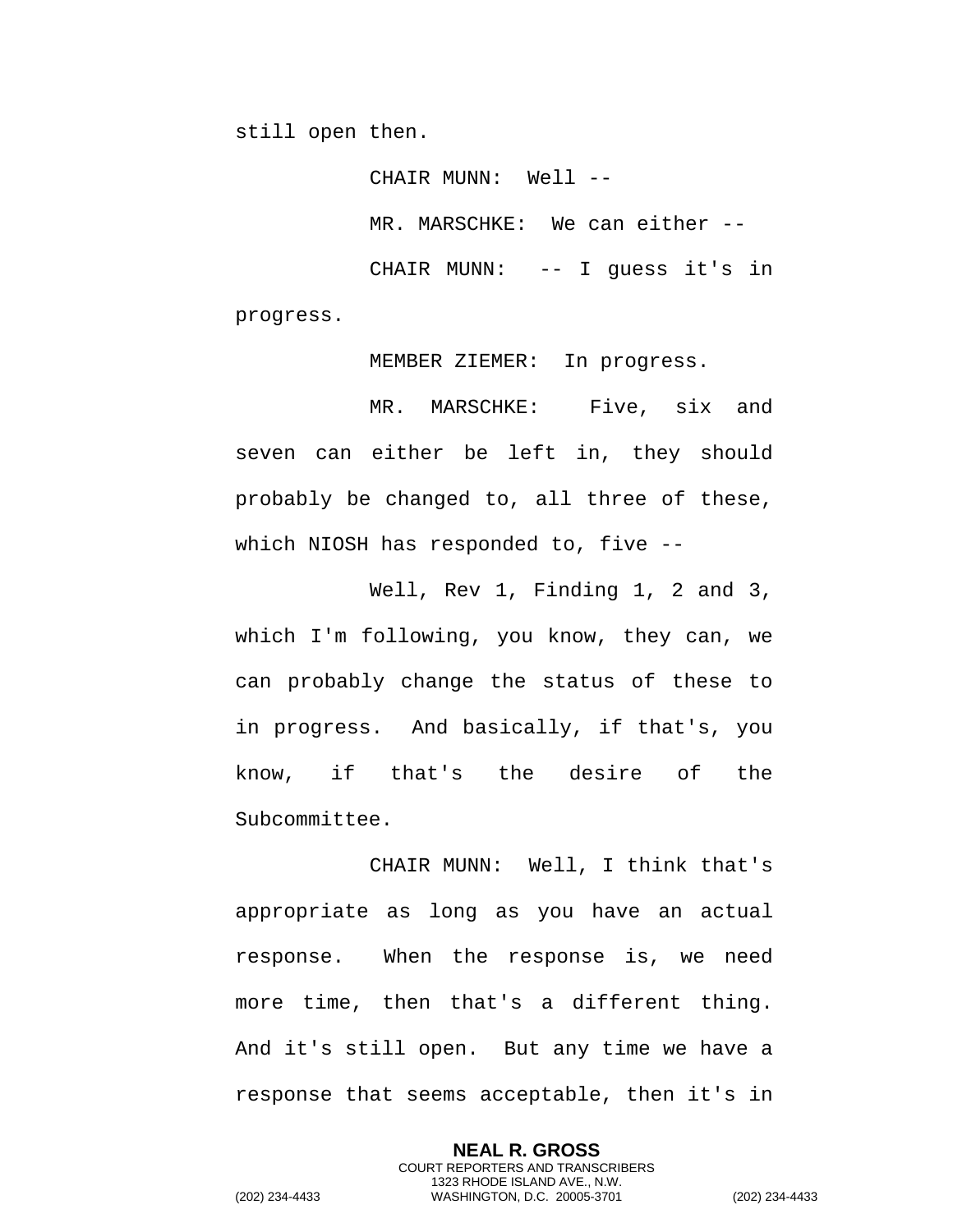progress.

DR. H. BEHLING: Just another couple of statements here. Because one of the things that triggered my concern about this whole issue of the 50th for most people, and if there's some unusual circumstance that might cause that dose reconstructor to give it, assign the 95th, was really driven by the huge value of the geometric standard deviation.

As I stated on top of Page 12, I looked at those. And when you realize that for some of the tables the GSD values are up to 10, suggested very definitely a fairly heterogeneous population of workers.

And given that high value, GSD value of ten or greater, you would realize that perhaps you need to stratify the workers to some degree. And then make use of the 95th percentile value under those circumstances, when you realize that this person is at the very, very high end of that

> **NEAL R. GROSS** COURT REPORTERS AND TRANSCRIBERS 1323 RHODE ISLAND AVE., N.W.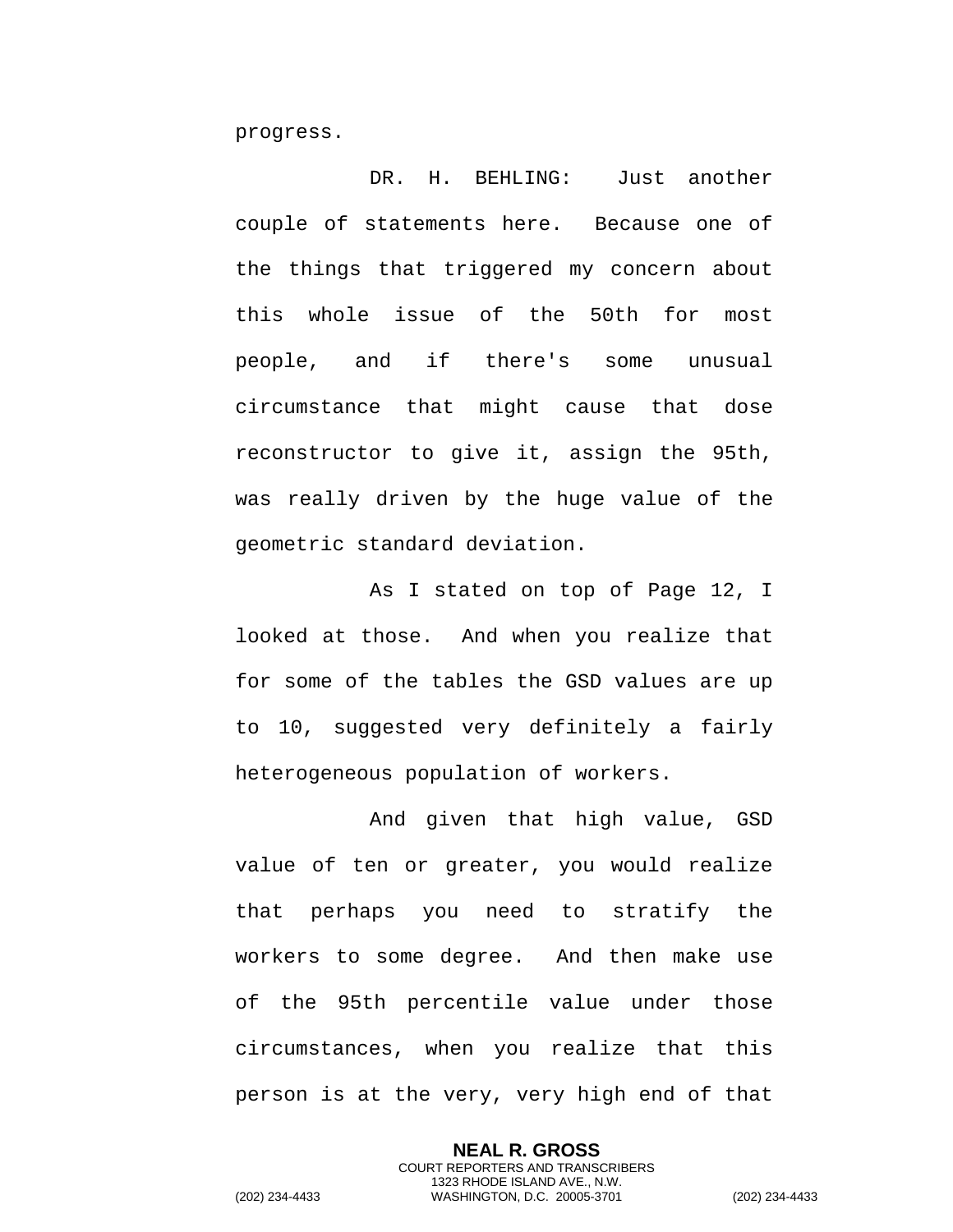spectrum.

CHAIR MUNN: Okay. I'm following Steve's work here on the screen. But fortunately he's moving rapidly enough that I'm not following very well. Thank you, Steve. It's very helpful for us to be able to get those moved forward as we do them.

MR. MARSCHKE: We just basically added a statement that NIOSH has provided a response to the findings. And the status has been changed to in progress. And SC&A has been asked to review the NIOSH response.

CHAIR MUNN: Yes, we said that.

MR. MARSCHKE: Essentially the same blurb that we have put in for 2 and 4.

CHAIR MUNN: Yes. And we have the status change. That's the --

MR. MARSCHKE: And we have the status change.

CHAIR MUNN: -- key for us. We don't want to repeat our mistakes of earlier. Anything else now on OTIB-34? If

> **NEAL R. GROSS** COURT REPORTERS AND TRANSCRIBERS 1323 RHODE ISLAND AVE., N.W.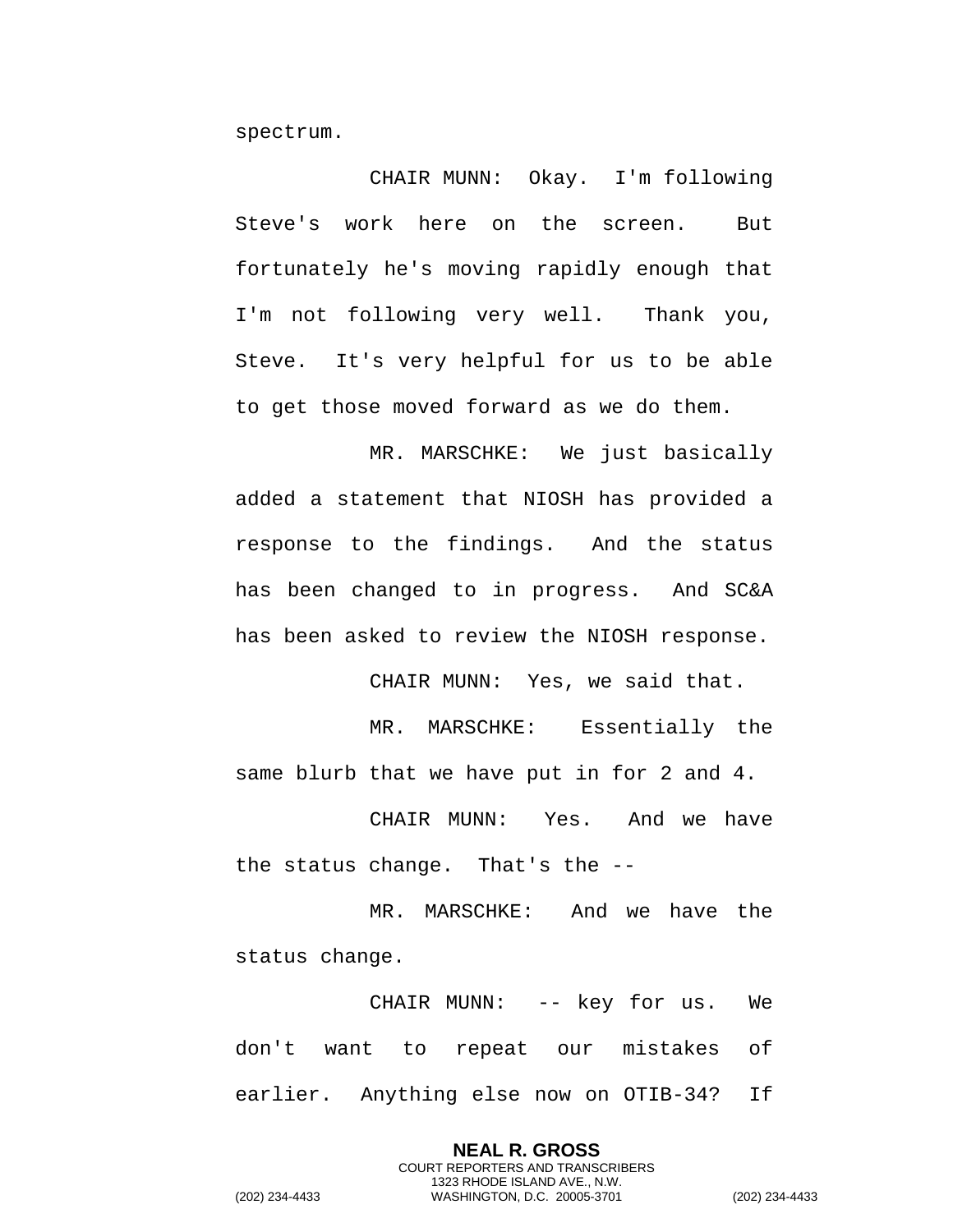not, then as I recall earlier today we were told that NIOSH needed more time for PER-11. Is that correct?

MS. MARION-MOSS: That's correct.

CHAIR MUNN: So we will mark that off of our agendas today. And we'll see that next time. RPRT-53 status report. Oh, this is one of those things that I'm carrying primarily to remind us that we're waiting for somebody else to do something.

Do we have any further information with respect of whether or not there's going to be, how, what Work Group is going to take 53, and how it's going to be handled?

MR. STIVER: Wanda, this is John Stiver. Joyce was working on a number. I think it was back in the July 18th meeting, we determined in that discussion that there's some big, kind of overarching meta issues, if you will --

CHAIR MUNN: Right.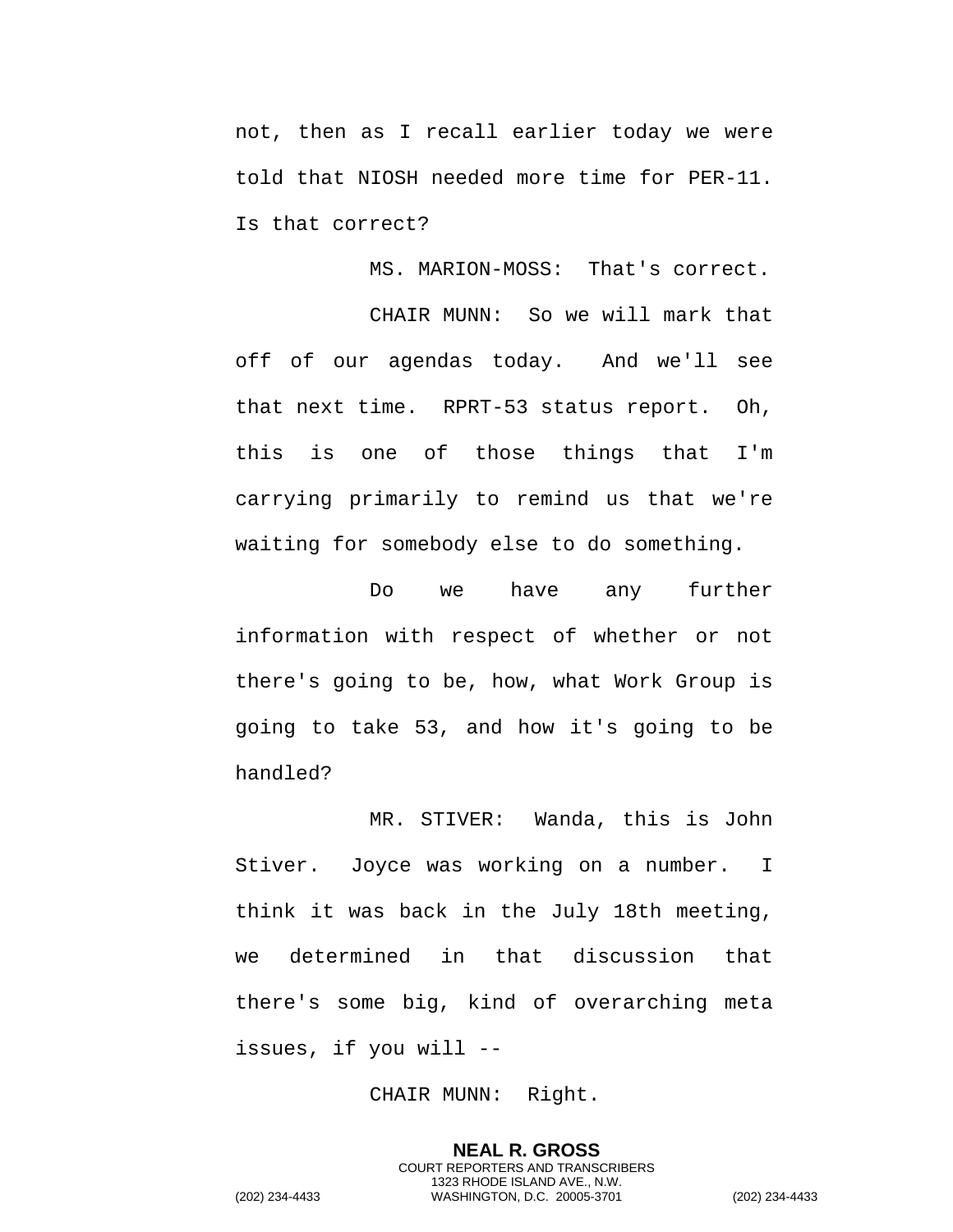MR. STIVER: -- better addressed in the SEC Work Group. And in the meeting we had in the SEC Work Group, I believe towards the end of September, both NIOSH and SC&A were tasked to look at two different aspects of RPRT-53.

We were tasked to look at the OPOS approach. And then NIOSH, I believe, was tasked to look at a lot of the comments that we had about the statistical methodologies that were used. And at this point I can tell you that our report has been sent off to DOE for review.

And so it should be back to the Work Group as soon as that's done. And any last minutes edits are made. I can't speak for NIOSH's point. Maybe Jim or Stu could weigh in on where they stand.

> CHAIR MUNN: So why -- DR. NETON: Yes, this is Jim. CHAIR MUNN: -- can't directly,

the SEC Work Group is working on it?

**NEAL R. GROSS** COURT REPORTERS AND TRANSCRIBERS 1323 RHODE ISLAND AVE., N.W. (202) 234-4433 WASHINGTON, D.C. 20005-3701 (202) 234-4433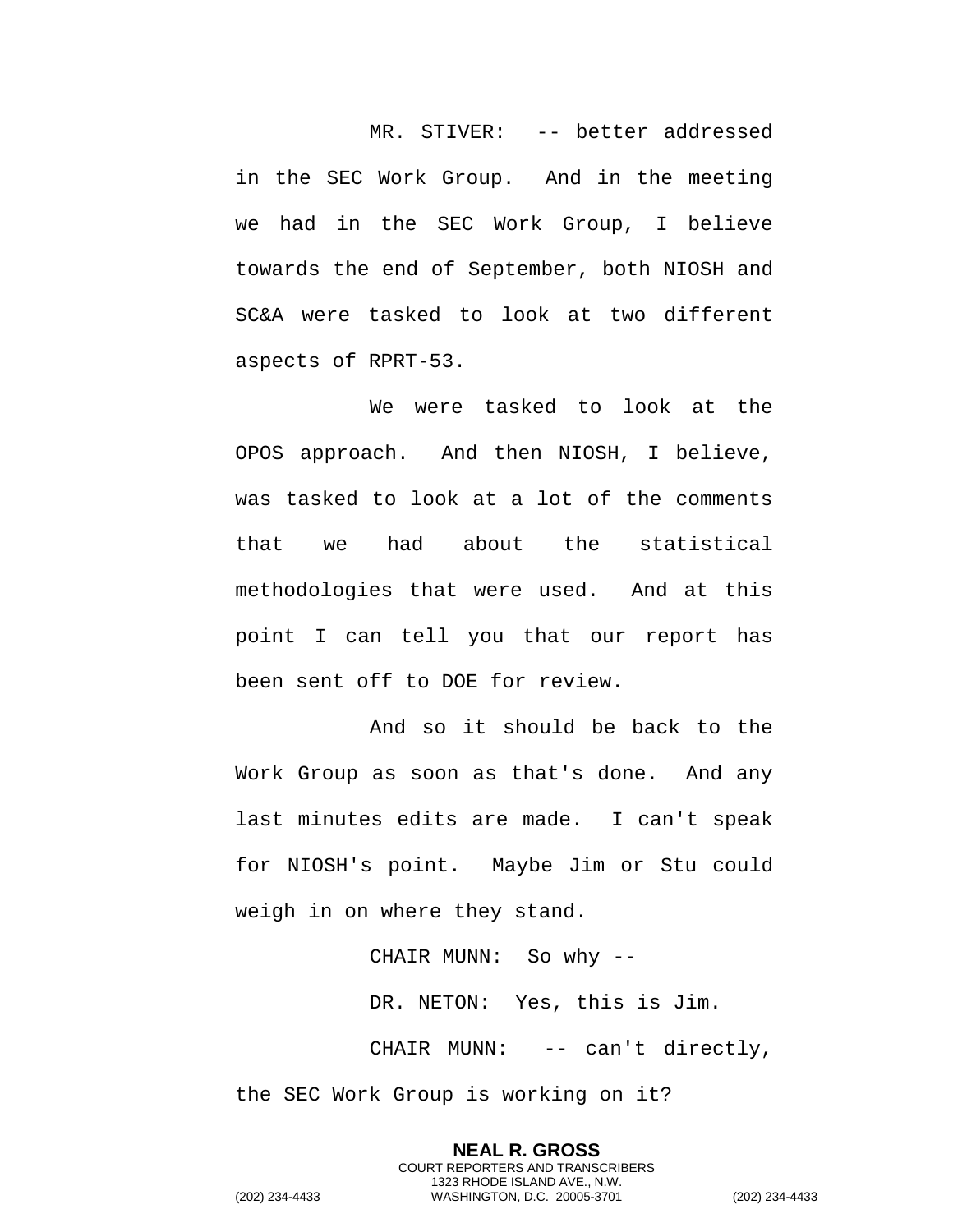DR. NETON: Yes. The SEC Issues Work Group has --

CHAIR MUNN: I thought I had reported that at our Board meeting. And something that was said at the time made me think that perhaps I was in error.

DR. NETON: No.

CHAIR MUNN: But it was an offhand comment.

DR. NETON: Unless something happened that I don't know about.

CHAIR MUNN: Okay. Very good.

DR. NETON: We pretty much stand where I reported, as to what I reported at the Board meeting, which is, I gave that brief summary of our review of what we call practically significant dose.

CHAIR MUNN: Right.

DR. NETON: That original analysis is done. I have a draft report in my computer. And we hope to get that out in the next week or two.

> **NEAL R. GROSS** COURT REPORTERS AND TRANSCRIBERS 1323 RHODE ISLAND AVE., N.W.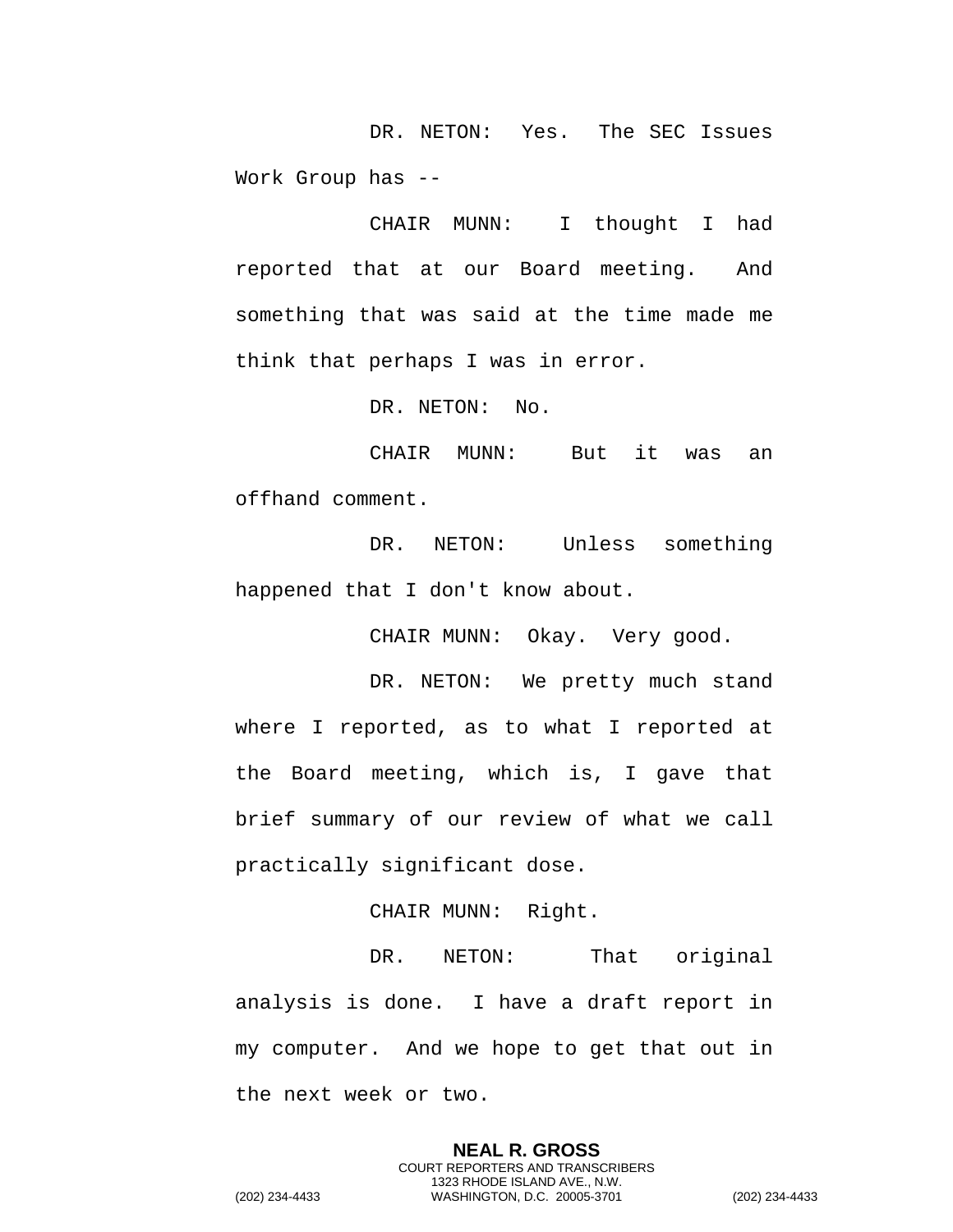## CHAIR MUNN: All right.

DR. NETON: With some recommendations of how we're going to move forward to further evaluate that.

CHAIR MUNN: Should I continue, is it your feeling that we should continue to carry this on our agenda as a heads up, this is supposed to be working somewhere else?

Or shall put it aside and anticipate that the Work Group is likely to give us a report back? Do you have any feeling about that one way or the other? If there's direction that's involved here, please do pass it along.

MR. KATZ: This is Ted. Yes, I don't see any reason to carry that on an agenda until they report back. It's not, it's definitely more than one meeting away that that's going to happen.

And you're talking more too, because we'll get reports at the full Board

> **NEAL R. GROSS** COURT REPORTERS AND TRANSCRIBERS 1323 RHODE ISLAND AVE., N.W.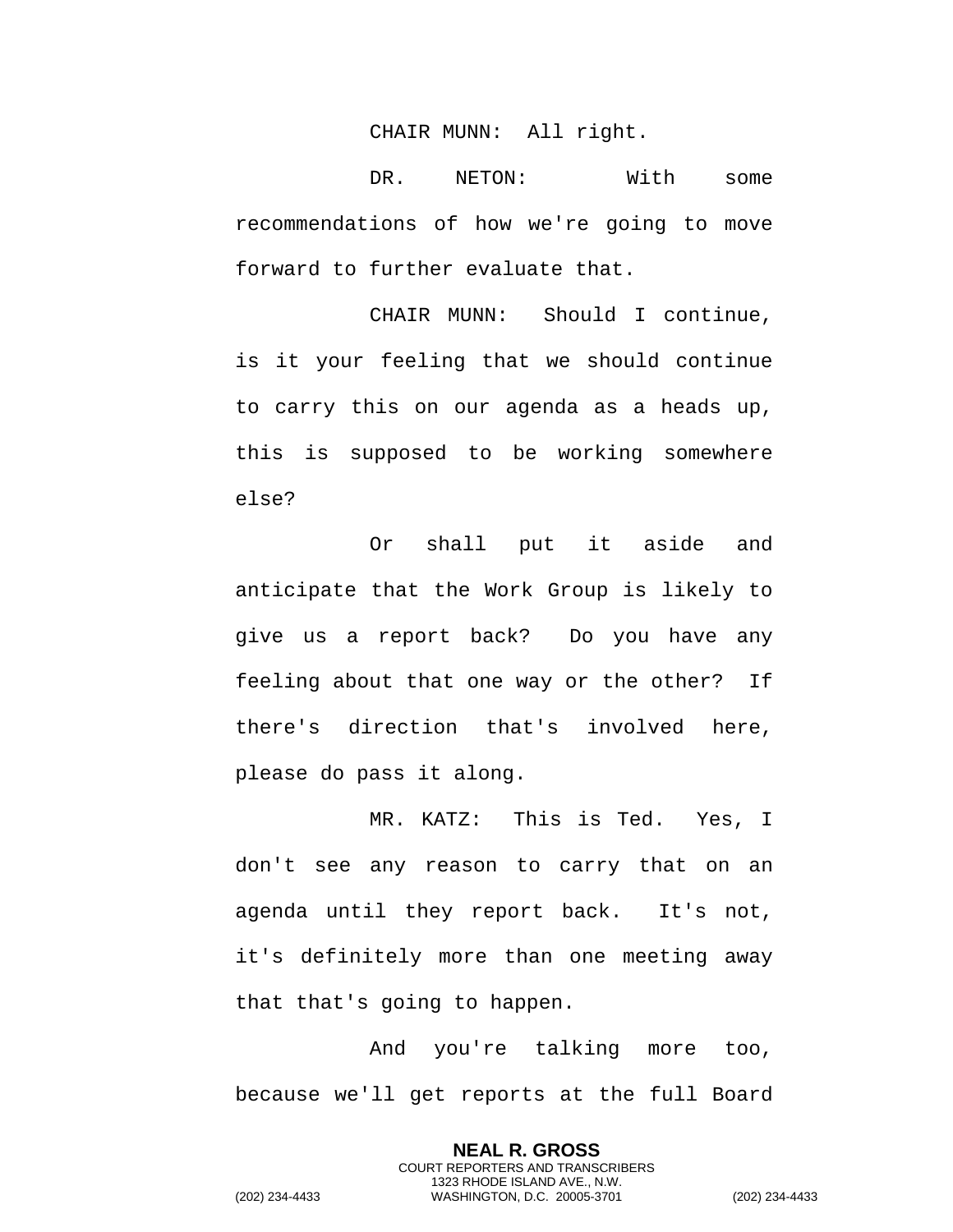meeting. We can put it back on the agenda if there's anything left for the Procedures Subcommittee to wrestle with, after the SEC Issues Work Group has finished.

CHAIR MUNN: Okay. That's very good. I'll anticipate doing that.

MR. MARSCHKE: Wanda, this is Steve again. We have eight findings on RPRT-53 in the BRS. And they're being identified as open. Now, since the SEC Work Group is actually working this document, if not these findings, I mean, do we want to change the status of these to transferred, or  $--$ 

CHAIR MUNN: It appears that we should do that, so that the BRS carries the appropriate notation on it. Any other thoughts in that regard?

MEMBER ZIEMER: Well, this is Ziemer. If they're not working the site -- CHAIR MUNN: We lost you, Paul.

> **NEAL R. GROSS** COURT REPORTERS AND TRANSCRIBERS

MEMBER ZIEMER: My mute went on.

1323 RHODE ISLAND AVE., N.W. (202) 234-4433 WASHINGTON, D.C. 20005-3701 (202) 234-4433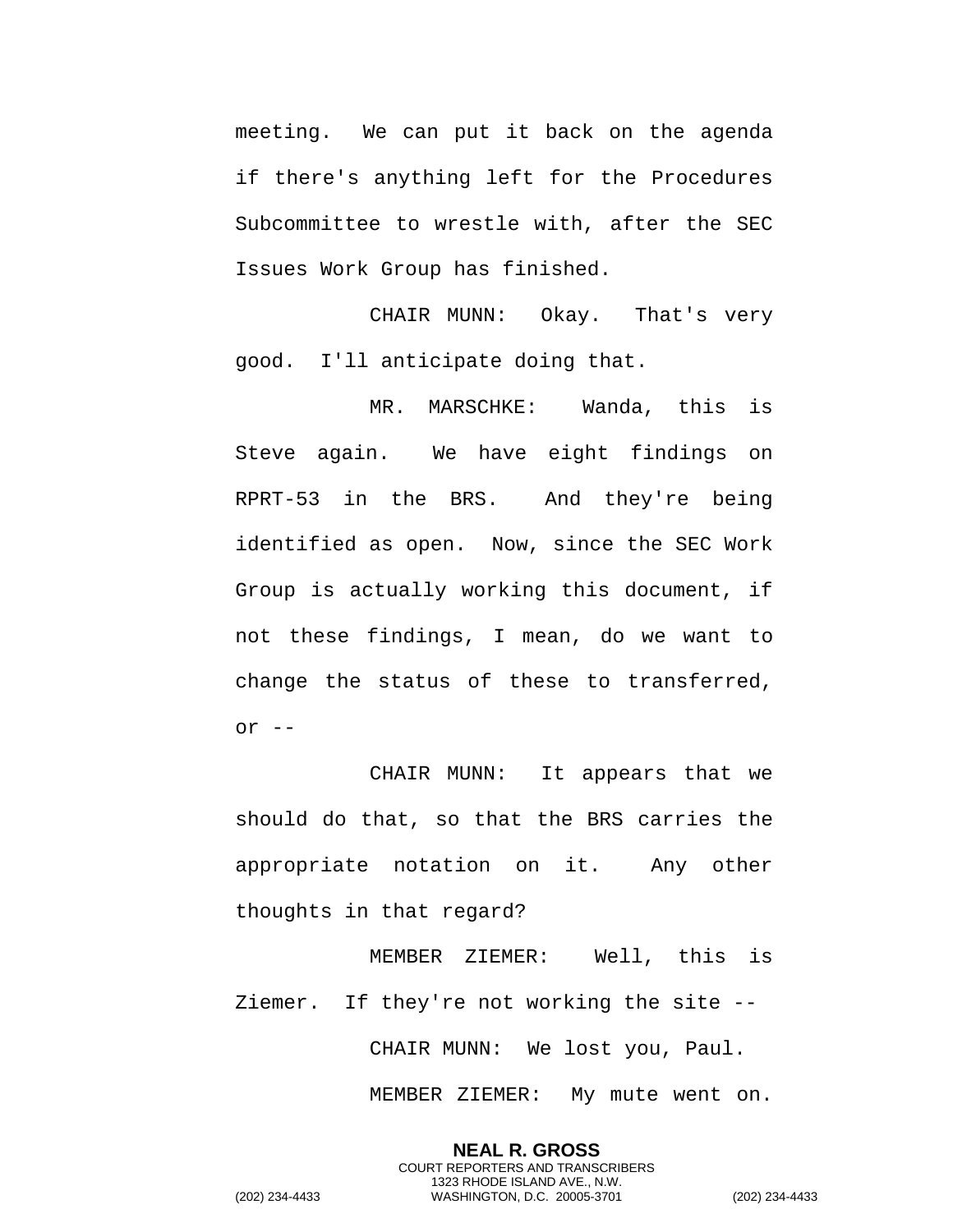If they're not working the findings, then I don't know why we would not keep it here, in terms of tracking.

MR. MARSCHKE: I'm not privy to what's going on in the SEC Work Group. So I don't know if they're working these exact findings, or if they're working, how they're working RPRT-53.

MEMBER ZIEMER: Well, I'm not aware that they're working findings. We're looking, we've been looking at significant, you know, significant dose and things like that. Jim, you can add to that. But I don't think that we've looked at any findings.

DR. NETON: Well, I think that these findings are sort of a subset of the arms length issue that we're looking at right now. Because a number of these findings have to do with the power of the analysis, and that sort of thing.

And that's what spawned this

**NEAL R. GROSS** COURT REPORTERS AND TRANSCRIBERS 1323 RHODE ISLAND AVE., N.W.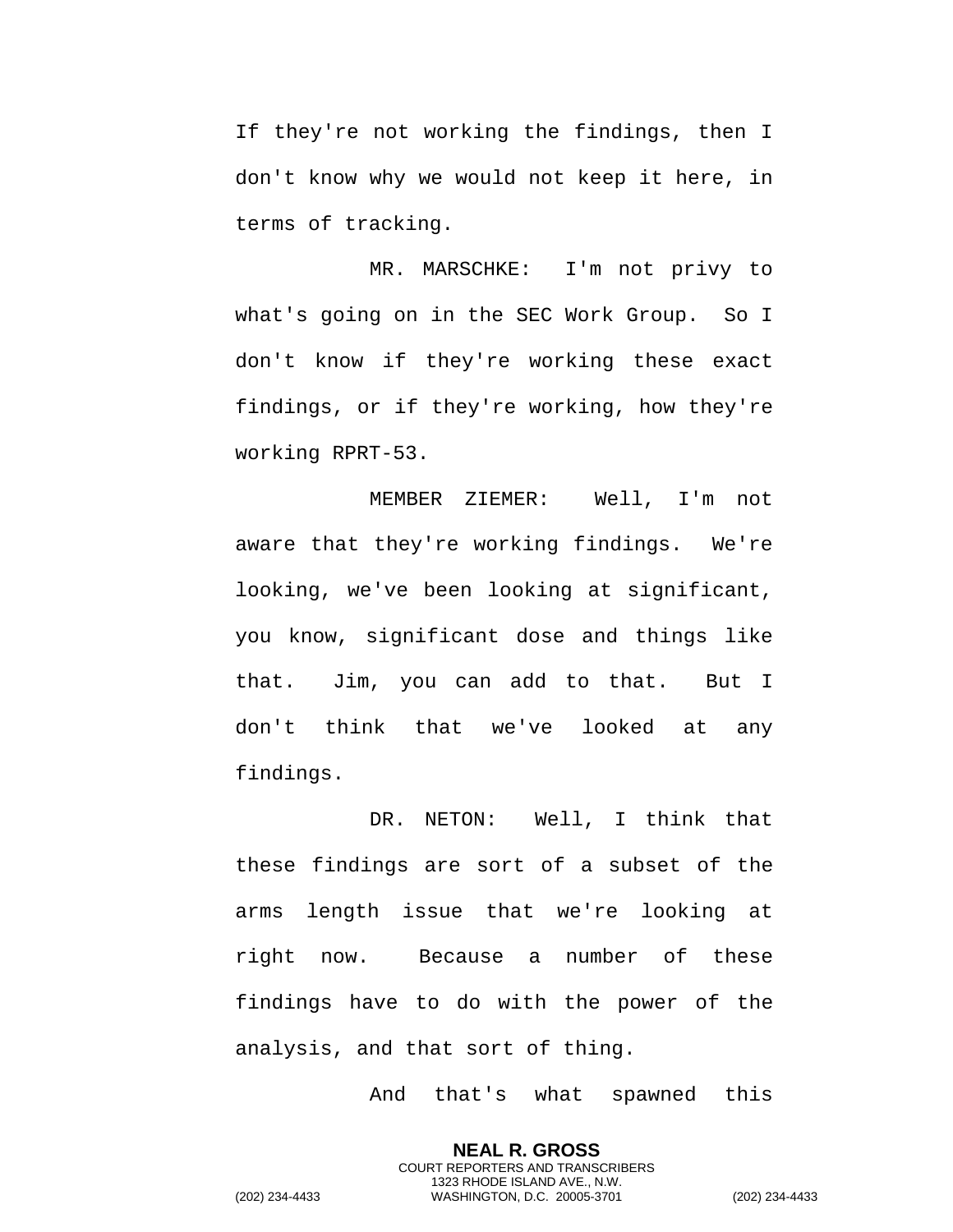practically significant dose. Because several of the findings commented that, well, you can't see very large, you know, you have to have large differences to be able to have any statistical significance. And that's true.

So, you're right that we're not exactly -- we did go over these findings. But at this point we're not exactly addressing these on an individual basis. I think we're taking a more open --

So I don't know the answer. That's sort of a wishy-washy answer. But that's where we are.

CHAIR MUNN: Well, no, it's not really wishy-washy, it's the way things are. And this raises another one of the clerical issues that we encounter when we're building something like the Board Reporting System. We keep encountering these situations that we haven't encountered before.

This is another one of those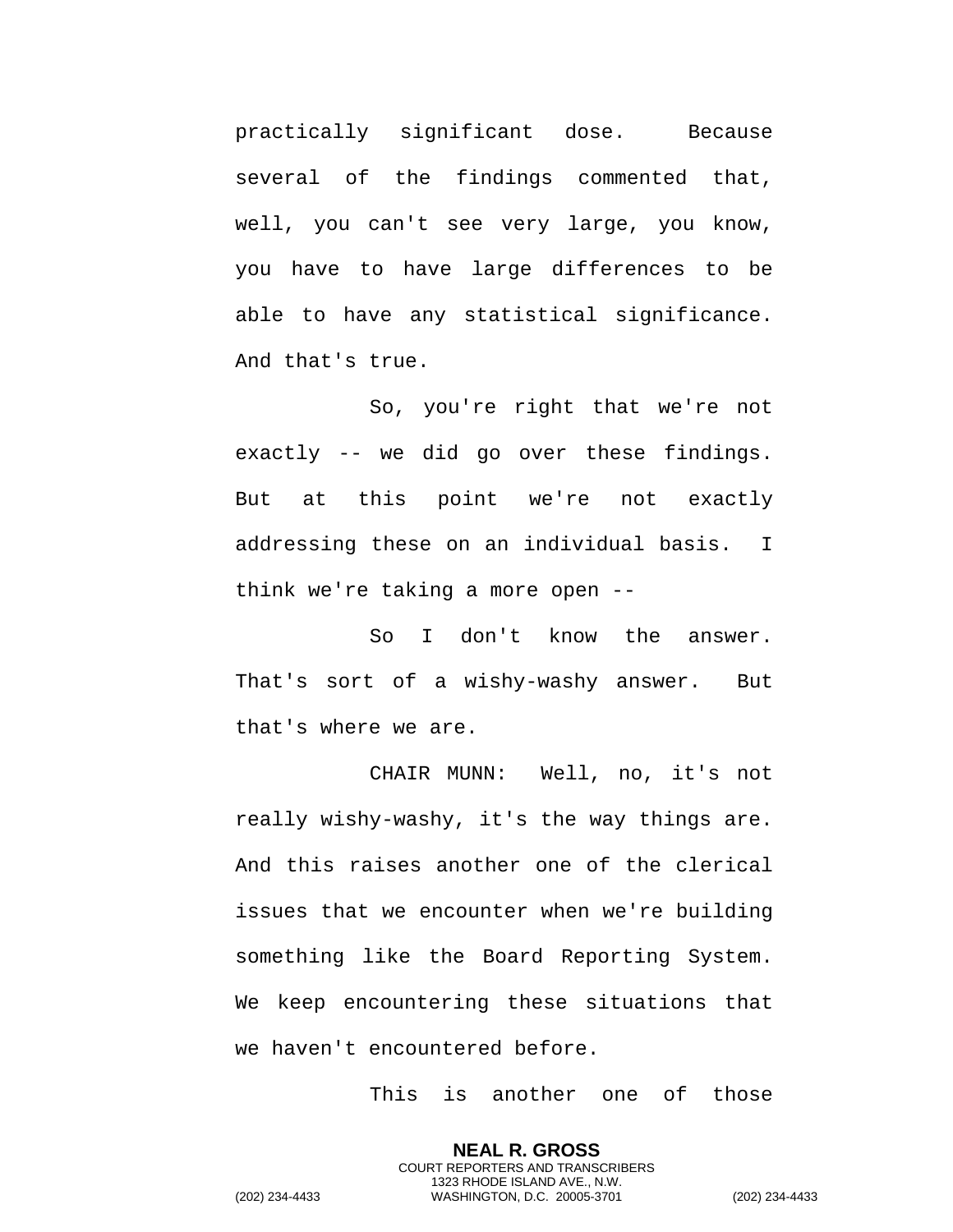where we cannot appropriately proceed until other groups have completed their work. But it's not a true transfer of our responsibility. So we haven't truly transferred the question of the findings. We simply must withhold those.

And at this moment, unless there's some facility involved in the BRS with which I'm not familiar, then we have a situation where we have these open items hanging out in left field. And the only real record that we have, the only written record that we have where they go is in the minutes and transcripts of this Subcommittee's work.

So that essentially this is on hold for us. I hesitate to say in abeyance, it's not. But it's on hold for us until someone else completes their work. The place that that's being kept track of is in your Chair's agenda list. And that may or may not be an adequate spot to put it.

> **NEAL R. GROSS** COURT REPORTERS AND TRANSCRIBERS 1323 RHODE ISLAND AVE., N.W.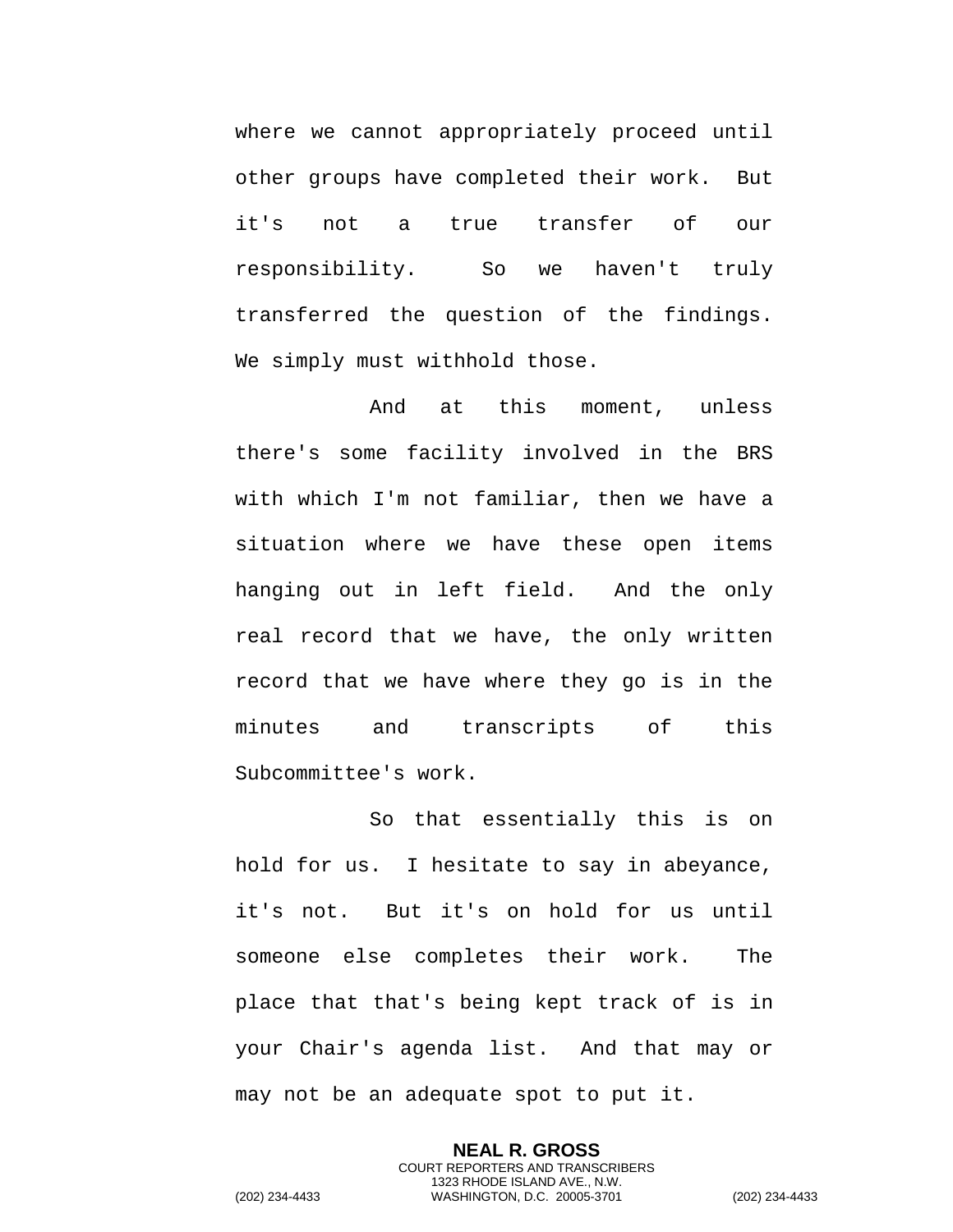I think that's the real question with respect to this type of group of findings. So I guess for the time being we probably, the suggestion is taken that it must be open for us, because it truly is open.

MEMBER BEACH: But you do -- Wanda, this is Josie. You do raise an interesting point. That status filter, there's really not a place there either.

CHAIR MUNN: No, there isn't. And it's one of the reasons why I carry, continue to carry this one. And things like 30, you know, there are things that I carry, and keep asking about every time, even though I don't really anticipate a report. Somebody else is doing it.

But I hesitate to completely take it off my agenda. I guess perhaps we could institute a new process of making a note at the bottom of our agenda, with respect to things that fall into this category of

> **NEAL R. GROSS** COURT REPORTERS AND TRANSCRIBERS 1323 RHODE ISLAND AVE., N.W.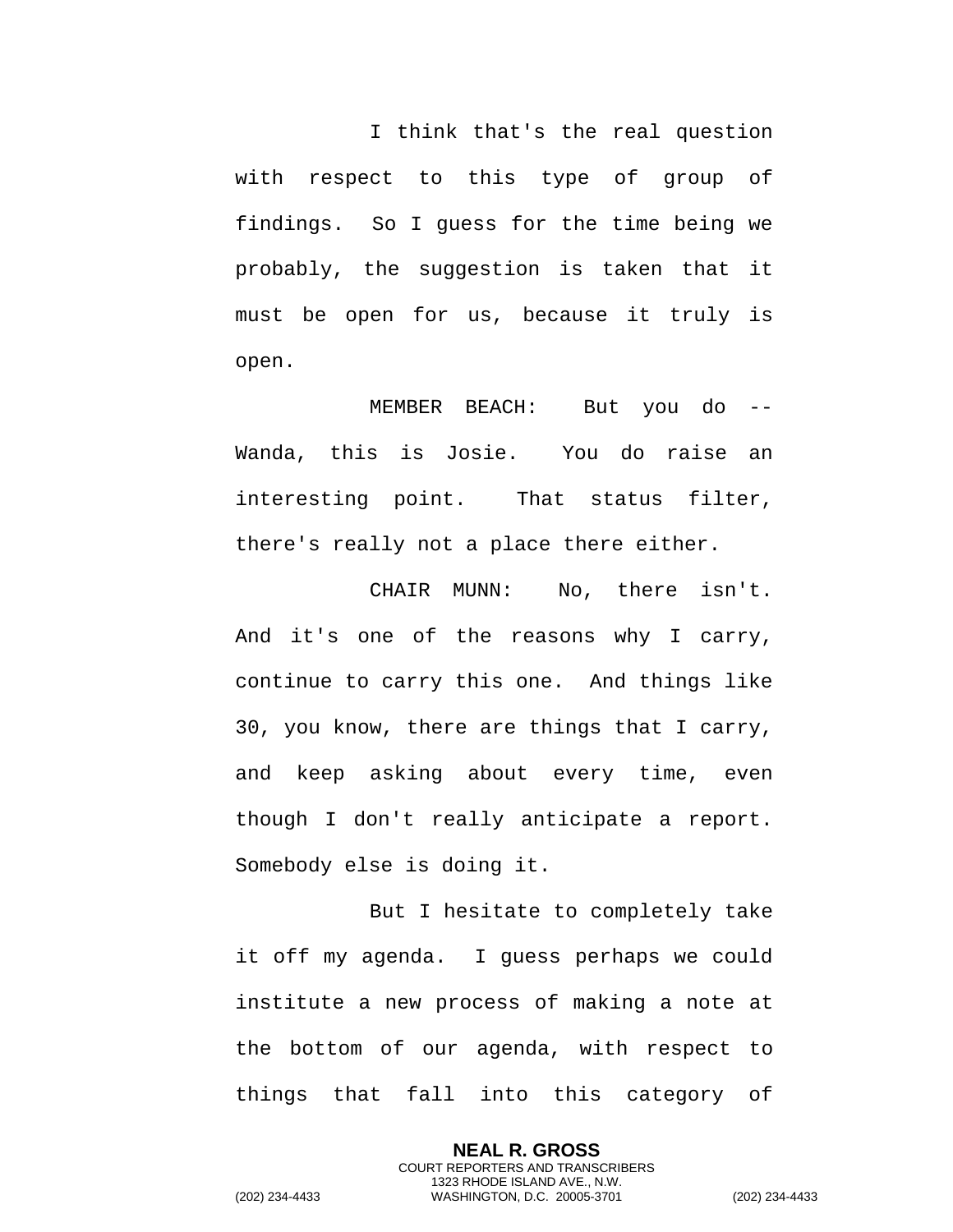activities that we have findings for, but for which other groups must complete work before we can address the findings properly.

Yes. We might try that. Let me try that next time, before we let this fall completely by the wayside. In that way we will at least touch those, so that if there's any report that needs to be gleaned from someone else, that we've failed to make contact with, it will alert us to the fact that we still have something hanging. I'll try that next time, without objection. Any objection?

MEMBER ZIEMER: No. That makes sense.

CHAIR MUNN: All right. We'll try that. And we'll move on from there. We have scheduled a break for 15 minutes. Are we amenable to that now? Or would you like to press on?

MEMBER ZIEMER: I'd just as soon press on.

> **NEAL R. GROSS** COURT REPORTERS AND TRANSCRIBERS 1323 RHODE ISLAND AVE., N.W.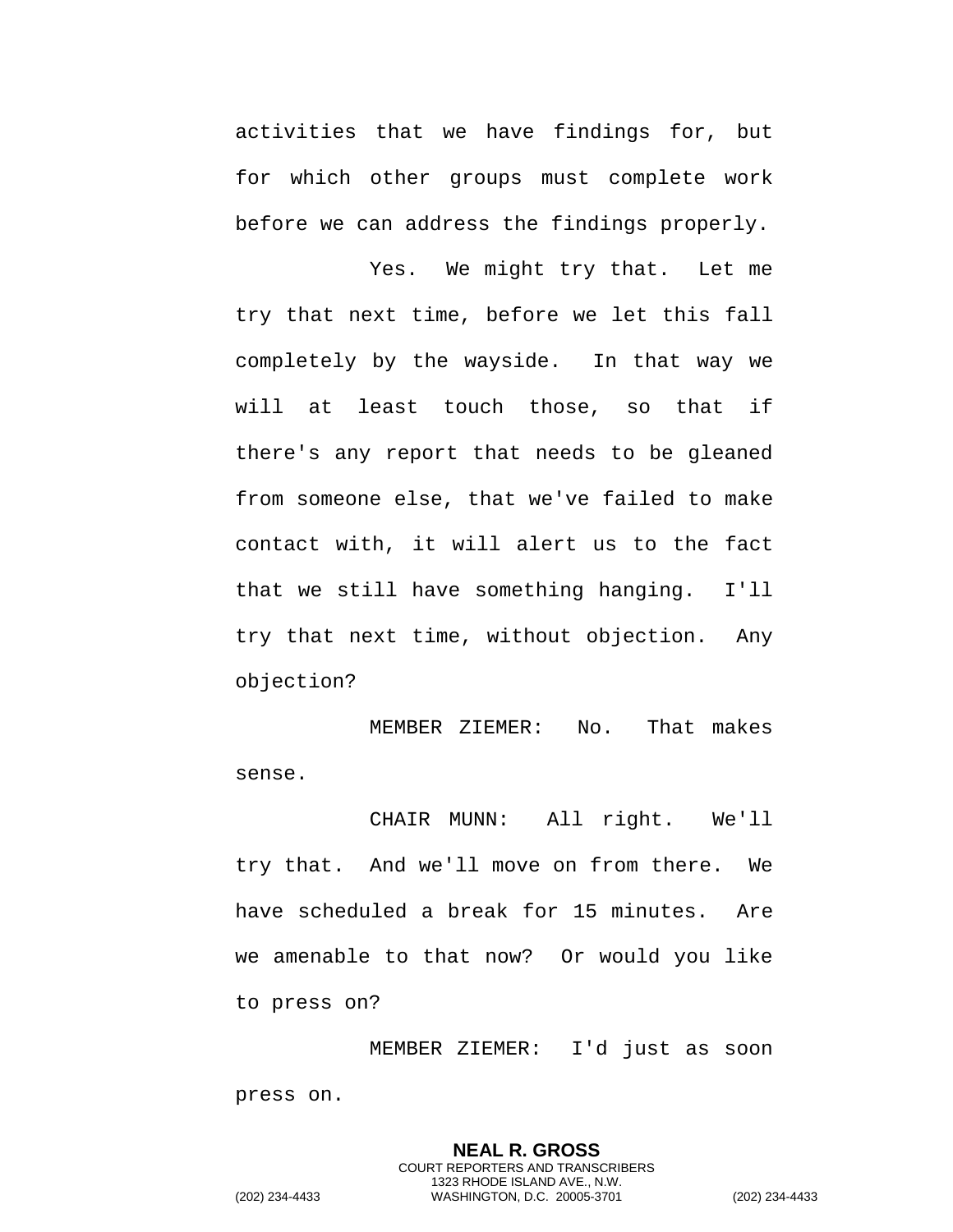CHAIR MUNN: Anyone need a break? MEMBER BEACH: No. I'm fine with pressing on if everybody else is. This is Josie.

CHAIR MUNN: If we don't need a break, I'm not hearing from anyone else. If we don't need it then let's move on, see if we can get through this agenda and get everybody out into the cold and the wet. Status on the PERs 33, 25 and 38, and whether there are findings entered. Who has the  $--$ 

MR. MARSCHKE: No, it's just basically, those three PERs were discussed at the last --

CHAIR MUNN: Yes.

MR. MARSCHKE: -- meeting.

CHAIR MUNN: We talked about them. And you were going to deal with them. MR. MARSCHKE: And I was going to enter a finding of No Finding. And you can see on the screen now, this is what I did

> **NEAL R. GROSS** COURT REPORTERS AND TRANSCRIBERS 1323 RHODE ISLAND AVE., N.W.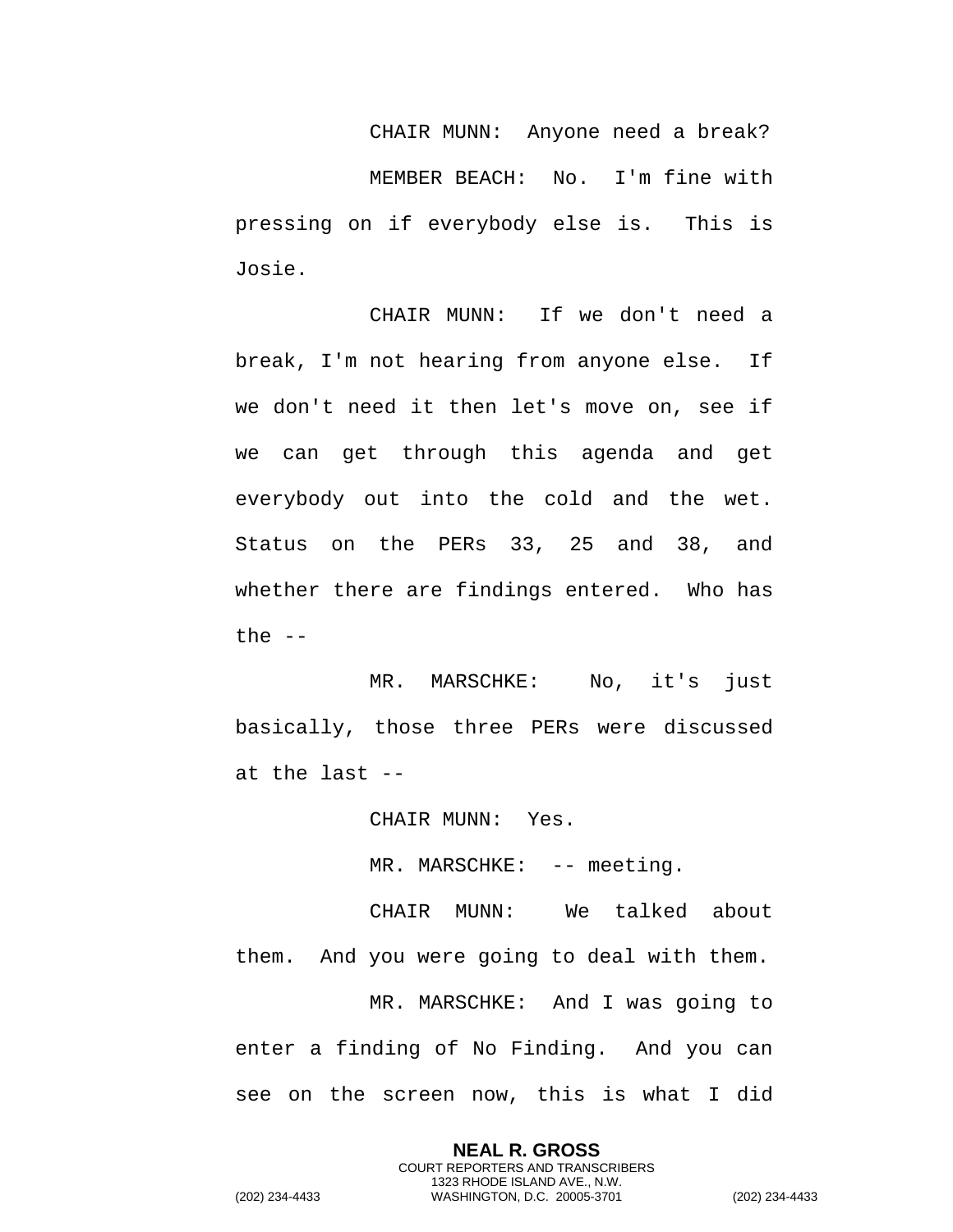for PER-25. I added this finding of No Findings. And you can see the wording that's there.

CHAIR MUNN: Acknowledged.

MR. MARSCHKE: And now, for 25 there's, basically we have made a little progress. As I mentioned first thing this morning we made some progress. I think Ron has gone through and reviewed the Subtask 4, and review audited the case, one case I guess it was.

And there was a finding that came up. And so basically that has been added in here as well as, and I think that was very recently added.

CHAIR MUNN: And I think so --

MR. MARSCHKE: Ron's already --

CHAIR MUNN: We had your reports on both 25 and 33. And, yes.

DR. BUCHANAN: And it looks like NIOSH has replied.

MR. MARSCHKE: Right. NIOSH has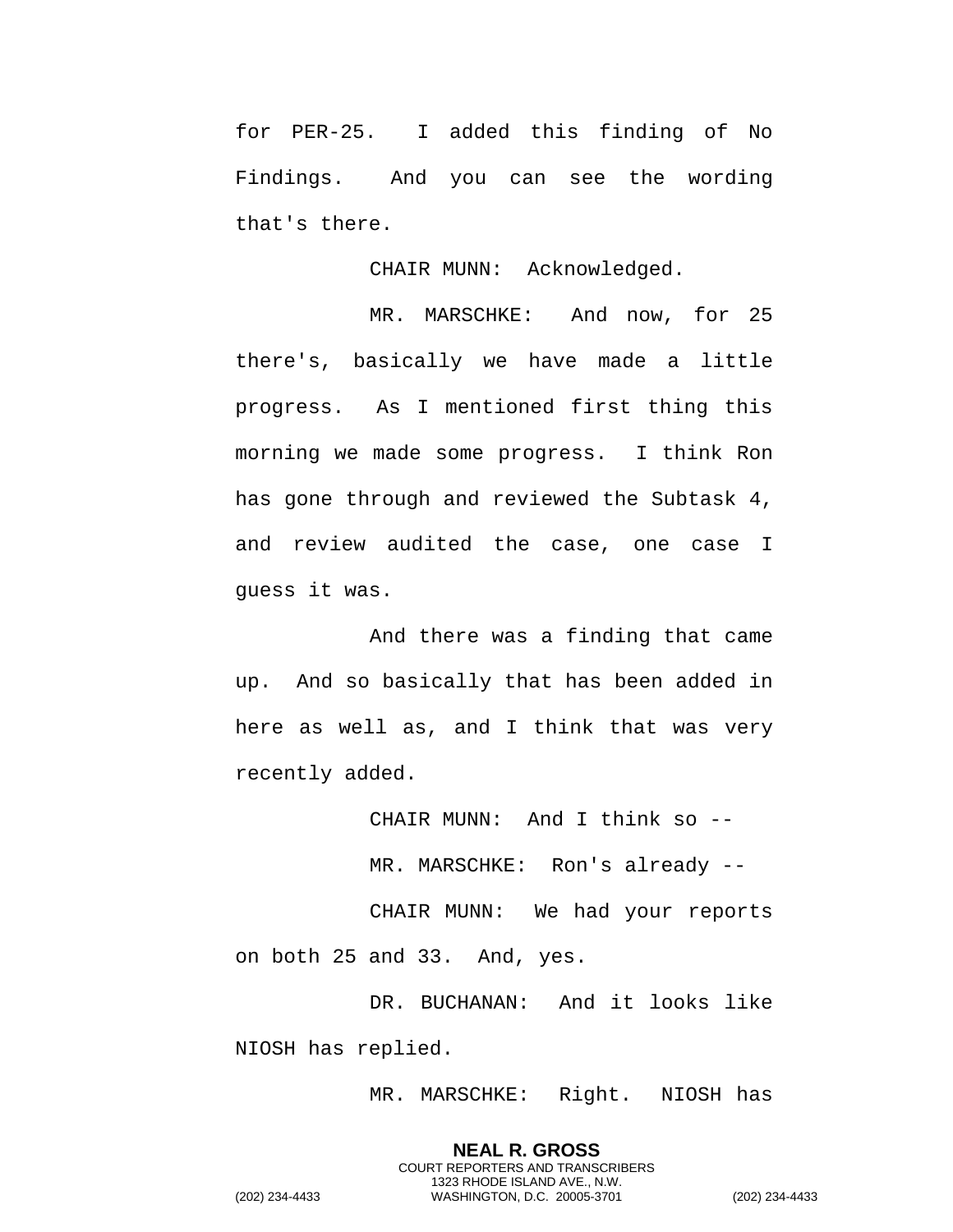CHAIR MUNN: Yes.

MR. MARSCHKE: -- already.

CHAIR MUNN: Yes.

MR. MARSCHKE: So I guess we're in agreement. We agree with NIOSH and NIOSH agrees with us. And so I guess it's, what did we recommend here?

CHAIR MUNN: The Subcommittee on that basis should direct these findings to be closed. Any discussion? Any Board Members have a problem with any of that? I trust you've had a chance to look at the reviews that were done.

MEMBER ZIEMER: Yes. I agree.

MEMBER BEACH: This is Josie. I agree also.

CHAIR MUNN: All right. Then we can make the statement that the most recent report has resolved the issues. And the Subcommittee has directed that these findings be closed.

> **NEAL R. GROSS** COURT REPORTERS AND TRANSCRIBERS 1323 RHODE ISLAND AVE., N.W.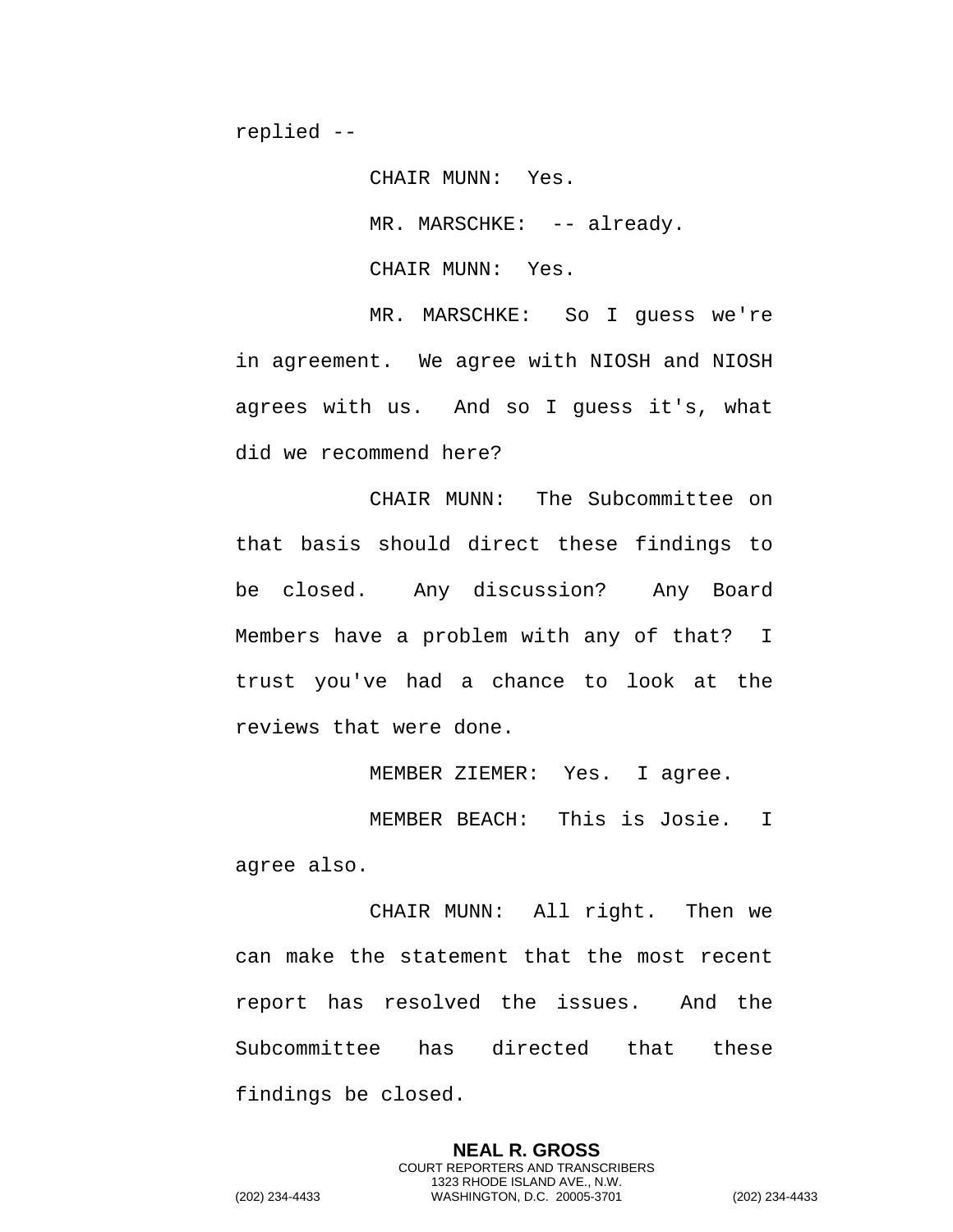MR. MARSCHKE: Okay. That's it for PER-25. PER-33, basically it has the same finding of No Finding, same wording.

CHAIR MUNN: Yes.

MR. MARSCHKE: And PER-38, the same thing again.

MS. K. BEHLING: Wanda, this is Kathy Behling.

CHAIR MUNN: Yes, Kathy.

MS. K. BEHLING: The one thing I believe that we still needed to resolve with the PER-38, it was discussed last time. And we did indicate that there were no findings.

But at the time I believe John Mauro was presenting on behalf of Bill Thurber. And he wasn't sure if Bill had looked at some representative cases for PER-38.

And since the last meeting Bill Thurber has indicated that he has not looked at any cases. So it may be something we want to consider for the Subtask 4 portion

**NEAL R. GROSS** COURT REPORTERS AND TRANSCRIBERS 1323 RHODE ISLAND AVE., N.W. (202) 234-4433 WASHINGTON, D.C. 20005-3701 (202) 234-4433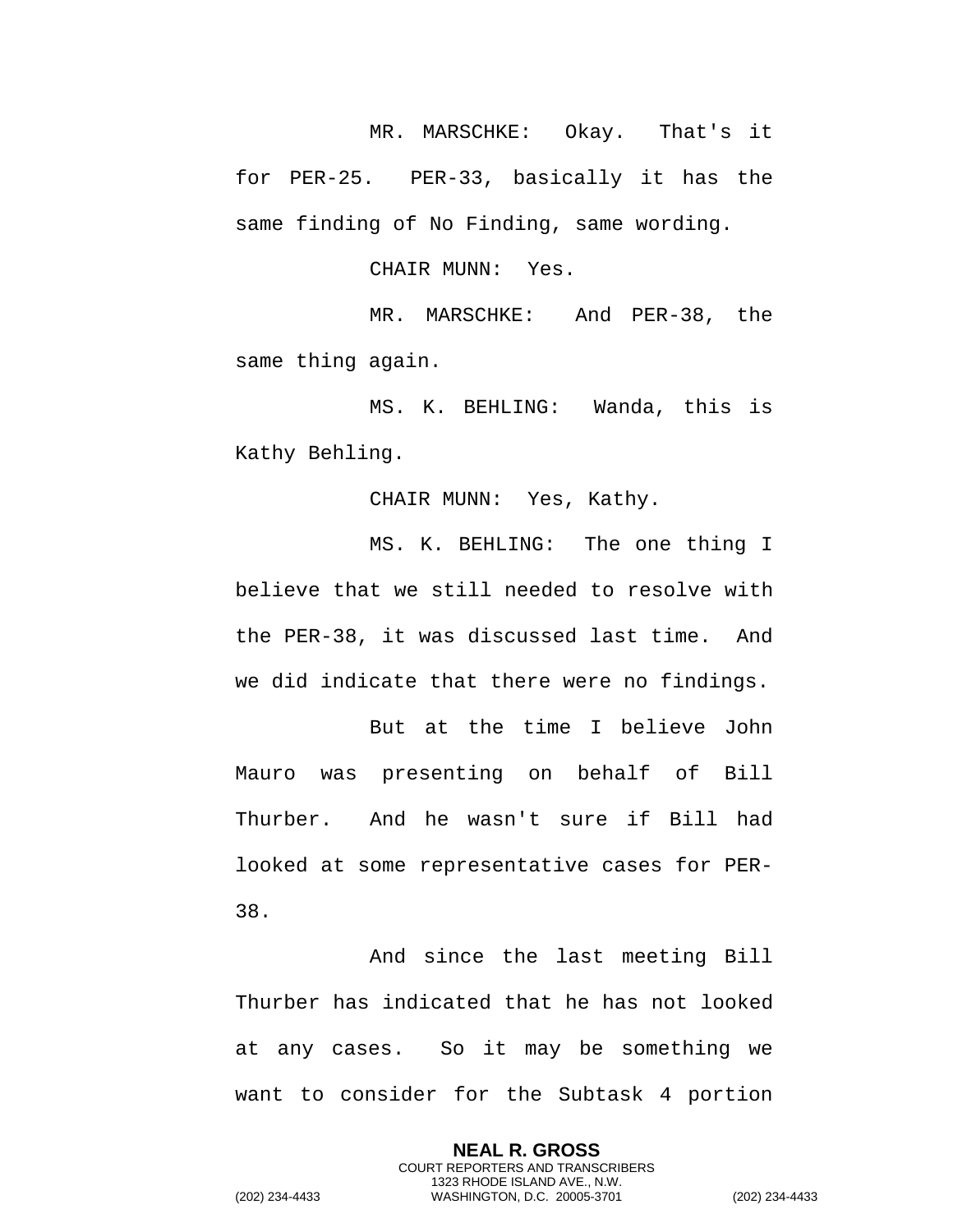of this report, in selecting maybe some cases.

CHAIR MUNN: That is something we do need to clear up.

MR. STIVER: Yes, this is John Stiver. Bill had sent an email highlighting some basic aspects of the PER-38. And he did suggest that there are 20 cases that had been worked on within the criteria of interest.

And he recommended selecting about three. And I put this in, this is kind of jumping ahead, but the PER update tables that we sent around earlier --

CHAIR MUNN: Right.

MR. STIVER: -- a couple of days ago. Table 3 has a list of all those PERs for which Subtask 4 has not been completed yet. And that's with, PER-38 is part of that grouping.

CHAIR MUNN: Since we're, since with this action I believe we are completing

> **NEAL R. GROSS** COURT REPORTERS AND TRANSCRIBERS 1323 RHODE ISLAND AVE., N.W.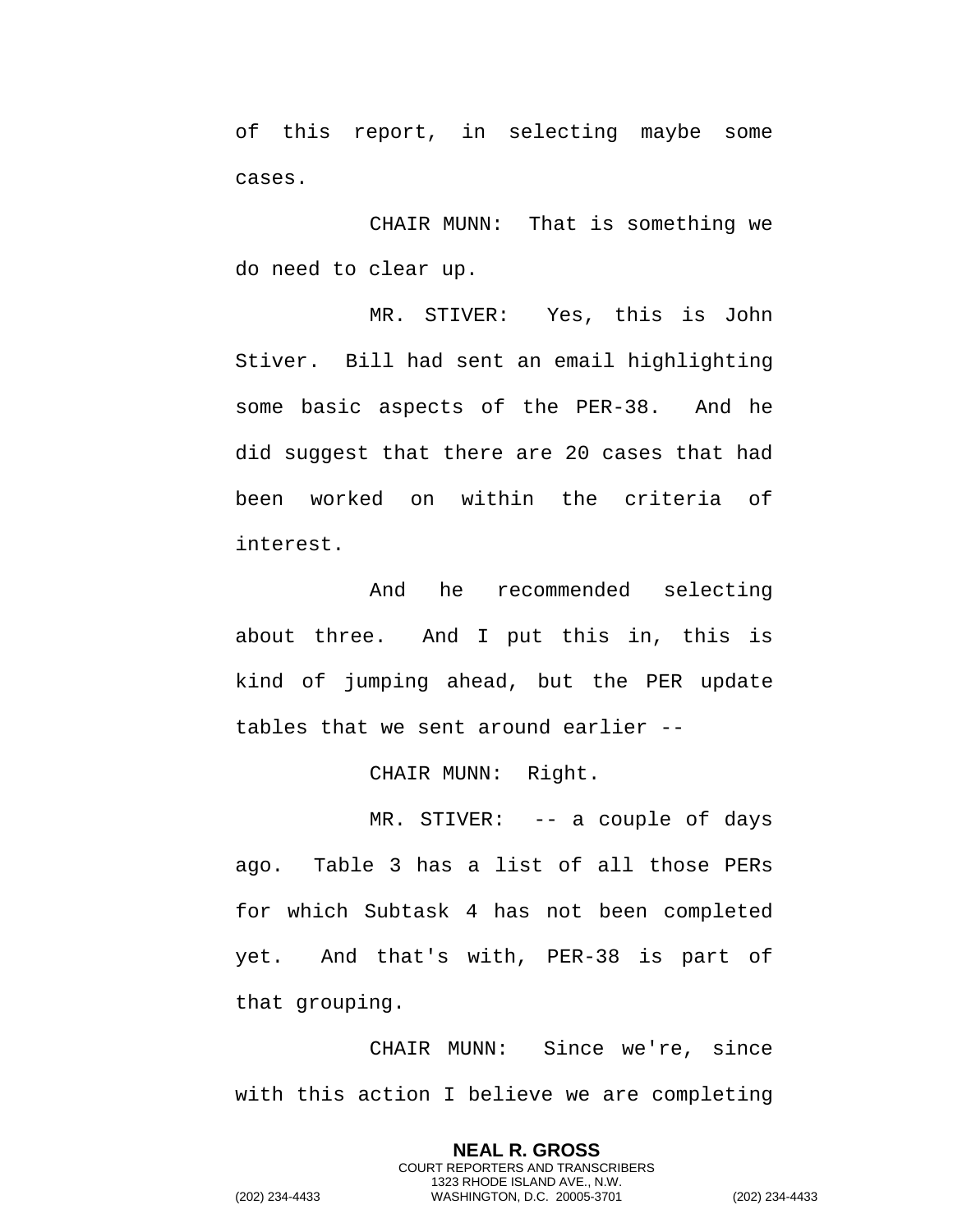33 and 25, that leaves for this item only PER-38 that hasn't been addressed, that Task 4 hasn't addressed, I believe.

I can see there appears to be no reason why we shouldn't proceed with - you've selected three of the available findings, of cases, correct?

MR. STIVER: We haven't selected them. We just, Bill recommended that NIOSH just take three of those 20 that were, you know, basically within the PoC that was close to 50, like 45 to 50 percent.

But other than that he didn't recommend any particular criteria, other than just to randomly select a couple of cases among those 20.

CHAIR MUNN: Can the Subcommittee request that NIOSH do that?

MEMBER BEACH: Yes.

MEMBER ZIEMER: Yes.

CHAIR MUNN: All right, please select three. Josie?

**NEAL R. GROSS** COURT REPORTERS AND TRANSCRIBERS 1323 RHODE ISLAND AVE., N.W. (202) 234-4433 WASHINGTON, D.C. 20005-3701 (202) 234-4433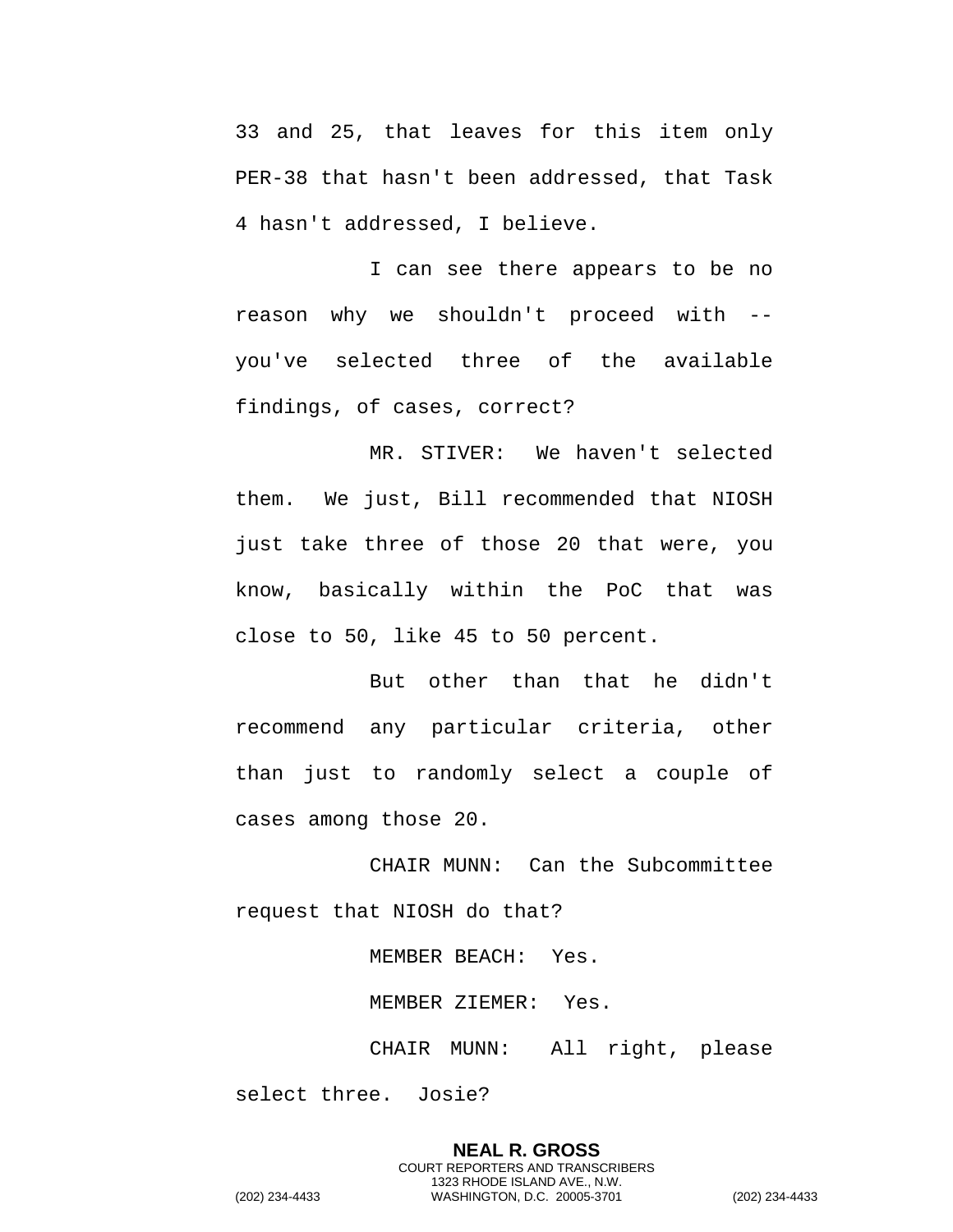MEMBER BEACH: Yes, I agree with that also.

CHAIR MUNN: All right. Please, and we'll continue to carry PER-38 as awaiting Task 3, I mean 4. Very good. Are we good with 33 and 25? I assume that we're completely closed now. I didn't check that before we left that screen. I'll have to do that later.

We'll just assume that's been done. And that 38 now carries the request to NIOSH to provide the three selections for case review for Task 4, for SC&A next time. Anything else on PER-38? Since there were no findings, there really shouldn't be.

Move on to PER-37. This is another one that falls in that category we were discussing earlier, about where shall we track it. If it is amendable to other Members of the Subcommittee, I would suggest that I incorporate that one in the same category as RPRT-53. And that it be carried

> **NEAL R. GROSS** COURT REPORTERS AND TRANSCRIBERS 1323 RHODE ISLAND AVE., N.W.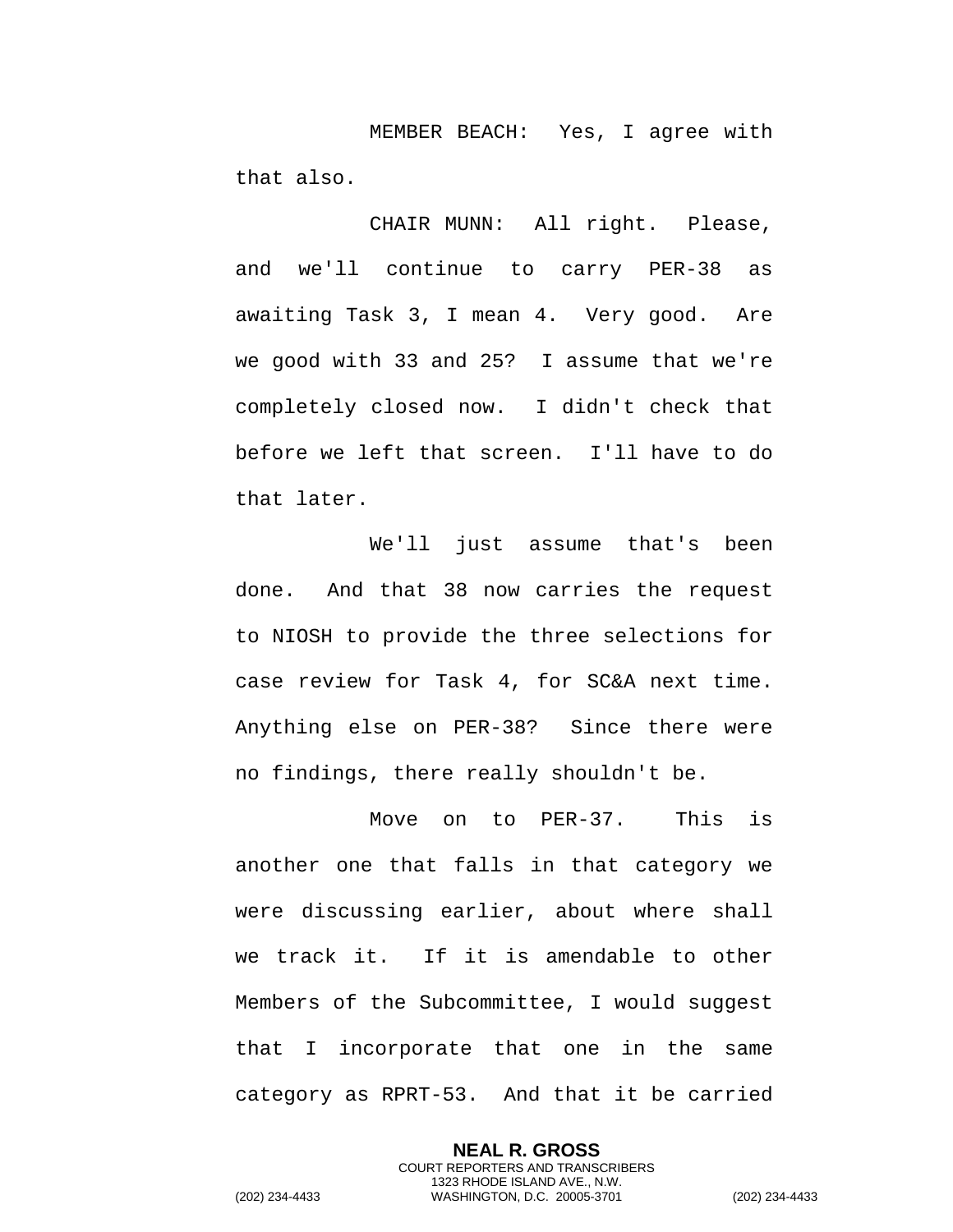on our agenda at the bottom, as awaiting action by others, or by some other Work Group.

So far as I know, there has been no action with respect to appointment of a Work Group for Ames. That's the most recent information I have.

And if that's the case then this can't continue under our current circumstances until Ames has some attention from a Work Group, or other resolutions are made of that issue. Am I correct? Does anyone know of any other material information that might apply to PER-37's status?

DR. NETON: No, that's correct.

MEMBER ZIEMER: Yes. That's fine. I don't think anything's happened since our last meeting.

CHAIR MUNN: All right. I will continue to carry that and RPRT-53 on our list only.

> **NEAL R. GROSS** COURT REPORTERS AND TRANSCRIBERS 1323 RHODE ISLAND AVE., N.W.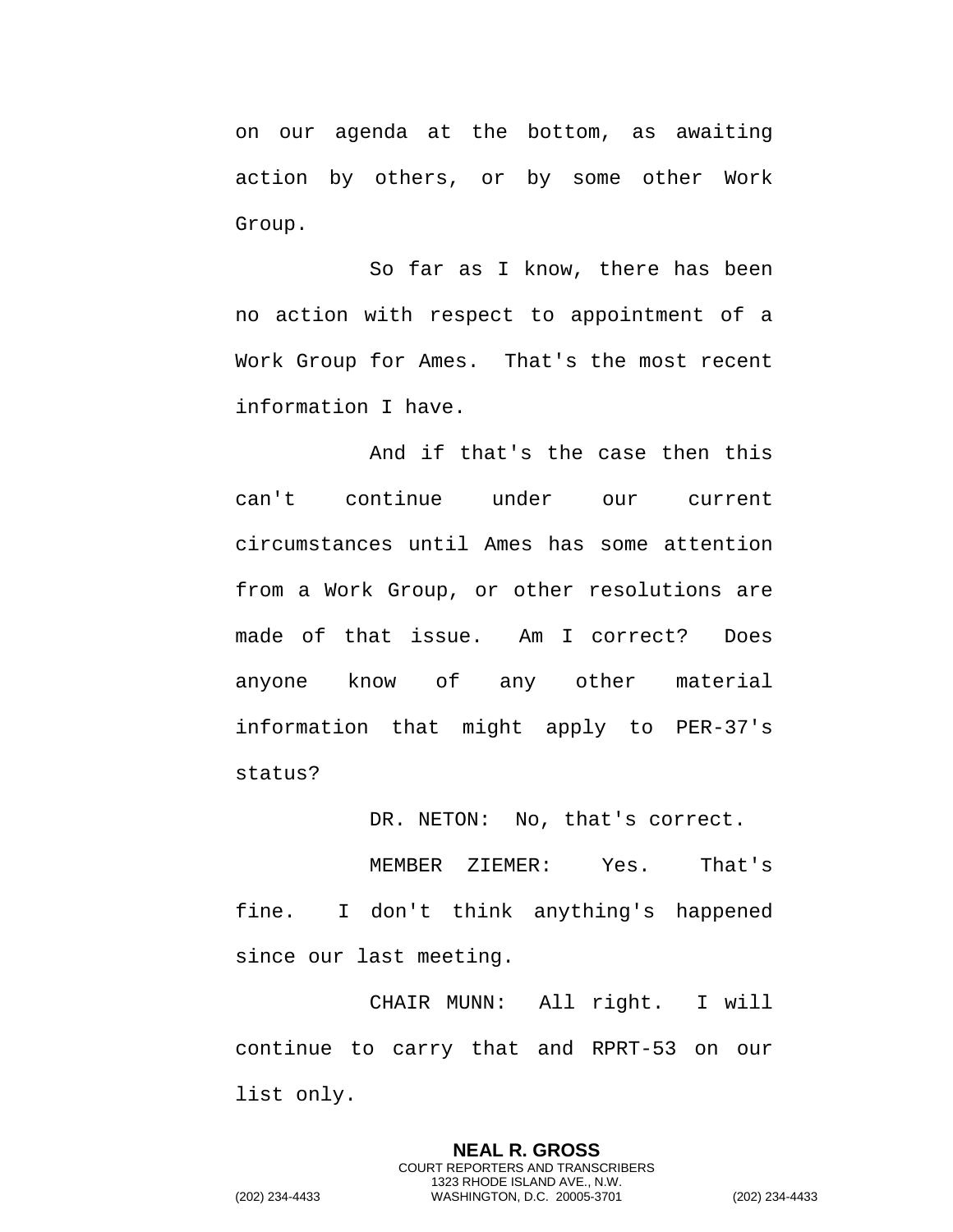MS. K. BEHLING: Wanda --

CHAIR MUNN: Now --

MS. K. BEHLING: Excuse me, Wanda, this is Kathy Behling again.

CHAIR MUNN: Yes, Kathy.

MS. K. BEHLING: Since we're talking about the Ames Work Group, I'm wondering if it's appropriate at this point in time to also discuss, Hans just recently reviewed the PPG, the Pacific Proving Grounds Site Profile. And we also have an upcoming dose reconstruction associated with that.

And in preparation for the Dose Reconstruction Subcommittee meeting we had wondered if it wouldn't be best to hopefully discuss this PPG Site Profile review, prior to discussing the dose reconstruction audit.

And I guess a question came up as to whether that should be, a review should be done under the Procedures Subcommittee, or should there be a Work Group established?

> **NEAL R. GROSS** COURT REPORTERS AND TRANSCRIBERS 1323 RHODE ISLAND AVE., N.W.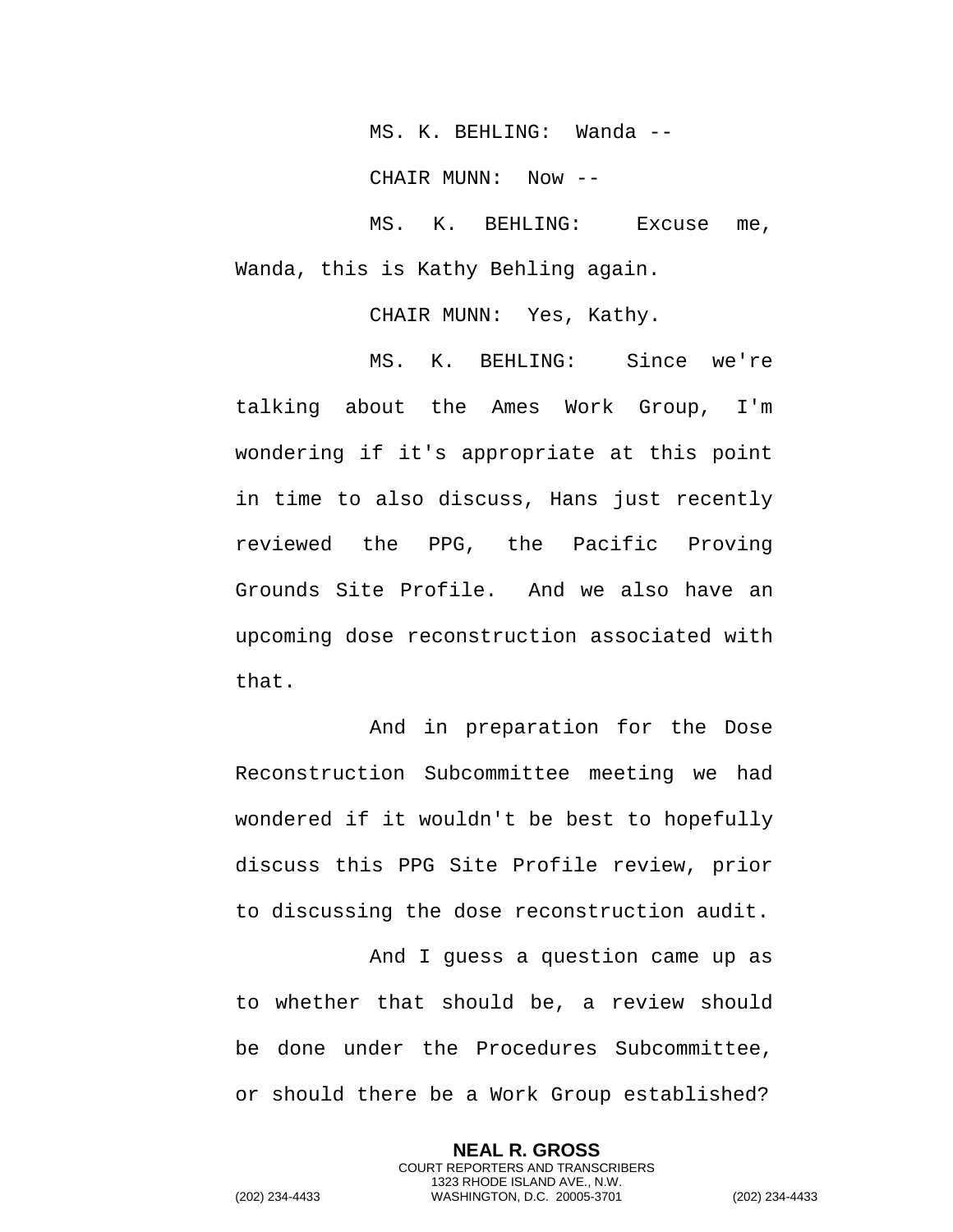CHAIR MUNN: That's a particularly good question. And, as a matter of fact, I have a note to myself listed under the administrative detail here to bring up the question of whether or not we're going to have a PPG Work Group.

That's another one of those unanswered questions that I don't think we can do anything about in Subcommittee. But your concern is certainly well founded. I'd welcome any information from any source that would shed any light on that.

MR. HINNEFELD: Well, this is Stu. I don't have any information on that. But I think the chances of a PPG Work Group are relatively small. Because the site is an SEC for the entirety of the testing period.

So the only issues are going to be the dose reconstructions for nonpresumptive cancers being done appropriately, which is the focus of the

> **NEAL R. GROSS** COURT REPORTERS AND TRANSCRIBERS 1323 RHODE ISLAND AVE., N.W.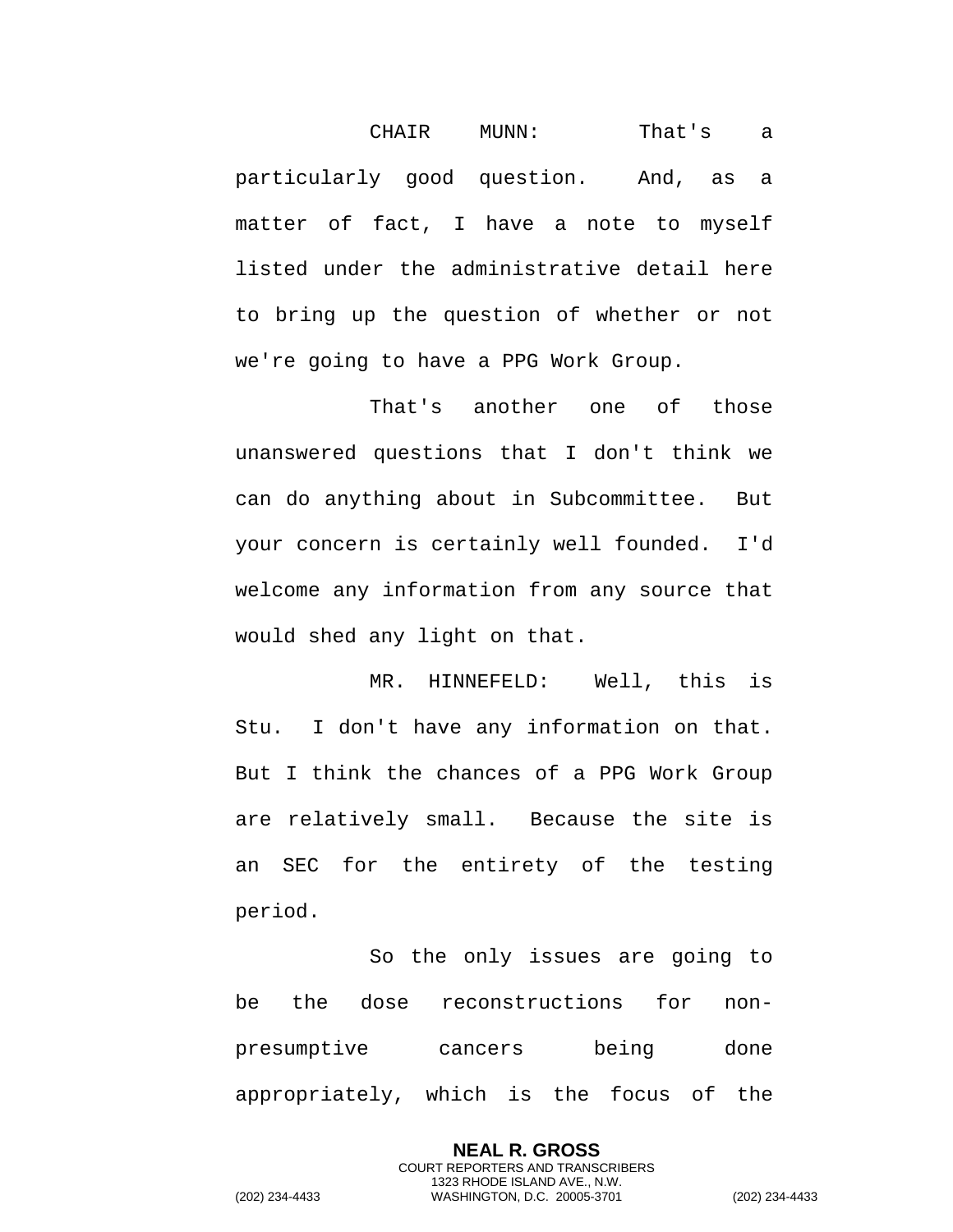review of the Site Profile that we got. So I would suggest that there will be little emphasis in the Board for creating a PPG Work Group, which may mean that lands here with this Subcommittee.

CHAIR MUNN: Yes, well, and I, just right off hand nothing comes to mind as an appropriate other spot for it to land.

DR. H. BEHLING: Wanda, I just want to make a comment here. Because I personally reviewed the PPG Site Profile.

CHAIR MUNN: And I can hardly hear you.

DR. H. BEHLING: And I also, I'm the person who audited the PPG Site Profile.

CHAIR MUNN: Okay.

DR. H. BEHLING: And one of the concerns I have is that there are quite a few people that, unexpectedly, I looked at the number of people who might have filed claims with skin cancers. And there are quite a few of those.

> **NEAL R. GROSS** COURT REPORTERS AND TRANSCRIBERS 1323 RHODE ISLAND AVE., N.W.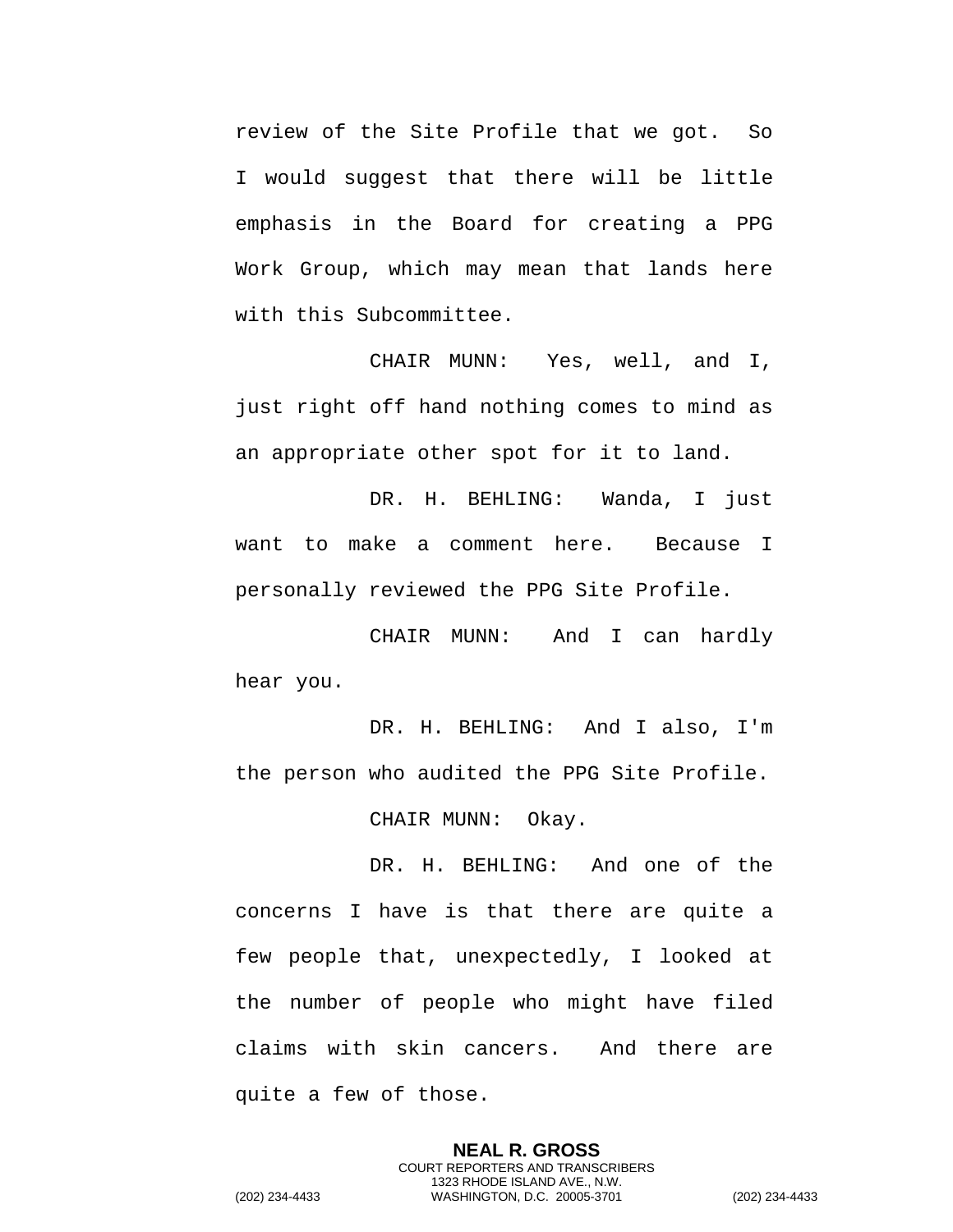And one of the major issues that I identified with my review was that the beta dose was potentially grossly underestimated, based on what may have been assumed as the way to calculate the beta dose from gamma dose, based on NTS guidance.

Anyway, it is something that is going to involve quite a few claimants, much more than I would have thought. And so, I think it would be extremely helpful to at least have some understanding of where we stand on the issues that surround the Site Profile, before dose reconstruction audits of PPG claimants takes place.

MR. KATZ: Wanda, this is Ted. Can I make a suggestion?

CHAIR MUNN: Yes. I'd certainly appreciate one.

MR. KATZ: I mean, since, well I don't know if Hans is ready now, or it needs to be at next meeting. But if Hans is ready now, that's fine. I don't see any reason

> **NEAL R. GROSS** COURT REPORTERS AND TRANSCRIBERS 1323 RHODE ISLAND AVE., N.W.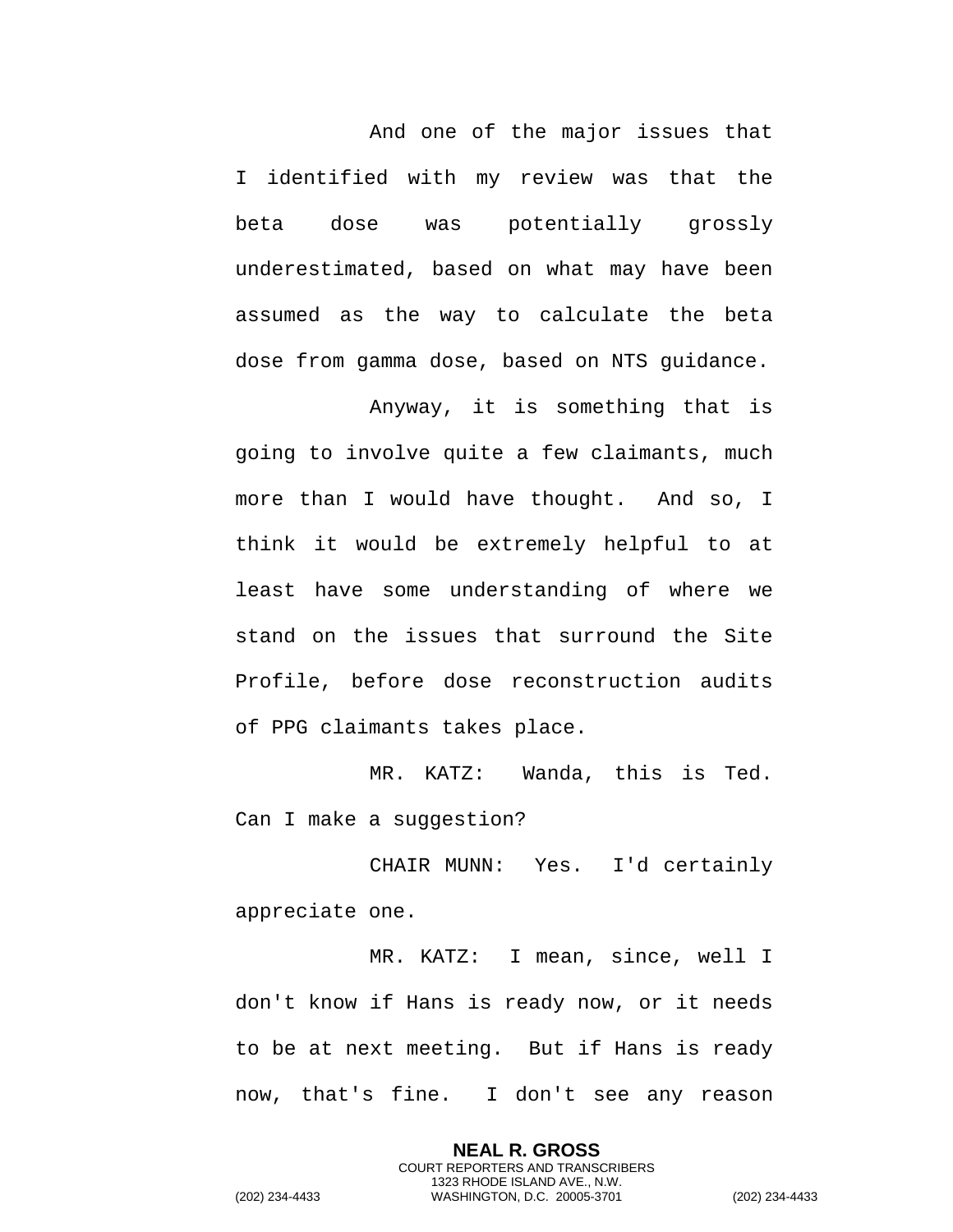why a discussion can't be started now with the Procedures Subcommittee.

You guys can report to the Board that we've opened up this discussion, because there is no Work Group right now. If the Board wants to establish a Work Group it can. But in the meantime I don't see any problem with getting the ball rolling.

DR. H. BEHLING: Well, Ted, there are some very, very complex issues, as Stu had mentioned. We're talking about a very long time period, and the evolution of radiation safety protocols that define 1946 through the late '50s or early '60s. There's some really complex issues.

And specifically, I'm not really in a position to address the complexity of those issues now. But I did want to mention that in spite of the SEC, there are quite a few number of claimants with skin cancers.

And one of the key issues that I identified was the beta to gamma conversion

> **NEAL R. GROSS** COURT REPORTERS AND TRANSCRIBERS 1323 RHODE ISLAND AVE., N.W.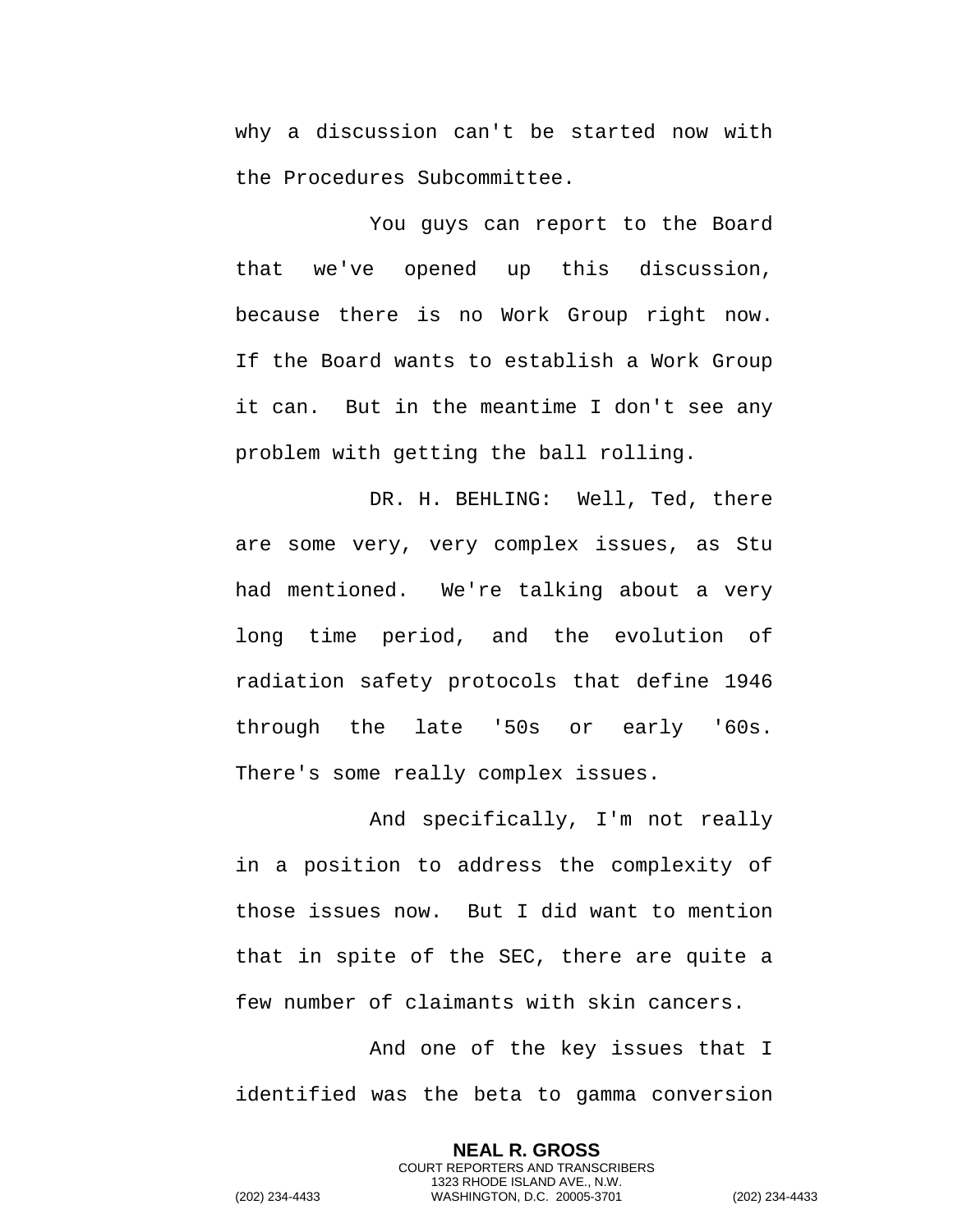values that are defined in the Site Profile. And are doses that reflect the NTS site, where we had conversion values of one to one under select circumstances.

In other words, defining your beta dose from a gamma exposure, a documented gamma exposure that can range from, everything from one to one, all the way to 60 to one, or even higher.

And given the fact that these skin cancers are obviously the prominent ones that may require evaluation, based on the fact that they're not included in the SEC, this is a very important issue.

MR. KATZ: That's fine. This is Ted. That's fine, Hans, if it's complex, and it's not something that's, you know, addressed now, then we can raise it.

We'll have a Board teleconference in March, which will probably precede the next Procedures Subcommittee meeting. And we can raise it there, and the Board can

> **NEAL R. GROSS** COURT REPORTERS AND TRANSCRIBERS 1323 RHODE ISLAND AVE., N.W.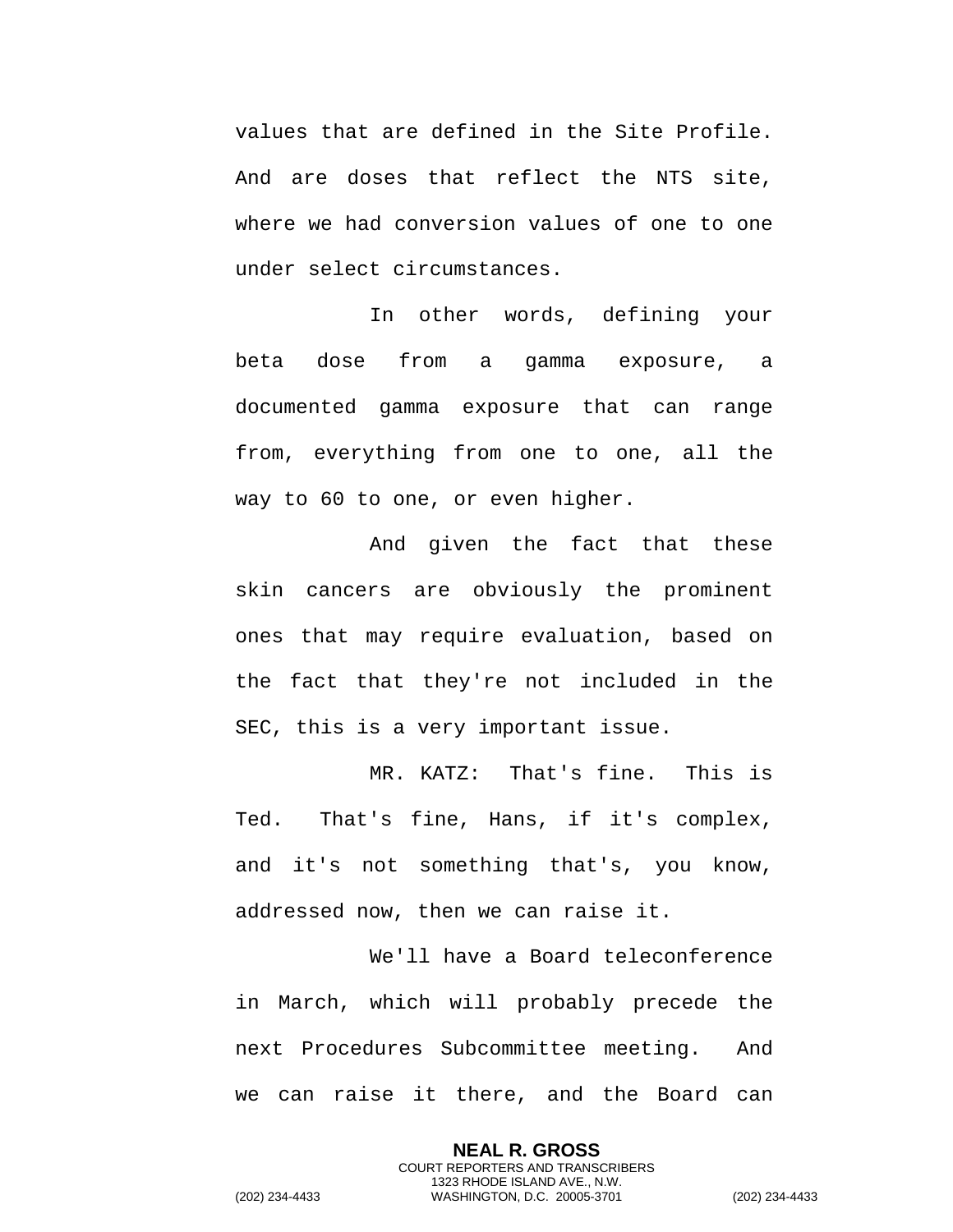decide whether it's to occur with the Procedures or with a Work Group, either way.

DR. H. BEHLING: I'm sorry. I would appreciate it we could postpone it.

MR. KATZ: Yes, yes. That's fine. And we'll raise this at the next Board teleconference. And get this settled as to what are the results.

CHAIR MUNN: And our plan will be for us to include in our report, in our standard report at the teleconference a request for instructions and direction regarding the Pacific Proving Grounds.

And how to proceed with the findings that are likely to be fallout from this, especially in view of the fact that so many of these cases will not be included in the SEC. Am I hearing that correctly?

MR. KATZ: That sounds good. I mean, I think it's fine, Wanda, for you to report and raise it there. And then the Board can decide.

> **NEAL R. GROSS** COURT REPORTERS AND TRANSCRIBERS 1323 RHODE ISLAND AVE., N.W.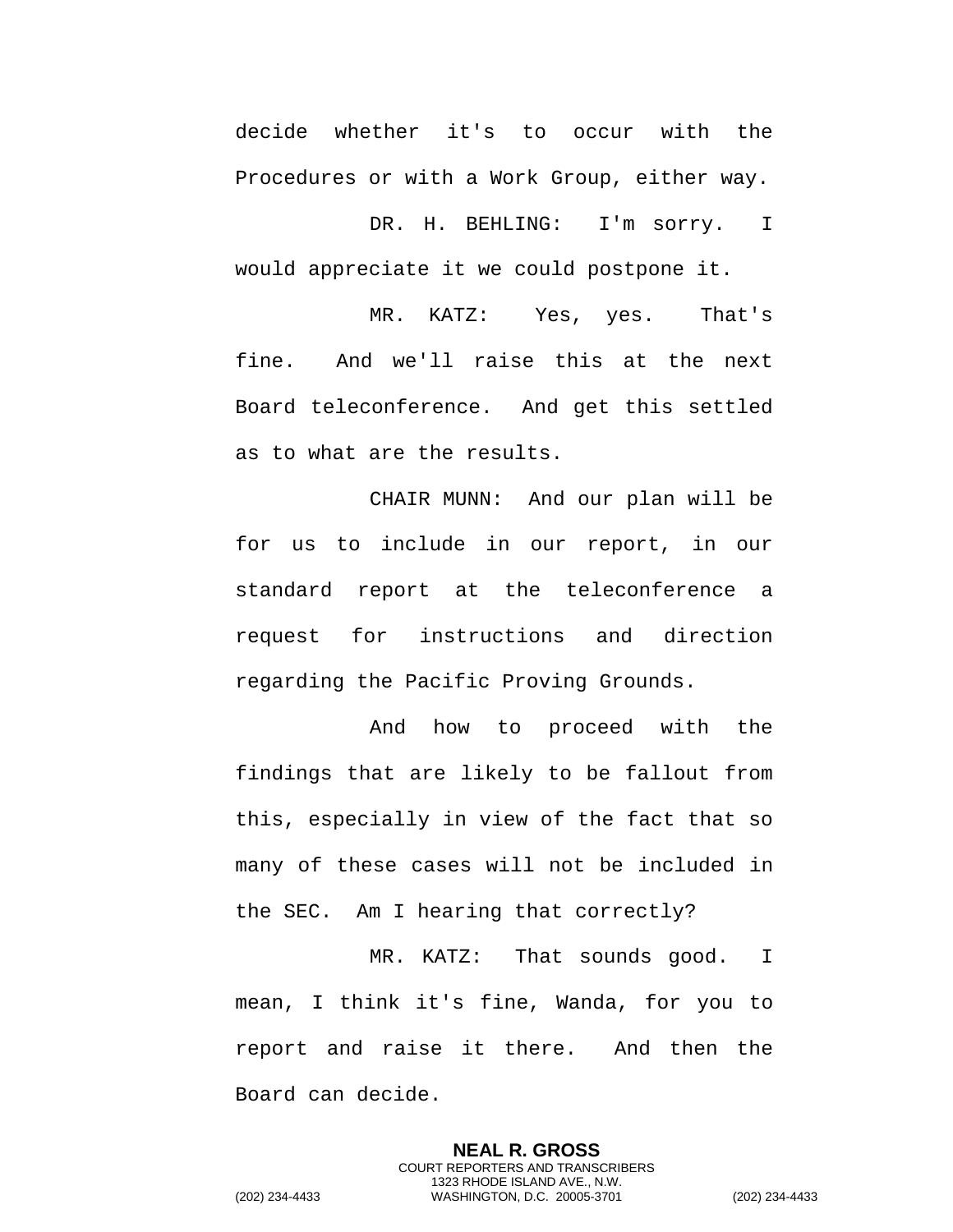CHAIR MUNN: That's what we'll do. And the question then comes to mind of whether -- Hans, do you have a document from your review that is available for the Board Members to see?

DR. H. BEHLING: Yes. My review of the PPG Site Profile was submitted, I believe -- I'd have to look. Because usually when I get finished with it, it goes through a whole series of reviews in-house.

And then also to one of our people who make sure that there's no Privacy Act issues that need to be addressed. So I'm not sure exactly when it was forwarded for a review by NIOSH. And --

CHAIR MUNN: That's all right. It was just a request on my part, not necessarily to you, but to the great world out there, whether your review is now available for others to review.

MEMBER BEACH: Wanda?

CHAIR MUNN: Yes.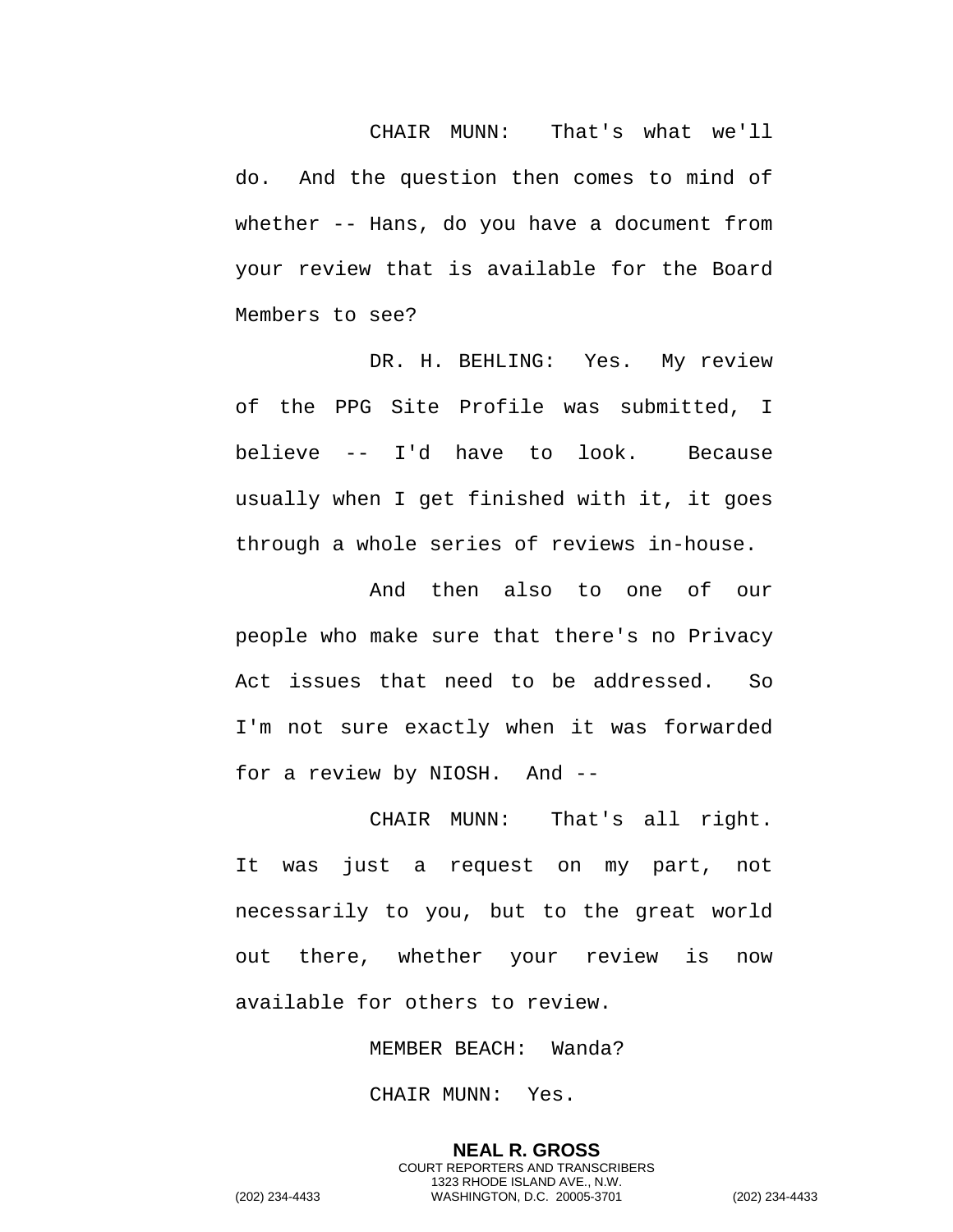MEMBER BEACH: It was actually released on October of 2013.

CHAIR MUNN: Okay.

MR. STIVER: This is John Stiver. There was also a Revision 1. And that was released the following month on November  $20^{th}$ .

MR. KATZ: Right. No, the only other thing I would add, that it's another nice piece of information to have, other than Wanda's report. But if this issue needs a home, it would be good to get this from NIOSH for the teleconference. Just the information as to where and at what point will they be ready to address.

Because they have the report. And they, of course, have to make priorities. And they're under sort of a constrained contract situation right now still. So we'll need some information from NIOSH as to when they're ready address this. Because if we wanted a Work Group

**NEAL R. GROSS** COURT REPORTERS AND TRANSCRIBERS 1323 RHODE ISLAND AVE., N.W. (202) 234-4433 WASHINGTON, D.C. 20005-3701 (202) 234-4433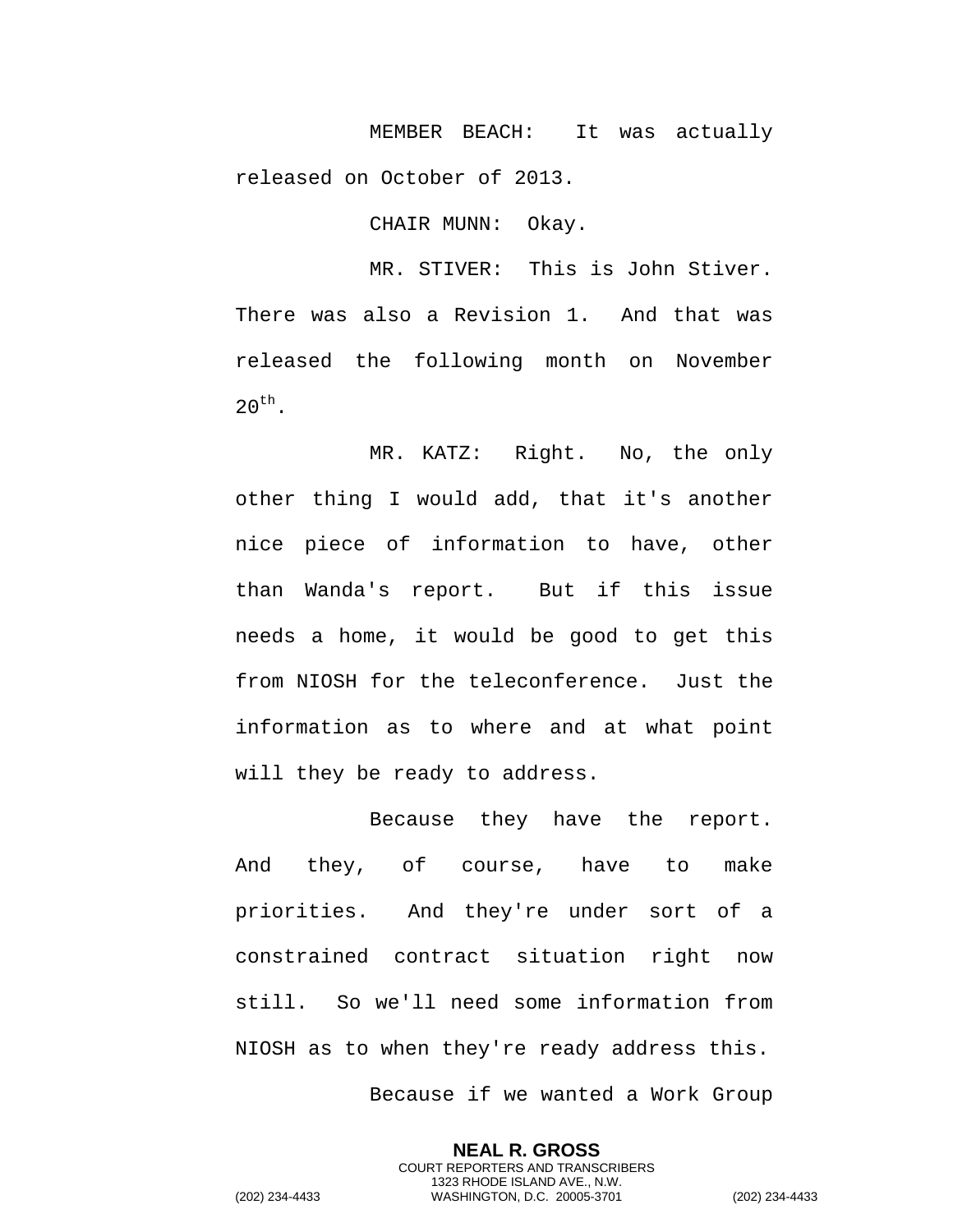there's no point in hurrying about a Work Group if NIOSH is six months away from being able to address it.

CHAIR MUNN: May I ask Stu or Jim to think about that, and let me know well in advance of our next teleconference, so that I can incorporate that? Or have one of them available to comment on that at the time I make my report. Either would be fine.

MR. HINNEFELD: Well I'm, this is Stu. And I'll speak to the Board if you want me to. But I can almost say with some certainty that it's going to be difficult to slot this in the near future.

CHAIR MUNN: I understand.

MR. HINNEFELD: It's going to be, probably going to be out a ways. I read Hans' review. I think there are a lot of things that need to be addressed. And it's going to take some effort to do that.

So it's probably going, you know, probably going to have to be a contractor

> **NEAL R. GROSS** COURT REPORTERS AND TRANSCRIBERS 1323 RHODE ISLAND AVE., N.W.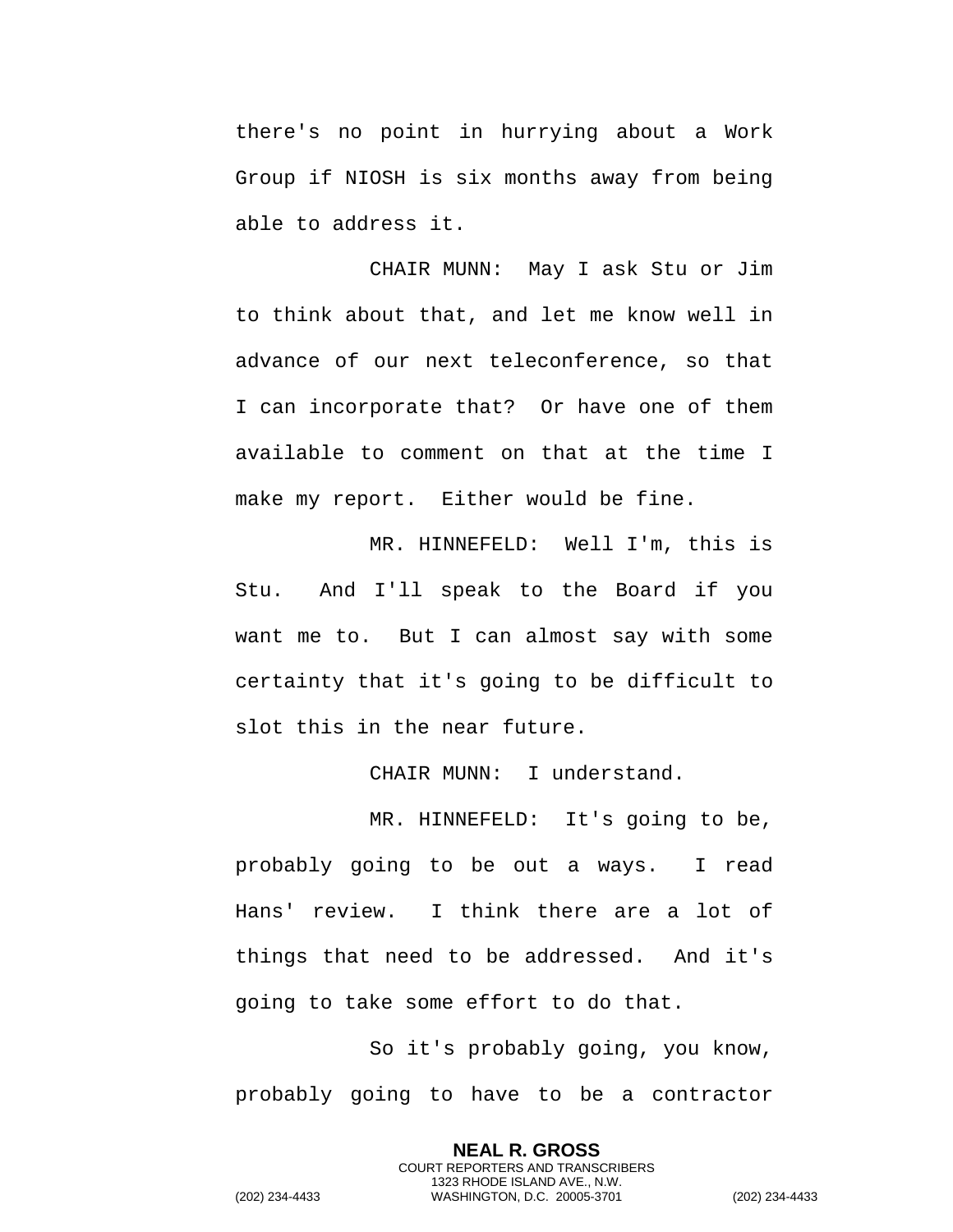effort, rather than an in house effort. And it's going to be, it's got to be slotted into all the other things we're trying to accomplish.

CHAIR MUNN: Right. I understand.

MR. HINNEFELD: I don't think we're going to be ready in the near term in all likelihood.

CHAIR MUNN: I'll just incorporate in that in comments when we're making the report, if that's okay with you?

MR. HINNEFELD: Fine by me.

CHAIR MUNN: That's very good. Anything else with respect to PPG? If not, then -- now, OTIB-54. Do we have a response to those findings?

MS. MARION-MOSS: Yes, we do, Wanda. Is Bob Burns on the line?

MR. BURNS: Yes.

MS. MARION-MOSS: Bob is going to facilitate our responses for OTIB-54-1.

**NEAL R. GROSS** COURT REPORTERS AND TRANSCRIBERS 1323 RHODE ISLAND AVE., N.W. (202) 234-4433 WASHINGTON, D.C. 20005-3701 (202) 234-4433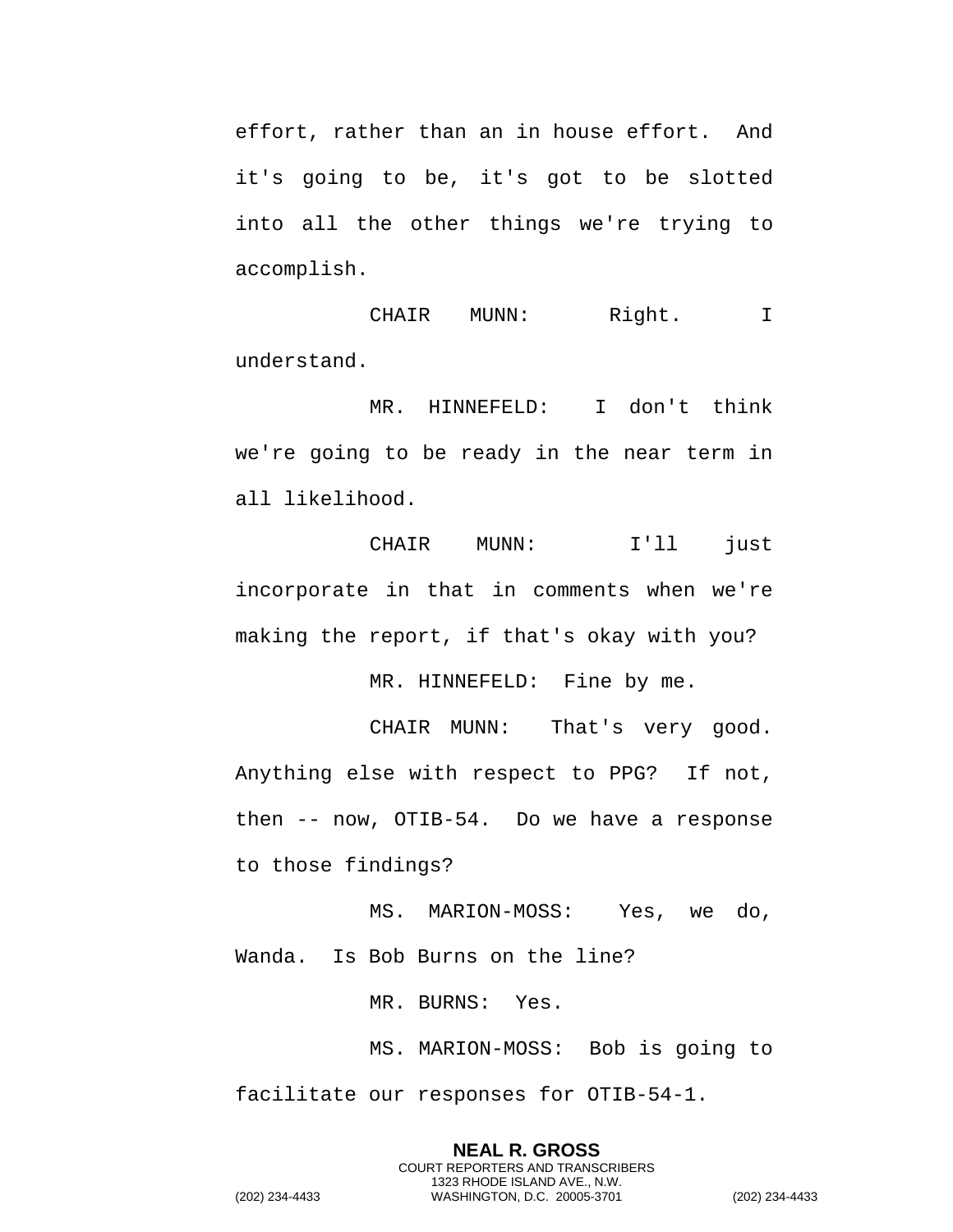CHAIR MUNN: Very good. Thanks. It's all yours, Bob.

MR. BURNS: Okay. Are we going to go through these one at a time?

CHAIR MUNN: I think that's probably the logical thing to do.

MR. BURNS: Okay.

CHAIR MUNN: Is there anything that's open?

MR. BURNS: Okay. Well, I believe there is, I've forgotten actually. I think there's nine that are open right now.

CHAIR MUNN: Oh, when I say open I mean open in progress. You know what I mean. I mean, anything that isn't closed.

MR. BURNS: Right. The first four comments essentially, as far as I'm concerned, pretty much have the same response. Again, I don't know.

In the past when I've been on these meetings we would read through the

> **NEAL R. GROSS** COURT REPORTERS AND TRANSCRIBERS 1323 RHODE ISLAND AVE., N.W.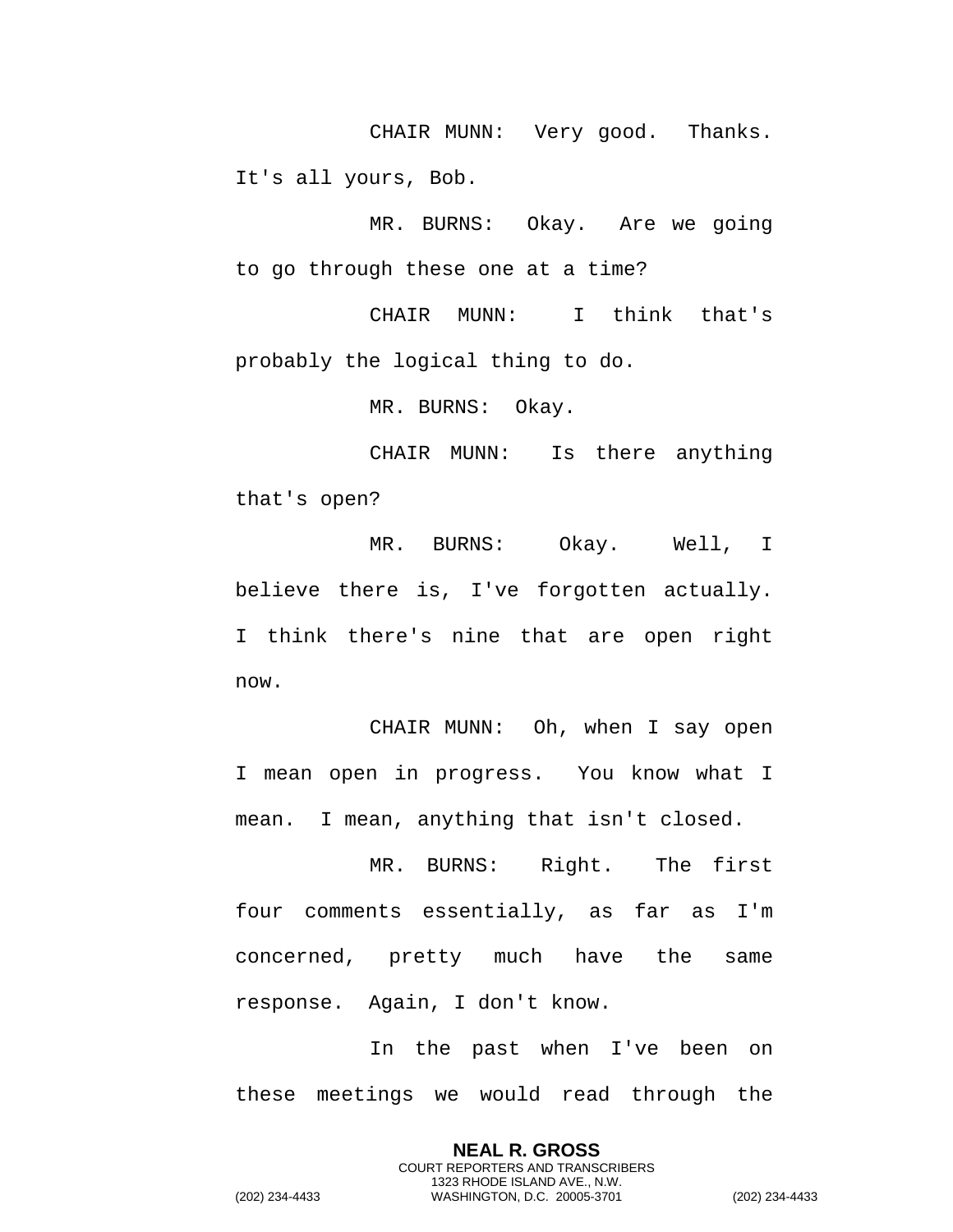comment, and then read through the other response, and there would be discussion. I don't know if that's still the protocol, or  $-$ 

CHAIR MUNN: That's pretty much the way we operate. We try to keep it as low key as possible. Because --

MR. BURNS: Okay.

CHAIR MUNN: -- it gets sticky.

MR. BURNS: Sticky? Is that what I heard?

CHAIR MUNN: I said, go for it.

MR. BURNS: Oh, you want me, okay, so you want me to read the comments and the responses?

CHAIR MUNN: Just, I think we can, Steve will have the comments, will have the finding on the board, right? It's up for us to read, those of us who have Live Meeting. And if you just simply refer to the finding, make sure we have the correct finding on the screen, and then give us the

> **NEAL R. GROSS** COURT REPORTERS AND TRANSCRIBERS 1323 RHODE ISLAND AVE., N.W.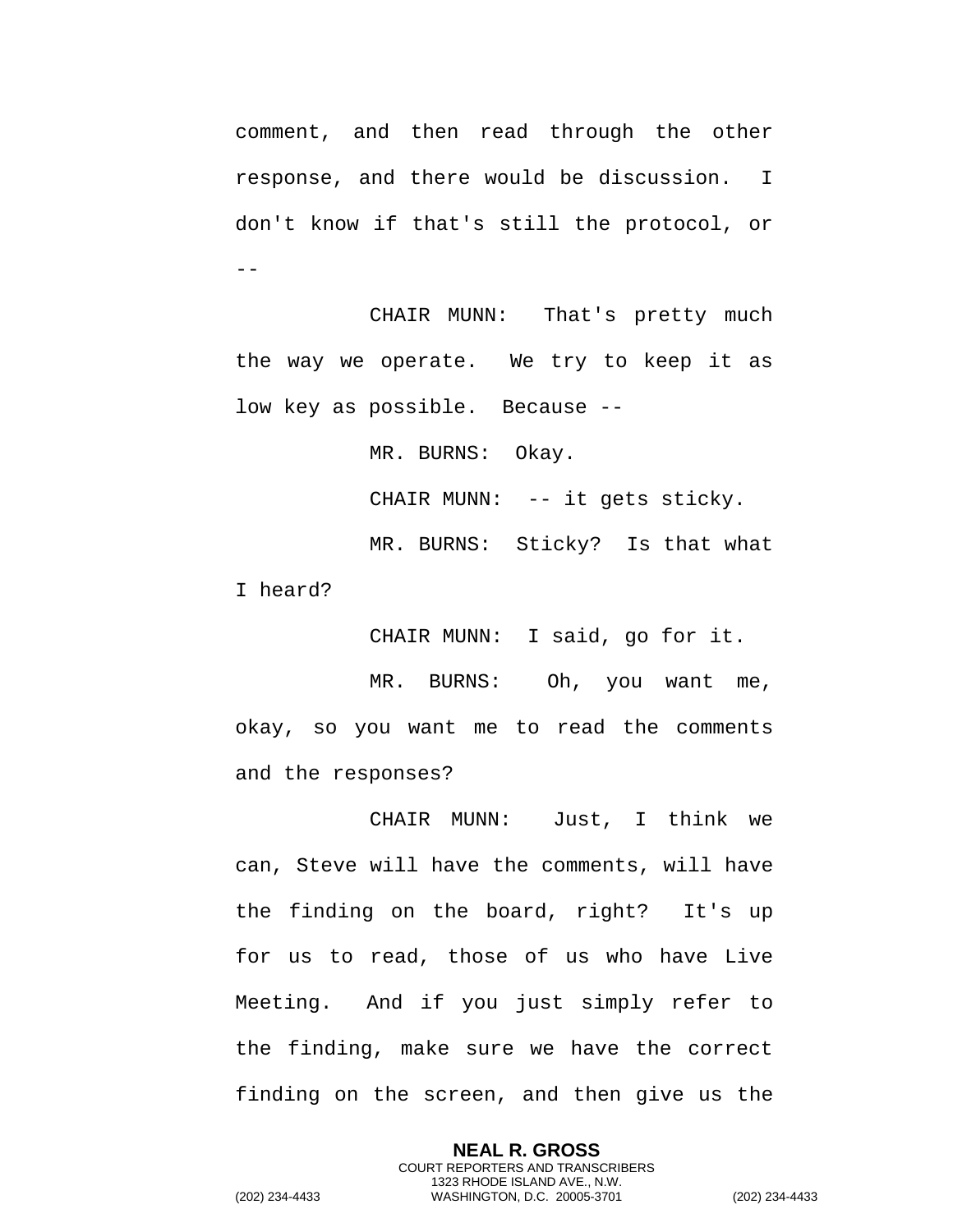response.

MR. BURNS: Okay. I'll start with, these are all pertaining to Rev 1. So it's Rev 1, Finding 1, which was a comment on the -- well, again, I won't read through the comment. But like it says, the response to the first four is essentially the same.

There's a document that's in progress that I think presents all the reactor modeling that was done, not only for OTIB-54, but also for some modeling that was done for another site, for Savannah River Site, that's the subject of another document.

So the original OTIB-54, the discussion of the ORIGEN modeling that was done, that led to the selection of the four representative reactors. That's simply going to appear in this other document. But the point being, there's been no change to that.

You're saying that original

**NEAL R. GROSS** COURT REPORTERS AND TRANSCRIBERS 1323 RHODE ISLAND AVE., N.W.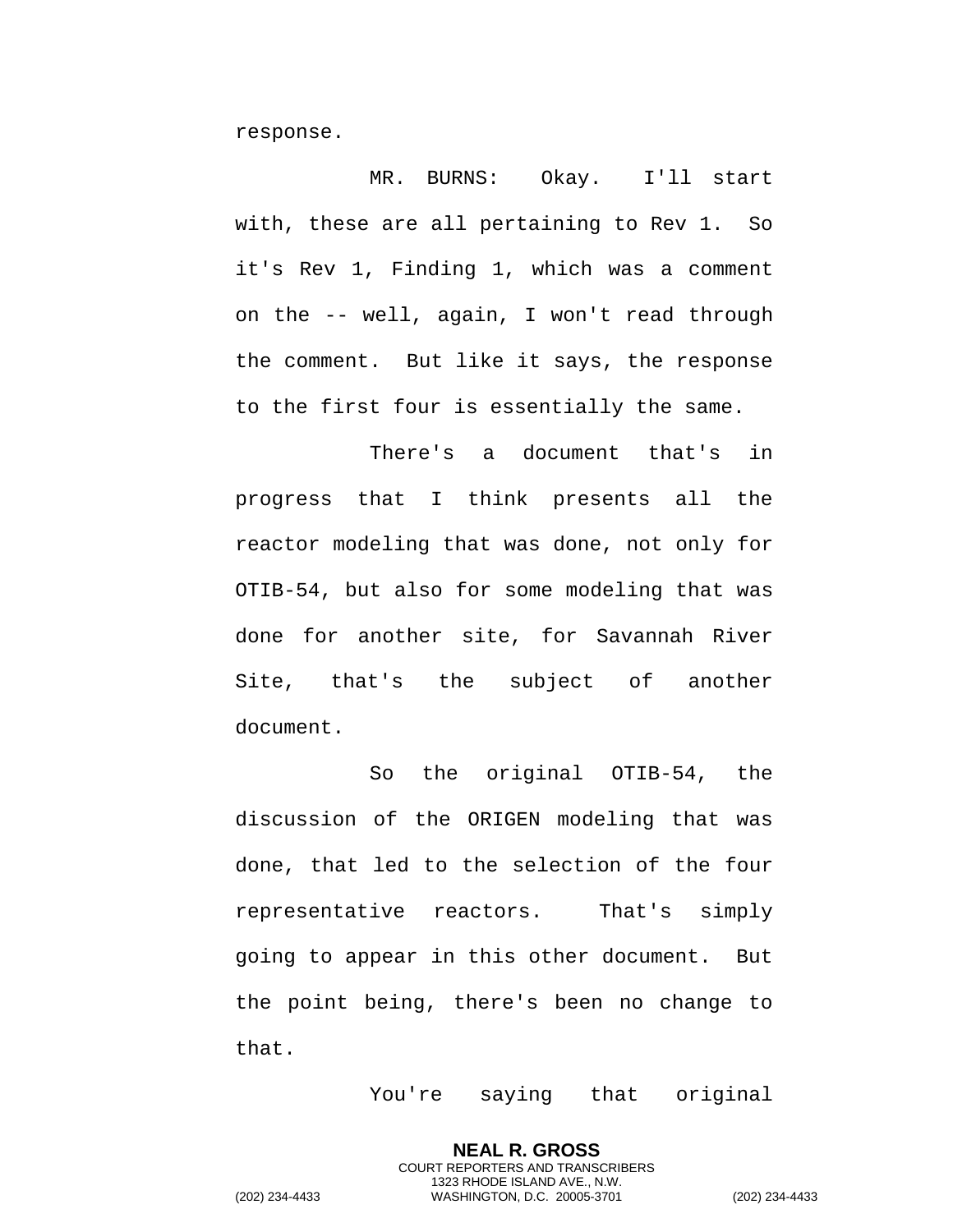modeling was not changed in any way in the revision. So it's simply a list and laying into this, which now is going to be a separate document.

And we didn't want to encumber OTIB-54 with a bunch of reactor modeling discussions. So it just made sense to remove that information, and put it in this other document. Again, the point is, that hasn't changed.

DR. OSTROW: Excuse me.

CHAIR MUNN: Do we have any expectations of when that document will be available?

MR. BURNS: It's in progress. We have a tentative date, which I believe is for early April.

CHAIR MUNN: Okay. So some, later this year. That will do it. Okay, thanks.

DR. OSTROW: This is Steve Ostrow. I have a question on this, Bob.

> **NEAL R. GROSS** COURT REPORTERS AND TRANSCRIBERS 1323 RHODE ISLAND AVE., N.W.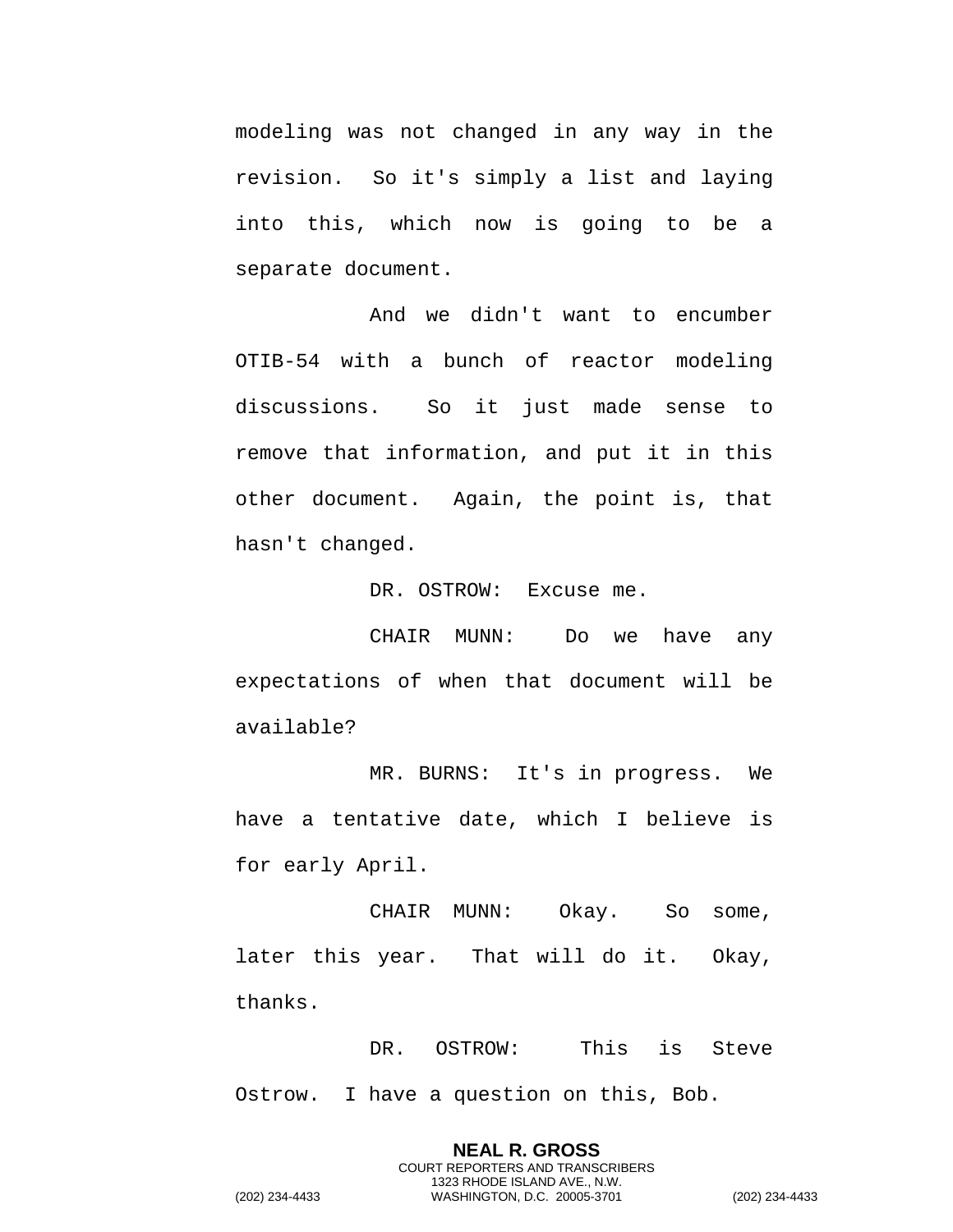MR. BURNS: Okay.

DR. OSTROW: I've made the comment that, you know, Rev 0 of the OTIB had all the reactor modeling information, which you took out in Rev 1. Did you do anything different for Rev 1 than you did for Rev 0, you know, with your reactor modeling?

MR. BURNS: Yes and no. For the initial reactor modeling, the modeling that was done, the ORIGEN2 modeling that was done, where we took the original 11 cases.

And then based on the vision activation product inventory data from those, that led to the selection of the four representative reactors. There is no change to that modeling whatsoever.

DR. OSTROW: Okay. Then I see you also ran, this time you ran ORIGEN as also the scale model.

> MR. BURNS: That's correct. DR. OSTROW: And that would be

**NEAL R. GROSS** COURT REPORTERS AND TRANSCRIBERS 1323 RHODE ISLAND AVE., N.W.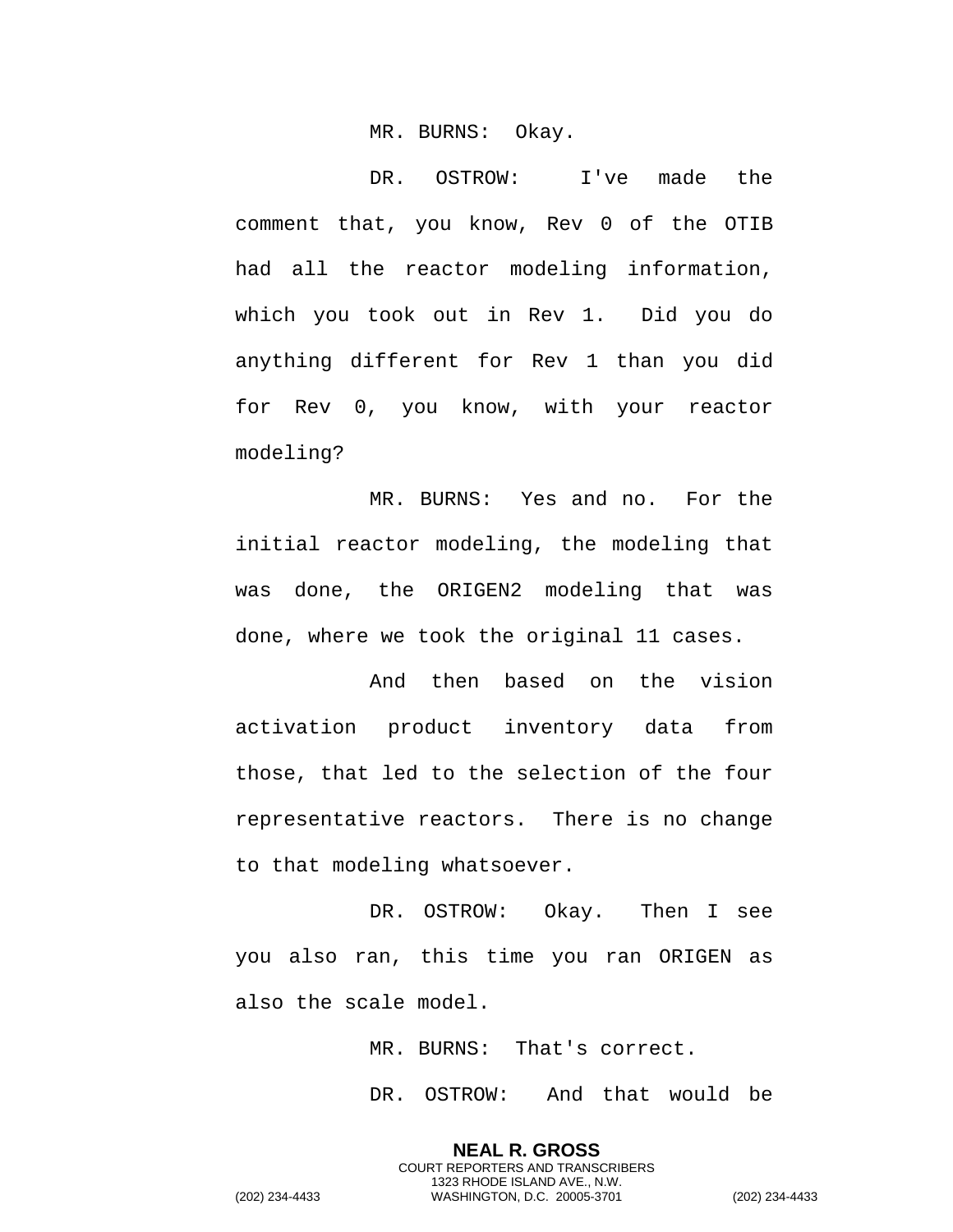new, right?

MR. BURNS: That is new. And that's also, and that's what led to the original modeling being pulled out. Because that's going to be the subject of this other document. And it's going to be rather voluminous. And we just didn't want to encumber OTIB-54 with that information.

DR. OSTROW: Okay. So I understand, from looking at your responses, and from my original findings, the first four findings all have to do with reactor modeling. So basically, you're going to address this in your report that you're working on.

MR. BURNS: That's correct. It's probably, you've made one comment about the cladding selected for the trigger reactor. And I, so that will just, I'll have that, I forget what the table number was. But we'll add that to OTIB-54.

DR. OSTROW: Yes, okay. It's

**NEAL R. GROSS** COURT REPORTERS AND TRANSCRIBERS 1323 RHODE ISLAND AVE., N.W.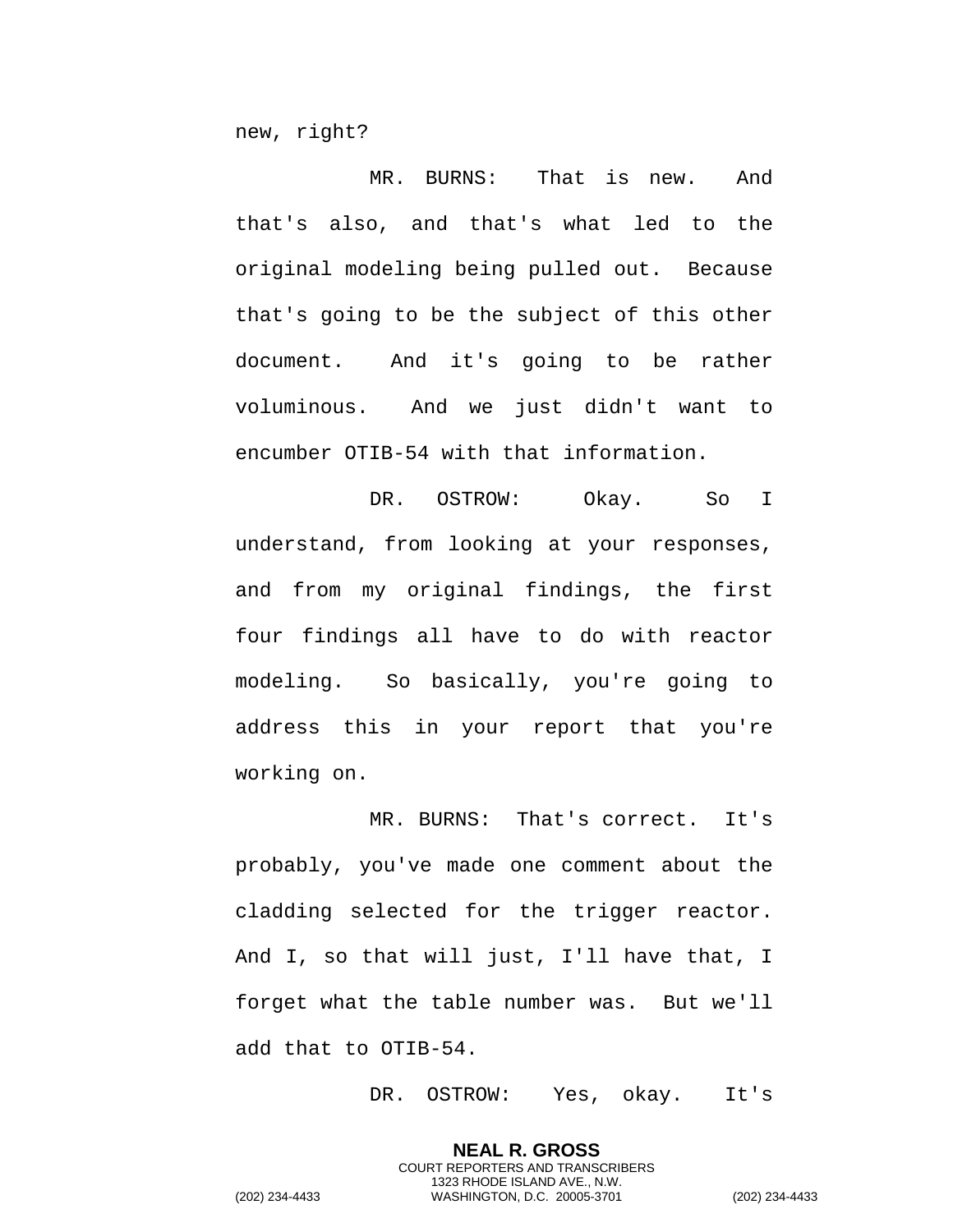either aluminum or stainless steel?

MR. BURNS: Right.

DR. OSTROW: Right.

MR. BURNS: Yes, it's stainless is the answer.

DR. OSTROW: Okay.

MR. BURNS: And we'll reflect that in the table.

DR. OSTROW: Okay. Very good.

MR. SIEBERT: This is Scott Siebert. That's Table 5-2.

MR. BURNS: Okay. Thanks, Scott. Okay. So I believe that addresses 1 through 4. Comment 5 pertains to the fission and activation project modeling addressing the fuel as a whole, as pertaining to what might appear in the clad gap, or something, or in filtration systems, or something along that line.

But as the responses, you know, my view was that, you know, limiting the radionuclides produced. In doing that you

> **NEAL R. GROSS** COURT REPORTERS AND TRANSCRIBERS 1323 RHODE ISLAND AVE., N.W.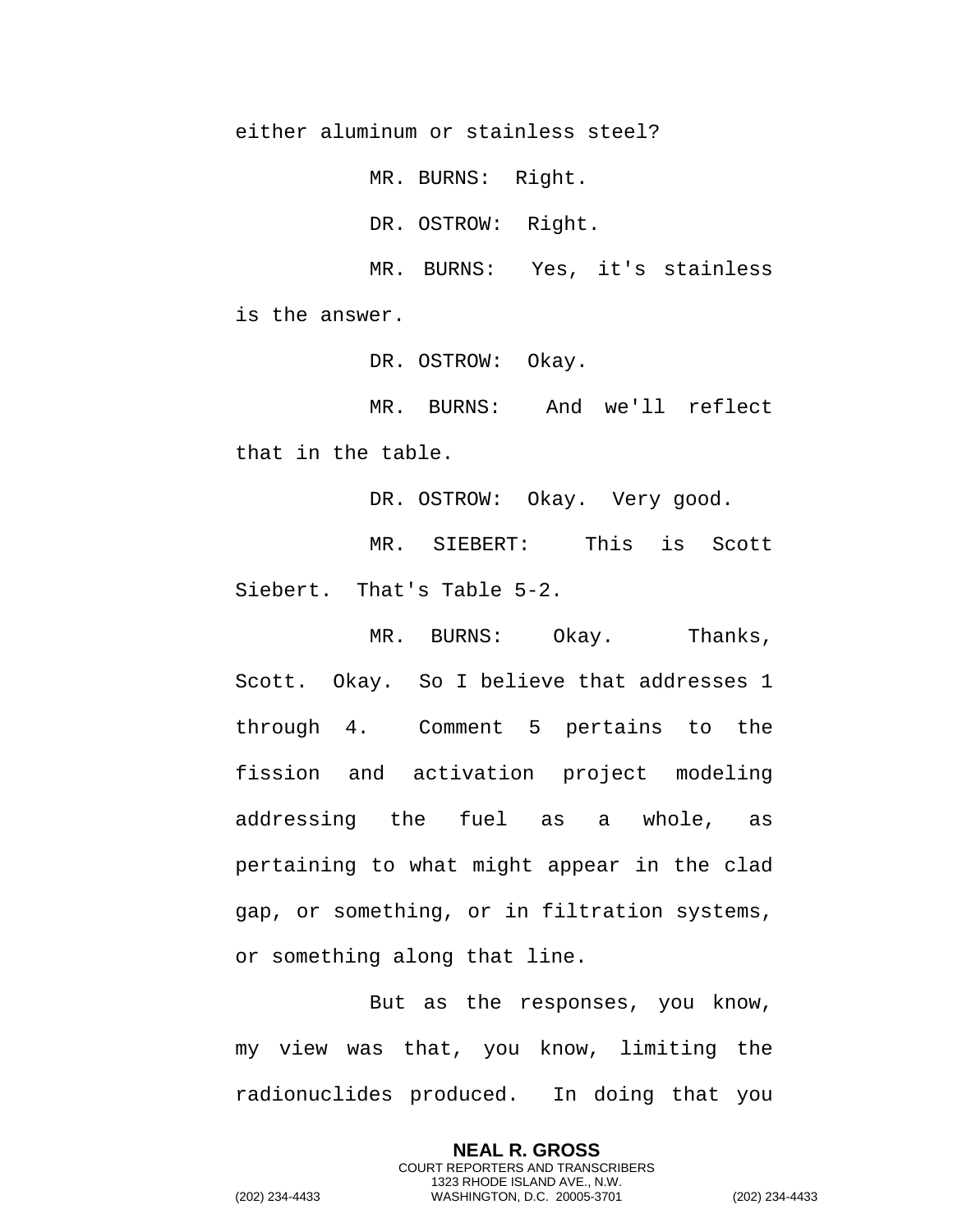would limit yourself to the volatiles or the semi-volatiles. And I think you would be, overall you would be understating doses if you did so.

And plus, given the nature of operations with the separations plant, it seemed to make more sense to consider the fuel as a whole.

DR. OSTROW: Okay. We have to think about this a little bit. John Mauro, are you on the line? No, apparently not. That was John's comment to this. Well, okay, we'll have to respond, look at this and respond to it separately.

MR. BURNS: Okay. All right, Finding 6 pertained to the use of the effective dose conversion factor. And getting from the intake fractions in Table D-1 to Table E-1, which is, the point of that was to reduce the number of radionuclides considered from 36 in Table D-1, down to I believe 17 in E-1, just to

> **NEAL R. GROSS** COURT REPORTERS AND TRANSCRIBERS 1323 RHODE ISLAND AVE., N.W.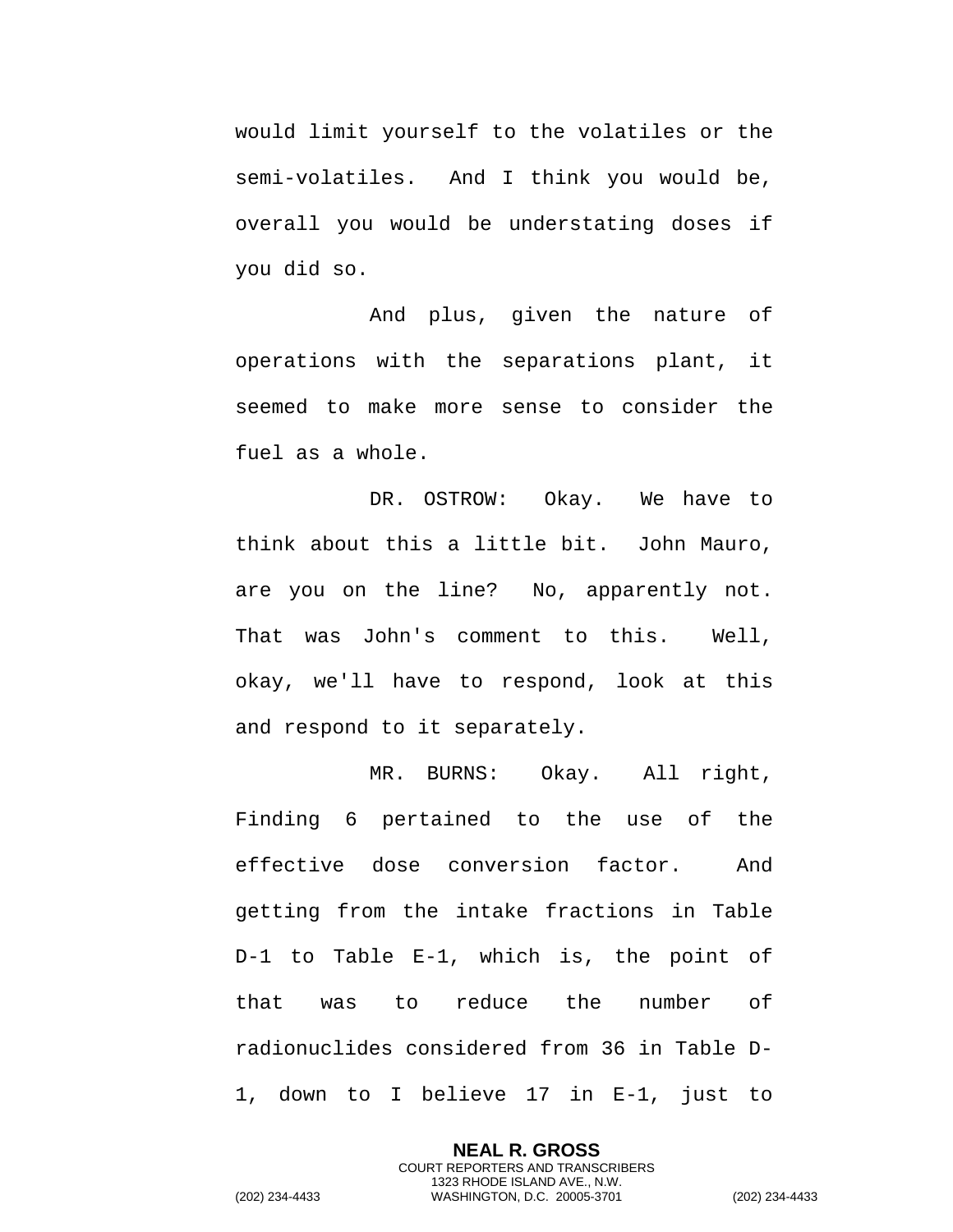reduce the calculational burden, if you will, on the dose reconstructors.

DR. OSTROW: Is it, does it actually reduce the burden significantly? I assume it's all computerized, or spreadsheet, or something that you have this on.

MR. BURNS: I think, the tool I believe, the current version of the tool I believe is more functional than it was in the past, without --

There's two issues there. One is validating. If you have, you know, the process of validating that tool, doing the hand calculations that are required to do so, that is highly cumbersome.

So it's beneficial from that standpoint to have, to reduce the number of nuclides. But also just the calculations and everything the tool does is computationally intensive, to the point where it's really resource loading.

> **NEAL R. GROSS** COURT REPORTERS AND TRANSCRIBERS 1323 RHODE ISLAND AVE., N.W.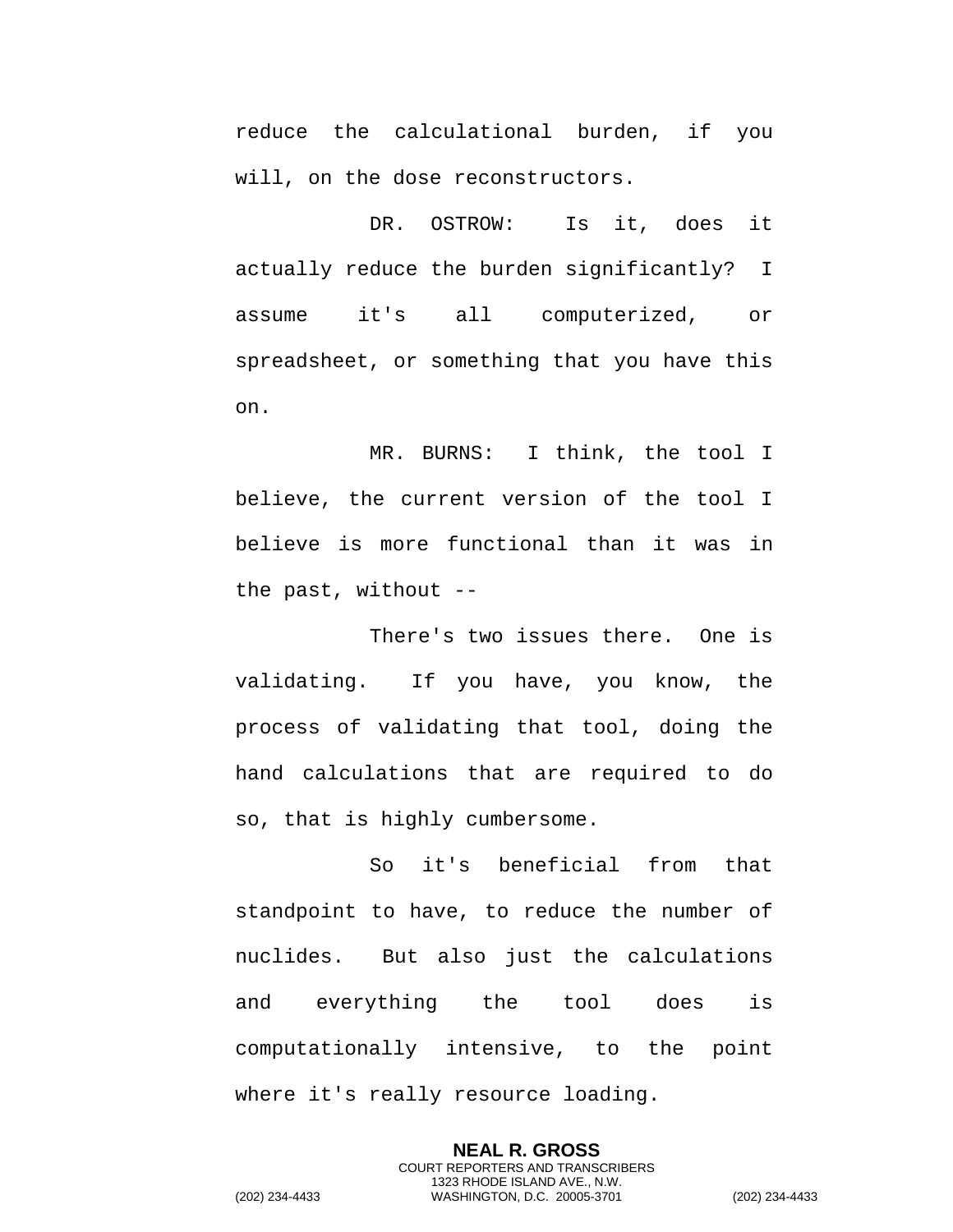So if we went with 36 nuclides, for instance, you know, we might end up having to have, you know, 64 bit operating systems, and 32 gig of RAM to run the tool. So there's value in reducing the number of nuclides.

DR. OSTROW: Okay.

MR. BURNS: And there's, you know, continuing that point, the reason the effective dose was used was that was a comment we received from, I guess from the Subcommittee, on the original version of OTIB-54.

DR. OSTROW: Okay. We'll have to look at that, and comment on that later.

MR. BURNS: Okay. And then Finding 7 I guess is really continuing on the same themes.

DR. OSTROW: Yes, I saw you reduced the number of nuclides from 36 to 17.

> **NEAL R. GROSS** COURT REPORTERS AND TRANSCRIBERS 1323 RHODE ISLAND AVE., N.W.

MR. BURNS: Right. Moving on to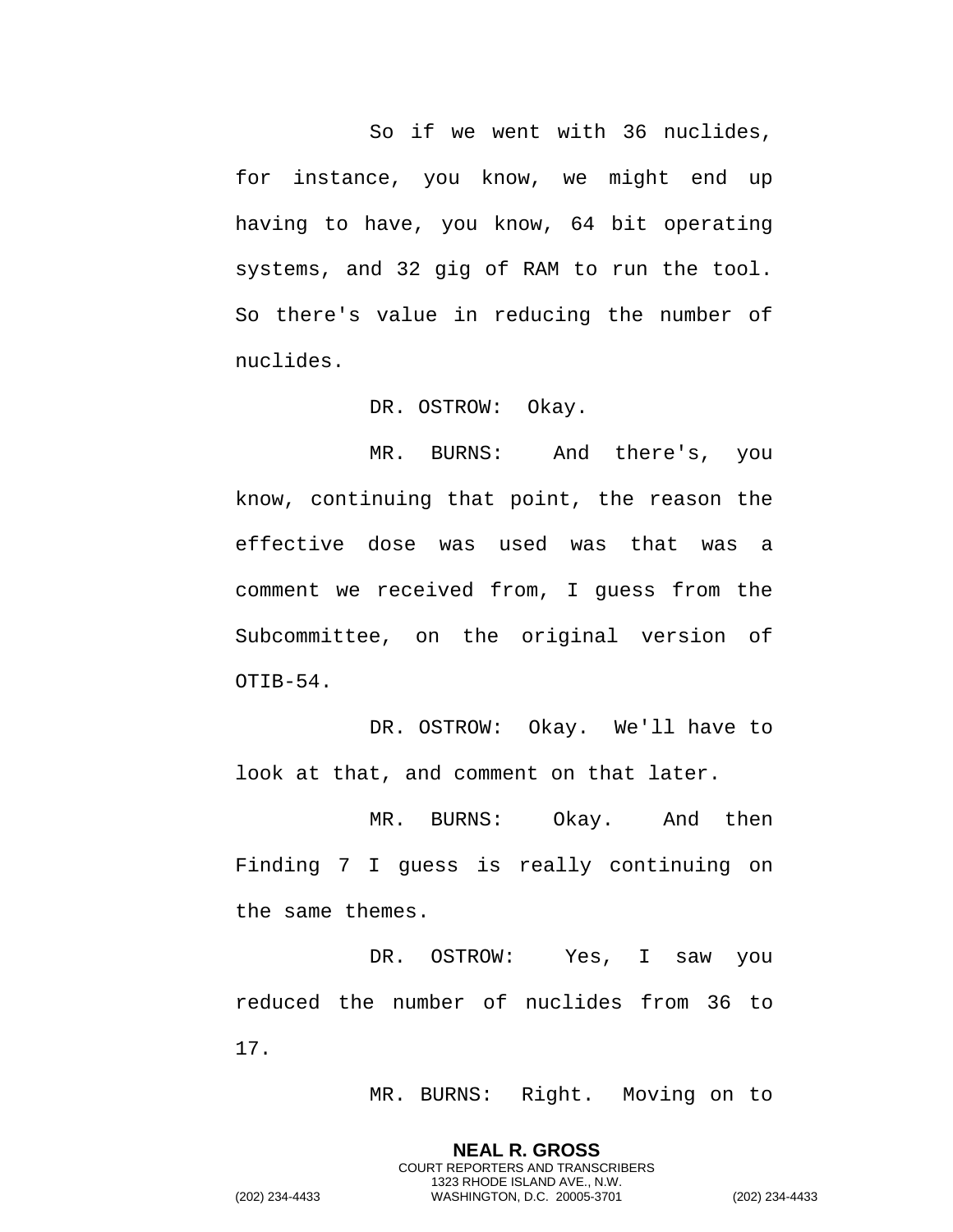Finding 8. I guess there's two issues there. One pertaining to the radioiodines. And then the other pertaining to just the radiochemistry in general and chemical recovery.

There might have been some misunderstanding what the OTIB said about the radioiodines that we -- The reason we, you know, we assumed the radioiodines were not reflected in the excretion results as a claimant favorable assumption is because of the short decay times.

If you include the iodines, and because everything is normalized, what you end up doing is squeezing out the, you really reduce the strontium 90 and the cesium 137, the indicator of radionuclides. So by including the iodines it certainly, or by excluding iodines it's claimant favorable to do that.

DR. OSTROW: Okay. We'll have to look at this and get back to you also.

> **NEAL R. GROSS** COURT REPORTERS AND TRANSCRIBERS 1323 RHODE ISLAND AVE., N.W.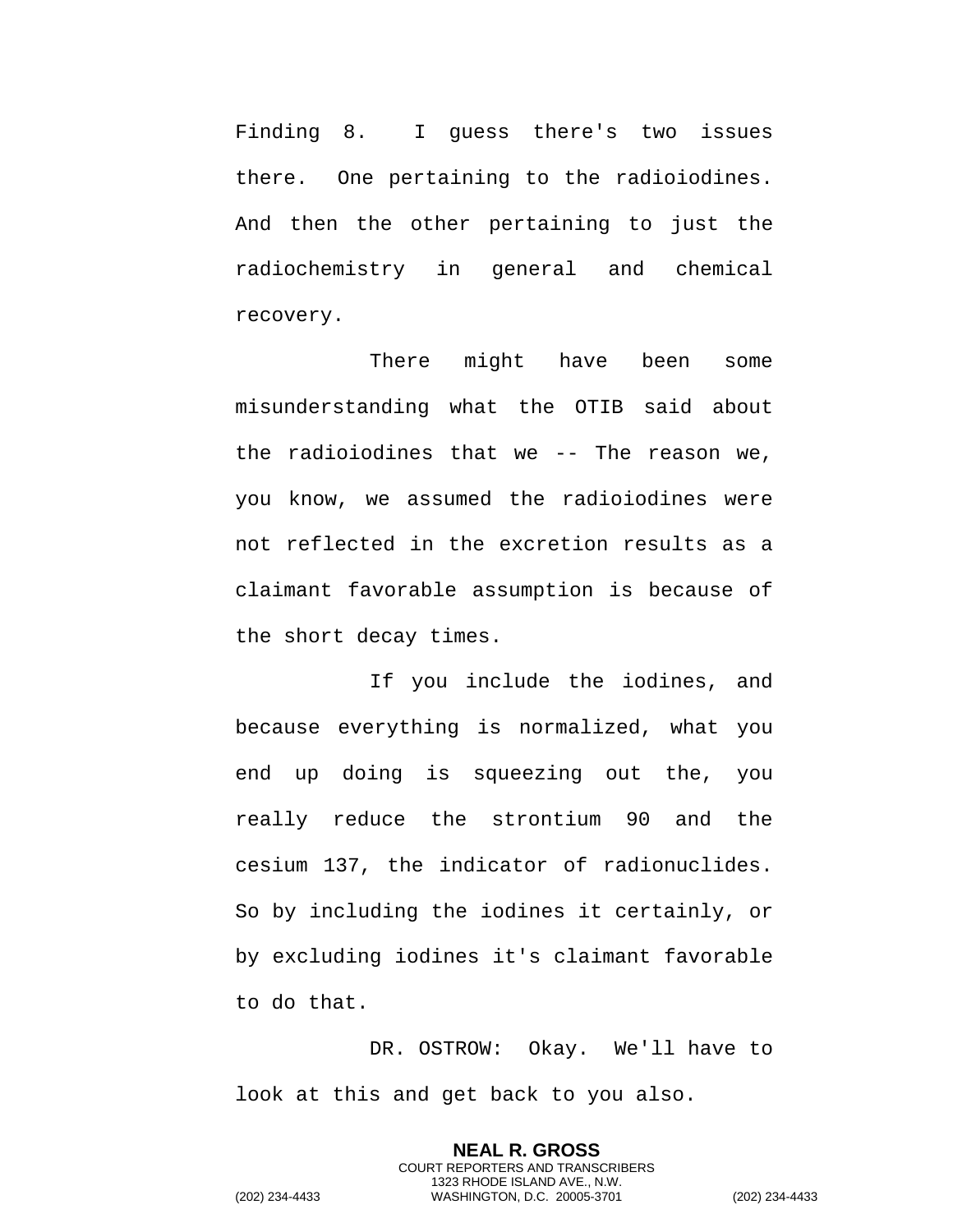MR. BURNS: Okay. Finding 9 pertains to the tool. Just, I believe the comment was that the tool needed to be revised. And that has been done. That was put into use in November of 2013.

DR. OSTROW: All right, that's good. I assume that since we took at look at the tools for, that you had before. We commented it wasn't the up to date version. We should, well, we note that you updated it now.

But we should also take a look at the tool to check it out. We're running a sample problem just to check it out. So I think we'll re-run it to make sure that it's functioning okay.

CHAIR MUNN: So that means I'll expect a response from you next time, right?

DR. OSTROW: Right.

CHAIR MUNN: Good.

MR. MARSCHKE: Well, does that

mean --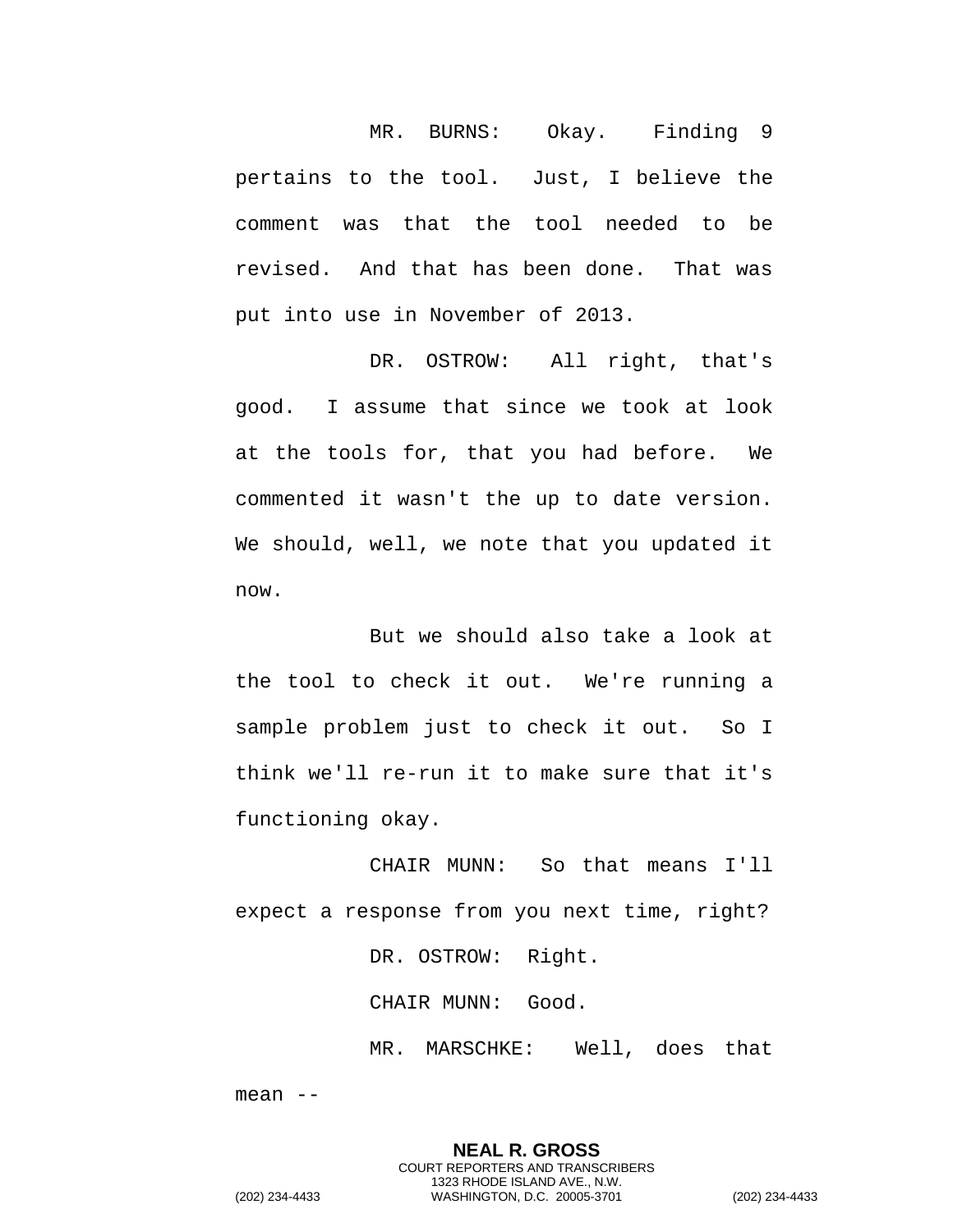DR. OSTROW: There's a couple of issues here that SC&A has to look at. So I think what we'll do is like, you know, after this meeting, the next couple of days we'll take a look at some of them and, you know, write you a memo, or something, of what we think about it.

MR. MARSCHKE: Steve, this is Steve Marschke. Do we have the tool we need, or do we need NIOSH to give us a copy of the tool?

DR. OSTROW: I'm not sure how we got it last time. I think we found it, just used it on line last time. I think NIOSH gave it to us.

MR. MARSCHKE: Okay.

DR. OSTROW: Well, we'll look for it. If we can't find it, we'll ask NIOSH, you know, how to access it.

CHAIR MUNN: The revised one, yes.

> **NEAL R. GROSS** COURT REPORTERS AND TRANSCRIBERS 1323 RHODE ISLAND AVE., N.W.

MR. BURNS: Okay. And then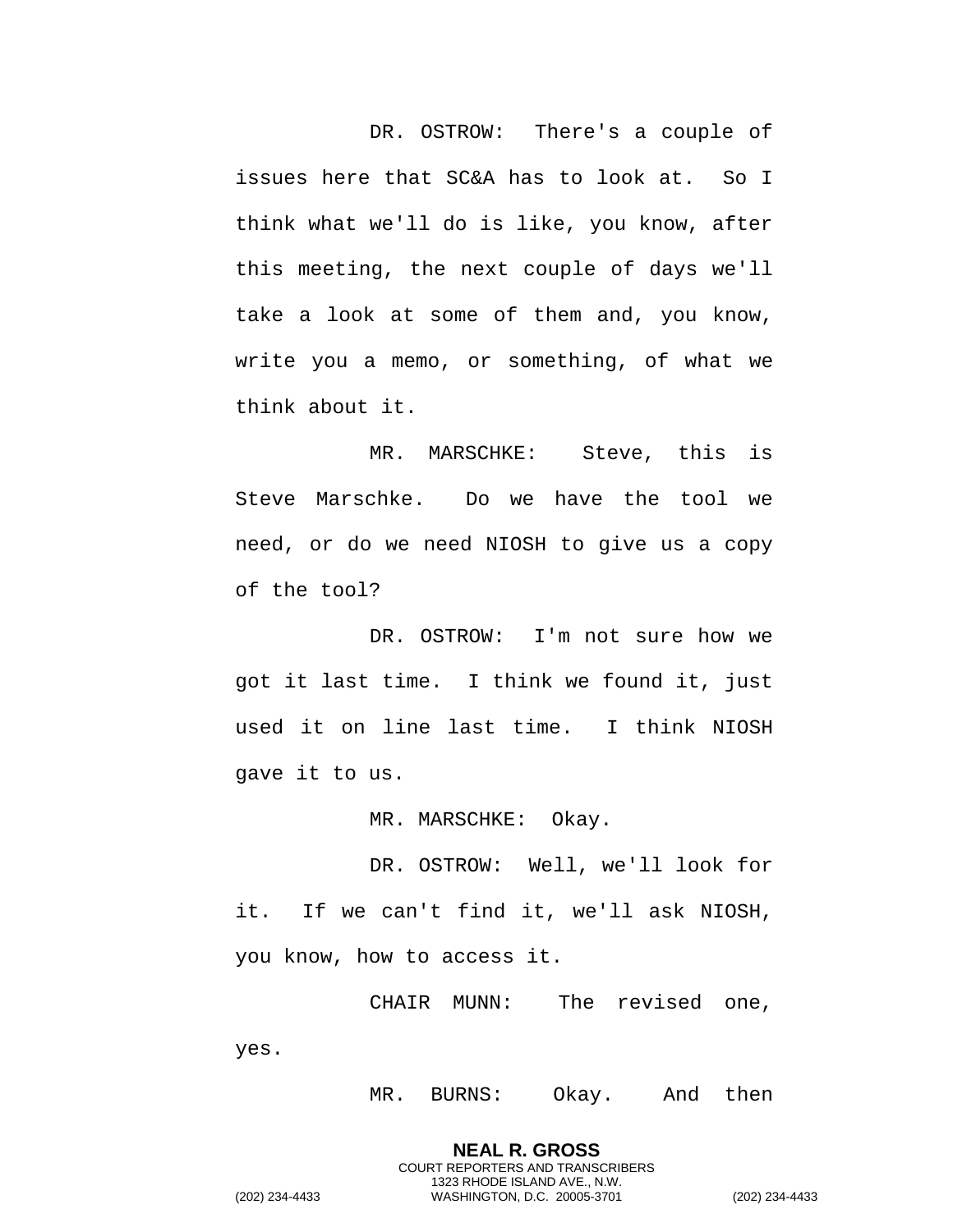Finding 10 pertains to this question that's come up in the past about the, I guess the representatives, if you will, of the fine radionuclide mixtures, with respect to specific workplace scenarios.

So our response to that is, you know, what it's always been, you know. We never intended OTIB-54 to be, you know, this precise list. Rather, it was just, you know, the intent was to cast a wide net, and assign doses that we believe to be, believe to always be favorable to the claimant.

DR. OSTROW: I agree. Generally we, SC&A agrees that the methodology you're using ends up with claimant favorable results. But, and I know we've discussed this in other forums related to other documents and methods.

And this is the whole business about how realistic are these doses? I mean, it's sort of easy to make the doses such that they're guaranteed to be claimant

> **NEAL R. GROSS** COURT REPORTERS AND TRANSCRIBERS 1323 RHODE ISLAND AVE., N.W.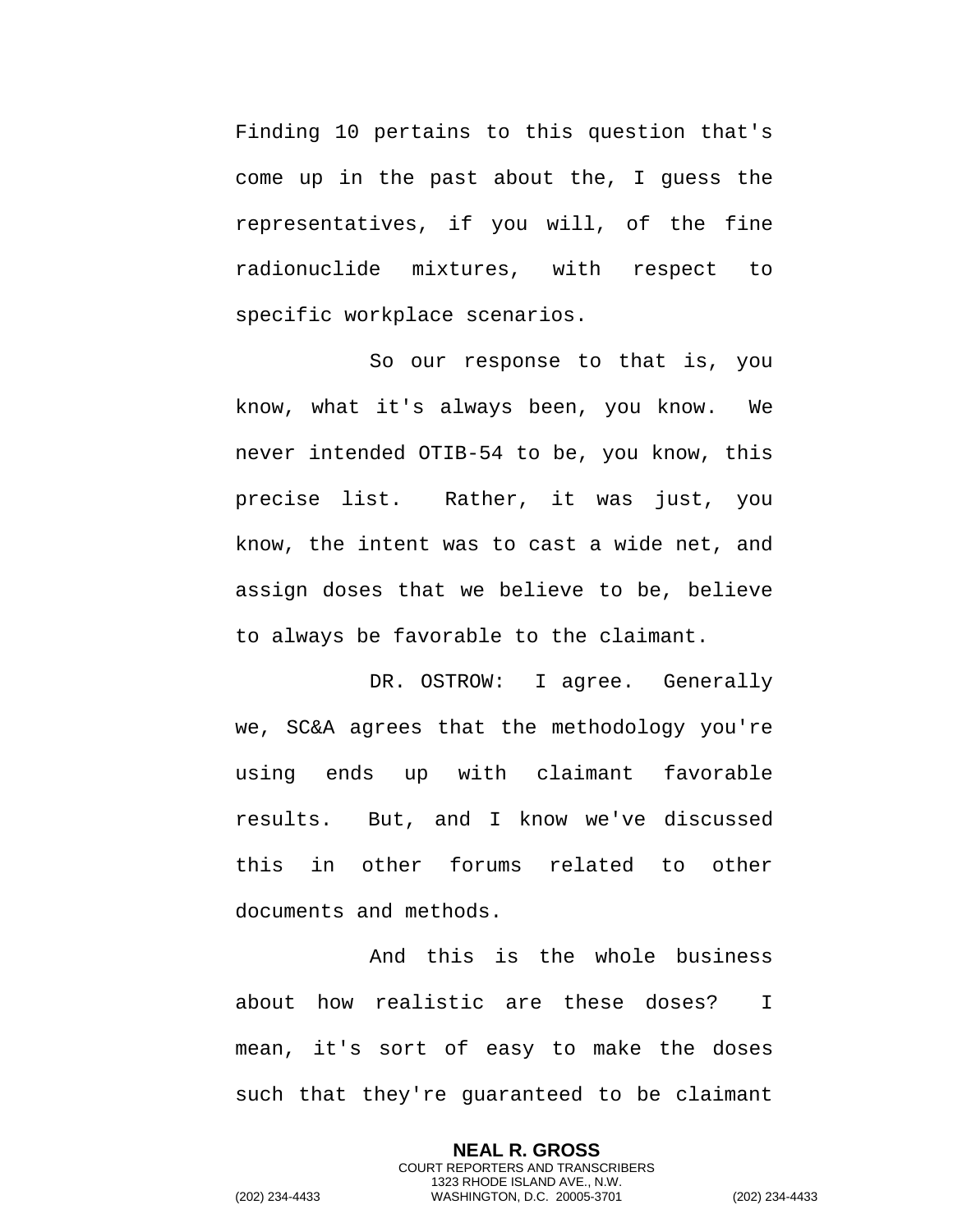favorable. But then they're not, you know, representative or reasonable anymore.

So I'm not sure where this particular OTIB falls in, whether the doses are still reasonable. That's where we thought there should be a little more discussion on it. You know, on how reasonable the end results are.

CHAIR MUNN: So, Steve, I'm gathering that you'll need to respond to this --

DR. OSTROW: Yes.

CHAIR MUNN: -- with the --

DR. OSTROW: There's two items we have to respond to, Wanda.

CHAIR MUNN: Right. Okay. My current list says Findings 1, 5, 6, 7, 8, 9 and 10 you are going to --

DR. OSTROW: Well, the first four items, 1 through 4, where I guess it's in abeyance, we're waiting for NIOSH to come out with their report on reactor modeling.

> **NEAL R. GROSS** COURT REPORTERS AND TRANSCRIBERS 1323 RHODE ISLAND AVE., N.W.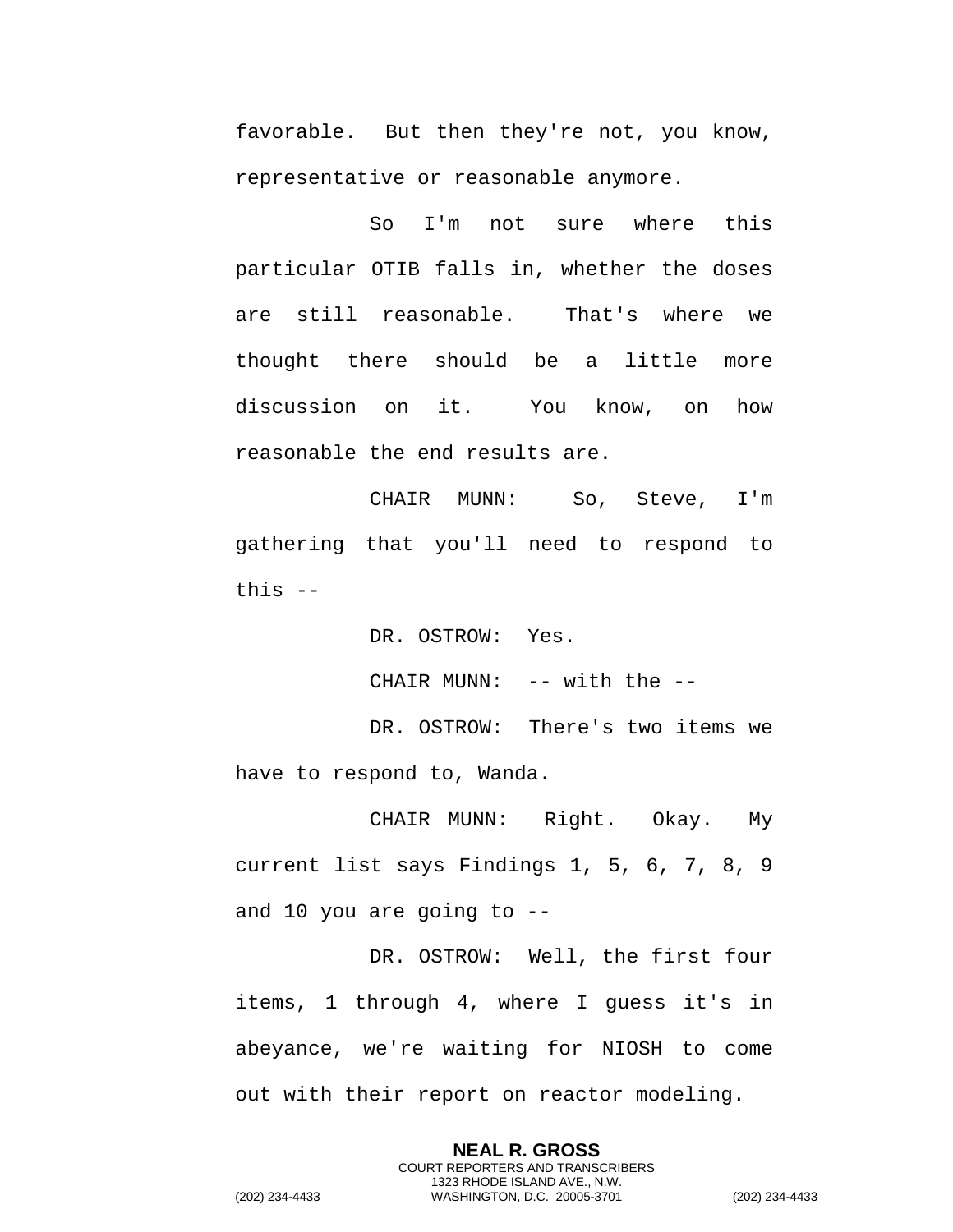CHAIR MUNN: Right.

DR. OSTROW: Whenever they come out. And the other ones, we'll respond to, you know, NIOSH's recent postings on the BRS.

CHAIR MUNN: All right.

MR. MARSCHKE: I think, yes, basically, I don't think that 1 through 4 should be in abeyance.

DR. OSTROW: Well, whatever you want  $--$ 

MR. MARSCHKE: It all should be, 1 through 10, all ten of the new ones here should be changed. That's why I was going to get this to talk to Wanda about.

These are, and my recommendation to the Board, I guess, would be to change all these statuses from open to in progress, just like we did on the other, I don't know what it was, the other OTIB.

And because, you know, basically NIOSH has given us a response. And we are

> **NEAL R. GROSS** COURT REPORTERS AND TRANSCRIBERS 1323 RHODE ISLAND AVE., N.W.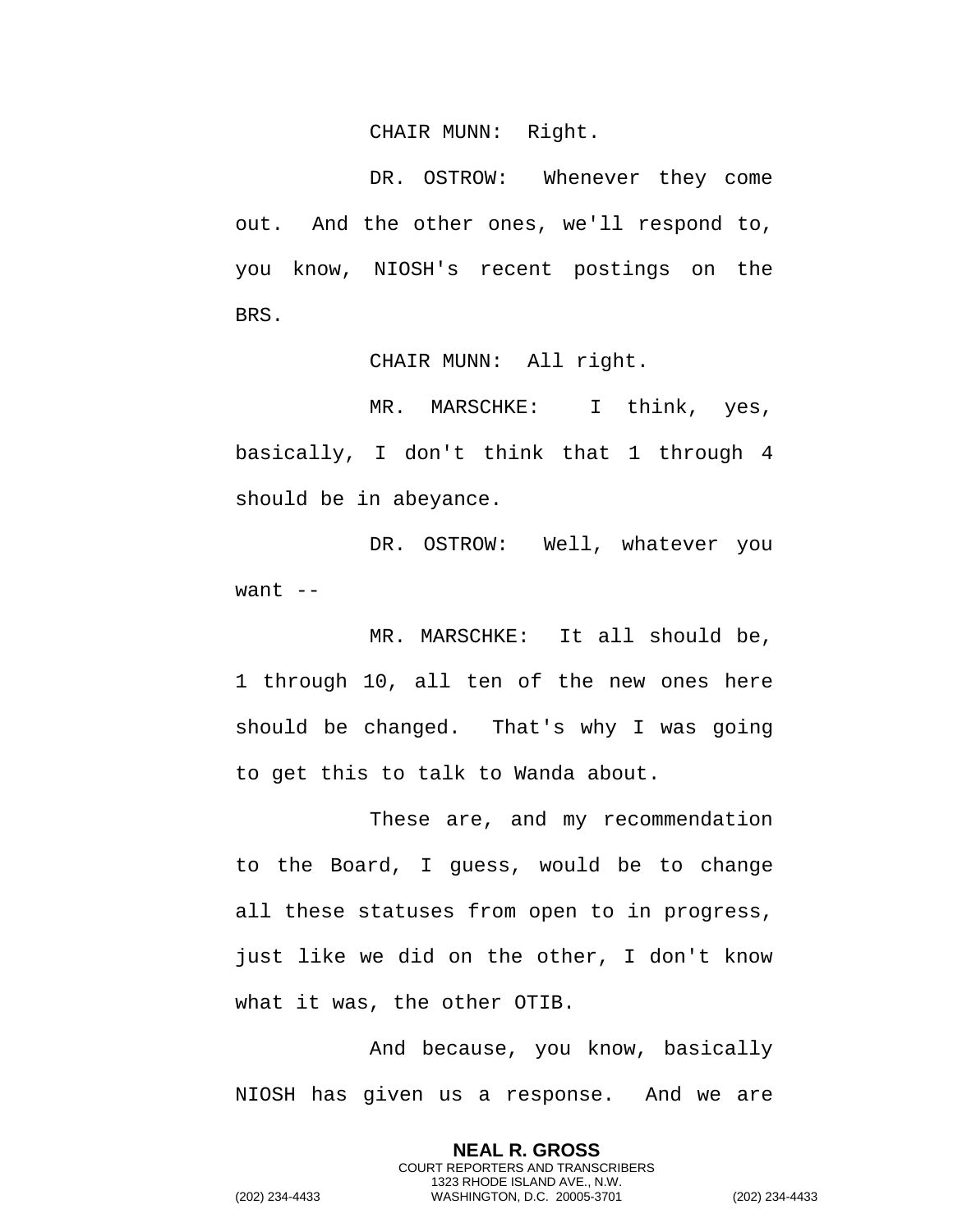basically at this point tasked to review that response, and see whether or not we can make a recommendation to close any of these, or to, or what the next step should be.

CHAIR MUNN: You're correct, Steve.

MR. MARSCHKE: And then there are, like Bob started talking about. There are also nine findings currently listed. For example here, Finding Number 26 from the old Revision 0. They're currently being carried in the BRS as being in progress.

Steve Ostrow sent a memo around back, I think it was back in November. It was after the last meeting, you know, making a recommendation that because Rev 1 has been issued, all these nine Rev 0 findings are now moot. And we recommend that they should be closed.

And if you see on the screen there now, we've entered that recommendation from Steve into actually each one of these

> **NEAL R. GROSS** COURT REPORTERS AND TRANSCRIBERS 1323 RHODE ISLAND AVE., N.W.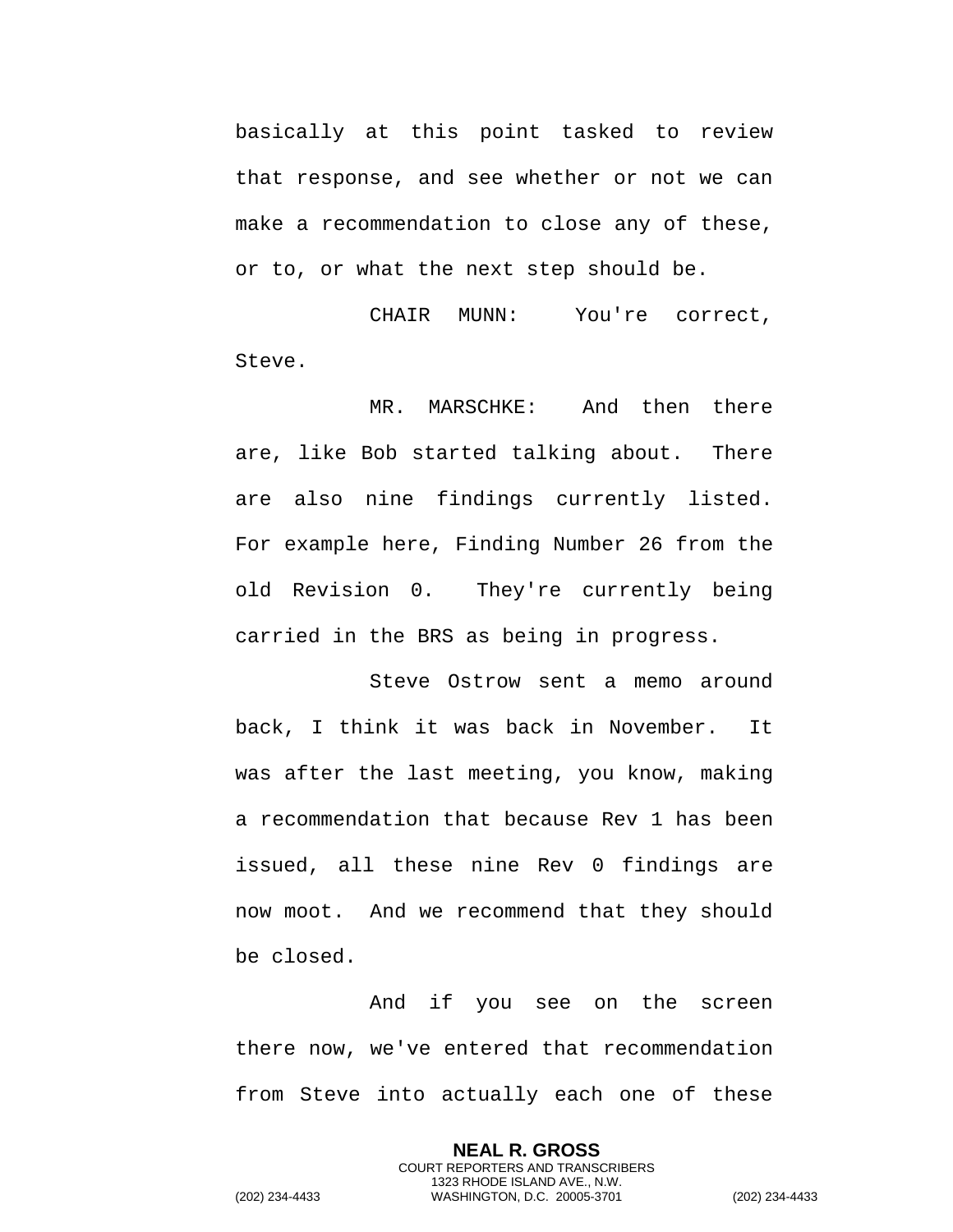findings. So, I mean, it's up to the Subcommittee if they want to instruct us to close those nine findings.

DR. OSTROW: This is Steve Ostrow. I would strongly recommend that the Subcommittee close the 26 findings.

MEMBER ZIEMER: Well we, this is Ziemer. You need to make sure that if we close them that the implication is not they've been resolved necessarily.

If we're closing them just because they're going to be covered in the revision, then it seems to me we handle it somewhat differently. But the issue of closing implies that the issue's been resolved, in my mind.

MR. MARSCHKE: Well the statement there, Paul, says that since the finding has been rendered moot by the issuance of Rev 1, that's why we're basically closing it. Now, I don't know --

MEMBER ZIEMER: Well, I'm asking

**NEAL R. GROSS** COURT REPORTERS AND TRANSCRIBERS 1323 RHODE ISLAND AVE., N.W.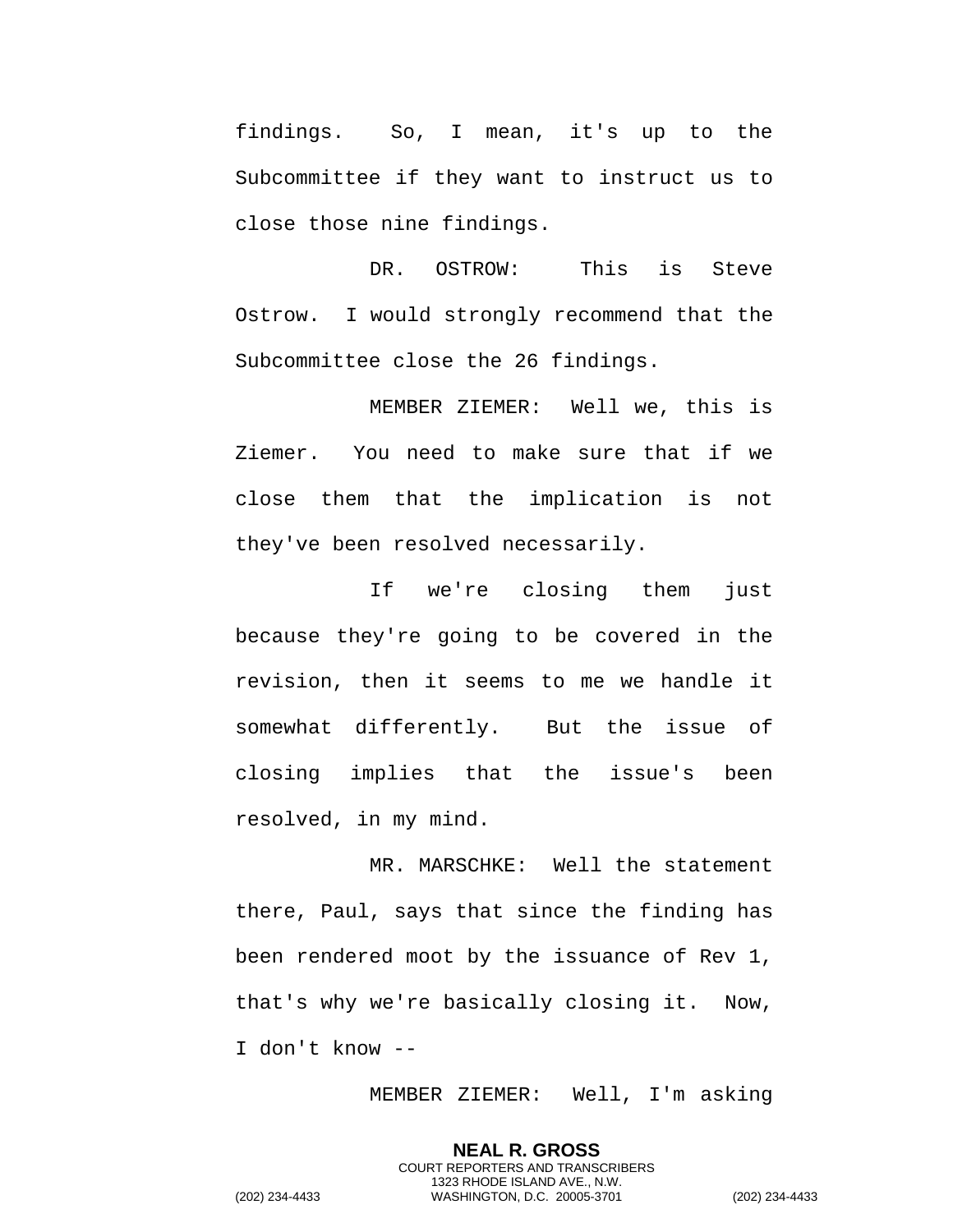whether it's really moot in every case. I don't know that it is or isn't. But moot means that the finding sort of has gone away. Has it really gone away? Or does it reappear? That's what I'm really asking.

DR. OSTROW: Well, Rev 0 of the OTIB doesn't apply anymore. It's been superseded by Rev 1.

MEMBER ZIEMER: Yes. I hear that. But is Rev 1, if that pattern's the same issue on any of these, then that issue has not really been closed. So that's what I'm kind of asking. I don't --

Have you gone through them and determined that they are actually moot? That they simply have gone away? Or do they still exist in the next revision in some form?

DR. OSTROW: We're certain that they've all gone away. Because we did a clean review of Rev 1. We started out fresh on it. And these ten findings we came to

> **NEAL R. GROSS** COURT REPORTERS AND TRANSCRIBERS 1323 RHODE ISLAND AVE., N.W.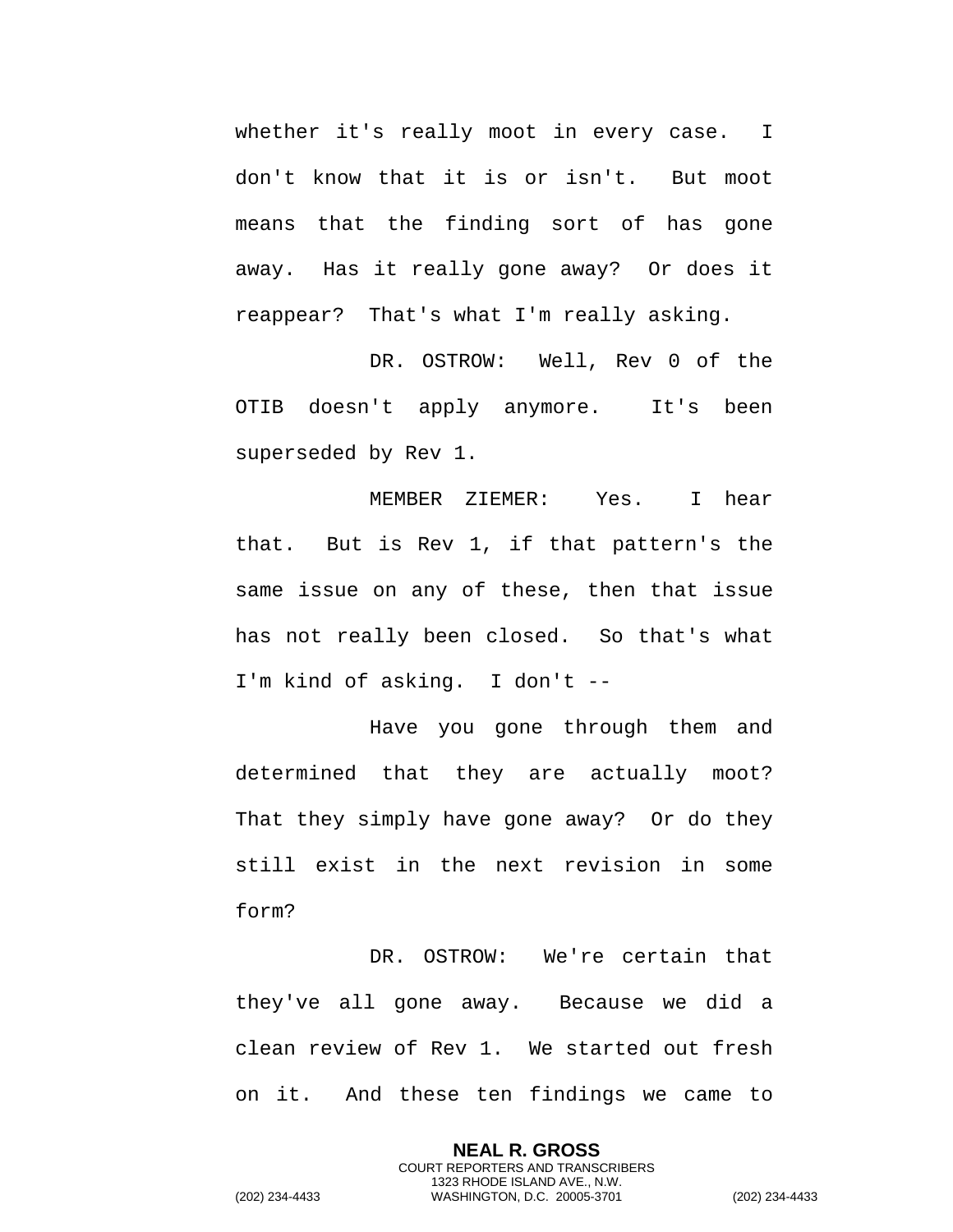are the ten finding on Rev 1. And those are the findings.

MEMBER ZIEMER: And none of them are the same as Rev 0? That's what I'm asking. Because I don't know the answer to that. I haven't laid them side by side.

DR. OSTROW: Yes. I think the -- MEMBER ZIEMER: Do you see what my point is? In other words --

DR. OSTROW: Yes.

MEMBER ZIEMER: -- if it's a finding it says to be closed, and then it shows up again, then --

CHAIR MUNN: Yes, you certainly have a point, Paul. However, we do have a category that these probably fall into. We've not done a wholesale closure of this kind before that I can remember. So this hasn't come up in quite the same form.

But recall, we do have a category that is covered in some other finding. And in cases where we have a revision which, as

> **NEAL R. GROSS** COURT REPORTERS AND TRANSCRIBERS 1323 RHODE ISLAND AVE., N.W.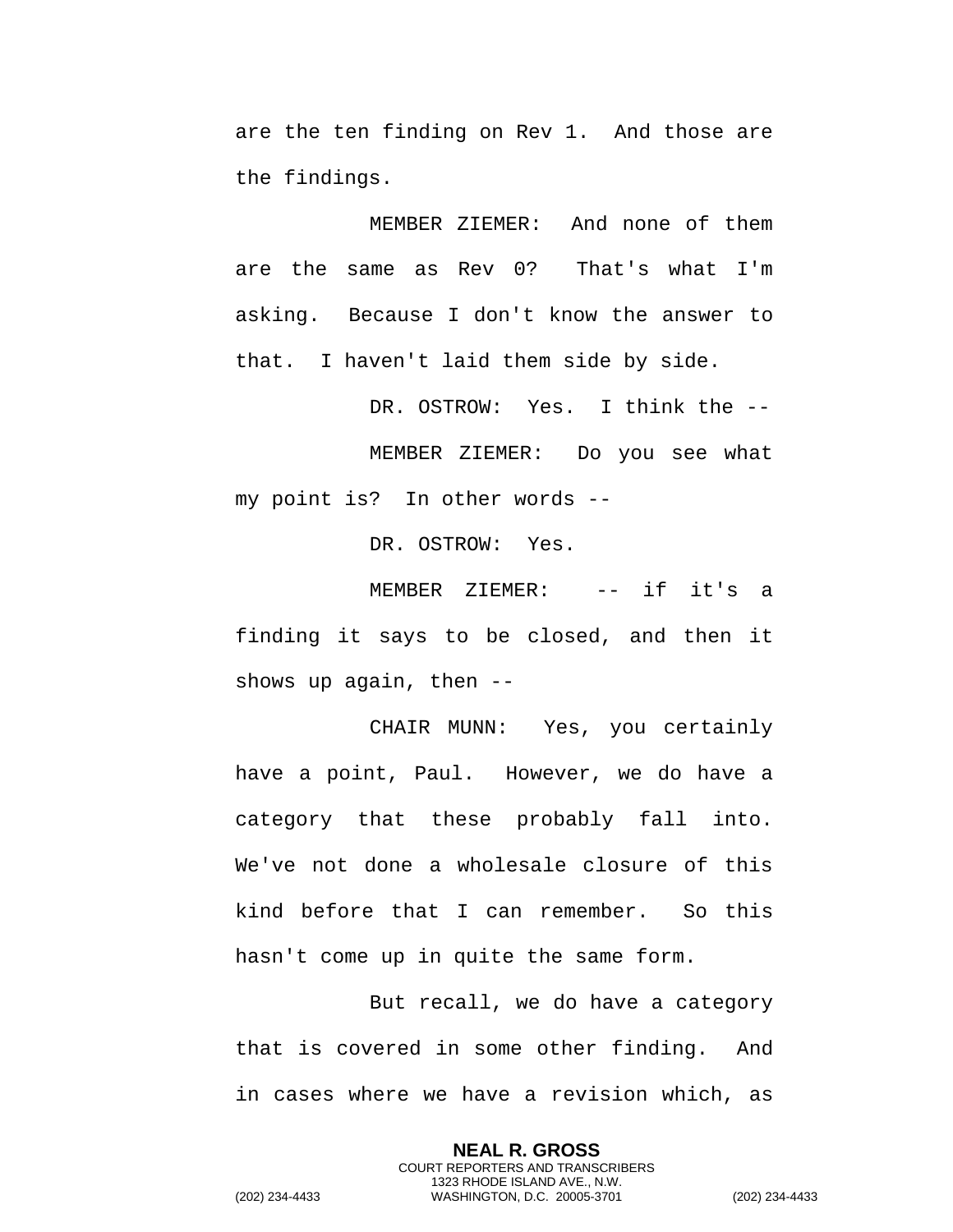Steve Ostrow has pointed out, actually has a tendency to make moot the preceding problems that were a problem with the original document.

Then it would appear that the appropriate place for dispensing with that particular original Rev 0 finding would be in the, covered by other finding notation. Would it not be? It appears logical to me.

MR. MARSCHKE: I guess the question to ask Steve Ostrow then is, are any of the new findings a repeat of any of the current, the old Revision 0 findings?

MEMBER ZIEMER: That's sort of what I was asking.

DR. OSTROW: I don't believe so. But it actually, since you actually asked the question I would have to look through them.

MR. MARSCHKE: Because that might change the status, the way we close the status. I would change.

> **NEAL R. GROSS** COURT REPORTERS AND TRANSCRIBERS 1323 RHODE ISLAND AVE., N.W.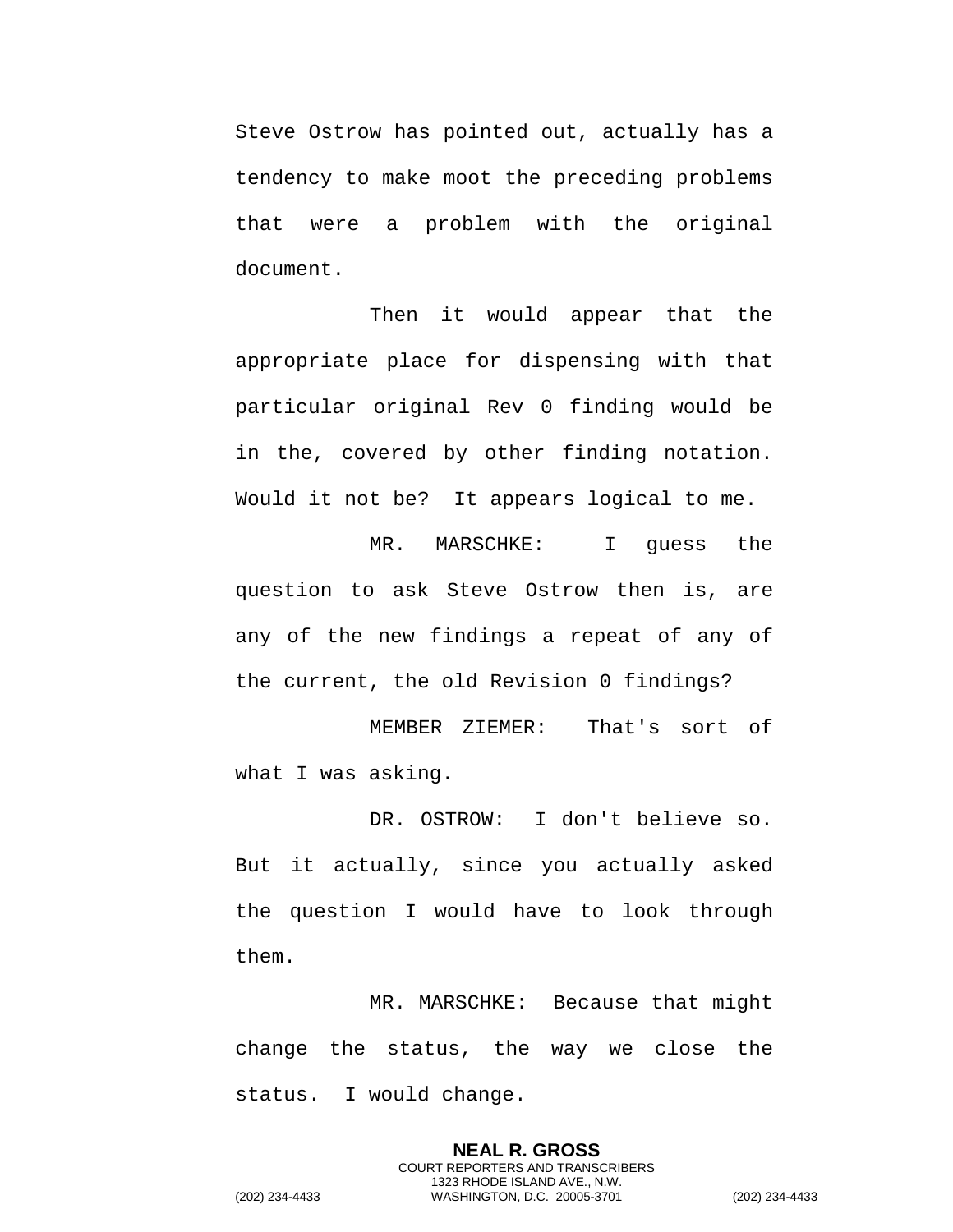DR. OSTROW: We didn't deliberately carry any over. And I don't think we have any duplications. But I'd have to check, you know, in detail just to make sure.

CHAIR MUNN: Since the object of our efforts here is to assure that any person who has a claim that would have been changed by a new revision has not been overlooked, then essentially Rev 0s do become of little consequence in the resolution process.

If, any claim that was processed under that revision is going to be reprocessed under the new revision, in any case. So the fact that we had a problem with the original revision would not necessarily be something that we need to run down to ground, for the purposes of why we're looking at these to begin with. If my concept of where we're going with this is accurate.

> **NEAL R. GROSS** COURT REPORTERS AND TRANSCRIBERS 1323 RHODE ISLAND AVE., N.W.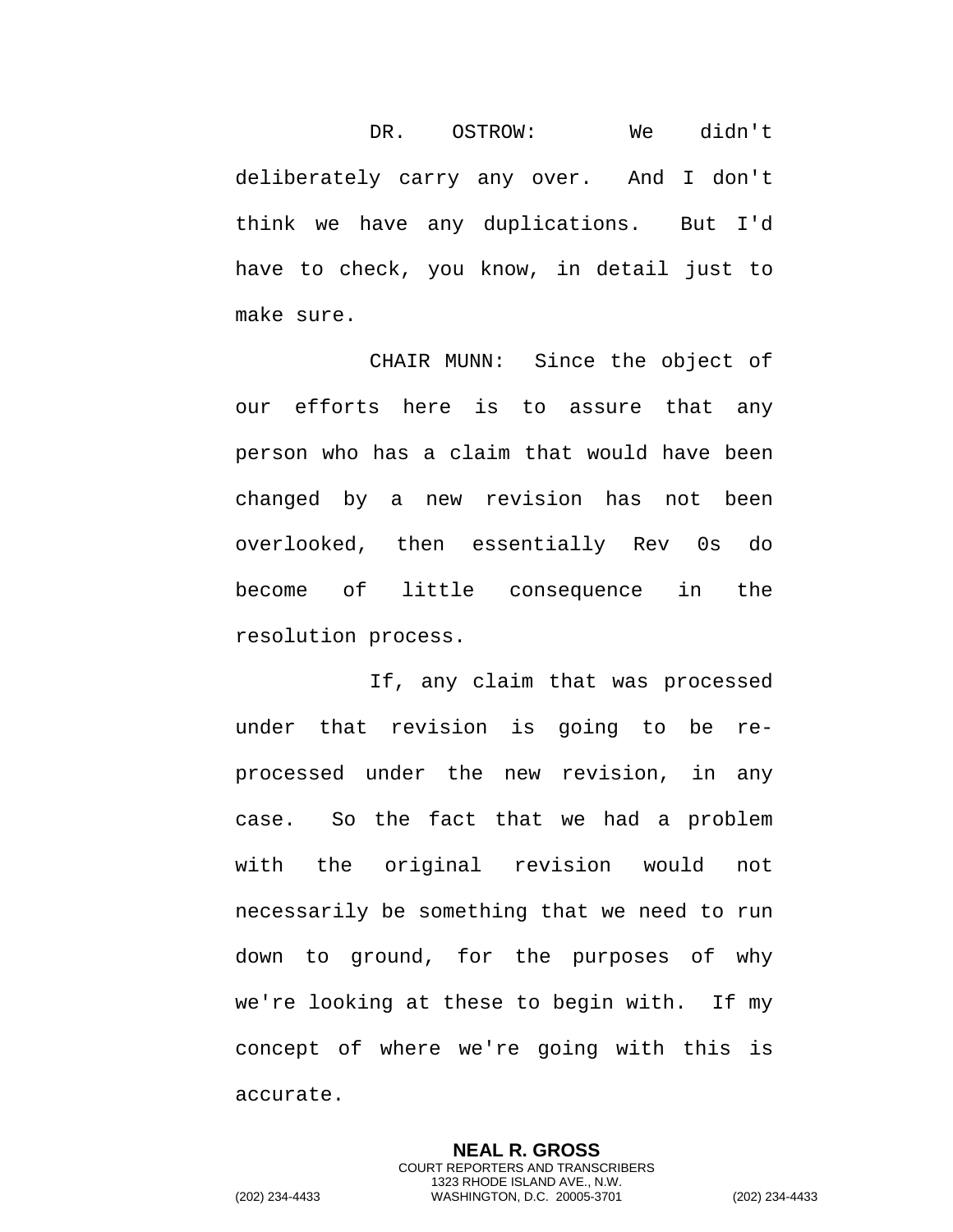So the question that's posed here is, are we okay in closing all of the Rev 0 findings, by reason of the fact that subsequent revisions would either incorporate the problem that was addressed? Or are not reasonable because the claim would be re-processed under something other than Rev 0 in any case? So now we have --

MEMBER ZIEMER: This is Ziemer. I guess I go along with both of them in that action, as long as the narration in the closing statement indicated that they were closed in deference, or something to that sort.

CHAIR MUNN: Perhaps if our primary question is one of language here, may I suggest that I can work with Steve Marschke and Steve Ostrow on wording to send around to Board Members, to see if that wording is satisfactory, and covers the waterfront for you.

And with the expectation that if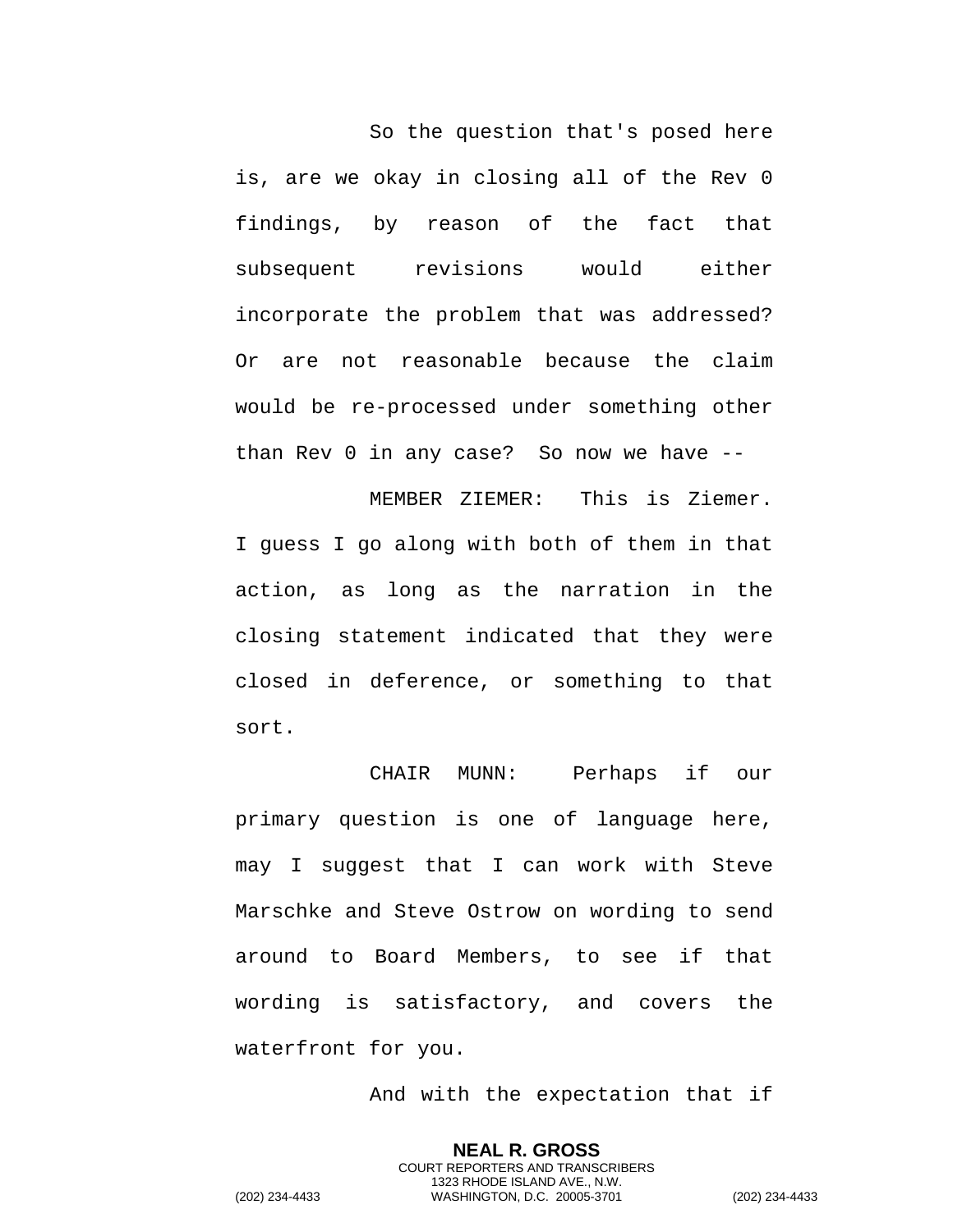the wording, once the wording is appropriate we can consider closing these. We can keep that open until next time.

MEMBER ZIEMER: That's fine with me. I don't think I need to see the wording, as long as you guys agree to it.

CHAIR MUNN: Josie?

MEMBER BEACH: I agree with Paul on that one.

CHAIR MUNN: All right.

DR. OSTROW: Wanda? Steve Ostrow. So how about if Steve Marschke and I come up with some wording, then send it to you in an email?

CHAIR MUNN: That would be just fine, Steve. That would be fine.

DR. OSTROW: Great.

CHAIR MUNN: All right. I'll

look forward to that.

DR. OSTROW: Okay.

CHAIR MUNN: Any other questions,

with respect to --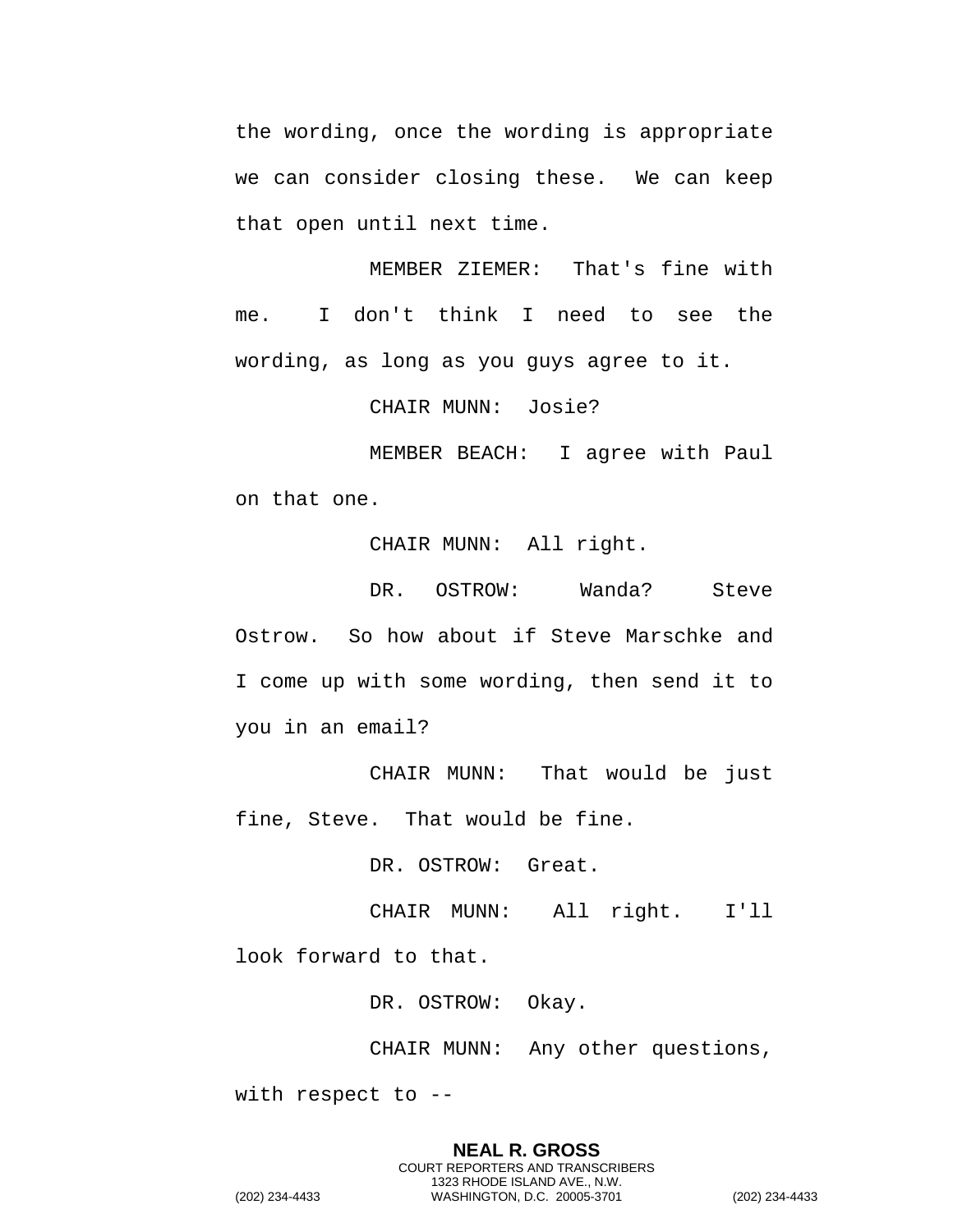MEMBER BEACH: Oh, Wanda, this is Josie. The suggested language in the email that was sent out by Steve referenced that Rev 1 would substantially change the methodology and the generation by SC&A. So I think maybe it's the moot that is the issue. That in Rev 0, Rev 1 says they're all moot now.

CHAIR MUNN: Well, yes. And they actually are moot, except for the fact that what this statement does not incorporate is the fact that any -- it refers to the findings here. The current words --

MEMBER BEACH: Right.

CHAIR MUNN: -- refer to the findings, rather than to the end result, which the end result we need to incorporate here is that any claim which would have been affected by Rev 0 would, in any case, be --

DR. OSTROW: Reworked.

CHAIR MUNN: -- reworked.

**NEAL R. GROSS** COURT REPORTERS AND TRANSCRIBERS 1323 RHODE ISLAND AVE., N.W.

MEMBER BEACH: Okay. I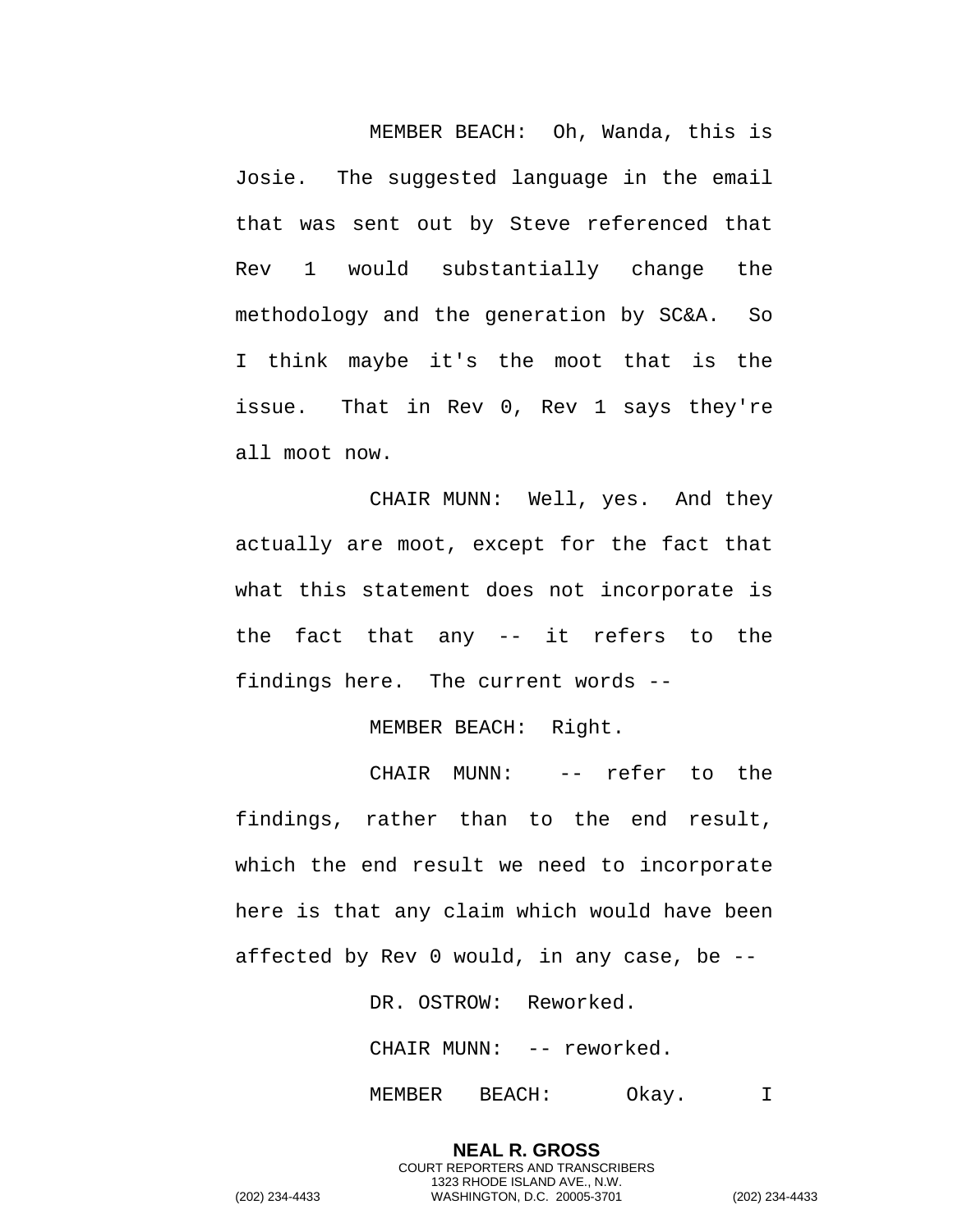understand. Thank you.

CHAIR MUNN: Yes, that's the whole point in the new words.

MEMBER ZIEMER: Let me add a few more words to this, and I'll be satisfied with that.

CHAIR MUNN: Yes. That's the real point here is to make sure that any reader is very clear on the fact that it doesn't matter whether this finding was fully closed in terms of everybody agrees on it. Because it's not going to be used. Okay? Good. Then I'll expect to see an  $email$   $--$ 

DR. OSTROW: Yes.

CHAIR MUNN: -- from Steve and Steve.

DR. OSTROW: Right.

CHAIR MUNN: Anything else? Any other comments with respect to OTIB-54?

MR. MARSCHKE: So you want me -- Wanda, this is Steve Marschke again. I will

> **NEAL R. GROSS** COURT REPORTERS AND TRANSCRIBERS 1323 RHODE ISLAND AVE., N.W.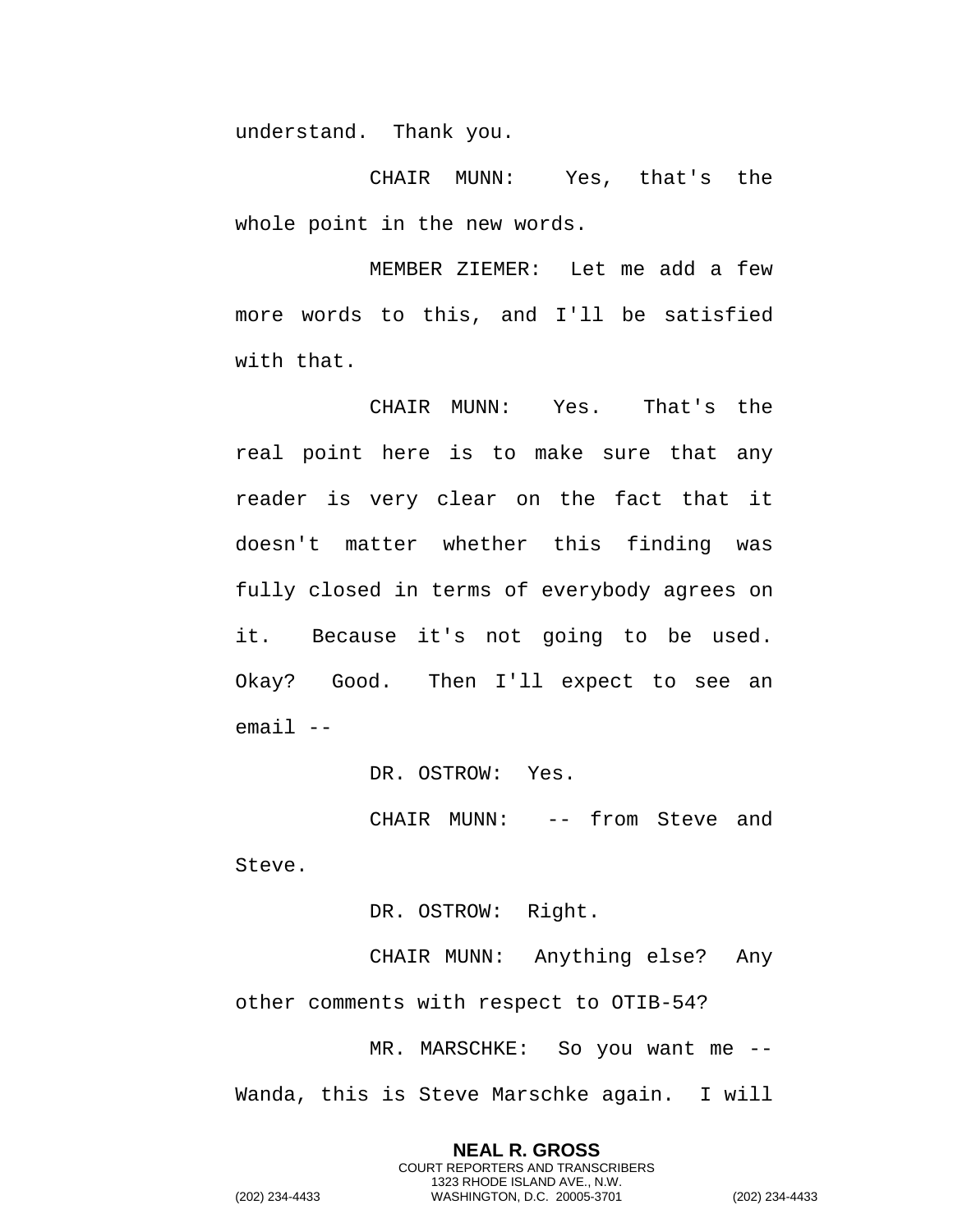go through and close these ten, or not close them, I mean, change these ten to in progress?

CHAIR MUNN: Correct.

MR. MARSCHKE: Okay. I can, I don't know, I can start that now?

CHAIR MUNN: I think so. I believe that we're not going to be beating up on you much in the next few minutes. I think we're going to talk about the PER status. But stop us if we get ahead of you.

MR. MARSCHKE: Okay.

CHAIR MUNN: And we'll go from there. If there is nothing further with OTIB-54 for this meeting, then let's move on to the next item on the agenda, which is upcoming PER status.

And I'm assuming that all of you have received John Stiver's new listing of where we are with each of the PERs. Does everyone have that in hand? Or have it available to you? Who needs it?

> **NEAL R. GROSS** COURT REPORTERS AND TRANSCRIBERS 1323 RHODE ISLAND AVE., N.W.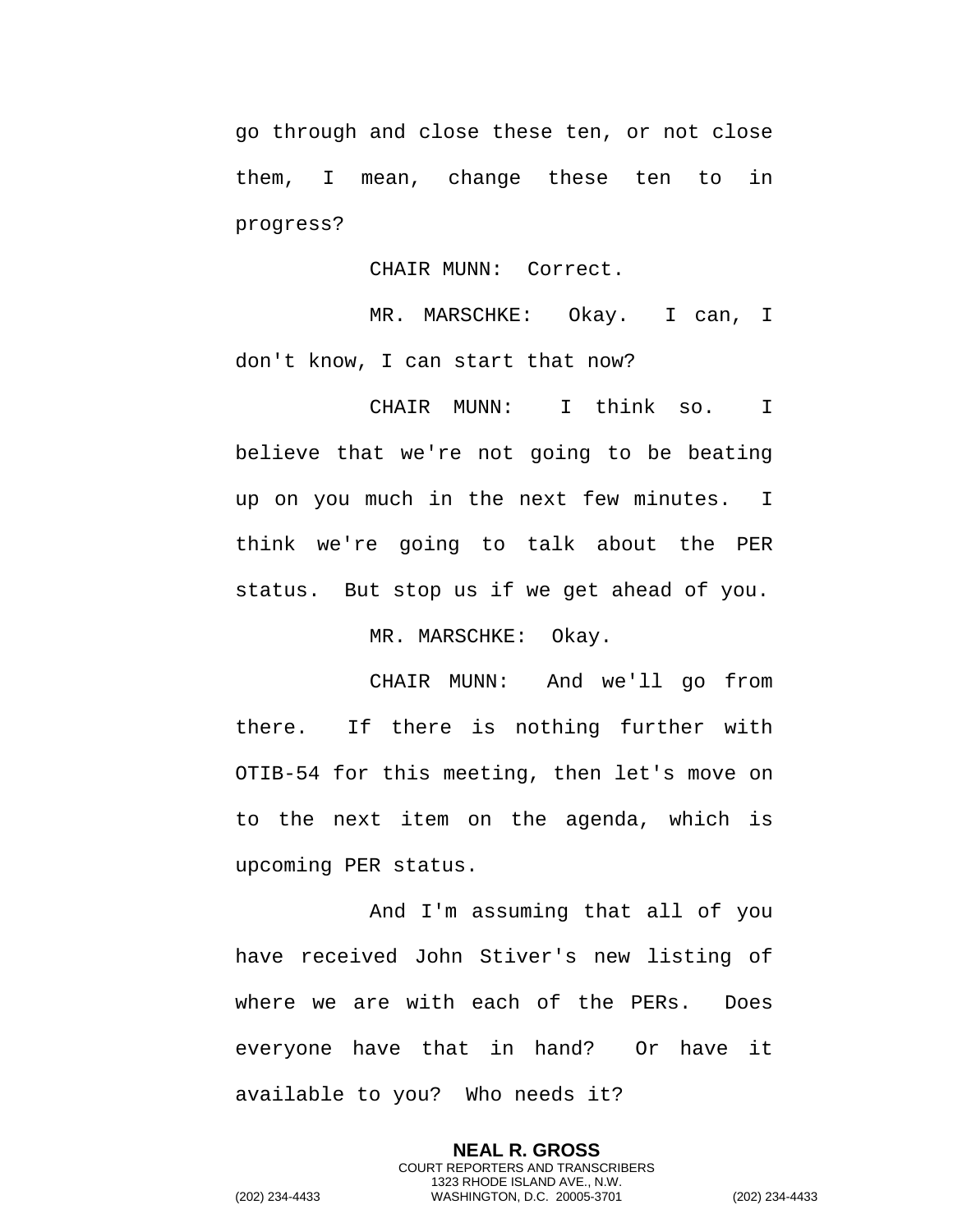MEMBER BEACH: Yes, Wanda.

CHAIR MUNN: Good. Are you okay, Paul?

MEMBER ZIEMER: Well, I'm looking at John's email here. Let's see, attachment? Or wait --

CHAIR MUNN: Yes, it was an attachment with him.

MR. MARSCHKE: Paul, do you have  $- -$ 

CHAIR MUNN: His updated table.

MR. MARSCHKE: -- Live Meeting? I've got it pulled up here.

MEMBER ZIEMER: I'm looking at the wrong one. Hang on.

CHAIR MUNN: Okay. Very good.

MEMBER ZIEMER: I'm looking at an older John Stiver email.

CHAIR MUNN: And I need to comment that we've received a query with regard to the status of PER-24, General Steel Industries.

> **NEAL R. GROSS** COURT REPORTERS AND TRANSCRIBERS 1323 RHODE ISLAND AVE., N.W.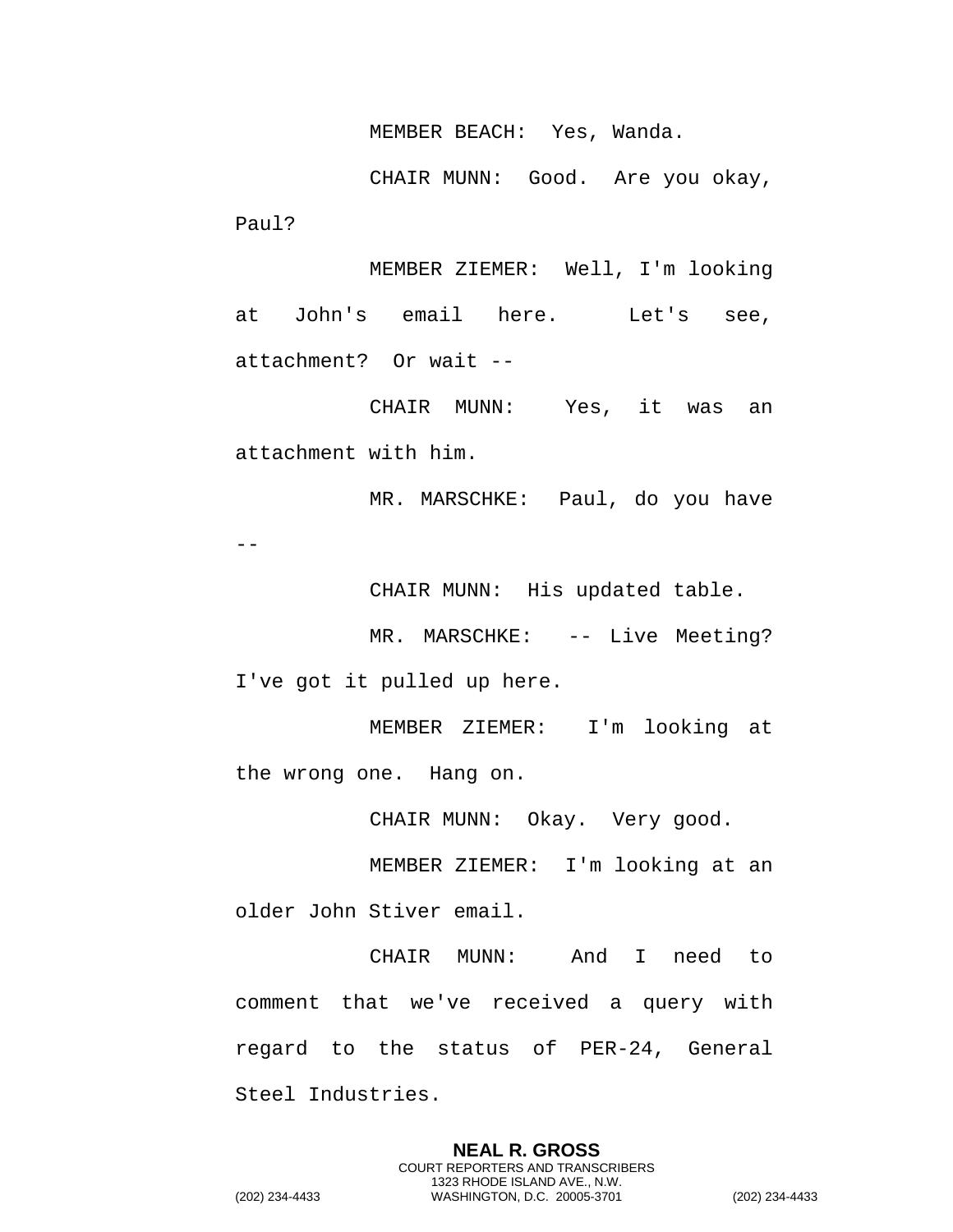MEMBER ZIEMER: I'm not sure I

got John's, what was the date on that one?

CHAIR MUNN: Fairly recent. This last week, I believe. John, do you have the date that was sent?

MR. STIVER: Hang on just a second. I can just re-send it here.

MEMBER ZIEMER: Well, I may not have put it in my Procedures review. Maybe it's still in my inbox. Let me look in my in box.

MR. STIVER: Okay.

MEMBER ZIEMER: What was, if you can tell me the date I can pick it up real quick.

MR. STIVER: I'm trying to remember. It's just I've sent so many emails out.

CHAIR MUNN: I think Ted may have forwarded it.

MEMBER ZIEMER: So I should look for Ted's name?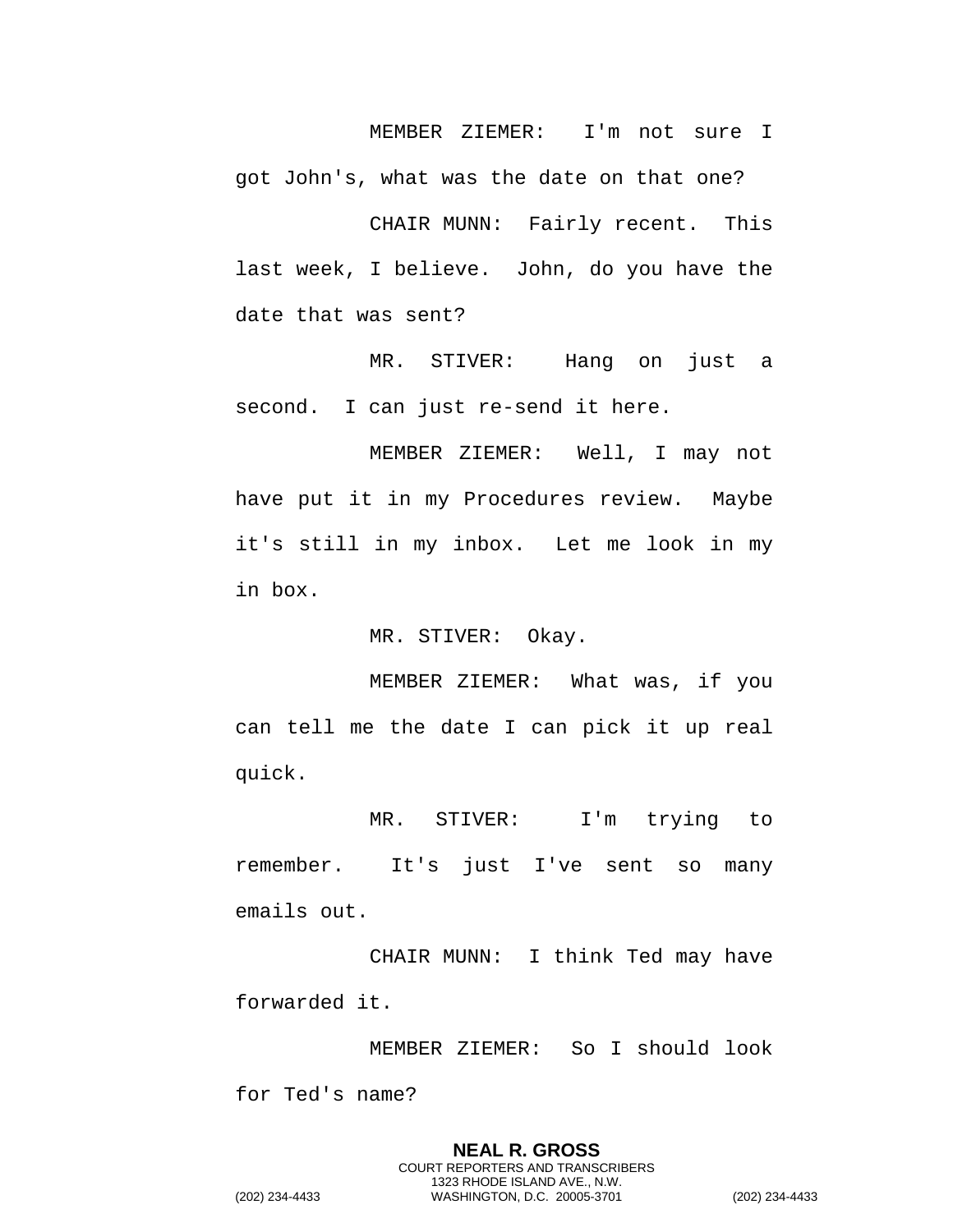CHAIR MUNN: I think he may have forwarded it.

MR. KATZ: I'm looking. But it was more recent than a week ago. It was, I'm looking for it.

CHAIR MUNN: Did I say last week? I meant this week. Because it was just a few days ago.

MR. KATZ: Right. Oh, yes, in fact, it was yesterday. That's recent enough.

CHAIR MUNN: Oh, I've got February 11th here on my -- Okay.

MR. KATZ: Okay. Well, I wanted  $to$   $-$ 

MEMBER ZIEMER: Oh, I think I've got it here. Here it is. No, that's not it. That's the agenda you sent out yesterday. Hang on. Oh, here it is, PER, I got it, PERs not assigned. Is that the one? Yes.

CHAIR MUNN: Yes, that's it.

**NEAL R. GROSS** COURT REPORTERS AND TRANSCRIBERS 1323 RHODE ISLAND AVE., N.W.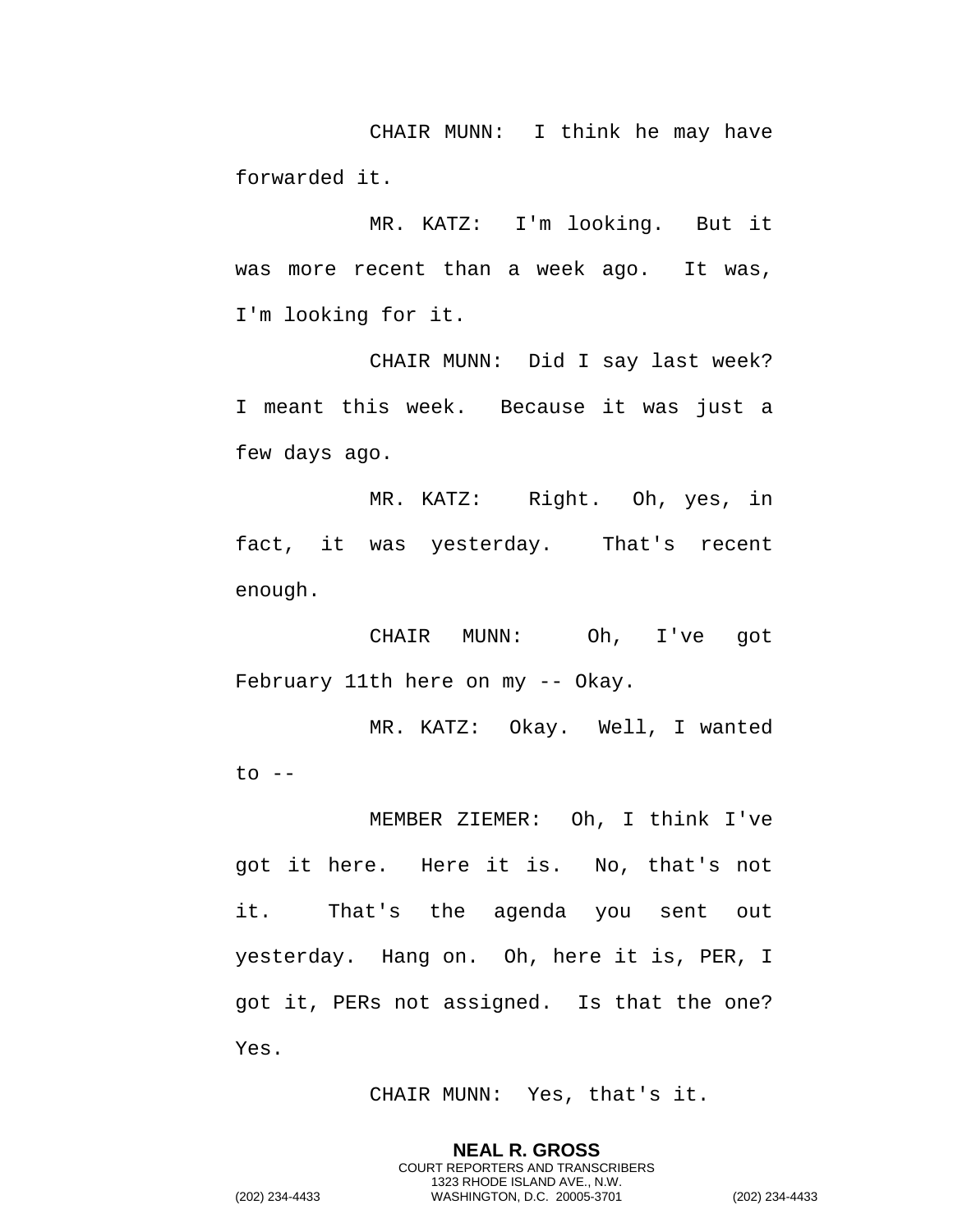MR. MARSCHKE: That's the one.

MR. STIVER: So I'll give you a minute to pull up everything.

CHAIR MUNN: And then to repeat, I had an inquiry about the PER-24, General Steel Industries. And I responded to that, indicating that --

MEMBER ZIEMER: Yes, I saw that one.

> CHAIR MUNN: -- it was deferred. MR. STIVER: Okay.

CHAIR MUNN: Because it might be coming up again. But couldn't identify a date at this time.

MR. STIVER: Okay. Yes, this Table 1 is really, hasn't changed since the November 7th meeting. So it's just there for completeness. Just to refresh everybody's memory as to why all these PERs were not assigned in the column entitled notes, there's a little blurb about each one of those, and the reasons for not being

> **NEAL R. GROSS** COURT REPORTERS AND TRANSCRIBERS 1323 RHODE ISLAND AVE., N.W.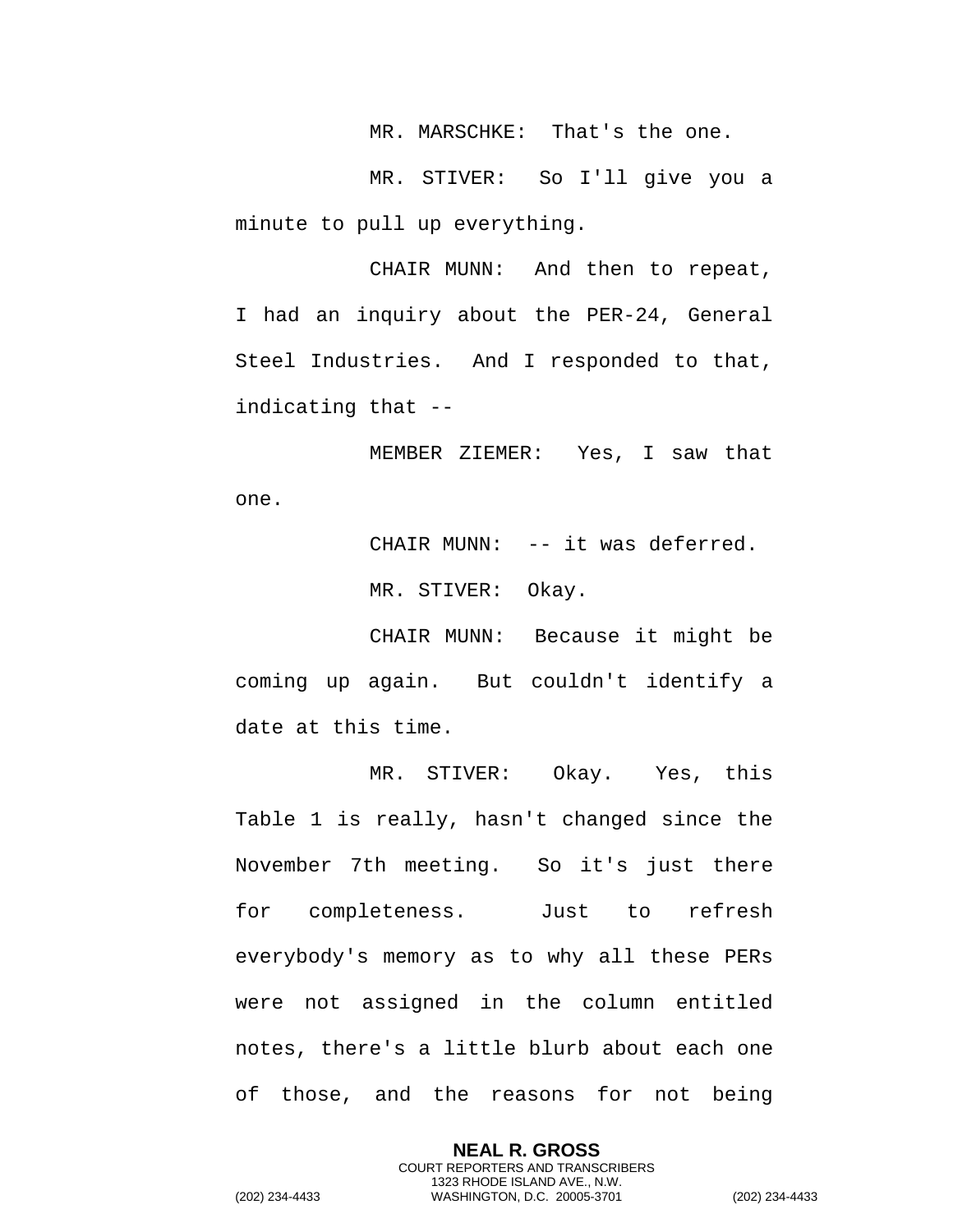assigned. On Table 2, if you go on Page 3, there's seven PERs that have not yet been considered for review.

And if you recall, at the last meeting we had some discussion about how best to approach this. And I believe the consensus was the best thing for us to do would be to do these little pre-reviews up front. Take a look at all of them.

You know, some you'd be able to tell that they don't need a review at all. Others might just need a really short review. And others may need a more in depth review. But because of the contractual timing, because we're coming to the end of the contract, we will, we're tasked to go ahead and do that.

And so, all I can say at this point is we're still not quite -- we have the second extension. So there should be an answer on the upcoming contract within the next couple of weeks, I would think.

> **NEAL R. GROSS** COURT REPORTERS AND TRANSCRIBERS 1323 RHODE ISLAND AVE., N.W.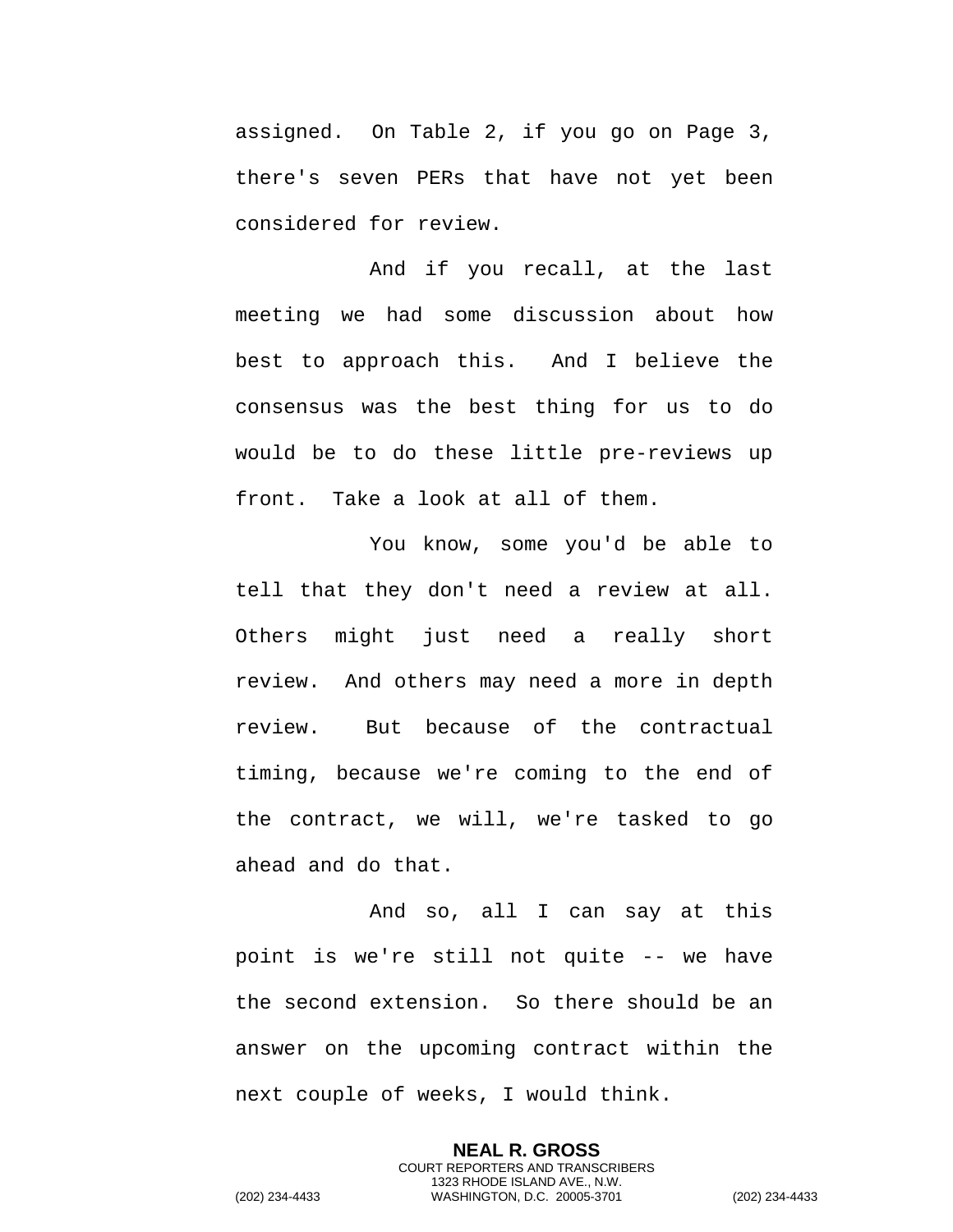But at that point if we're successful in winning, we can go ahead and begin doing these pre-reviews, if that would be acceptable to the Subcommittee.

CHAIR MUNN: So we have suggested Baker-Perkins, Occupational Medical X-ray Procedures.

> MR. STIVER: Yes, 42 --CHAIR MUNN: Linde -- MR. STIVER: Reinforcing. CHAIR MUNN: Internal -- MR. STIVER: In 46 and 47.

MEMBER ZIEMER: John, this is Ziemer. Can you remind us what, kind of the composition of the pre-review, and the time and effort involved?

MR. STIVER: A pre-review is just, basically we take a look and just kind of get an idea of whether it needs a full review or not.

MEMBER ZIEMER: Yes, I understand that. I just was trying to get a feel for

> **NEAL R. GROSS** COURT REPORTERS AND TRANSCRIBERS 1323 RHODE ISLAND AVE., N.W.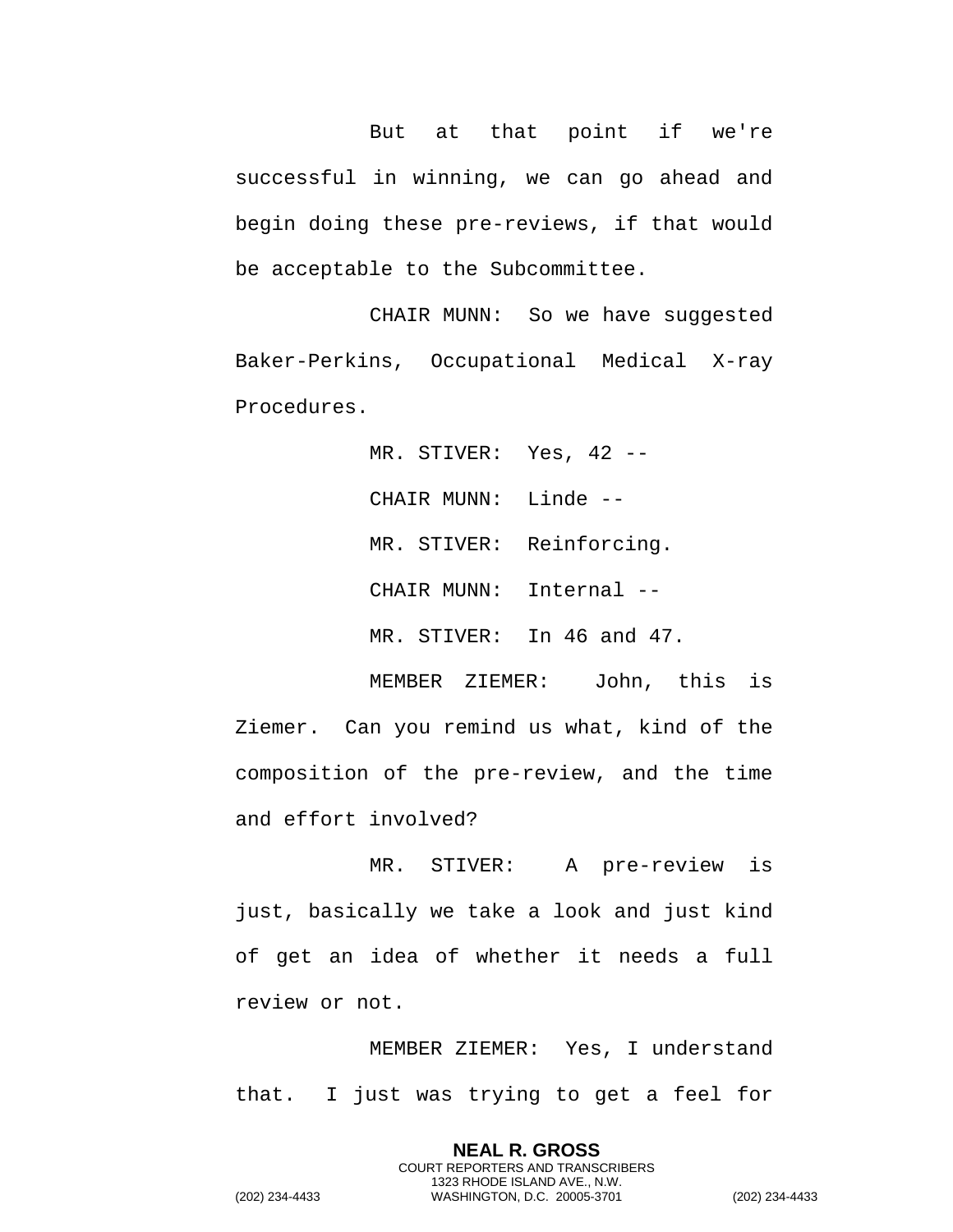what it takes. So are we talking about, you know, like an hour review, a ten hour review, a week review? What does this involve?

MR. STIVER: The past experience is that these things don't take more than about a day's worth of effort. Some won't take more than about 20 minutes. If you can take a look at it you can see right away that, you know, this thing doesn't need to be reviewed.

MEMBER ZIEMER: Got you.

MR. STIVER: Rather than try to do that in the Subcommittee, which was kind of awkward in the past when we tried to do that. We thought that we could just go ahead and do these pre-reviews with a minimal amount of effort.

And then bring this back to the next meeting. Or even do it through emails, and say, look here's the results of our prereview. This is what we, these are our

> **NEAL R. GROSS** COURT REPORTERS AND TRANSCRIBERS 1323 RHODE ISLAND AVE., N.W.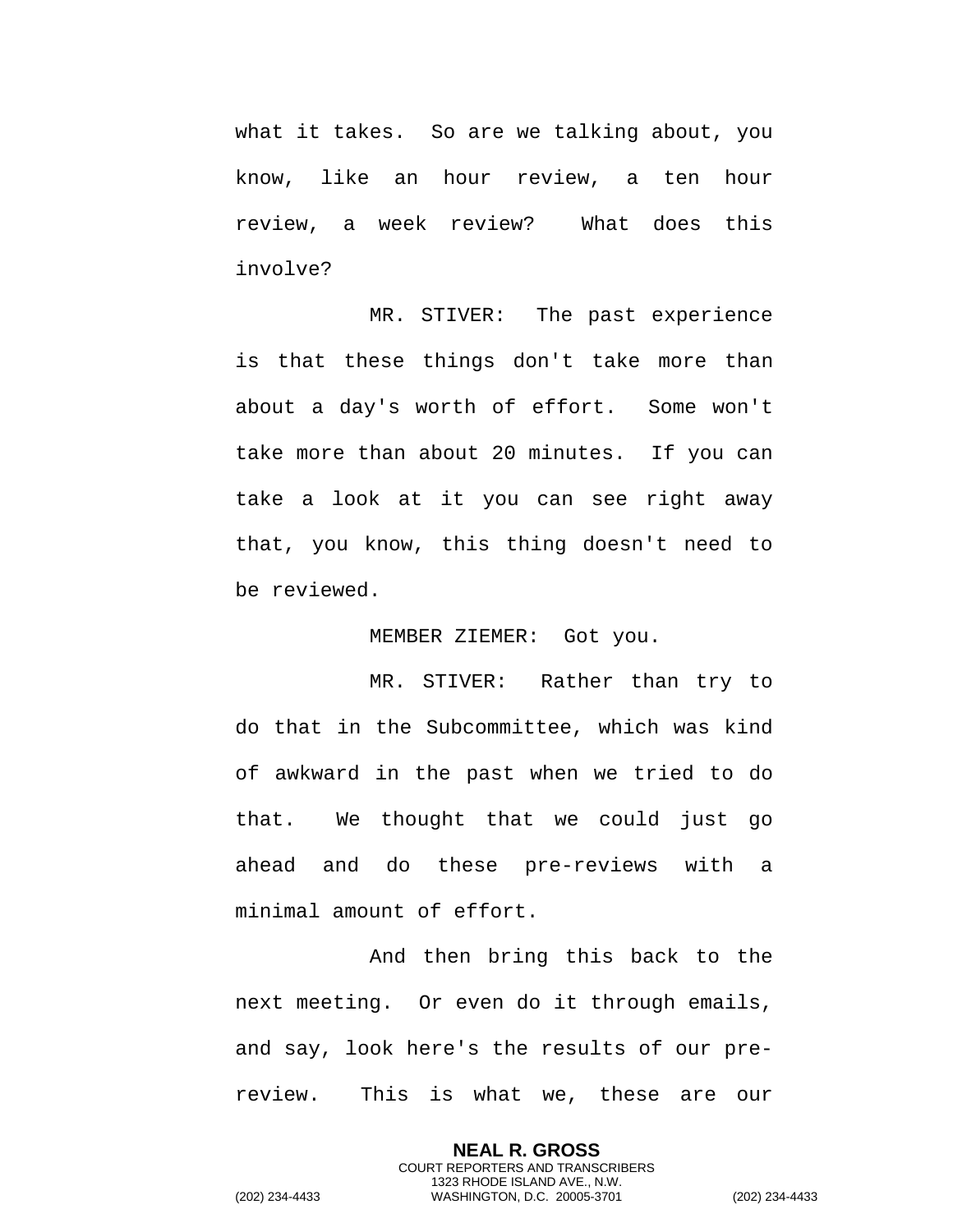recommendations for further action.

CHAIR MUNN: You didn't provide us with recommendations for the MatLab. I'm assuming that there's a reason for that.

MR. STIVER: That actually should be in there. It should be recommended for pre-review. That just didn't make it in for whatever reason.

CHAIR MUNN: Oh, okay.

MR. STIVER: Yes, that I just forgot.

CHAIR MUNN: I'll just make that note, Page 5. Okay.

MR. KATZ: So, this is Ted. There are sort of two elements to what we do before -- because really these, I mean, we have tasked PERs at the Subcommittee level at the request of the Board.

But they're really, they're procedures. And the Board does the tasking of these normally. Though there's two elements that I think need consideration.

> **NEAL R. GROSS** COURT REPORTERS AND TRANSCRIBERS 1323 RHODE ISLAND AVE., N.W.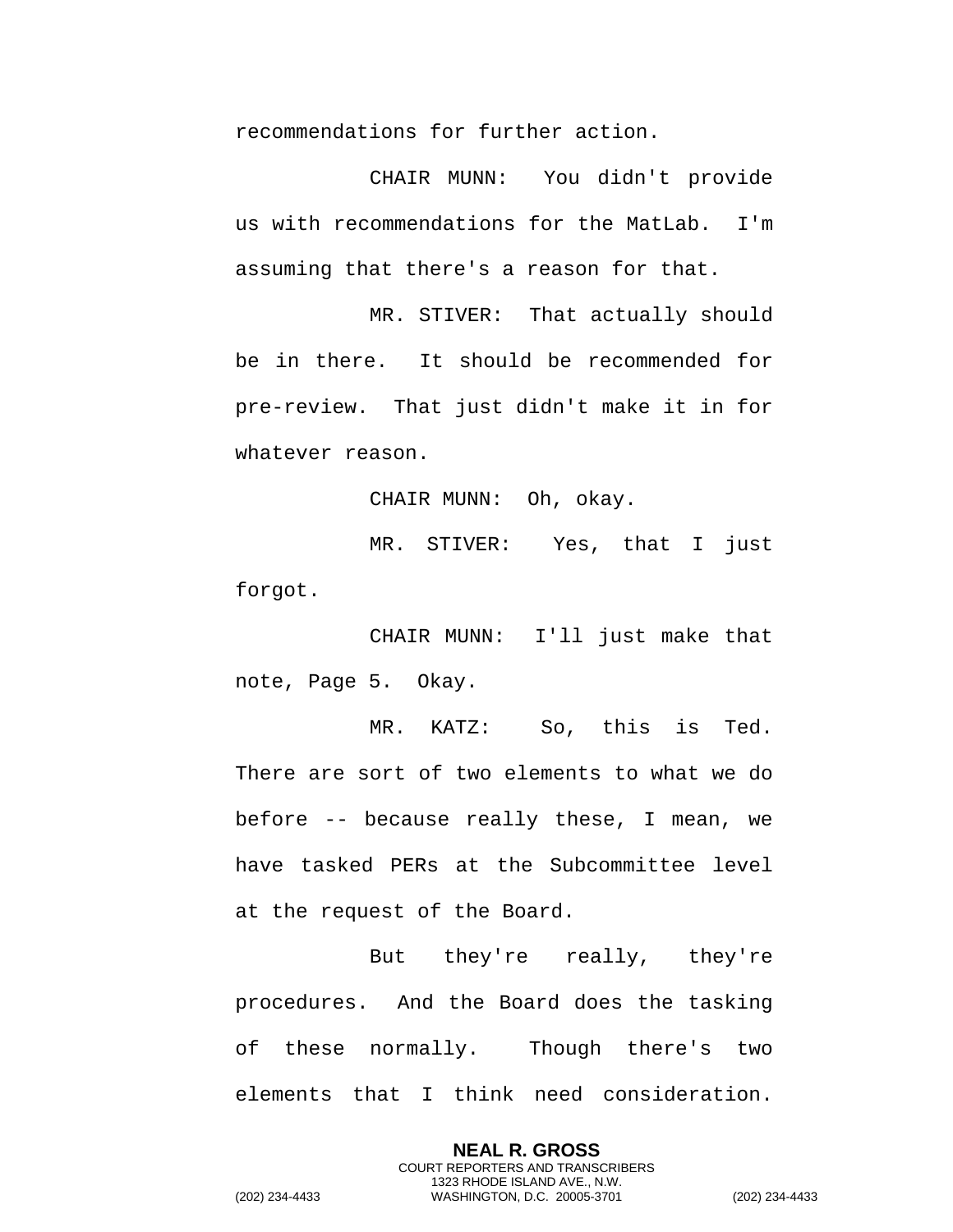One, of SC&A looking at these and seeing, you know, whether they make sense. And the other side of it is NIOSH.

Because we've had this experience with several of these, where NIOSH realized for one reason or another, there was not much point in the review at this time for an element.

So we also, I think, need NIOSH input where they may have input, not necessarily that they will. But about the appropriateness of a particular PER for review at this point.

MR. HINNEFELD: Well that's --MR. STIVER: It sounds, that's a good idea.

MR. HINNEFELD: -- this is Stu. Since you gave me an opening I will say that Baker-Perkins had a five day covered period, and we've had a total of nine claims on it. MR. STIVER: So that would

probably not warrant much more than a

**NEAL R. GROSS** COURT REPORTERS AND TRANSCRIBERS 1323 RHODE ISLAND AVE., N.W.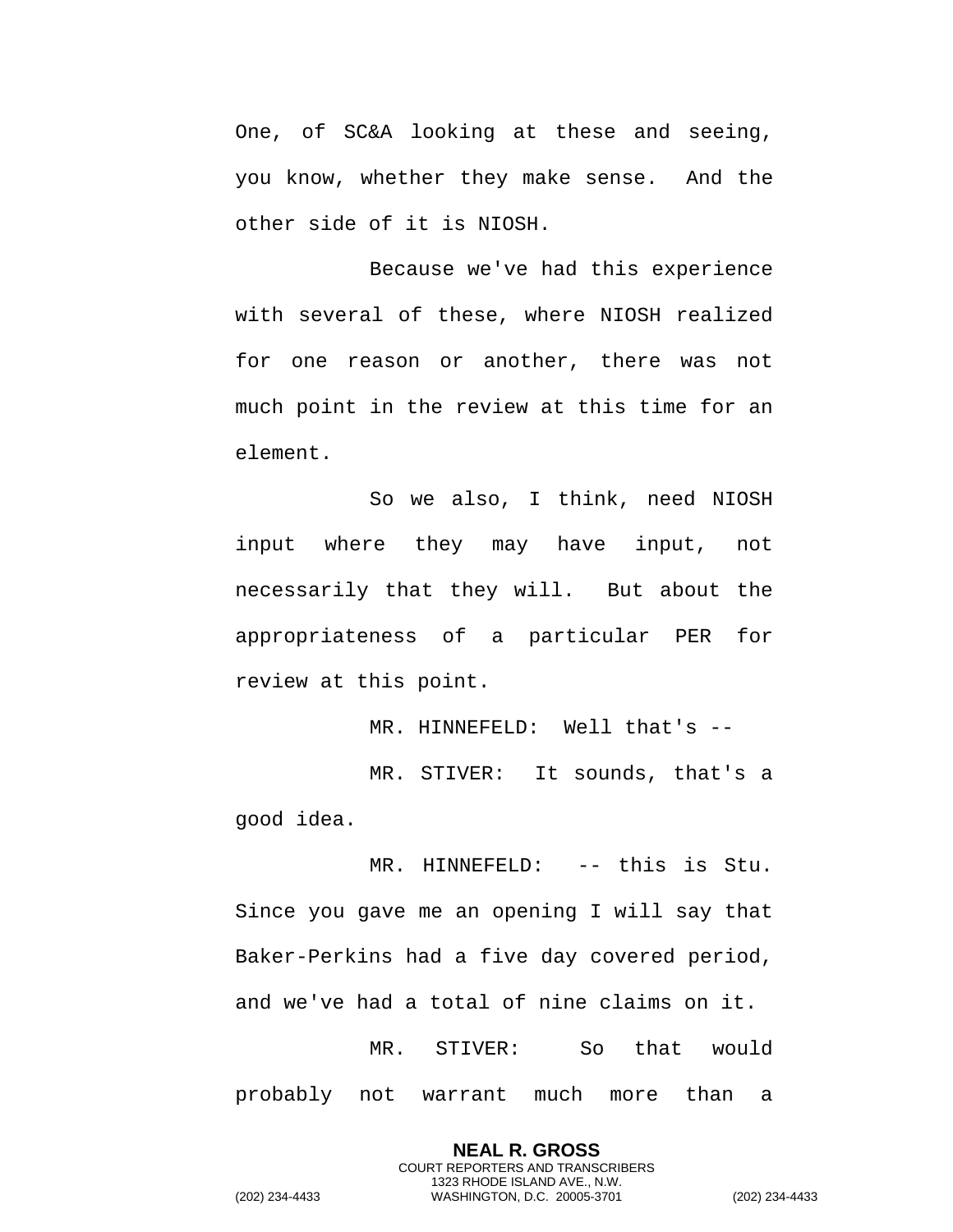paragraph or so, off the cuff.

MR. KATZ: So anyway, Wanda, if it's, you know, if it's fine with the Subcommittee, I think it's fine for them to put this on their plate to scan these things, and sort out whether there's a need for review, or whether these are strong candidates.

I mean, I think what they've done in the past is actually not just that, but sort of prioritized them, for whatever reasons are relevant to the particulars, as to which are the most important to review. I think that's nice preparatory work for the Board then to decide which PERs it wants to task, if that's okay with the Subcommittee.

MR. STIVER: But, Ted, would it be amendable to you and to the other Subcommittee Members if we kind of do this with the NIOSH back and forth off line?

Kind of say, here's our preliminary list, and send it to Stu? And

> **NEAL R. GROSS** COURT REPORTERS AND TRANSCRIBERS 1323 RHODE ISLAND AVE., N.W.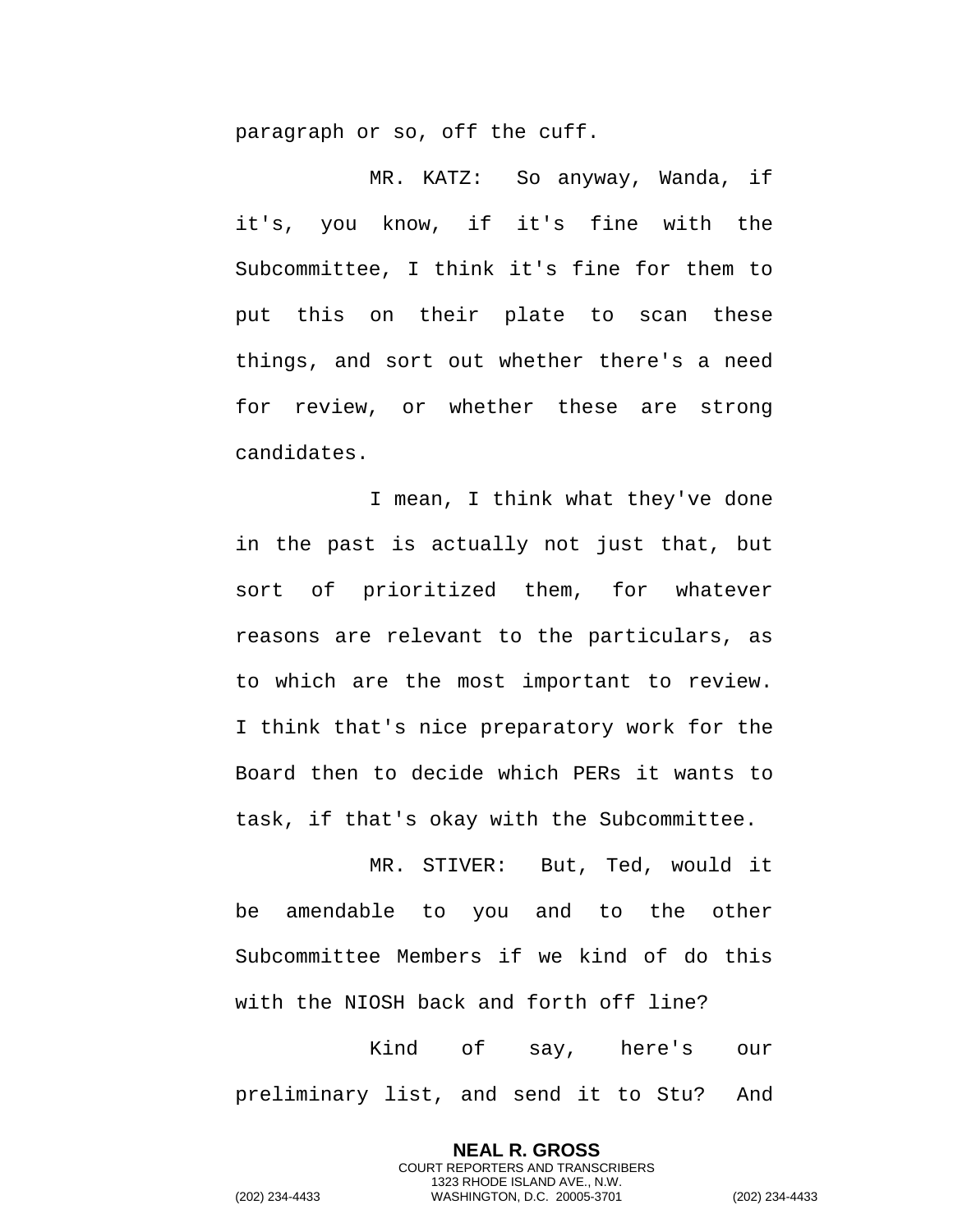then he can kind of comment on it. And then we could bring that up for the Board teleconference.

MR. KATZ: Yes, I think that's perfectly appropriate, yes.

MR. STIVER: Okay.

CHAIR MUNN: It would be helpful I think for the Subcommittee to provide any comments that we might have at this time. My personal reading of this leads me to recommend that we drop PER 39, and that we drop PER 48 from the recommendation for prereview. Primarily because of the final comment in the description column of each of those.

But that would leave PER 41, 42, 43, 44, and 45 that would be agreeable for pre-review by SC&A and NIOSH for potential inclusion. Any other comments from the Subcommittee?

MEMBER BEACH: Wanda, I agree with that, dropping those two, and then

> **NEAL R. GROSS** COURT REPORTERS AND TRANSCRIBERS 1323 RHODE ISLAND AVE., N.W.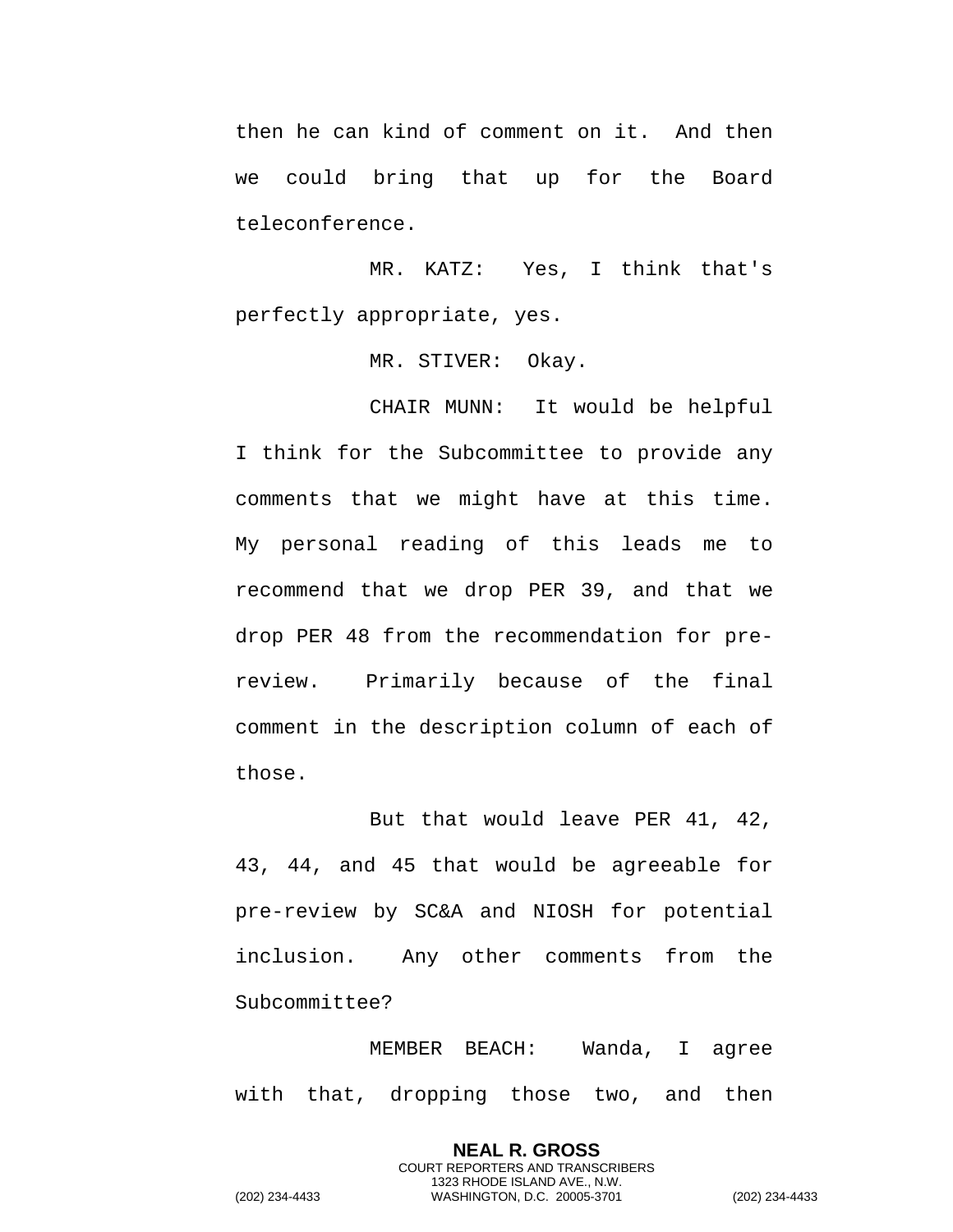going from 41 to 45. Good path forward, or 48, excuse me.

CHAIR MUNN: Okay. Any comment, Paul?

MEMBER ZIEMER: Yes. I think I heard what you said, just exactly go ahead with that, sounds fine to me.

CHAIR MUNN: All right. So we'll anticipate then that those, let's see, one, two, three, four, five, that the five that were recommended here be pursued by both the agency and the contractor as potential PERs for further discussion. Is that amenable with all?

MEMBER ZIEMER: Yes.

CHAIR MUNN: Hearing no negative comments, that's fine. John?

MR. STIVER: Okay. We will take our marching orders.

MR. KATZ: Thanks, John. And, John, if you would just then, once that's finished and you've had your back and forth

> **NEAL R. GROSS** COURT REPORTERS AND TRANSCRIBERS 1323 RHODE ISLAND AVE., N.W.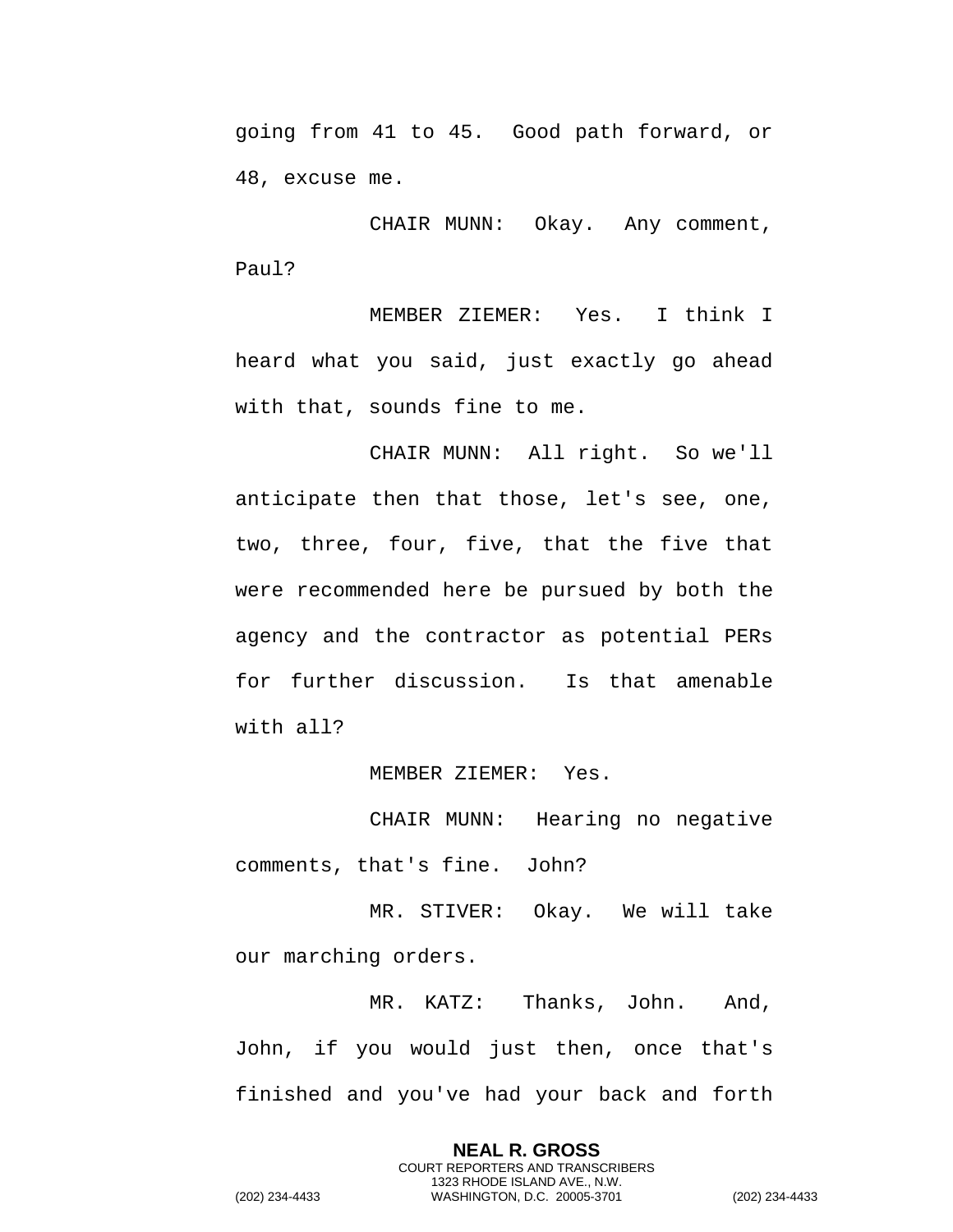with NIOSH on them too, if there is any back and forth to be had, needed, if NIOSH has a comment.

But if you'd just put that together in a memo then, and send that back to the Subcommittee Members, they can look at that in advance of the Board teleconference. And then they'll be informed enough to, you know, speak with the rest of the Board about this.

MR. STIVER: Okay. We'll go ahead and do that.

MR. KATZ: Thanks.

CHAIR MUNN: Very helpful. Any -

MR. MARSCHKE: There's one other thing, is Table 3. And this is, we referred to this earlier with regard to PER-38. It would be a subtask for a case review. And you can see there's several PERs here, 1, 2, 3, 4, 7, 8, 18, 29, 30 and 38 for which -

I mean, Subtask 4 hasn't been

**NEAL R. GROSS** COURT REPORTERS AND TRANSCRIBERS 1323 RHODE ISLAND AVE., N.W.

(202) 234-4433 WASHINGTON, D.C. 20005-3701 (202) 234-4433

-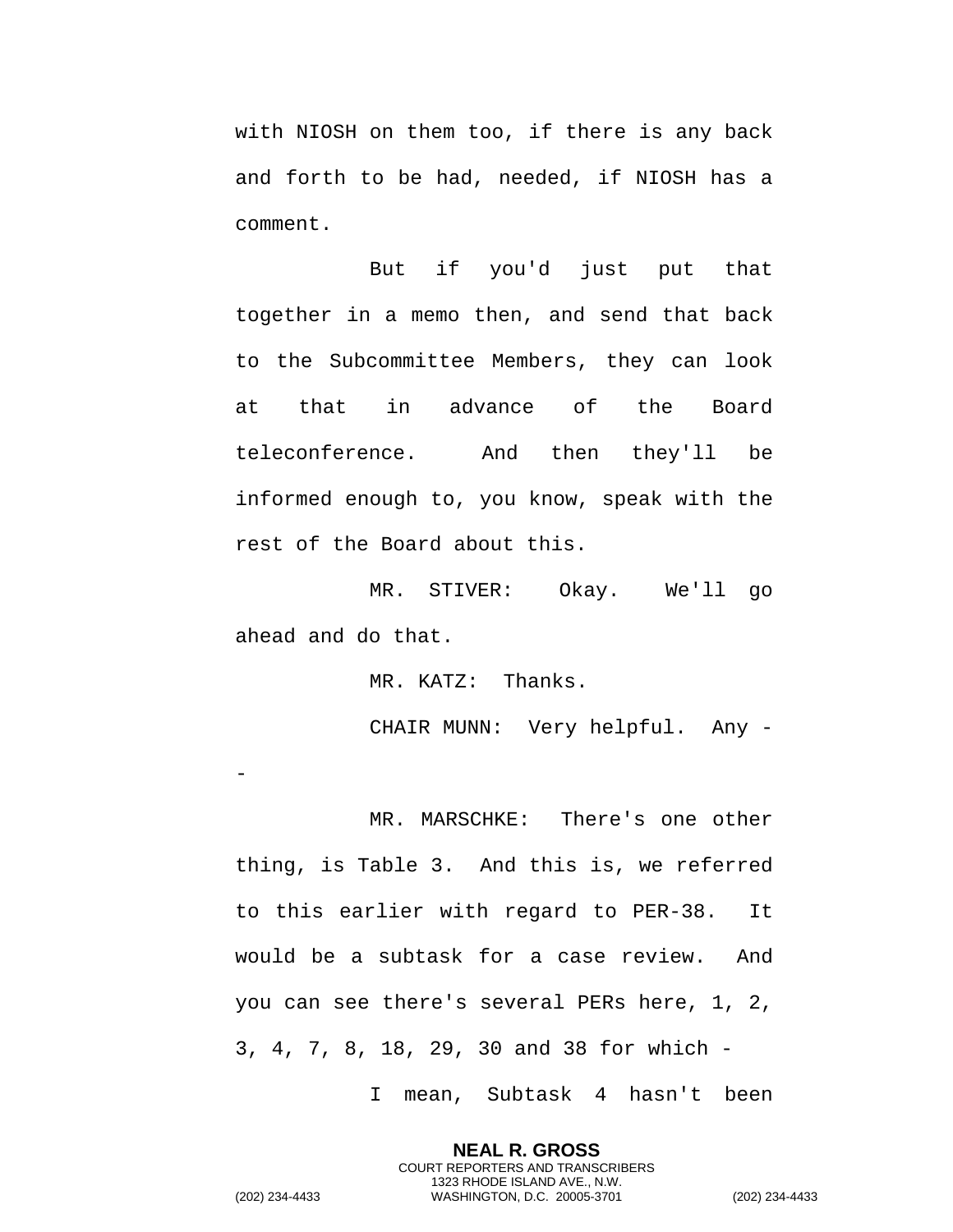completed, and in most cases hasn't been begun, except for 38, which we talked about a little earlier. Also, I would note that PER-29 has been transferred out. And a note there to the Hanford Workgroup.

So I know Hans and Kathy were heading up, did the heavy lifting in all these early PERs. And one that we talked about a little bit last time was PER-18. And so I'd asked Kathy if they had time, if her and Hans could put together --

She did indicate that they had some fairly detailed criteria for PER-18. I thought if you are ready to talk about that, maybe we can talk about it now.

CHAIR MUNN: That would be fine.

MS. K. BEHLING: Actually, I have to dig that out. In the initial review of the -- That's the Los Alamos National Lab's PER review under our Section 5. But it was Subtask 4. We had some very specific criteria with regard to selecting cases.

> **NEAL R. GROSS** COURT REPORTERS AND TRANSCRIBERS 1323 RHODE ISLAND AVE., N.W.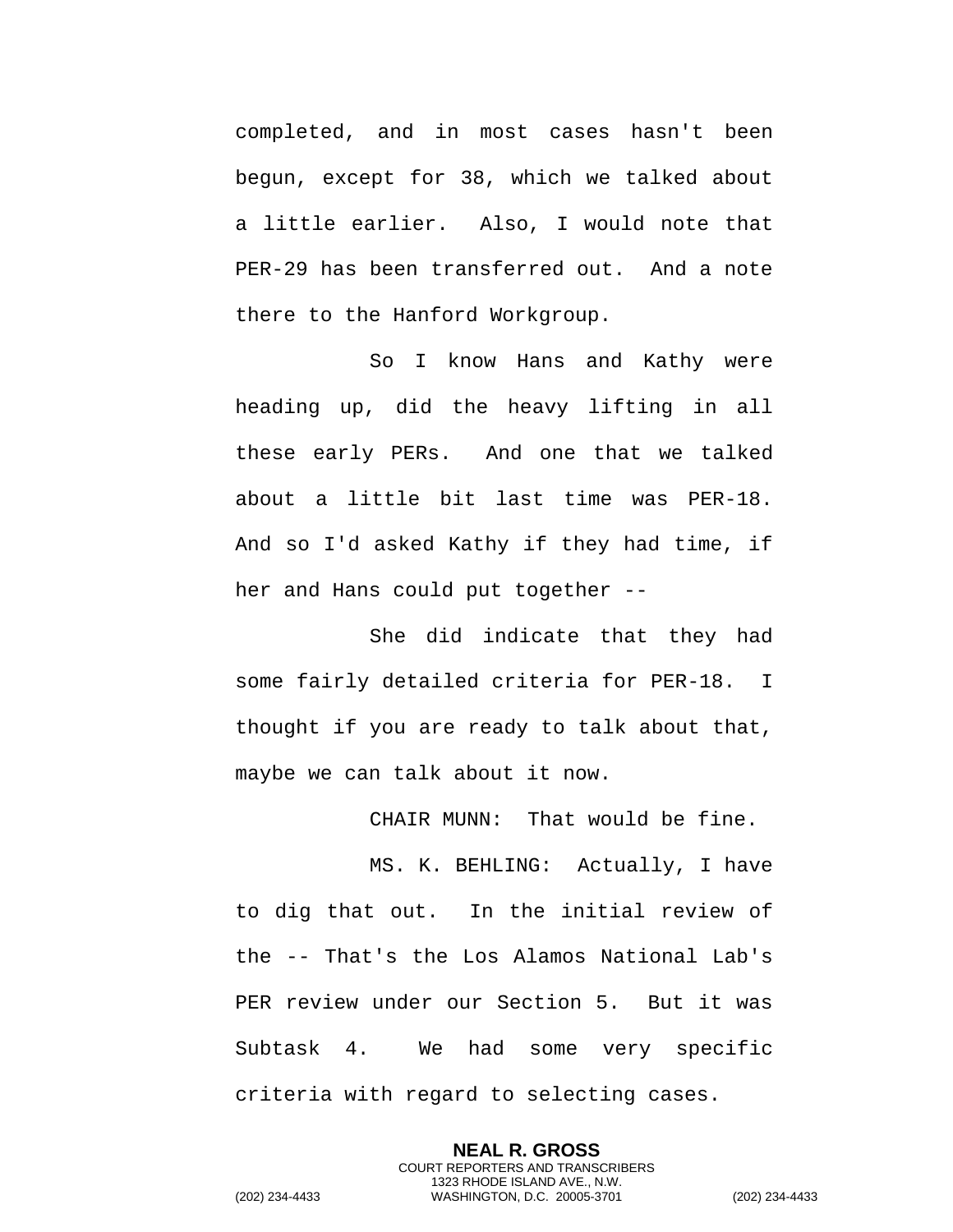And I think there were five major changes to the external dose portion of that TBD that we were saying, if we could select one case from each of those five areas, that might be appropriate for the case selection. And I, to be honest I have to --

MS. MARION-MOSS: Kathy, I can't hear you.

MS. K. BEHLING: Okay, I'm sorry. Is that better?

CHAIR MUNN: Much.

MR. MARSCHKE: Much better.

MS. K. BEHLING: Okay. But what I was saying is, we put some very clear criteria in the review of the Los Alamos National Lab TBD review, PER-18 review. And we were suggesting selecting five cases, one associated with each of the major revisions to, I believe it was the external portion of the dose.

My desk is a mess. And I can't come up with all of the criteria. But I can

> **NEAL R. GROSS** COURT REPORTERS AND TRANSCRIBERS 1323 RHODE ISLAND AVE., N.W.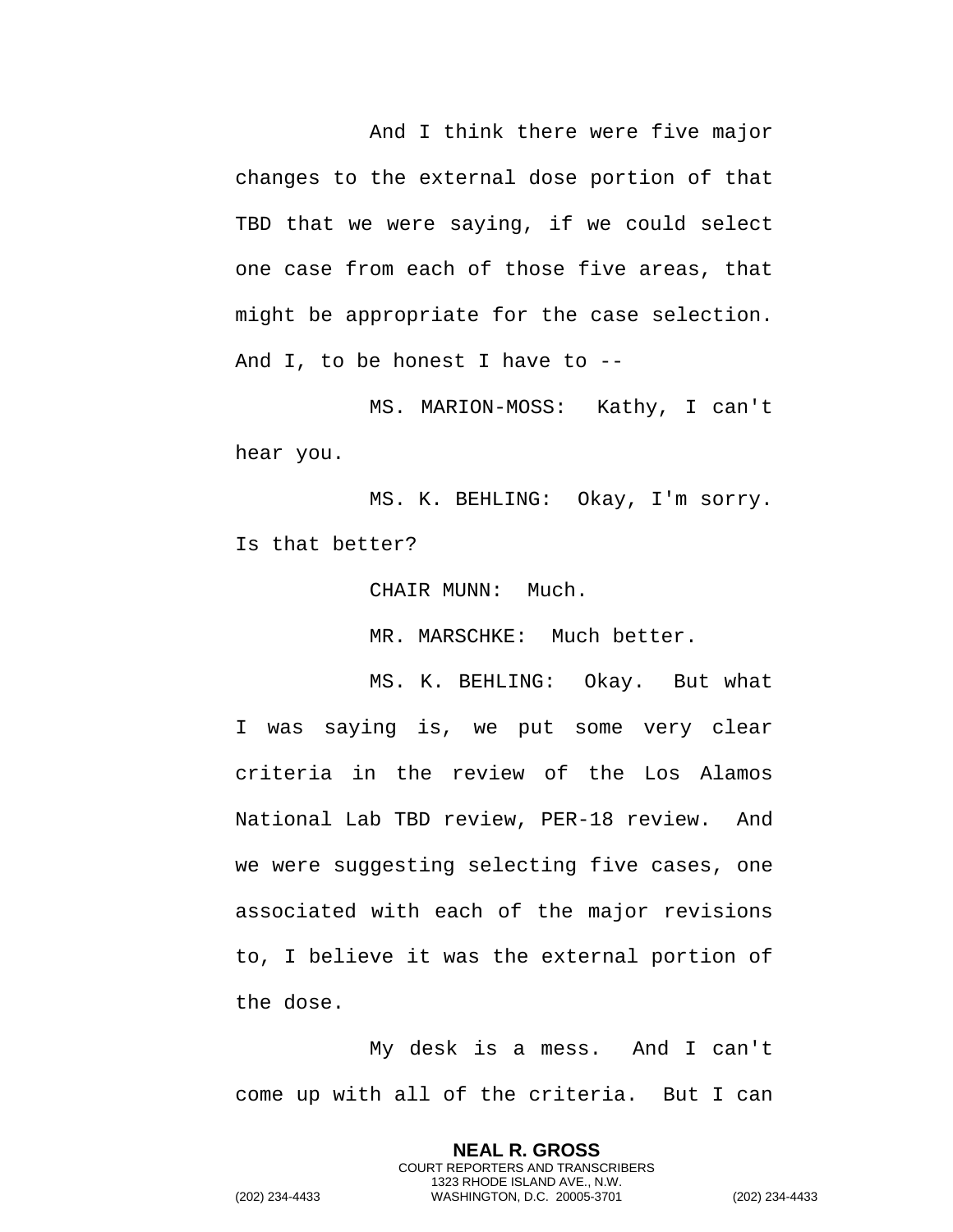send that out to you. And it is part of the initial PER-18 review. It's under Section 5, Subtask 4 work. I know it's here somewhere. And I apologize. But it is, oh here we go.

Yes, we're just suggesting that maybe selecting one case, or five revisions associated with the TKBS-0010-6, which is their external. One would be a claim involving a target organ, such as a skin cancer or breast cancer. And that the individual associated maybe with the PA-53 area.

And then maybe four individual claims involving workers not monitored for neutrons, but whose employment records show work assignments in one of the following areas, which would be plutonium facility associated with plutonium 238, plutonium facility associated with Pu-239, criticality experiments, and other operations associated with neutron exposures. So that's what we

**NEAL R. GROSS** COURT REPORTERS AND TRANSCRIBERS 1323 RHODE ISLAND AVE., N.W. (202) 234-4433 WASHINGTON, D.C. 20005-3701 (202) 234-4433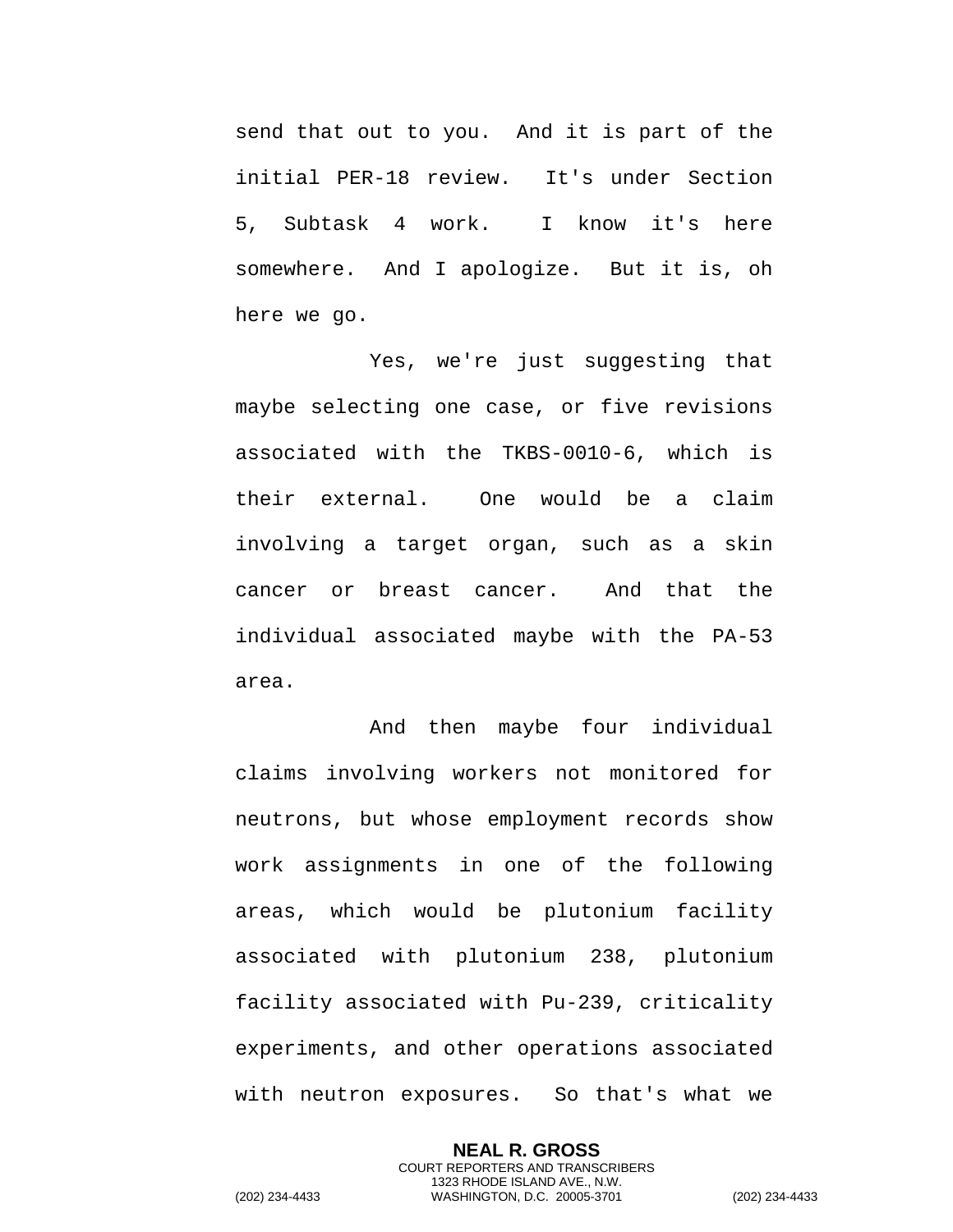had laid out in our review of PER-18, under Subtask 4.

CHAIR MUNN: Kathy, you faded off there again. And I think what I heard was you're looking for one case that involves target organs, four cases covering workers not monitored for neutrons, and what did you say after that?

DR. H. BEHLING: Yes, this is Hans. One case involving plutonium facilities associated with Pu-239. Another one with plutonium facilities associated with plutonium 238. A third one with a person who may have been part of the criticality experiments.

And the last one, other operations associated with neutron exposures. And there were others. Those are the four criteria, in addition to the one involving target organs such as skin or breast cancer.

CHAIR MUNN: Okay. For a total

**NEAL R. GROSS** COURT REPORTERS AND TRANSCRIBERS 1323 RHODE ISLAND AVE., N.W.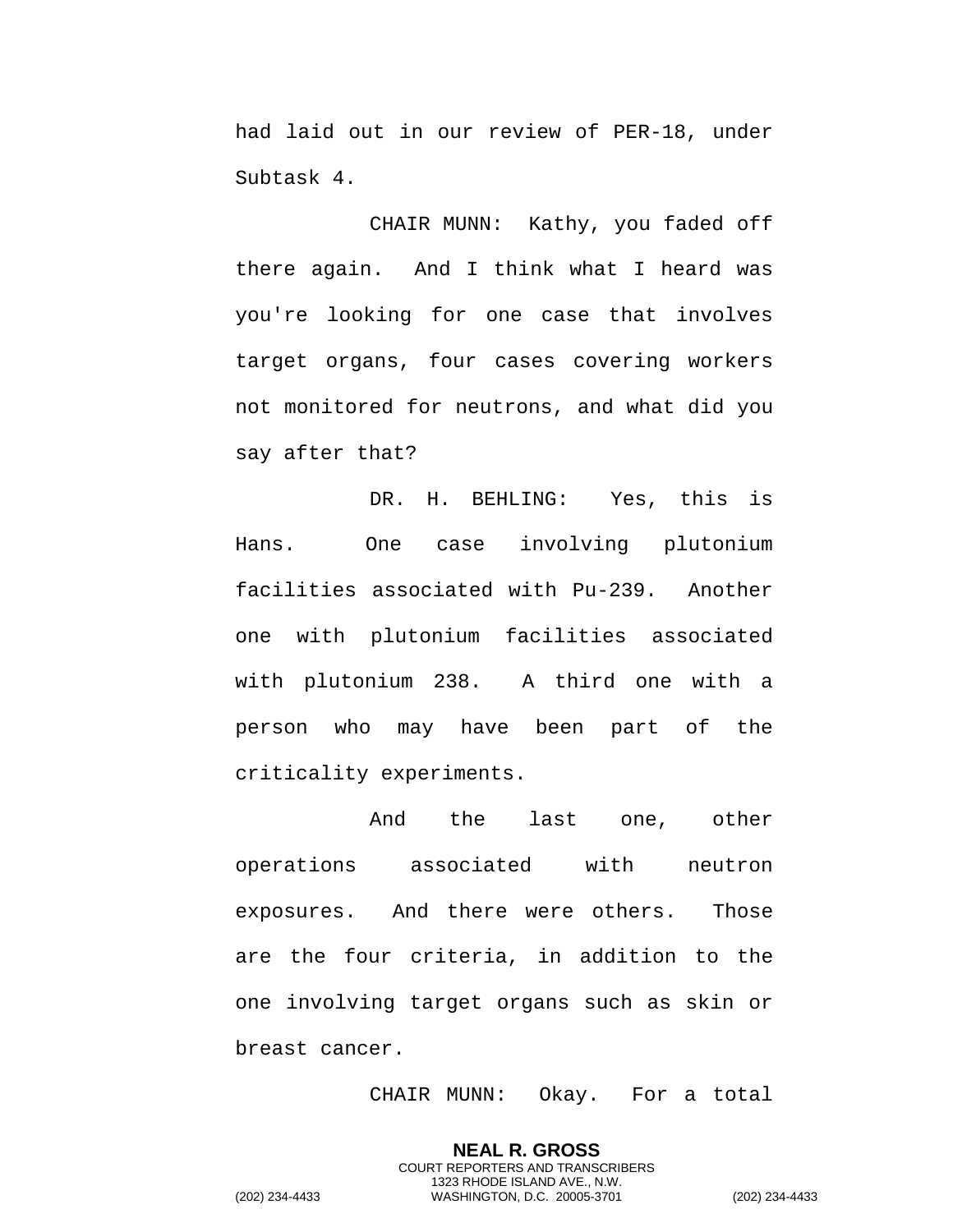DR. H. BEHLING: A total of five.

CHAIR MUNN: -- a total of five.

DR. H. BEHLING: A total of five. Those are basically the, we had discussed this with Ted before. He would like always to have certain permutations that are driven by the PER. And we will agree that one of each of the five.

CHAIR MUNN: That's all given the wide scope of the various site facilities that we have to deal with then. And those five appear reasonable.

MS. K. BEHLING: And we could put a memo together, or send something out if you and NIOSH would like us to do that.

MR. HINNEFELD: Kathy --

CHAIR MUNN: That would be --

MR. HINNEFELD: This is Stu. Kathy, you said the criteria are in the PER-18 review that you've already given us, right?

> **NEAL R. GROSS** COURT REPORTERS AND TRANSCRIBERS 1323 RHODE ISLAND AVE., N.W.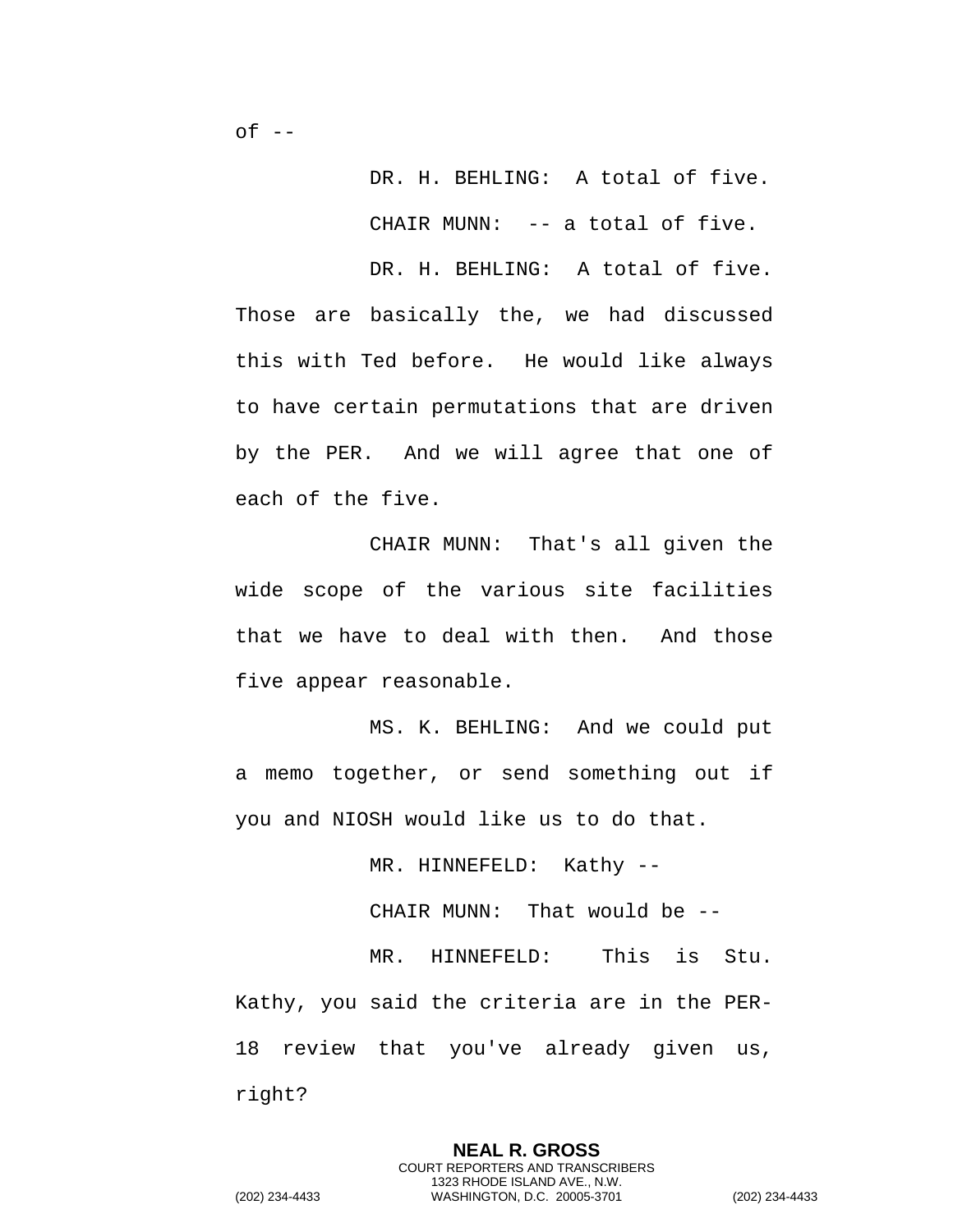DR. H. BEHLING: Yes.

MS. K. BEHLING: Correct.

DR. H. BEHLING: And that was issued in October 20th, 2010. And it's in Section 5. And Section 5 is entitled "Subtask for Selection Criteria for Sample Set of Dose Reconstruction".

MR. HINNEFELD: Okay. We'll use that criteria. And if we have trouble we'll get back to you. But it sounds like we should be able to figure out that. This might be a little bit of a difficult search on our part. But we can search and see what we can, and look for claims that fit that criteria.

MS. K. BEHLING: Okay. Very good. Thank you.

CHAIR MUNN: Anything else with respect to selections that need to be made? MEMBER BEACH: Wanda, this is Josie. Kathy suggested putting a memo together with that. And I think that would

> **NEAL R. GROSS** COURT REPORTERS AND TRANSCRIBERS 1323 RHODE ISLAND AVE., N.W.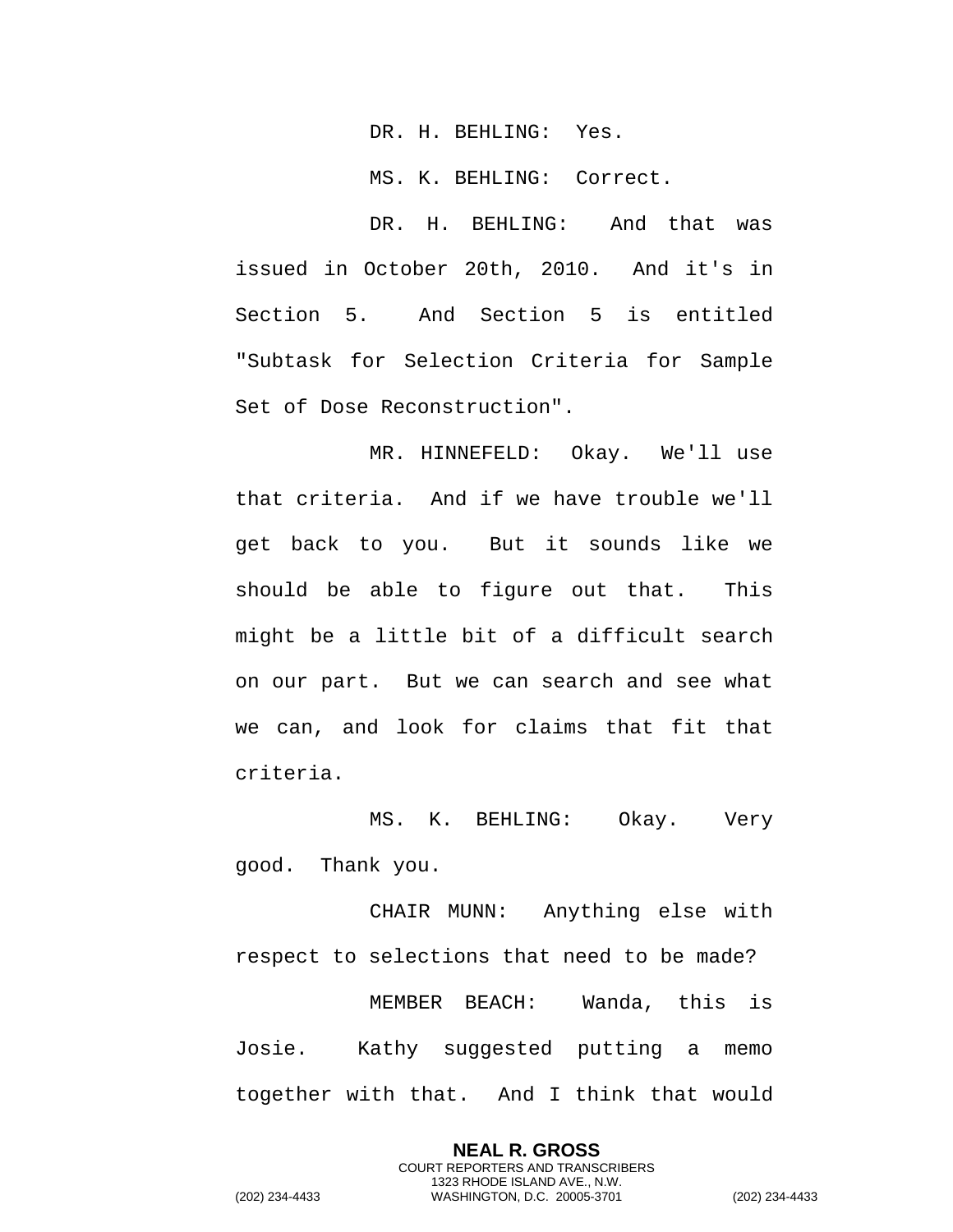be a good idea.

MR. KATZ: Josie, the memo was just to lay out just what Stu was mentioning  $- -$ 

MEMBER BEACH: Oh, okay.

MR. KATZ: It was part of the report.

MEMBER BEACH: Okay. That's fine.

MR. KATZ: Yes.

MR. STIVER: Would it be helpful, this is Stiver. Would it be helpful to the Subcommittee if we were to expand this Table 3, and maybe provide a column that has the criteria?

I know some of these are old, and have been kind of in kind of a holding pattern for quite some time. To the point where I think a lot of us have kind of lost the institutional knowledge.

So it may be worth our time and trouble to kind of go back and take a second

> **NEAL R. GROSS** COURT REPORTERS AND TRANSCRIBERS 1323 RHODE ISLAND AVE., N.W.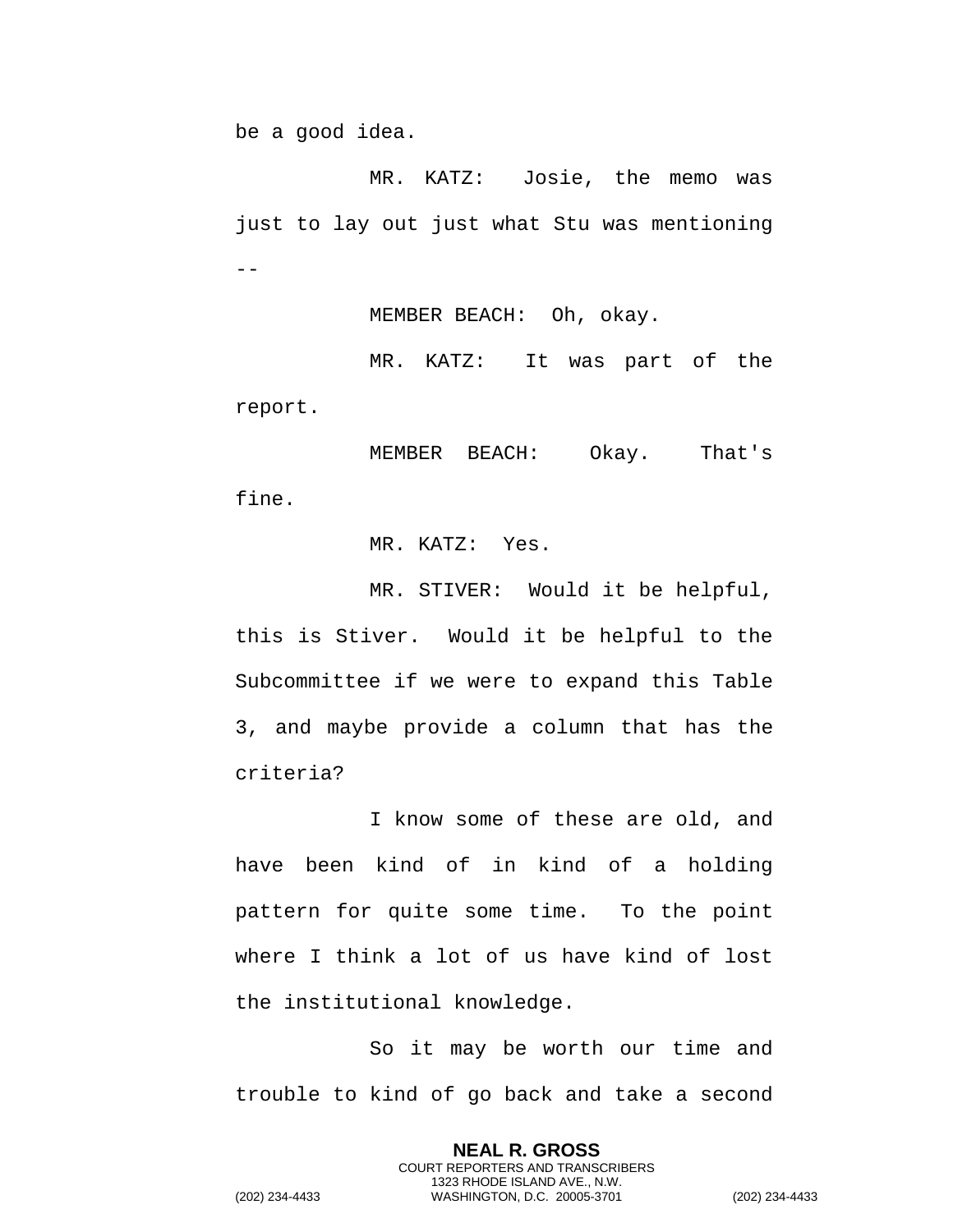look at these and see which are currently relevant. And it might actually warrant some Subtask 4 cases.

CHAIR MUNN: John, given the effort that goes into establishing those criteria for the various sites to begin with, that seems to be an excellent suggestion.

It would be very helpful for most of us, I think, if you did have an additional column identifying when we have identified specific criteria that have been established. It's nice to be able to see those as well. That would truly round out -

MR. MARSCHKE: Yes, actually --

CHAIR MUNN: -- that table.

MR. STIVER: Okay. We'll go ahead and take that as an action item.

CHAIR MUNN: Thank you so much.

MR. STIVER: Okay. That's all I had to say about the PERs, unless anybody

> **NEAL R. GROSS** COURT REPORTERS AND TRANSCRIBERS 1323 RHODE ISLAND AVE., N.W.

(202) 234-4433 WASHINGTON, D.C. 20005-3701 (202) 234-4433

-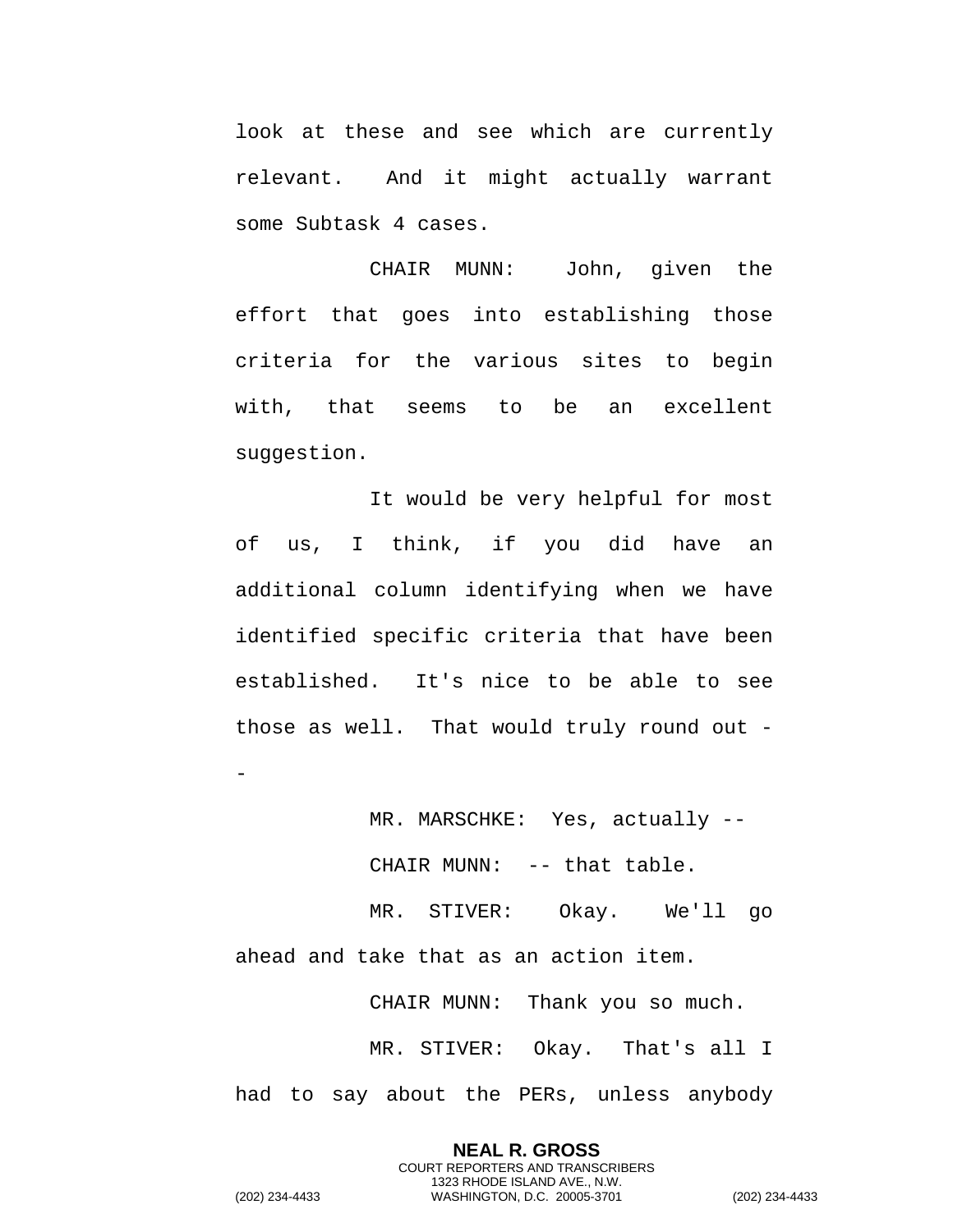else has some comments they'd like to suggest.

MR. HINNEFELD: Well, this is Stu. And I just want to be clear. So now, going out of here today what we will do is to try to select cases for review for PER-18, Task 4, right?

CHAIR MUNN: Yes.

MR. STIVER: Correct.

MR. HINNEFELD: That's the one assignment we got from this part of the discussion?

CHAIR MUNN: Well, except of course that the, except for the back and forth that's going to go on with not yet considered for review PERs.

MR. HINNEFELD: Oh, yes, okay. Right, right.

CHAIR MUNN: But from the Table 3 discussion, yes.

MR. HINNEFELD: Yes, from the Table 3 discussion, that's our one

> **NEAL R. GROSS** COURT REPORTERS AND TRANSCRIBERS 1323 RHODE ISLAND AVE., N.W.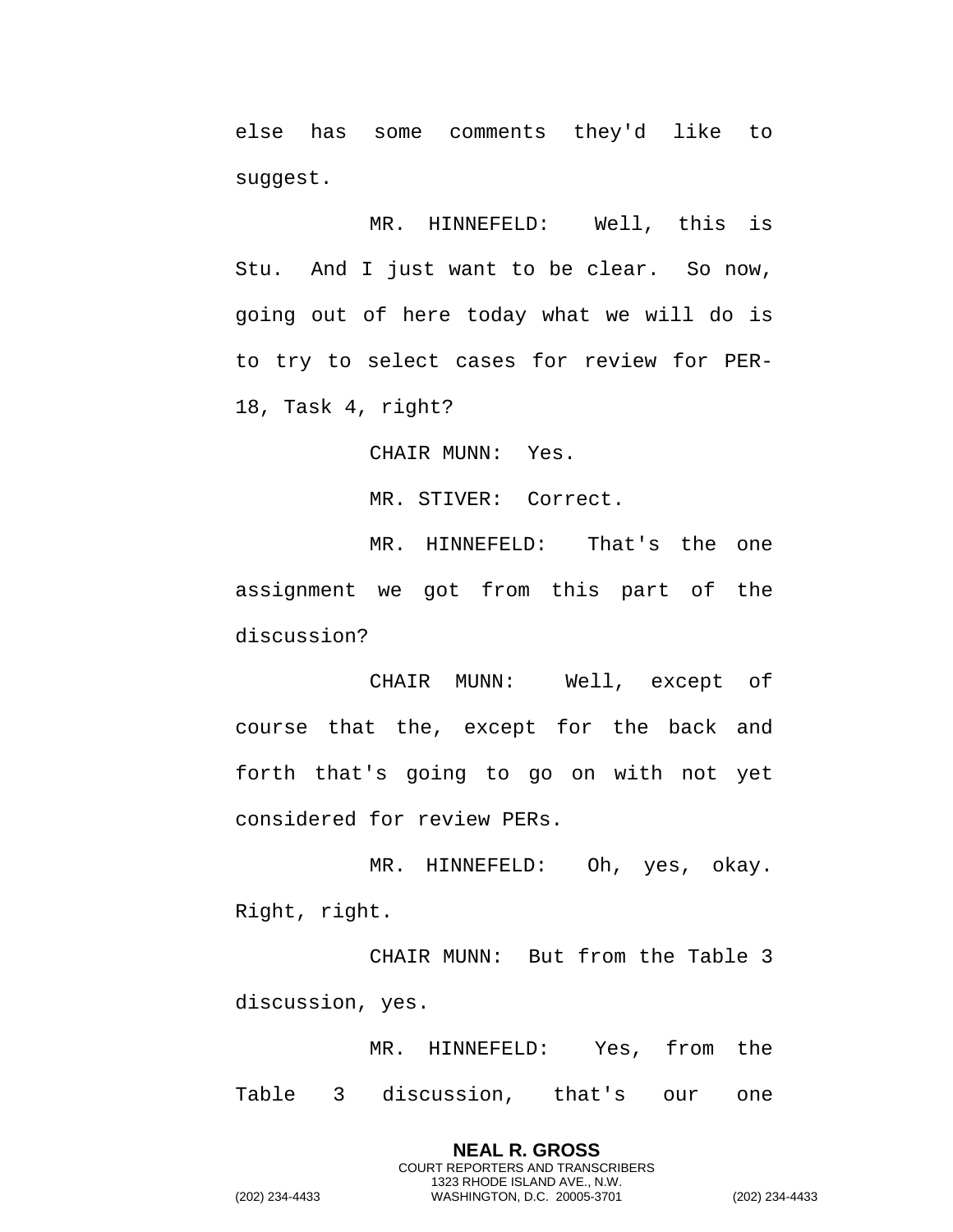assignment.

-

MR. STIVER: Yes. Well, there was a PER-38 also, from earlier.

MR. HINNEFELD: So we also want to do a selection of PER-38? Okay.

MS. K. BEHLING: Yes. I jumped -

MR. STIVER: Right.

MS. K. BEHLING: I jumped the gun on that one. I apologize. Because we discussed that when we were talking about findings associated with PER-38. So yes, we did decide that there would be three cases selected under PER-38 also.

CHAIR MUNN: Yes, we discussed that earlier in the -- select three was what we had said earlier in our discussions, before we got to this table.

MR. HINNEFELD: Okay.

CHAIR MUNN: Any other comments? Any other material that needs to be addressed, that we have not yet covered?

> **NEAL R. GROSS** COURT REPORTERS AND TRANSCRIBERS 1323 RHODE ISLAND AVE., N.W.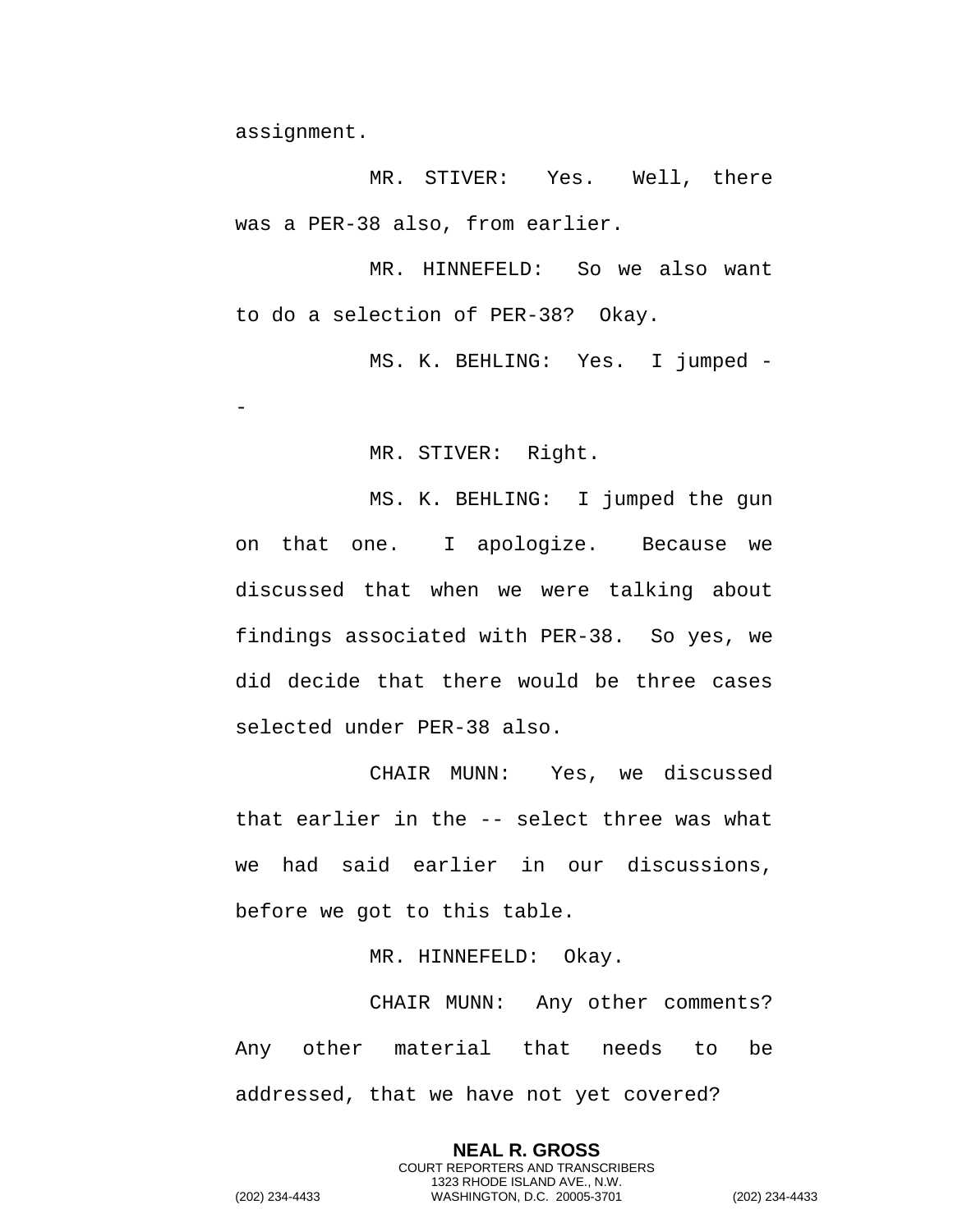MR. MARSCHKE: Wanda?

CHAIR MUNN: Yes.

MR. MARSCHKE: This is Steve Marschke.

CHAIR MUNN: Yes, sir.

MR. MARSCHKE: At the last meeting we had, towards the end of the last meeting we had, Ted kind of brought up a concern about in the Procedures world, some of these reviews have opened findings. And they've had open findings for quite some time.

And we was looking to see whether or not there was any way we could prioritize or figure out, you know, prioritize I guess the resolution of some of these findings.

So, I mean, what I've got, I guess, I hope it's on the screen in the Live Meeting, is basically the BRS. And they're sorted by the number of, total number of active findings.

And you can see basically that

**NEAL R. GROSS** COURT REPORTERS AND TRANSCRIBERS 1323 RHODE ISLAND AVE., N.W.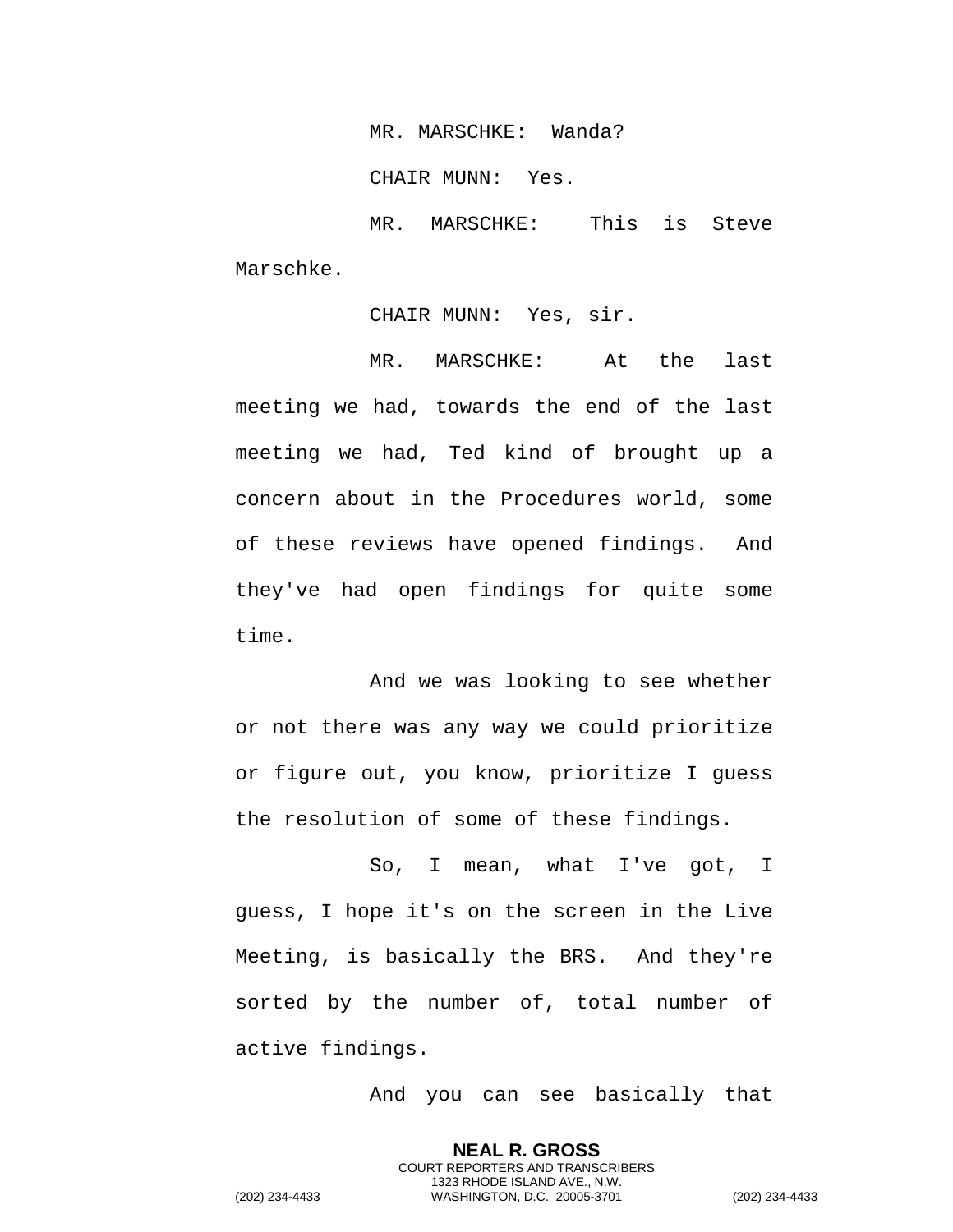the ones which have the most, and the first page obviously has the most, has the ones that had the most active findings. Some of them have, like the Hanford TBD -- Oh, that's the PER, I'm sorry, it's a PER.

There's a OTIB-58, which is the external, Rocky Flats external dose coworker dosimetry OTIB. And it has ten findings, and they're all open. I don't know if we want to, somehow if we can prioritize, use this method to prioritize, and start looking at some of these.

And I think the OTIB-58 review was done in the third set, which was I think in 2007. So, you know, it's been around for quite some time without anything active on it.

Again, you go down to OTIB-39, there's another Hanford one, which looks like it's never been touched. Because it has eight total findings and eight open, eight active findings.

> **NEAL R. GROSS** COURT REPORTERS AND TRANSCRIBERS 1323 RHODE ISLAND AVE., N.W.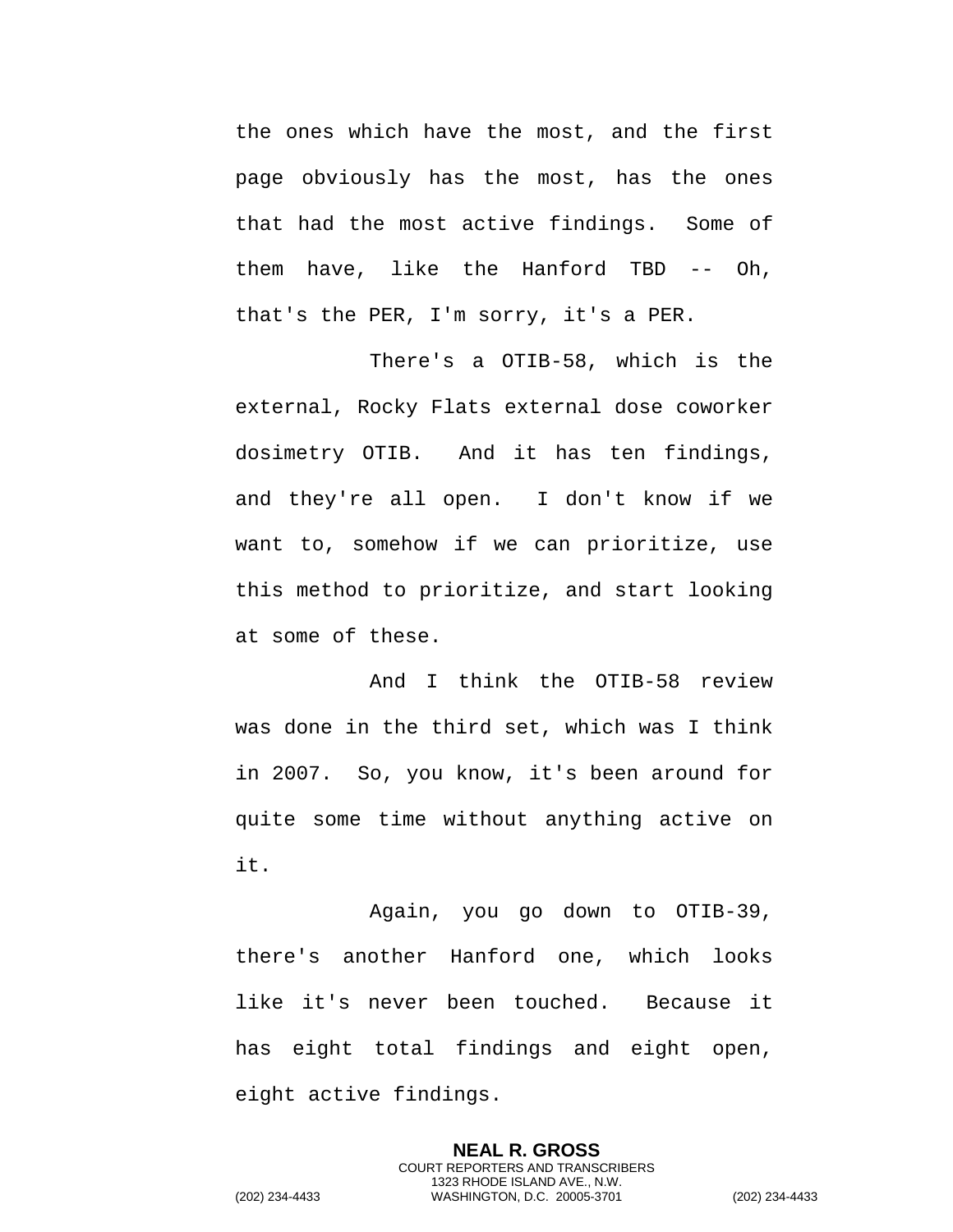So, you know, again, and then there are a bunch of PROCs on the outreach program. And then the CATI process, which again, I don't know if those are still valid or not.

So, there may be some, you know, to kind of like address what Ted was talking about at the last meeting. You may be able to use this to somehow prioritize some of these OTIBs, just to try and work off the backload, I guess.

CHAIR MUNN: It's the intent to do that, actually. However, I'm not at all sure that what we're looking at is one of the things that's of major concern.

And the reason I say that is because, for example, OTIB-58, I know there's been a great deal of work done there. And I'd be very surprised if all ten of those findings were actually open. It's just, I would imagine that most of them are probably in progress. But --

> **NEAL R. GROSS** COURT REPORTERS AND TRANSCRIBERS 1323 RHODE ISLAND AVE., N.W.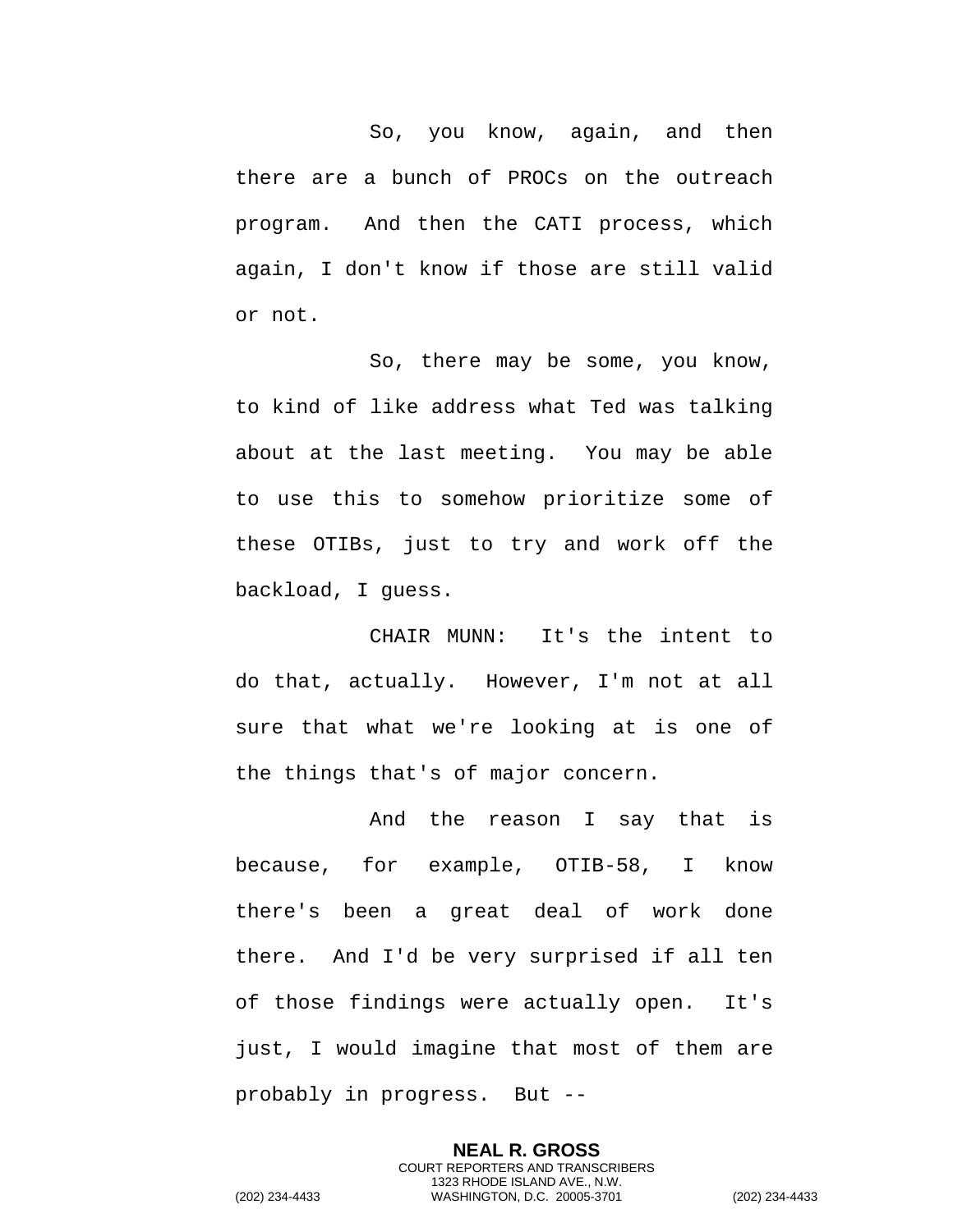MEMBER ZIEMER: Wanda, this is Ziemer. And I notice TBD-6000 is on here. And I don't know if that's, it looks like it's Appendix BB but those are all closed now, too.

CHAIR MUNN: Right. So I guess what I'm saying here is that the filter is looking at something other than what I think we need to look at. You're absolutely correct, Steve. This is the method that would be most efficient to approach the issue.

And it is the intent of the Chair to sort these in terms of how many have been, how many are open, in such a way that they have not been addressed at all. And how many are open and in progress. In progress is an entirely different thing, which, you know, we're working on those assiduously.

And those certainly, those two categories certainly need to be prioritized.

> **NEAL R. GROSS** COURT REPORTERS AND TRANSCRIBERS 1323 RHODE ISLAND AVE., N.W.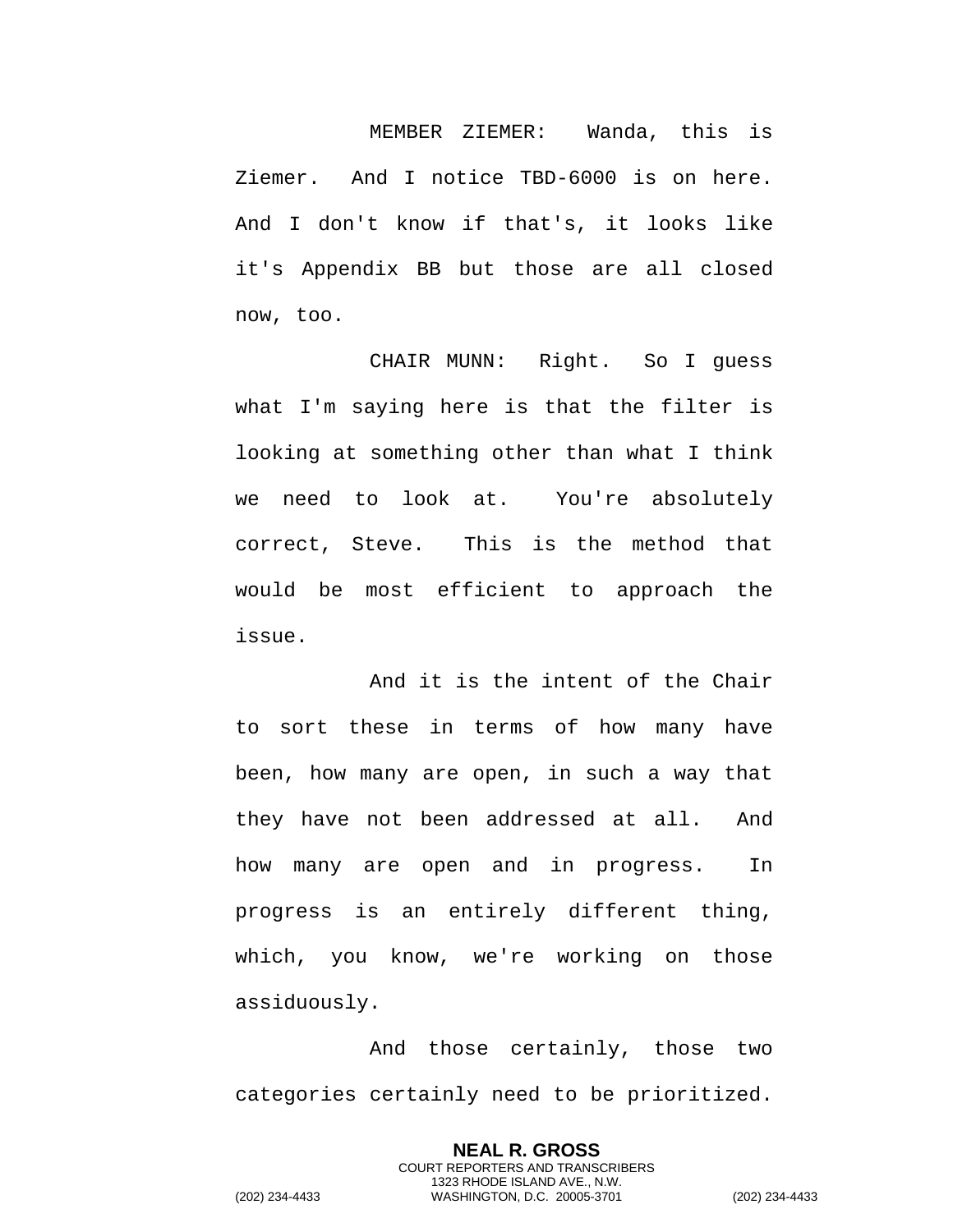Something I think we really need to do. And thank you for calling it to our attention. We've not had an opportunity, I think, to have enough time in our one day meetings of Procedures to address those kinds of issues.

I think it's been primarily a time issue more than anything else for most of us. But certainly as an action item that is impending. Especially given the amount of closures that we're seeing coming off of our current agenda.

One would anticipate that this is precisely what we need to do. If not for our next meeting, then certainly for the one thereafter. Any other thoughts with respect to what Steve has brought to our attention again?

MEMBER ZIEMER: Well, how do we close these for other Work Groups that worked on that, like the TBD-6000? Do we just report back to you the status, and then close them, or what?

> **NEAL R. GROSS** COURT REPORTERS AND TRANSCRIBERS 1323 RHODE ISLAND AVE., N.W.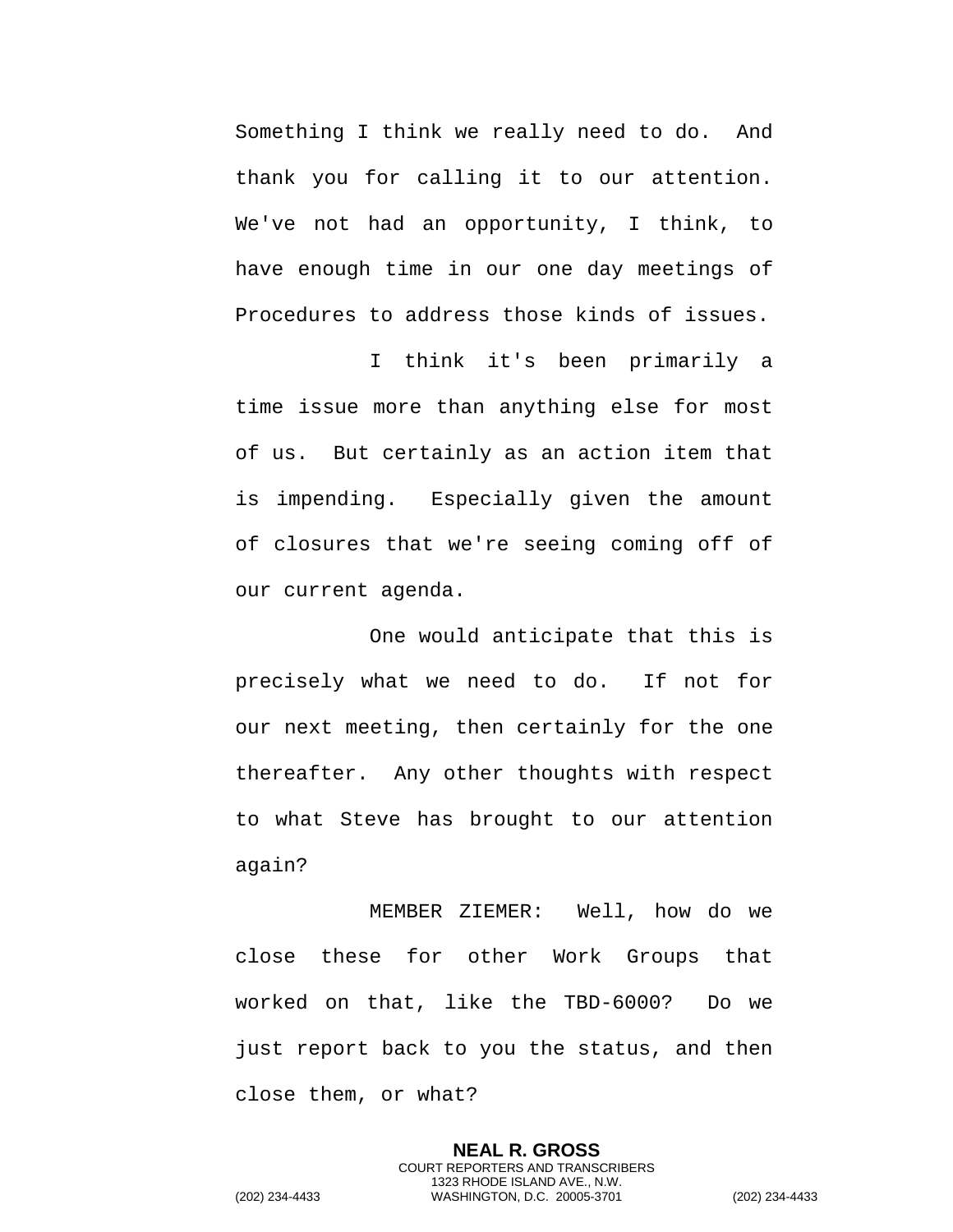CHAIR MUNN: We should be bringing them up on our agenda here. And they should be, they should have been closed then by the action of the Work Group, Paul. And what we need to do is to put them on our schedule for the next agenda, so that they can be closed appropriately.

MR. MARSCHKE: Yes. Right now for the TBD-6000, they're being carried as being transferred.

CHAIR MUNN: Yes.

MR. MARSCHKE: Not actually as open. And obviously not as closed, but as being transferred.

CHAIR MUNN: Yes. And --

MR. MARSCHKE: So if Paul's Work Group has really closed these, then we should, you know, get some documentation and close them ourselves.

CHAIR MUNN: Yes. That's exactly what we need to do. And they need to be transferred back to us now that

> **NEAL R. GROSS** COURT REPORTERS AND TRANSCRIBERS 1323 RHODE ISLAND AVE., N.W.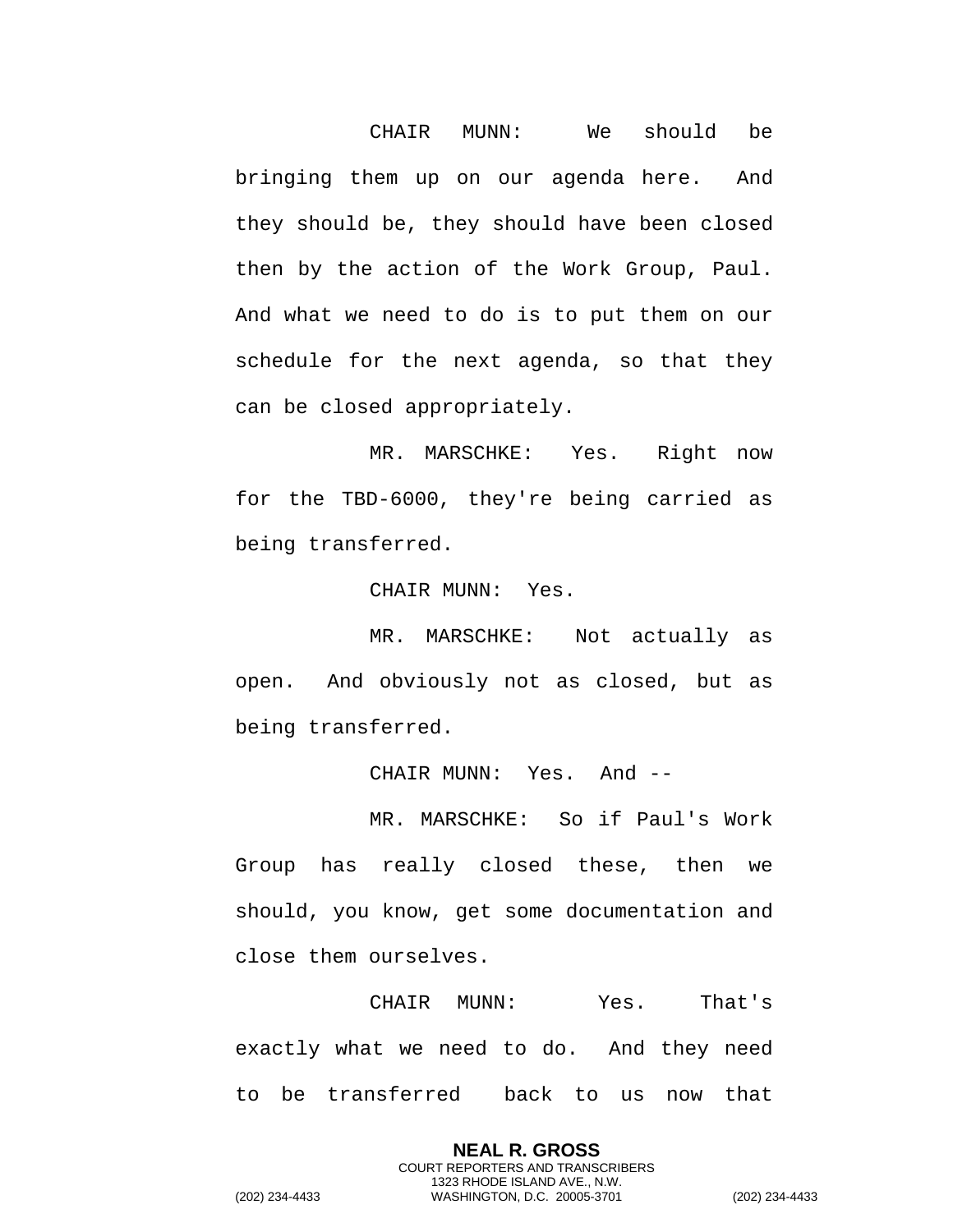they're closed. We need to be informed that each one of them has been closed.

So that's essentially all we'll need to do. I'll have it on next month's agenda. And if there's anything else, please speak now.

MR. MARSCHKE: If you want, Wanda, I can take an opportunity to look at this, and kind of expand this table more into the active. And look and see what, when they say active, what do they actually mean, open, in progress, or transferred, or something like that. More along the lines of the traditional, what we call the Summary Table here, or the traditional, what we call the Wanda Table.

## CHAIR MUNN: Yes.

MR. MARSCHKE: But the trouble, the only problem, we'd have to expand like the third group. And the first group and the second group, we don't really have them broken down by individual documents.

> **NEAL R. GROSS** COURT REPORTERS AND TRANSCRIBERS 1323 RHODE ISLAND AVE., N.W.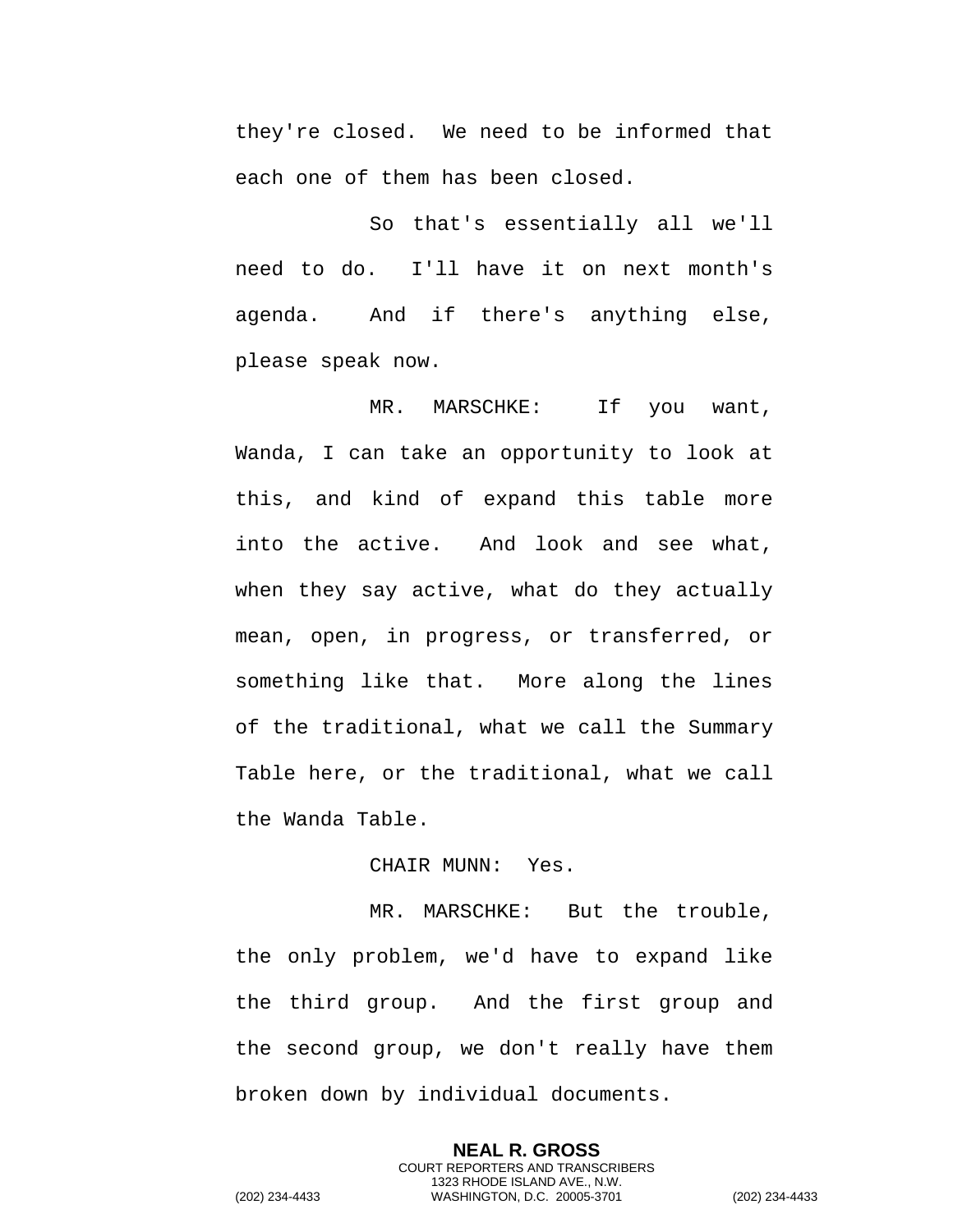CHAIR MUNN: Right.

MR. MARSCHKE: I can --

CHAIR MUNN: But the first three, my guess is that the first three columns are what one needs to focus on as being those that are still open. Anything that's in Columns 4, 5 or 6 are all, so far as we're concerned, closed. That is, we're not actively following them.

The transferred ones, of course, wouldn't be closed, because we don't have the final feedback from the Work Group. Just the sort of thing Paul was talking about with respect to TBD-6000. As those come back to us, they'll be closed, probably en masse. They won't be there at all.

MR. KATZ: Right. So, this is Ted. So, for example, Paul, with TBD-6000, some are closed, but many of them are in abeyance. And it seems to me that the right way to do this is just wait until they're actually fully all closed.

> **NEAL R. GROSS** COURT REPORTERS AND TRANSCRIBERS 1323 RHODE ISLAND AVE., N.W.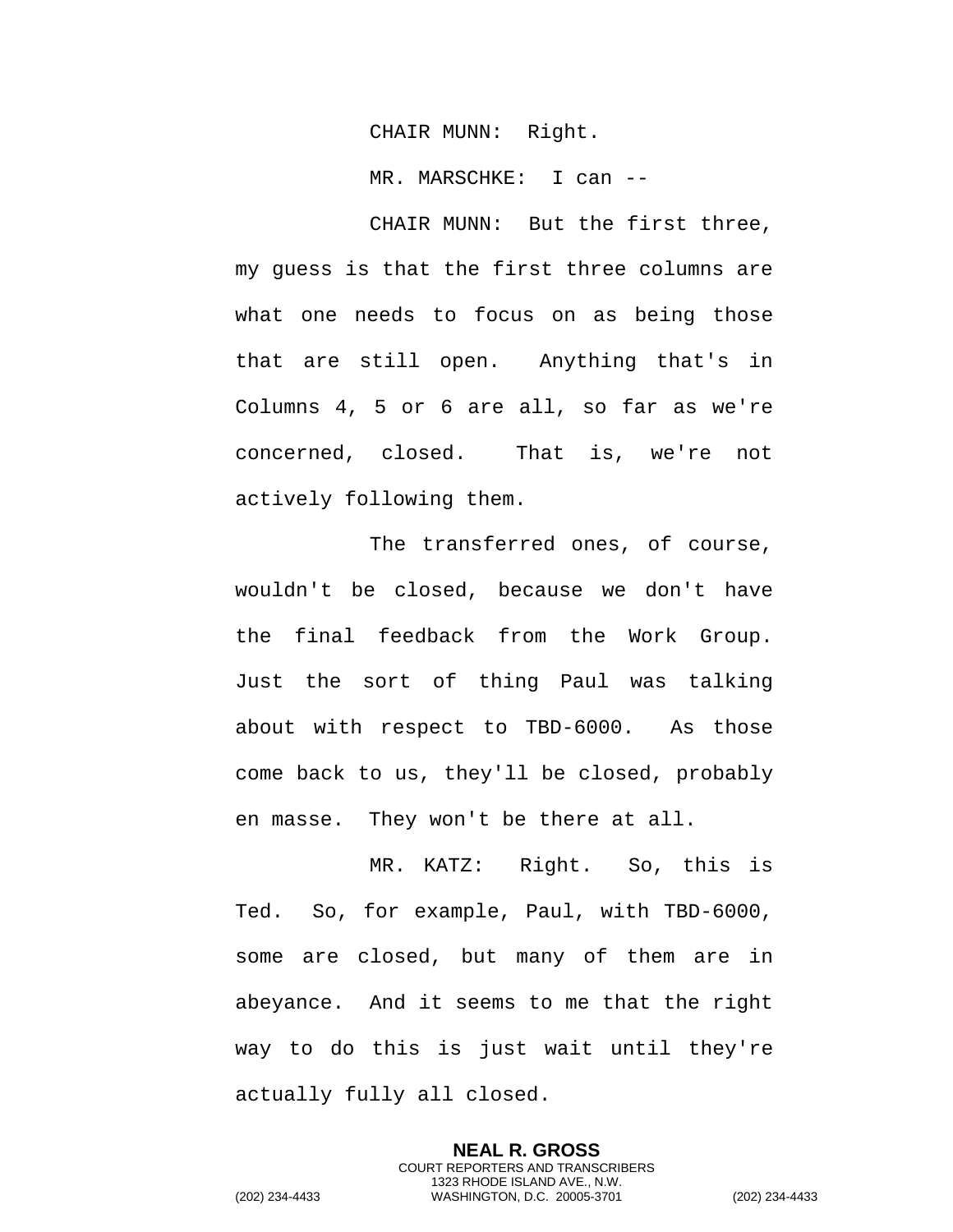And then that Work Group could just report back in full that these are all closed. And you can, and Steve can reflect that in the BRS at that point.

CHAIR MUNN: We believe that that was our original thinking.

MR. KATZ: Yes.

CHAIR MUNN: When the Work Group had completed its work, then they'd let us know.

MR. KATZ: Okay.

CHAIR MUNN: Very good. With that in mind, we know what we'll be seeing on the agenda next time regarding some of these open items, and how we might address them to move them forward.

Our next meeting we will need an estimation, at least six weeks. That would put us into April the 2nd, which sounds like a pretty good time. That's still three weeks away from the Augusta meeting.

MR. HINNEFELD: I am on vacation

**NEAL R. GROSS** COURT REPORTERS AND TRANSCRIBERS 1323 RHODE ISLAND AVE., N.W.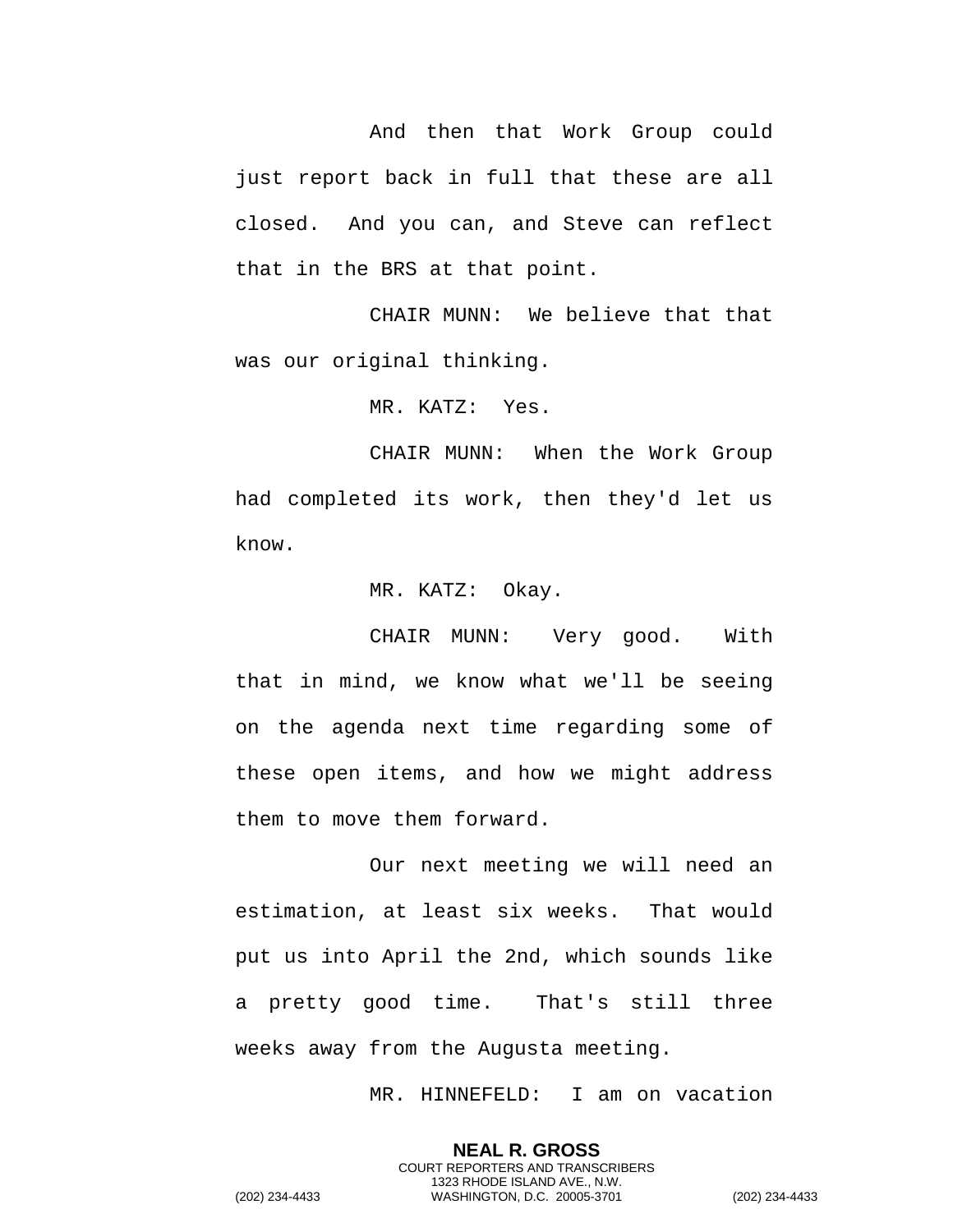that week. And Jim is on travel that week.

CHAIR MUNN: Okay. Is the 9th then getting too close? The 9th is still -- MEMBER BEACH: Wanda, how's the 10th look? I'm tied up on the 9th.

CHAIR MUNN: The 10th is fine for this calendar. How's the 10th look for everybody else? Anyone who can't make April 10th?

MR. KATZ: Yes. Can I ask separately, how is that time frame for getting a reasonable amount of work done too?

CHAIR MUNN: Well, we've said in the past, we need at least six weeks. That gives us seven. So unless we're changing our concept of what we need --

MR. KATZ: I mean, we've gone much more than six weeks many times. But, I mean, again, I mean, NIOSH is operating in a constrained world right now. And to some extent so is SC&A. So I'm just asking the

> **NEAL R. GROSS** COURT REPORTERS AND TRANSCRIBERS 1323 RHODE ISLAND AVE., N.W.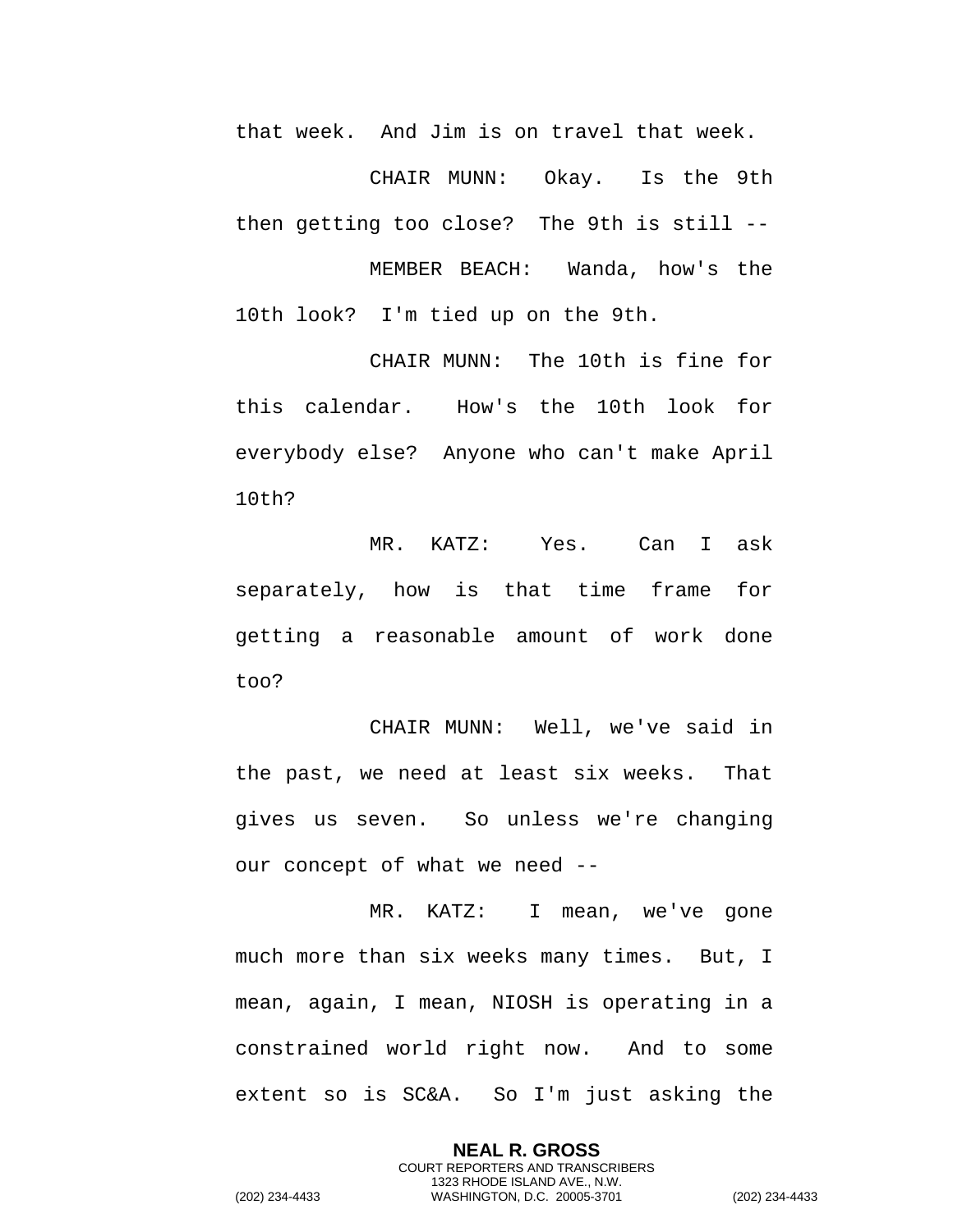question whether that's long enough or not?

CHAIR MUNN: I'm not hearing any negatives.

MR. KATZ: Okay.

MR. HINNEFELD: Yes, it's a little hard to judge, Ted, you know. You can try, we'll try to do some stuff in six weeks. But it's a little hard to judge on the phone what that means to our contractor, and what they can get done in six weeks.

And the fact of the matter is, you know, these meetings could be shorter. We're not traveling across the country. So there's no requirement to be meeting six or seven hours at a time.

MR. KATZ: That's true. That's true. So, on that note, I think that's fine then.

CHAIR MUNN: 11 o'clock, April 10th?

MR. HINNEFELD: Yes. Well, you know, the 10th isn't great for Jim and me.

> **NEAL R. GROSS** COURT REPORTERS AND TRANSCRIBERS 1323 RHODE ISLAND AVE., N.W.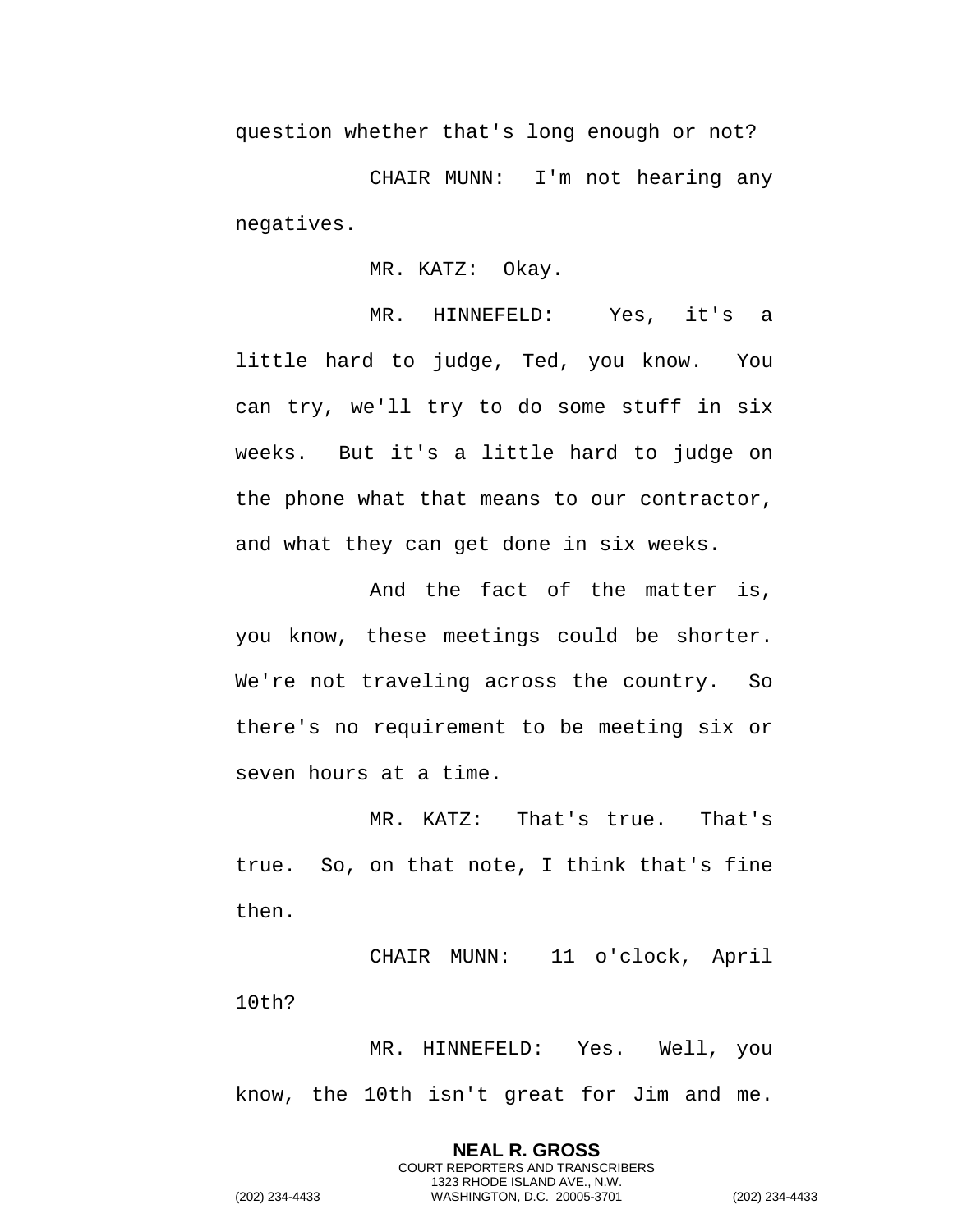But  $--$ 

MR. KATZ: Are you just getting back then?

MR. HINNEFELD: Well, I mean, it's our first week back.

MR. KATZ: So, let's just make it the 17th. What about the week later?

CHAIR MUNN: That's putting them pretty close to Augusta.

MR. HINNEFELD: Yes, but -- Did you say the 16th? I'm trying to --

MR. KATZ: Well, we'll just --

MEMBER ZIEMER: That's fine with me.

MR. KATZ: The 16th is fine, the Wednesday.

MEMBER ZIEMER: Fine with me, Ziemer.

MEMBER BEACH: That's fine with me too. Josie.

CHAIR MUNN: 11:00 a.m. eastern time, April 16th. Anything else for the

> **NEAL R. GROSS** COURT REPORTERS AND TRANSCRIBERS 1323 RHODE ISLAND AVE., N.W.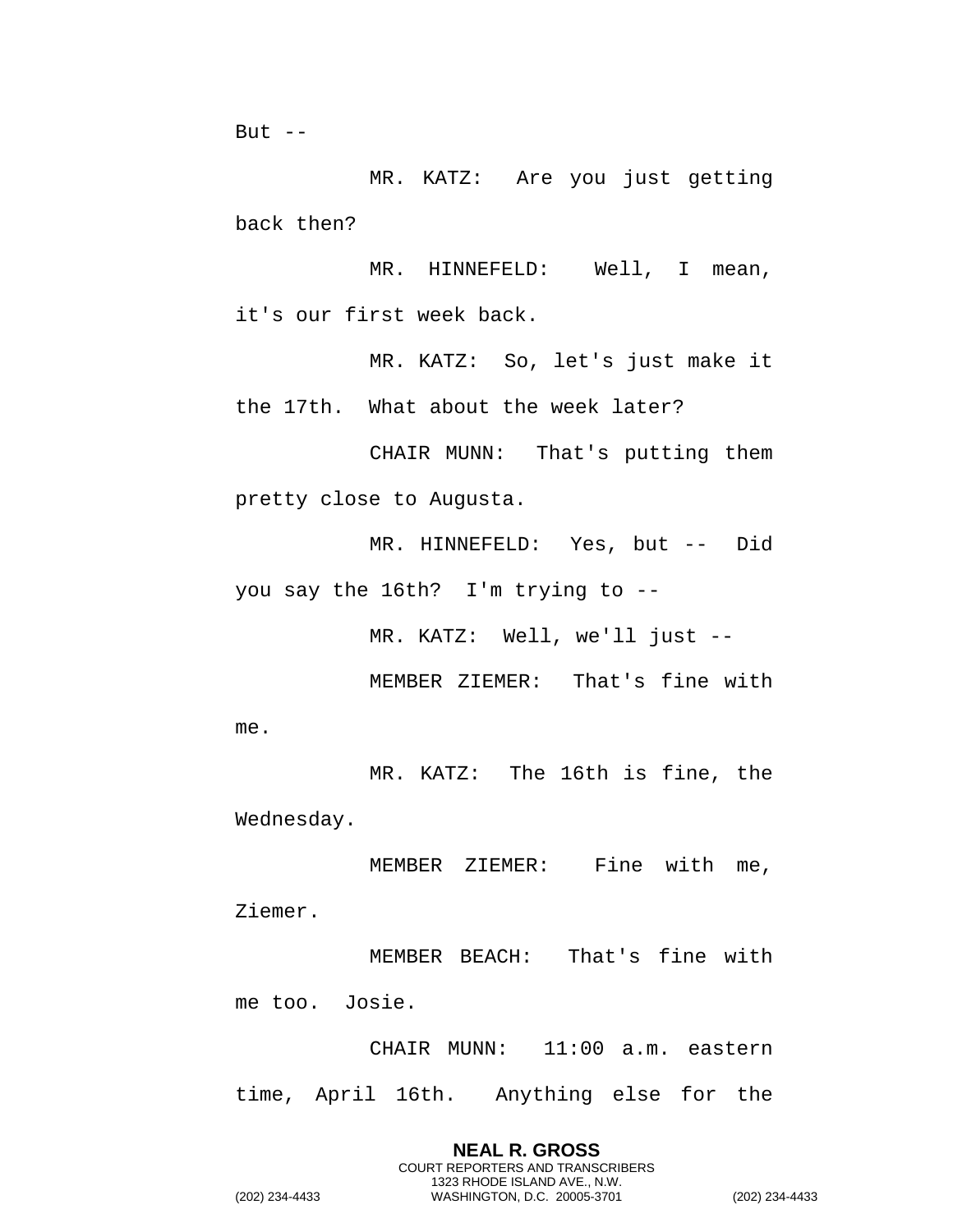good of the order? If not, thank you all. Try to stay warm. And don't slip down, whatever you do. We'll look forward to talking with you, probably before then, but certainly by April 16th. Have a nice evening, everyone.

MEMBER ZIEMER: Thank you.

CHAIR MUNN: Bye, bye.

(Whereupon, the meeting in the above-entitled matter was concluded at 4:39 p.m.)